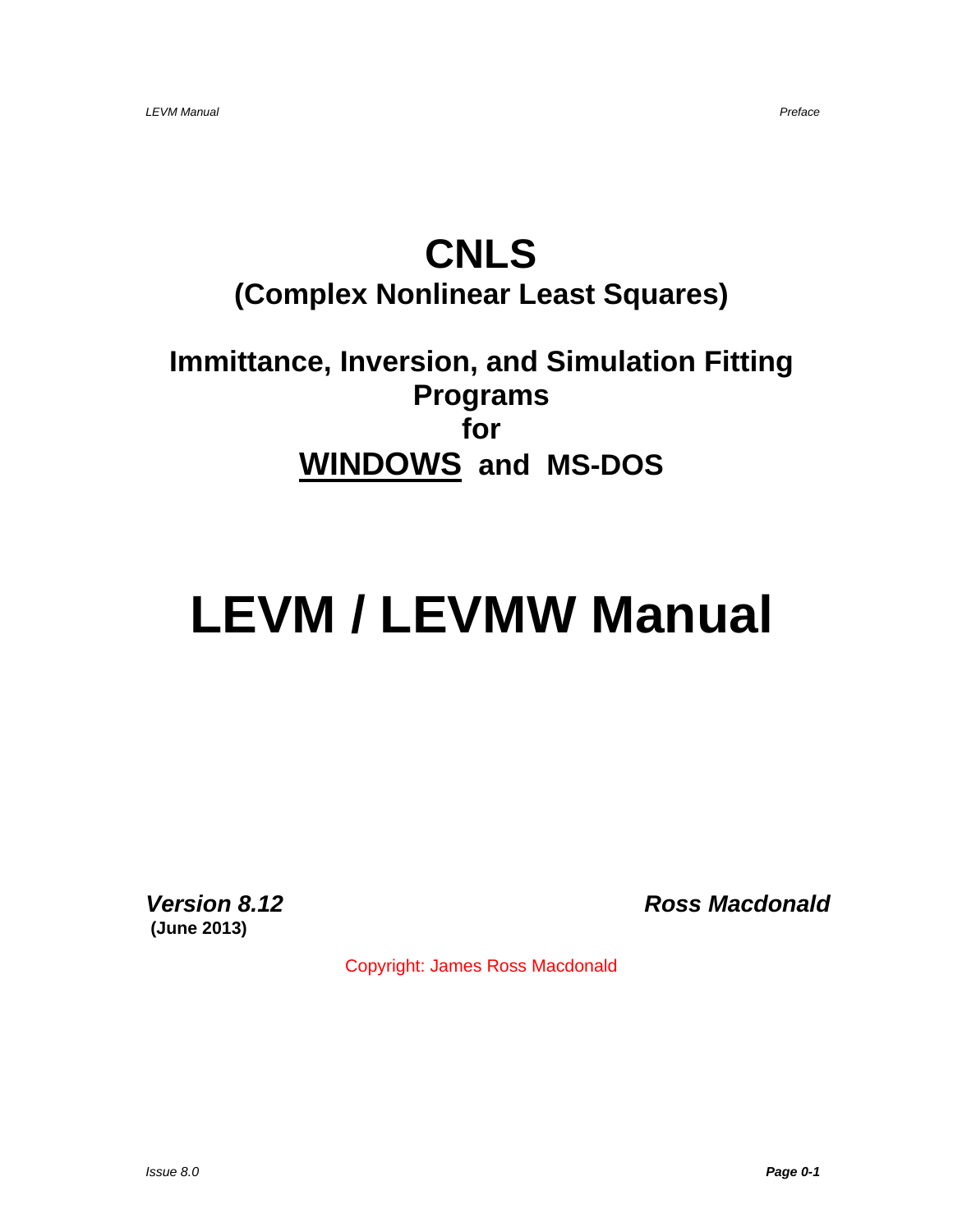### **PRE-PREFACE**

# **NEW WINDOWS VERSION OF LEVM: LEVMW**

# **A. General**

The free LEVM computer program for complex nonlinear-least-squares data fitting, simulation, and inversion, has now been updated, extended, and corrected since the issuance of Version 7.11 in 1999 and earlier versions. Of most importance is the addition of a powerful Windows front end, developed by Andriy Gorkovenko of Kiev, UA, working closely with me. The newest Windows version of LEVM, V.8.11: LEVMW, includes all of the original LEVM program, now brought up to date and itself still completely operable, as in the past, using MS-DOS. *In the following, I shall often use LEVM to mean either LEVMW or the original LEVM program.* 

The wide generality of the original LEVM program has been maintained and coupled with ease of operation using Windows; the result is the new LEVMW package. It involves LEVMWIN.EXE, a powerful fitting engine; and the front-end graphic interface programs, LEVMRUN.EXE, a powerful and comprehensive plotting program for LEVMW outputs and residuals, and LEVMVIEW.EXE, as well as a detailed help file, LEVM.HLP. LEVMW works directly with any Windows operating system from W-95 to W-7 and beyond and is integrated with the present LEVM manual, now updated and corrected. Corrections to the manual are now usually indicated by \*\* at the beginning of changed or added parts. Note that some of the manual and files apply only to the MS-DOS LEVM version and are unneeded by LEVMW.

For those new to LEVM, note that it uses a specific type of input file containing a top part listing fitting choices, followed by a bottom part containing three data columns (see the AZC example on p. 1-4 of the manual and two how-to input-file-preparation descriptions, separately included as read files). The data files may contain either frequencies and the complex parts of one of the four immittances (admittance, impedance, complex modulus, and complex capacitance/dielectric constant), or time and temporal response.

The input file must specify which one of the many available circuits of the program are to be used for fitting or simulation. These circuits are shown graphically and are described in detail in Section 5 of the manual. In addition, they may be viewed directly from LEVMW. A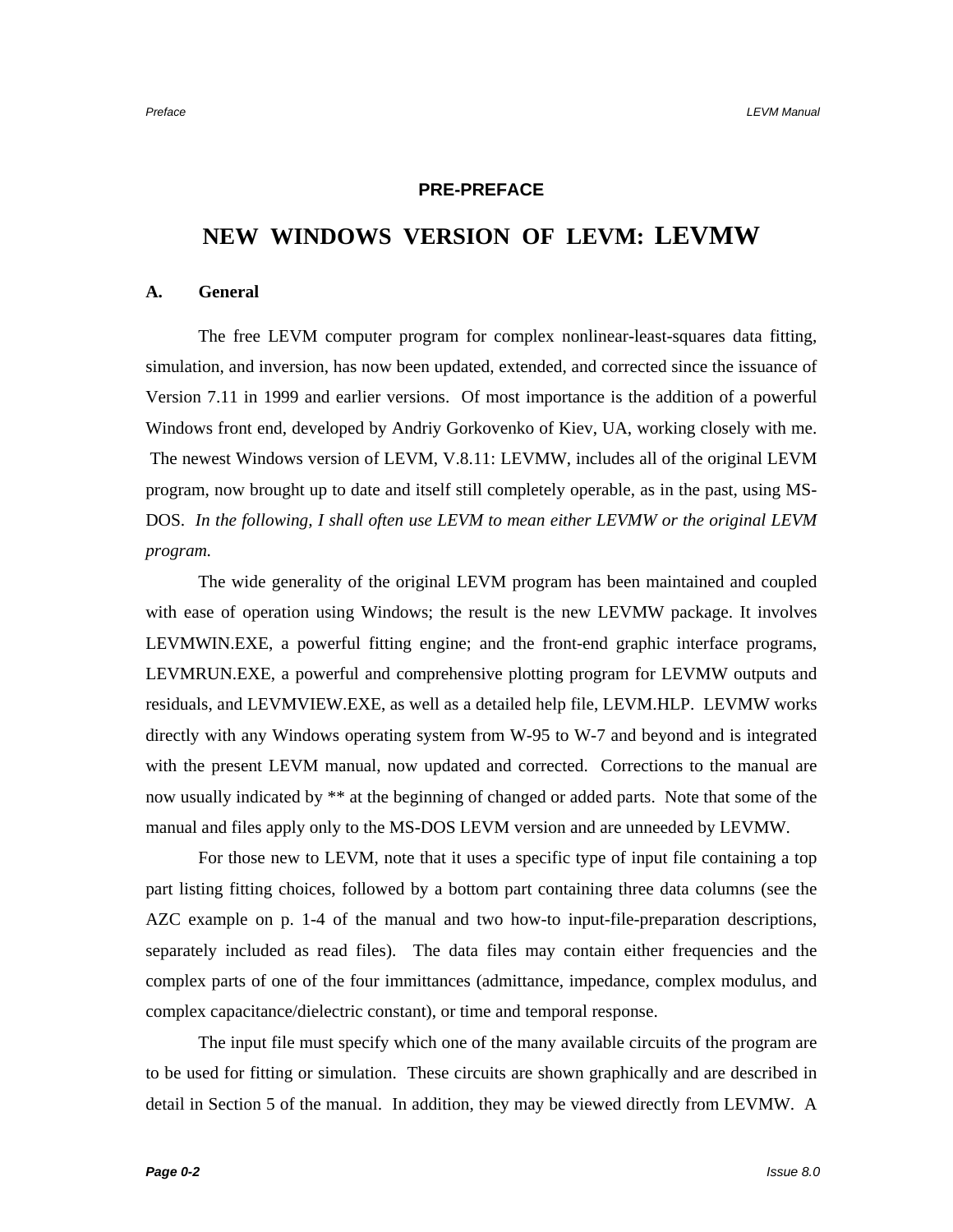#### *LEVM Manual Preface*

powerful feature of these circuits is that although they each often include up to a maximum of 42 possible parameters, only those parameters that are given non-zero values in the input file are used in fitting, thus providing many thousands of possible specific fitting structures.

 Further, in addition to allowing circuit elements to be taken as resistances and capacitances (or resistivities and dielectric constants), LEVM provides **37** distinct distributed complex circuit elements (DCEs or DEs), such as the constant-phase-element (CPE), to be used in the circuits, thus greatly expanding their generality. See the list on p. 4-2 of the manual. In addition, the LEVMW DE-examples choice in the Help facility provides short online descriptions of each of the DCEs, as well as identifications of LEVM input files using them. These example files may be run directly there. Once a fitting circuit has been selected, one must enter initial values for those of its free parameter to be used for the fit, but very rough choices are generally sufficient.

Besides the information in this manual, the website: http://jrossmacdonald.com contains much related information, including a listing of all of Macdonald's scientific and other publications, nearly all of them available for downloading in pdf format.

#### **B. Some details**

There are two compressed folders available for downloading, LEVMMANUAL.PDF and LEVMWL.ZIP. The LEVMW/LEVM compressed folder, LEVMWL.ZIP, should be unzipped into a folder with a name of your choice. It will contain README and other files and folders named LEVMW, LEVMMISC, and FITTESTS, some of which contain subfolders. The LEVMW folder contains all the LEVMW.EXE files mentioned above and help files; the LEVMMISC one contains subdirectories and files used in previous versions of LEVM; and FITTESTS, replacing the original LEVM subdirectory TESTS, contains fifteen circuit CKT.X subfolders, where  $X$  is  $A, B, \ldots$ . These individual folders each contain a typical top-part file for the circuit X and usually several full test files for that circuit, ready to be run. They are included in order to provide guidance for preparing an input file using your data and that circuit. Circuits A, D, and E are particularly appropriate for electrochemical data, while H, K, O, and R are of particular value for solid materials such as glasses, disordered materials, single-crystals, and some polymer and liquid materials.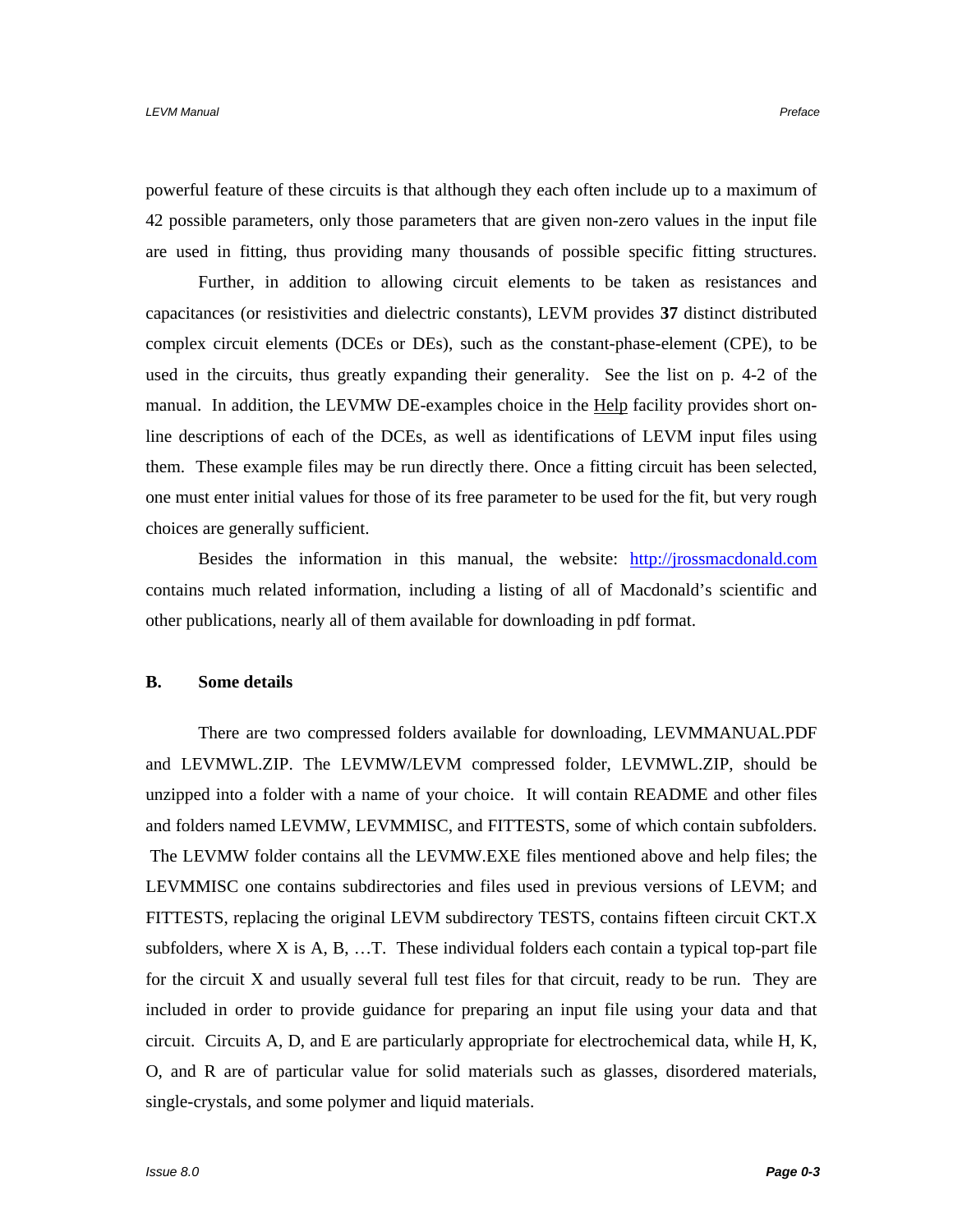Note that for Windows operation, it is usually sufficient to have available just the files of the LEVMW and FITTESTS folders, while for MS-DOS operation one should use LEVM.EXE and the files in LEVMMISC and FITTESTS. The LEVMMISC folder contains the .FOR program files that may be used to recompile or recompile the main LEVM MS-DOS executable file LEVM.EXE or the Windows version, LEVMWIN.EXE. Two empty subroutines, SSUB and TSUB, for circuits S and T, are provided to allow the user to include user-written Fortran programs if desired. Note that the large LEVMWIN.EXE file has been compiled using Compaq Visual Fortran.

\*\* Finally, note that it is useful to set LEVMW so that it will take the new estimates of the parameters of a fit model after a fit and make them available in the current fit file so that another fit can be started from the results of the first one. When starting a run, go to File at the top of a run file and click Options. Then ensure that the choice "Load OUTIN file after fitting stops" is checked. See the discussion in Section E on p. 0-5 of this manual.

# **C. Starting and running LEVMW**

 An initial test of LEVM or LEVMW may be made using the AZC full input file contained in the CKT.A folder. A discussion of such a test and its results appears in Section 1 of the manual. Particularly for MS-DOS operation, the Preface should also be read. For either type of operation, it is essential that the reader familiarize him/herself with the descriptions of the top three lines of the input file and the fitting choices described therein. See especially pp. 3-3 through 3-13 of the manual. Also read the README.TXT files before continuing.

For running AZC under LEVMW, invoke LEVMRUN, leading to the main Window of LEVMW. Although full instructions appear in the HELP files that are accessible from this Window, a brief outline is provided here. At the top line of the page click File, then its subitem Load TST. Move to the FITTESTS folder and then to CKT.A. Select Open and then select AZC. Again select Open. All of the parameter values of the top part of the AZC file will now appear in the main page. On this page, push the button Save and Run. The program will run and some of its final output will appear in a console window. Push the Enter key to leave the console window and return to the main page.

If the choice Load OUTIN file after fitting stops, which appears in the File, Options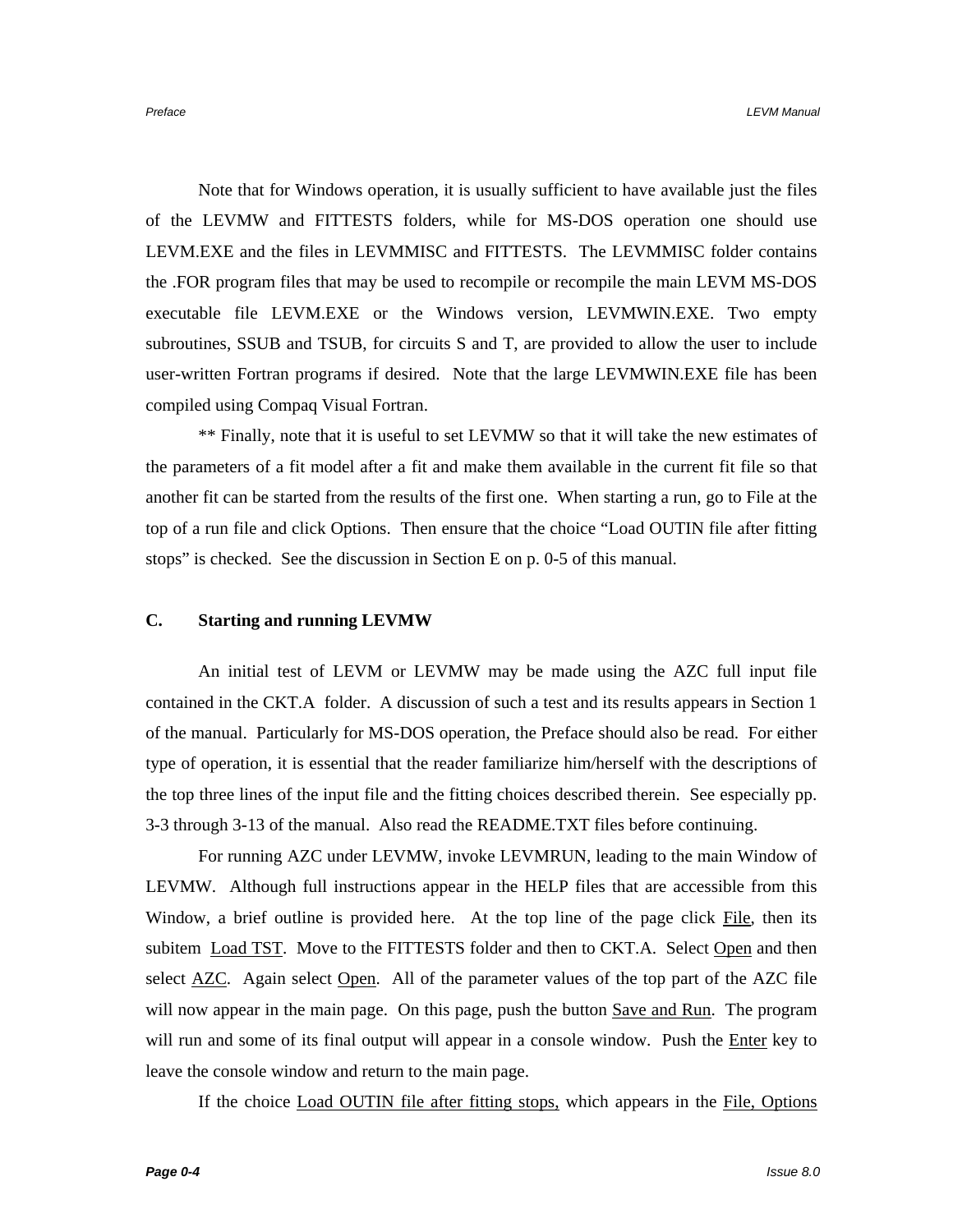menu, is selected (this is the default and the usual choice), then the main page will show the

converged parameter values of the fit, and the fit file will be named OUTIN. This full input file may be accessed, edited, and saved with its name changed, if desired, by activating the Advanced Editor choice, but saving with a different name and changes in the top part may also be made directly on the main page. Finally, one may select Run on the top line of the page and then Launch LEVMVIEW to show graphics output.

# **D. Making an input file**

Input file preparation in MS-DOS is described particularly on pp. 1-17 and 1-18. I recommend that one combine the top part of a file and the bottom data-only part using the batch file ONEMKE.BAT. Another choice, which combines a top part of a full file with the bottom part of another full file is to use CONLFL.BAT described on p. 7-3.

Preparation of LEVMW input files in Windows is very easy and straightforward. Here is an example. Invoke LEVMRUN and select File, Load TMP. Then navigate to FITTESTS and then CKT.A. Select AZC.T, the top part of the AZC input file. Then select Data on the top line of the main page and click on Load data from ASCII. Next select AZCDAT.B, the bottom part of the full AZC file, and then Open. The two parts will be combined and the main page will then contain a full AZC input file that can then be run. There are several other important choices accessed from Data. For example, LEVMW allows one to use any one of several impedance data sets obtained directly from a Solartron FRA measurement file for combination with a top-part LEVMW fitting input file without the need for any user manipulation or separate data transformation.

#### **E. Frequency types and IRE choices**

 It is nearly always appropriate to set LEVM so that at the end of a fit it makes the output file OUTIN, one that contains converged values of the free parameters of the fit, also shown in the file PNTOUTL. To invoke OUTIN, the input-choice parameter IRE must be  $< 0$ , usually taken as -10 or -11; see below. The user input file is renamed INFL by LEVM, and LEVM fits are always made with the frequency in radians/s. Since most experimental data involves frequency values in Hz, however, it is important to ensure that the frequency columns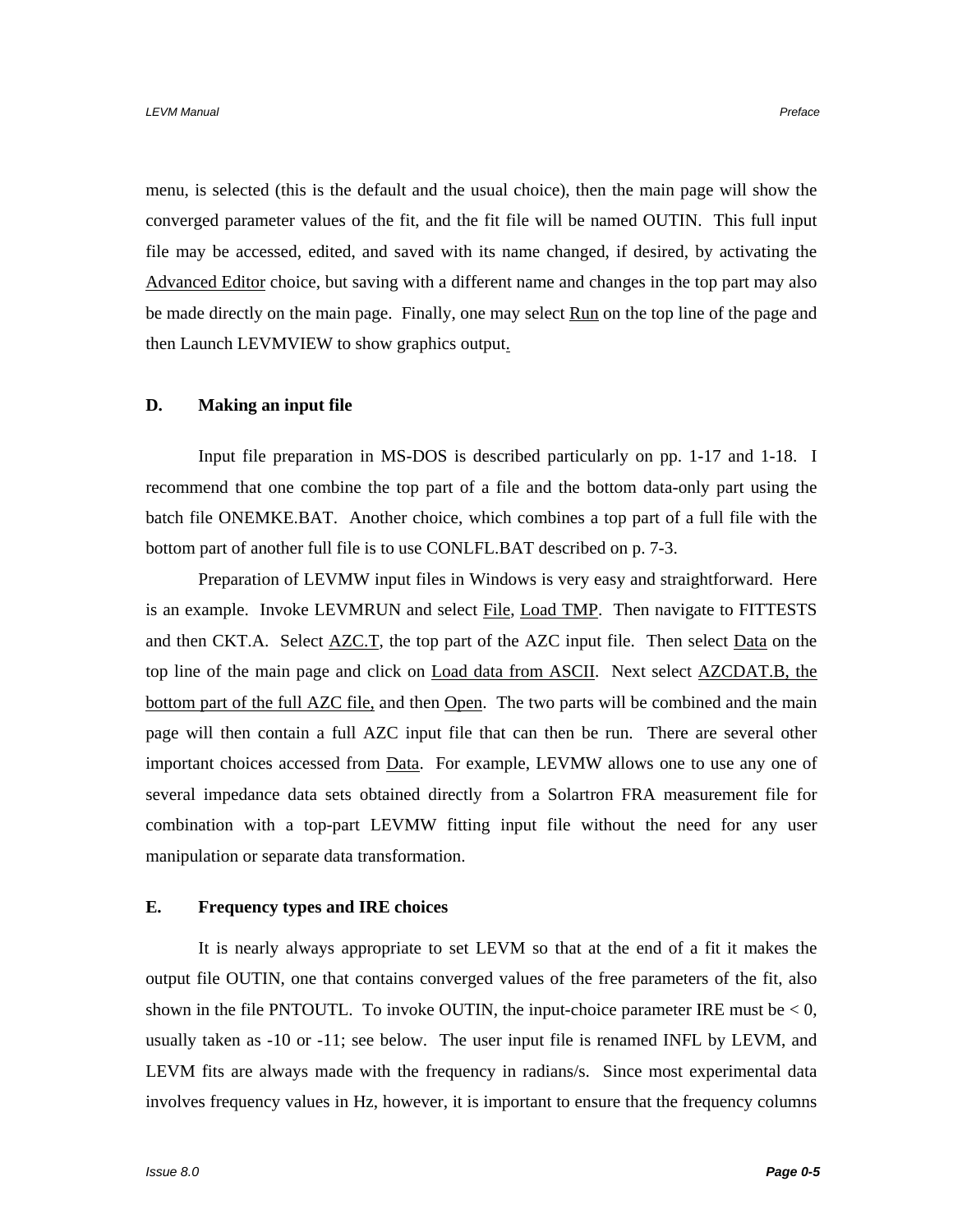of both the input and output files are in Hz for such data. If the input-choice parameter FREEQ is set to 'F', then LEVM converts an input frequency column in Hz to one in radians/s before fitting, and after fitting it ensures that the frequency column in OUTIN is again in Hz. No such conversion is carried out if FREEQ is left blank.

 For some theoretical and simulation work, it is convenient to work with rad/s (or time) throughout. The input value of FREEQ must be selected to be consistent with the dimensions of the frequency column of the data, and it should always be blank for temporal-domain data. The table below shows the results of various IRE and FREEQ choices, where the frequency type of the input data and of INFL are always the same. Some of the output files involved in the last column are AUXPNTL1, LINOUT, LVOUT, and LINOTRL. In contrast, the frequency type of OUTIN and AUXPNTL is independent of the value of IRE. See the table below for choices and results.

| <b>DATA</b> | <b>FREEQ</b> | <b>IRE</b> | PLOTS and some      |
|-------------|--------------|------------|---------------------|
| <b>TYPE</b> |              |            | <b>OUTPUT FILES</b> |
| Hz          | F            | $-10$      | rad/s               |
| Hz          | F            | $-11$      | Hz                  |
| rad/s       |              | $-10$      | rad/s               |
| rad/s       |              | $-11$      | Hz                  |

# **F. Immittance matters**

 Note that although the present LEVM/LEVMW manual deals primarily with the four complex immittance quantities, impedance (Z), modulus (M), admittance (Y), and complex capacitance or dielectric constant (E), when the data are in specific form, these complex quantities become resistivity (rho,  $\rho$ ), modulus (M), conductivity (sigma,  $\sigma$ ), and dielectric constant (epsilon,  $\varepsilon$ ). For such data, Z is replaced by rho, etc. See, for example, pp. O-16 and 2-9.

.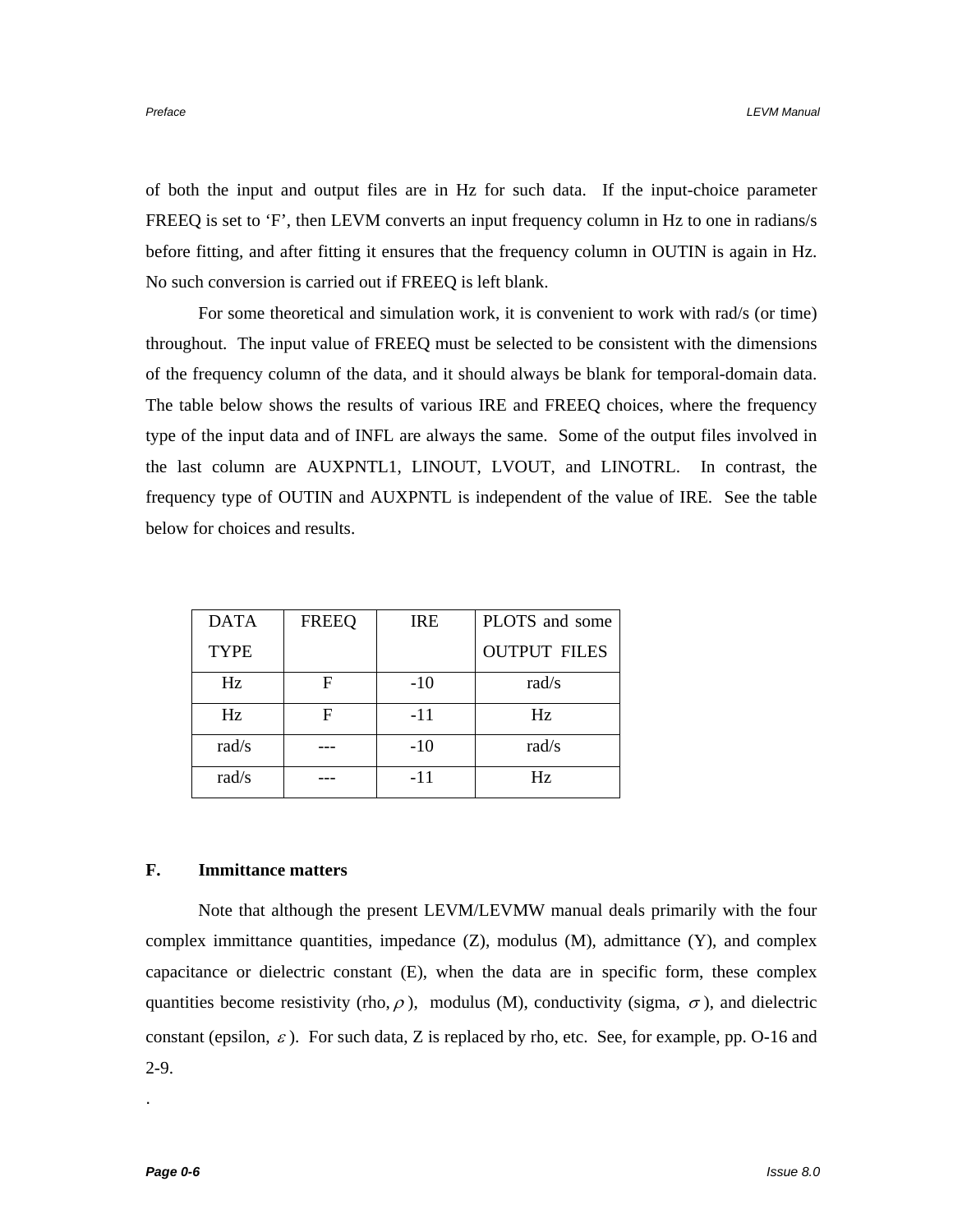# **ome features of CNLS Program LEVM/LEVMW**

- Millions of built-in circuit possibilities available new ones can be added
- > 10 different weighting choices are available
- > 30 different distributed circuit elements (DCE's) available for circuits
- Complex-, real-, or imaginary-part fitting is possible
- A complex-fit optimization procedure is available
- Input data may be in  $Z$ ,  $Y$ ,  $E$  (complex epsilon), or M form
- Fitting or simulation may be at Z, Y, E, or M level
- Input/output may be in rectangular, polar, or log-polar form
- Applicable for conductive, dielectric, or mixed systems
- Fitting of transient-response data is possible for many response models
- Powerful 2- and 3-D plotting programs included
- Subtraction of the effects of selected circuit elements possible
- Measurement-model fitting and Kronig-Kramers testing available
- Estimation of distributions is possible by powerful methods of inversion of frequency or transient response data
- Many types of conductive-system dispersion models available for fitting
- Accurate stretched-exponential (KWW) fitting models included
- New generalized-exponential-distribution fitting model available
- Ordinary or anomalous diffusion Poisson-Nernst-Planck models available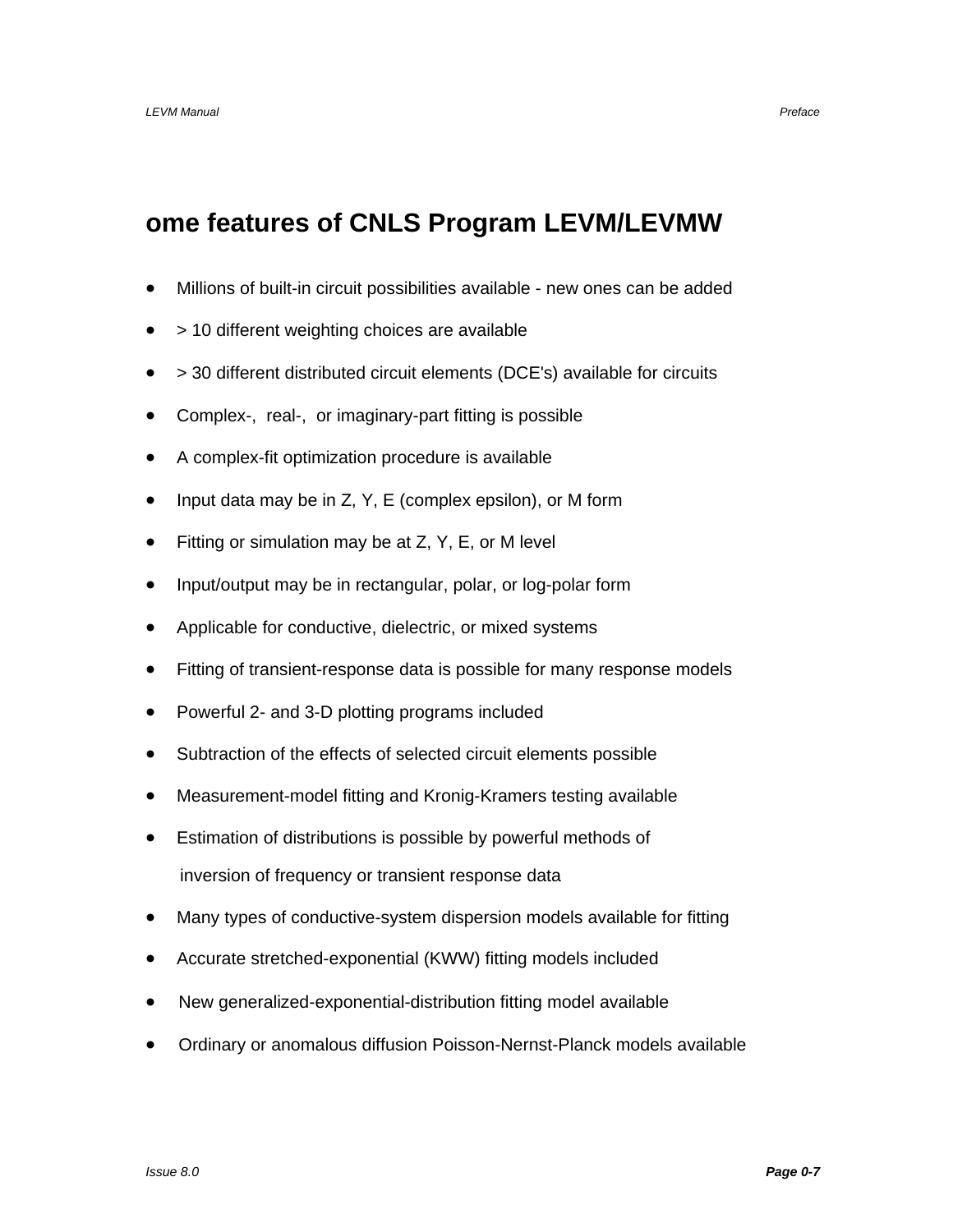# **LEVM Preface**

The present LEVM Version-8 manual contains the following sections:

- **0. Preface**
- **1. Introduction**
- **2. LEVM Files (Descriptions And Functions)**
- **3. LEVM Documentation (Input Choices And Definitions)**
- **4. Distributed Circuit Elements (DCE'S or DE'S)**
- **5. Circuit Models (A K, O, and R T)**
- **6. Amarasinghe Plot Program: CTD and INLEV Program**
- **7. Barsoukov MKLIO Program (Prepare LEVM input file, etc.)**
- **8. Copyright, history and other matters**

PLEASE READ THE 'README' FILES, if they exist, before proceeding. If you want to test LEVM immediately, see the QUICK START heading below. Otherwise, read the manual first, especially Sections 1, 4, and 5.

The LEVM program includes four main functions. First, it may be used to fit frequency-response or transient-response data by complex nonlinear least squares (CNLS) or nonlinear least squares (NLS). It may also be used for simulation of circuit and other model response functions, and for Kronig-Kramers testing. Finally, it may be used to estimate distributions of relaxation times (DRT) or activation energies (DAE) from frequency or transient response data. All output results may be plotted in 2- or 3-D form at any immittance level. Some of the main features of LEVM are summarized on the preceding page. A list of principal **acronyms** and names, and important LEVM hints, are included at the end of this section.

# **Notation/Abbreviations:**

In this manual, notation is not entirely consistent. The following points are worth noting. First, the name of a parameter such as  $C_P$  will sometimes be given in this form and sometimes as CP. The infinity symbol is small when used as a subscript, so, for example, R sub infinity will often be written as  $R_{\text{INF}}$  or even as RINF. The usage 5-7 indicates page 7 of Section 5. Finally, Greek letters will often be written out: e.g.,  $\xi$  as Xi.

|     | <b>PREFACE HEADINGS:</b>                              | Page No. |
|-----|-------------------------------------------------------|----------|
| А.  | <b>OVERVIEW: The LEVM Program</b>                     | 9        |
| В.  | Description of the Contents of the Distribution Disks | 11       |
| C.  | <b>Quick Start</b>                                    | 11       |
| D.  | <b>Preliminary Information on Running the Program</b> | 12       |
| E., | <b>Graphics Information</b>                           | 13       |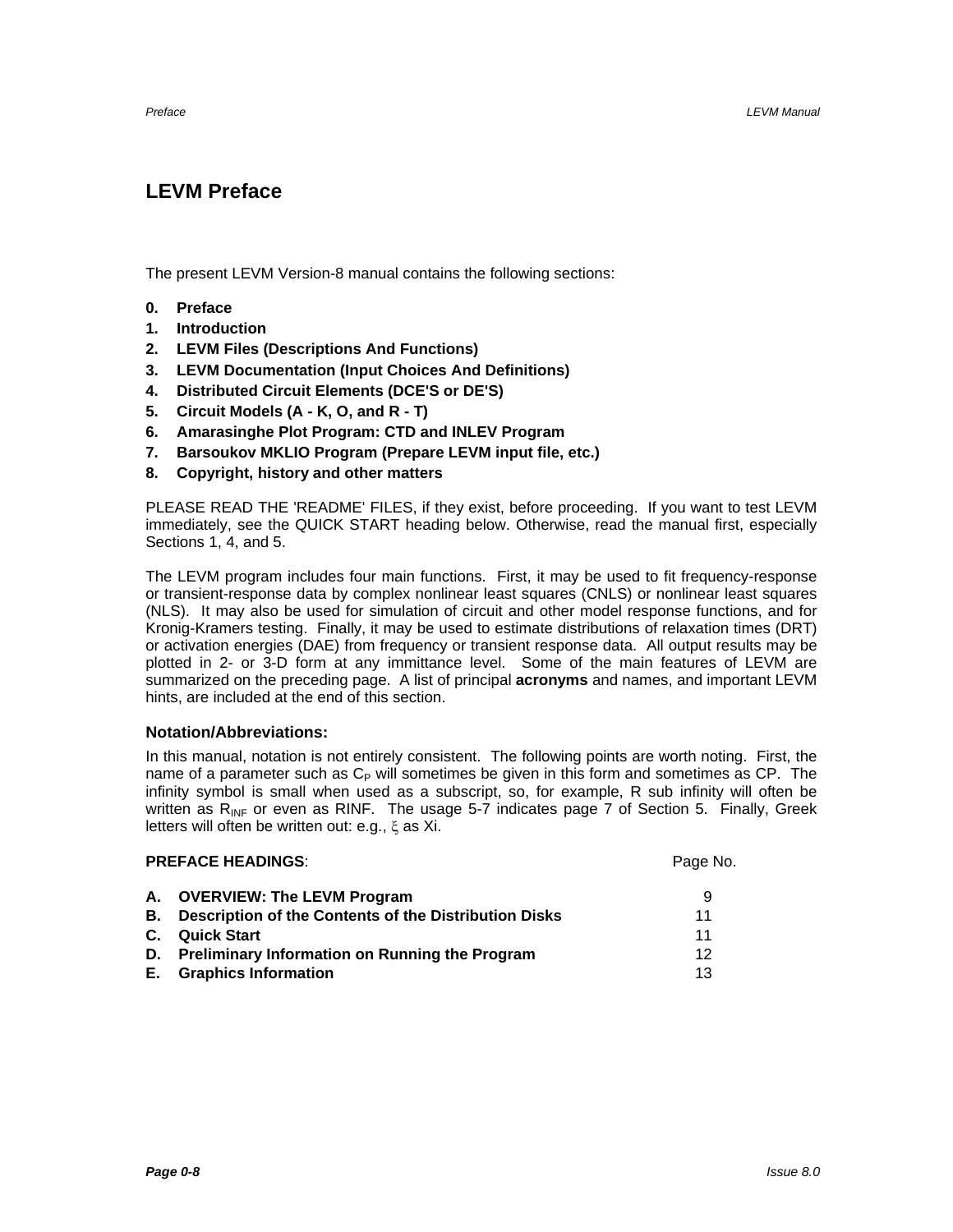| F. | <b>Initial Weighting Information</b> |                                                                |    |
|----|--------------------------------------|----------------------------------------------------------------|----|
|    | General                              |                                                                | 13 |
|    |                                      | Frequency response analyzer (FRA) weighting:                   | 14 |
| G. | <b>Subtraction Possibilities</b>     |                                                                | 15 |
| Н. | <b>Additional Information</b>        |                                                                |    |
|    |                                      | Analysis of high-resistivity materials and dielectrics         | 16 |
|    |                                      | <b>Miscellaneous matters</b>                                   | 17 |
|    |                                      | <b>APPENDIX 1: Conductive and Dielectric System Dispersion</b> | 18 |
| J. |                                      | <b>APPENDIX 2: Principal Acronyms and Names</b>                | 21 |
| Κ. |                                      | <b>APPENDIX 3: Tips and Fitting Hints</b>                      | 22 |

# **A. OVERVIEW: The LEVM Program**

This preface contains some important introductory information concerning the LEVM complex nonlinear least squares (CNLS) fitting program. See the first pages of the manual (0-2 through 0- 8) for initial discussion of the LEVM/LEVMW windows version of the program.

*Much of the following material is explicitly concerned with earlier versions of LEVM rather than directly with LEVMW and some of it may thus be outdated. Nevertheless, a lot of the material in this Chapter is directly relevant to LEVMW as well, so it should all be read. For initial information on LEVMW, see pp. 0-2 to 0-6 of the manual, where downloaded files are identified.* 

The LEVM program runs on a PC or clone under MS-DOS, but since all source code is provided, it may be compiled for any other computer. Here, the program has been compiled using the Microsoft FORTRAN Powerstation V.1 compiler, yielding the executable file LEVM.EXE, supplied. It has also been compiled on V. 4.0, but the result only runs on Windows 95 and is thus not included. Very little free lower memory is required for execution of the program.

LEVM.EXE presently allows a maximum of 1001 data values and up to 42 free parameters. It is a simple matter to alter the LEVM source program code to provide different limits; one merely needs to edit the file SIZE.INC before recompiling. LEVM.EXE only runs on a PC that has some extended memory. Its limits are therefore only set by the amount of such memory available. PCs with several MB of RAM or more, as necessary for Windows or Windows95, are appropriate. LEVM.EXE requires the presence, in its subdirectory or path, of the MS-DOS extender file DOSXMSF.EXE. This is supplied with LEVM. With a 133MHz Pentium machine having 16MB of extended memory, there is no problem in running the present version of LEVM.EXE (with a maximum of 1001 data values) directly in DOS, in Windows 3.11, or in Windows95, provided the CONFIG file contains the line: FILES=40 (or more). For Windows95, it is best to run LEVM.EXE directly in Windows95 MS-DOS mode rather than in a MS-DOS Prompt box. LEVM.EXE establishes a stub of about 20KB in lower memory and requires at least 3MB of extended memory for proper operation, but less is required if it is compiled for fewer possible data points.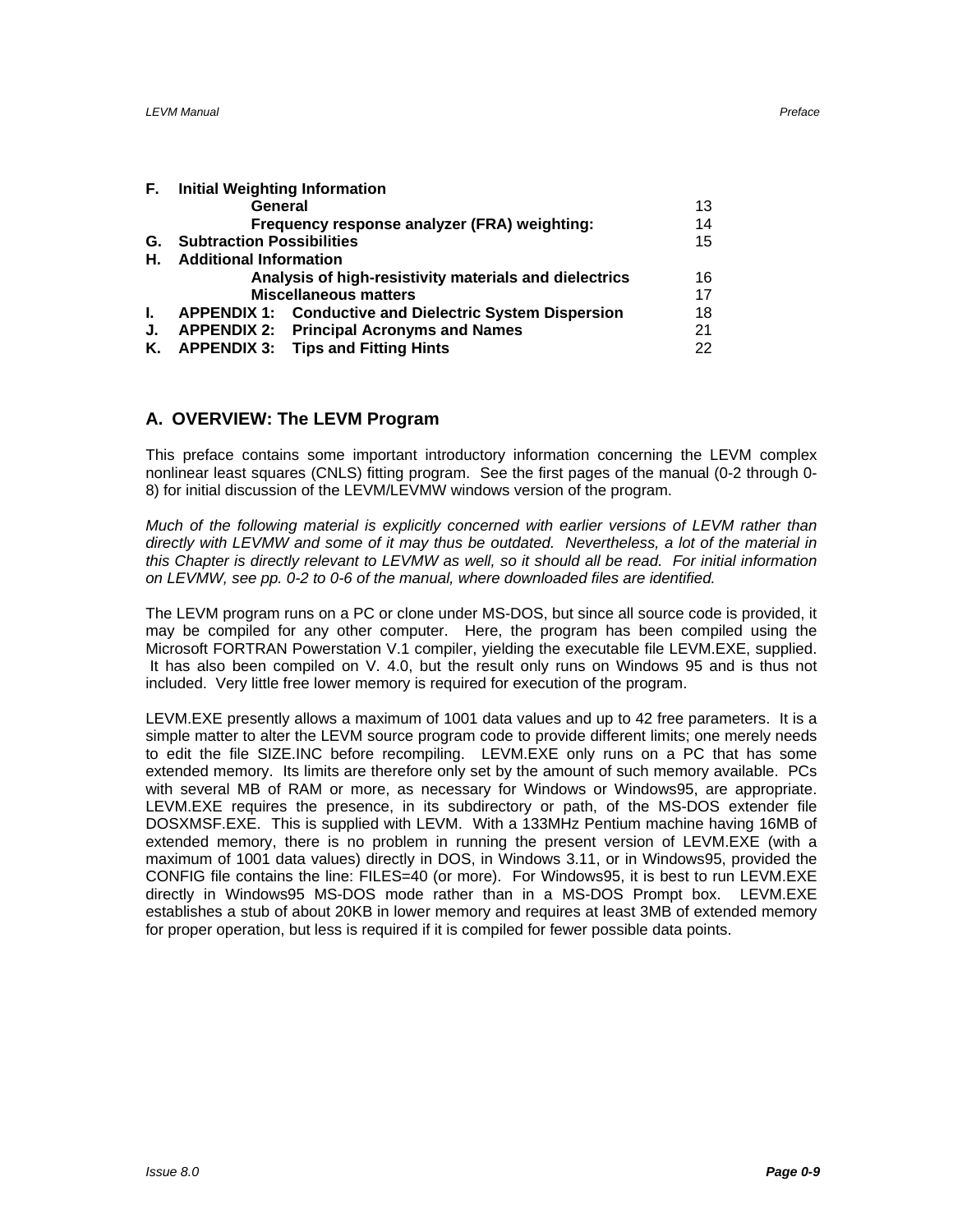A simple test whether LEVM.EXE will work on your machine is to make a bootable floppy disk with a CONFIG.SYS file containing only: FILES=40. Copy the LEVM.EXE file to this disk, as well as the files DOSXMSF.EXE, AZC, and RNL.BAT (all these files are in Subdirectory TESTRUN). Then issue the command RNL AZC, and the program should begin and soon converge. Incidentally, for timing benchmark results see the input file OTSTIME.CD. The larger the number of data values and the larger the number of free parameters in a fit, the longer it will take for the program to converge to a final least squares solution.

The LEVM program code has been compiled with two different UNIX machines, with LAHEY FORTRAN, and with FORTRAN compilations running in the protected mode of a 386, 486, or Pentium machine. Although a numerical co-processor is not necessary, it is strongly recommended. Recompilation may require changing the .FOR extensions to .F. Then, one should have no trouble using LEVM, after compilation, for any such machines. It has also been recompiled and run on Macintosh machines. There, it has been found appropriate to use in the MAKE file for LS FORTRAN the commands FmakeOptions =-opt=1 -u -r -i2 -saveall and FLinkOptions = -w -f -srt -ad 4. Note that with NDP FORTRAN, a UNIX machine, or with the Microsoft FORTRAN Powerstation, one avoids the 640KB limitation of DOS; this is the situation for the present LEVM.EXE file.

Please note that the current version of LEVM is much changed and generalized as compared to earlier versions (see the LCHANGES part of Section 8 of the Manual). For this reason, some input files used for earlier versions of LEVM and LEVM-OLSON may need to be modified for use with the present version. A unique and powerful feature of LEVM is its ability to determine parameters of the error variance model, i.e. weighting parameters, dynamically - using the data themselves.

As you will see from studying the manual, LEVM incorporates a large number of choices, contributing greatly to its flexibility and power. But it can also be used very easily and straightforwardly in even minimal mode, (e.g., change the AZC input test file to N=32 and IRE=0) (see Section 1). It allows you to fit complex, real, or imaginary frequency response data and, in addition, many mathematical functions (real data - see Circuit G in Section 5), including several popular transient response functions. It allows many weighting possibilities to be used in fitting, in order to obtain best parameter estimates, and it provides much statistics concerned with a fit.

A special strength of LEVM is its easy selection of a fitting model (see Section 5). Any smaller piece of the circuits provided can be used to construct the model and the scope of such a model is greatly extended by the provision of more than 30 different distributed elements (DE's) which can be used in the fitting circuit.

You will find details of using LEVM in the various sections of this manual. In particular, it will be very helpful for you to read the descriptions in Section 2 of the various files of the LEVM package in order to learn some of the many potentialities of LEVM.

**NOTE:** In addition, a short discussion of LEVM tips and suggestions now appears at the end of this section. It will repay reading.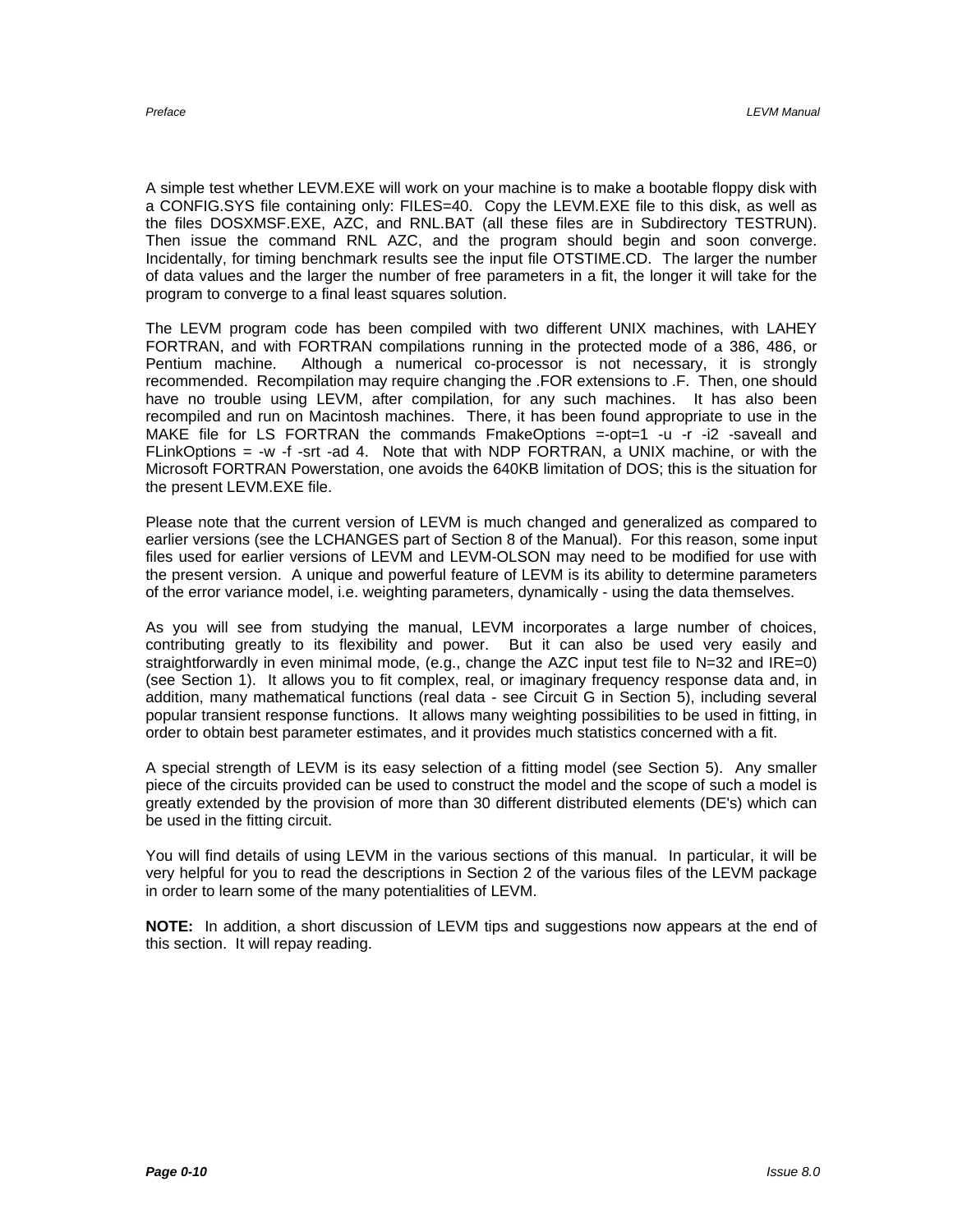# **B. Description of the Contents of the Distribution Disks: LEVM/LEVMW**

*Some of the following material is explicitly concerned with earlier versions of LEVM rather than directly with LEVMW. For explicit information on the latter, see pp. 0-2 to 0-6 of the manual, where downloaded files are identified.* 

*\*\*See pp. 0-21 and 0-22 for acronyms used herein, for the procedure for naming composite fitting models, and for a list of important individual models with references. The important MEISP IS computer model, an extension of LEVMW, is briefly described on p.8-1 and may be downloaded from there.* 

*Note that the Randles test files mentioned below are now present in the new, enlarged LEVMW folder of input file examples, FITTESTS; open the Ckt.B and Ckt. H sections of the FITTESTS folder to access them* 

Relevant LEVM file folders are: LEVMMISC and FITTESTS. The LEVMMISC folder contains: LVFOR, TESTRUN, LEVMISC, CTDPLOT, AND MKLIO.

LVFOR contains the FORTRAN source code for the LEVM program itself and a few related files. LEVMISC contains many ancillary executable and batch files. TESTRUN contains all the files needed to verify that LEVM will run and yield correct answers on the installed machine, including LEVM.EXE. Finally, FITTESTS contains files, such as BTMP, which may be used in constructing input files to run LEVM, and complete input files, such as JTST, which illustrate the use of all the 15 basic circuit models of LEVM (see Section 5).

\*\*Note particularly the inclusion of some **RANDLES** test files. They are included because Randles behavior: electrode-reaction, double-layer and possibly diffusion effects, are particularly common in electrochemical Impedance Spectroscopy response. They thus may be helpful to the user faced with fitting data of this character. See Figs. 4.3.17 on p. 308 and 4.5.7 on p. 446 of the IS book (cited here as Ref. 49, on p.1-25) for Randles equivalent circuits.

\*\*To ensure that Randles circuit fitting includes ordinary or anomalous Warburg response (see pp. 101-102 of Ref. 49 (cited on p.1-25 herein and the discussion on pp. 4-9 and 4-10), one sets the distributed element (DE) NELEM (p. 4-2) parameter to the fixed value of 9 and the UDE1=P(8) of the DE1 element of Circuit B, for example, to 1 fixed, and its P(18) parameter to the fixed value of zero. Other, often more physically appropriate, diffusion-model possibilities are discussed on pp. 4-9 and 4-10, and in Circuit H on p. 5-15 and following pages.

Section 6 of the manual is devoted to information and instructions for using the files contained in CTDPLOT for 2- and 3-D plotting, including the executable file INLEV which may be used for preparing and modifying LEVM input files. But the MKLIO files of Section 7 are even more helpful in preparing full LEVM input files and transforming them. Initially see p. 1-7 of the Manual for discussion of the uses of several MKLIO files.

# **C. Quick Start**

An important first step in using LEVM is verifying that it will work correctly on your machine. To do so, first transfer TESTRUN to a new folder, Then, read the discussion in Section 1 on Verification of the program using the AZC input file. Follow the instructions there. If there are no problems, run your own LEVM input file (see the discussions of input file preparation in Sections 1 and 7 and in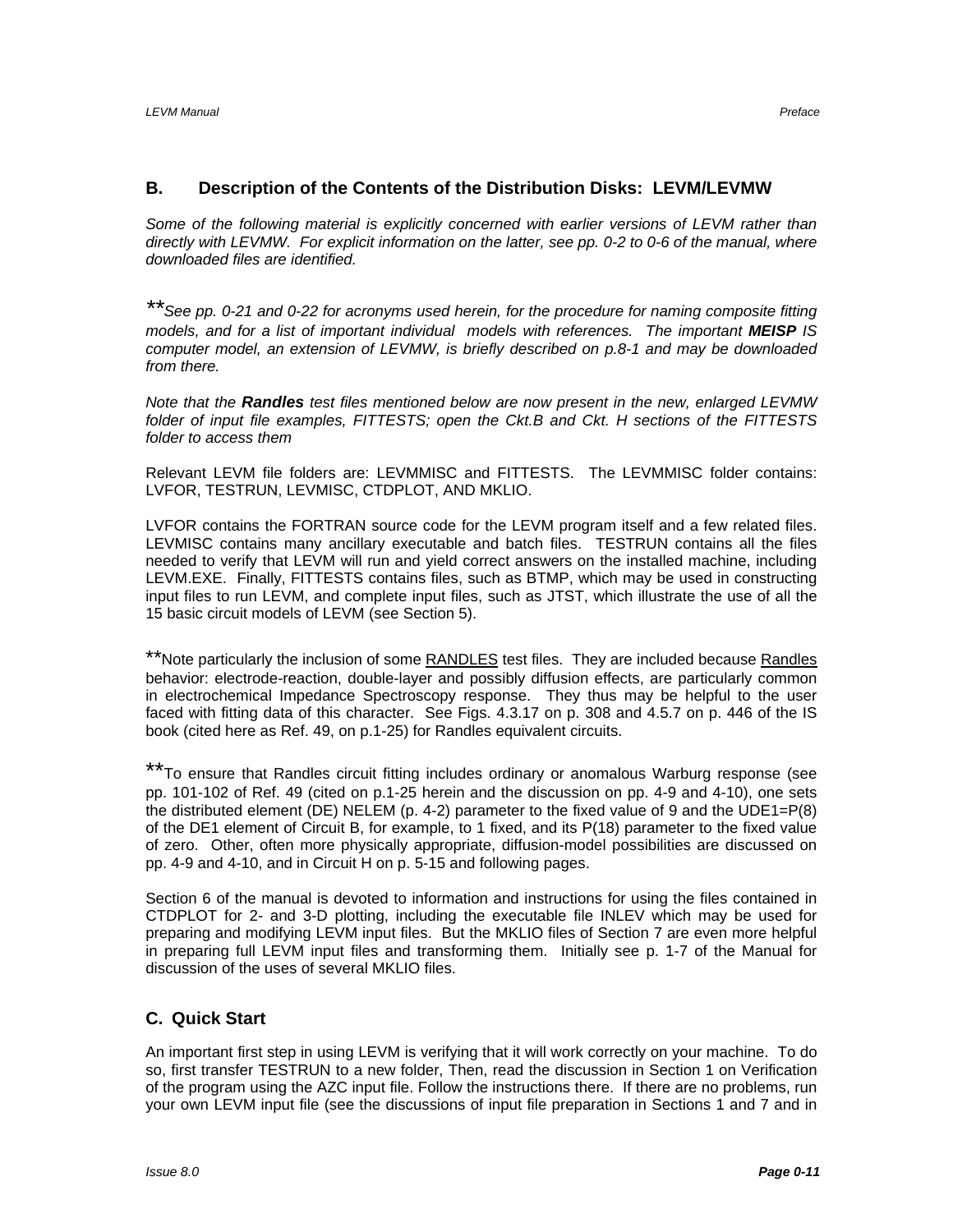Part D of the present section).

You will only be able to get the most out of LEVM if you devote some time to familiarizing yourself with the manual and with the many options and possibilities inherent in LEVM and in its ancillary programs. But for many applications only a few of the options need be considered. There are really only two main points to keep in mind: (a) your data must be combined with a LEVM-type input header file to make a fully executable input file (see examples in Section 1, Part c), and (b) you must choose an appropriate fitting circuit/model from the possibilities described in Section 5; this circuit may involve one or more of the distributed circuit elements described in Section 4.

# **Preliminary Information on Running the Program**

To use LEVM for CNLS fitting, one must have available an input file containing two parts (see the discussions in Section 1). The top (header) part of the input file (10 to 13 lines which are described in detail in Section 3; see also the last few pages in Section 1) is used to set choices which determine how LEVM analyzes the data, and the bottom part contains the data themselves. A very important choice is the selection of a fitting circuit to represent the data (see the introduction to Section 5). The program is purposely not fully interactive; thus the input file must be created before invoking LEVM, although some changes in it may be made during operation of LEVM. Since most of the extensive possible modes of operation of LEVM are selected by the choices made in the header lines of the input file (especially the choices of lines 2 and 3), the discussion in Section 3 associated with each input line should be carefully examined. Some program possibilities are only discussed there and nowhere else.

The process of producing an input file (ASCII form) has been partly automated by means of batch and other programs (see GINPUT, DINPUT, and MKINP in Section 2, INLEV in Section 1, and MKLIO in Section 7). In addition, see the specific examples included on p. 1-7. Your data should be arranged in three columns: frequency, real part, imaginary part, (or frequency, magnitude and phase), but see GINPUT for greater flexibility. The numbers in a data line may be separated by spaces or commas and their positioning is unimportant. By the use of MKINP or MKLIO, the top part of an input file and your data are combined into the standard input-file form such as that of AZC. If only real data are to be fit, they should appear in the second column (with zeros in the third column), but either real or imaginary fits can be carried out separately with fully complex data when fitting of both the real and the imaginary parts simultaneously (the usual approach) is undesirable.

When data are input into LEVM, the form of the data (i.e. impedance, admittance, etc.) as they appear in the input file can be altered by an input choice so that the actual fitting will be carried out at any of the four immittance levels. See discussion of input line 2 of Section 3. In addition, fitting can be carried out for data in either polar or rectangular form. All data transformations and fitting types are possible. Also, as mentioned above, LEVM allows the direct nonlinear least squares (NLLS) fitting of real or imaginary parts of a data set separately as well as combined (CNLS). It includes code for fitting Arrhenius temperature-dependence data (see discussion of LINOTCON in Section 2, MKLTP, RNTEMP, and especially the NELEM=33 choice in Section 4) and, as well, several important transient response functions, particularly useful for dielectric materials.

Note that although LEVM produces screen output during operation (see Section 1), this is purposely incomplete, and the main output appears in the files PNTOUTL (described in Section 1) and AUXPNTL, with only the first usually needed. The latest PNTOUTL file may be scrolled on the screen by typing RLVP; it may be printed by typing PLV. A particularly useful optional output file is OUTIN (see Section 2). It is recommended that it be used extensively, especially in initial fitting work and in simulation studies.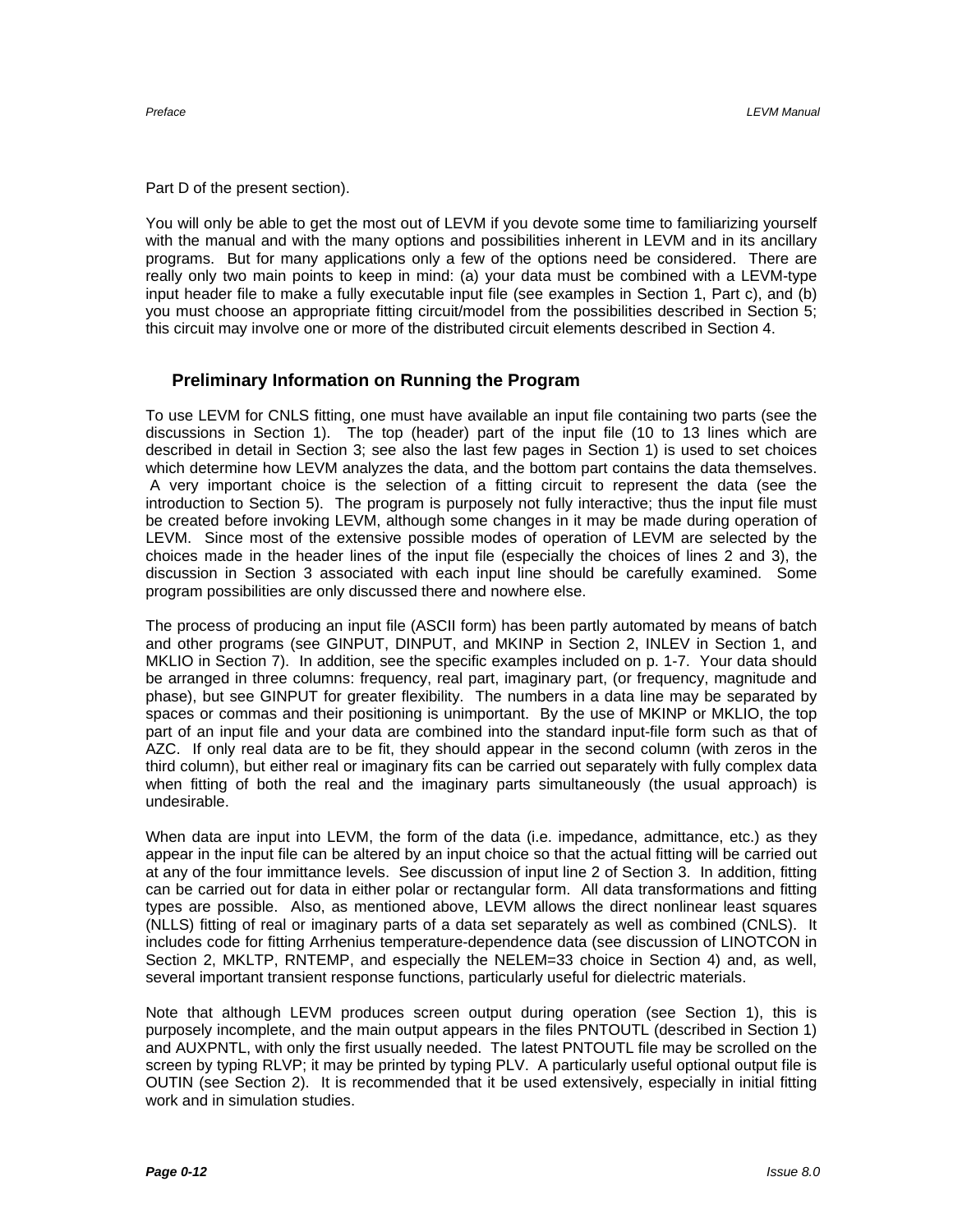# **E. Graphics Information**

A very useful addition to LEVM is the provision of the general and versatile menu-driven 2- and 3- D plotting program, CTD.EXE, written by Dr. S. Amarasinghe (see Section 6). With a color monitor, its results are in color; it can carry out all needed data transformations; and it can even continuously rotate 3-D plots if so desired. CTD can plot both direct LEVM output of any type and, as well, any other appropriate data file. To use CTD with LEVM, place it and the enclosed file EGAVGA.BGI in the same subdirectory that contains the executable LEVM files.

Note that although one can use the CPTRAN program to transform data and fit results (see also the discussion in Section 3 of the choices  $MAXFEV < 3$ ) and then plot the results with CTD, it is also possible, given a set of complex data in any of 16 modes, to use CTD directly to transform the data to any other of the 16 modes, save the results in a file, and plot them directly. See also the important MK4LF.EXE program.

# **F. Initial Weighting Information**

# **General**

Great weighting flexibility is a very important feature of LEVM. I give a brief description of LEVM weighting here, with more details in Section 1. The main types of weighting are selected by giving the input parameter IRCH (see Section 3 definitions and explications) a value between 0 and 6. But for |IRCH| > 1, positive IRCH values lead to weighting that involves the data values, and negative IRCH values to weighting that involves the model, i.e., calculated values of the fitting function. This very important type of weighting may also be selected by setting the input parameter IFP non-zero (weighting involving the model then occurs for a second fit, one following immediately after the first one, that involving the value of IRCH selected).

Thus, one can easily produce two sequential fits, with, for example, the weighting of the first involving the data (e.g. IRCH = 2) and that of the second the model (as if IRCH = -2). Two other sequential fits involving different weighting are selected by setting IRE  $> 0$  or IOPT  $> 0$ . By simultaneous use of several of these choices, a LEVM run can involve up to three separate, sequential fits, each with different weighting.

Also very important in weighting when  $|{\sf IRCH}| > 1$  are the error variance model parameters  $U=P(31)$ , and  $Xi=P(32)$ . They may both be fixed, but when one or both of these parameters are free to vary, one has dynamic weighting, where, during least squares fitting the data themselves determine the most appropriate weighting.

Choosing IRCH = 3 (only appropriate for data in rectangular form) leads to modulus weighting (MWT) when Xi is fixed at 1 and U=0. That is, the uncertainty for both the real and the imaginary parts of each data point is equal to the square root of the sum of the squares of the real and imaginary parts for that point. I do not recommend it (see comparison of weighting results in Section 1).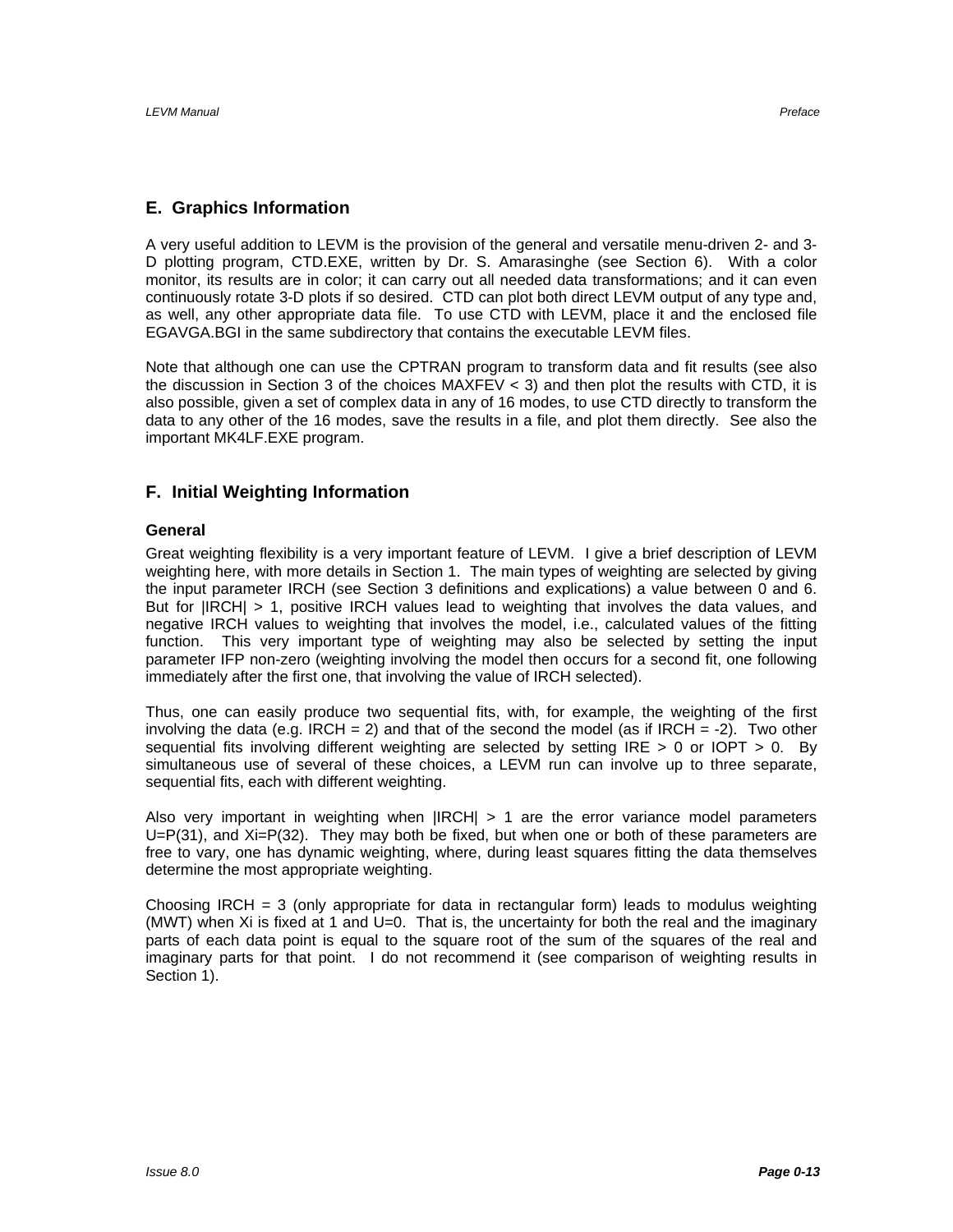Besides generally leading to worse fitting parameter estimates than  $|IRCH| = 2$ , it can be particularly confusing because it leads to an estimate of the overall standard deviation of the fit ( $S_F$  = SIGMAF), a measure of the goodness of fit, lower than the proper value, which is well estimated when weighting with  $|{\rm RCH}| = 2$  is used. Thus, it appears to give a better fit, when, in fact, this is not the case.

The two weightings I believe to be most useful and appropriate under many conditions are unit weighting (UWT), produced by the choice  $IRCH = 1$ , and proportional weighting:  $|IRCH| = 2$  (with  $Xi=1$  fixed and  $U=0$ ). But dynamic weighting, a new function of LEVM (see Sections 1 and 3), includes these and many more possibilities. Further, it makes fitting less subjective since the data themselves determine the most appropriate weighting.

Unit weighting is in effect no weighting: all data are weighted equally. This weighting is produced by choosing IRCH=1, and is most appropriate when the data range (Max/Min) is limited to the order of 1 to 8 or less - not often the case in the Impedance Spectroscopy (IS) field.

Proportional weighting means that the uncertainty of the real component of the data is proportional to its magnitude, and the uncertainty of the imaginary component is proportional to its magnitude. This weighting, again involving  $Xi=1$ , fixed, and  $U=0$ , is produced by choosing IRCH=+2 (PWT) or -2 (FPWT).

Especially important, I believe, is **function,** rather than **data** weighting, i.e. **FPWT** rather than **PWT.** See the discussion of this weighting in the papers listed under the heading of "Weighting" in the reference list which will be found at the end of Section 1. Of particular value should be the paper marked "Reference A" in this list. Also see Sections 1 and 3 of the present manual for further discussion of these and other important weighting choices.

 Note that OPWT, for example, means that PWT fitting results have been optimized by setting the input parameter IOPT > 0 (say 9) and thus invoking a built-in weighting optimization routine (not the same as dynamic weighting but both may be used during the same fit). Optimization can be a very helpful aid in achieving the best possible parameter estimates from the data, the true aim of CNLS fitting.

# **Frequency Response Analyzer (FRA) Weighting:**

There are three separate weighting choices available in LEVM which are particularly tailored for use with data obtained using a FRA. The first is invoked by  $|{\rm RCH}| = 4$ , and its provenance is discussed in the article by Spinolo et al. in the reference list at the end of Section 1. This weighting may be less appropriate than those which follow from the choices |IRCH| = 5 and 6. The user may want to carry out an IRCH = 1 or  $|{\rm IRCH}| = 2$  fit (with IRE < -9) before using  $|{\rm IRCH}| = 5$  or 6, but the latter have been particularly constructed for FRA-data situations and are likely to be more appropriate (for more information and limitations, see Section 3-9 and the paper by Orazem et al. under "Weighting" in the reference list).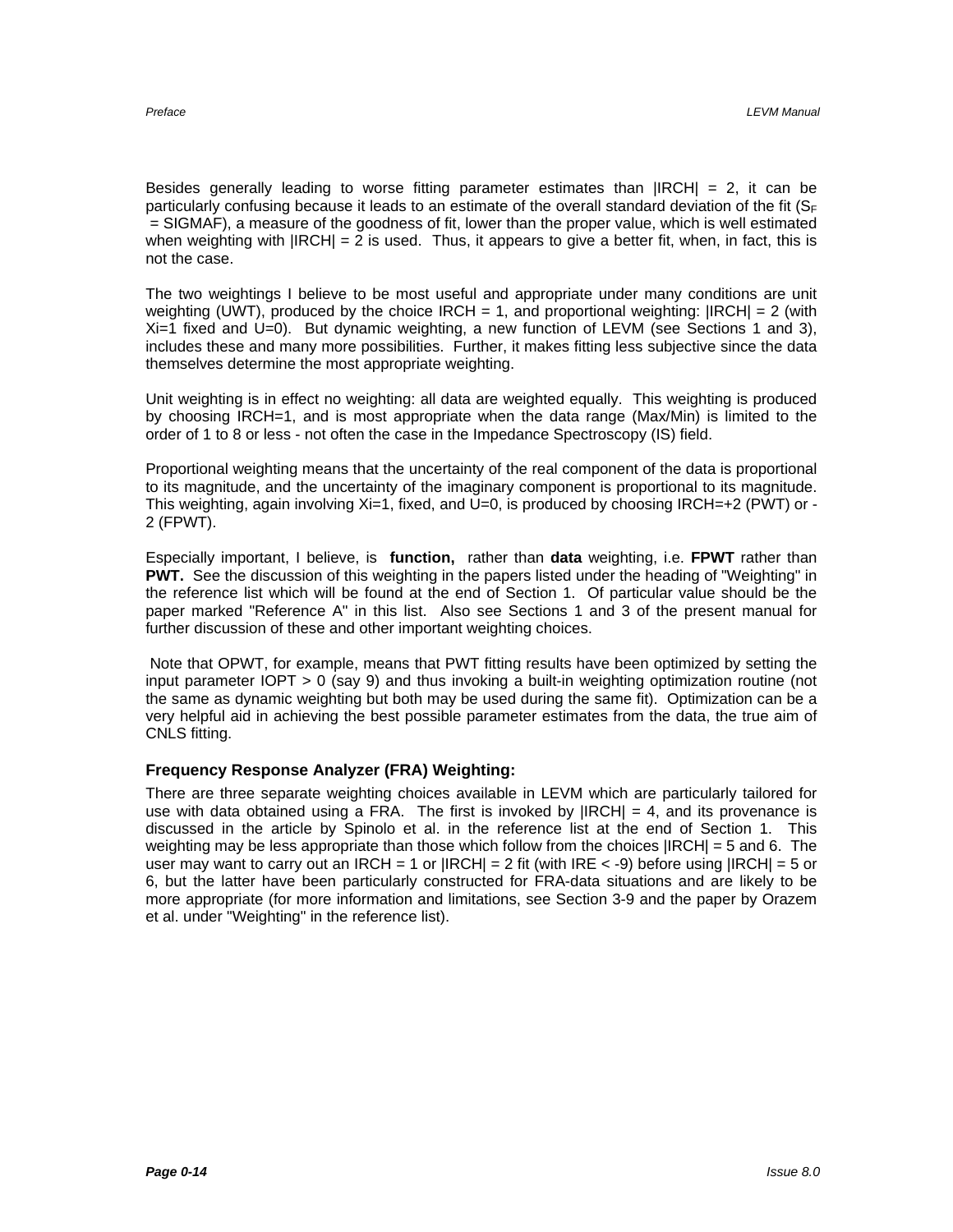# **G. Subtraction Possibilities**

**Do not** follow the suggestions here until you are well familiar with both input and output LEVM files and operations. LEVM now allows one to carry out several kinds of (possibly) useful subtraction effects. For specificity, assume that a good fit of some data has been achieved using the parameters CP, RP, R1, C2, R2, and DE2 of Circuit B (Section 5). Two subtraction approaches, A and B below, will now be described. Assume that the fitting was carried out with IRE=-11, so that the file OUTIN has been made.

- A. First set MAXFEV=0 in OUTIN and do RNL OUTIN. The result will be a file whose "data" is just that which follows exactly from the parameters of the model and their interconnections. Now suppose that one wants to see what sort of response is obtained if one (or more) of these parameters is/are removed from the circuit. To do so, just set the value of the desired parameter(s) in Lines 4 (Section 3) of OUTIN to zero, set MAXFEV=0 again and do RNL OUTIN or, equivalently, RNLO. The resulting OUTIN file can then be run with RNL OUTIN, and the result shown on the screen or plotted.
- B. Again start with the OUTIN file made by the original successful fit. Read the discussion of MAXFEV=2 in Section 3 and follow the procedure outlined there. But notice that with this method, the effect of a given parameter is subtracted from the actual input data itself, not from data calculated from the fit as in A.

Subtraction of the present type must be carried out with care and circumspection. Suppose that one wants to subtract the effects of CP and RP from the original data. Such subtraction must be accomplished during a run at the Y level, DFIT=Y. So set DFIT=Y, MAXFEV=2, and set NFREE=3 for both P(28) and P(29) - positions 28 and 29 in the NFREE line. Then do RNL OUTIN. The OUTIN result will have the input values of RP and CP set to zero and their effect subtracted from the data. Further, if desired, one can then do RNL OUTIN again (to produce an AUXPNTL file) to see how good the fit will be and to examine the results with CTD.

The above process can, of course, be continued until the effects of all the parameters have been removed from the original data and only the residuals (random and possibly systematic errors) are left. For example, to subtract the effect of R1 from the result obtained above, one would next need to set DFIT=Z, NFREE=3 for  $P(1)$ , MAXFEV=2, and do RNL OUTIN. Next, to eliminate the effect of C2, one would have to follow the above procedure with DFIT=Y. Then, with DFIT=Z one could eliminate R2 or DE2 or both. As far as parameter estimation is concerned, the parameter values obtained before subtraction will generally be more accurate than those obtained after one or more subtractions of the present kind.

Another subtraction possibility is operative only for the O Circuit.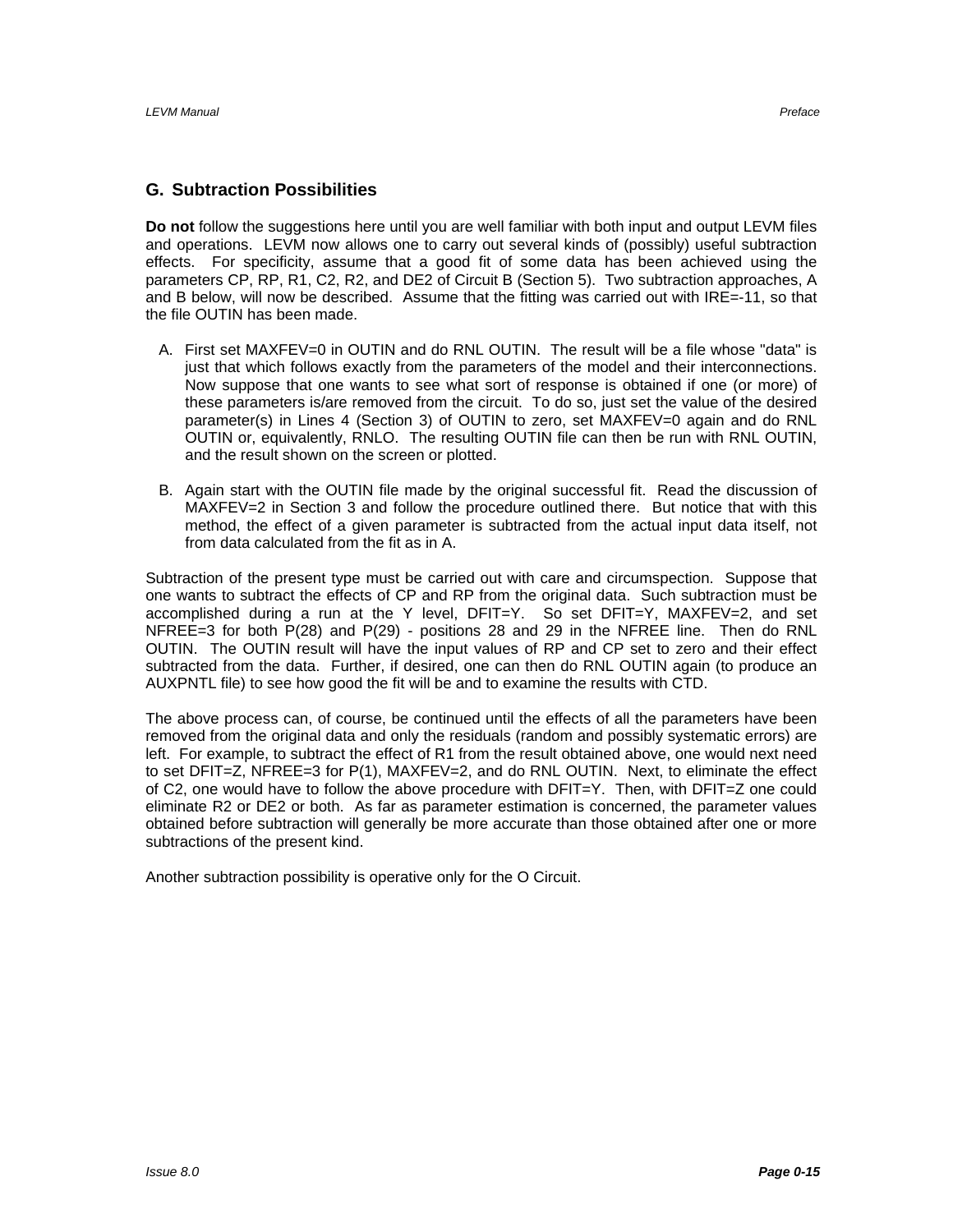# **H. Additional Information**

# **Analysis of high-resistivity materials and dielectrics**

Earlier versions of LEVM were designed to be particularly appropriate for analyzing data from electrochemical impedance measurements, with emphasis on electrode reaction, adsorption, and diffusion effects. The present version retains all such capabilities, but, in addition, it now includes a greatly extended ability to analyze bulk dispersion effects, required for the adequate interpretation of dielectric and very-high-resistivity data. The present version of LEVM is thus an **immittance**, rather than impedance, spectroscopy program.

LEVM has special features which make the analysis of high-resistivity data, such as those arising from disordered materials, glasses, polymers, and dielectrics, particularly simple. An important distinction is that between purely dielectric dispersion response data (dielectric-system dispersion: DSD) for which DC conductivity is negligible (or at least unconnected to the dielectric response), and conductive-system dispersion, CSD, where the DC conductivity is just the low-frequency limiting value of the real part of the complex conductivity associated with the dominant dispersion process. These matters are discussed in Appendix 1 of this Section and in detail in Refs. 40-43 listed at the end of the INTRODUCTION section of this manual.

Analysis is often carried out with the data in specific form. Let  $CC = A/L$ , the cell constant for a sample with plane, parallel electrodes of effective area A and separation L. Define the dielectric permittivity of vacuum as  $\epsilon_V$ , so that the empty cell capacitance is  $C_c = CC^* \epsilon_V$ . (See the definition of CELCAP in Section 3). Then if rho and sigma are the complex resistivity and complex conductivity, respectively, rho =  $CC^*Z$  and sigma =  $Y/CC$ . Finally, the complex dielectric constant,  $\epsilon$ , usually written as E here, is E = Y/(i\*omega\*C<sub>c</sub>) = sigma/(i\*omega\* $\epsilon$ <sub>V</sub>). Note that the file RNDIN.BAT may be used to transform raw data so that it is in specific form and to carry out other often-needed data transformations. In LEVM and in the Manual, **Gaussian units,** rather than SI ones, are generally used. Thus the value of  $\epsilon$  is taken as 8.854188x10<sup>-14</sup> F/cm.

The most appropriate way to analyze CSD-type data, DSD-type data, or data involving both kinds of dispersion processes in the measured frequency range, as well as possible electrodeimpedance effects, is to use the O Circuit (see Section 5). But a few other possibilities are worth mentioning. Suppose that one is dealing with pure dielectric data and wishes to fit it to a distributed element response model such as that of Cole and Cole (Section 4). One could pretend that the E-level data are actually of Z (or rho) type and fit the data to the model at the Z level. Another possibility is to use the NELEM < 0 choice described near the beginning of Section 4. But since even simple dielectric response is rarely the only contribution to the actual full response data, it is usually more appropriate to use the O Circuit, where other effects can be included and, through the power of CNLS fitting, quantified and separated.

One often uses LEVM to fit data to an appropriate response model which contains several temperature-dependent parameters. By carrying out such fitting for a range of temperatures, one can investigate the detailed temperature dependence of such parameters, such as Arrhenius response in a thermally activated situation. For further information about LEVM's capabilities in this area see the discussions under LINOTCON in Section 2, NELEM=33 in Section 4, the G-Circuit of Section 5, and EXTRLVM in Section 7.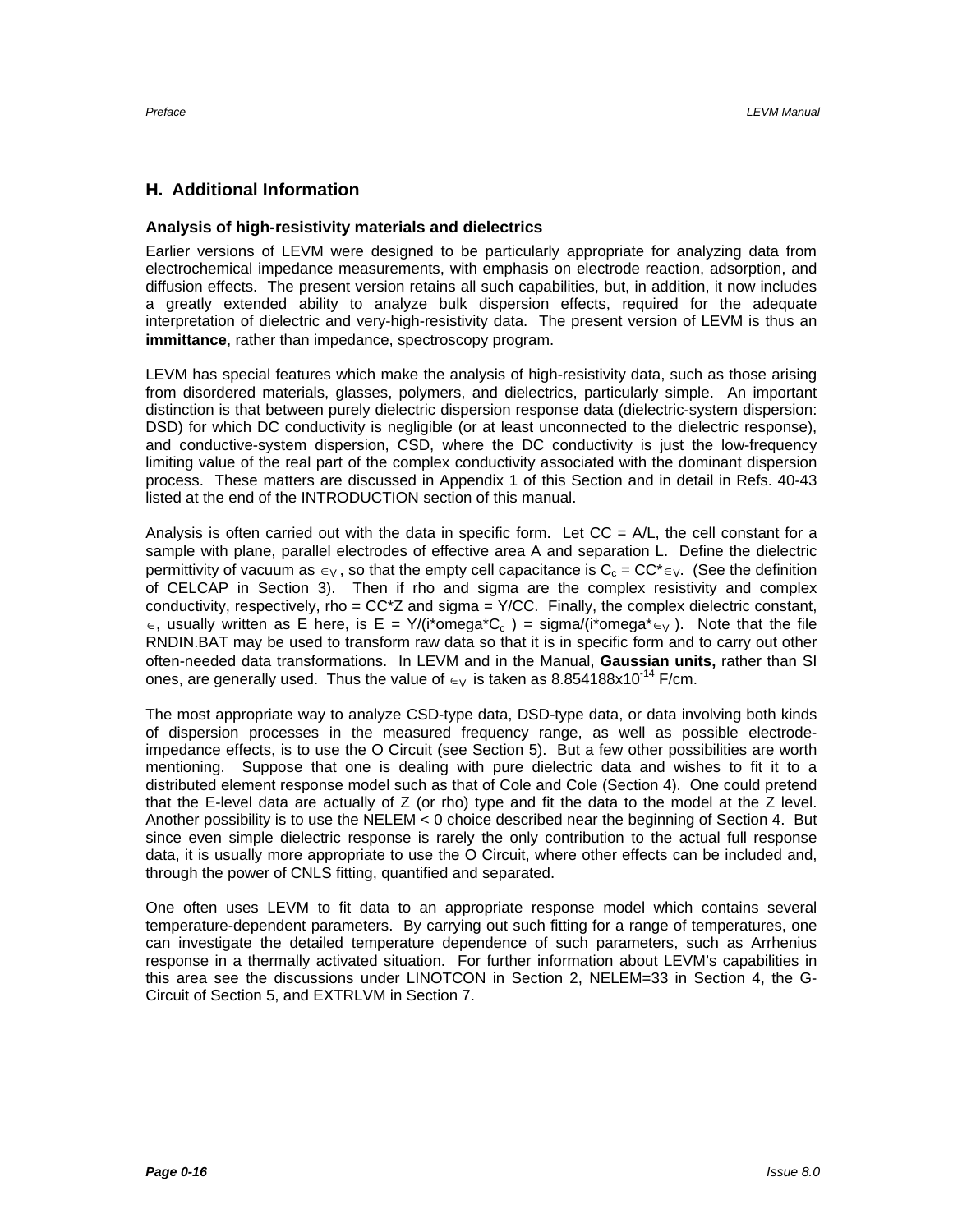#### **Miscellaneous matters**

If the signs of imaginary impedance data are entered as all positive, they can be changed globally by the use of the NEG parameter of the input file, line 2 (see Section 3). - The program **won't** fit properly unless this is done for this case! - Be sure to leave NEG blank, however, if the imaginary parts are entered all negative. Similarly, if the data involve frequency rather than angular frequency, one needs to tell the program this by entering F at column 11 of line 2 of the input. This must be right to get meaningful parameter estimates. It is essential for proper operation of LEVM that the actual number of frequency values in the data be entered for M, line 3 of the input file UNLESS one of the procedures discussed in Section 7, which use MKLIO, are employed.

Finally, in addition to its main output (on file PNTOUTL), LEVM produces a secondary output file AUXPNTL which contains a short version of the main output, which lists the parameter inputs and includes a list of the data, the fitted results, and the fitting residuals of each point. This output is in the proper form for inputting into the CTD graphics program. See also the discussions of the files LINOUT, LVOUT, LINOTR, and LINOTL in Section 2.

Because of the variety of transformations of the data available with the program, it has not been practical to make the headings of some of the data columns in the program outputs reflect the exact form of the data being fitted. Thus such headings do not indicate the specific type of immittance function being fitted, whether the data are in rectangular or polar form, etc., but information at the beginning of the LEVM output does indicate the exact choices used (e.g., ZR, ZM) and should be employed to interpret the output data and fitting lists.

**NOTE:** When you use LEVM to obtain fitting results which are to be published, please consider mentioning in your paper that they were obtained using LEVM. If you should need further help, beyond that in this manual, in using or interpreting LEVM, see the information in Section 8.

Good luck and good fitting!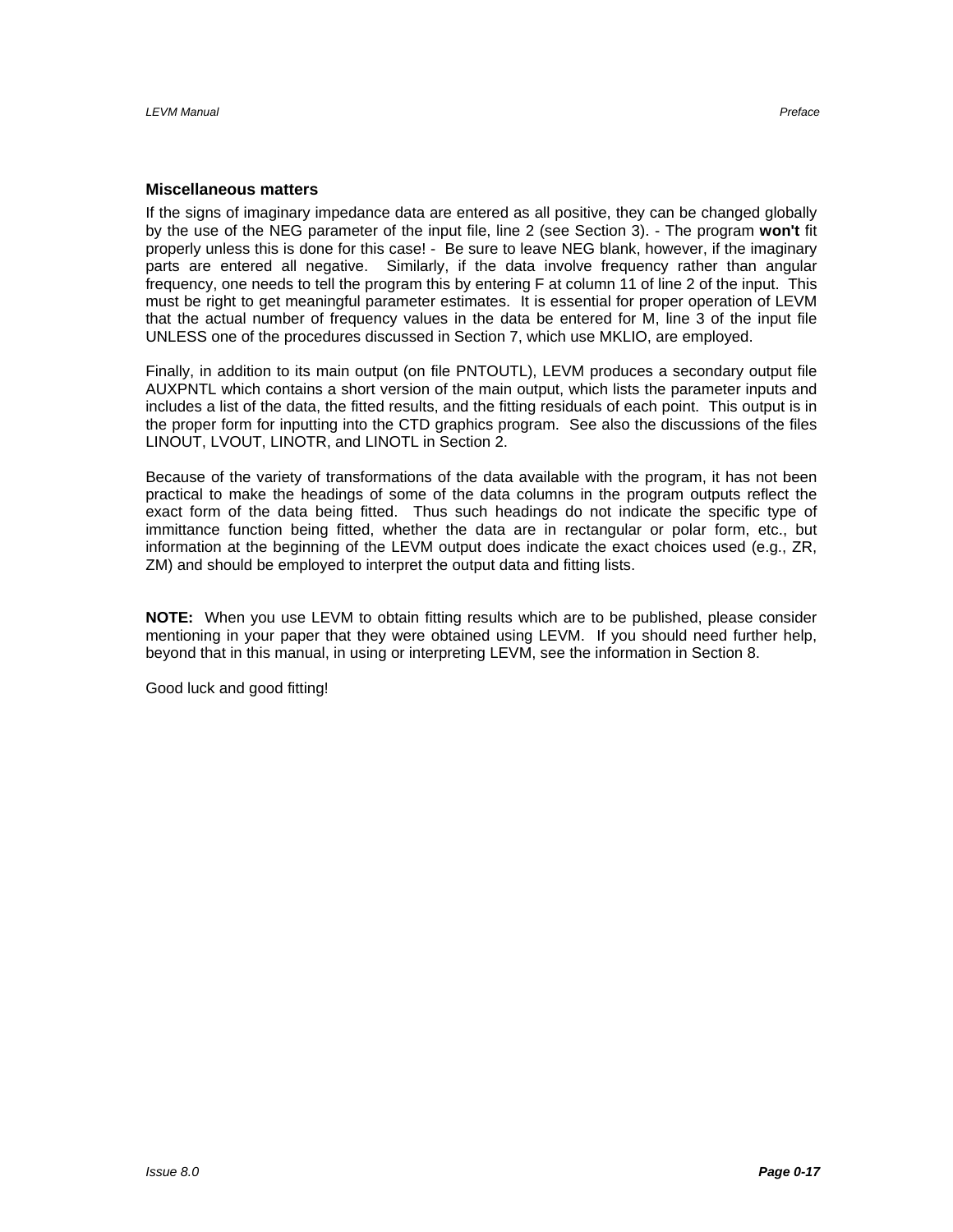# **Appendix 1 - Conductive and Dielectric System Dispersion**

The frequency response parts of LEVM allow one to fit conductive-system dispersion data (CSD), dielectric-system dispersion data (DSD), or the combination of both within the measured frequency range. See especially the O-circuit discussion in Section 5 of this manual and Refs. 40-43 listed at the end of Section 1. Because of the great importance of these possibilities and the importance of properly making distinctions between them, pertinent definitions and analysis are provided here so that the many possible LEVM fitting choices will be fully understandable without the need to consult other sources. There are two main types of CSD fitting models, termed CSD0 (n=0) and CSD1 (n=1). In addition, the CSD1 fits may be of one of two kinds, CSD1a and CSD1b, depending on the available knowledge of the distribution of relaxation times (DRT) or activation energies (DAE) associated with the response model.

Let p*n* represent all the shape parameters of a fitting model, where *n* distinguishes different but related models. In addition, there is always present a characteristic relaxation time (or equivalent), tau =  $\tau_o$ , which we will designate as  $\tau_{on}$ . Consider now a dimensionless fitting model,  $I_n(\omega p_n)$ , involving a single dispersion process described by the dimensionless DRT  $G_n(x, p_n)$ , where  $x =$  $\tau/\tau_{on}$ . Then

$$
\frac{U_n(\Omega_n, p_n) - U_n(\infty, p_n)}{U_n(O, p_n) - U_n(\infty, p_n)} \equiv I_n(\Omega_n, p_n) = \int_0^\infty \frac{G_n(x, p_n) dx}{[1 + i\Omega_n x]},
$$
\n(1)

where U is a measured or model quantity of interest, and  $\omega$  is the angular frequency. If we set  $n =$ D, then  $U_D(\Omega) = \epsilon(\Omega)$ , the complex dielectric constant, while for  $n = C$ ,  $U_C(\Omega) = Z(\Omega)$ , the impedance, or  $\rho(\Omega)$ , the complex resistivity. Alternatively and hereafter, we shall set  $n = 0$  for both dielectric-level DSD response and impedance-level CSD response (i.e., CSD0) involving the same formal DRT. In addition, the choice  $n = 1$  will be used to denote the second type of CSD response, CSD1, one which involves a DRT that is proportional to the original CSD0 DRT multiplied by  $\tau$ . It is inappropriate to use a CSD1 response model to fit DSD behavior. Although a CSD0 model may be used to fit CSD data, it is usually more appropriate to use a CSD1 one. Note that because of the relations between the four immittance levels, CSD should properly be described by a distribution of resistivity relaxation times (not conductivity relaxation times), and DSD by a distribution of dielectric relaxation times, equivalent to a distribution of conductivity relaxation times. Even when dispersion is not actually associated with a physical process involving a DRT, it may still be formally expressed in terms of one, as above.

In recent work of the author, it has been shown that a great deal of data for conducting-system glasses and single crystals is well fitted by a modified CSD1 Kohlrausch model, the K1, involving a shape parameter  $\beta_1$  fixed at 1/3 (see, for example, downloadable papers #'s 228, 235, and 237 in the JRM home page, http://jrossmacdonald.com.

The full response model is, from Eq. (1),  $U_n(\Omega_n, p_n) = U_n(\infty, p_n) + \Delta U_n I_n(\Omega_n, p_n),$ 

where  $\Delta U_n = U_n (0, p_n) - U_n (\infty, p_n).$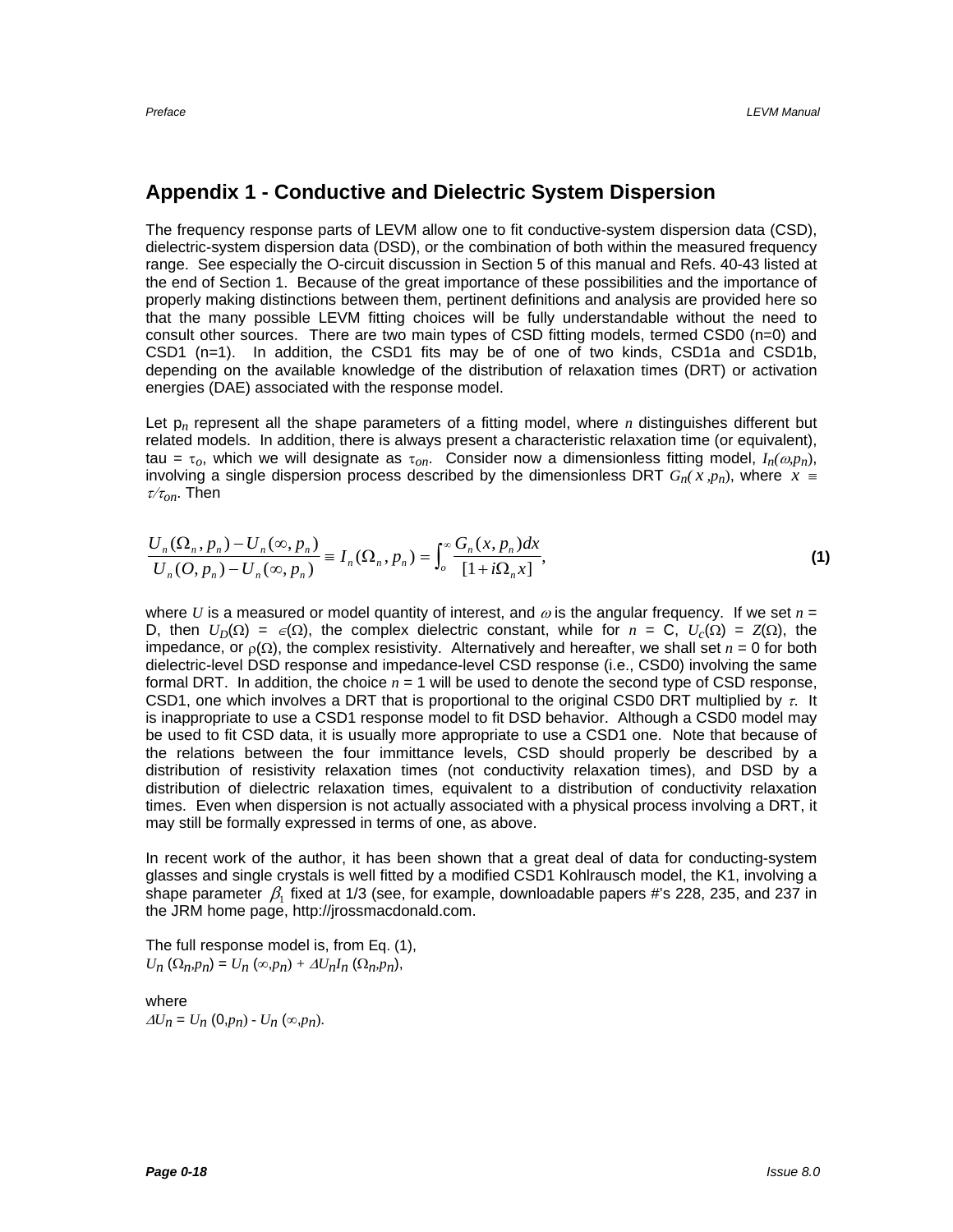For CSD response, the Z-level model is thus  $Z_n$  ( $\Omega_n, p_n$ ) =  $Z_n$  ( $\infty, p_n$ ) +  $\Delta Z_n I_n$  ( $\Omega_n, p_n$ ) where  $\text{Zn}$  ( $\infty$ , $p_n$ ) is often zero or entirely negligible for a dispersion response model.

Now the important question is: given knowledge of  $I_0$  ( $\Omega_0$ ,  $p_0$ ) and possibly  $G_0$  (x,  $p_0$ ), what is the expression for  $I_1(\Omega_1,p_1)$ ? Note that, in general,  $p_0$  and  $p_1$  here represent the same set of parameters but designate different values of them since fitting involving different, but related, DRT's will lead to different parameter estimates. First, it is useful to define the dimensionless moments of the  $G_n(x)$ , distribution as

$$
\langle x^m\rangle_n \equiv \int_0^\infty x^m G_n(x, p_n) dx,
$$

quantities which clearly depend on the shape of the distribution but not on  $\tau_{on}$ . Since the distributions are taken normalized, it is necessary that

 $\langle x^0 \rangle_0 = \langle x^0 \rangle_1 = 1.$ 

It follows from the definition of *G*1 that

$$
G_1(x,p) \equiv [x \angle x >_0] G_0(x,p), \tag{2}
$$

where  $p_0 = p_1 = p$  has been used. But it is worth reiterating that fits of a set of data with CSD0 and CSD1 approaches will lead to different estimated parameter values, so fit estimates of  $p_0$  and  $p_1$  for the same data will always differ. These results lead to

$$
\langle x^m \rangle_1 = \langle x^{m+1} \rangle_0 / \langle x \rangle_0,
$$

Therefore,  $\langle x^1 \rangle = 1 / \langle x \rangle$  when  $p_\theta$  and  $p_i$  involve the same values. Now the use of Eqs. (1) and (2) for  $n = 0$  and 1 allows us to write for CSD1 response

$$
I_1(\Omega, p_1) = \int_0^\infty \frac{G_1(x, p_1)dx}{[1 + i\Omega x]} = [i\Omega < x >_0]^{-1} \int_0^\infty \frac{i\Omega x G_0(x, p_1)dx}{[1 + i\Omega x]}
$$

It follows immediately, after rearrangement and using the normalization condition, that

$$
I_1 (\Omega p_1) = [1 - I_0 (\Omega p_1)] / [i\Omega \ll \gg_0].
$$

For a physically realizable model,  $\text{Re}[I_1(0, p_1)]$  will equal unity as it should.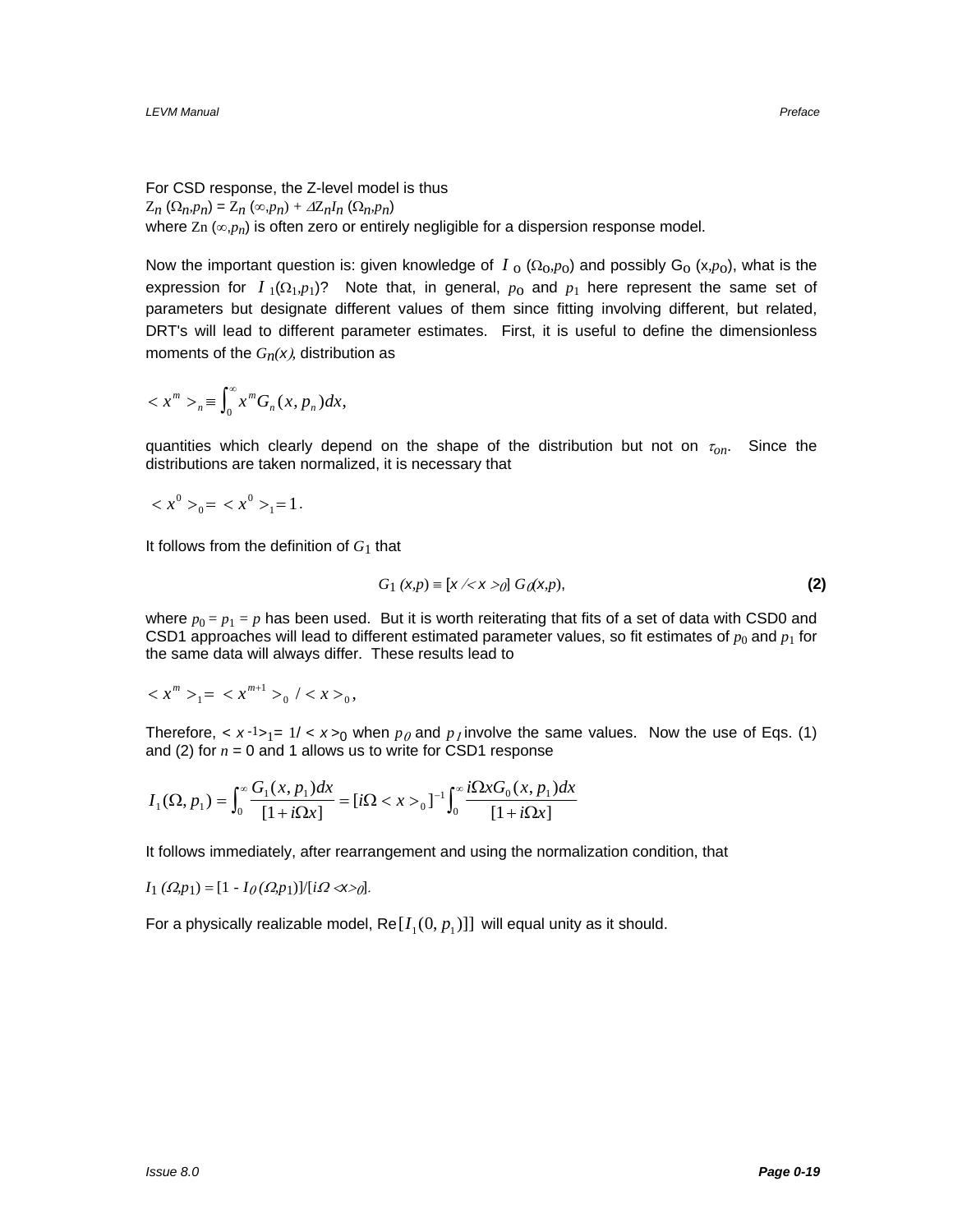For concreteness, assume that the  $I_n(\Omega_n, p_n)$  quantities involve specific response, i.e., the complex quantities  $\rho(\omega)$  or  $\epsilon(\omega)$ . Consider now the following DSD (subscript *D*) and CSD (subscript *C*) complex conductivity and modulus responses:

$$
\sigma(\Omega, p_0) = i\omega \varepsilon_v \left[ \varepsilon_{D\infty} + \Delta \varepsilon_D I_0(\Omega, p_0) \right] \text{ and } M(\Omega, p_n) = i\omega \varepsilon_v \left[ \rho_{C\infty} + \Delta \rho_C I_n(\Omega, p_n) \right]
$$

where  $\epsilon_{c_{\infty}}$  and  $\rho_{c_{\infty}}$  are the CSD high-frequency limiting responses and  $\epsilon_{V}$  is the permittivity of vacuum. Further, let us ignore any small differences between such quantities as  $(\rho_{C\infty})_0$  and  $(\rho_{C\infty})$ <sub>1</sub>.

Then the full responses are

$$
\text{PSD} \qquad \sigma(\Omega, p_0) = i\omega \varepsilon_{v} \left[ \varepsilon_{D\infty} + \Delta \varepsilon_{D} I_0(\Omega, p_0) \right]
$$

CSD0 
$$
M(\Omega_{p0}) = M_{C0}(\Omega_{p0}) = i\omega \varepsilon_{v} \left[ \rho_{c\infty} + \Delta \rho_{C} I_{0}(\Omega, p_{0}) \right]
$$

CSD1a The moment 
$$
\langle x \rangle_0 = (\langle x^{-1} \rangle_1)^{-1}
$$
 is known. Then  
\n
$$
M_{C1a}(\Omega, p_1) - i\omega \in_{\mathcal{V}} \rho_{C\infty} = i\omega \in_{\mathcal{V}} \Delta \rho_c I_1(\Omega, p_1)
$$
\n
$$
= \epsilon_{\mathcal{V}} \Delta \rho_c \langle x^{-1} \rangle_1 \left[1 - I_0(\Omega, p_1)\right] / \tau_{01} \tag{3}
$$

CSD1b The moment 
$$
\langle x^{-1} \rangle_1
$$
 is unknown. Use the relation (Refs. 40, 43)  
 $\langle x^{-1} \rangle_1 = \tau_{01} \Delta \rho_{C1} / [\epsilon_{v} (\epsilon_{C\infty})_1 (\rho_{C0})^2]$  (4)

in Eq. (3). Then,

$$
M_{C_{1b}}(\Omega, p_1) - i\omega \in_{\nu} \rho_{C_{\infty}} = (\Delta \rho_{C1} / \rho_{C01})^2 [1 - I_0(\Omega, p_1)] / (\epsilon_{C_{\infty}})_1.
$$

Note than when  $\rho_{\text{co}} = 0$ ,  $\Delta \rho_{\text{C}} = \rho_{\text{co}}$ . For fitting with the CSD1a, the parameters are  $\rho_{\text{Co}}$ ,  $\Delta \rho_c$ ,  $\tau_{01}$ , and  $p_1$ . For the CSD1b, where we shall take  $\rho_{c_{\infty}} = 0$ , the remaining parameters are  $\tau_{01}, p_1$ , and  $(\epsilon_{\text{C}_\infty})_1$ . In CSD1b fitting, the  $(\epsilon_{\text{C}_\infty})_1$  parameter replaces the  $\Delta \rho_c$  parameter otherwise present in the LEVM input file.

Finally, note that  $\epsilon_{\infty} = \epsilon_{D\infty} + \epsilon_{C\infty}$  and that  $\epsilon_{D\infty}$  always exceeds unity for the usual immittance spectroscopy frequency range. In contrast,  $(\epsilon_{\infty})_1$  may range from very small to very large, as indicated by Eq. (4) when one remembers that  $x^{-1}$   $>1$  is infinite for physically unrealizable distributions such as those leading to Havriliac-Negami or Cole-Cole responses without cut-off. See also Refs. 45 – 47 (pp. 1-21 and 1-22)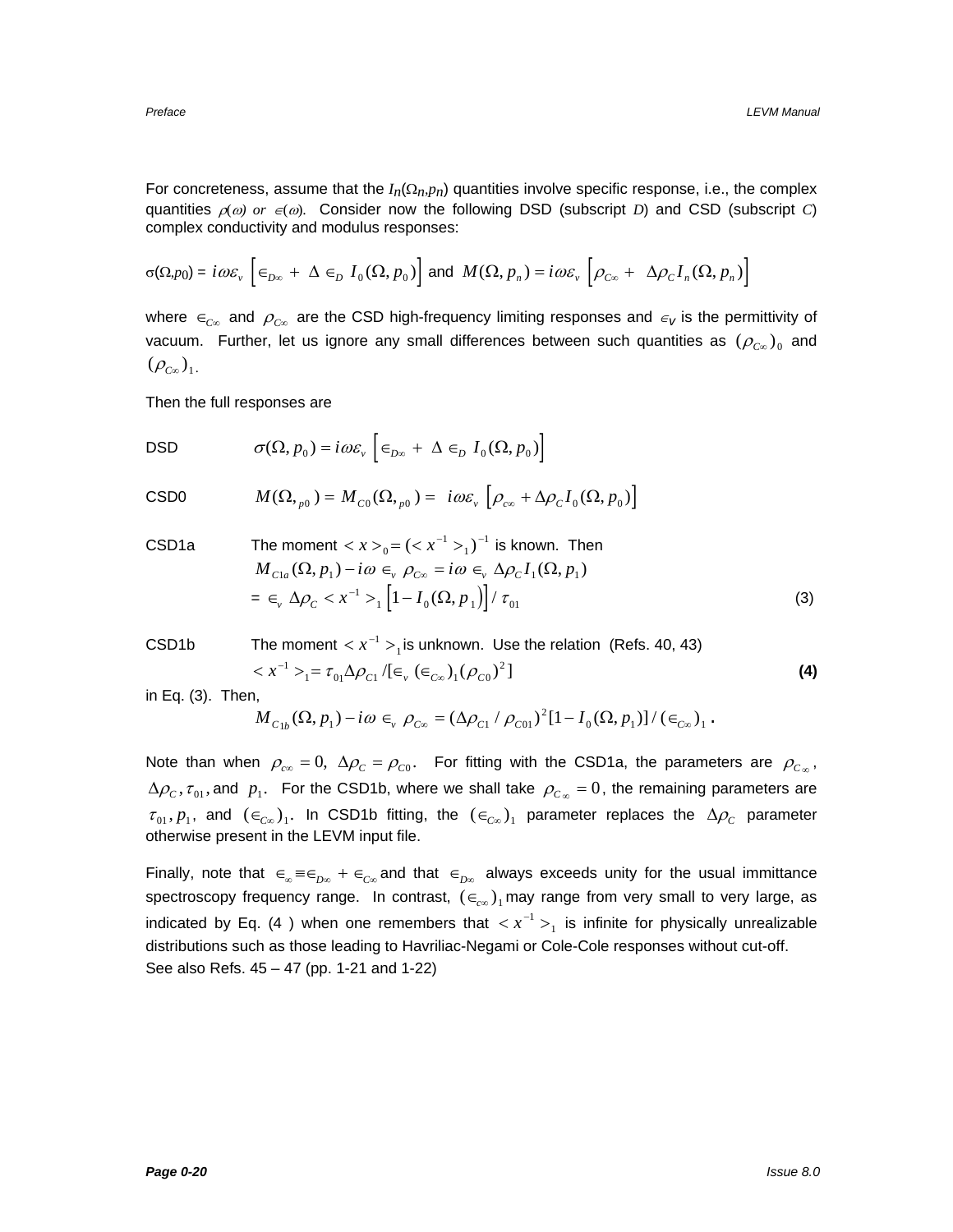# **Appendix 2 - Principal Acronyms, Names, and Models**

| a.               | <b>General</b>                                                                                                                                                           |  |  |  |  |
|------------------|--------------------------------------------------------------------------------------------------------------------------------------------------------------------------|--|--|--|--|
| <b>BCD</b>       | Blocking-conductive distributed element                                                                                                                                  |  |  |  |  |
| С                | Subscript denoting conductive                                                                                                                                            |  |  |  |  |
| <b>CELCAP</b>    | Capacitance of empty measurement cell: See pp.0-16, 3-4                                                                                                                  |  |  |  |  |
| CD               | Cole-Davidson distributed response                                                                                                                                       |  |  |  |  |
| <b>CNLS</b>      | Complex nonlinear least squares                                                                                                                                          |  |  |  |  |
| <b>CPE</b>       | Constant-phase distributed circuit element                                                                                                                               |  |  |  |  |
| <b>CSD</b>       | Conductive-system dispersion                                                                                                                                             |  |  |  |  |
| CSD <sub>0</sub> | A type of CSD response model involving the same formal DRT as DSD response                                                                                               |  |  |  |  |
| CSD1             | A CSD response model involving a physically reasonable modification of a CSD0<br>There are two CSD1 types, CSD1a and CSD1b. See Appendix 1 of this<br>model.<br>section. |  |  |  |  |
| <b>CV</b>        | Continuous distribution, variable (free) $\tau$ DRT fitting method                                                                                                       |  |  |  |  |
| D                | Subscript denoting dielectric                                                                                                                                            |  |  |  |  |
| <b>DCE</b>       | Distributed circuit element (same as DE)                                                                                                                                 |  |  |  |  |
| DE               | Distributed response element                                                                                                                                             |  |  |  |  |
| <b>DEC</b>       | Dispersive element - conductive                                                                                                                                          |  |  |  |  |
| <b>DED</b>       | Dispersive element - dielectric                                                                                                                                          |  |  |  |  |
| DF               | Discrete distribution, fixed (constant) $\tau$ DRT fitting method                                                                                                        |  |  |  |  |
| DRT              | Distribution of relaxation times                                                                                                                                         |  |  |  |  |
| <b>DSD</b>       | Dielectric-system dispersion                                                                                                                                             |  |  |  |  |
| DV               | Discrete distribution, variable (free) $\tau$ DRT fitting method                                                                                                         |  |  |  |  |
| EDAE             | Exponential distribution of activation energies                                                                                                                          |  |  |  |  |
| EDRT             | Exponential distribution of relaxation times                                                                                                                             |  |  |  |  |
| ERM              | Electrode response model                                                                                                                                                 |  |  |  |  |
| <b>FPWT</b>      | Function-proportional weighting in least squares fitting; uses model values for<br>weighting                                                                             |  |  |  |  |
| GED              | Generalized EDAE response model; includes Gaussian distributions                                                                                                         |  |  |  |  |
| IS               | Immittance (or impedance) spectroscopy                                                                                                                                   |  |  |  |  |
| <b>LEVM</b>      | The original CNLS fitting program described herein                                                                                                                       |  |  |  |  |
| <b>LEVMW</b>     | The Windows oriented version of LEVM                                                                                                                                     |  |  |  |  |
| <b>MODE</b>      | An important fixed input parameter; see Section 3-10                                                                                                                     |  |  |  |  |
| <b>NELEM</b>     | A fixed input parameter (also designated as NDE) for selecting a DE response model                                                                                       |  |  |  |  |
| <b>NLS</b>       | Nonlinear least squares                                                                                                                                                  |  |  |  |  |
| <b>PWT</b>       | Proportional weighting in least squares fitting; uses data values for weighting                                                                                          |  |  |  |  |
| $SF \equiv S_F$  | Standard deviation of the relative residuals of a NLS or CNLS fit; also SIGMAF                                                                                           |  |  |  |  |
| <b>UWT</b>       | Unity weighting in least squares fitting; equivalent to no weighting                                                                                                     |  |  |  |  |

# b. **Some fitting models: names, identification, and abbreviations**

Models are usually defined and expressed at either the dielectric or impedance immittance level. Therefore, in model names listed here, let the last letter of a name abbreviation be denoted by J, where J=C or D, and C stands for conductive and D for dielectric as above. Many of the models are provided as DCEs, listed on p.4-2, and may be added to a LEVMW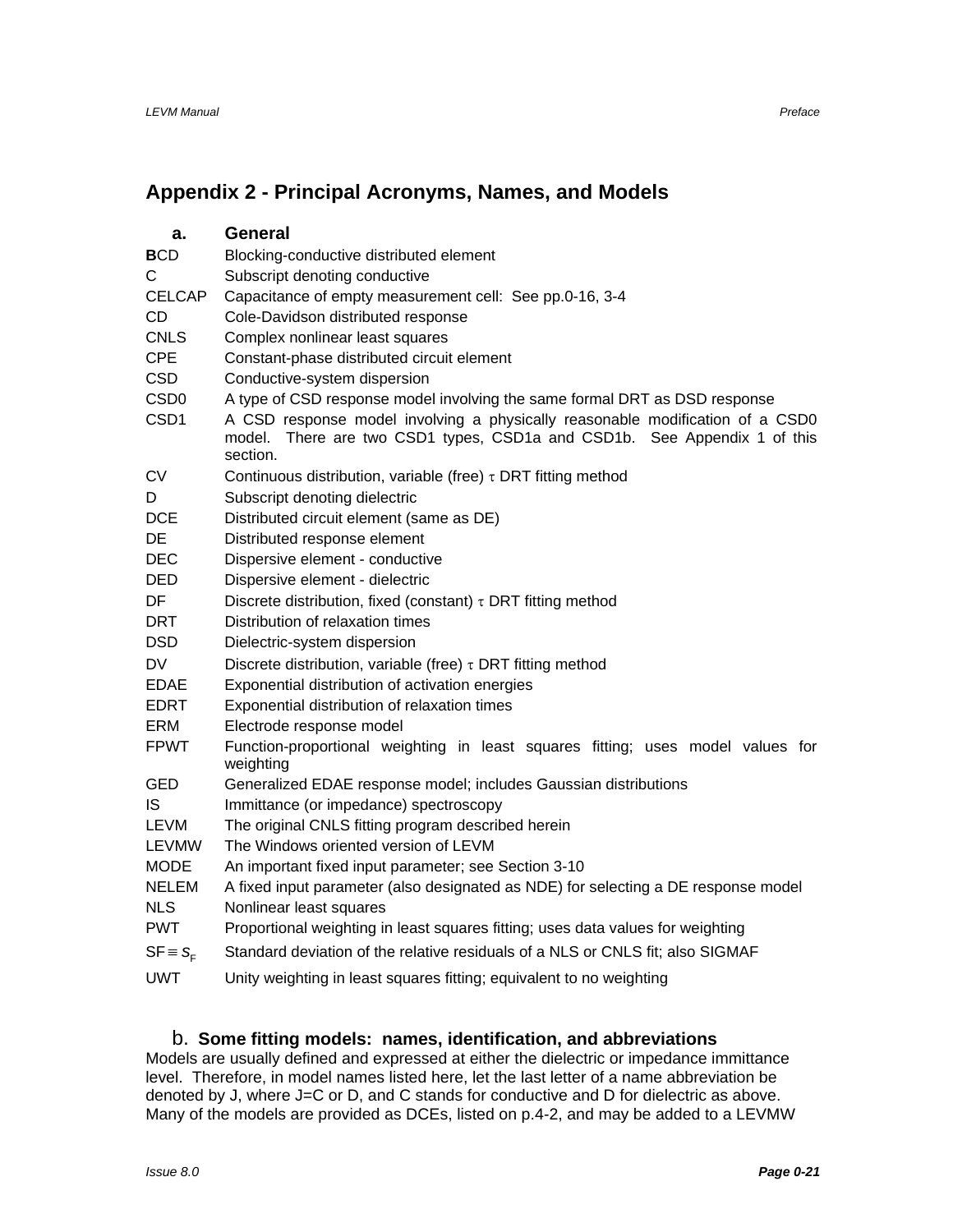circuit, such as Circuits B (p. 5-7) or 0 (p. 5-28).in one of the DE positions in the circuit. For example, DCD represents a Davidson-Cole model expressed at the dielectric immittance level. CDCD is a DCD with a capacitance in parallel with it, and DCD\*R is one with a resistance R in series with it. Composite model names are often written with a  $\bullet$  instead of  $^*$ to indicate the presence of a component in series.

Some important fitting models are listed below. References to the Macdonald publication list (available for reading and free downloading at http://jrosssmacdonald.com) are added as appropriate, to provide model information and relevant references, and are expressed as either #xxx or Mxxx, such as M252 for paper #252. Other fitting models not mentioned here have often been found to be less appropriate, either physically or in their fitting ability, than those listed here, but this list is not meant to be comprehensive.

- CCJ Cole-Cole dispersive model
- DCJ Davidson-Cole dispersive model M246
- DebJ Debye relaxation (single relaxation time)
- HNJ Havriliak-Negami distributed response M252, Eq. A.5. HNJ includes CC, Deb, and DC models.
- KWW Kohlrausch-Williams-Watts stretched-exponential model M229,M239,M248
- K0, K1 Important CSD0 and CSD1 Kohlrausch response models M234, M239, M245, M249
- OMF Original Modulus Formalism response M229, M230
- PNP Poisson-Nernst-Planck ordinary diffusion model M11, M92, M124, M183, M252, M254, M256
- PNPA Poisson-Nernst-Planck anomalous diffusion model M255, M256

RANDLES Models.. See p. 0-11

ZC or ZARC: Cole-Cole complex DSD response model used for CSD response M221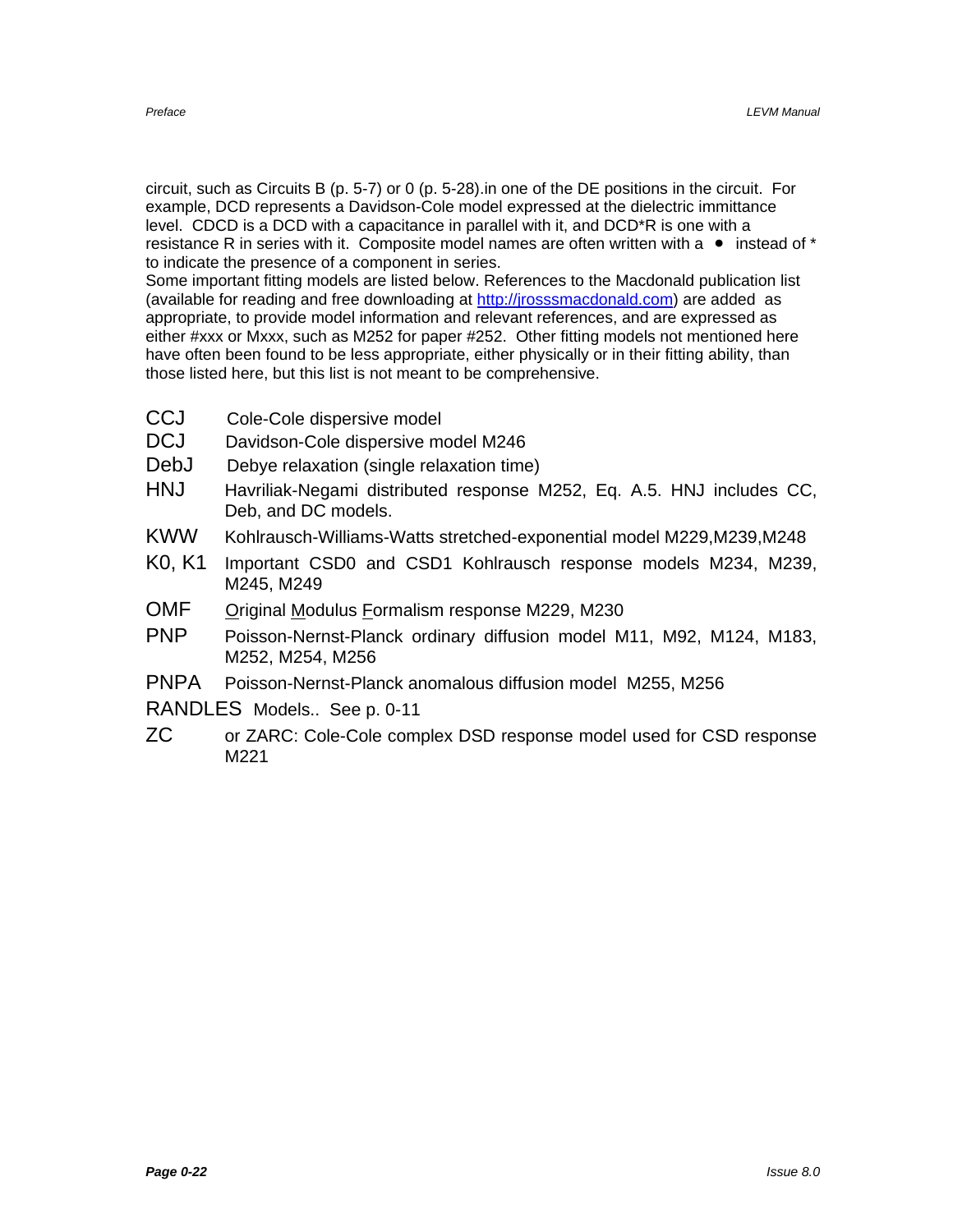# **Appendix 3 - LEVM Tips, Cautions, and Suggestions**

Because LEVM includes so many possibilities, here I summarize some useful information which may help you get properly started after you have read this section and Section 1. See pp. 8-2-8-5 for a short list of some of the changes made in LEVM V. 7.01 and 7.1 to yield the present V. 7.11.

### **Data preparation and transformation**

Read the Quick Start instructions on p. 0-11. Verify that you can run the input test file AZC (see pp. 1-3 through 1-8). Further, you can learn a lot about the possibilities of LEVM by examining and running some of the many other test files provided with LEVM in the subdirectory TESTS.

To fit your own data to a model (see Sections 4 and 5), you must pick an appropriate one, prepare the top part of an input file and combine it with your data to make the final LEVM input file. See p. 1-7 for a very easy way to carry out this procedure.

You may find it easiest to first pick one of the test files provided with LEVM which already incorporates the main fitting choices you will want to carry out on your data. For example, if your data is of Randles charge-transfer form, go to FITTESTS, Circuit B or O and pick a file that includes RAND in its name, and verify that it runs properly. Then use the ONEMKE batch file as described on p. 1-7 to combine the top of a RANDLES input file with your own data set. Finally, make whatever changes are needed in the top part of the resulting input file, MYDAT, to properly accommodate the specifics of your data/model situation and then run MYDAT to carry out the fit. In particular, you will need to decide which model parameters should be used, and which should be free or fixed. Provide rough guesses for their initial values.

If your frequency data is in Hz, set FREEQ in line 2 of the top part of the input file to F; leave blank if data already involve angular frequency.

If the imaginary part of the data (at the impedance or dielectric constant level) is positive, it needs to be made negative in the final input file. To do so, set NEG in line 2 of the input file to N; otherwise, leave blank.

If any of your free fit parameters either are or might need to be negative, on line "5" of the input file set the NFREE index number for that parameter to 2 rather than 1 (see p. 3-13).

To avoid lengthy convergence times when fitting experimental data, set the parameter IOPT on line 2 of the input file to a number greater than -9, say -4 or -5. For data with very small errors, use a value such as -8 or -9.

If your data are not in the proper form to run directly on LEVM, the batch programs DINPUT and GINPUT (pp. 2-5 through 2-7) provide a wide variety of transformation choices, even including the possibility of addition of various kinds of random data to exact simulated data.

#### **Run-time problems**

If a fit run is very slow in converging and one of the free parameter estimates gets smaller and smaller, repeat the run with the NFREE index number for that parameter set to 2 so that it is free to become negative.

If a fit run almost immediately stops iterating and gives an error message, it is likely that the initial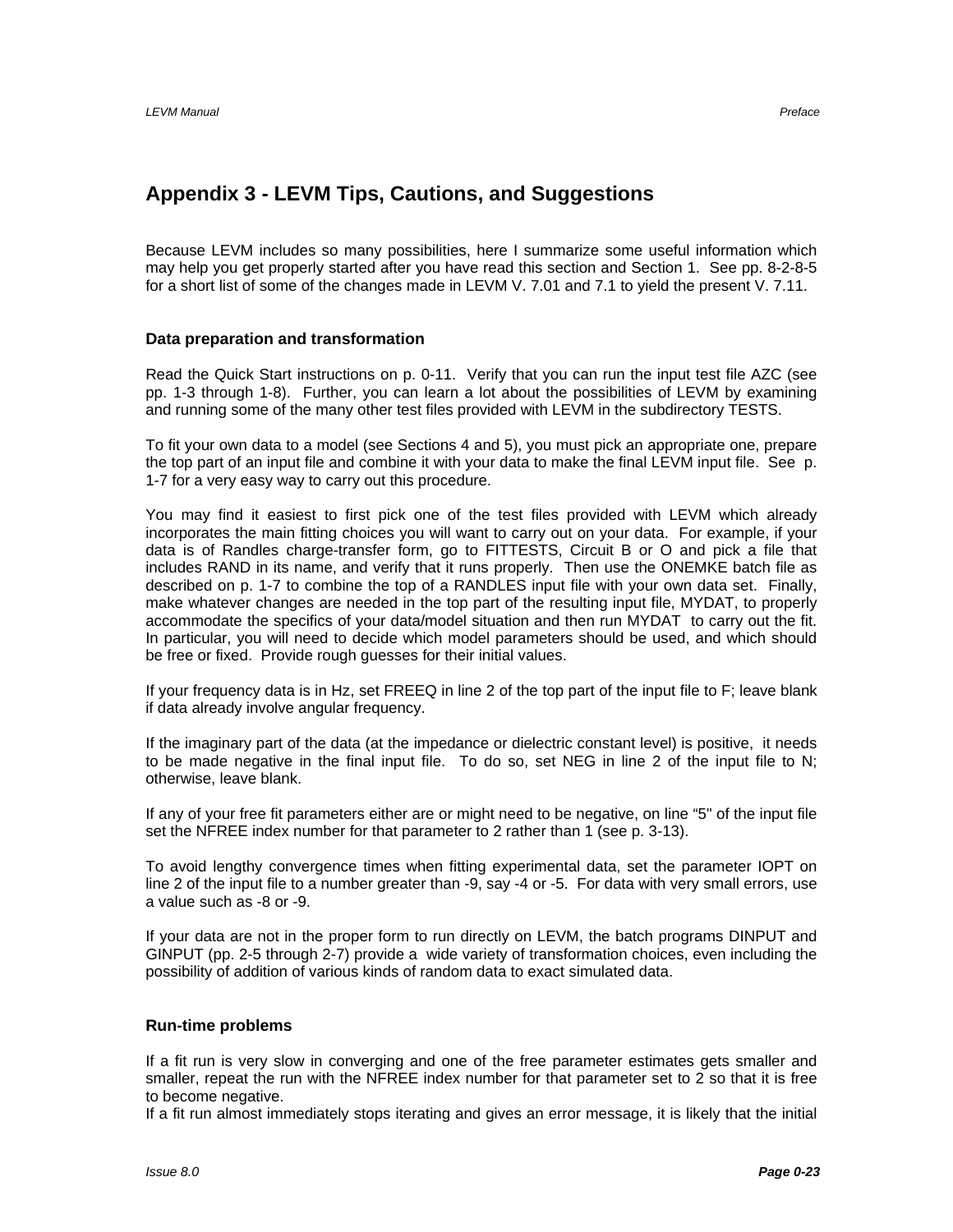values of one or more of the free parameters are negative but their NFREE values are set to 1 rather than 2. Changing to 2 will correct the problem.

#### **General**

Note that many fit models allow time-domain fitting as well as frequency-domain fits. Thus one can generate simulated transient response or fit experimental transient response data to a response model. For models which allow both types of fitting, it is unnecessary and usually inappropriate to use Fourier transform techniques to change the data from one domain to the other. Instead, if the data are available in only one domain, just obtain a good fit for the data in that domain and use the fit parameters and the model to generate the "data" which corresponds to this fit in the other domain: set MAXFEV=0 in the input run file.

Besides screen output, ordinary frequency response fitting produces several output files. Perhaps the most important are PNTOUTL and OUTIN. In addition, there are situations where the files AUXPNTL, AUXPNTL1, LINOTRL.DAT, LINOTR, and LINOTL are also useful. Other output files are generated when one is using the K or R circuits and when log-log slopes of data are calculated using the MK4LF batch file (see p. 2-8).

Finally, when using LEVM in the MS-DOS environment, I have found it exceptionally useful to do so after invoking a DOS Shell, one which allows one to keep easy track of all input, output, and run files, and to make quick changes in input files for subsequent fitting. The one I use and find particularly satisfactory is 1DIRPLUS (WONDER PLUS) from Bourbaki of Boise, ID, 208/342-5849. Unfortunately, it is no longer available.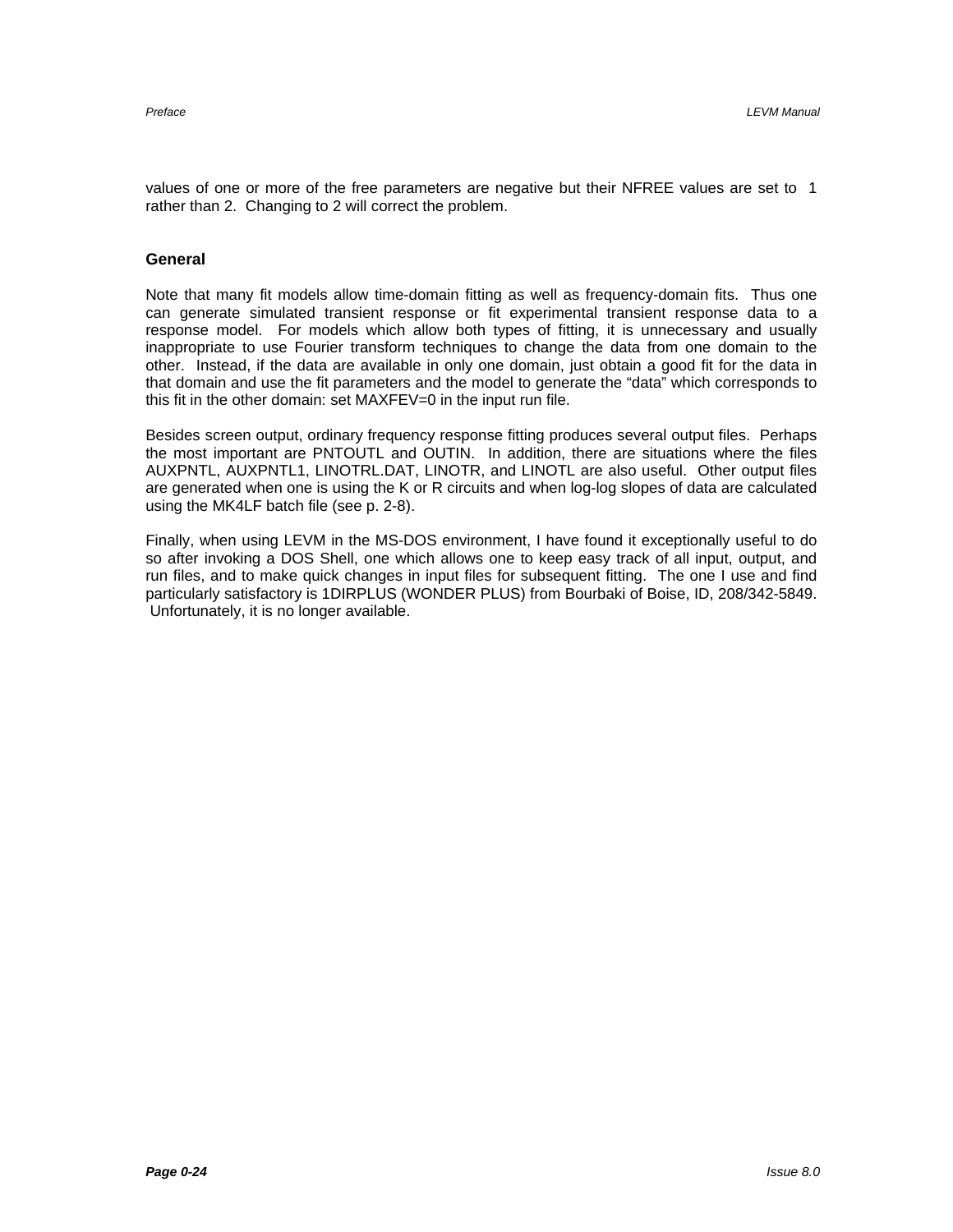*LEVM Manual Preface*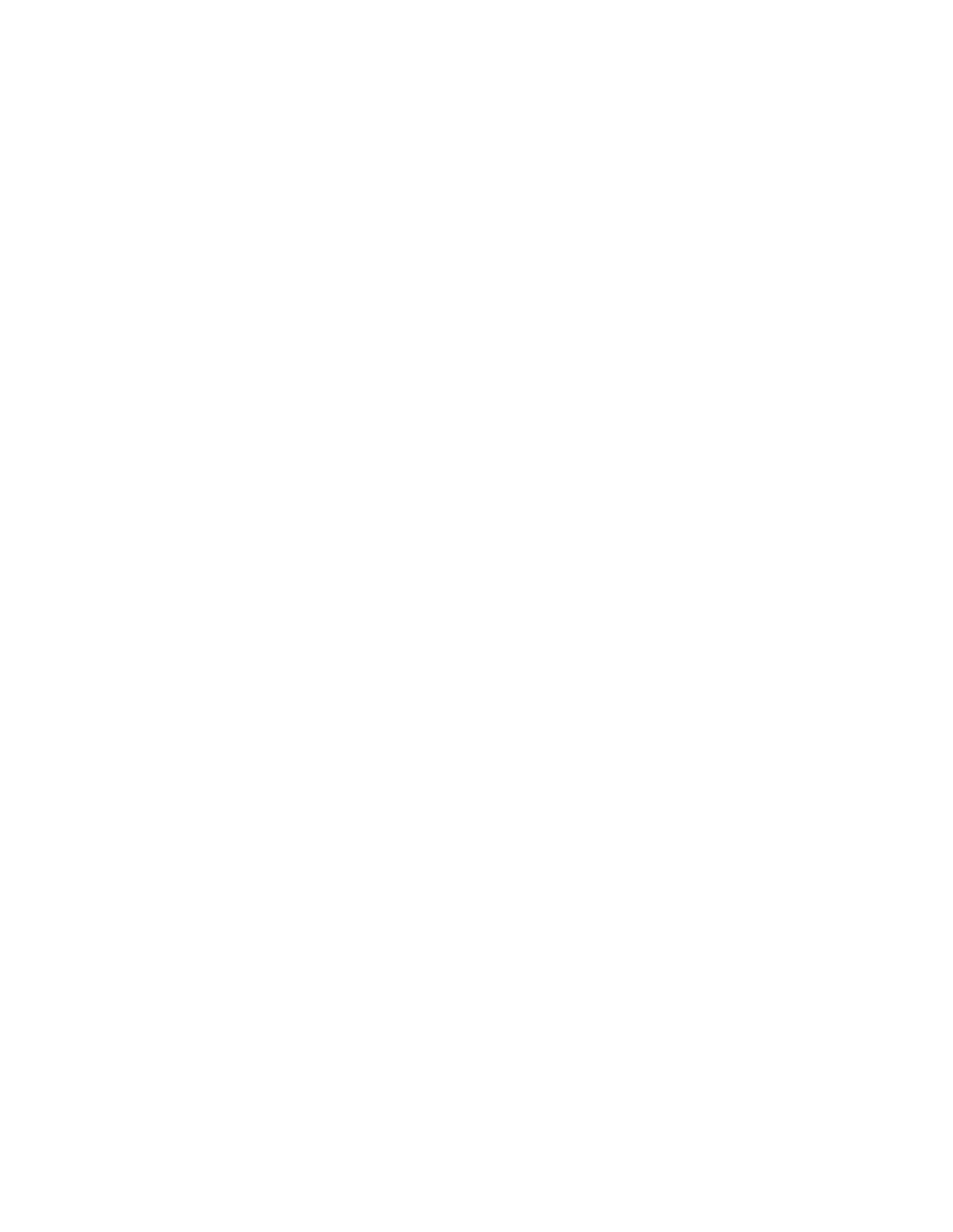# **Introduction to the LEVM Complex Nonlinear Least Squares Fitting Program**

This section contains important information on the CNLS fitting program LEVM. After a brief introduction to least squares fitting, it discusses several important aspects of using the program. Detailed discussion of several different input file preparation methods and of various weighting possibilities have been put in the appendices to this section. They provide background information on the various options available and are primarily of reference value. By following the examples in Part 3 of this section, the user should immediately be able to use LEVM with user data.

# **CONTENTS:**

| 1 <sub>1</sub> |                                                                  |  |
|----------------|------------------------------------------------------------------|--|
| 2.             |                                                                  |  |
| 3.             | <b>Examples of Input File Preparation and Use</b>                |  |
|                |                                                                  |  |
|                |                                                                  |  |
|                |                                                                  |  |
| 4.             | <b>Discussion of Some Output Quantities</b>                      |  |
|                |                                                                  |  |
|                |                                                                  |  |
|                |                                                                  |  |
| 5.             |                                                                  |  |
| 6.             |                                                                  |  |
| 7.             | <b>Fitting of Typical Data: Comparison of Different AZC Fits</b> |  |
|                |                                                                  |  |
|                |                                                                  |  |
|                |                                                                  |  |
|                | <b>Appendix 1 - Input-file Preparation Methods</b>               |  |
|                |                                                                  |  |
|                |                                                                  |  |
|                |                                                                  |  |
|                |                                                                  |  |
|                | <b>Appendix 2 - Weighting Choices</b>                            |  |
|                |                                                                  |  |
|                |                                                                  |  |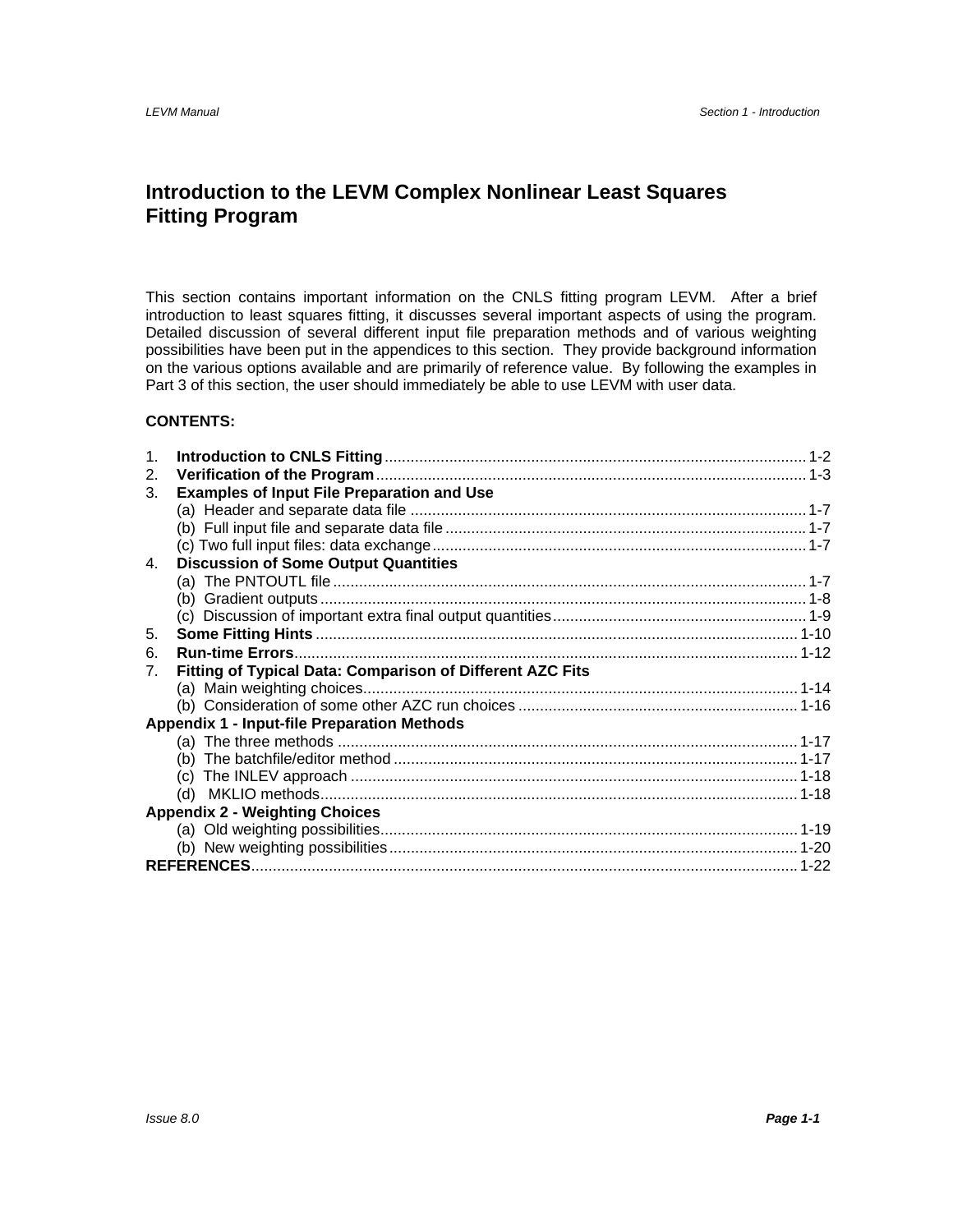# **Introduction to CNLS fitting**

A list of general and specific references pertinent to CNLS and LEVM appears on the last pages of this section. Much general and specific information on IS and IS data analysis, including graphics and CNLS fitting, may be found in the book, Impedance Spectroscopy, J. R. Macdonald, editor, Wiley-Interscience, 1987 and especially in its enlarged Second Edition, 2005, edited by E. Barsoukov and J. R. Macdonald.

The aim of least squares fitting procedures is to find a set of parameters P which will minimize the sum:

S (P) =  $\Sigma$  w<sub>j</sub>[Y<sub>j</sub> - YC<sub>j</sub>(P)]<sup>2</sup>.

The sum is taken over 1...M, where M is the total number of data points.  $w_i$  is the weight associated with the jth point,  $Y_i$  is the jth data point value (at any of the four immittance levels) to be fitted, and  $YC_i(P)$  is the corresponding value of the calculated fitting function involving the set of parameters P. Complex data can be fit using this technique by simply stringing out both the real and imaginary data in a single array which is twice the size of the number of data points. Thus if there are M data points, the 1st element of the data array would contain the real component of the first data point while the M+1th element would contain the imaginary component of the first data point. Note that when the fitting function is nonlinear in any of its parameters (NLSQ), fitting requires iteration. This is virtually always the case for models of interest to IS.

The weighting factor  $w_i$  is calculated from the uncertainty of the jth data point, RW(j), as follows:

 $w_i = 1/[RW(j)]^2$ .

LEVM provides a very large variety of ways of computing RW(j). It can be set to unity; it can be set to the value of the data point (or calculated value - i.e., function weighting) adjusted to some arbitrary power (using input parameter  $\zeta = Xi = P(32)$ ); it can be input separately; and it can be computed dynamically. For more details on weighting, consult the discussion on weighting in the Preface, the IRCH choices listed in Section 3, the two pages on CNLS weighting definitions at the end of that section, and the weighting discussion presented in Appendix 2 of this section. A reference concerned with the specific minimization procedure used in LEVM is:

Levenberg-Marquardt algorithm: see J. J. More in G. A. Watson (ed.), Lecture Notes in Mathematics: Vol. 630, Numerical Analysis, Springer-Verlag, Berlin, 1978, pp. 105-116.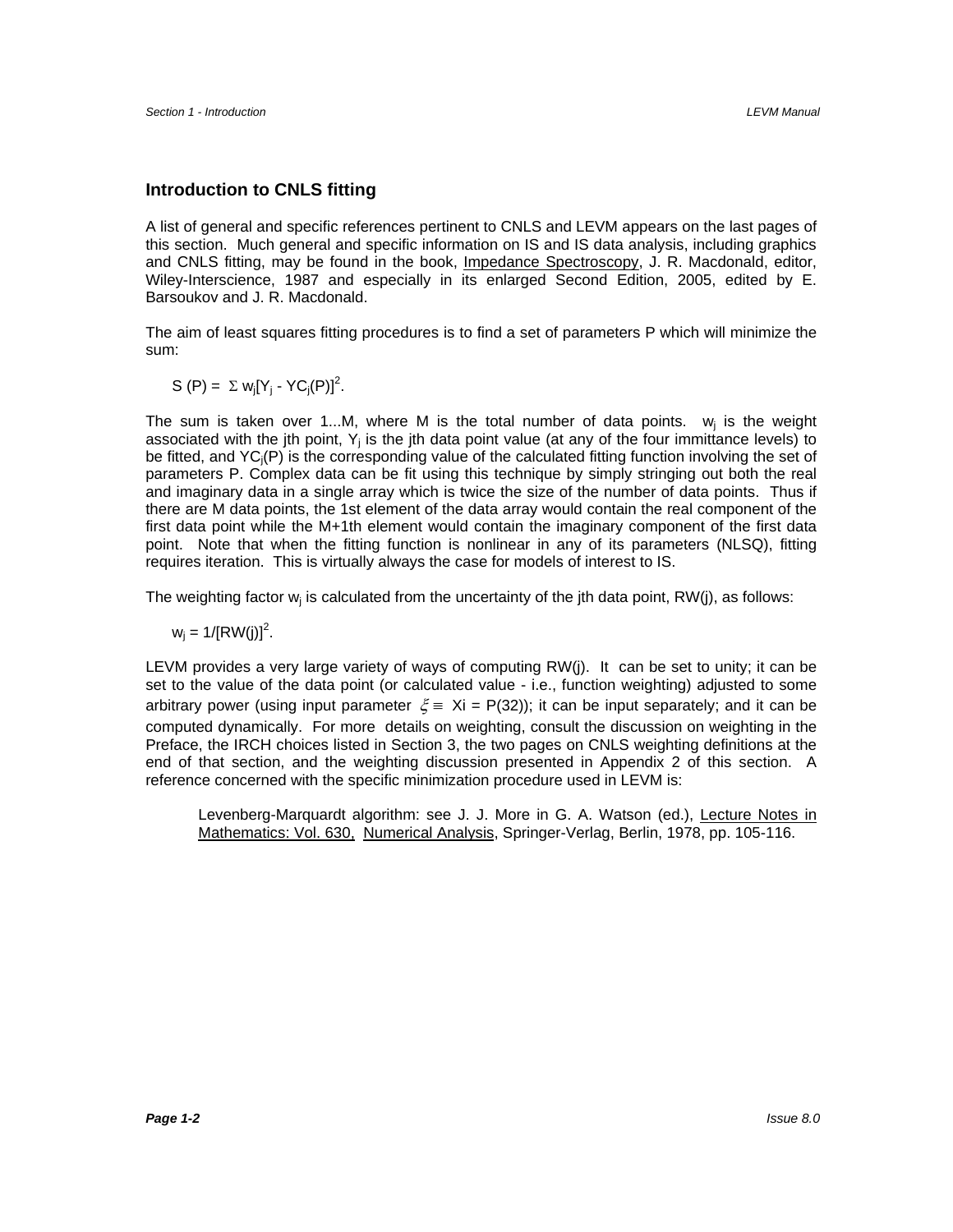# **Verification of the Program**

In the subdirectory TESTRUN, find the LEVM.EXE file (see the Preface section of this manual). Then issue the command RNL AZC to run LEVM with the input file AZC. You should not receive the reply, "Program too big to fit in memory," with the current version of LEVM.EXE mostly running in extended memory. The program should work and produce at least the output files PNTOUTL and AUXPNTL. The PNTOUTL file should be compared in detail with the PNTOUTL output file listing appearing on several pages immediately below. If your results are essentially the same as those shown, you have verified the proper operation of LEVM on your machine. See Part 4 below for a description of the contents of PNTOUTL.

Note that during the working of the program a sequence of number pairs appears on the screen (provided that  $P(34)$   $>=$ 0). The first measures the cumulative number of calls to the model and calculations of the gradient; the second identifies the part of LEVM used during fitting iteration. These are: 1 - main fit part and ROE; 2 - IFP not zero; 3 - IRE > 0; and 4 - IOPT > 0 and operative. When P(34) < 0, appreciably more iterative screen output appears.

If you want to see local values of the free parameters during iteration, set NPRINT = 1 or larger in the input file used. Also, if you want to see values of the gradient associated with each parameter at each step in the least-squares iteration, set the input parameter P(34) negative (see further discussion later in this section). After convergence, a subset of the PNTOUTL output (see Section 1.4 below) appears on the screen. Use the PAUSE key to temporarily stop its scrolling. Alternatively, when the program finishes, issue the command RLVP to show PNTOUTL on the screen page by page, or PLV to print it out. On laser printers, a manual Form Feed command may be necessary after the use of PLV to eject the last page.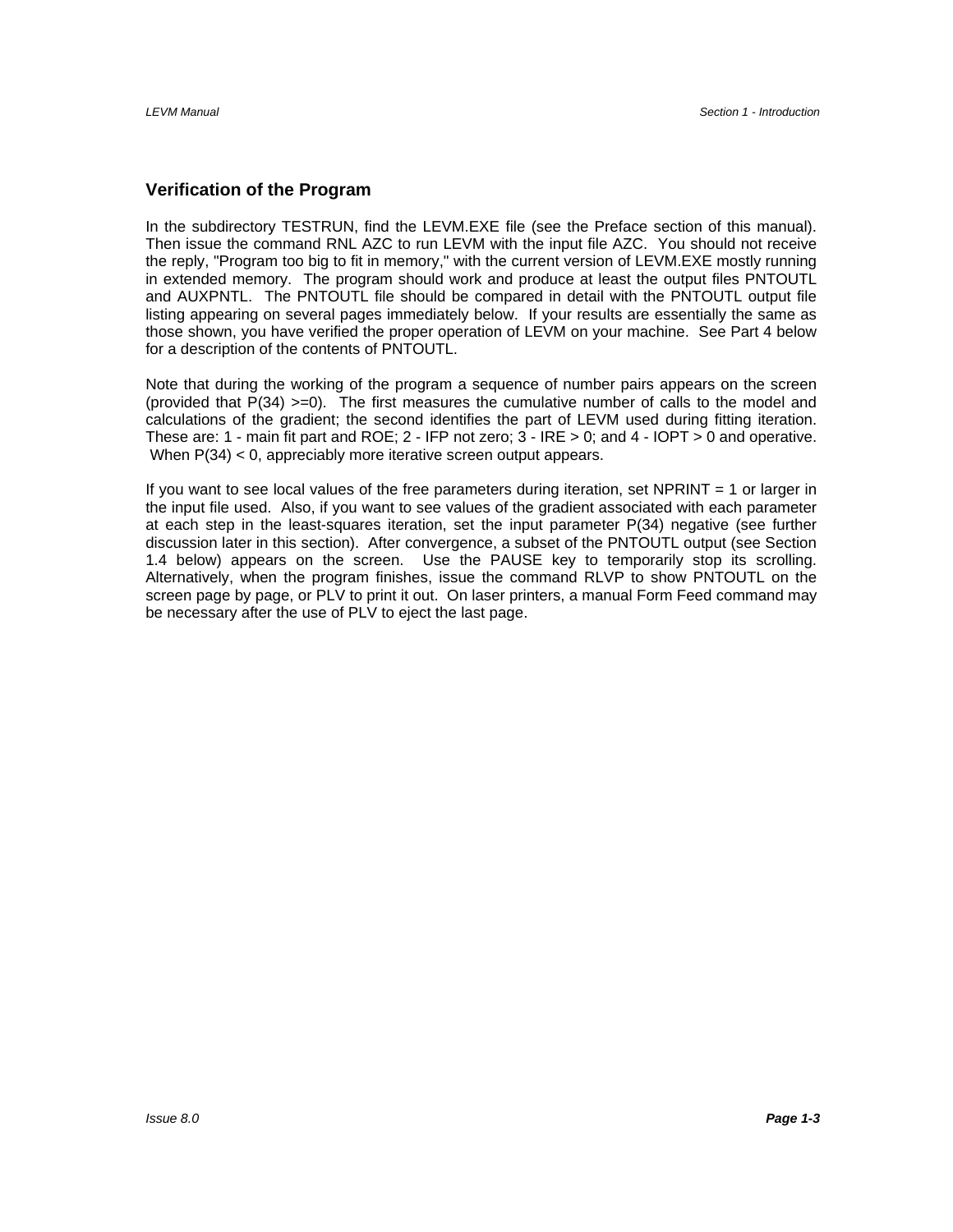# **AZC LEVM INPUT FILE**

|                    |                                                                                                                                                                                                                                                                                                                                                                                                                                                                                                                                                                                                                    |                                                                                                                                                                                                                                                                                                               | 8/11/96                                                                                                                                                                                                                                                                                                                                                                                                                                                                                                                                                                                                                                                                                                                                                                                                                                                                                                                                                                                                                                                                                                                                                                                                                                                                                                                                                                                                                                                   |
|--------------------|--------------------------------------------------------------------------------------------------------------------------------------------------------------------------------------------------------------------------------------------------------------------------------------------------------------------------------------------------------------------------------------------------------------------------------------------------------------------------------------------------------------------------------------------------------------------------------------------------------------------|---------------------------------------------------------------------------------------------------------------------------------------------------------------------------------------------------------------------------------------------------------------------------------------------------------------|-----------------------------------------------------------------------------------------------------------------------------------------------------------------------------------------------------------------------------------------------------------------------------------------------------------------------------------------------------------------------------------------------------------------------------------------------------------------------------------------------------------------------------------------------------------------------------------------------------------------------------------------------------------------------------------------------------------------------------------------------------------------------------------------------------------------------------------------------------------------------------------------------------------------------------------------------------------------------------------------------------------------------------------------------------------------------------------------------------------------------------------------------------------------------------------------------------------------------------------------------------------------------------------------------------------------------------------------------------------------------------------------------------------------------------------------------------------|
|                    | 0<br>$-11$                                                                                                                                                                                                                                                                                                                                                                                                                                                                                                                                                                                                         |                                                                                                                                                                                                                                                                                                               |                                                                                                                                                                                                                                                                                                                                                                                                                                                                                                                                                                                                                                                                                                                                                                                                                                                                                                                                                                                                                                                                                                                                                                                                                                                                                                                                                                                                                                                           |
|                    |                                                                                                                                                                                                                                                                                                                                                                                                                                                                                                                                                                                                                    |                                                                                                                                                                                                                                                                                                               |                                                                                                                                                                                                                                                                                                                                                                                                                                                                                                                                                                                                                                                                                                                                                                                                                                                                                                                                                                                                                                                                                                                                                                                                                                                                                                                                                                                                                                                           |
|                    |                                                                                                                                                                                                                                                                                                                                                                                                                                                                                                                                                                                                                    |                                                                                                                                                                                                                                                                                                               | .00000000D+00                                                                                                                                                                                                                                                                                                                                                                                                                                                                                                                                                                                                                                                                                                                                                                                                                                                                                                                                                                                                                                                                                                                                                                                                                                                                                                                                                                                                                                             |
|                    |                                                                                                                                                                                                                                                                                                                                                                                                                                                                                                                                                                                                                    |                                                                                                                                                                                                                                                                                                               | .50000000D+01                                                                                                                                                                                                                                                                                                                                                                                                                                                                                                                                                                                                                                                                                                                                                                                                                                                                                                                                                                                                                                                                                                                                                                                                                                                                                                                                                                                                                                             |
|                    |                                                                                                                                                                                                                                                                                                                                                                                                                                                                                                                                                                                                                    |                                                                                                                                                                                                                                                                                                               | .00000000D+00                                                                                                                                                                                                                                                                                                                                                                                                                                                                                                                                                                                                                                                                                                                                                                                                                                                                                                                                                                                                                                                                                                                                                                                                                                                                                                                                                                                                                                             |
|                    |                                                                                                                                                                                                                                                                                                                                                                                                                                                                                                                                                                                                                    |                                                                                                                                                                                                                                                                                                               | .00000000D+00                                                                                                                                                                                                                                                                                                                                                                                                                                                                                                                                                                                                                                                                                                                                                                                                                                                                                                                                                                                                                                                                                                                                                                                                                                                                                                                                                                                                                                             |
|                    |                                                                                                                                                                                                                                                                                                                                                                                                                                                                                                                                                                                                                    |                                                                                                                                                                                                                                                                                                               | .00000000D+00                                                                                                                                                                                                                                                                                                                                                                                                                                                                                                                                                                                                                                                                                                                                                                                                                                                                                                                                                                                                                                                                                                                                                                                                                                                                                                                                                                                                                                             |
|                    |                                                                                                                                                                                                                                                                                                                                                                                                                                                                                                                                                                                                                    |                                                                                                                                                                                                                                                                                                               | .00000000D+00                                                                                                                                                                                                                                                                                                                                                                                                                                                                                                                                                                                                                                                                                                                                                                                                                                                                                                                                                                                                                                                                                                                                                                                                                                                                                                                                                                                                                                             |
|                    |                                                                                                                                                                                                                                                                                                                                                                                                                                                                                                                                                                                                                    |                                                                                                                                                                                                                                                                                                               | .00000000D+00                                                                                                                                                                                                                                                                                                                                                                                                                                                                                                                                                                                                                                                                                                                                                                                                                                                                                                                                                                                                                                                                                                                                                                                                                                                                                                                                                                                                                                             |
|                    |                                                                                                                                                                                                                                                                                                                                                                                                                                                                                                                                                                                                                    |                                                                                                                                                                                                                                                                                                               | .00000000D+00                                                                                                                                                                                                                                                                                                                                                                                                                                                                                                                                                                                                                                                                                                                                                                                                                                                                                                                                                                                                                                                                                                                                                                                                                                                                                                                                                                                                                                             |
|                    |                                                                                                                                                                                                                                                                                                                                                                                                                                                                                                                                                                                                                    |                                                                                                                                                                                                                                                                                                               |                                                                                                                                                                                                                                                                                                                                                                                                                                                                                                                                                                                                                                                                                                                                                                                                                                                                                                                                                                                                                                                                                                                                                                                                                                                                                                                                                                                                                                                           |
|                    |                                                                                                                                                                                                                                                                                                                                                                                                                                                                                                                                                                                                                    |                                                                                                                                                                                                                                                                                                               |                                                                                                                                                                                                                                                                                                                                                                                                                                                                                                                                                                                                                                                                                                                                                                                                                                                                                                                                                                                                                                                                                                                                                                                                                                                                                                                                                                                                                                                           |
|                    |                                                                                                                                                                                                                                                                                                                                                                                                                                                                                                                                                                                                                    |                                                                                                                                                                                                                                                                                                               |                                                                                                                                                                                                                                                                                                                                                                                                                                                                                                                                                                                                                                                                                                                                                                                                                                                                                                                                                                                                                                                                                                                                                                                                                                                                                                                                                                                                                                                           |
|                    |                                                                                                                                                                                                                                                                                                                                                                                                                                                                                                                                                                                                                    |                                                                                                                                                                                                                                                                                                               |                                                                                                                                                                                                                                                                                                                                                                                                                                                                                                                                                                                                                                                                                                                                                                                                                                                                                                                                                                                                                                                                                                                                                                                                                                                                                                                                                                                                                                                           |
|                    |                                                                                                                                                                                                                                                                                                                                                                                                                                                                                                                                                                                                                    |                                                                                                                                                                                                                                                                                                               |                                                                                                                                                                                                                                                                                                                                                                                                                                                                                                                                                                                                                                                                                                                                                                                                                                                                                                                                                                                                                                                                                                                                                                                                                                                                                                                                                                                                                                                           |
|                    |                                                                                                                                                                                                                                                                                                                                                                                                                                                                                                                                                                                                                    |                                                                                                                                                                                                                                                                                                               |                                                                                                                                                                                                                                                                                                                                                                                                                                                                                                                                                                                                                                                                                                                                                                                                                                                                                                                                                                                                                                                                                                                                                                                                                                                                                                                                                                                                                                                           |
|                    |                                                                                                                                                                                                                                                                                                                                                                                                                                                                                                                                                                                                                    |                                                                                                                                                                                                                                                                                                               |                                                                                                                                                                                                                                                                                                                                                                                                                                                                                                                                                                                                                                                                                                                                                                                                                                                                                                                                                                                                                                                                                                                                                                                                                                                                                                                                                                                                                                                           |
|                    |                                                                                                                                                                                                                                                                                                                                                                                                                                                                                                                                                                                                                    |                                                                                                                                                                                                                                                                                                               |                                                                                                                                                                                                                                                                                                                                                                                                                                                                                                                                                                                                                                                                                                                                                                                                                                                                                                                                                                                                                                                                                                                                                                                                                                                                                                                                                                                                                                                           |
|                    |                                                                                                                                                                                                                                                                                                                                                                                                                                                                                                                                                                                                                    |                                                                                                                                                                                                                                                                                                               |                                                                                                                                                                                                                                                                                                                                                                                                                                                                                                                                                                                                                                                                                                                                                                                                                                                                                                                                                                                                                                                                                                                                                                                                                                                                                                                                                                                                                                                           |
|                    |                                                                                                                                                                                                                                                                                                                                                                                                                                                                                                                                                                                                                    |                                                                                                                                                                                                                                                                                                               |                                                                                                                                                                                                                                                                                                                                                                                                                                                                                                                                                                                                                                                                                                                                                                                                                                                                                                                                                                                                                                                                                                                                                                                                                                                                                                                                                                                                                                                           |
|                    |                                                                                                                                                                                                                                                                                                                                                                                                                                                                                                                                                                                                                    |                                                                                                                                                                                                                                                                                                               |                                                                                                                                                                                                                                                                                                                                                                                                                                                                                                                                                                                                                                                                                                                                                                                                                                                                                                                                                                                                                                                                                                                                                                                                                                                                                                                                                                                                                                                           |
|                    |                                                                                                                                                                                                                                                                                                                                                                                                                                                                                                                                                                                                                    |                                                                                                                                                                                                                                                                                                               |                                                                                                                                                                                                                                                                                                                                                                                                                                                                                                                                                                                                                                                                                                                                                                                                                                                                                                                                                                                                                                                                                                                                                                                                                                                                                                                                                                                                                                                           |
|                    |                                                                                                                                                                                                                                                                                                                                                                                                                                                                                                                                                                                                                    |                                                                                                                                                                                                                                                                                                               |                                                                                                                                                                                                                                                                                                                                                                                                                                                                                                                                                                                                                                                                                                                                                                                                                                                                                                                                                                                                                                                                                                                                                                                                                                                                                                                                                                                                                                                           |
|                    |                                                                                                                                                                                                                                                                                                                                                                                                                                                                                                                                                                                                                    |                                                                                                                                                                                                                                                                                                               |                                                                                                                                                                                                                                                                                                                                                                                                                                                                                                                                                                                                                                                                                                                                                                                                                                                                                                                                                                                                                                                                                                                                                                                                                                                                                                                                                                                                                                                           |
|                    |                                                                                                                                                                                                                                                                                                                                                                                                                                                                                                                                                                                                                    |                                                                                                                                                                                                                                                                                                               |                                                                                                                                                                                                                                                                                                                                                                                                                                                                                                                                                                                                                                                                                                                                                                                                                                                                                                                                                                                                                                                                                                                                                                                                                                                                                                                                                                                                                                                           |
|                    |                                                                                                                                                                                                                                                                                                                                                                                                                                                                                                                                                                                                                    |                                                                                                                                                                                                                                                                                                               |                                                                                                                                                                                                                                                                                                                                                                                                                                                                                                                                                                                                                                                                                                                                                                                                                                                                                                                                                                                                                                                                                                                                                                                                                                                                                                                                                                                                                                                           |
|                    |                                                                                                                                                                                                                                                                                                                                                                                                                                                                                                                                                                                                                    |                                                                                                                                                                                                                                                                                                               |                                                                                                                                                                                                                                                                                                                                                                                                                                                                                                                                                                                                                                                                                                                                                                                                                                                                                                                                                                                                                                                                                                                                                                                                                                                                                                                                                                                                                                                           |
|                    |                                                                                                                                                                                                                                                                                                                                                                                                                                                                                                                                                                                                                    |                                                                                                                                                                                                                                                                                                               |                                                                                                                                                                                                                                                                                                                                                                                                                                                                                                                                                                                                                                                                                                                                                                                                                                                                                                                                                                                                                                                                                                                                                                                                                                                                                                                                                                                                                                                           |
|                    |                                                                                                                                                                                                                                                                                                                                                                                                                                                                                                                                                                                                                    |                                                                                                                                                                                                                                                                                                               |                                                                                                                                                                                                                                                                                                                                                                                                                                                                                                                                                                                                                                                                                                                                                                                                                                                                                                                                                                                                                                                                                                                                                                                                                                                                                                                                                                                                                                                           |
|                    |                                                                                                                                                                                                                                                                                                                                                                                                                                                                                                                                                                                                                    |                                                                                                                                                                                                                                                                                                               |                                                                                                                                                                                                                                                                                                                                                                                                                                                                                                                                                                                                                                                                                                                                                                                                                                                                                                                                                                                                                                                                                                                                                                                                                                                                                                                                                                                                                                                           |
|                    |                                                                                                                                                                                                                                                                                                                                                                                                                                                                                                                                                                                                                    |                                                                                                                                                                                                                                                                                                               |                                                                                                                                                                                                                                                                                                                                                                                                                                                                                                                                                                                                                                                                                                                                                                                                                                                                                                                                                                                                                                                                                                                                                                                                                                                                                                                                                                                                                                                           |
|                    |                                                                                                                                                                                                                                                                                                                                                                                                                                                                                                                                                                                                                    |                                                                                                                                                                                                                                                                                                               |                                                                                                                                                                                                                                                                                                                                                                                                                                                                                                                                                                                                                                                                                                                                                                                                                                                                                                                                                                                                                                                                                                                                                                                                                                                                                                                                                                                                                                                           |
|                    |                                                                                                                                                                                                                                                                                                                                                                                                                                                                                                                                                                                                                    |                                                                                                                                                                                                                                                                                                               |                                                                                                                                                                                                                                                                                                                                                                                                                                                                                                                                                                                                                                                                                                                                                                                                                                                                                                                                                                                                                                                                                                                                                                                                                                                                                                                                                                                                                                                           |
|                    |                                                                                                                                                                                                                                                                                                                                                                                                                                                                                                                                                                                                                    |                                                                                                                                                                                                                                                                                                               |                                                                                                                                                                                                                                                                                                                                                                                                                                                                                                                                                                                                                                                                                                                                                                                                                                                                                                                                                                                                                                                                                                                                                                                                                                                                                                                                                                                                                                                           |
|                    |                                                                                                                                                                                                                                                                                                                                                                                                                                                                                                                                                                                                                    |                                                                                                                                                                                                                                                                                                               |                                                                                                                                                                                                                                                                                                                                                                                                                                                                                                                                                                                                                                                                                                                                                                                                                                                                                                                                                                                                                                                                                                                                                                                                                                                                                                                                                                                                                                                           |
| .3162278000000D+09 |                                                                                                                                                                                                                                                                                                                                                                                                                                                                                                                                                                                                                    |                                                                                                                                                                                                                                                                                                               |                                                                                                                                                                                                                                                                                                                                                                                                                                                                                                                                                                                                                                                                                                                                                                                                                                                                                                                                                                                                                                                                                                                                                                                                                                                                                                                                                                                                                                                           |
| .100000000000D+10  |                                                                                                                                                                                                                                                                                                                                                                                                                                                                                                                                                                                                                    | $-0.100000000000000 + 04$                                                                                                                                                                                                                                                                                     |                                                                                                                                                                                                                                                                                                                                                                                                                                                                                                                                                                                                                                                                                                                                                                                                                                                                                                                                                                                                                                                                                                                                                                                                                                                                                                                                                                                                                                                           |
| ω                  | Z'                                                                                                                                                                                                                                                                                                                                                                                                                                                                                                                                                                                                                 |                                                                                                                                                                                                                                                                                                               | Z''                                                                                                                                                                                                                                                                                                                                                                                                                                                                                                                                                                                                                                                                                                                                                                                                                                                                                                                                                                                                                                                                                                                                                                                                                                                                                                                                                                                                                                                       |
|                    | 0 ZZRR A.1000D+01C<br>$2\quad 0$<br>$\overline{\phantom{0}}$<br>1<br>.10000000000D-03<br>.3162278000000D-03<br>.100000000000D-02<br>.3162278000000D-02<br>.10000000000D-01<br>.3162277000000D-01<br>.10000000000D+00<br>.3162278000000D+00<br>.10000000000D+01<br>.3162278000000D+01<br>.100000000000D+02<br>.3162278000000D+02<br>.100000000000D+03<br>.3162278000000D+03<br>.10000000000D+04<br>.3162278000000D+04<br>.100000000000D+05<br>.3162278000000D+05<br>.100000000000D+06<br>.3162278000000D+06<br>.10000000000D+07<br>.3162278000000D+07<br>.10000000000D+08<br>.3162278000000D+08<br>.10000000000D+09 | $0.0000D + 00$<br>2.0000D+00<br>.00000000D+00<br>.00000000D+00<br>.14100000D+01<br>.00000000D+00<br>.00000000D+00<br>.00000000D+00<br>.00000000D+00<br>.00000000D+00<br>.00000000D+00<br>.00000000D+00<br>.00000000D+00<br>.00000000D+00<br>.10000000D+01<br>.00000000D+00-<br>.00000000D+00<br>.00000000D+00 | AZC A CKT EXACT PAR. VALUES: ZC(2D6,1D0,0.3), 1D6,1D-12.<br>.00000000D+00<br>.38400000D+00<br>.00000000D+00<br>.00000000D+00<br>.00000000D+00<br>.13000000D-11<br>.10000000D+00<br>.00000000D+00<br>.290000000000D+07<br>$-0.510000000000000 + 05$<br>.290000000000D+07<br>-.690000000000D+05<br>.280000000000D+07<br>-.920000000000D+05<br>.270000000000D+07<br>$-1200000000000D+06$<br>.260000000000D+07<br>$-0.150000000000000 + 06$<br>.250000000000D+07<br>$-0.180000000000000+06$<br>.230000000000D+07<br>$-0.210000000000000 + 06$<br>.220000000000D+07<br>$-0.230000000000000 + 06$<br>.20000000000D+07<br>-.240000000000D+06<br>.180000000000D+07<br>-.230000000000D+06<br>.17000000000D+07<br>-.210000000000D+06<br>.150000000000D+07<br>$-1800000000000D+06$<br>.14000000000D+07<br>$-0.150000000000000 + 06$<br>.13000000000D+07<br>$-1200000000000D+06$<br>.12000000000D+07<br>-.940000000000D+05<br>.110000000000D+07<br>-.740000000000D+05<br>.110000000000D+07<br>-.640000000000D+05<br>.110000000000D+07<br>-.740000000000D+05<br>.100000000000D+07<br>$-1400000000000D+06$<br>.930000000000D+06<br>$-0.320000000000000 + 06$<br>$-0.510000000000000+06$<br>.49000000000D+06<br>.890000000000D+05<br>$-0.290000000000000 + 06$<br>.980000000000D+04<br>-.990000000000D+05<br>.990000000000D+03<br>$-0.320000000000000 + 05$<br>.990000000000D+02<br>$-1000000000000D+05$<br>.990000000000D+01<br>-.320000000000D+04<br>.100000000000D+01 |

The spacing of data columns above is closer than that in an actual data file.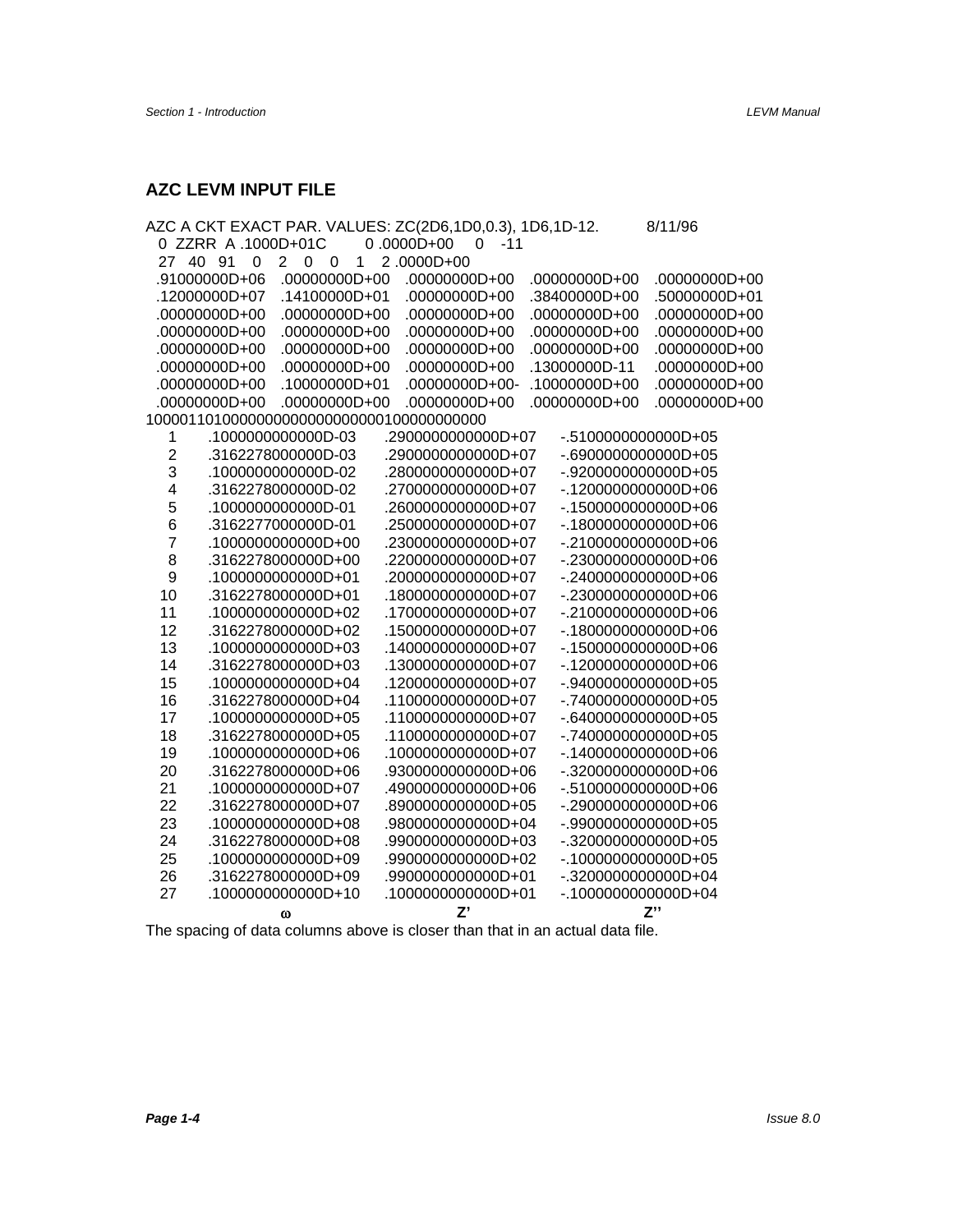# **AZC PNTOUTL FILE**

# **LEVM: Complex Nonlinear Least Squares Immittance Data Fitting Program**

AZC A-CKT EXACT PAR. VALUES: ZC(2D6,1D0,0.3), 1D6,1D-12; 8/11/96

Data entered in ZR format to be used in ZR fit; Circuit Model: A

### **Fit of Complex Data**

 $-$  # of data points = 27 weight: IRCH = 2 # of free parameters = 5 - prints every 0 iterations max. # iterations = 91 main WT uses: DATA

Weights involve the magnitudes of data or function values raised to the power of 1.00000D+00

Initial parameter guesses and fixed (0) or free (1 or 2) status:

| $P(1) =$  | 9.100000D+05     | 1 | $P(17) =$ | $0.000000D + 00$ | 0 |
|-----------|------------------|---|-----------|------------------|---|
| $P(2) =$  | $0.000000D + 00$ | 0 | $P(18) =$ | $0.000000D + 00$ | 0 |
| $P(3) =$  | $0.000000D + 00$ | 0 | $P(19) =$ | $0.000000D + 00$ | 0 |
| $P(4) =$  | $0.000000D + 00$ | 0 | $P(20) =$ | $0.000000D + 00$ | 0 |
| $P(5) =$  | $0.000000D + 00$ | 0 | $P(21) =$ | $0.000000D + 00$ | 0 |
| $P(6) =$  | 1.200000D+06     | 1 | $P(22) =$ | $0.000000D + 00$ | 0 |
| $P(7) =$  | 1.410000D+00     | 1 | $P(23) =$ | $0.000000D + 00$ | 0 |
| $P(8) =$  | $0.000000D + 00$ | 0 | $P(24) =$ | $0.000000D + 00$ | 0 |
| $P(9) =$  | 3.840000D-01     | 1 | $P(25) =$ | $0.000000D + 00$ | 0 |
| $P(10) =$ | 5.000000D+00     | 0 | $P(26) =$ | $0.000000D + 00$ | 0 |
| $P(11) =$ | $0.000000D + 00$ | 0 | $P(27) =$ | $0.000000D + 00$ | 0 |
| $P(12) =$ | $0.000000D + 00$ | 0 | $P(28) =$ | $0.000000D + 00$ | 0 |
| $P(13) =$ | $0.000000D + 00$ | 0 | $P(29) =$ | 1.300000D-12     | 1 |
| $P(14) =$ | $0.000000D + 00$ | 0 | $P(30) =$ | $0.000000D + 00$ | 0 |
| $P(15) =$ | $0.000000D + 00$ | 0 | $P(31) =$ | $0.000000D + 00$ | 0 |
| $P(16) =$ | $0.000000D + 00$ | 0 | $P(32) =$ | 1.000000D+00     | 0 |

The following parameters are always fixed:

| $P(33) = 0.000000D + 00$ | $P(37) =$ | $0.000000D + 00$ |
|--------------------------|-----------|------------------|
| $P(34) = -1.000000D-01$  | $P(38) =$ | $0.000000D + 00$ |
| $P(35) = 0.000000D + 00$ | $P(39) =$ | $0.000000D + 00$ |
| $P(36) = 0.000000D+00$   | $P(40) =$ | $0.000000D + 00$ |

- No transformation made: data in ZR format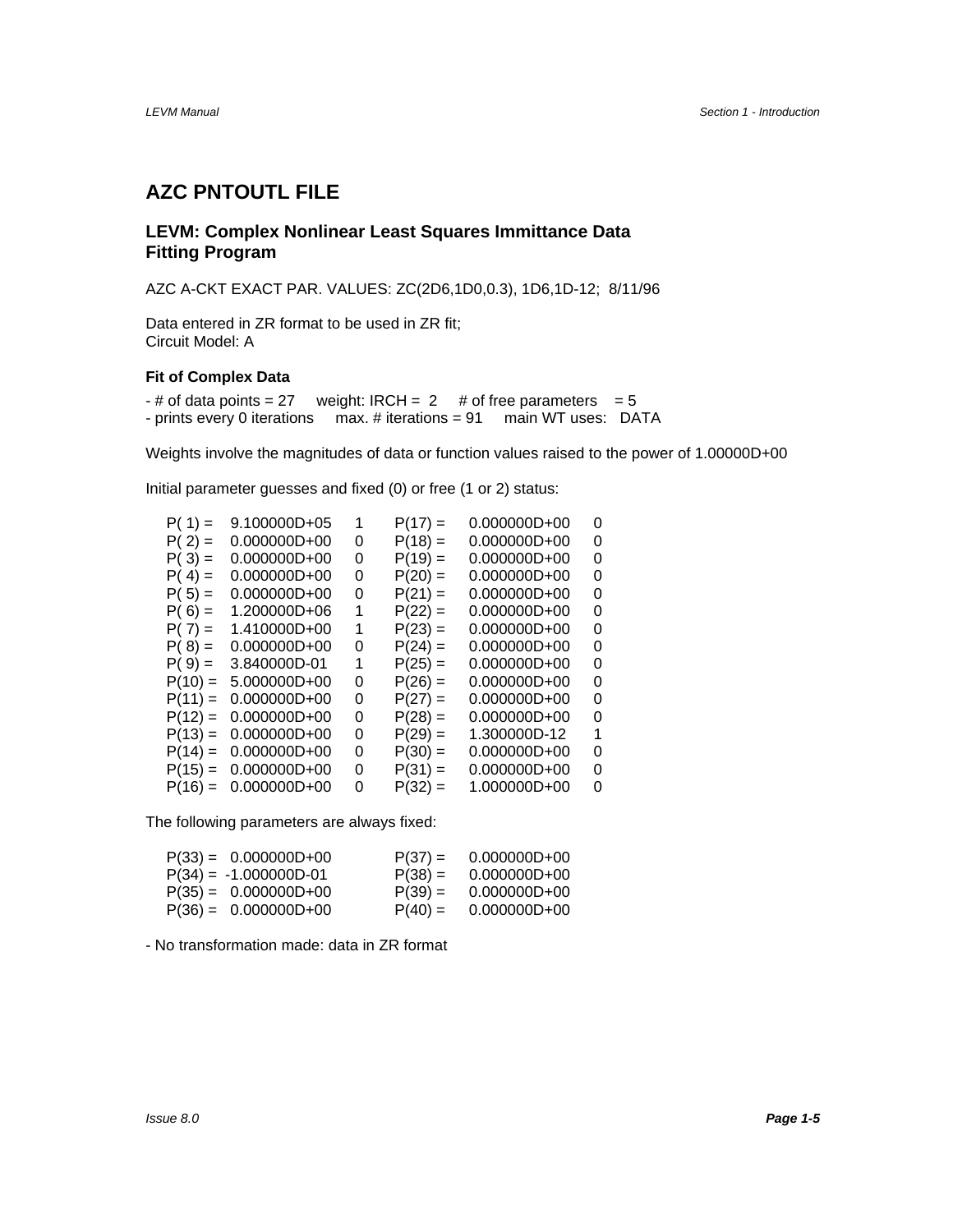Algorithm terminates having estimated that the relative error in the sum of squares is at most FTOL

FINAL L2 NORM OF THE RESIDUALS 0.9050982D-01 NUMBER OF FUNCTION EVALUATIONS 12 NUMBER OF JACOBIAN EVALUATIONS 7 (*Note: the numbers 12 and 7 above may be computer-dependent)* WEIGHTED SUM OF SQUARES, S: 8.1920273022224D-03 SIGMAF SQUARDÆ ESTIMATE, XS: 1.6718423065760D-04 SIGMAF ESTIMATE: 1.2929974116664D-02 FIT QUALITY FACTOR:  $-2.494D+02$ NO. DEGREES OF FREEDOM: 49 ORIGINAL PARAMETER NUMBERS PARAMETER ESTIMATES ESTIMATED STD DEV OF PARAMETERS ESTIMATED RELATIVE STD DEV OF PARA METERS 1 6 7 9 29 9.9822D+05 1.9916D+06 9.8491D-01 2.9827D-01 9.9996D-13 3.8262D+03 5.8606D+03 1.6213D-02 1.0461D-03 2.7956D-15 3.8330D-03 2.9426D-03 1.6461D-02 3.5072D-03 2.7957D-03 PDAV= 5.9079D-03 PDRMS= 7.9301D-03 ESTIMATED PARAMETER CORRELATION MATRIX 0.1000D+01 -0.2554D+00 0.1000D+01 0.2569D+00 0.2005D-01 0.1000D+01 0.2901D+00 -0.7285D-02 0.2191D-01 0.1000D+01 -0.5546D+00 0.1227D+00-01043D+00-0.7830D-01 0.1000D+01 AV ARR SD WR SD WI SD WC AV ARI # IT 1.074D-02 1.728D-02 8.594D-03 1.293D-02 5.424D-03 0 AV RR SD RR SD RI SD RC SSE # OPIT 4.444D-04 1.728D-02 8.594D-03 1.293D-02 3.397D-01 0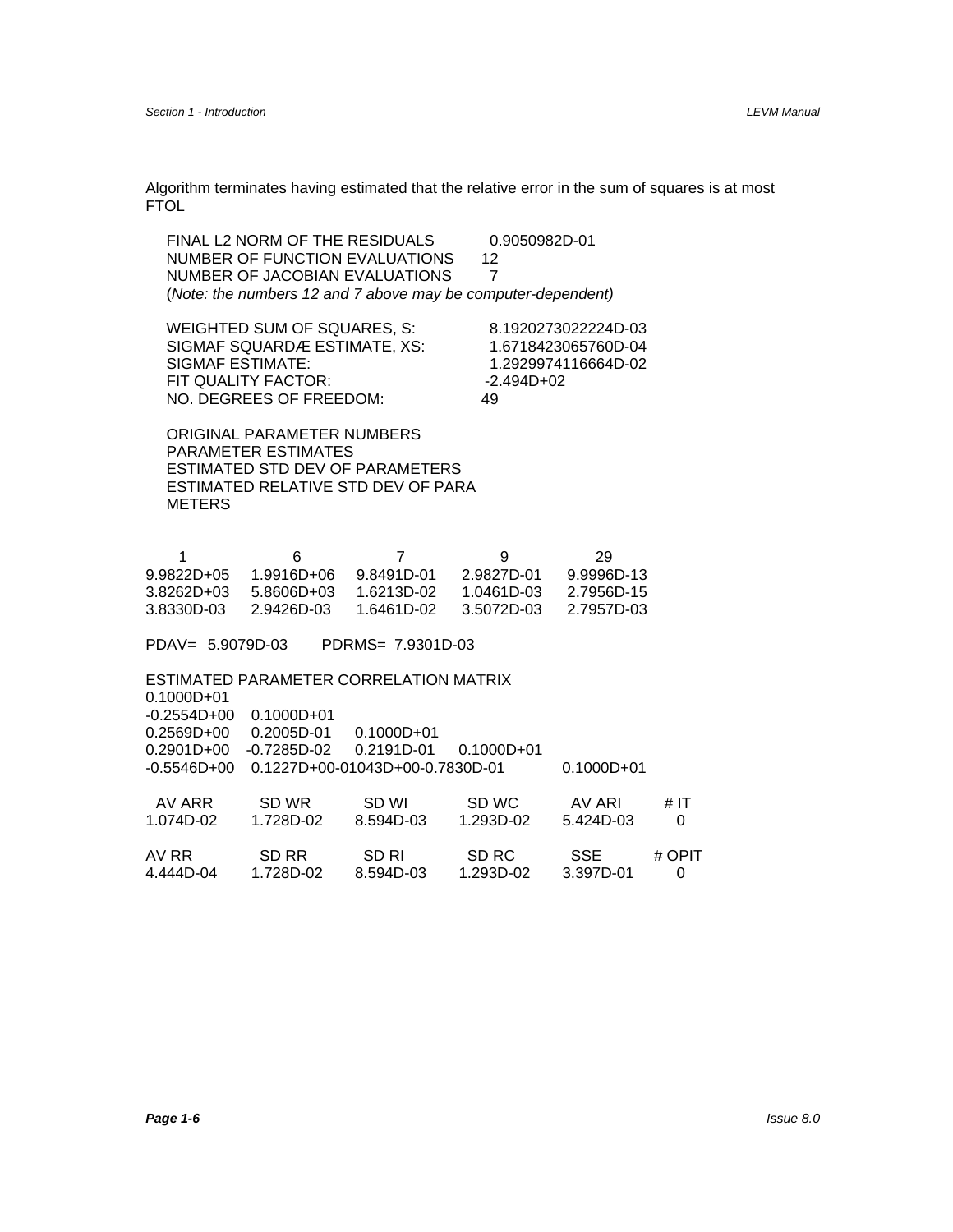# **Examples of Input File Preparation and Use**

# **Header and separate data file**

This is the situation one would face on first fitting a new set of data. Let us use the AZCTP and AZCEDAT files, present in the TESTS subdirectory of LEVM. The first of these is the header portion of the full AZC file (involving truncated data) but here with M, the number of data points, set to zero in the third line and with the input parameter IRE set to -10 in this line (in order that the file OUTIN be produced on fitting). The second file is the data (without a numbering column) from the AZCE file, one which involves the original exact AZC data. Then if we enter: ONEMKE AZCTP AZCEDAT AZCTE, a new full input file, AZCTE, will be produced. Now if we enter: RNL AZCTE, the data will be fitted and the results will appear in PNTOUTL, and, in addition, the new file OUTIN, which contains the new fit parameter estimates, will be made. It can be run with the command RNLO.

# **Full input file and separate data file**

It is frequently the case that a fit has been carried out under one set of conditions and then measurements are made with a slightly different set, perhaps a different temperature. It will then be convenient to use the original-fit parameters in a new input file involving the new data. A convenient way of doing this is described below. See also EXTRLVM in Section 7.

Here we shall use the full AZC file and the AZCEDAT data file. If we enter ONEMKE AZC AZCEDAT AZCNE, the new full input file AZCNE is produced with its M value determined by the number of data lines in AZCEDAT. It can then be run with RNL AZCNE.

# **Two full input files: data exchange**

In this case, let us use the full input files AZC and AZCE. Because of the presence of a numbering column in the AZCE file, we must use the CONLFL batch file instead of just ONEMKE. In order to make a full input file which uses the header part of AZC and the data part of AZCE, enter CONLFL AZC AZCE AZCC. Then run the result with the command RNL AZCC.

# **Discussion of Some Output Quantities**

# **The PNTOUTL file**

First, examine the PNTOUTL file listing in Part 2 above, obtained by running AZC. You will see that much of the output is self-explanatory and tells you which input choices were made in the input run file. You will need to first find the circuit model used (here A) and then use the identification list for this circuit (see Section 5) in order to pair the parameter values with the actual elements in the A circuit used in the fitting (i.e., all non-zero parameters in the PNTOUTL initial listing). Only parameter values with a 1 or 2 after them are free during the fitting.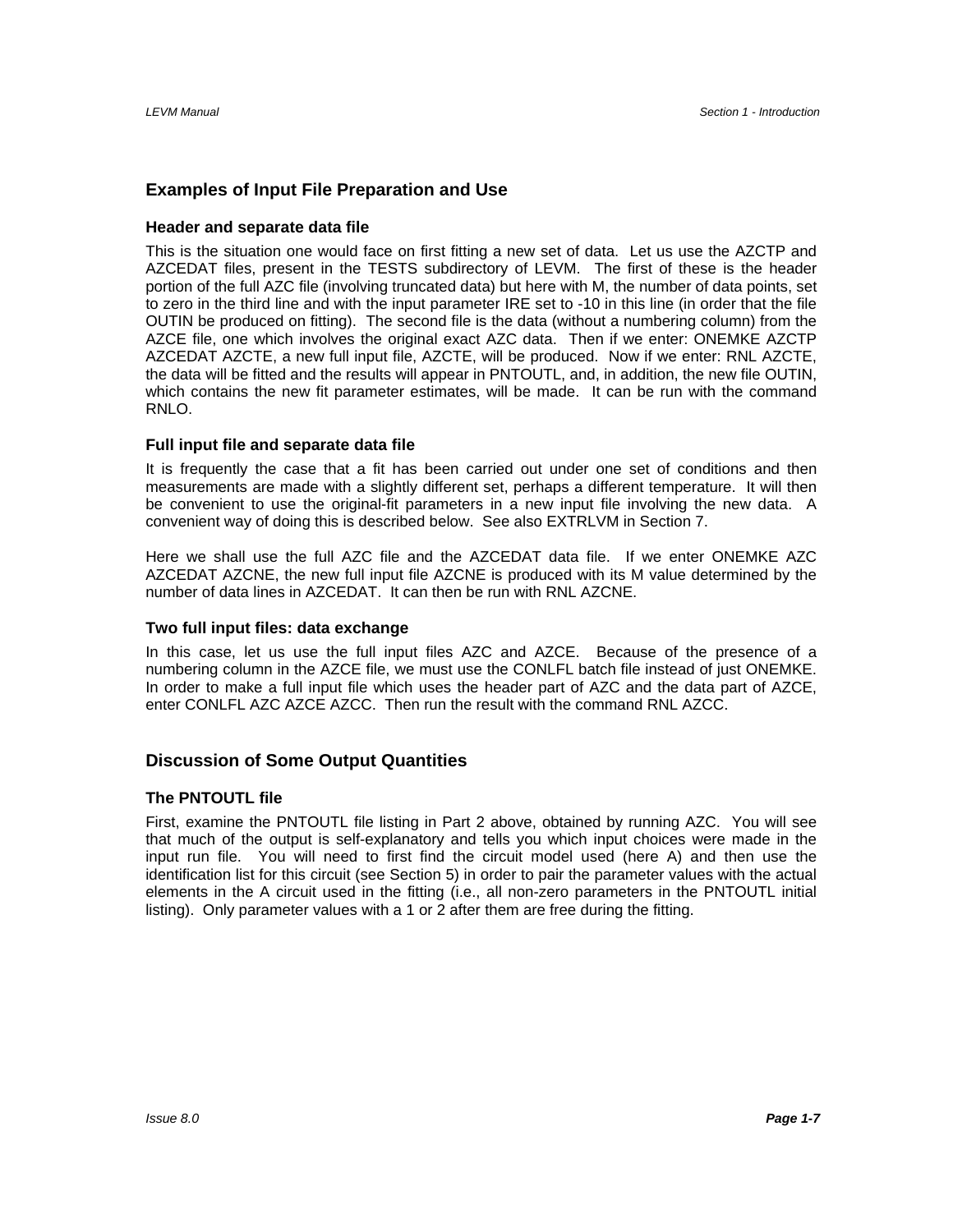The quantity XS in the output is the chi-squared statistic for the fit; its square root is the estimated SD of the fit, SIGMAF. A fit quality factor (FQF) value is also listed to help in comparing which of two fits is most appropriate, especially when one doesn't use the utility FXITEST supplied with this program. The restrictions on applying FXITEST, listed in Section 2, also apply for FQF comparisons. This measure is discussed in L. Kirkup and J. Sutherland, Comp. in Phys. **2**(1988)64. The smaller (algebraically) FQF is, generally the better the fit, but the difference may or may not be statistically significant!

The next few lines in PNTOUTL are self explanatory. Note that the quantities, PRSDAV and PRSDRMS (discussed in Section 1-8 below) are particularly valuable in assessing the overall adequacy of a fit. If they exceed say 0.2 or 0.3, it is a poor fit. For a good fit, one would expect 0.03 or less.

Since the correlations, and the SD's of the parameters are approximations based on a final linearization of the nonlinear situation, they cannot be considered very accurate; of the two sets, generally the correlations are the least accurate.

The last two data lines involve mostly weighted quantities and relative ones. For PWT proportional weighting, their values should be the same. The first line uses RW(I) values (the uncertainties of the data points) for normalization, while the second uses the actual data values themselves for normalization. Thus, generally the first line is the more appropriate since it is based on the weights actually used in the fitting, but the second line is particularly useful for unity weighting (UWT) situations.

The quantity IT measures the number of IFP  $(< 0)$  iterations or the number of IRE  $(> 0)$  iterations actually used during the run. Similarly, OPIT lists the number of optimization iterations required for optimization convergence.

Finally, SSE is a negative entropy measure of goodness of fit. It, and some of the other outputs listed in PNTOUTL, are discussed in detail in the paper by Macdonald and Potter listed in the references at the end of this section.

#### **Gradient outputs**

In order to produce **screen output** of parameter gradients during fitting iteration, one should set  $P(34) < 0$ . Such output can be quite useful in examining the approach to convergence. It should be distinguished from the screen output produced with  $NPRINT = 1$  where only the parameter estimates themselves are output.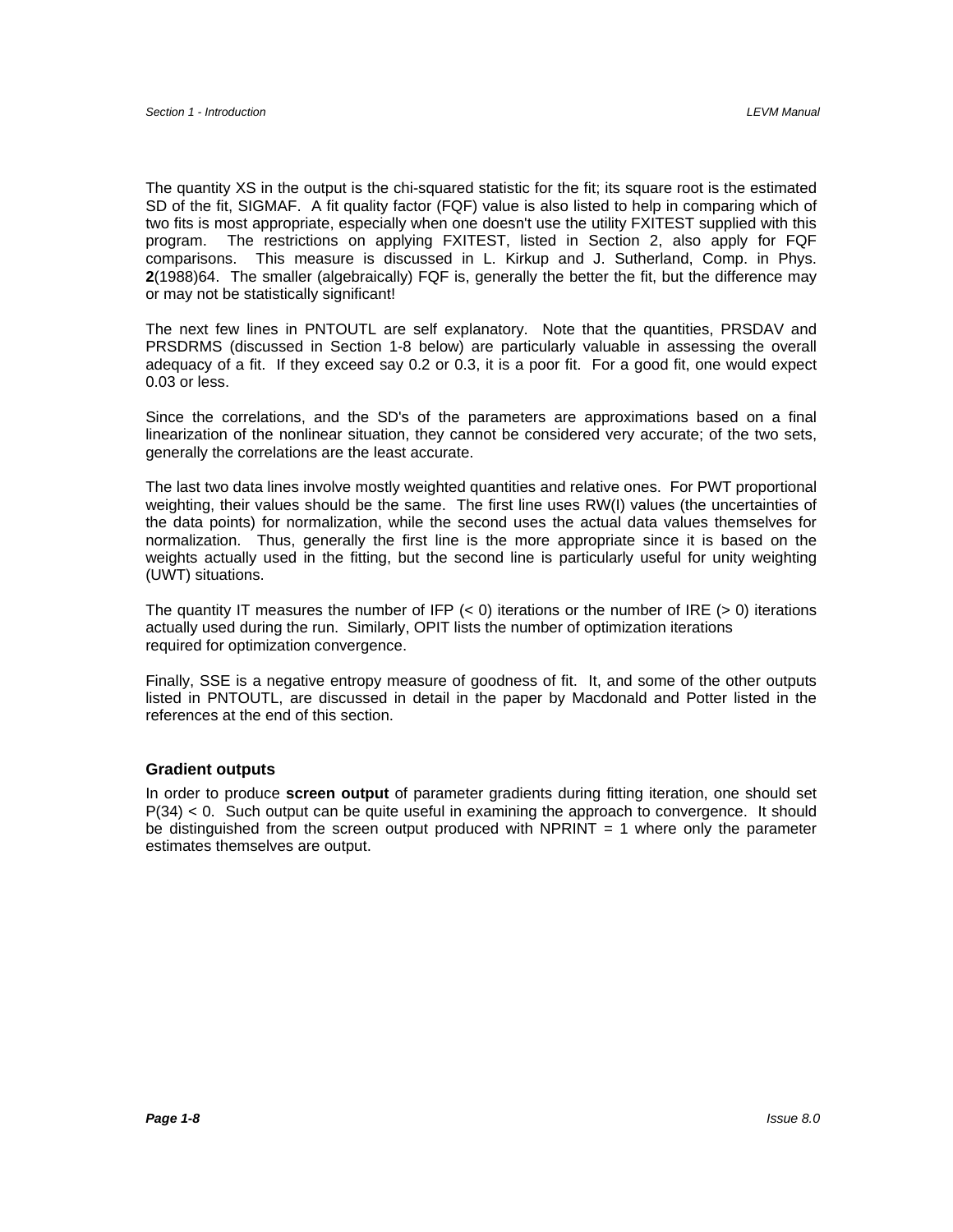When P(34) < 0, the **gradient output** first involves the L2 norm of the residuals, a measure of the adequacy of fit. Then for each gradient calculation, on each succeeding line one sees an iteration number, the free-parameter identification number, the free-parameter value, the free-parameter gradient, the product of these quantities, and the part of the gradient associated with weighting (it will be zero unless IRCH < 0 or IFP is nonzero). Ideally, as iteration progresses towards convergence, the free parameter gradients should approach zero (a least squares condition). Because of the use of finite-length arithmetic and numerical differentiation, one only gets an unchanging value of zero, however, when the parameter is a bad choice. One will generally see each gradient decrease in magnitude as the iterations progress, however. Note, however, that if the gradient for a parameter seems to be zero at every iteration, it usually means that this parameter is not appropriate (or at least not set free to vary) in the circuit being fitted. The remedy is obvious.

But the screen gradient output (unlike the fitting calculations themselves) is unscaled. Therefore, a more immediately instructive quantity is the product of a parameter estimate and its gradient estimate. Although, for example, when a resistor is of the order of  $10^6$  and a capacitor is of the order of  $10^{-12}$ , there will generally be a very large difference in their final unscaled converged gradient values, there will be a much closer match between their parameter\*gradient values. The important thing to look for is to see that all such products are appreciably smaller at the end of iteration than at the beginning, and usually less than  $10^{-6}$  in magnitude. If one or more aren't, input guesses need improvement. This is also the case if one sees very little change in the gradient values as iteration progresses (unless, of course, the input parameters are already all at their best values!).

# **Discussion of important extra final output quantities**

For some DAE fitting models (see Section 4) and when fitting using the O Circuit (Section 5), four lines of extra output may appear at the end of the regular output on the screen and at the end of PNTOUTL. The 16 CSD-related output quantities are associated with moments of the DRT used for fitting the data and with low- and high-frequency limiting CSD "dielectric" quantities. They are particularly useful for simulation studies and in connection with fitting of high-resistivity CSD data, especially when the data are in specific form. They do not usually appear for DSD fitting of data, and they only appear for CSD fitting choices for which the moments of the DRT are known or can be calculated. See Ref.(40) for a detailed description of these matters.

First, the quantities XXM1, XX1, XX2, and XX3 are the dimensionless moments,  $\langle x^m \rangle$ , of the DRT for, respectively,  $m = -1, 1, 2,$  and 3. It is assumed that the distribution is normalized to unity. For a non-cutoff DSD distribution (except the Gaussian), XXM1 will be infinite, here approximated by 10\*\*100. The quantity AVTAU is the fit value of TAU multiplied by XX1. The quantities RN and AIN, when nonzero, are exact or approximate normalization values (See discussion in Circuit O).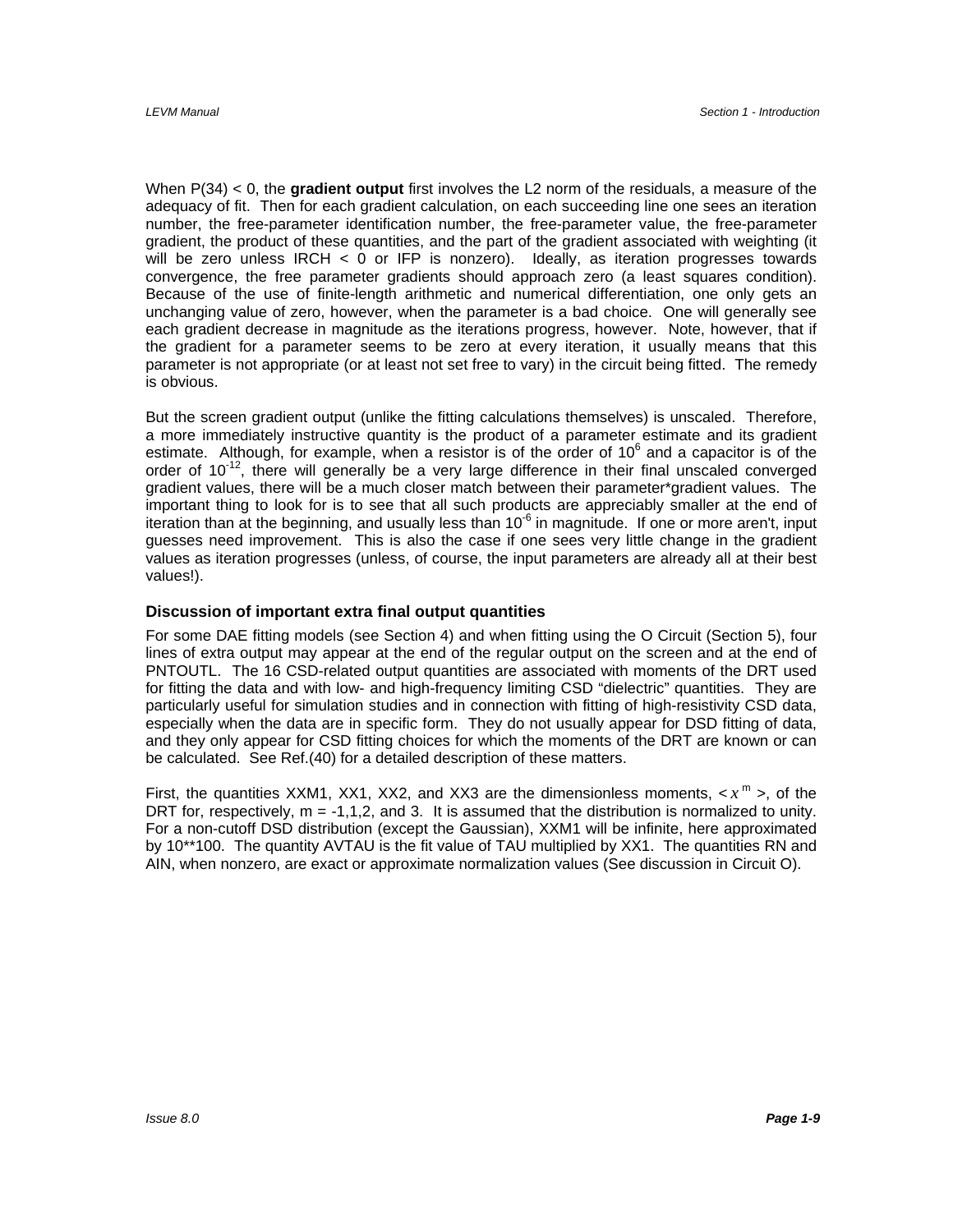The letters D and C designate dielectric or conductive-system quantities. Thus EDINF (a fit value) and ECINF (a value calculated from the DRT part of the total CSD fit model) are the highfrequency limiting values of the dielectric part of the total dielectric constant (denoted by EINF and calculated from the total fit model after convergence) and that of the conductive-system part. Similarly, the low-frequency limiting values are ECO (calculated in the same way as ECINF) and EO, calculated from the final fit results. For a consistent fit for data without any dielectric-system dispersion (so  $ED0 = EDINF$ ), one finds  $EINF = ECINF + EDINF$  and  $EO = ECO + EDINF$ .

The last of these relations does not apply when the fit model includes electrode parameters since their presence usually increases the effective zero-frequency dielectric constant, EO, very greatly. XRAT is the ratio between EC0 and ECINF. Note that ECINF is actually zero for non-cutoff CSD0 fits. The values of EINF and E0 are only correct for fully complex or real-part fits. In most situations, EINF and EO are calculated by extrapolation of the dispersive part of the fitting model used. But this is inappropriate for such models as the no-cutoff Havriliak-Negami one, which, in general, leads to physically unrealizable response in the limit of both high and low frequencies. In such cases, the limiting values shown are calculated from the above formulas.

The quantity RHO0 is the CSD resistive scale factor, R or  $\Delta R$ ; TAO is the fit value of the relaxation time parameter of the fitting model; and ETAU (epsilon sub tau) is an effective dielectric constant related to it. It is defined as  $\tau_0 \Delta P/[CELCAP^*(R_0)^2]$ , or  $\tau_0 \Delta \rho/[ \epsilon_V^*(\rho_0)^2]$  for specific data. Here  $\epsilon_V$  is the permittivity of vacuum,  $\Delta R = R_{CO} - R_{CINF}$ , and  $R_{CO} = R_{DC}$ . Values of both TAO and ETAU always appear, but when  $|MODE| = 1$ , fitting involves TAO, while the choice  $|MODE| = 2$  involves direct fitting of ETAU and subsequent calculation of TAO. See Appendix 1 of the PREFACE for a discussion of types of CSD response. The present output can occur for either CSD1a or CSD1b fitting (see, e.g., Section 4, NELEM=6,7). But CSD1b, unlike CSD1a, is only appropriate when the high-frequency-limiting part of the CSD dispersion,  $\rho_{CINF}$  or  $R_{CINF}$ , is zero. If not, some of the final output quantities will be incorrect.

# **Some Fitting Hints**

When beginning to fit new CNLS data for the first time, one always faces the problem of trying to pick reasonable initial values of the parameters of the fitting model. Although LEVM can converge when such parameter estimates are far from their correct values, the more free parameters in the fitting, the more difficult it is for the program to converge to the correct set of parameter estimates, ones best representing the data for the chosen fitting model. Some strategies to attack this problem are mentioned below.

The more free parameters there are in a fit, the more desirable it is that their initial values be reasonably close to their final converged values. An example of a many-parameter situation appears in the JTST file (in the subdirectory TESTS). A discussion of fitting these data is provided under Circuit J in Section 5 and is worth reading in the present context.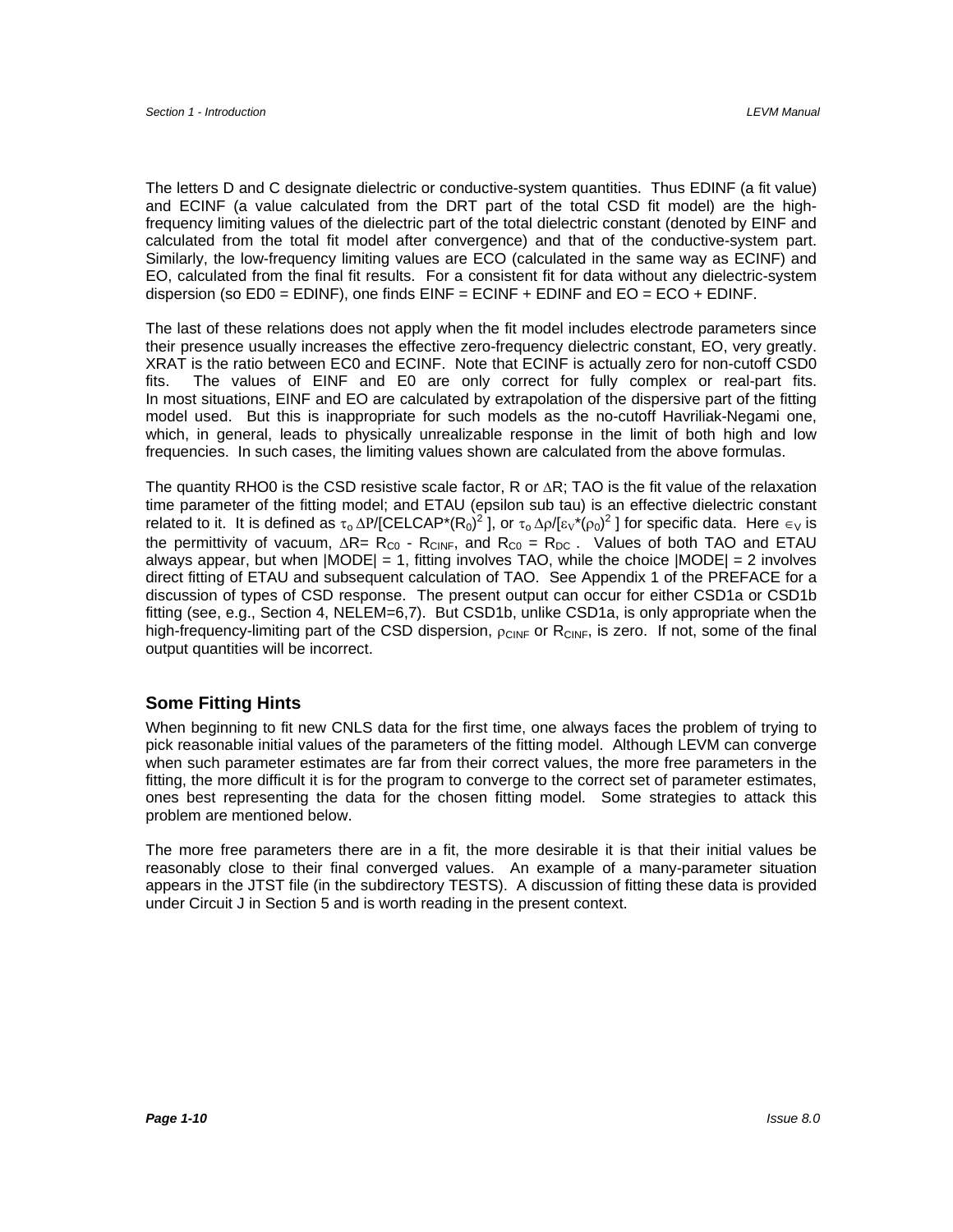When one is dealing with a model involving many parameters of uncertain values, it is often desirable to keep most of them fixed at plausible values during initial fit exploration. If convergence is attained with the few remaining parameter(s) free, then their fit values can next be used fixed and other parameters set free for fitting. In this way one can often progressively approach good values of all the parameters, and a final fit can be made with all of them free. Further, in initial exploration, it is sometimes worthwhile to divide the data into two or more regions and try fitting each of them separately. The results can then be finally combined into a complete model and all parameters taken free at the same time.

In sequential approaches to fitting, it will be very helpful to produce and use the file OUTIN (see Section 2). For initial and difficult fits, it can also be very helpful to use the simulation capabilities of LEVM before much CNLS fitting, and/or to examine (directly or graphically) the data generated by the current choice of model and parameter values (see discussion of  $MAXFEV = 0$  in Section 3). Finally, note that sometimes one or more parameters may need to be negative. If you do not allow this, convergence problems can occur or, at the least, a poor fit will be obtained. A sign of the need to allow a parameter to be negative is its progression during fitting to a very small positive value. You should suspect any parameter whose fit value becomes very small. Try another fit with its value of NFREE set to 2 in order to allow it to go negative if needed.

When many parameters are free to vary, say N of them, the CNLS program must try to find the absolute minimum of the weighted sum of squares in an N-dimensional space. The larger N, the more likely the program is to get stuck at a local (not absolute) minimum.

Convergence of a CNLS fitting run does not necessarily guarantee that the absolute minimum **(least** squares) has been found. A useful test of reaching at least a local minimum is to always run with IRE  $\lt$  -9, so the file OUTIN is automatically produced. Then, when a run is finished, just do RNL OUTIN (or RNLO) and see if the same results as before are obtained. To increase the chances that an absolute minimum has been found, change the input free parameter choices to values appreciably different from those originally used. Then do a fit and see if the same set of parameter estimates is obtained. If so, the chances are that the proper minimum has been found. If not, use the result with the lowest value of the standard deviation, SD, and perhaps run its OUTIN again.

Whenever fully complex data are available, they should be fitted with CNLS (DATTYP  $= C$ ). But there are times when only one of the two parts of complex data is available, and it is also sometimes useful to compare real-part, imaginary-part, and complex fit results when fully complex data are available. But it is worth mentioning that such single-part fits cannot always estimate all the parameters of a complex model. For example, real-part admittance-level fitting cannot estimate the value of a parallel capacitance that may be present.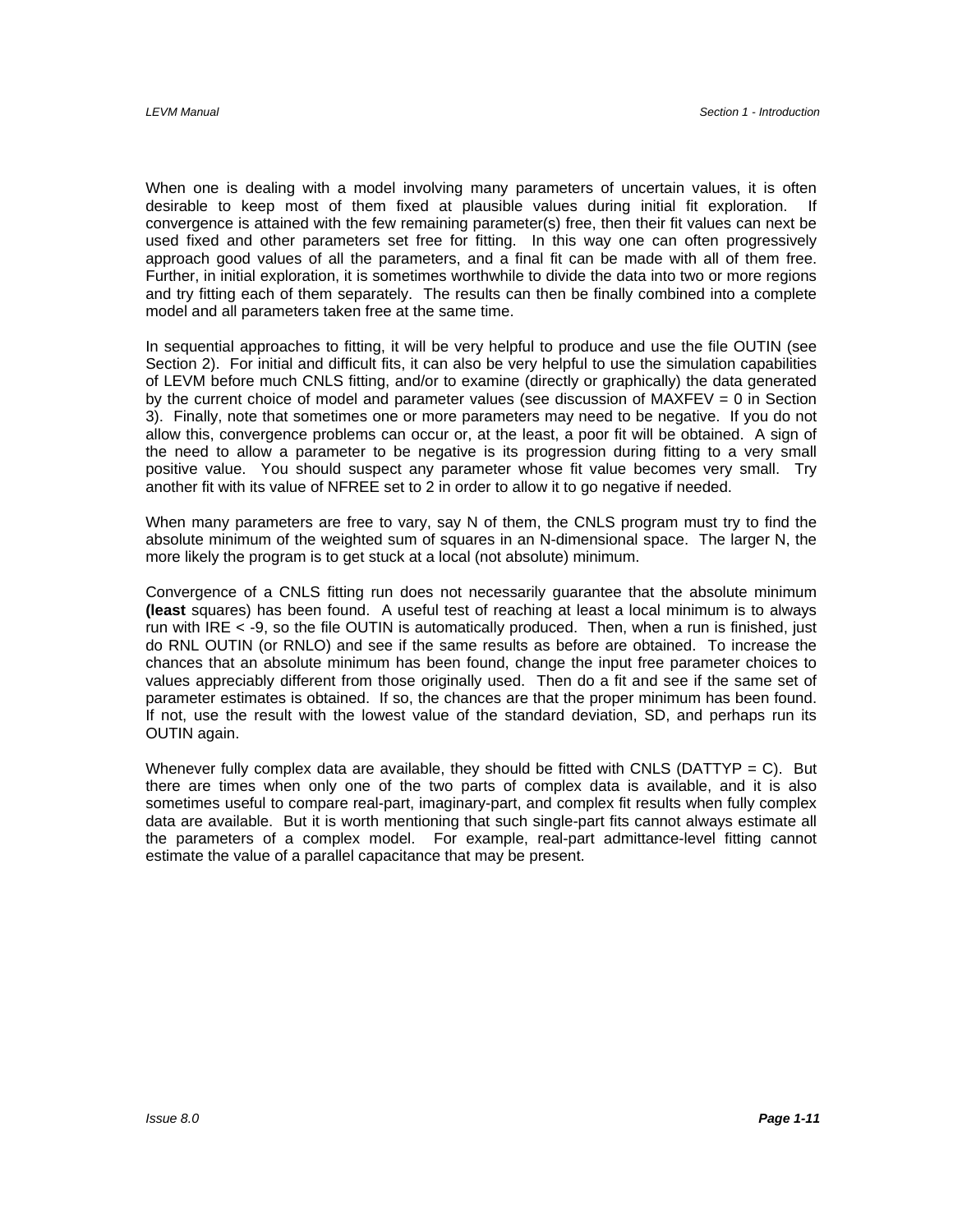The present version of LEVM incorporates various alternate ways by which inductive effects can be included in the fitting model. A recommended way is to use a negative resistance and capacitance, as in the composite distributed circuit element (DE) of choice  $NELEM = 17$  (see Section 4). Another is to use a specialized DE with  $NELEM = 2$  or 3. NELEM is designated by NDEx, where x is a number, in the circuit parameter choices of Section 5.

# **Run-time Errors**

ERRORS!! If the LEVM program doesn't even start iterating (no, or at most only 1 or 2 numbers appearing sequentially on the screen after a minute or so and no change thereafter), it generally means that there is something wrong with the input data file. It is essential that all choices be made and be consistent. Check particularly to see if M is set to the actual number of frequency values and that N is set to the total number of parameters of the circuit used (a value between 32 and 50). Also check to see that the signs of the imaginary part of the data are consistent with the presence or absence of the letter N in the NEG input position. If trouble continues, set MAXFEV = 0 in Line 3 of the input file, do a run and examine the predicted data values in AUXPNTL or in OUTIN if it is being made. This tests only the model predictions for your choice of parameters, no least squares iteration. If it doesn't work at all, some of your input choices must be wrong. If it does work, compare its results with the original input data to discover regions of very poor fit before changing your circuit and/or parameter guesses. Another possibly useful procedure it to compare your input file in detail, line by line, with AZC or with one of the comparable test files provided in the TESTS subdirectory.

It may happen that iteration continues for a while, then stops and the following message appears:

**NOTE:** LARGE VALUE OF ONE OR MORE RELATIVE STANDARD DEVIATIONS INDICATION OF A WRONG OR POOR INITIAL CHOICE OF A FREE PARAMETER. CHECK FOR INCOMPLETE CONVERGENCE AND/OR SINGULAR MATRIX MESSAGES.

PAUSE: To resume execution, type: go

When such a message appears, it may mean that convergence is just not complete and that further iteration may lead to convergence. Thus, it will always be worthwhile to type "go" (NOT **"GO")** and push "ENTER" at this stage. If OUTIN has been made, you might double the input value of MAXFEV in it and do RNL OUTIN to continue the run.

When the above approach works, fine; but it doesn't always work if problems are extreme. Instead of a normal completion occurring when "go" is entered, one may first get the following message:

!!!!! BAD CORRELATION MATRIX: !!!!!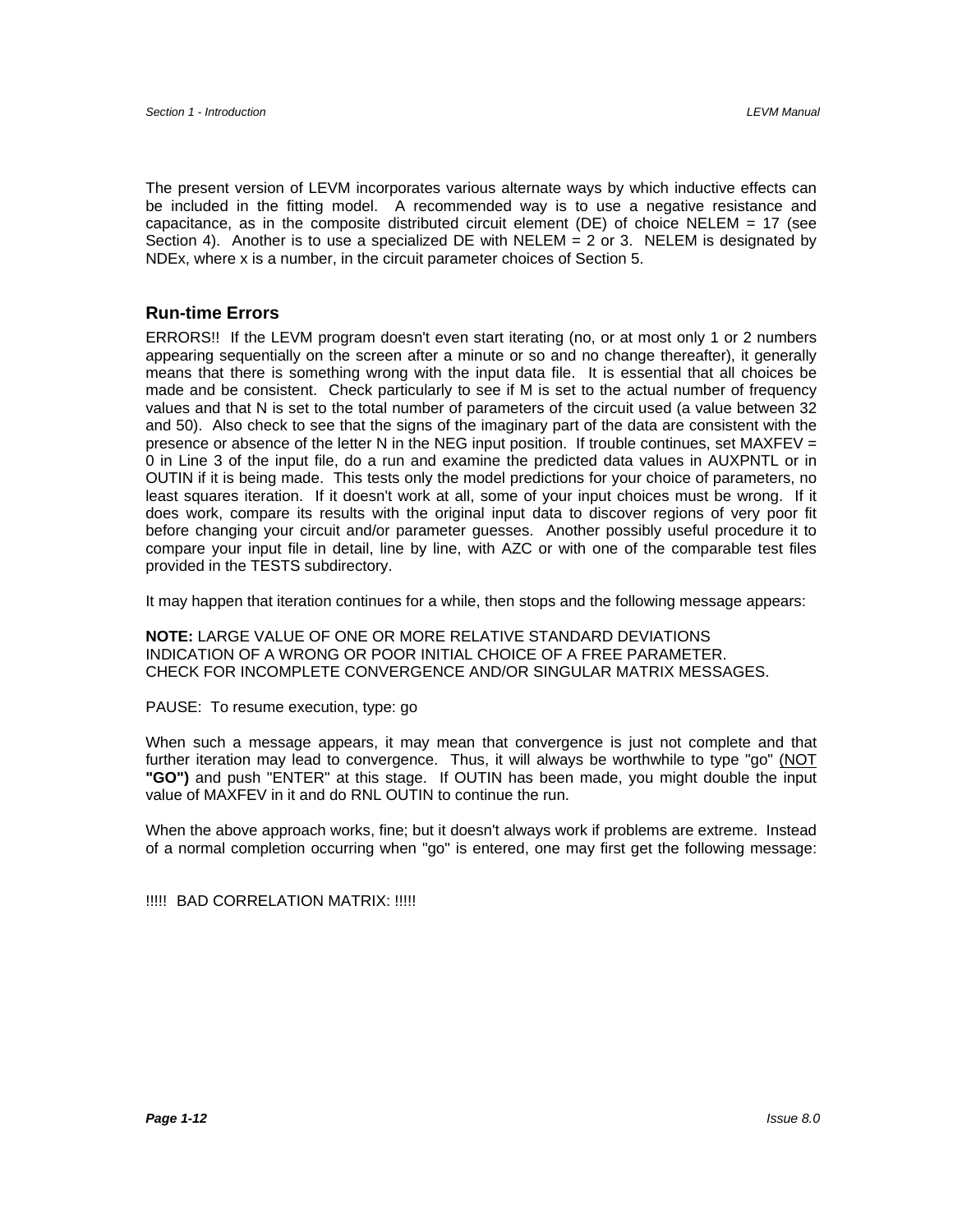When this happens, it means the matrix is singular, and you should see some (meaningless) values of zero and/or absolute values of less than 10\*\*-10 in the correlation matrix output. This is a worse error than that above but note the value of SD in the output. Then continue the run. If it stops after running out of iterations, compare the new SD value with the old one. If the new one is not significantly smaller, one needs to change input choices.

If the program gives a SINGULAR MATRIX message, it means that your choice of circuit and/or parameter guesses is usually inadequate. Then one or more of the parameter standard deviation estimates will usually be very much larger than the parameter estimate itself (or possibly zero instead). In your next run of this data, set  $P(34) < 0$  so that parameter gradients will appear during iteration. By examining the gradient values, one can often get an idea of which one (or more) of the parameter input guesses is too far off. You should then work on changing parameter input guesses and/or model choice and structure so that convergence will occur. Sometimes the singular-matrix problem arises because a parameter is constrained to be positive but **SHOULD** be allowed to go negative (set NFREE for the parameter to 2 and see if this cures the error). Note that it is possible to obtain a "domain error" message if you initially set, by mistake, an exponent (for example, PHI in the KWW model) to a large value such as 10 or 100 when it must actually be limited to 1 or less.

For at least reasonably adequate data, I have always found it possible to change either the circuit and/or the initial parameter guesses so that the singular-matrix message disappears and all parameter SD estimates are reasonable. I strongly urge you not to publish fits obtained for which the SINGULAR MATRIX message is present. They are not "least squares" and are far from being best possible fits. (See, however, the discussion of Circuit R).

Finally, there are two distinct solecisms which sometimes appear in the literature. I suggest you abjure them! The first is the use of "complex impedance." Since impedance is complex by definition, the qualifier is nugatory and unnecessary. But such terms as "complex dielectric constant," "complex dielectric susceptibility," "complex resistivity," and "complex conductivity or conductance" are pertinent. The second is the designation "Nyquist plot" to describe a complexplane plot of, for example, the real and imaginary parts of impedance data. Nyquist was concerned with two-port (three-terminal) feedback situations; in contrast, impedance measurements in their simplest realization essentially involve one-port (two terminals). Thus the use of "Nyquist" in the present context is improper.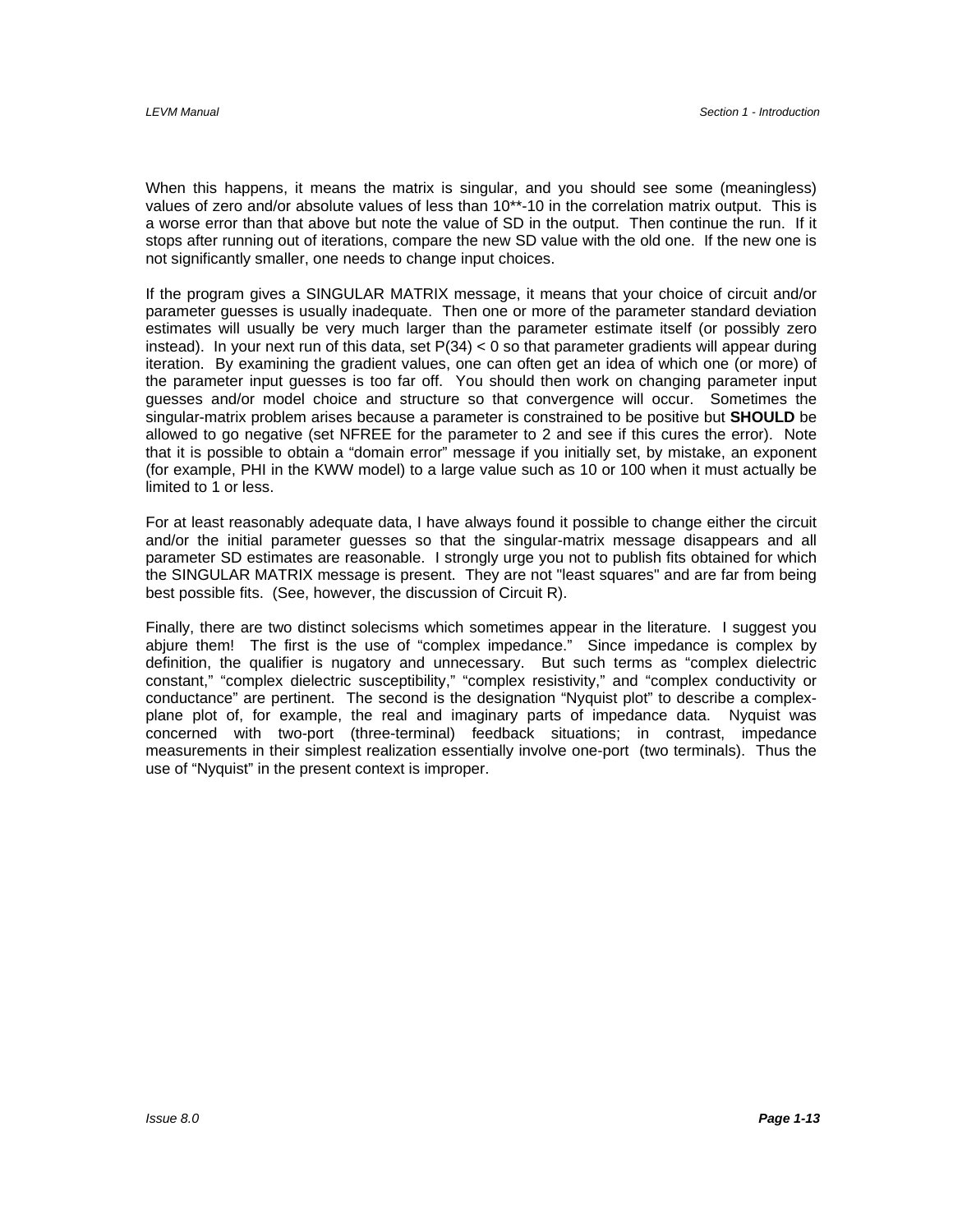# **Fitting of Typical Data: Comparison of Different AZC Fits**

#### **Main weighting choices**

The AZC data set (formed by truncating exact data to two figures) may be used to illustrate some of the various weighting possibilities discussed in Appendix 2 of this section. Since the SSE fit measure and the AA and RA measures are relatively independent of U and Xi, they will be compared for various weightings. Results are summarized in the **table** following this page. There,  $U_0$  and  $Xi_0$  (written as  $\xi_0$  in the table) are the initial values of U and Xi, and the latter are the final values of these error variance model parameters. When they are the same, they are, of course, fixed.

The first three IRCH values (without optimization) represent conventional fit results. Comparison of the RSD AA and RA results with the RE ones allows one to see (a) how well the relative standard deviation estimates approximate the true errors, and (b) how the latter depend on the weighting possibilities. It is clear from these results that MWT (IRCH=3) leads to the worst estimates, closely followed by UWT (IRCH=1). As expected, PWT (IRCH=2) yields the best of these results. It is, however, quite surprising how much fitting improvement is produced for these data by optimizing UWT results and how relatively little occurs when MWT results are optimized. The PWT results are already sufficiently good here that optimization does not improve them much. The results in the table indicate that the RSD values are generally pretty good estimates of the true RE values. \*\*For experimental data sets, MWT is sometimes more appropriate than PWT, but note that it only applies for complex fits. Try both before making a final choice.

Since the PWT results are already so good, the FPWT ones (IRCH=-2) cannot improve on them very much here. The next fits were obtained with Xi free (FGWT) and with both U and Xi free. Results such as **A|B** denote the estimated value of a quantity and its estimated relative standard deviation. It is clear that a meaningful value of U is not found when it is free and that thus it cannot be distinguished from zero. This is as it should be, since the errors produced by truncation should have little or no directly additive component and may be expected to be essentially proportional in character. Note that the actual additive errors associated with the value  $U = 3.7$  are approximately given by U\*SIGMAF (see Ref. A), here about  $4x10^{-3}$ . Although the present results furnish no firm basis for concluding that Xi is different from unity, the last two lines in the table (which should be compared with the FPWT results) suggest that a slightly better fit is obtained when  $Xi = 1.06$  rather than 1.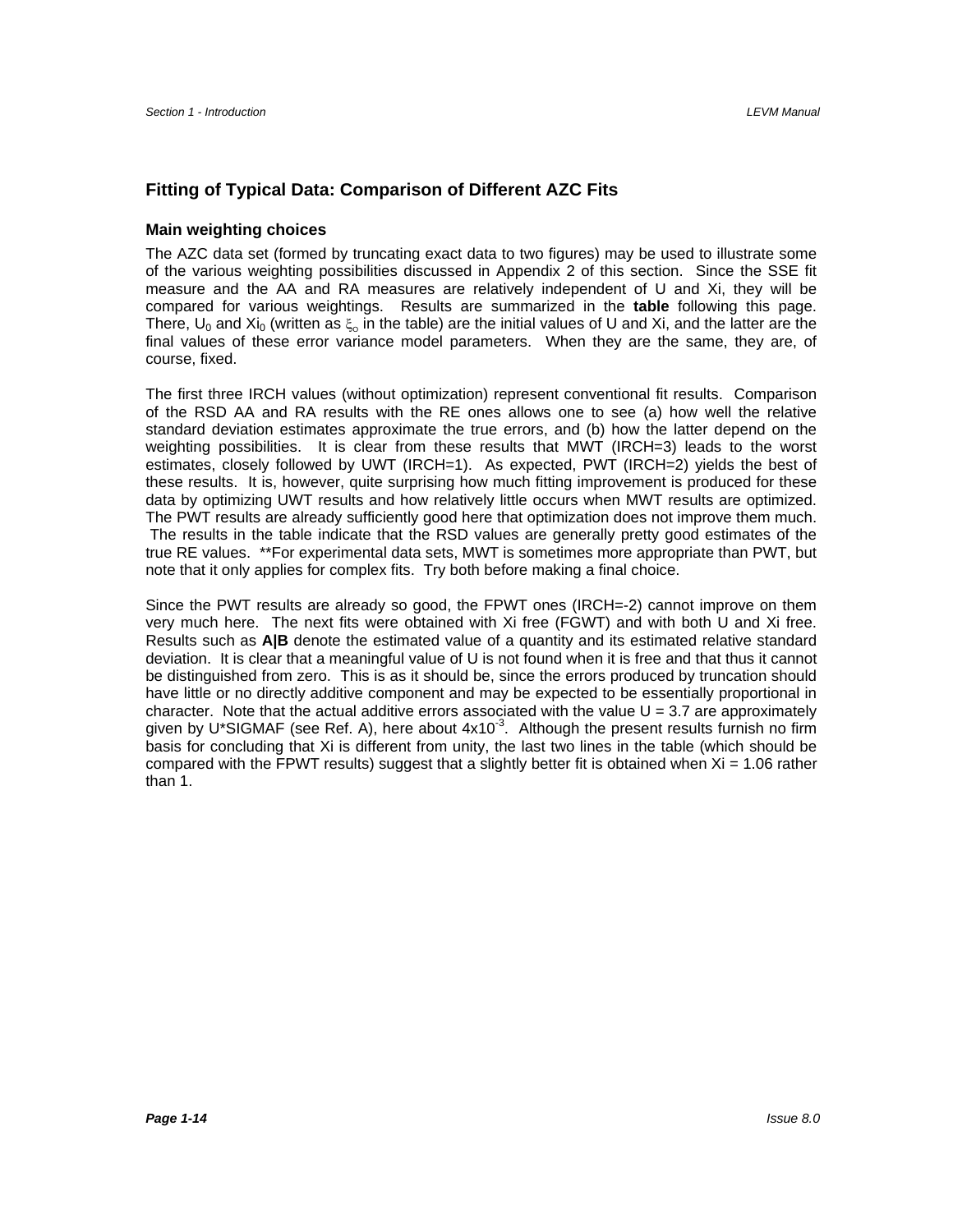|                | <b>IRCH IOPT</b> | $\underline{\mathsf{U}}_{\mathsf{O}}$ | <u>ξο</u>           | U                                    | ع                   | SSEAA(RSD)     |                  | RA(RSD)          | AA(RE)           | RA(RE)           |
|----------------|------------------|---------------------------------------|---------------------|--------------------------------------|---------------------|----------------|------------------|------------------|------------------|------------------|
| 1              | $\pmb{0}$<br>9   |                                       |                     |                                      |                     | 0.353<br>0.307 | 0.0294<br>0.0053 | 0.0382<br>0.0072 | 0.0375<br>0.0057 | 0.0434<br>0.0063 |
| $\overline{c}$ | 0                | 0                                     | 1                   | 0                                    | 1                   | 0.340          | 0.0059           | 0.0079           | 0.0054           | 0.0075           |
|                | 9                | $\overline{0}$                        | $\overline{1}$      | $\mathbf 0$                          | 1                   | 0.274          | 0.0039           | 0.0050           | 0.0054           | 0.0066           |
| 3              | 0<br>9           | $\pmb{0}$<br>$\overline{0}$           | 1<br>$\overline{1}$ | $\begin{matrix} 0 \\ 0 \end{matrix}$ | 1<br>$\overline{1}$ | 0.398<br>0.292 | 0.0347<br>0.0193 | 0.0550<br>0.0316 | 0.0213<br>0.0082 | 0.0236<br>0.0091 |
| $-2$           | 0<br>9           | $\mathbf 0$<br>$\overline{0}$         | 1<br>$\overline{1}$ | $\begin{matrix} 0 \\ 0 \end{matrix}$ | 1<br>$\overline{1}$ | 0.334<br>0.268 | 0.0059<br>0.0039 | 0.0079<br>0.0050 | 0.0052<br>0.0055 | 0.0074<br>0.0065 |
| $-2$           | 0                | $\mathbf 0$                           | 1                   | 0                                    | 1.13 0.033          | 0.272          | 0.0049           | 0.0066           | 0.0053           | 0.0067           |
|                | 9                | $\overline{0}$                        | $\overline{1}$      | $\mathbf 0$                          | 1.06 0.010          | 0.236          | 0.0038           | 0.0050           | 0.0056           | 0.0065           |
| $-2$           | 0                | 1                                     | 1                   | 6.4 1.5                              | 1.19 0.050          | 0.257          | 0.0046           | 0.0061           | 0.0053           | 0.0061           |
|                | 9                | $\overline{1}$                        | 1                   | 3.7 2.3                              | 1.17 0.039          | 0.245          | 0.0040           | 0.0053           | 0.0054           | 0.0062           |
| $-2$           | 0                | 0                                     | 1.06                | 0                                    | 1.06                | 0.309          | 0.0053           | 0.0071           | 0.0050           | 0.0070           |
|                | 9                | $\Omega$                              | 1.06                | 0                                    | 1.06                | 0.255          | 0.0038           | 0.0049           | 0.0055           | 0.0065           |

Table 1. Some fitting comparisons with different weightings for the AZC data.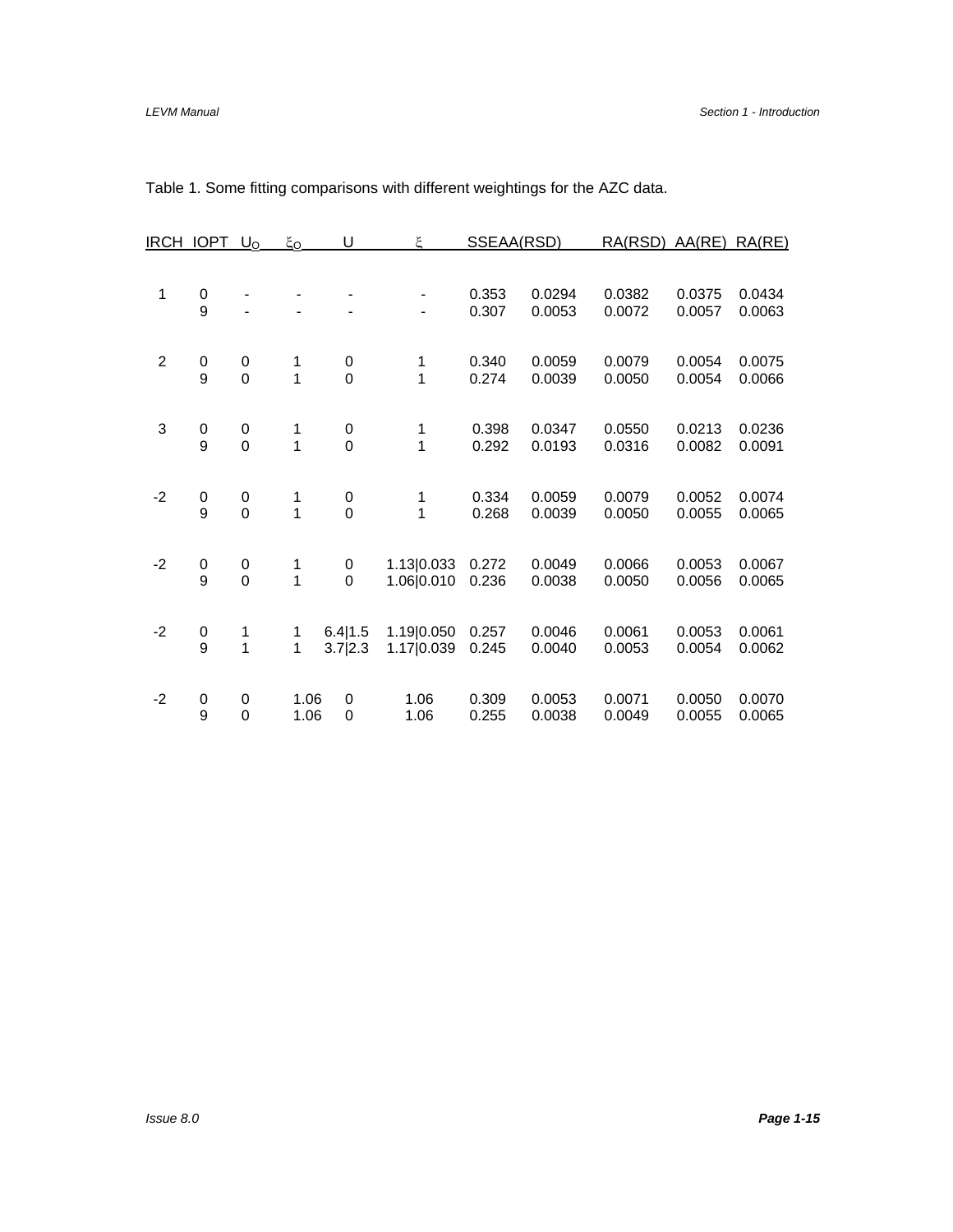#### **Consideration of some other AZC run choices**

Quickest results will be obtained when the input choices IOPT, ROE, IFP, and IRE (see Section 3) are all set to zero. Setting IFP  $> 0$ , should, in principle, yield better results than just using  $IRCH \geq 2$ , and it should often be used along with positive IRCH choices. By carrying out fits with ROE set between 1 or 2 and 0.1, it is often possible to obtain better parameter estimates than with  $ROE = 0$  (equivalent to  $ROE =$  infinity). Values between 0.1 and 3 have often been found to yield superior results (pick the value which leads to the smallest value of  $S_F$  (SIGMAF) and the other fit measures. Generally, finding the best value of ROE will take time and is a trial and error procedure. The IRE parameter, which turns on residual-type weighting (RWT) when positive, is discussed in Section 3.

As the results of the Table show, optimization can lead to a much better fit than obtained without it. Thus, it is useful to explore its effects by setting  $IOPT = 7$  or more (for complex data only). Of course this will add some more iteration steps. If it turns out that the values of SD WR and SD WI in PNTOUTL are close together, optimization won't help. If, however, their ratio is of the order of 2 to 10, it generally will help considerably. When the ratio is of the order of 10 or more, the optimization result will approximate to (but not be quite as good usually) as a separate fit of only the real or imaginary part alone, whichever one has the smaller SD. If time is available, I certainly recommend setting IOPT = 7 to 10 provided |IRCH| < 5.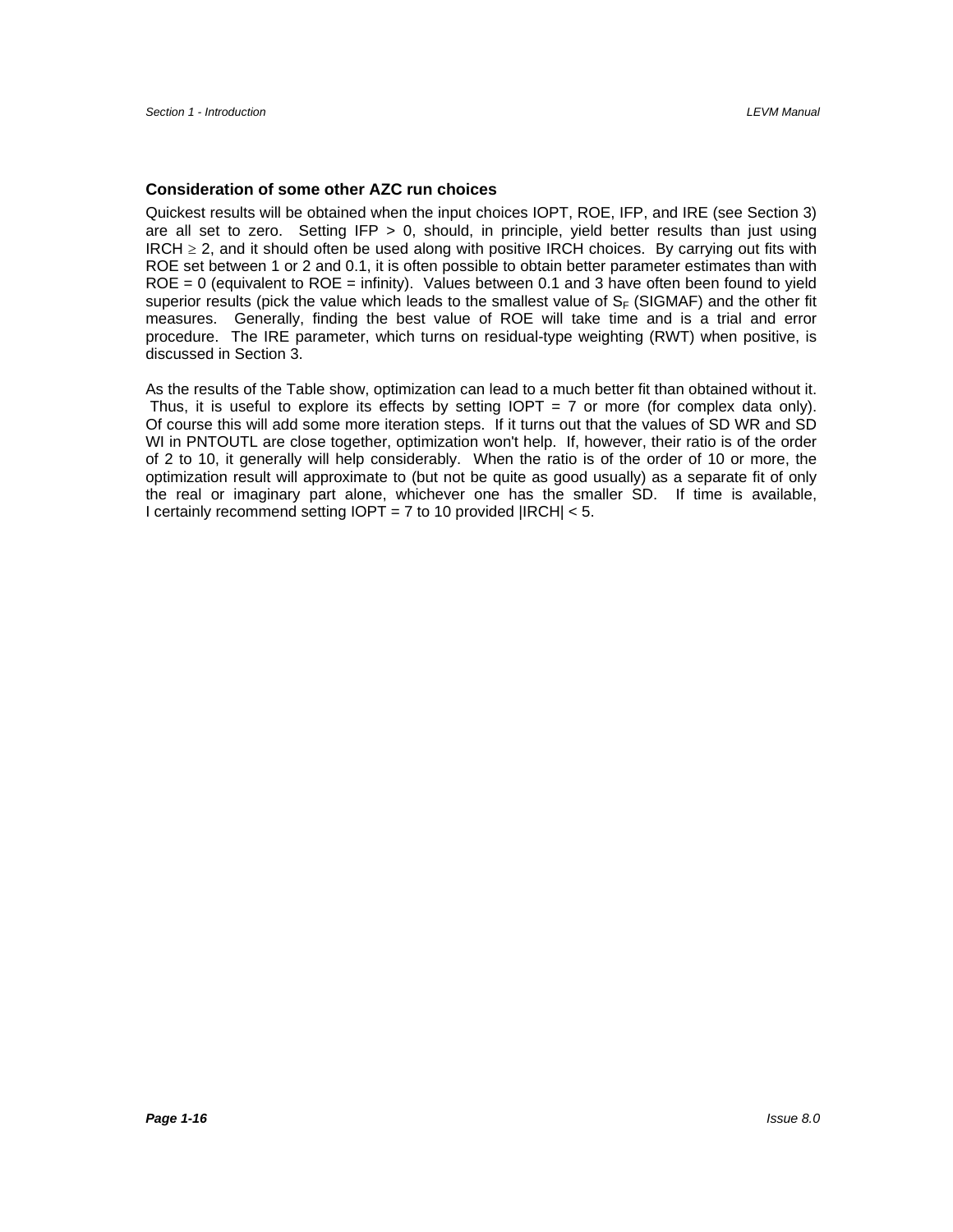# **Appendix 1: Input-file Preparation Methods**

The following discussions are particularly appropriate for LEVM. But for LEVMW it is straightforward to combine the top part of an input file and the bottom data part, as well as to save the data separately. If needed, invoke the extensive LEVMW HELP file.

# **The three methods**

An input file needed for LEVM CNLS data fitting consists of a top (header) part, where choices which guide the program are made, and a bottom part which contains the data (and, as well, weighting quantities when IRCH=0). LEVM allows input files to be made or changed by several different methods: one using batch files to construct the input file, say LINF, and a full-page editor to change it; another using the Amarasinghe program INLEV (see Section 6) to either construct or change LINF; and a third which uses the **ONEMKE.BAT** and other batch files discussed in Section 7. All of these methods have their advantages and disadvantages, and which one to use may depend on the ready availability of a full-page editor. They are described in more detail below.

INLEV is particularly easy to use if one starts with a data set and wants to make LINF. By contrast, I find that if a given LINF is already available and one or more of the input choices needs change, the use of an editor, which allows one to see all aspects of the file at once on the screen, is very helpful and easy to use. Note that MS-DOS and WINDOWS include a full-screen editor. I usually use WORDSTAR in non-document mode because it takes up so little disk space, but another choice I like and often use is the VIEW-EDIT facility of the very helpful DOS-Shell program: Wonder Plus (1dir+) available from Bourbaki, Inc. of Boise, Idaho.

If one only wants to change the initial guesses for fitting model parameters, there is another choice available as well as those above. To invoke it, set ICP=1 in the top part of the LEVM input file, and, on running LEVM, you will be prompted for new values.

# **The batchfile/editor method**

To make a LEVM input file using this approach, the immittance data to be fit (it may be impedance (Z), admittance (Y), complex dielectric constant (E), or modulus (M)) should be entered into a ASCII text file in three columns: frequency, real component, imaginary component. It can be in any format. Give this file a name, say MYDAT. It will become the bottom of your input file.

In addition, the top part of the final input file is needed. On preparing for a new fit unrelated to old ones, it is convenient to use one of the TMP files provided in the LEVM TESTS subdirectory. Otherwise, copy an old related input file to a new name. If you plan to fit with Circuit A, for example, use ATMP, etc. For information on the available circuit models, consult Sections 4 and 5 of the Manual. Using an editor, the appropriate header information should be entered, and all other choices made (see the detailed discussion in Section 3 of the items which appear in the lines of the top part of the input file).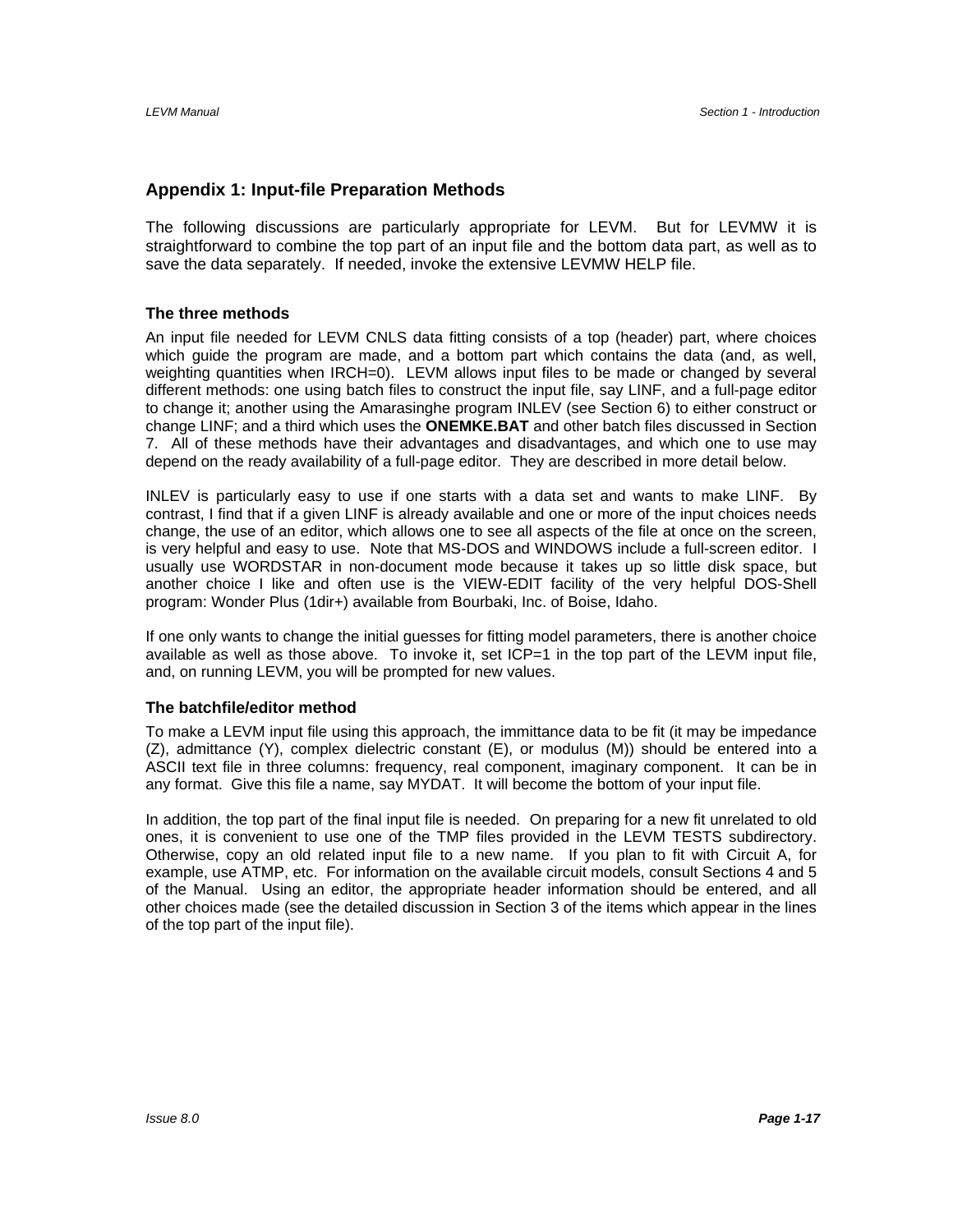In many cases, only a few values will need changing, but you will certainly have to enter initial guesses for the values of free (and any fixed) parameters of the model in lines 4), and, in line 5, specify whether the parameters are free (positive only, or positive or negative) or fixed.

Once the top and bottom parts of the input file are complete, they may be combined into a final input file, say LINF, by using the batch file MKINP. The appropriate command for the situation discussed here is: MKINP ATMP MYDAT LINF. See the discussion of MKINP and DINPUT in Section 2 and especially information of ONEMKE.BAT in Section 7.

# **The INLEV approach**

This method uses the executable file INLEV.EXE. It is fully menu driven, needs no editor, and uses the same data file, MYDAT, mentioned above but with two additional lines added at the top: an identification line and a line containing the number of data points (see Section 6).

In making a new file with INLEV, invoke it and, when asked, enter the name of your initial data file. Then INLEV allows you to enter/change any or all of the LEVM input choices. When you exit INLEV, you will have available a complete 40-parameter LEVM input file containing your data and ready to run.

INLEV can be used to change any or all elements of an existing LEVM input data run file. If you do not want to change the file name, just push "enter" when you exit INLEV.

INLEV does not use the ATMP, BTEMP, etc. files contained in the subdirectory, TESTS, but they are very convenient for the batchfile input file construction method since they contain a number of (usually) appropriate choices already made which have to be made separately in INLEV. Further, INLEV makes input files which have eight actual lines (designated Line 4) for parameter choices, a total of 40. In the simplest, minimal fitting cases, on the other hand, only 32 parameters need be specified (requiring seven lines in the input file). I have, however, elected to provide all the TMP files in a format which involves 40 parameters, so that P(34) is available and may be set negative to invoke gradient output, if desired.

For a fit with 32 to 35 possible parameters, one might therefore want to use the batchfile method of making a new input file, while for more complicated fits, especially those that require values of several FRA reference resistor(s) (IRCH|= 5 or 6), it will be simplest to use INLEV or ONEMKE. Once an input file of either type is made, it can be changed by using either INLEV or a full-page editor.

#### **MKLIO methods**

See Section 7 for many details about ONEMKE, MKLIO.EXE, and other useful file-making and file transformation methods and Part 3 above for some examples of their use.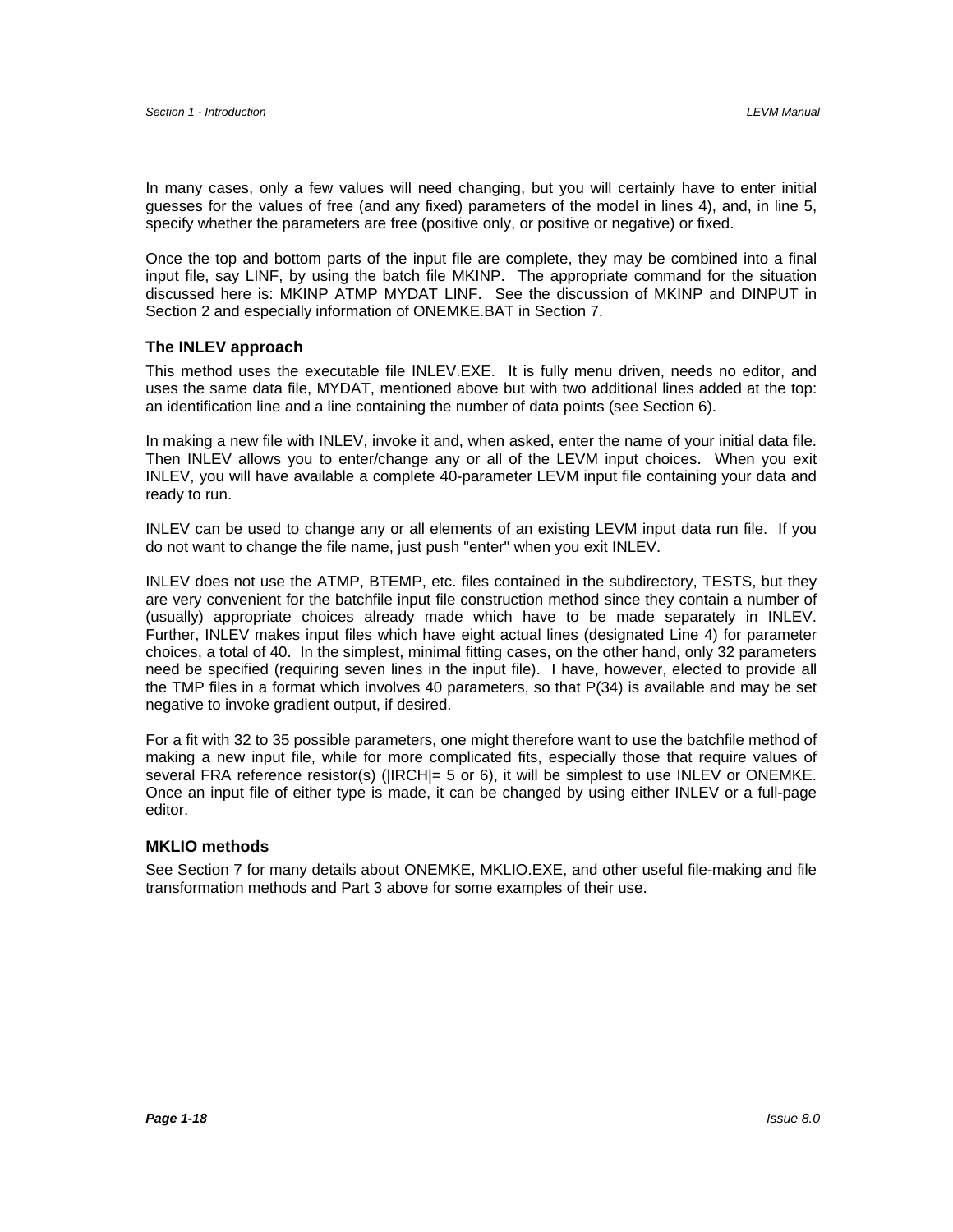# **Appendix 2: Weighting Choices**

# **Old Weighting Possibilities**

The choice of weighting to use in CNLS fitting is usually very important and may even be crucial to the achievement of a good fit. For this reason, many weighting choices have been provided in LEVM. The seven choices of IRCH (see discussion in Section 3), involving values from 0 to 6, provide the main weighting type choices. But note that when IRCH > 1, the weighting uses the input data (unless  $Xi = 0$ , giving UWT). Monte Carlo studies that I have carried out [see Ref. A] show that such weighting leads to appreciable bias in the parameter estimates, even when the fitting model used is correct. Alternatively, for IRCH negative and less (algebraically) than -1, the calculated values of the model or fitting function are used in the weighting. When the fitting model is correct, this choice leads to very small residual bias in the parameter estimates, and is thus to be preferred.

There are actually two different ways the fitting model, rather than the data, may be used in the weighting. The first, as above, is to choose IRCH < -1. The second involves a sequential approach. No matter what value of IRCH is used, if IFP is set  $> 0$ , the model will be used in the weighting after a first fitting is carried out. Thus if  $[IRCH,IFP,Xi] = [2,9,1]$ , for example, a PWT fit, involving the data, is first carried out, followed by one with weights involving the fitting model, FPWT. The two FPWT fit results would be exactly the same for the choice [-2,9,1].

There are two more sequential-fit weighting possibilities - one involving IRE > 0, and the other IOPT > 0. For the IRE choice, see Section 3. Whatever the value and sign of IRCH, after carrying out a fit involving that choice, a last fit takes place involving weighting optimization when IOPT > 0. Such optimization, which is only appropriate for complex data, changes all the real weights together and all the imaginary weights together in such a way as to make the more accurate of the real or the imaginary measurements play a more important role in determining the parameter estimates (and vice versa). In this way, the full data set is used to optimize the determination of the parameter estimates.

An IOPT fit always comes last. Thus, if  $[IRCH,IFP,IOPT,Xi] = [2,9,9,1]$ , for example, a fit with  $IRCH = 2$  would be followed by one with (effectively)  $IRCH = -2$ , and an optimization fit would conclude the run. Optimization works on the results of the preceding fit, that before the IOPT fit (except for IRE  $> 0$  and robust estimation: ROE  $> 0$ ; i.e. the final optimization, if invoked, is not robust but is CNLS). Thus, the choices  $IRCH = 1$  and  $IOPT = 9$  would lead to a UWT fit which would then be optimized (but still would be UWT).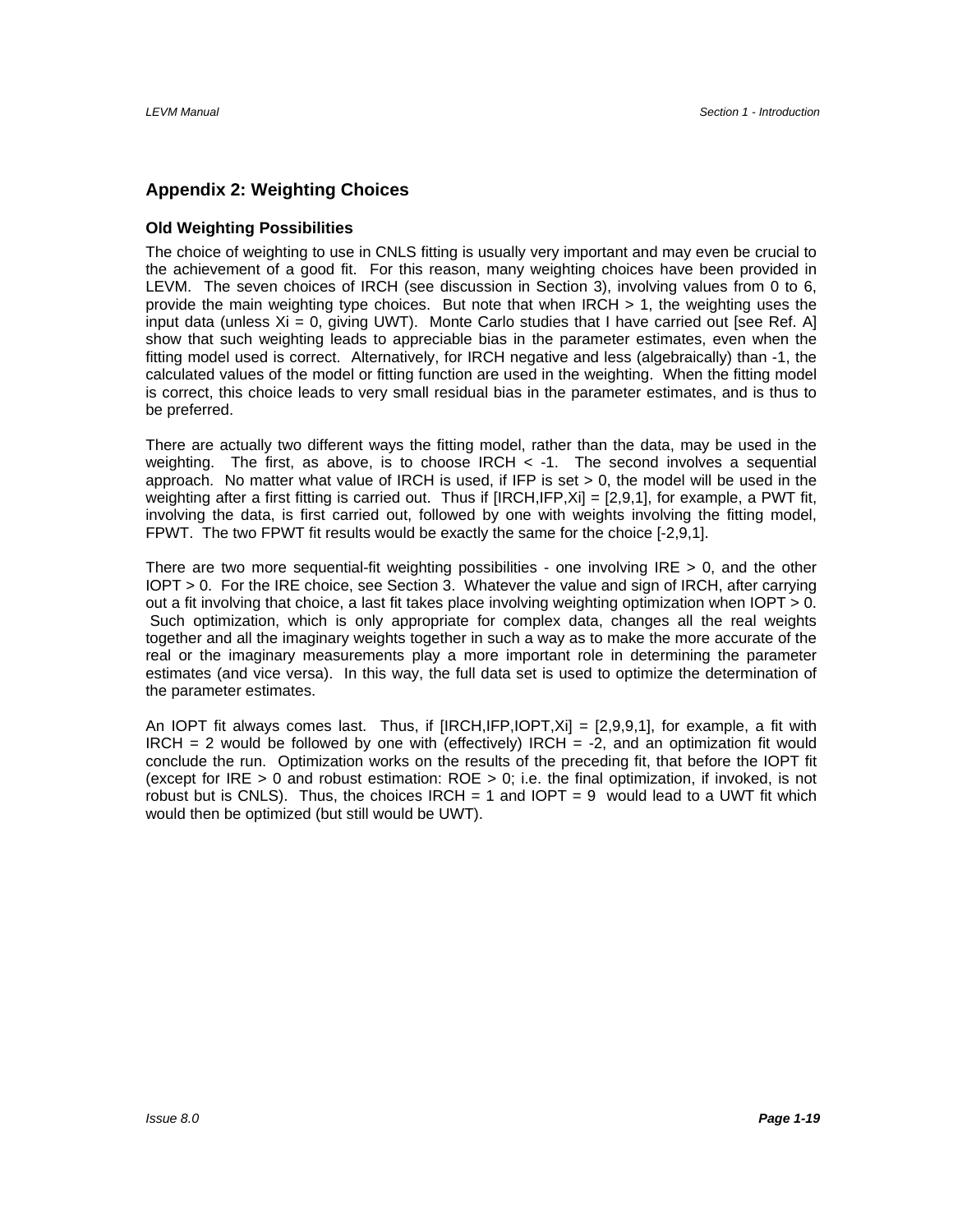Initial fitting explorations might well be carried out with UWT and PWT (IRCH  $=$  1 and 2). How should one decide which give the better results? Because of the difference in the character of the weighting for these choices, the estimated standard deviations (SD's) of the fits, SIGMAF, and the fit quality factor, are not directly comparable for the two fittings. But, the SD's of the parameters, or, better, the relative SD's of the parameters (RSD), may be directly compared and so may SSE values (see No. 4 above). To make such comparison easier, the last two values in the PNTOUTL line containing these quantities are the average of the absolute values of the relative SD's, AA (termed PDAV in the output), and their RMS average, RA (termed PDRMS in output). [When  $IPAR < 0$  and a comparison with exact parameter values is possible (as it is for the present AZC data), AA and RA type output appears for the actual relative errors (RE) as well: denoted PRSDAV and PRSDRMS].

Because we are primarily interested in the degree of fit of the fitting model parameters, AA and RA do not include the relative SD's of the variance model parameters U and Xi when they are free (see below), but only the relative SD's of the fitting model parameters. Usually the fit with the lowest value of either (or both) of the AA and RA values is to be preferred. If UWT is the better, then do UWT with optimization. If PWT is the better, it is then reasonable to use the OUTIN file as input for a succeeding fit with a choice like  $[IRCH,IFP,IOPT,Xi] = [2,1,9,1].$ Incidentally, the value of IFP doesn't matter if it is greater than zero, but that of IOPT determines the maximum number of optimization iterations allowed.

#### **New weighting possibilities**

Consider now the cases where  $|IRCH| > 1$ . It is possible to combine unity weighting (involving the assumption of additive errors in the data and the input parameter  $U = P(31)$  and fractional power weighting by picking fixed values of U and Xi [parameter P(32)] in the input file. Either of these quantities may be zero or both may be nonzero. Rather than take  $|{\rm IRCH}| = 2$ , U nonzero, and Xi = 0, however, it is better to just make the UWT choice IRCH = 1. The choice  $U = 0$  and Xi nonzero produces pure fractional power weighting, reducing to PWT or FPWT when  $|IRCH| = 2$  and  $Xi = 1$ , fixed.

But the present version of LEVM goes much beyond these possibilities. It is possible to take  $U = 0$  (fixed) and Xi free and let the least squares fitting procedure itself treat Xi as a parameter of the fit, yielding a best estimate of its value. Finally, both U and Xi may be taken free simultaneously, and the fitting will then determine their joint best values (U free and Xi fixed is not allowed). When both are free, the procedure may not always converge, however, especially when the errors have very little or no additive component. Experimentation is in order for these possibilities. Further, Xi free, or free Xi and U, work best when the final fit of the data turns out to be at least a reasonably good one, and thus the fitting model used is a good approximation for describing the data. Often a good final fitting choice for IS data might involve something like  $[IRCH,IFP,IOPT, U, Xi] = [2,1,9,0,1$  free].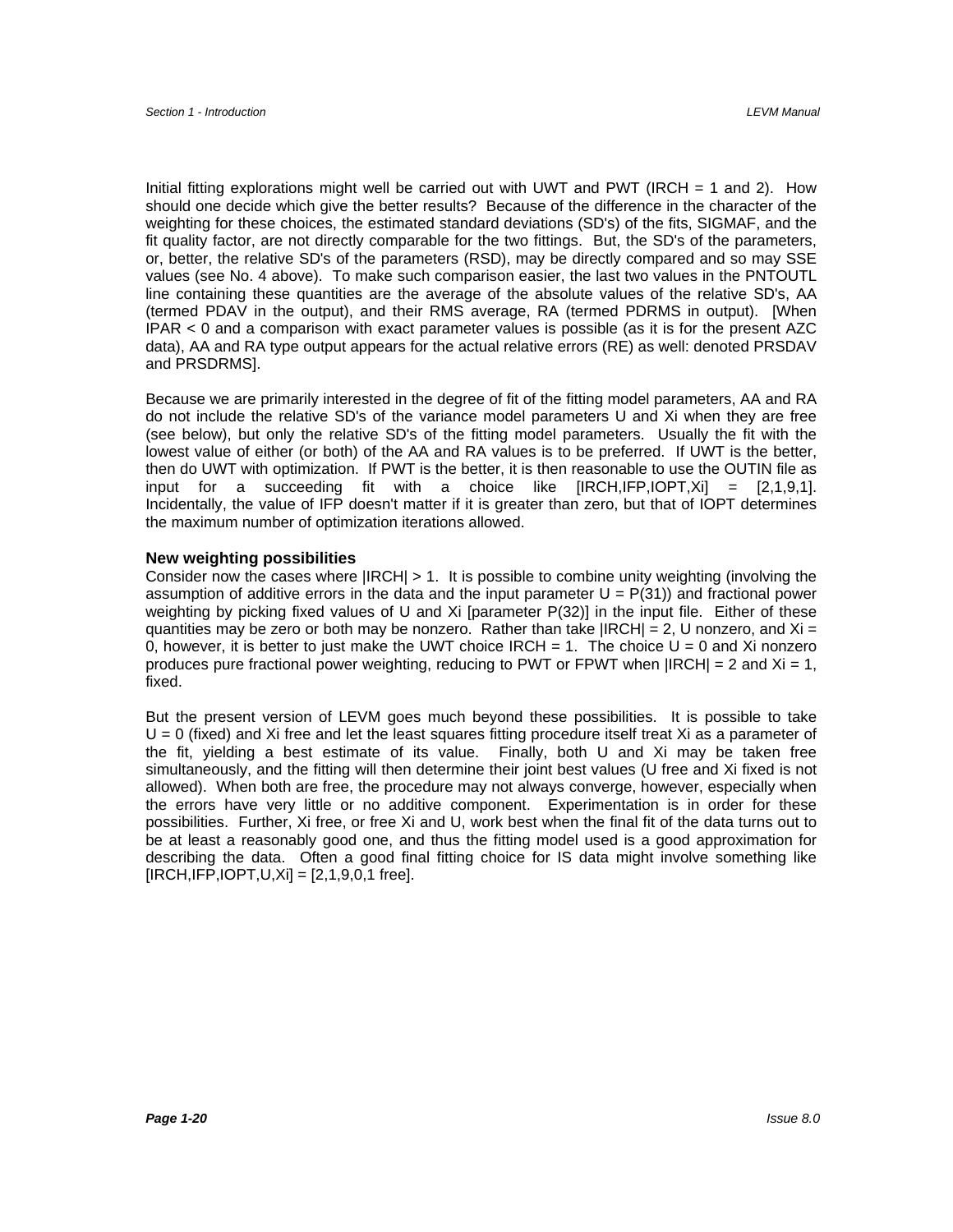It is recommended that initial fitting for  $|IRCH| < 5$  always be carried out with U=0 and Xi=1, both fixed. If a reasonable fit is obtained with |IRCH| > 1, one should then consider further fits with Xi and/or Xi and U free. If one of them should lead to a better fit with reasonably well determined values of Xi and/or U (i.e. with their relative standard deviations less than say 0.4), then carry out a final fit with Xi and/or U fixed at the values obtained when they were free; this should yield the best and most appropriate fit.

Although the FRA-data weighting choices  $|{\rm IRCH}| = 5$  and 6 have been added to LEVM, they are not suggested for most situations, largely because they involve several fixed parameters whose values are uncertain. In various studies, several different sets of values have been discussed but no unique set recommended. Nevertheless, it may sometimes be worthwhile to try this weighting and its present fixed parameter set in order to investigate its consequences.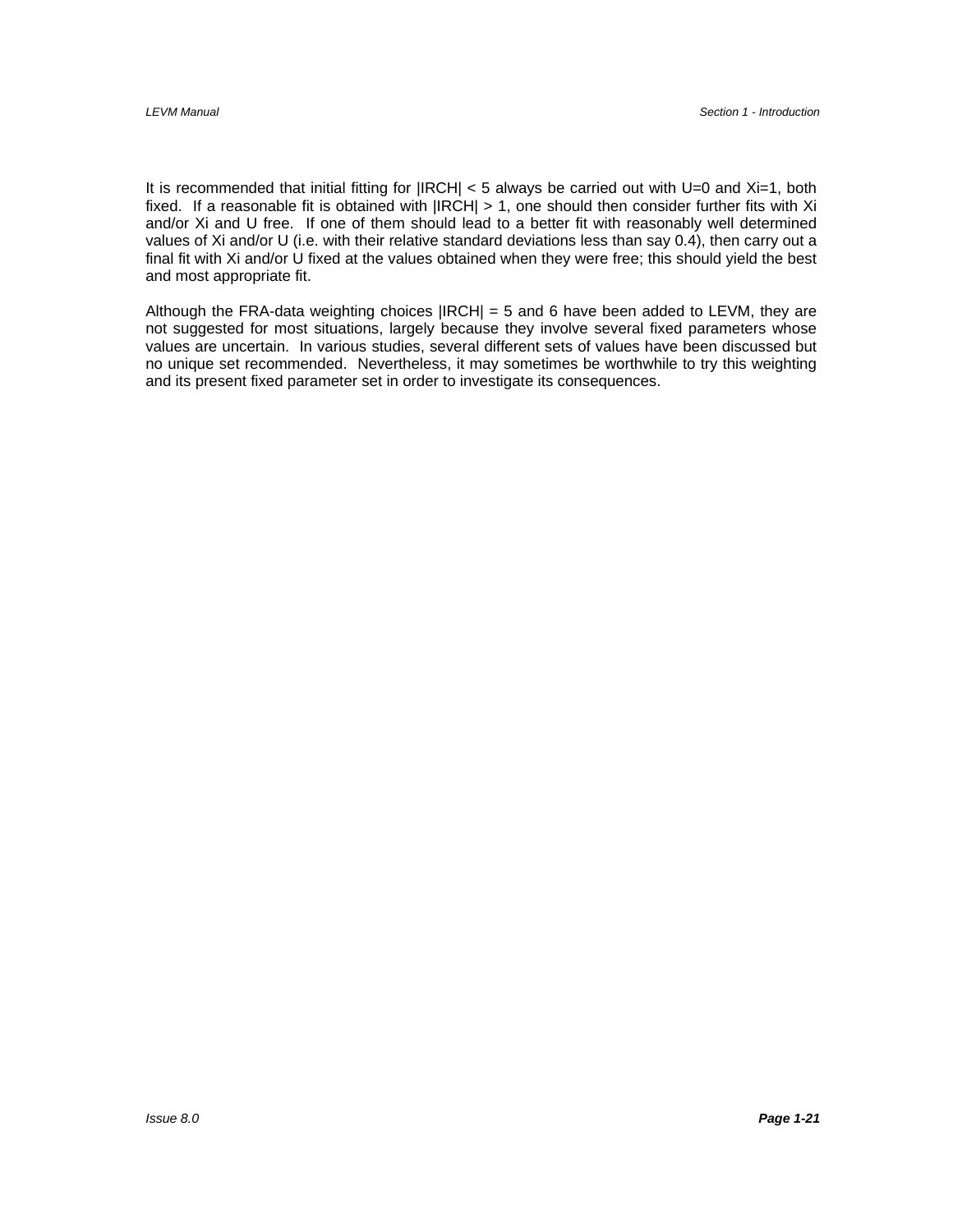# **REFERENCES**

#### **General**

- 1. Armstrong, Bell, and Metcalfe, in Electrochemistry, Chem. Soc. Specialist Periodical Reports **6** (1978) 98.
- 2. Archer and Armstrong, in Electrochemistry, Chem. Soc. Specialist Periodical Reports **7** (1980) 157.
- 3. Gabrielli, Technical Report No. 004/83, Solartron Instruments, England.
- 4. Sluyters-Rehbach and Sluyters, in Comprehensive Treatise of Electrochemistry, Vol. **9,** pp. 177-292, Plenum Press, 1984.
- 5. *Impedance Spectroscopy: Emphasizing Solid Materials and Systems*, J. R. Macdonald, editor, Wiley-Interscience, 1987. See many references therein.

 \*\***Second edition**: *Impedance Spectroscopy: Theory, Experiment, and Applications*, E. Barsoukov and J. R. Macdonald, editors, Wiley-Interscience, 2005.

- 6. Macdonald, J. Electroanal. Chem. **223** (1987) 25; **307** (1991).
- 7. Macdonald, Electrochim. Acta **37** (1992) 1007.
- 8. Macdonald, Ann. of Biomed. Eng. **20** (1992) 289. A general review.
- 9. Macdonald and Wang, Solid State Ionics **60** (1993) 319.

#### **Complex Least Squares Fitting**

- 10. Macdonald, Schoonman, and Lehnen, Solid State Ionics **5** (1981) 137; J. Electroanal. Chem. **131** (1982)77.
- 11. Boukamp, Solid State Ionics **20** (1986) 31.
- 12. Macdonald and Potter, Solid State Ionics **23** (1987) 61.
- 13. Levenberg-Marquardt algorithm: see J. J. More in G. A. Watson (ed.), Lecture Notes in Mathematics: Vol. 630, Numerical Analysis, Springer-Verlag, Berlin, 1978, pp. 105-116.
- 14. Macdonald, Solid State Ionics **58** (1992) 97.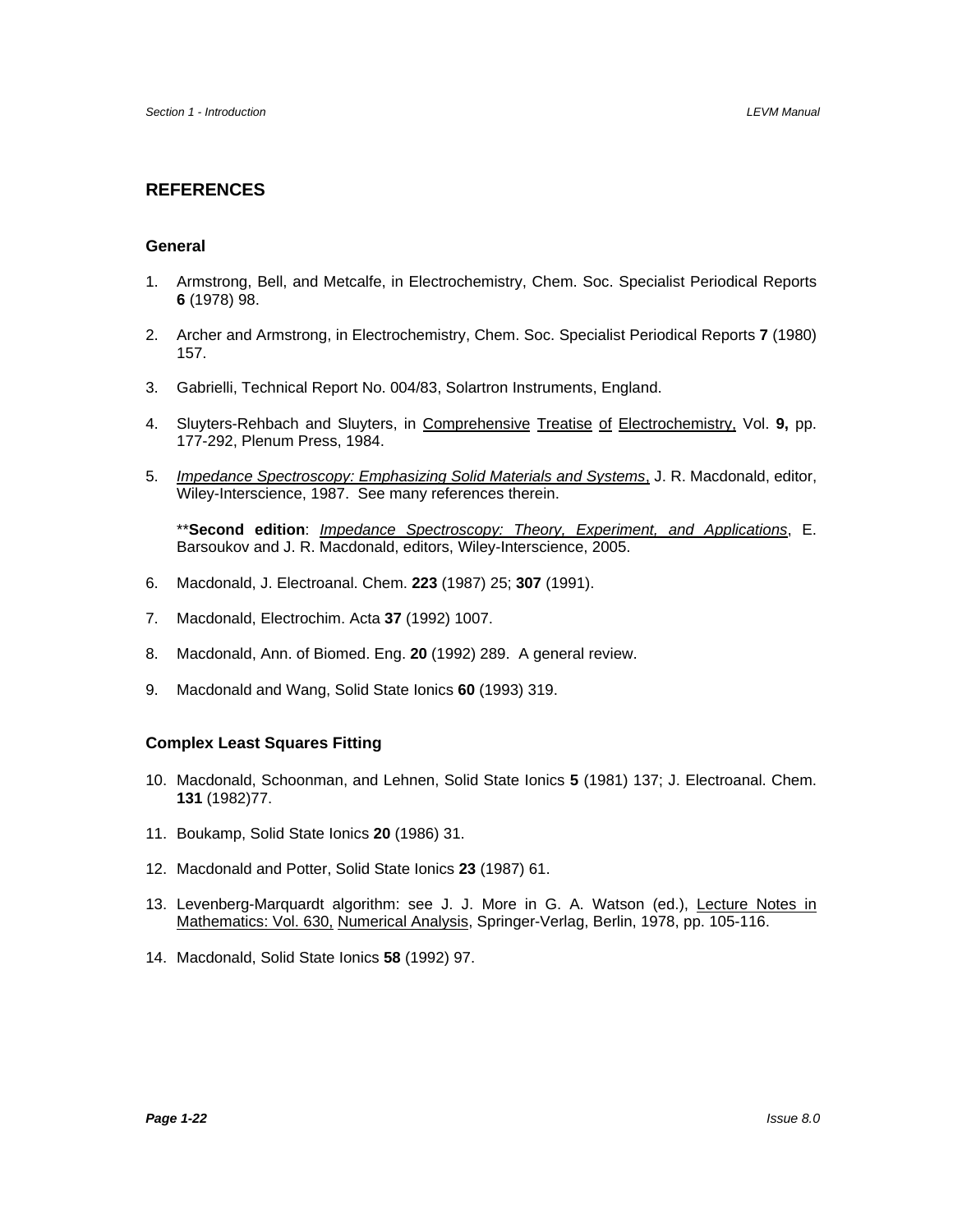# **Weighting**

- 15. Spinolo, Chiodelli, Magistris, and Tamburini, J. Electrochem. Soc. **135** (1988) 1419.
- 16. Macdonald, Electrochim. Acta **35** (1990) 1483. **Reference A**
- 17. Macdonald and Thompson, Commun. in Statistics Sim. and Comp. **20** (1991) 843.
- 18. Orazem, Agarwal, Jansen, Wojcik, and Garcia-Rubio, Electrochim. Acta **38** (1993) 1903. See also Refs. 39 below.

# **Distributed Circuit Elements**

- 19. Cole-Cole: J. Chem. Phys. **9** (1941) 341.
- 20. Davidson-Cole: J. Chem. Phys. **19** (1951) 1417.
- 21. Havriliak-Negami: Havriliak and Negami, J. Polym. Sci. **C14** (1966) 99.
- 22. Constant-Phase Element, Macdonald, Solid State Ionics **13** (1984) 147.
- 23. Dissado-Hill, Dissado and Hill, J. Chem. Soc. Faraday Trans. 2 **80** (1984) 291.
- 24. Kohlrausch-Williams-Watts: Macdonald and Hurt, J. Chem. Phys. **200** (1986) 69. Also see Refs. (40) and (43) below.
- 25. Distribution of Activation Energies**,** Macdonald, J. Appl. Phys. **61** (1987) 700, and references therein.
- 26. Gerisher Impedance: Makkus, Hemmes, and de Witt, Ber. Bunsenges. Phys. Chem. **94** (1990) 960.
- 27. General Diffusion: Franceschetti and Macdonald, J. Electroanal. Chem. **101** (1979) 307; Franceschetti, Macdonald, and Buck, J. Electrochem. Soc. **138** (1991) 1368.
- 28. Many DCE's: Hurt and Macdonald, Solid State Ionics **20** (1986) 111.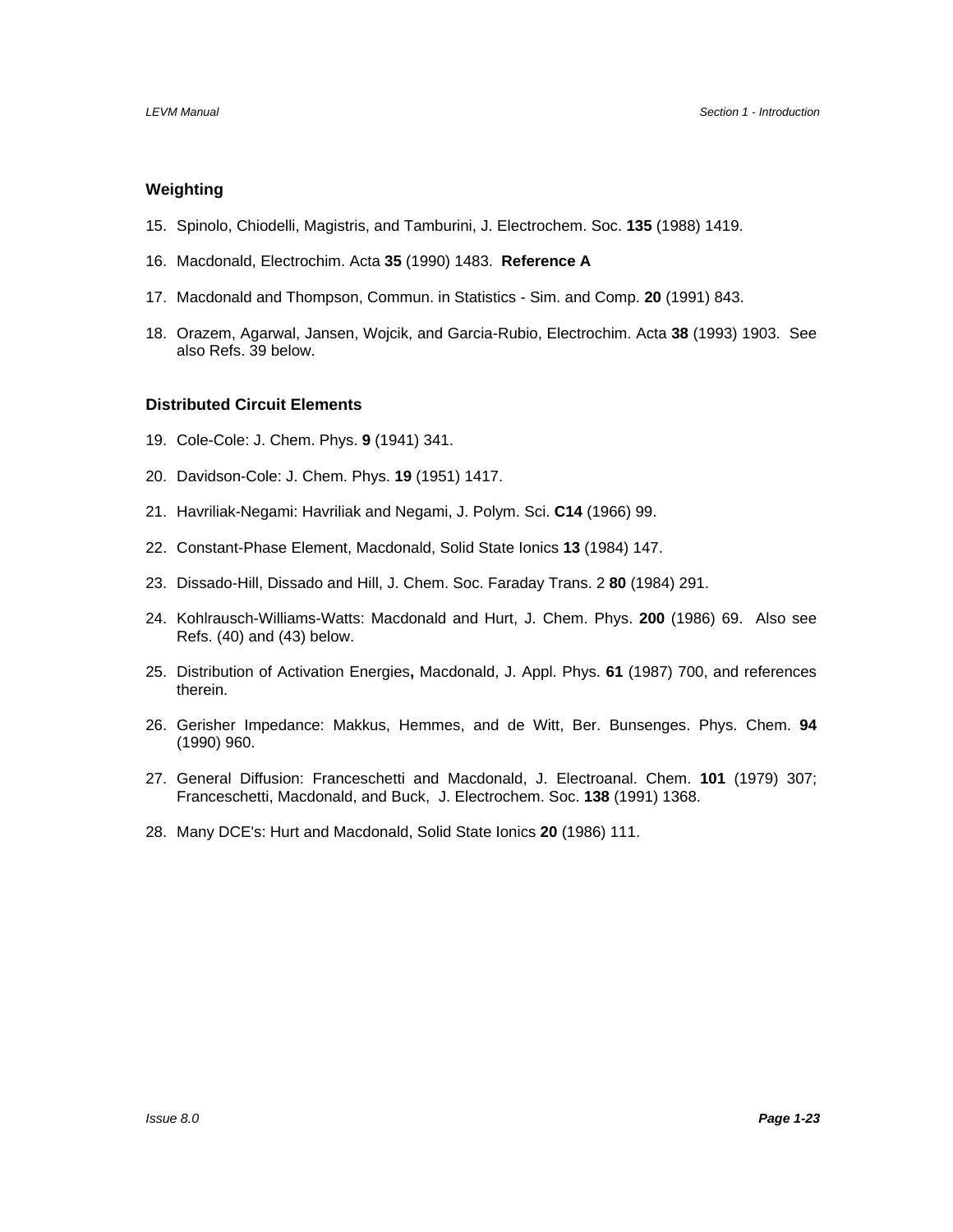#### **New, Miscellaneous Publications**

- 29. New EIS Results; KK: Macdonald, Electrochim. Acta **38** (1993) 1883.
- 30. KK Results: Boukamp, Solid State Ionics **62** (1993) 131.
- 31. EIS and DRT results for NaCl: Macdonald, J. Appl. Phys. **75** (1994) 1059.
- 32. Effective-Medium DCE: Macdonald, Phys. Rev. B **49** (1994-II) 9428.
- 33. IS fitting results for disordered material: Macdonald, Appl. Phys. A **59** (1994) 181.
- 34. Unity power-law response, hidden bulk relaxation: Macdonald, J. Electroanal. Chem. **378**  (1994) 17. The word "relation" in the title of this paper should be "relaxation."
- 35. KK and the DRT alternative: Boukamp and Macdonald, Solid State Ionics **74** (1994) 85.
- 36. DRT Accurate inversion of relaxation data: Macdonald, J. Chem. Phys. **102** (1995) 6241.
- 37. DRT, early work: Macedo, Moynihan, and Bose, Phys. Chem. of Glasses, **13** (1972) 171 and Moynihan modulus approach. C. T. Moynihan, L. P. Boesch, and N. L. Laberge, Phys. Chem. Glasses 14 (1973) 122. See also, Macdonald, J. Appl. Phys. **58** (1985) 1955 and Refs. 40 and 43 below.
- 38. Simple KK alternative, Boukamp, J. Electrochem. Soc. **142** (1995) 1885. See Circuits K and R herein for this and other possibilities.
- 39. Measurement models, KK alternative, P. Agarwal, M. E. Orazem, and L. H. Garcia-Rubio, J. Electrochem. Soc., **139** (1992) 1917. P. Agarwal, O. D. Crisalle, M. E. Orazem, and L. H. Garcia-Rubio, J. Electrochem. Soc. **142** (1995) 4149. See CKTs K and R and Ref. 5, p.181.
- 40. General discussion of EIS fitting and DRT analysis, especially for high-resistivity materials, Macdonald, J. Non-Cryst. Solids **197** (1996) 83-110. Important Erratum: ibid, **204** (1996) 309. Also, the quantity  $G_D$  in Eq. (A2) should be  $G_{CD}$ .
- 41. Gaussian response, Macdonald, Physics Lett. A **220** (1996) 351.
- 42. Combined CSD and DSD response; Nowick data for disordered material, Macdonald, J. Non-Cryst. Solids, **210** (1997) 70.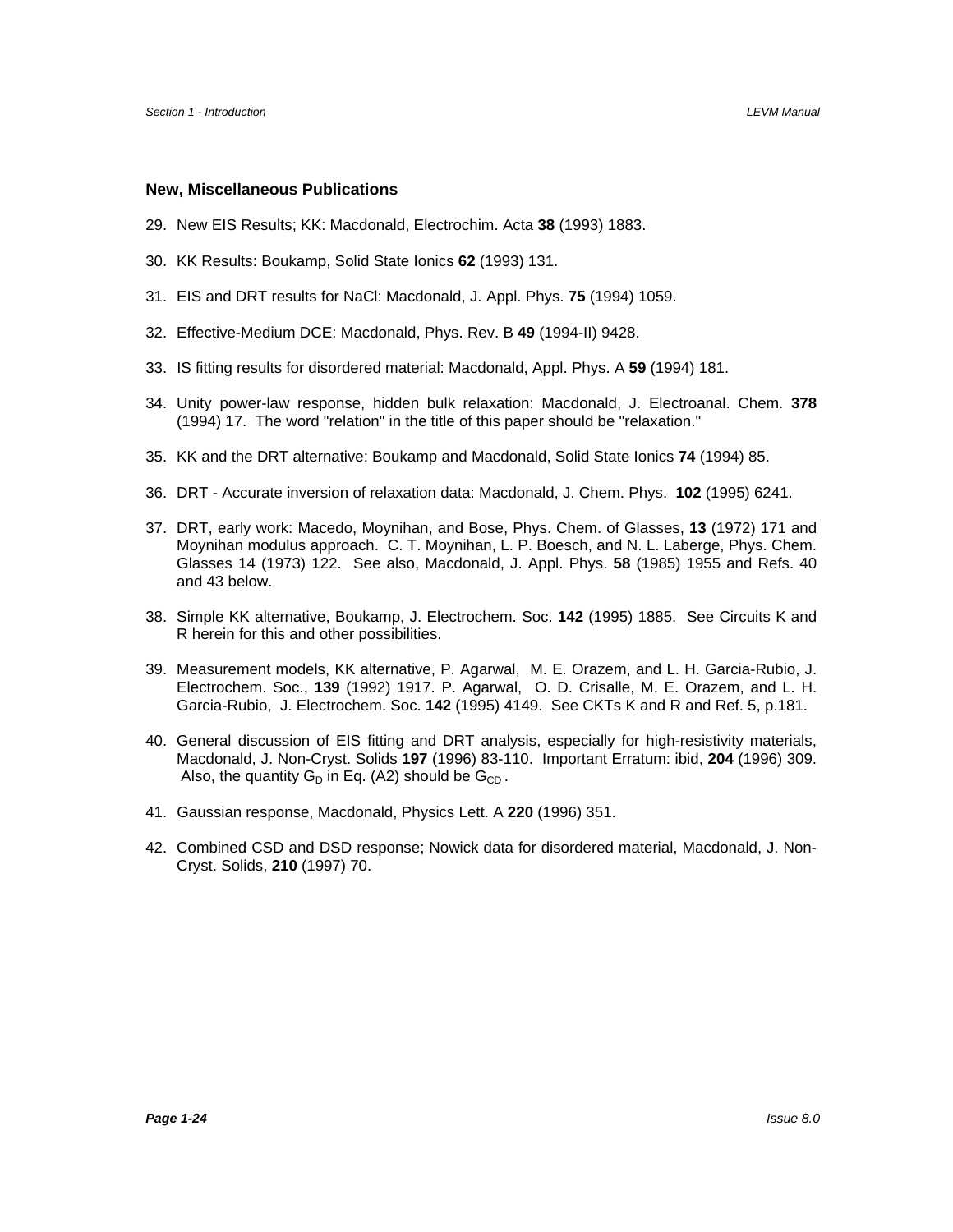- 43. CSDO, CSD1, and DSD distinctions. Very accurate fitting using the stretched-exponential (KWW) response model for arbitrary exponents, beta: Macdonald, J. Non-Cryst. Solids, **212** (1997) 95.
- 44. Transformation of random noise in Kronig-Kramers integral transforms. Macdonald and Piterbarg, J. Electroanal. Chem. **428** (1997) 1.
- 45. Limiting slopes, discrimination between models, accurate fits. Macdonald, J. Appl. Phys., **82**  (1997) 3962.
- 46. The Ngai and other coupling models and the cutoff model, comparisons, generalizations, and application to explain non-Arrhenius behavior in high-conductivity disordered materials. Macdonald, J. Appl. Phys. **84** (1998) 812.
- 47. Accurate discrimination between conductive and dielectric relaxation processes. Macdonald, Brazilian J. of Physics, **29** (1999) 332.
- 48, Examination of the Funke mismatch and relaxation dispersion response model. Macdonald, Solid State Ionics 124 (1999) 1.
- 49, *Impedance Spectroscopy: Theory, Experiment, and Applications,* Second Edition, E. Barsoukov and J. R. Macdonald, editors, Wiley-Interscience, 2005. Revised and greatly expanded.

All of the scientific publications of Ross Macdonald are categorized and listed in his WWW website, http://jrossmacdonald.com. In addition, **ALL** of his publications are available for **direct downloading** as pdf files. See the serial listing in the website.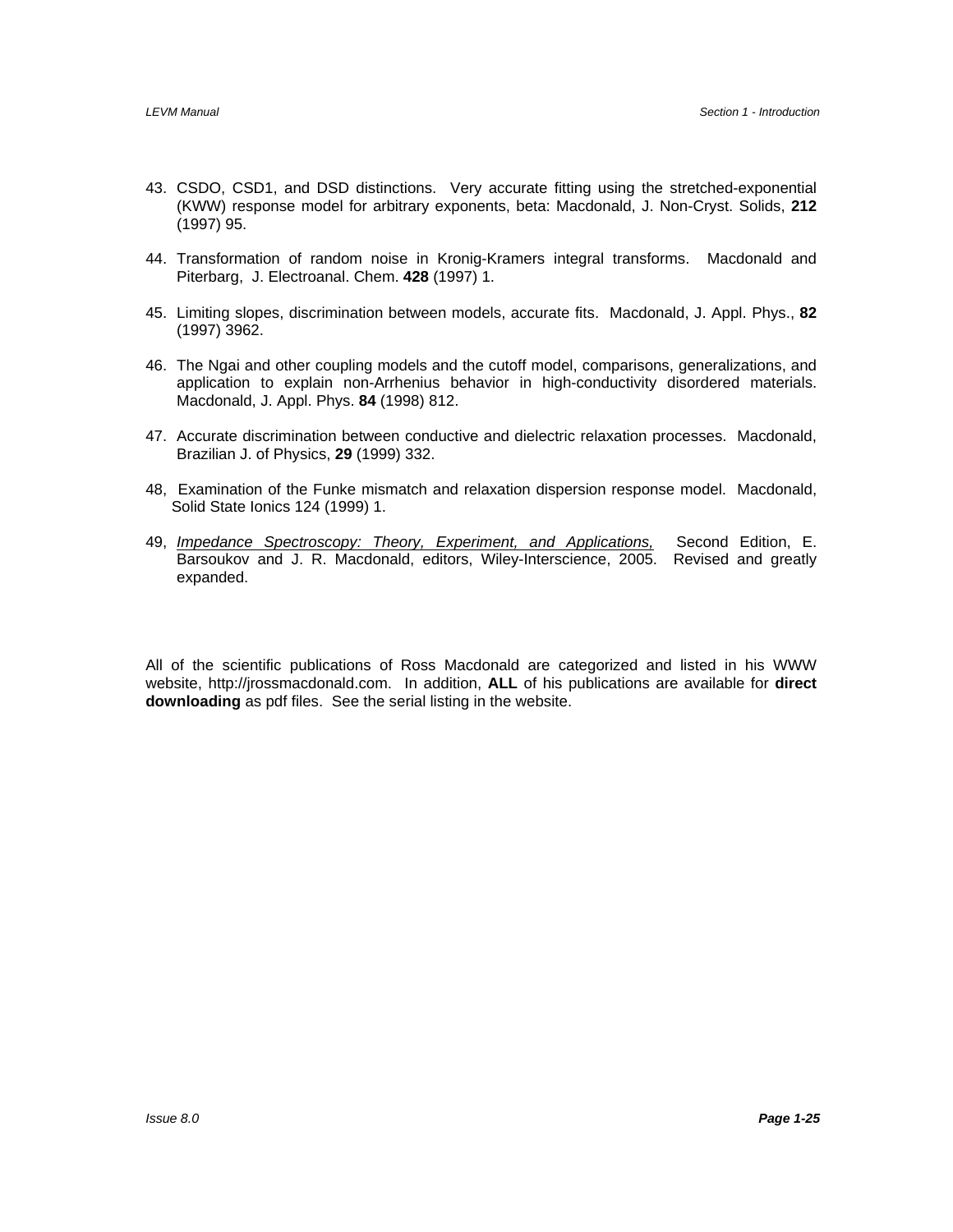*Section 1 - Introduction LEVM Manual*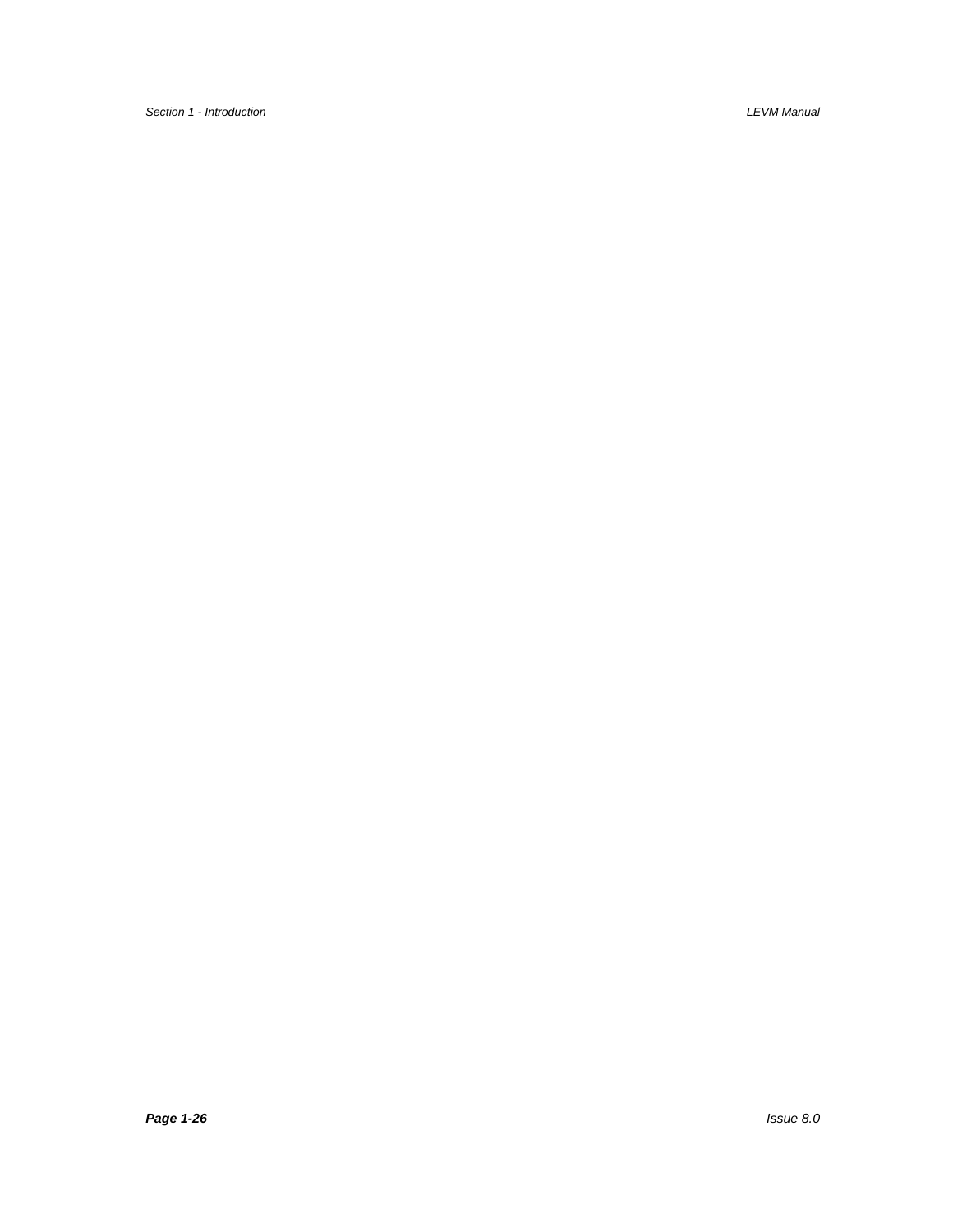# **Descriptions of Principal LEVM Files**

The LEVM program files are provided by downloading or on a floppy disk in compressed (zipped) form. After expansion, the files reside in six subdirectories named: CTDPLOT, LEVMFOR, LEVMISC, MKLIO, TESTRUN, AND FITTESTS. Most of those files which are not explicitly discussed below are mentioned in the PREFACE or in Section 1. For LEVMW downloaded files, see the discussion on p. 0-3 at the beginning of this Manual.

# **Main LEVM Program Files**

- 1. LEVM source files (CHANGE .FOR TO .F AS APPROPRIATE) (NEW NAME, CORRESPONDING OLD NAME) LV0.FOR OR LEV1.FOR LV1.FOR OR LEV2A.FOR LV2.FOR OR LEV2B.FOR LV3.FOR OR LEV3.FOR LV4.FOR OR LEVOLA.FOR LV5.FOR OR LEVOLB.FOR LV6.FOR OR OSUB.FOR LV7.FOR OR RSUB.FOR LV8.FOR OR SSUB.FOR LV9.FOR OR TSUB.FOR SIZE.INC (USED TO CHANGE MAX LIMITS OF LEVM)
- 2. Executable LEVM Program Files: LEVM.EXE (USES EXTENDED MEMORY), or for Windows: LEVMRUN.EXE

These files require an input file named INFL. Given an input file of any name, INFL is automatically produced in LEVMW and by the run batch files, such as RNL.BAT in LEVM. LEVM.EXE and LEVMRUN.EXE allow a maximum of 1001 frequencies.

3. Other Executable Files

| CONLFL.BAT         | (data exchange between input files)   |
|--------------------|---------------------------------------|
| CORDER.COM         | (data transformation)                 |
| CPTRN.EXE          | (data transformation and preparation) |
| CTD.EXE            | (2 and 3D graphics)                   |
| DATATRAN.EXE       | (data transformation)                 |
| DINPUT.EXE         | (prepare, transform data file)        |
| EXTRLVM.EXE        | (see Section 7)                       |
| <b>FXITEST.EXE</b> | (statistics)                          |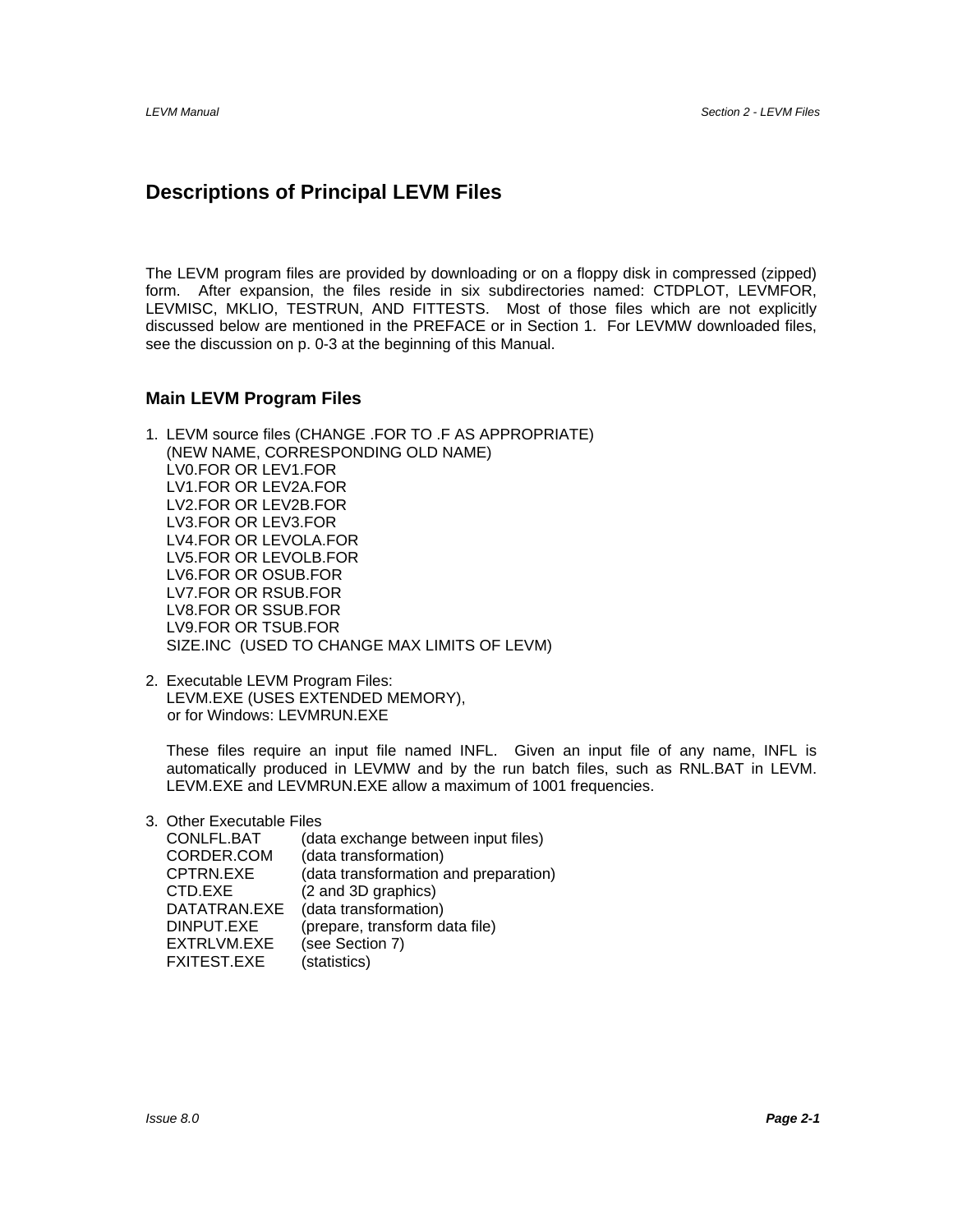| GINPUT.EXE        | (preparation of input data file)               |
|-------------------|------------------------------------------------|
| <b>INLEV.EXE</b>  | (prep. and modification of input file)         |
| <b>LCTDIN.EXE</b> | (convert LEVM input file to CTD format)        |
| MK4LF.EXE         | (for Y or Z data: make other data, get slopes) |
| MKLTP.EXE         | (converts LINOTR file; see RNTEMP.BAT)         |
| MKFREQ.EXE        | (make input data file with set frequencies)    |
| MKLIO.EXE         | (make, structure, transform an input file)     |
| ONEMKE.BAT        | (make input run-file using MKLIO)              |

# **Output Files which can be made by LEVM when it is run**

#### **1. Files always made**

PNTOUTL Main output for printing

- AUXPNTL Auxiliary output (also used by CTD)
- LASTIN This is a copy of the last input file used for LEVM. It is made automatically whenever RNL, RNLO, etc. is used to begin a fit.

#### **2. Files made only for various input choices**

#### AUXPNTL1 (appears only when MAXFEV > 2)

This file is produced if IPRINT  $\geq 1$  and is particularly useful if it is desired to plot residuals of different kinds using an external plotting program. It involves a column of frequency values followed by columns of Re and Im unweighted residuals, followed by columns of Re and Im normalized residuals. If IPAR =  $0$ , the last two columns are normalized using corresponding model values; if IPAR > 0, the normalization involves the uncertainties used to form weights. Therefore, this last choice gives weighted residuals. With proportional weighting there is no difference in the results of these two choices. When real data only are being fitted, set IPAR to 0, then output columns are: normalized residuals, weighted residuals, and residuals normalized with model values. Note that when IPRINT in the input file is set to < 0, frequency values are changed to **log freq.** ones \*\* and also the last column becomes [log10(|last column|) + Mode]. In summary:

Col. #: 1 2 3 4 5 6 7 Row # f or log(f) Re res Im res norm. Re res norm Im res See above

# **FILES ONLY MADE WHEN IRE < 0**

# **OUTIN**

This is a very useful file, particularly when one is trying to find the most appropriate circuit configuration and parameter values to fit a set of data. I recommend you use it extensively, usually with  $IRE = -11$  or  $-10$ .

OUTIN is produced after a fitting run has been made. It is exactly like the particular input file (e.g., AZC) used in running LEVM, but it incorporates the final least squares values of the free fitting parameters from the run that produced it (if MAXFEV > 2 for this run. See discussion of MAXFEV in Section 3 for other important possibilities). Thus it can be used without change as input for a second LEVM fit. This is particularly helpful if the original run did not converge completely: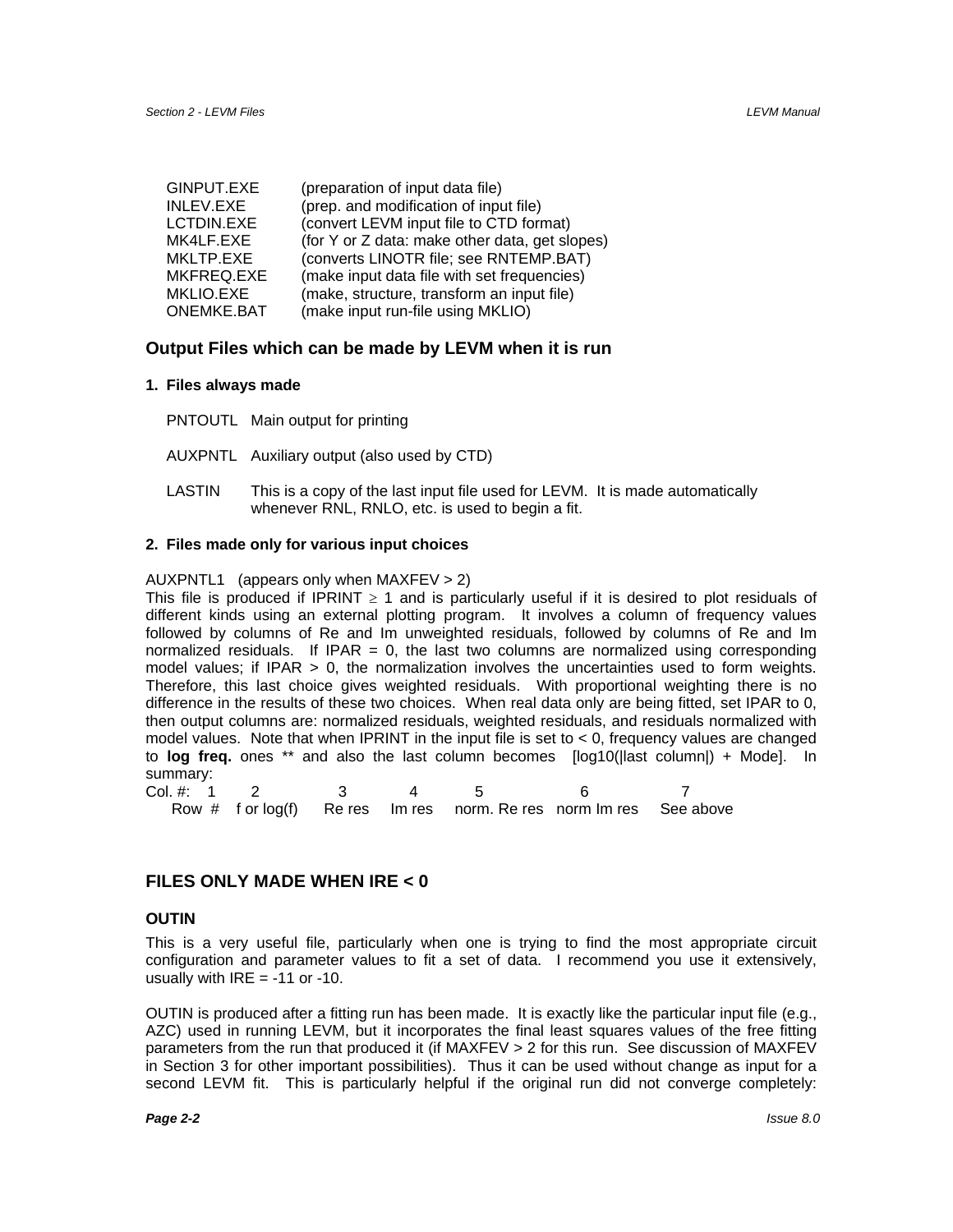continue it by running OUTIN. If the parameter results in the new OUTIN are exactly the same as those in the input file or in the last OUTIN result, one has a necessary (but not sufficient) test of true least squares results. If the results are appreciably different, the solution is not necessarily least squares and either the model, the weighting, or the initial choices for the free parameters may have been poorly selected. See also RNLVOI.BAT.

If MAXFEV  $= 0$  in the original LEVM input file, and OUTIN is produced, it has the original parameter values, but it incorporates the calculated data associated with the original parameter and frequency choices and will have  $MAXFEV = 91$ , so it can be run immediately. This is used in SIM.BAT.

# **The files below are only made when IRE < -9**

#### LINOUT, LVOUT

LINOUT is in the form needed for direct usage by some 2 and 3-D plotting programs. The first part is the input data, followed by the fitting results. Thus a plot can readily be made which compares the original data and the final least squares fitting model predictions. LVOUT contains only the fitting results (freq.,log10(freq),real,-imag.). LINOUT is used by CPTRAN.BAT.

#### LINOTL, LINOTR, LINOTRL.DAT

The data columns in LINOTR are freq (as determined by IRE=-10 or -11), Re input data, |Im| input data, Re output data (fit results), and |Im| output data (slightly different for real or imaginary fits only). Those in LINOTL are the same except that all values are logarithms (base 10) of those in LINOTR (taking absolute values where necessary). Thus, these files may be used directly with external plotting programs (I use GRAPHER from Golden Software) or spreadsheets. See IPRINT < 0 for log10 transformation. Finally, LINOTRL.DAT produces freq, log(freq), Re input, log(Re input), |Im input|, log|Im input|, Re output, log(Re output), |Im output|, and log|Im output|.

| Summary of LINOTRL.DAT file elements, where f is either frequency or $\omega$ : |  |  |  |  |                                                                                               |  |  |  |  |                 |
|---------------------------------------------------------------------------------|--|--|--|--|-----------------------------------------------------------------------------------------------|--|--|--|--|-----------------|
|                                                                                 |  |  |  |  | Col. #: 1 2 3 4 5 6 7 8 9                                                                     |  |  |  |  | $\overline{10}$ |
|                                                                                 |  |  |  |  | f $log(f)$ Re input $log(f/43)$  Im input  $log(f/45)$ Re out $log(f/7)$  Im out  $log(f/49)$ |  |  |  |  |                 |

# LINOTCON

There are two forms of this file. If  $ATEMP = -2$ ,  $DFIT = Y$ , and  $CELCAP$  is given its proper value (not unity), then LINOTCON contains columns of frequency (as determined by IRE=-10 or -11), input values of Re and Im conductivity, and output (fitted) values of these quantities.

Alternatively, an Arrhenius fit is carried out when the G Circuit is used (using appropriate parameter choices) with  $ATEMP = -3$ , and  $DATTYP = R$ . Then the freq data are actually absolute temperatures, T, whether IRE=10 or -11. The output columns are T, 1000/T,  $log(Q)$ , and relative errors, where Q is here the value of the real part of a low-frequency-limiting (DC) conductance or conductivity. The relative error is here defined as (QM-QD)/QD, where M and D denote model and data, respectively. More comprehensive temperature-dependence fitting possibilities are provided in the NELEM = 33 choice of Section 4.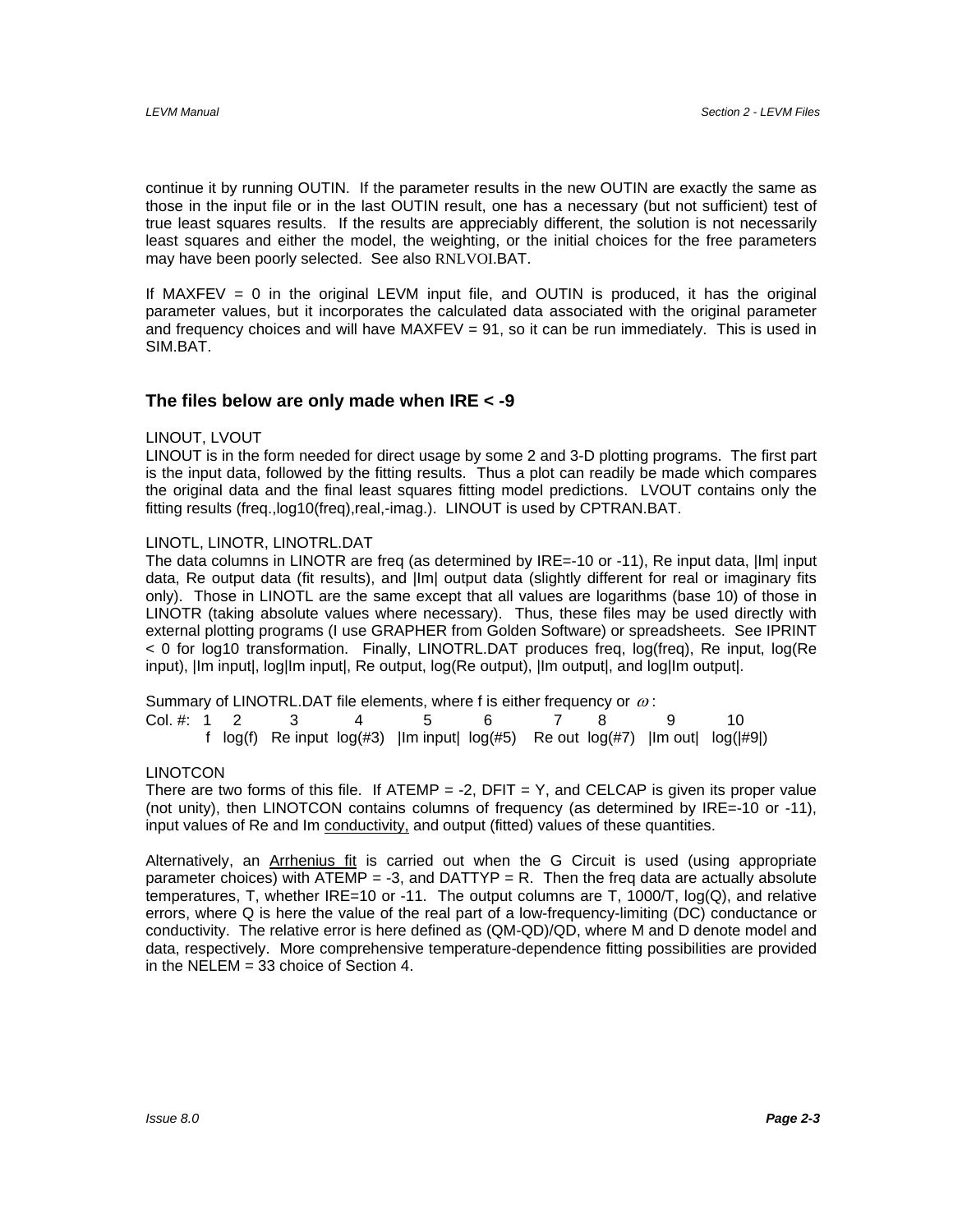#### OUTPARM, OUTDRT

The OUTPARM file contains distribution of relaxation times (DRT) information and is only produced when the K or R Circuit is used and P(40) is non-zero. OUTDRT is only produced for  $|P(40)| > 1$ . See the detailed discussions for the K and R Circuits (Section 5).

# **Auxiliary Files**

#### AZC, AZC1,AZCE,AZC.40

AZC is a stripped-down input test file. Its data have been truncated to two places. AZC1 is a file with the same data but with more fitting choices turned on. AZCE is a file with the original AZC data untruncated. These files involve the A circuit, a ZC distributed circuit element (DE) with a resistor in series with it,  $R_1$  and this combination in parallel with a capacitance  $C_P$ .

#### ATST,BTST, etc.

Miscellaneous complete input test files.

#### ATMP,BTMP, etc.

These files contain the top 11 (or more) lines of a LEVM input file, those that are needed to select the various run options. ATMP is set up for the A fitting circuit, etc. To produce a full input file, one must add appropriate data (see discussions of MKLIO, DINPUT, GINPUT, MKINP, and SIM below, and discussion in Section 1).

BEEEP.COM - used to produce a beep at the end of a .BAT file.

CONTROL.COM - used for condensed printing.

# CORDER.COM, .FOR

This program can make various transformations on input data. It is run by the command: RNCORD DATAFILE, where DATAFILE is any file of IS data (it should end with -1). Run it to see the various choices possible. (See also CPTRAN.BAT.) Output of CORDER occurs in the file OUTFLC.

CPTRN.EXE - This is a transformation program used with CPTRAN.BAT

# **CTD.EXE** and **INLEV.EXE**

For more information on these important programs, see Section 6. A few further points about CTD are discussed here. First, CTD can now plot results for complex, real, or imaginary fits and can readily produce **BODE** plots. When a run with any value of MAXFEV is made, CTD can use the resulting AUXPNTL output file to plot results. But note: when MAXFEV=0, only the model results are available for plotting (no residuals). Similarly, when MAXFEV=1 or 2, only the data are available for plotting (again, no residuals). Only when  $MAXFEV > 2$  are the data, the model predictions, and residuals all available for plotting. The form of the AUXPNTL file is somewhat different for the different values of MAXFEV to allow the above CTD possibilities. Finally, note that in CTD when the option "Type" is called for, after a choice has been made, one must specify a Data Set Number. Here, the choice 1 specifies the data (green) and choice 2 specifies the model fit results (purple).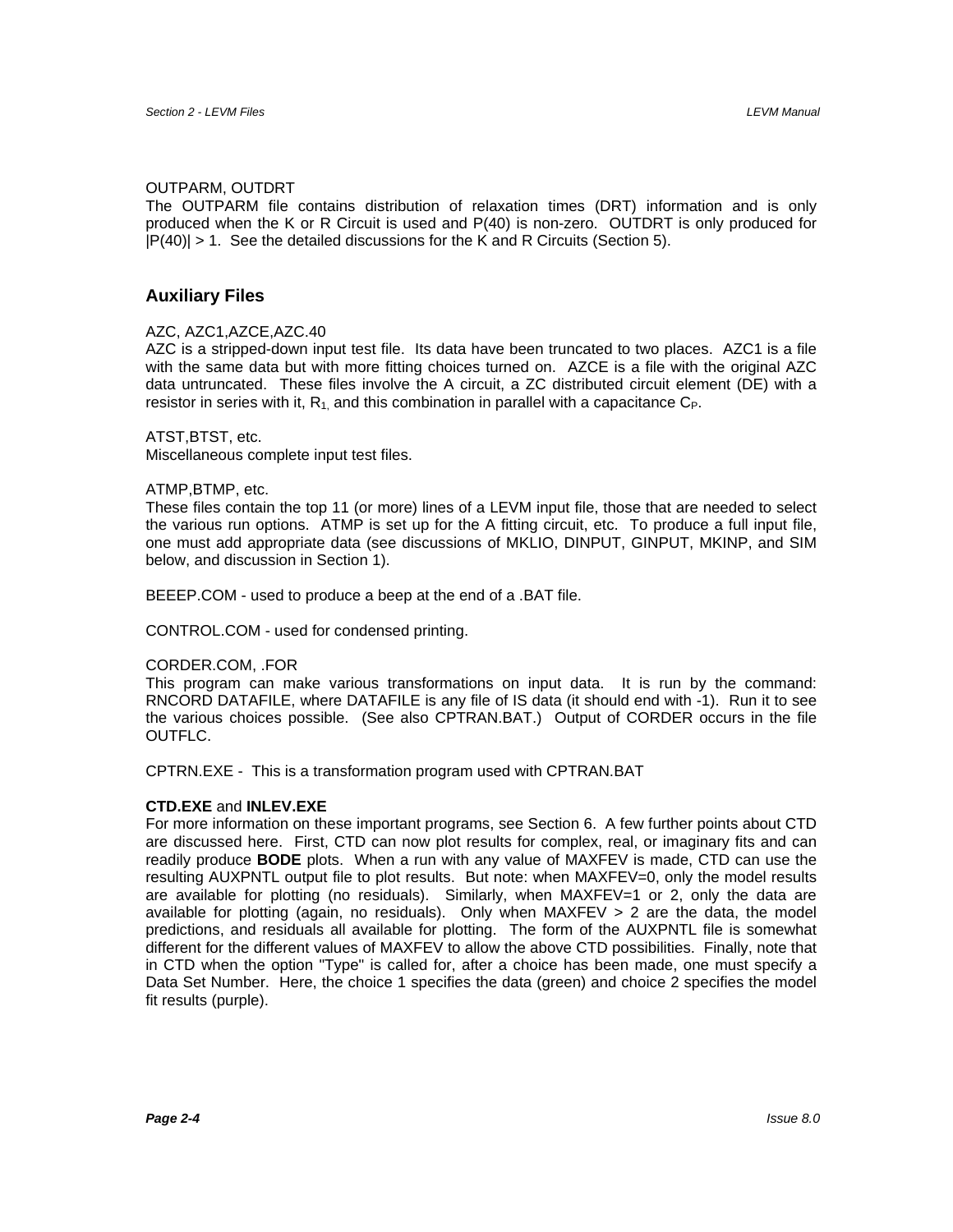#### DATATRAN.COM, .FOR

This program can make various transformations on input data. It is run by the command: RNDTRAN DATAFILE, where DATAFILE is any file of IS data (it should end with -1). Run it to see the various choices possible; these are different from those of CORDER. DATATRAN output appears in the file OUTFLD.

**DINPUT.EXE**,.FOR; See also **GINPUT.EXE,** FOR and especially **MKLIO** in Section 7 for other means of preparing LEVM input files**.** DINPUT may be used to prepare the bottom (input data) part of a complete input data file for LEVM. It also includes data-scaling and transformation options. One way to run it is the command: RNDIN DATAFILE (where DATAFILE need not, but may, end with -1). DINPUT uses an actual input file named **INTRAN**. Given data in a file (say DATAIN) of three columns (frequency, real, imaginary) separated by spaces or commas, DINPUT produces an output file, **OUTTRAN**, with the data in the proper form for LEVM. Using a word processor or ONEMKE.BAT, it can be combined with an input template file (say ATMP) to produce a final input file for direct use with LEVM. Alternatively, the final file, say MYINPUT, may be produced by the MS-DOS concatenation command: COPY ATMP + OUTTRAN MYINPUT. To run DINPUT directly, use the batch file RNDIN (see below). DINPUT also allows one to scale the real and imaginary data values if desired, and allows the imaginary values to be multiplied by the corresponding input frequency (normal or angular frequency). In addition, it includes a large number of choices of ways to modify and/or transform a data file.

For data which requires no transformation, it is usually easier, however, to use the batch file MKINP or especially the Section-7 file **MKLIO** instead (see below and see SIM). When DINPUT is run, it will interactively ask for two separate inputs: first enter a number: usually 1 is appropriate, and then enter three numbers: e.g., 0,0,0 will skip any scaling or other transformations. The other choices are particularly helpful for transforming data columns for use in producing different kinds of plots. See SIM.BAT. DINPUT is also very helpful if one wants to use known, fixed weighting  $(IRCH = 0)$ . Uncertainties (taken from a separate data file with frequency and uncertainty columns) can easily be appended at the end of the data of the input file using a choice presented by DINPUT.

# FXITEST.EXE

This is a statistical test to help one to decide which of two fits is the more appropriate. Here XS is a value of chi-squared for a fit and ID is its number of degrees of freedom; their values appear in the summary report of a LEVMW fit. Consider two fits with differing numbers of free parameters. The needed values of ID1, XS1, ID2, and XS2 also appear in the output files, PNTOUTL, of the two runs. When one invokes FXITEST, by using, for example, the batch file FXI.BAT, these quantities should be entered as requested by the program. Then, a two-sided F test of the likelihood that XS1 and XS2 are associated with the same underlying distribution is carried out and yields the probability, PROB, that they are so associated. If PROB is less than about 0.1 or so, then they are likely to be associated with different distributions. If a one-sided F test is desired, use PROB/2.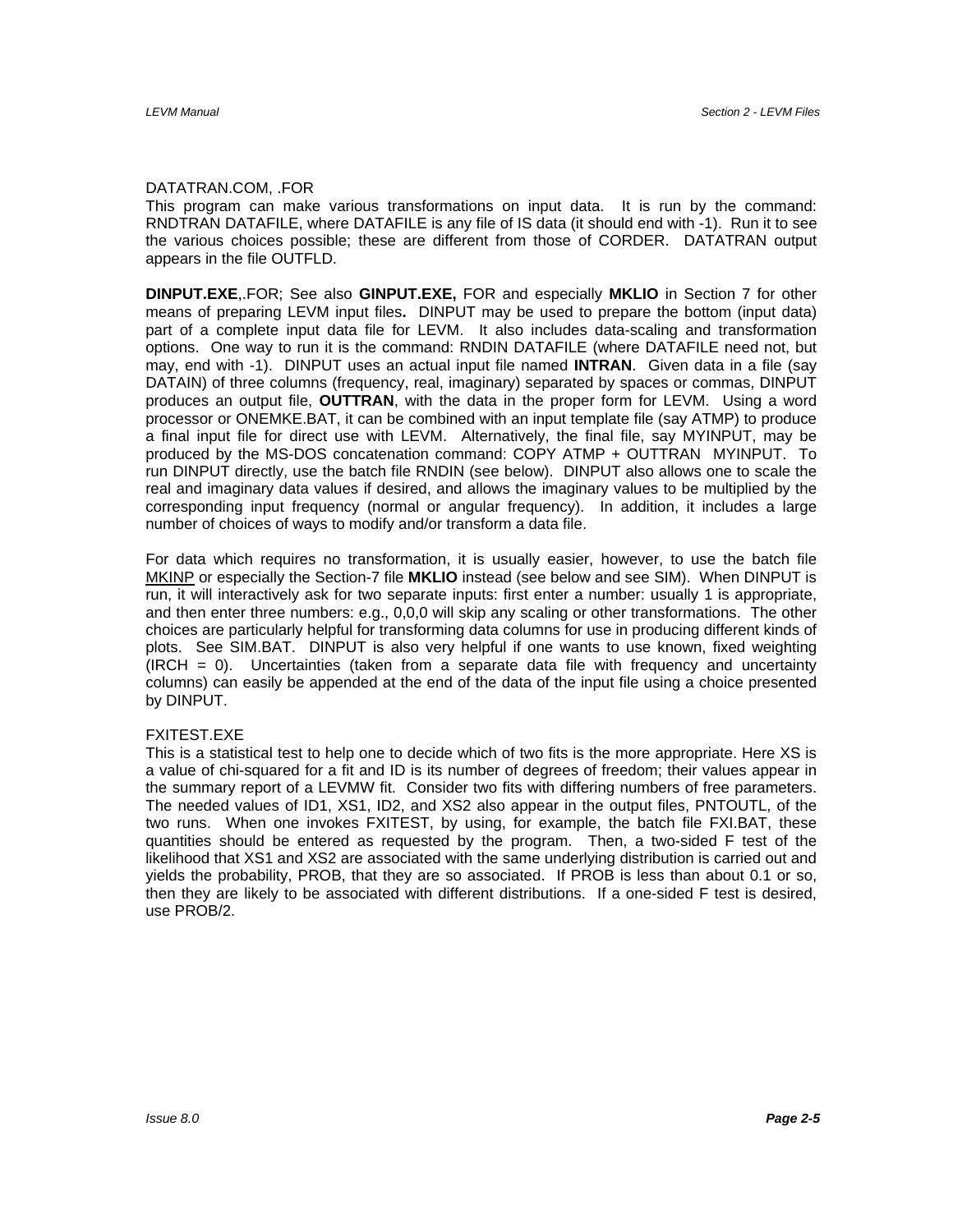This test should only be used for comparing runs with similar weighting (PWT and FPWT, but not UWT and PWT). It should not be applied for runs in which the weighting power (or exponent) XI is different. Besides being helpful in comparing runs for weightings such as PWT, FPWT, and OFPWT with the same XI value, the test is particularly useful in comparing runs in which only the number of degrees of freedom (ID) differs. For example, one run might have 5 free parameters and the other only 4. Particularly when the relative standard deviation of one of the parameters of the fit is large (say, 0.3 or more), it is often worthwhile to **eliminate** this parameter entirely from the model (remove it completely; do not just set it fixed and non-zero) and carry out a new fit for comparison. FXITEST will then tell you whether the resulting changes are significant or not  $(PROB \le 0.1)$ .

# GINPUT.FOR, **GINPUT1.EXE, GINPUT2.EXE**

# \*\***The first .exe file is likely to work on earlier computers running Windows XP, etc. The second one is appropriate for computers running such programs as Windows 7 involving 64-bit conditions.**

This is a new input-data-preparation program somewhat similar to DINPUT. It does not include as many possible transformations, but it does include several new valuable features. In particular, the input data many appear in any of up to nine columns in any order. In addition, the output form can be selected for direct use with LEVM (or as an input to DINPUT), as an input to the important LEVM-input-producing program INLEV, or in the proper form for use with separate CTD plotting. A comparison of DINPUT and GINPUT is shown below. When GINPUT is invoked, its various choices are shown on-screen. \*\* In using it, enter three numbers, return key, and then three more. GINPUT.FOR uses **INTRAN** for its input file and **OUTTRAN** for its output one.

#### RNGIN.BAT

The command RNGIN MYINPUT allows one to use GINPUT to make changes in MYINPUT (a file containing IS data) to produce a LEVM data input file, a file for input to DINPUT, or a file for plotting with CTD or a commercial program. For preparation of a complete LEVM input file, use the batch file MKGIN (similar to MKINP) or ONEMKE, or use the facilities of LEVMW.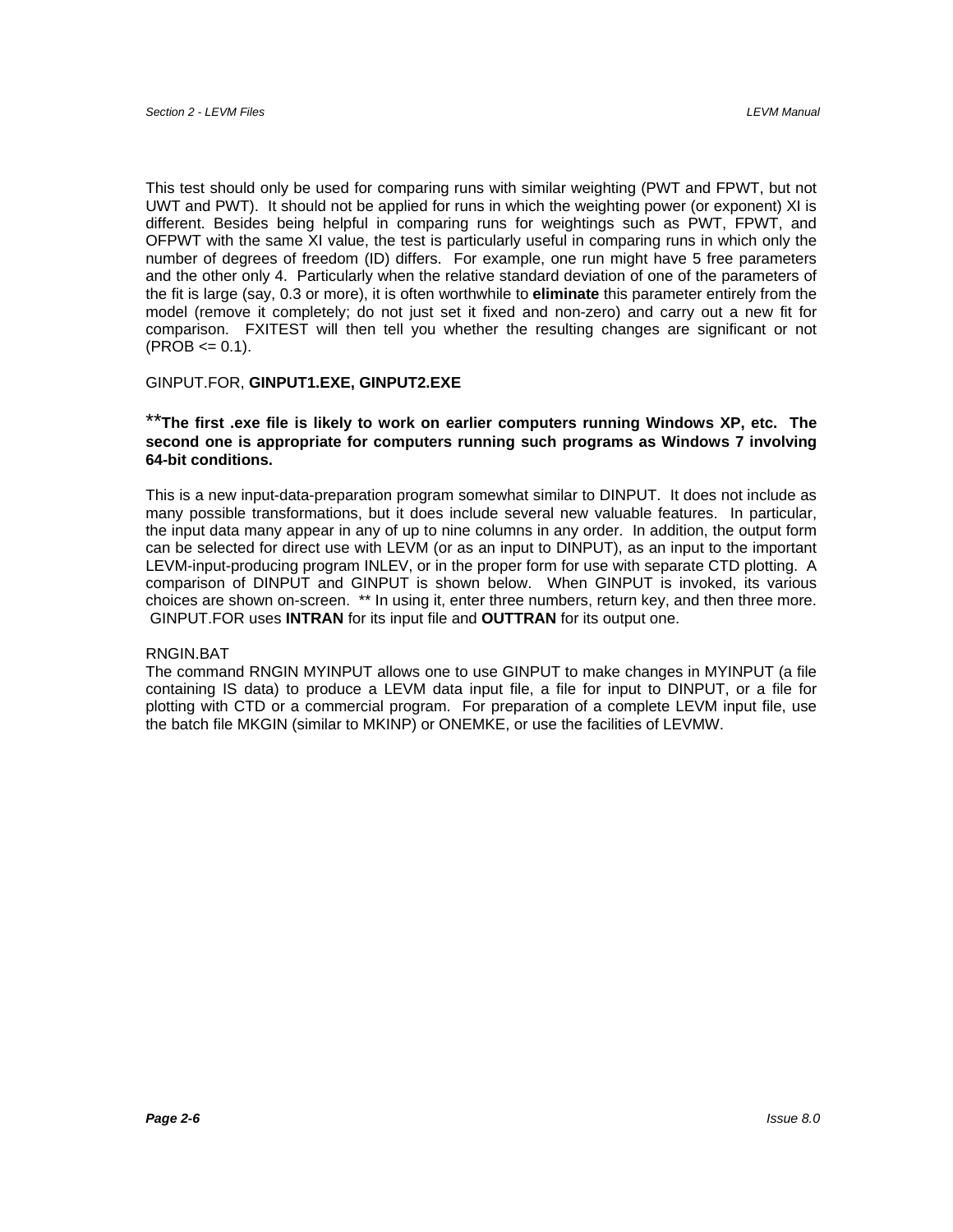# **Comparison of LEVM input batch files**

|                                                              | <b>GINPUT</b> | <b>DINPUT</b>   |
|--------------------------------------------------------------|---------------|-----------------|
| Maximum number of columns<br>in a data file                  | 9             | 3               |
| Choice of columns for frequency,<br>real, and imaginary data | Yes           | No              |
| Maximum number of initial<br>descriptive lines               | 9             | 0               |
| Make a descriptive line?                                     | Yes           | No              |
| Transformations possible?                                    | a) f to omega | very many<br>a) |

# **Output (in the file OUTTRAN)**

|                        | a) 3-column data<br>only                                                    | a) 3-column<br>data only     |
|------------------------|-----------------------------------------------------------------------------|------------------------------|
|                        | b) Descriptive line<br>and # of points<br>(INLEV input form)<br><b>DATA</b> |                              |
|                        | c) Descriptive line<br>and data type<br>(CTD-plot input)<br><b>DATA</b>     |                              |
| Typical input choices: | 131<br>123                                                                  | 1<br>000                     |
| Batch files:           | <b>RNGIN</b><br><b>MKGIN</b>                                                | <b>RNDIN</b><br><b>MKINP</b> |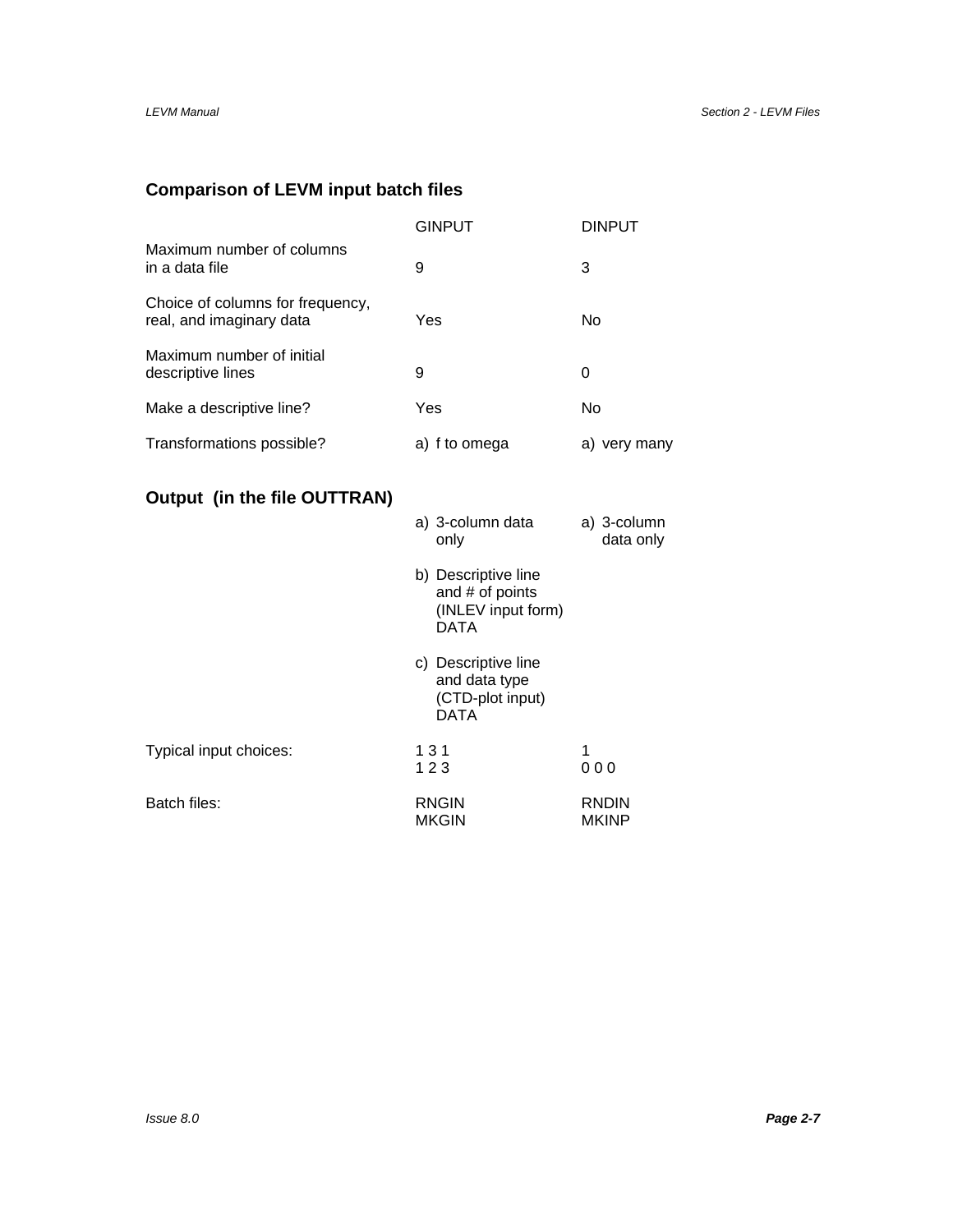#### **MK4LF.EXE, .FOR**

This program manipulates IS data in several useful ways. Although most of its work can be accomplished separately using various features of LEVM, it carries out several helpful operations automatically. Briefly, given data in rectangular form at a particular level, MK4LF first produces files of data at each of the four IS levels: PLZ.DAT, PLM.DAT, PLY.DAT, and PLE.DAT, which are particularly useful for plotting and direct examination. For each of the four possible levels, the pertinent file contains six columns: the frequency, f, (in Hz or radians) the log10 of the frequency, the real part, the imaginary part (all positive), the log10 of the real part, and the log10 of the imaginary part. As discussed below, MK4LF also can calculate log-log slopes of response curves, with or without subtraction of a zero-frequency value. As supplied, MK4LF is limited to a maximum of 1001 points, but it can be recompiled for a smaller or larger limit.

MK4LF uses the LEVM-produced file **LINOTR** as its input. This file contains five columns: the frequency in Hz, the original real and imaginary parts, and the fit real and imaginary parts. Four input variable values will be requested during a run: IFC, CELCAP, ICH, and SCALE. The value of IFC selects the type of input and output frequency columns. If the CELCAP input value is set to zero, CELCAP is set at the permittivity of vacuum; otherwise, any appropriate value may be entered. The input variable ICH  $(\pm 1 \text{ or } \pm 2)$  is used to select the original data (Cols. 2 and 3) for transformation  $(\pm 1)$ , or use  $\pm 2$  to transform the fit data. The input variable SCALE is usually set to ±1 but may be used to multiply all data by an arbitrary constant.

Any input file of the above form (with the first three columns containing original data and, for example, the last two columns containing actual zeros) may also be used if it is named LINOTR. When using LEVM to produce LINOTR, one can set IRE to -11 in order to ensure that the first column of this file is in Hz rather than in radians. The LINOTR file may be produced without fitting by setting MAXFEV to 1 and running the LEVM input file which contains IS data of interest. Input choices in MK4LF allow one to use a LINOTR file with frequency in Hz or rad/s and produce output files with either type.

MK4LF also gives the user the possibility of subtracting the zero-frequency value of the real part of the data at the original level from the data. This is particularly useful in forming such results as a column of [s(f) - s(0)], where s is the complex conductivity. If subtraction is not needed, enter zero for the requested Z(0) or Y(0) input choice. The output file PLYZSUB.DAT contains the following eight columns: frequency, log freq., subtracted real part, its log, real part, its log,  $\epsilon_s$ ", and its log. Here,  $\epsilon_s$ " =  $(\sigma - \sigma_o)$ /(  $\omega \varepsilon$  <sub>V</sub>). These last two columns are of most interest for Y or  $\sigma$  data when one is interested in the dependence on frequency of the dielectric loss, but  $\sigma$  can also be **Y** or Z here when  $\varepsilon$ <sub>V</sub> is replaced by Celcap.

 Also MK4LF calculates the logarithmic slopes of the real and imaginary parts of the chosen input data. One can either obtain slope values at given input frequencies sequentially or obtain a table of all slopes except those at the end points of the data. See input choice descriptions shown when running the program. To stop the program when entering sequential frequency choices, enter a value of zero. The slopes are calculated as numerical derivatives using points just before and after a given frequency. Thus, the closer together the frequency values, the more accurate will be the calculated slopes. A value of about 10 points per decade usually provides sufficient accuracy, but 20 points per decade is better.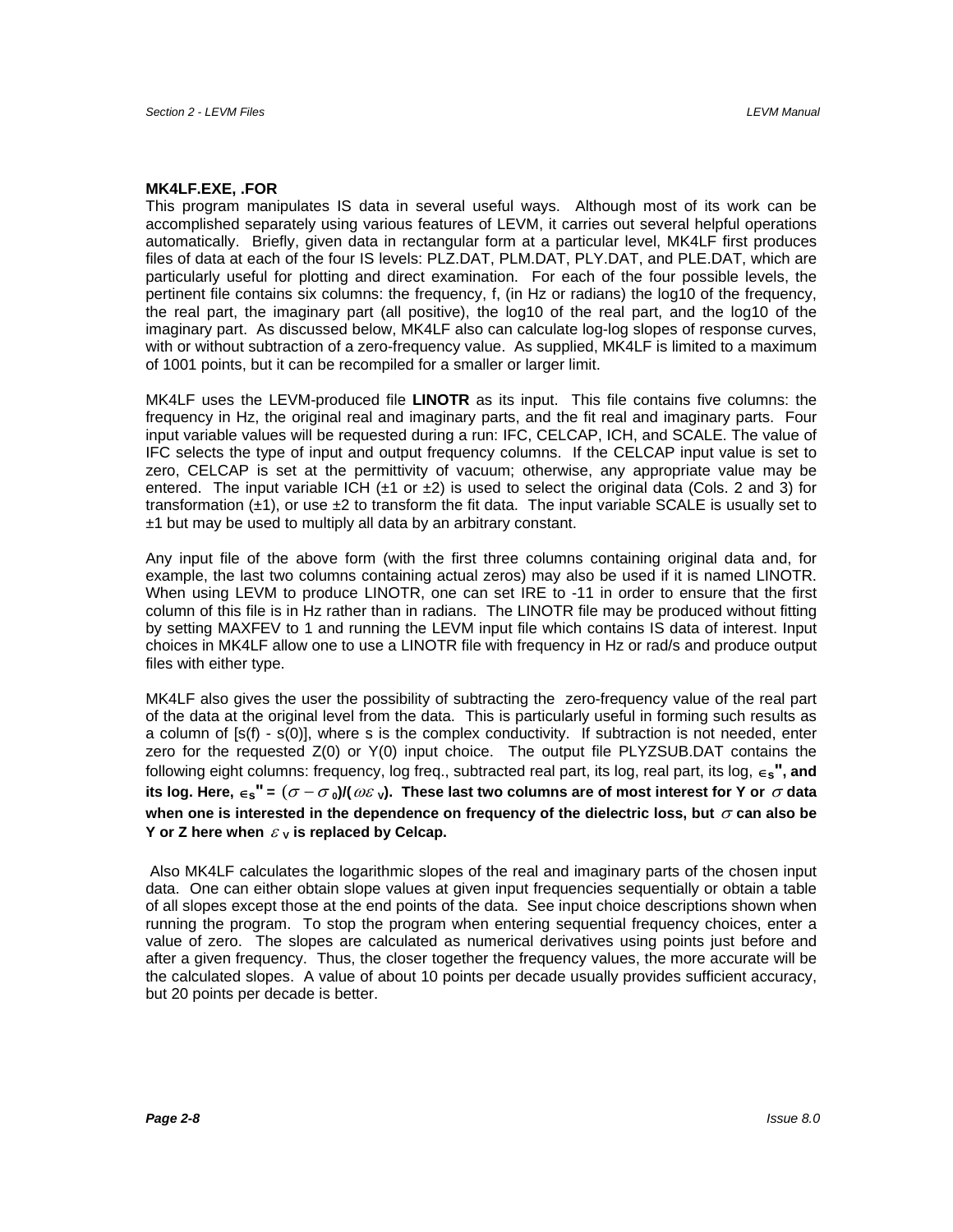The S slope values appear in the files PLSLOPES.DAT and PL3DSL.DAT. For PLSLOPES, the first value shown is the data (row) number  $(2,3,4...)$ . The second is the value of  $Z(0)$  or  $Y(0)$  used, and the third is the value of the frequency (in Hz). The next column contains the log10 value of the frequency, and the next two are the slope of the subtracted real-part data and the slope of the nonsubtracted real-part data, S. The last column contains the slope of the imaginary part of the data. For PL3DSL, the columns contain log freq., the subtracted-data slope, the non-subtracted real-part slope, the difference 1 - S, its log10 value, the imaginary-part slope, and the inputted value of the temperature.

| Summaries: |
|------------|
|            |

| -------------                                  |  |                |  |      |
|------------------------------------------------|--|----------------|--|------|
| Col. #                                         |  | $\overline{a}$ |  |      |
| PLSLOPES: row # Y(0) f log(f) S subt. S        |  |                |  | S im |
| PL3DSL: log(f) S subt. S 1-S log(#4) S im Temp |  |                |  |      |

The input data level must be specified as Z or Y when running MK4LF, but it may actually be E (the complex dielectric constant) or M (the complex electrical modulus). This is because of the following useful formal correspondences (see Ref. 25):



The level symbols in parenthesis and those without parentheses form two circles showing possible correspondences (e.g., Z and (E)) and closest transformations (e.g., Y, Z, M, E, Y or Y, E, M, Z, Y).

This diagram shows that if one uses E-level data in LINOTR but tells the program that it is Z-level, then the PLZ, PLM, PLE, and PLY output files will actually contain not Z, M, E, and Y data but E, Y, Z, M data, respectively. Similarly, if one uses M-level input data, but tells the program that it is Y-level, then the PLY, PLZ, PLM, and PLE files will actually contain M, E, Y, Z data. Thus, the input file can involve data at any of the four levels. Since, however, LEVM allows one to transform from one level to another very easily, it is often most appropriate to use Z or Y.

#### **MKFREQ.EXE,** .FOR

This self-explanatory program asks for a few inputs and produces (in the file LVFREQS) a LEVM input data file consisting of a sequence of frequencies (selected by input choices: additive and multiplicative sequences possible) with all real parts set to unity and all imaginary parts set to zero. It is particularly valuable for simulation: i.e. when one wants to examine the predictions of a certain circuit model choice over a given set of frequencies (no CNLS). The full simulation procedure has been automated by means of the file SIM.BAT. See its discussion below.

# OUTPARM

This output file can be produced when the K or R Circuits are used for fitting. It has been extensively revised to include more useful output data in simple form. See the K-Circuit writeup in Section V for a full description of OUTPARM.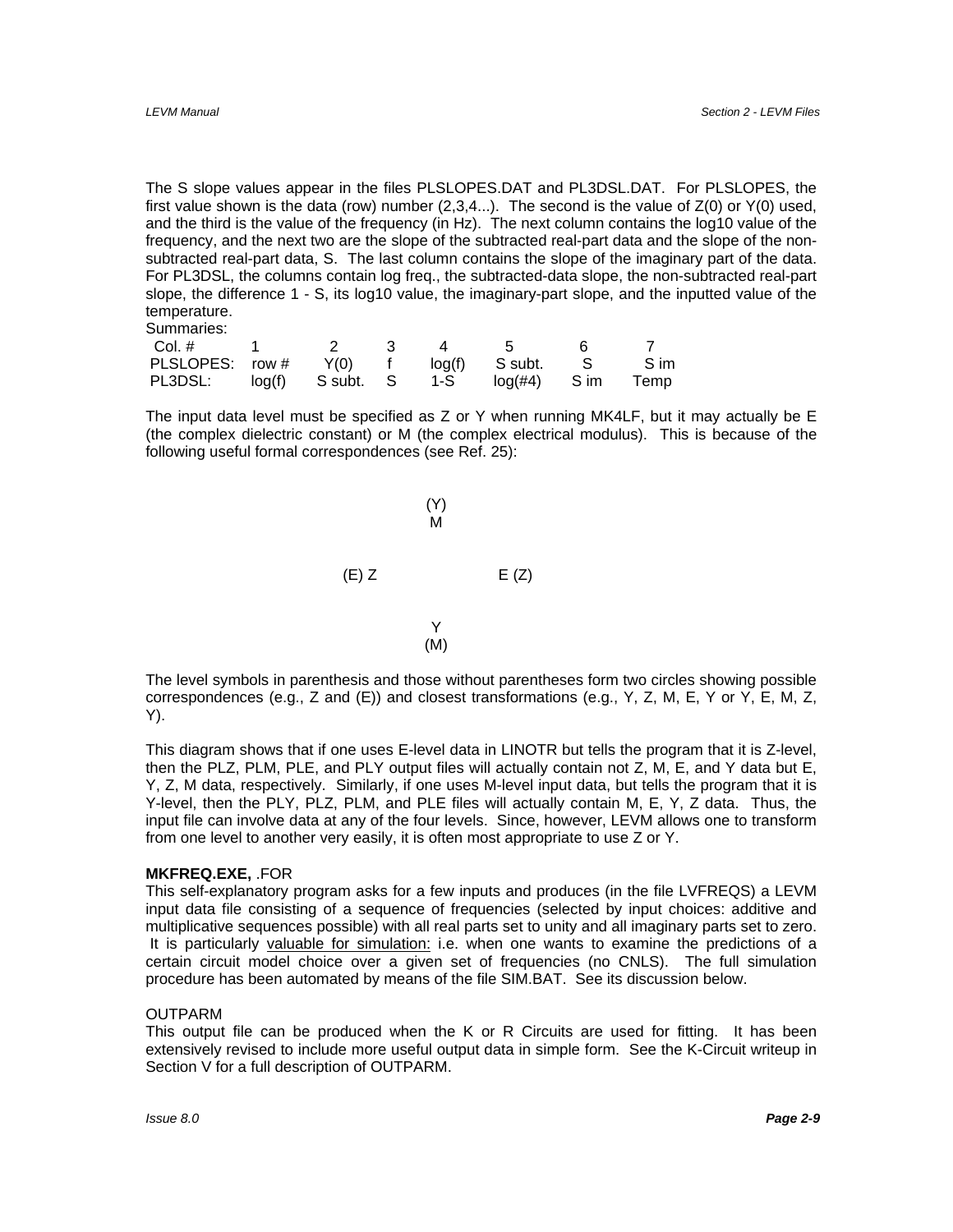OUTDRT (\*\* logarithmic values when IPRINT < 0)

This is a DRT output file which contains information in appropriate form for plotting in different ways. In addition, the K and R Circuit models can now make files which allow one to plot estimated-standard-deviation rectangles around each DRT point. See the K-Circuit writeup for full information.

POPDIR.COM, PUSHDIR.COM (useful in LEVM, not LEVMW)

These programs may be used to run a program from any subdirectory (examine RNCORD.BAT for an example). A CD command to move to the subdirectory where the program to be run resides must be present in the batch file.

# **Definitions of some LEVM Batch Files**

- MKLVG MS Fortran LEVM MAKE batch file (uses the actual make file LEVMG)
- MKGIN Same as MKINP, but for GINPUT
- MKINP Used to help prepare an input file for LEVM. First, see discussion of DINPUT, above. Suppose that you have input data in three columns in a file DATAIN. The command: MKINP ATMP DATAIN MYINPUT uses DINPUT to produce the final input file MYINPUT. Note that after MYINPUT is made, the number of frequency values must be entered correctly in the M position, line 3, of the top part of the file (NOT necessary when using MKLIO), and such quantities as NEG,FREEQ,N selected properly. See also **GINPUT and RNGIN.BAT** which runs it.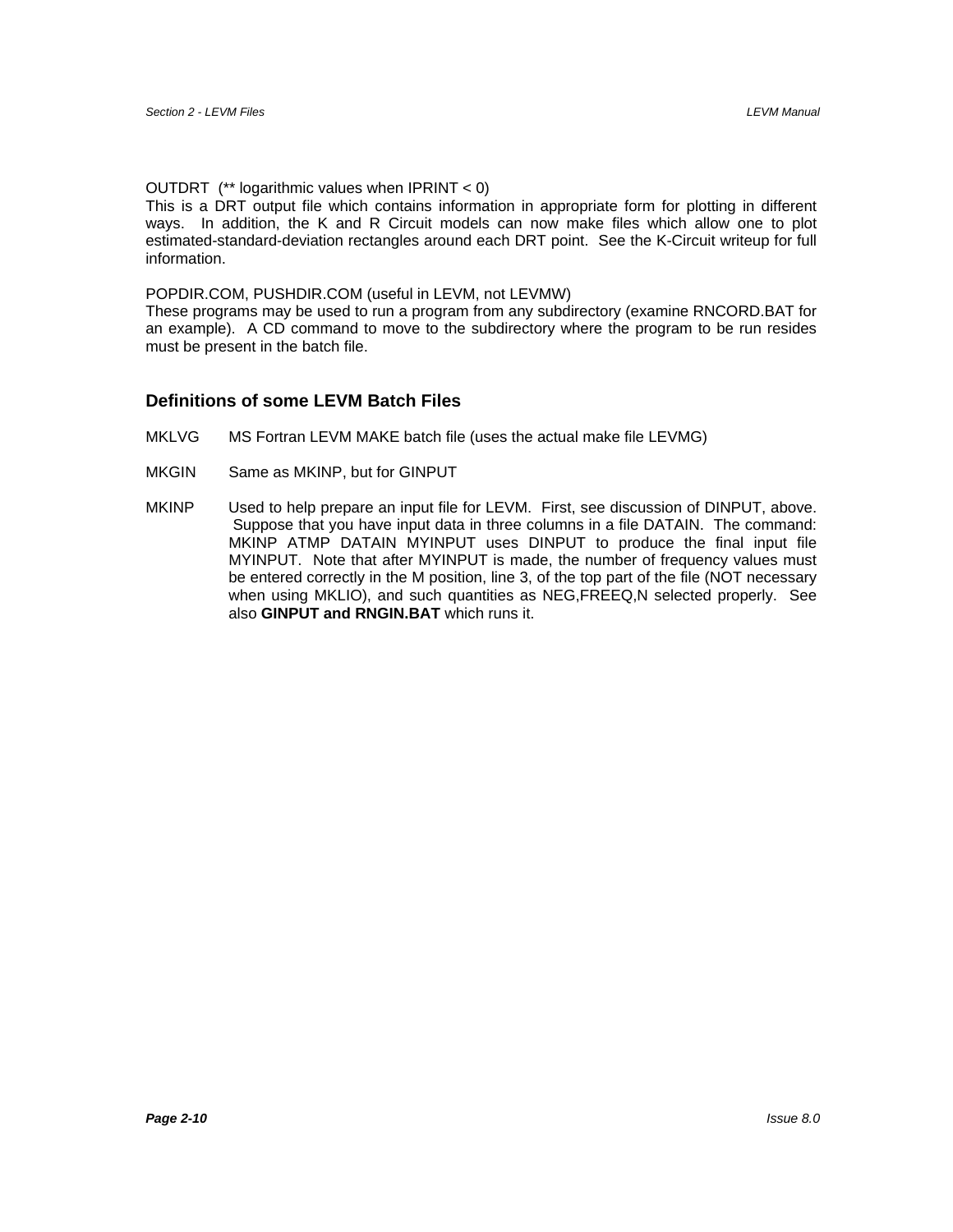| ONEMKE, ONEFIT, ONEFIT2 See Section 7 |                                                                                                                                                                                                                                                                                                            |
|---------------------------------------|------------------------------------------------------------------------------------------------------------------------------------------------------------------------------------------------------------------------------------------------------------------------------------------------------------|
| <b>PLV</b>                            | <b>Print PNTOUTL</b>                                                                                                                                                                                                                                                                                       |
| <b>RLVP</b>                           | Scrolls PNTOUTL on screen                                                                                                                                                                                                                                                                                  |
| RNCORD %1                             | Run CORDER interactively. %1 is input file name                                                                                                                                                                                                                                                            |
| RNDIN %1                              | Run DINPUT. %1=datafile; e.g.: RNDIN DATFL                                                                                                                                                                                                                                                                 |
| RNDTRAN %1                            | Run DATATRAN interactively; %1 is input dataset name                                                                                                                                                                                                                                                       |
| RNFOR %1 %2 %3                        | Run, time .exe pgm. %1=run file (no .exe); %2 = your inputfile;<br>and %3 is name of input file required by the program (e.g., INFL<br>for LEVM).                                                                                                                                                          |
| <b>RNL %1</b>                         | Run LEVM. %1= inputfile; e.g.: RNL MYINPUT                                                                                                                                                                                                                                                                 |
| <b>RNLO</b>                           | Runs LEVM using the input file OUTIN                                                                                                                                                                                                                                                                       |
| RNLVOI %1                             | Runs LEVM input file %1, then runs resulting OUTIN file, uses<br>this for input and produces another OUTIN file. All three output<br>results appear in PNTOUTL. Necessary that IRE $<$ 0 in %1.<br>Useful for checking consistency of fitting, especially long runs<br>(e.g., use it for an overnight run) |
| <b>RNTEMP</b>                         | Runs MKLTP.EXE. See NELEM=33 choice in Section 4. When<br>this is used, MKLTP transforms Cols. B,C, and D of the LINOTR<br>output file to log10 form; useful for temperature-dependence<br>plots.                                                                                                          |
| RNTFOR %1                             | Run and time %1 .exe or .com pgm (no extension)                                                                                                                                                                                                                                                            |
| <b>RPL %1</b>                         | Run, time LEVM; print output                                                                                                                                                                                                                                                                               |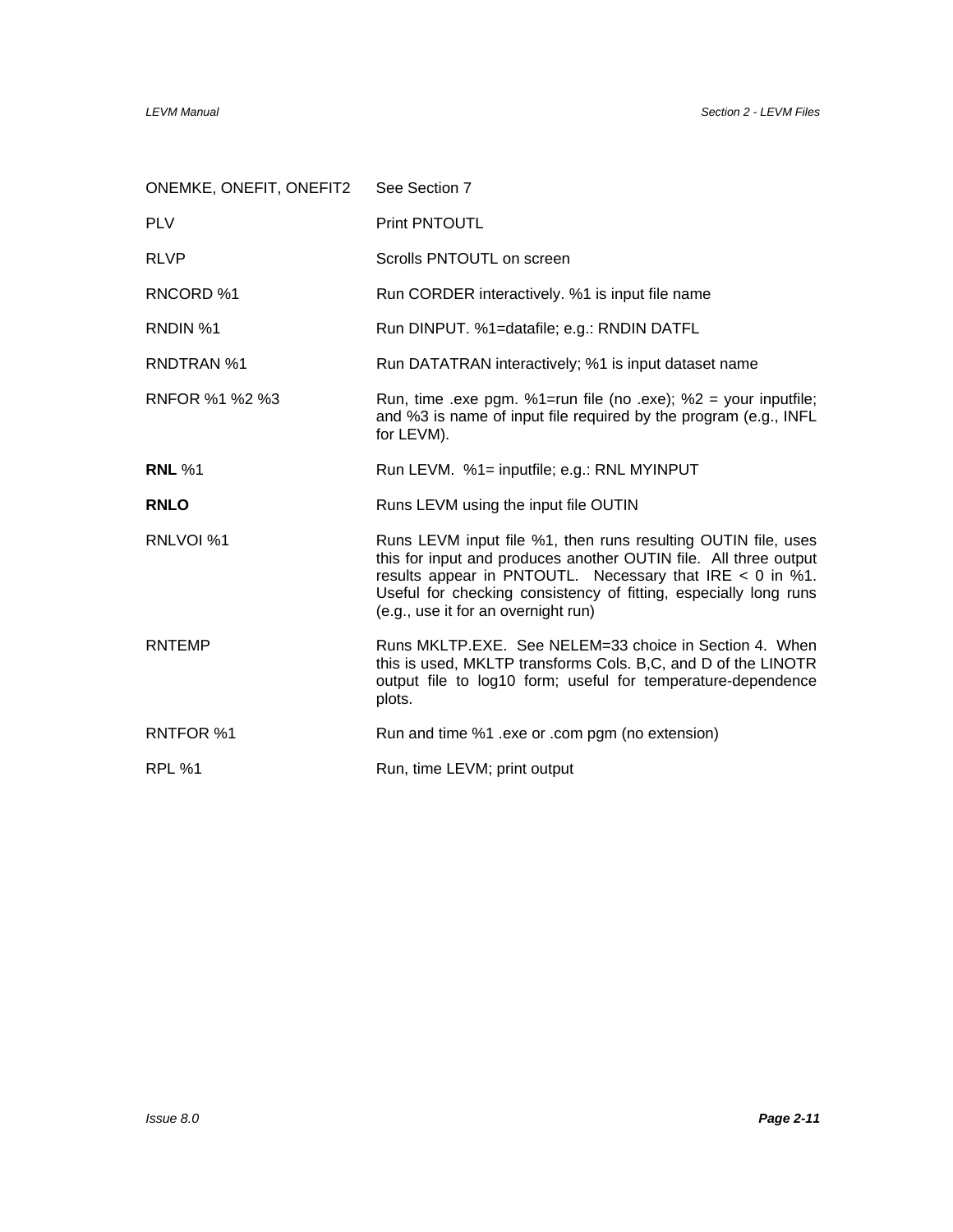# **CPTRAN**

This useful batch file invokes the program CPTRN.EXE and does several things. It uses the results of a LEVM fit run in the following ways. The LEVM run, which involves a particular choice of DFIT, must incorporate a value of IRE of -10 or (algebraically) less, so that both OUTIN and LINOUT are produced. When you start CPTRAN and the initial menu appears, choose A and do not enter a return. Then a choice is presented for transforming the data in LINOUT (both input data and fitting-result data) from their original level (Z, M, E, or Y) to any one of these, which we will designate as X (X includes the original level so choices below can even be used for it). Be sure to use only upper case letters in specifying your choice of X and enter a return after your choice.

Next, a choice for possible scaling of the transformed data is presented. If a value different from zero (gives unity scaling) is entered for the scaling factor, all real and imaginary data values are divided by this factor and a file CPNDFL.X is made. Even with an input choice of zero, this file is made and saved. The resulting file involves columns for frequency, input real and imaginary, and output real and imaginary, and is thus useful as input to a commercial plotting program. This option is particularly valuable for normalizing complex plane plots with, e.g., the DC resistance, so that the needed x-axis length is then unity.

Next, CPTRAN allows one the choice of producing a transformed output data file, CPDFL.X, where X is again your original choice of M,Z,Y, or E. This file is in the same format as LINOUT and may be used directly for plotting. Then, the files CTDP.X and a temporary AUXPNTL file for the transformed data are also made, and CTD is finally invoked, allowing 2-D and 3-D plotting. Enter the file name CTDP.X in CTD.

It is IMPORTANT to note that the new data files, CPNDFL.X and CPDFL.X, are erased at the beginning of each new CPTRAN run. Thus, when you are doing more than one such run, change the names of the files you want to keep after each run before the next such run (e.g.: do COPY CPNDFL.\* MYDATA.\* at the command line).

To summarize, if your original fit is, for example, at the impedance level, CPTRAN produces an output data file involving the same data (no new LEVM run), but with them now transformed to any other level (and possibly scaled), and then it carries out a plot of the transformed data (it plots both the original and the fitted data at the new level). You can then continue, if you wish, with another plot at a different level and scaling, etc. without having to leave CPTRAN (you can thus produce X  $=$  Z,Y,M and E saved output files in a single CPTRAN run). A better alternative for making data files at all levels simultaneously is to use MK4LF.

In fitting, it is always a good idea to examine the complex plane shape of the fit results and/or original data at all four levels. CPTRAN makes this easy. It allows both complex plane plots and Bode plots, but not residual plots. To obtain the latter, one would have to make a new LEVM run with a different choice of DFIT and then invoke CTD. CPTRAN also uses the programs COLOR2.BAT and GETLETR.COM. Use no return after the A or B choice in the first menu but use returns for the next choices. For E and/or M level plots, set CELCAP in the LEVM input, if known. Otherwise, the default value of unity will be used.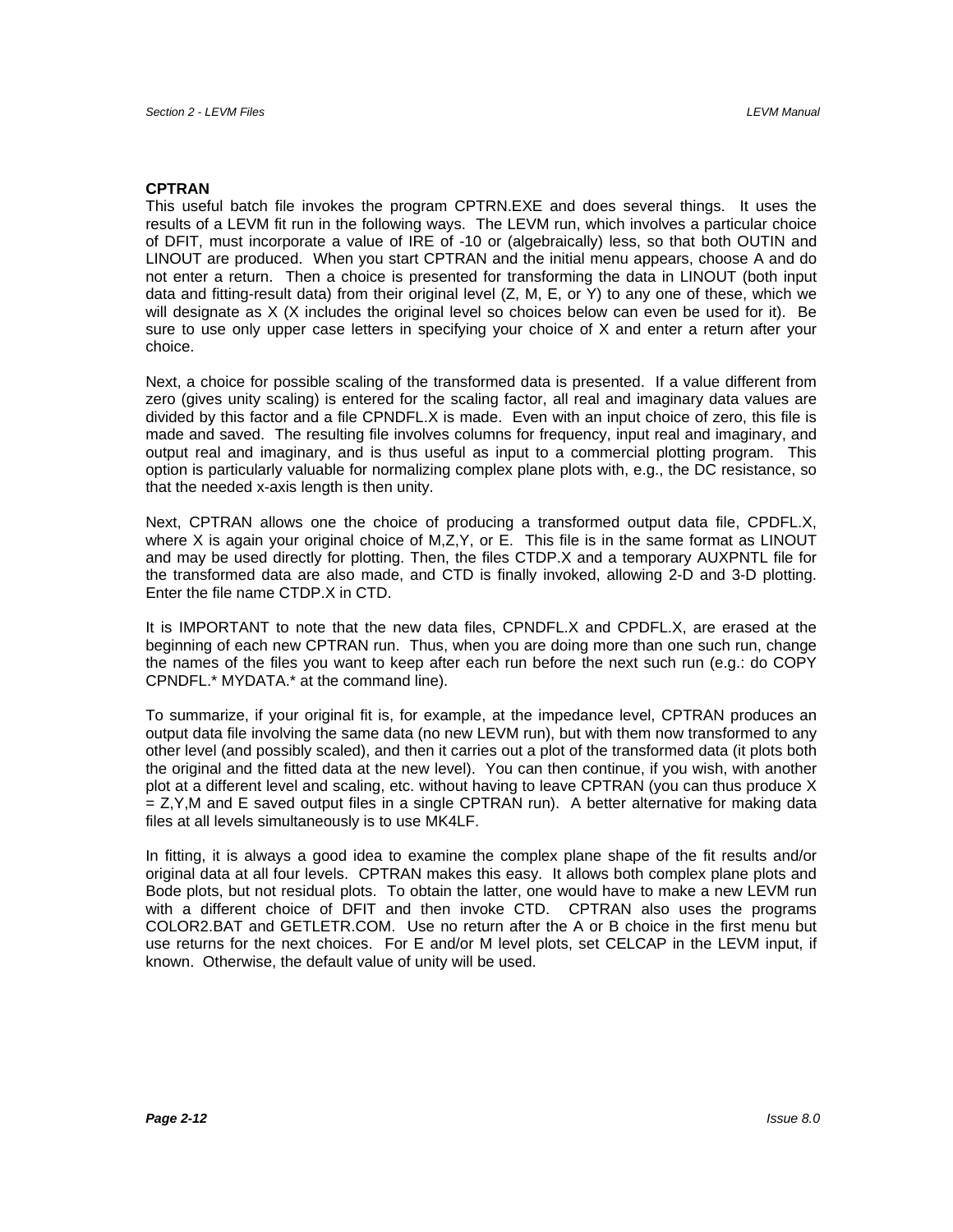#### **SIM**

This file automates the process of circuit simulation (see MKFREQ above). Before running SIM, prepare the top part of a LEVM data input file by renaming ATMP or one of the others to SIM1. This file should contain your circuit choice, initial nonzero parameter values, number of frequency values, etc., and it must have MAXFEV = 0 and IRE  $\lt$  -9 (e.g. a value of -11). At least one value of NFREE in LINE 5 should be nonzero.

When SIM is invoked, it first runs MKFREQ; so inputs to define the set of frequencies must be entered, with the total number of frequencies the same as that in SIM1. Also SIM runs DINPUT, so its interactive input (e.g., 1 ENTER and then 0,0,0 ENTER) must be entered as requested. The output file SIM2 contains a LEVM input file still with MAXFEV = 0 and without final calculated data values), and the new OUTIN is the same with  $MAXFEV = 91$  and with data values calculated from the input choices at the given frequencies. It is automatically run, leading to the files PNTOUTL and AUXPNTL. Then, CTD is automatically invoked, allowing the shape of the output to be examined and plotted in various ways.

Through the use of SIM [followed by CPTRAN (or use MAXFEV=1 in the LEVM input file and new choices for DFIT to produce output data files at any level in LINOTR; or use MK4LF)], it is extremely easy to produce data files (if desired) and plots at the Z,M,E, and Y levels for any circuitparameter combination within the scope of LEVM. Thus the shape of the response (in the complex plane or as Bode plots) can readily be explored at any level. Before running LEVM when the guesses for the circuit and/or parameter values are quite uncertain, it will usually be quite helpful to use SIM and, if needed, CPTRAN, to allow comparison of response shapes with the shape of the original data to be fitted. Note that SIM.BAT does lots of things while running and may produce some transient screen output. Ignore it except when you must push ENTER to continue.

Note that whether the input parameter FREEQ in SIM1 is set to F (frequency input in Hz) or left blank (frequency input in angular frequency), the final set of frequencies and data in OUTIN always involves angular frequencies, but IRE= -10 or -11 determines the frequency character in various output files.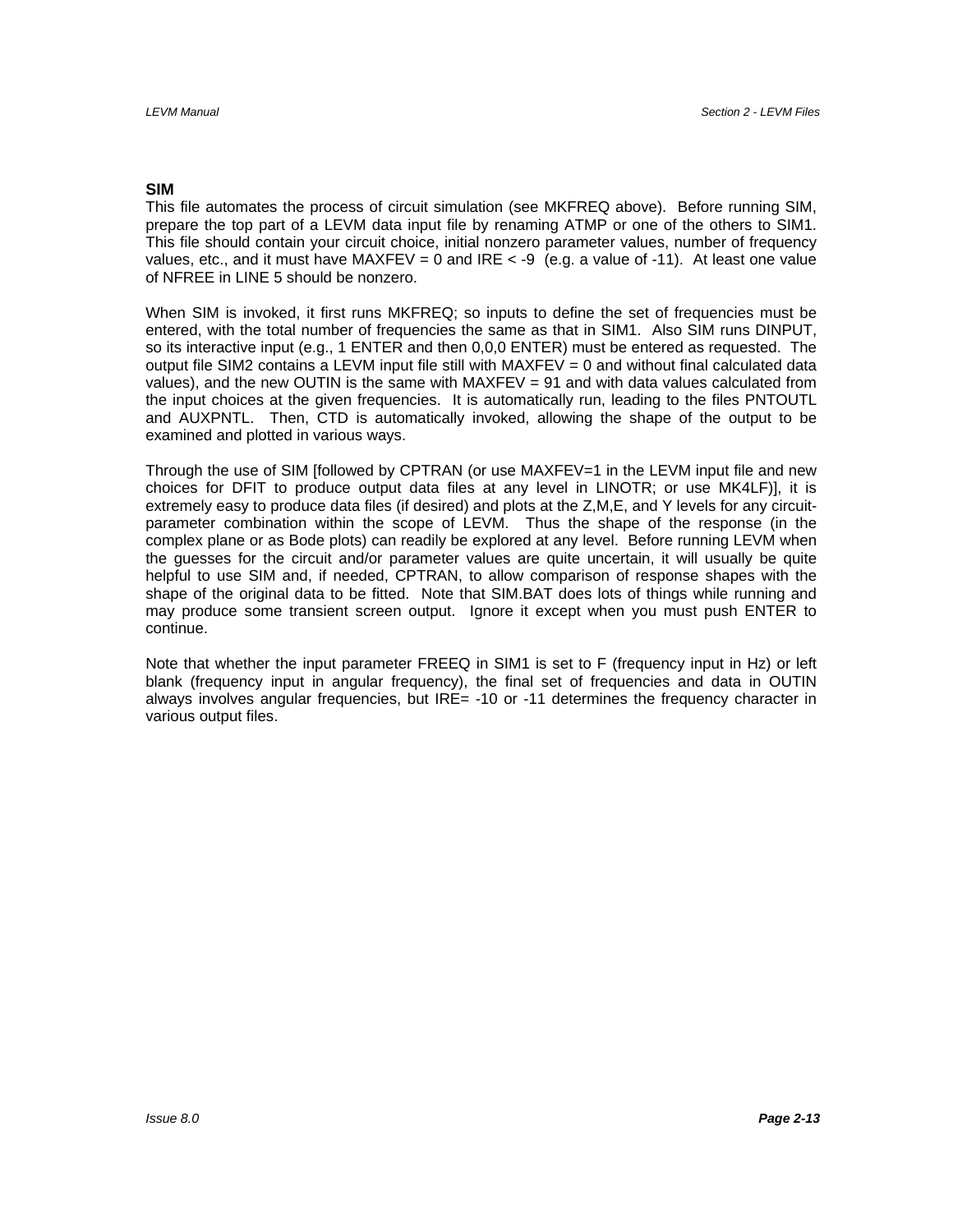*Section 2 - LEVM Files LEVM Manual*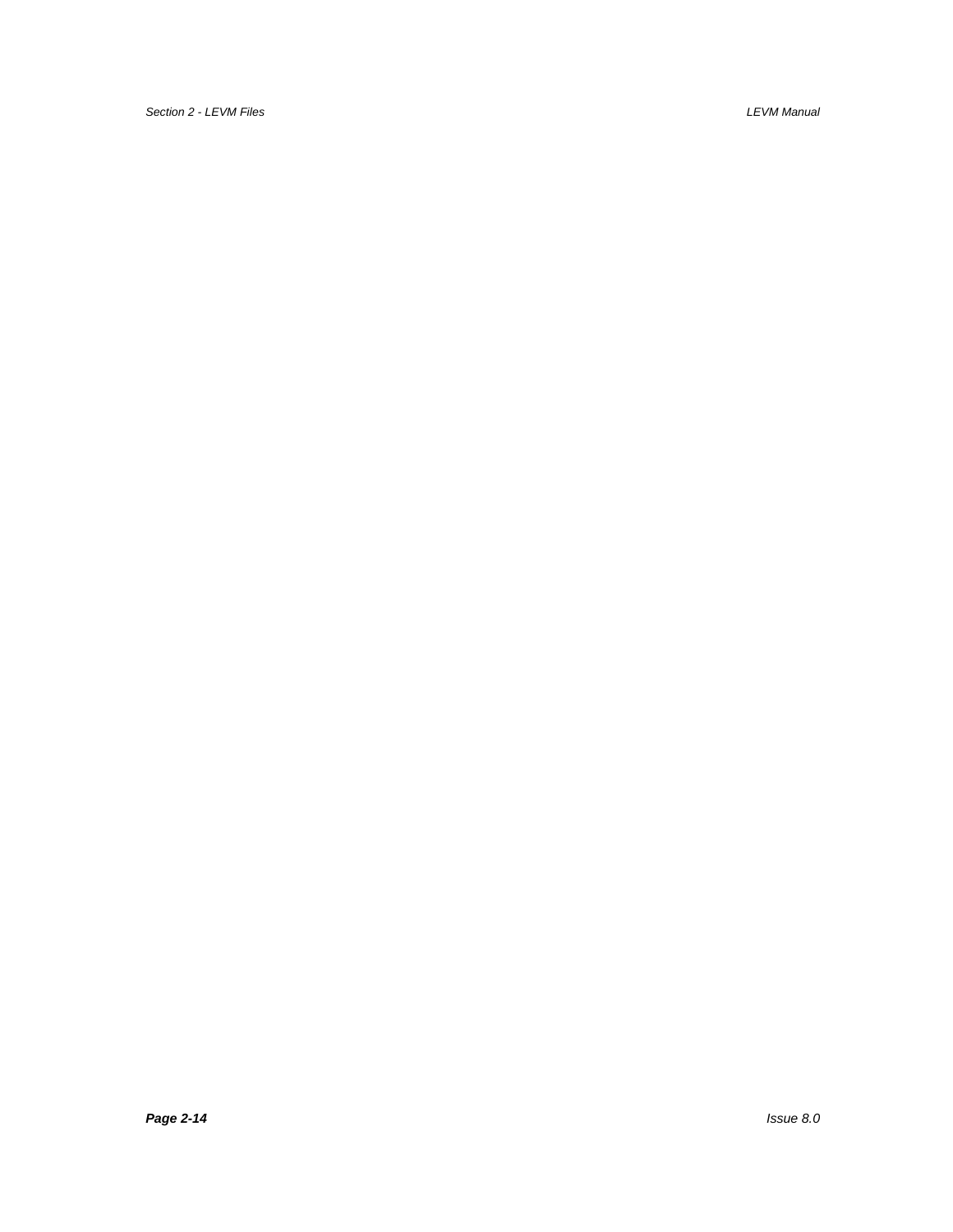# **LEVM INPUT FILE AND PARAMETERS**

This section contains a full description of all of the LEVM input parameters and options. It provides a discussion of the inputs of each separate line in the input file.

Important run-time choices are invoked by the values used for the Line-2 parameters of the LEVM input file, particularly IOPT, CELCAP, ROE, IFP, and IRE. See the definitions of these quantities given below. The shortest and simplest fitting runs and output will be achieved with IOPT, CELCAP, ROE, IFP, and IRE all set to 0 and IPRINT = 0. I recommend IPRINT = 1 and IRE = -1 or -11, however, for most runs. Although the above choices are appropriate for initial fitting runs, after a reasonably good fit has been found one should try other values of the choices, first IOPT = 9 (although convergence usually occurs in 3 or 4 iterations). Many of the choices lead to sequential runs. In all such cases there will first be an ordinary CNLS run. If IFP = 1 and IOPT = 9, the results of the first CNLS run are used as inputs for a short FPWT run (usually better than PWT), and then a final optimization run will be carried out. The outputs for each of these runs will occur sequentially in the output file. No special iteration is needed when ROE is non-zero. Incidentally, the optimization procedure works by making the SD WR and SD WI quantities close to equal.

The ROE parameter deserves some further discussion. When it is non-zero, an approximate robust regression Huber M-estimator, instead of pure least squares, is invoked. See Exploring Data Tables, Trends, and Shapes, by Hoaglin, Mosteller, and Tukey, Wiley 1985, pp. 293-301. The actual choice ROE = 0 is equivalent to ROE = infinity in the program and leads to ordinary least squares fitting. Any non-zero value of ROE yields a combination of least squares for the smaller residuals and least absolute value for the larger ones. When ROE is non-zero, values between say 0.1 and 2 or 3 are usually appropriate.

One problem with robust estimation is that statistical estimates are generally more inaccurate for it than for ordinary CNLS fitting. In particular, SIGMAF is no longer related to a pure sum of squares (although the SD values appearing at the end of the ROE output are). Thus, SIGMAF is no longer necessarily a good estimate for overall goodness of fit. But one is primarily interested in the best possible estimates of the parameters, and SIGMAF and parameter relative standard deviation estimates can still be used for comparing results with differing values of ROE.

Although I have improved the statistics for the M-estimator so that its estimates for parameter relative standard deviations are better, they still cannot be considered more than semi-quantitative approximations, generally erring on the optimistic side. Thus, when runs are made with various values of ROE, one should pick that value that yields the lowest value of PRSDAV or PRSDRMS in the ROE output. One can investigate this for oneself using the AZC data provided (with IPAR set to  $<$  0). It leads to best results for ROE = 1.0 for PWT and FPWT and for ROE = 0.19 for UWT. I have not found, however, that ROE minimization as above always leads to results as good or better than those of IOPT optimization in complex data runs. Try both. ROE non-zero might be primarily used for fitting of real or of imaginary parts of the data alone, cases where IOPT does not apply. For fully complex data, the use of IOPT non-zero can lead to very substantial improvements in the parameter estimates, particularly for UWT.

It may sometimes be better to use generalized least squares (GLS - see Giltinan and Ruppert, J. Pharmacokin. Biopharm. **17**(1989)601) than the ROE > 0 option. See the choices under CELCAP below. GLS involves an automatic sequence of fits: first a NLLS (Nonlinear least squares) or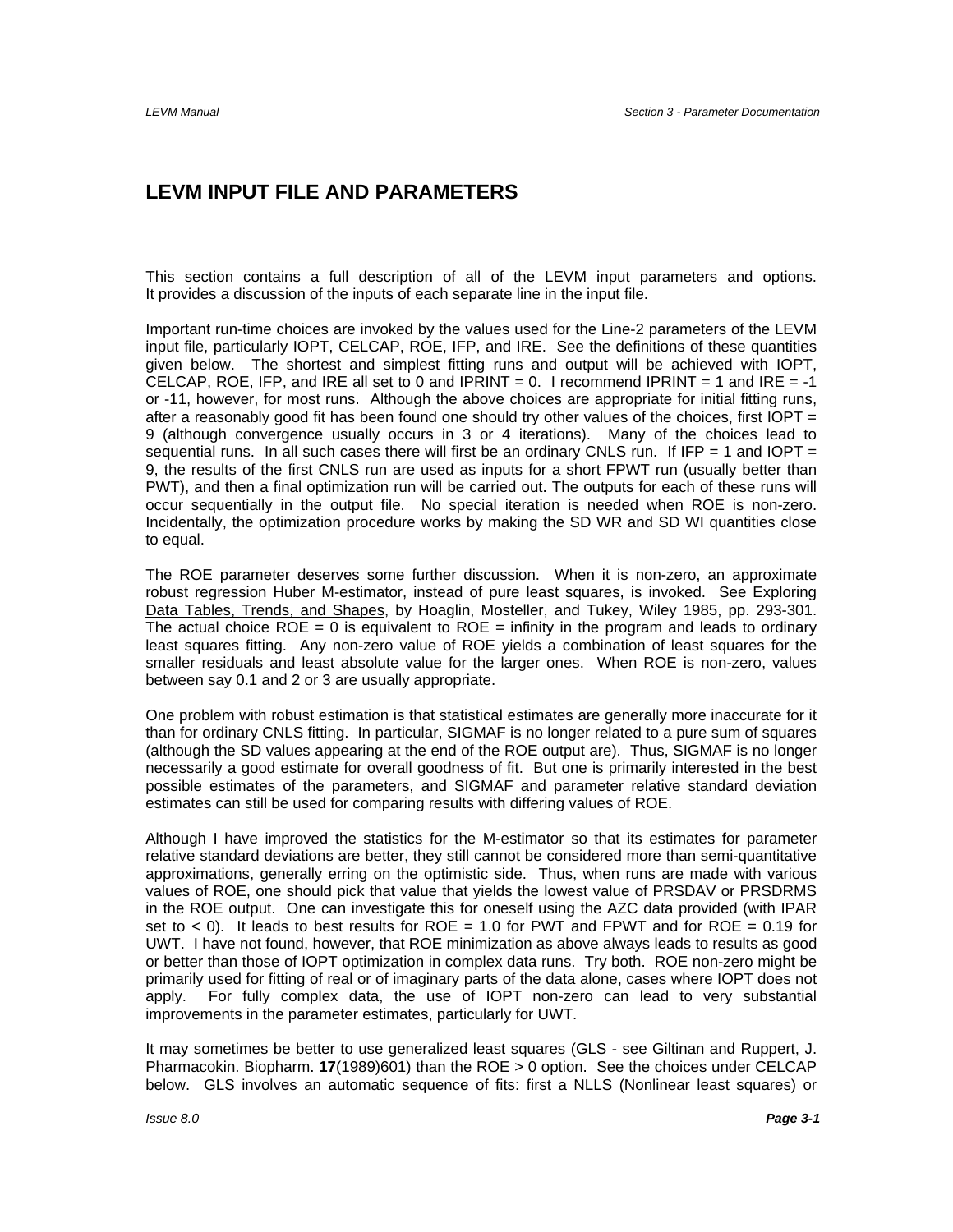CNLS fit with the power-law parameter, Xi (and the parameter U, if present) fixed; then follows a fit using the results of the first fit with all fixed parameters but the power-law parameter, Xi (and U if present), free. The next step involves a fit with the usual parameters free but Xi (and U) fixed at the values obtained in the prior fit, and so on until Xi (and U) no longer change. The final result involves a fit with Xi (and U, if present) fixed at their converged values. GLS is considerably slower than ELS (extended least squares, the usual LEVM method), and ordinary ELS (set CELCAP  $\geq$  0) is preferable except for very poor data.

# **INPUT PARAMETERS FOR LEVM**

The input parameters for LEVM control a wide range of functions of the program, including data types, data conversions, fitting model choices, and other NLLS/CNLS fit parameters. The parameter names all refer to the actual variable names in LEVM. All input parameters are entered in formatted FORTRAN line images; thus their exact spacing and positioning are crucial to ensure correct results. Each line will be presented and described sequentially, with notes on the column numbers of each field. Any parameter noted to have a default value may be left BLANK. It will be helpful to study the typical data set inputs supplied.

As the data arrays are currently dimensioned, LEVM.EXE can accommodate up to 2002 data points (1001 real and 1001 imaginary components) and up to 42 free parameters. LEVM will require some redimensioning (see the SIZE.INC file )if any of these values are to be exceeded or if one wants to use a smaller LEVM.EXE file.

**Note:** the main output of LEVM (more than that which appears on screen) appears in the file PNTOUTL; some secondary output occurs in AUXPNTL. When MAXFEV is set to 0 in the input, exact model predictions are produced in these files, in the dataform used for the input file. No fitting is carried out for this choice.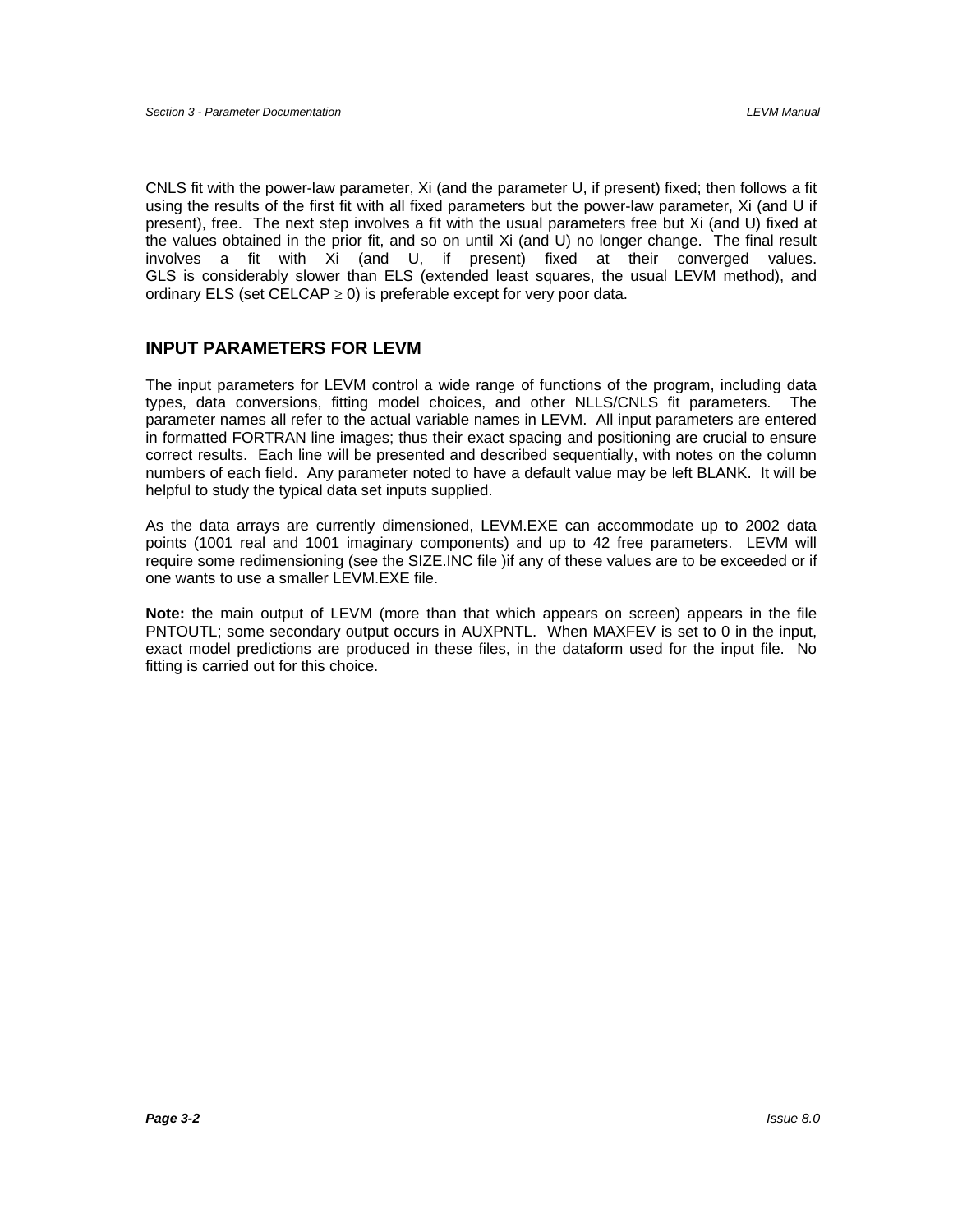# **BEGINNING OF TOP PART OF INPUT FILE**

#### **LINE1** [FORMAT(A80)] DESCRIPTION OF RUN

COLS 1-80

# **ALPHA**

**ALPHA** Alphanumeric description of run: This is printed as a header for the output files (may be left blank). It is essential, however, that this be the first line in the file. No blank lines are permitted above it.

#### **LINE2** [FORMAT (I4, 2X, 7A1, D10. 4,A1, I10, 1D10.4, 2I6, 1X, D10.4, 2X, D10.4 )] DATA AND FIT TYPES

|  |  |  |                                                                                                |  | COLS 1-4 7 8 9 10 11 12 13 14-23 24                  |  |
|--|--|--|------------------------------------------------------------------------------------------------|--|------------------------------------------------------|--|
|  |  |  |                                                                                                |  | IOPT DINP DFIT PINP PFIT FREEQ NEG FUN CELCAP DATTYP |  |
|  |  |  | 25-34 35-44 45-50 51-56 59-67 69-77                                                            |  |                                                      |  |
|  |  |  | <b>IPAR ROE IFP IRE</b> $\varepsilon_{C1\infty}$ <sup>*</sup> $\varepsilon_{C10}$ <sup>*</sup> |  |                                                      |  |

**IOPT** Turns on CNLS optimization iteration (only for complex fit)

 $IOPT = 0 - No$  optimization

 IOPT > 0 - Sets maximum number of allowed optimization iterations (9 is reasonable)

When IOPT > 0, screen output appears for each of its iterations: the output is: 2M, No. of free parameters, and the fit quality factor (FQF)

When IOPT< 0, CNLS convergence accuracy can be controlled (no optimization). It is approximately 10\*\*(-|IOPT|). Thus values between -3 and -14 are appropriate, with -8 or -9 reasonable for data with noise. When  $IOPT = 0$ , the maximum number of convergence iterations are carried out.

**\* \*\*** These quantities only appear in OUTIN for the IRE < 0 choice, the FUN = O circuit selection, and  $P(5) > 0$ . They also require the MODE = -1 choice.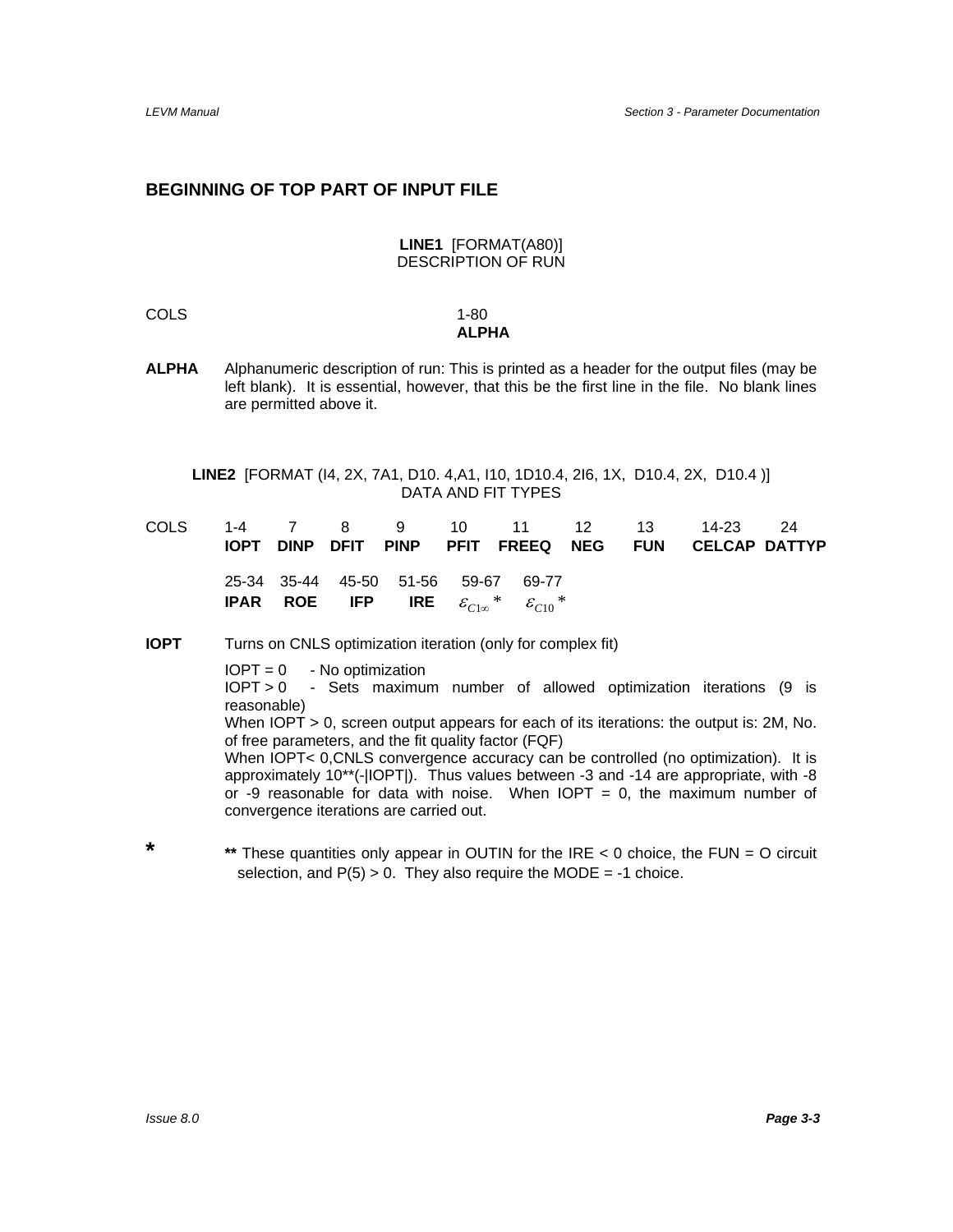**DINP** Input data system (same choices as in DFIT but can be different)

**DFIT** Fitting system

 Data may be entered in any of the following forms and may be converted to any of them for the fit (see CELCAP)

- Z Impedance <default>
- Y Admittance = 1/Z
- $M Modulus = i\omega Z$
- E Epsilon (complex dielectric constant) = 1/M
- **PINP** Complex input format (same choices as in PFIT but PINP and PFIT can be different)
- **PFIT** Complex fit formats

 The complex data may be entered and then fit in any combination of the following formats:

P - Polar (magnitude, angle in radians)

- D Polar (magnitude, angle in degrees)
- L Polar natural log: (ln(magnitude), angle in radians)
- R Rectangular (real, imaginary) <default>
- **FREEQ** Input frequency format which provides the option to enter the frequency in Hertz. **See table on p. 0-6 of this manual.**

All fitting is done with angular frequency  $\omega$  (omega). F - Input frequency is in Hertz blank - Input frequency is angular <default>

**NEG** Selects sign change of 2nd column of input data (e.g. imaginary part)

 N - Multiplies Imag. data by -1 as inputted from file Blank - No action taken

- **FUN** Selects model fitting function to be used. Valid models are A K, O, R, S, and T. For more information, see Section 5 on model specifications.
- **CELCAP** Capacitance of empty measuring cell (in Farads) required when converting between the Z-M and E-Y systems. It is not necessary to provide a value for  $Z \leftarrow Y$ conversions and fits, but one should be provided for  $Z, Y \le -2$  M, E conversions and also for all fits in the M-E system, even if the data is in M or E format (since all the circuit models calculate Z and then transform it to the system being fitted). The default value is <1.0>. Set to permittivity of vacuum (8.854188x10<sup>-14</sup> F/cm. in **Gaussian** units), when dealing with dielectric or conductivity data (use value of the input parameter, **M**, < 0; see line-3 information). See also p. 0-16.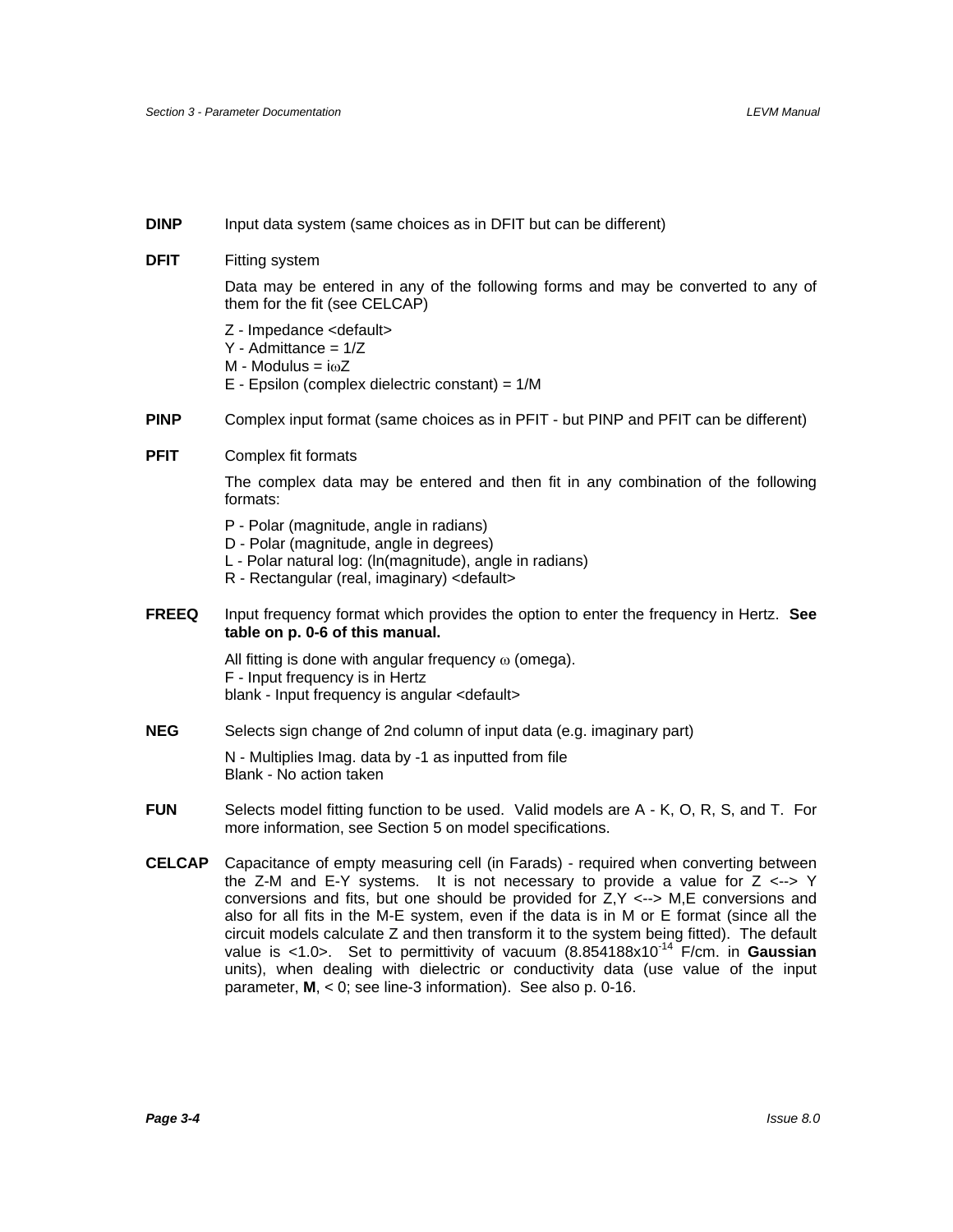The generalized least squares fitting option is selected if CELCAP < -2.

CELCAP = -1: Sequential ELS (IRCH = -2)  $CELCAP = -2$ : As in -1 choice but U also free CELCAP = -3: Sequential GLS (IRCH = 2) CELCAP = -4: As in -3 choice, but U also free

**DATTYP** Type of data fit desired: C, R, or I.

 C - CNLS: combined fit of both immittance data columns simultaneously (real and imaginary or, e.g., magnitude and phase).

 R - real fit of second input data column (first immittance data column: real or magnitude).

 I - real fit of third input data column (second immittance data column: imaginary or phase).

**IPAR** When zero: The Residuals/Model output columns in AUXPNTL and AUXPNTL1 are calculated (normalized residuals). \*\* Residuals = data - model predictions.

> When > 0, the output column: Residuals/Model in both are changed to Residuals/Uncertainty (i.e. weighted residuals) without changing column heading. Useful for plotting, especially when Xi is not unity. See further discussion in Section 2 under AUXPNTL1.

> When < 0, an extra line of parameter relative standard deviations occurs in the output, based on the input values of the free parameters of the fit. If the fit yields estimates equal to the input values, the values in this line will be zero. This feature is useful when exact values are known (as in simulation studies). To invoke it for the AZC input file, set IPAR = -1 and set the parameter estimates to their exact values.

**ROE; A/L** When ROE > zero, turns on robust regression (after first NLS main fit is completed). A subsequent fit associated with non-zero IFP will use such regression, but IRE and IOPT choices do not. Reasonable range: 0.1 to 3.0. For LEVMW, set ROE on screen.

> When ROE > 0, the PNTOUTL file lists the value of RKE=ROE\*SIGMAF and of MN, the number of data points (out of M) which involve least squares minimization (the rest involve absolute value minimization). Also, **no correlation matrix** appears in screen output when  $ROE = 0$ . (Use PNTOUTL output or set  $ROE < 0$  for screen view).

> **\*\*\***When the input value of ROE is **negative,** it should be entered as the negative of the **A/L** cell constant with a dimension of cm (see p. 0-16) when the data are at the impedance level (ohms) and not of specific form (ohm-cm). Then, in the next fit run, the real and imaginary parts of the impedance are multiplied by A/L, resulting in specific format. For the next run, the  $-A/L$  value will be automatically set to zero and may be changed to a positive value if robust regression is desired. For specific data, it is appropriate to set CELCAP to the permittivity of vacuum so that dielectric level results are of relative dielectric constant character (called dielectric constant here).

**IFP** When zero: nothing new happens.

When > 0, activates direct function weighting (e.g., FPWT) after first NLS main fit is completed. Use any positive integer. Note that function weighting may alternatively be invoked in the first main fit section merely by setting IRCH < 0 (provided |IRCH|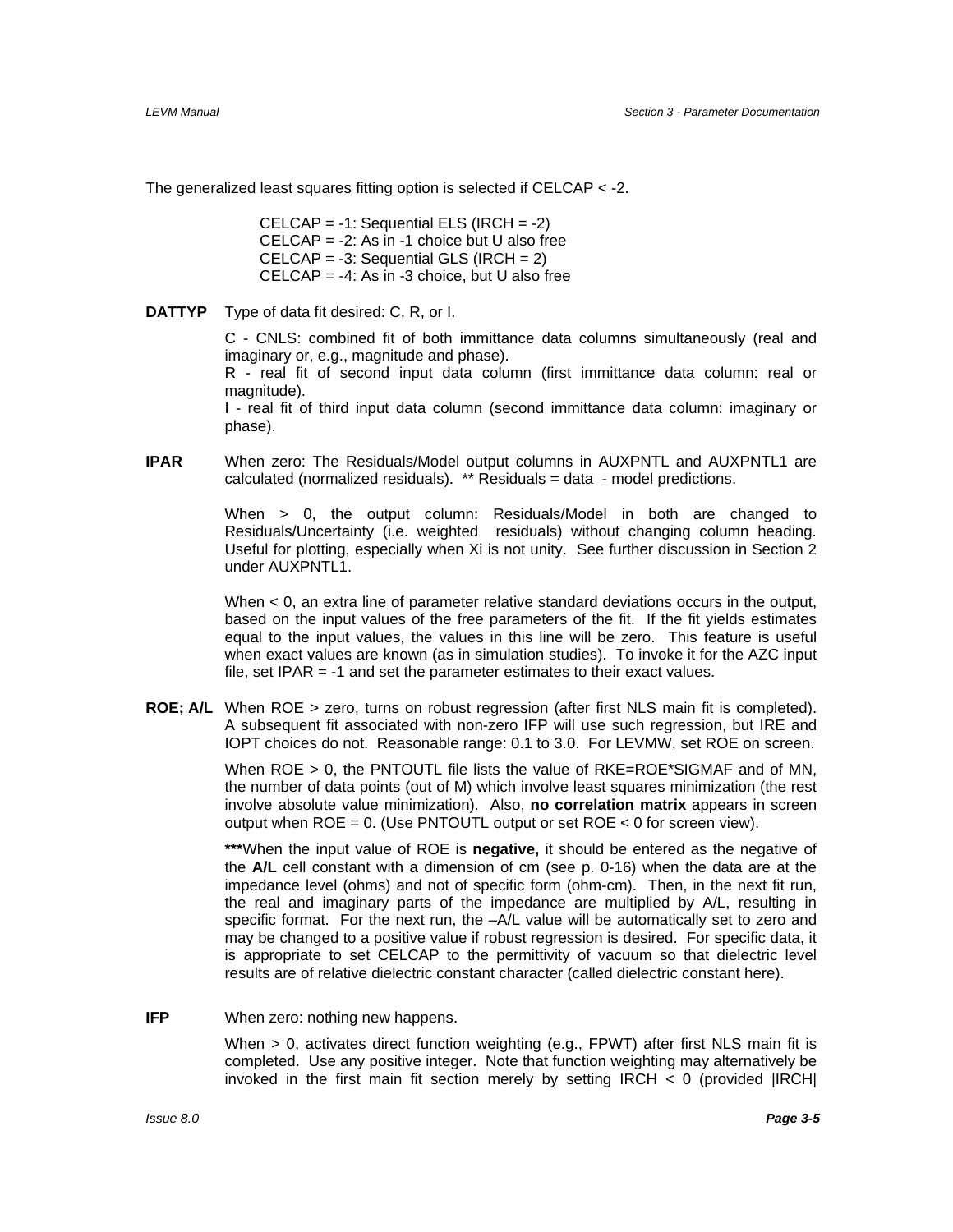$> 1$ ).

When < 0, turns on iterative function weighting (after first NLS main fit is completed) like PWT but uses calculated function values for producing weights. The value of |IFP| sets the maximum number of iterations allowed. Reasonable values are 7 or 8, but IFP > 0, which doesn't involve a separate iteration sequence, is nearly always a better choice since it converges quicker (to the same results). Thus, there is little reason to use the IFP < 0 choice; it is included primarily for comparison purposes.

**IRE** When zero: nothing new happens.

When > 0, turns on residual-weighting (RWT) iteration (after first NLS main fit is completed). The value of IRE sets the maximum number of iterations allowed. Reasonable values are 2 or 3.

The use of residual weighting with  $IRE = 2$  is sometimes useful in obtaining good parameter estimates. But the estimates of the standard deviations of the parameters provided by the program under these conditions are not as reliable as the ones obtained when IRE = 0. Thus, it is usually impossible to know for sure whether residual weighting has, in fact, given better estimates or not. Only when synthetic data for which the correct parameter estimates are known (such as AZC) are available can one make valid comparisons. This state of affairs, of course, severely limits the utility of residual weighting, and will do so until more reliable calculations of the standard deviations of the parameters are available.

- When < 0, no residual-weighting, but the output file OUTIN is produced when a fit is carried out. It contains the fit estimates of the parameters and may be used as an input file for the same data and model. Before making OUTIN, the program saves the input file used to make it as LASTIN. If one runs RIN, OUTIN is replaced by LASTIN. When IRE < -9, the files LINOTL, LINOTR, LINOTRL, LINOUT and LVOUT are also produced by a LEVM run. When also ATEMP = -2 or -3, the file LINOTCON is produced as well.
- When IRE > -11, all output files involve the angular frequency (or time) used in the fitting, but when  $IRE = -11$ , they all involve ordinary frequency values in Hz.
- **\*\*** Additional MAXFEV = 1 or 2 choices (in Line-3), then:

Scaling transformations of fitted or simulated data (data in rectangular form)

If  $P(39) > -10^{**}$ 17, Re and Im data values are multiplied by  $|P(39)|$  when  $P(39)$  not 0 If  $FUN = O$  (O circuit), then

If P(39) <-10\*\*17, Re and Im data values are multiplied by P(5), where P(5) =  $\rho_0$ 

If P(36) is not 0 and DFIT = YY,  $\sigma' \rightarrow \sigma' - \sigma_0$ .

If FUN not equal to R and P(38) not 0:

If  $P(38) < 10^{**}$ 17, multiply freq. column of data by  $P(38)$ 

If  $FUN = O$  (O circuit), then

If P(38) > 10<sup>\*\*</sup>17, multiply freq. column of data by P(6), where P(6) =  $\tau_a$ .\*\*\*\*\*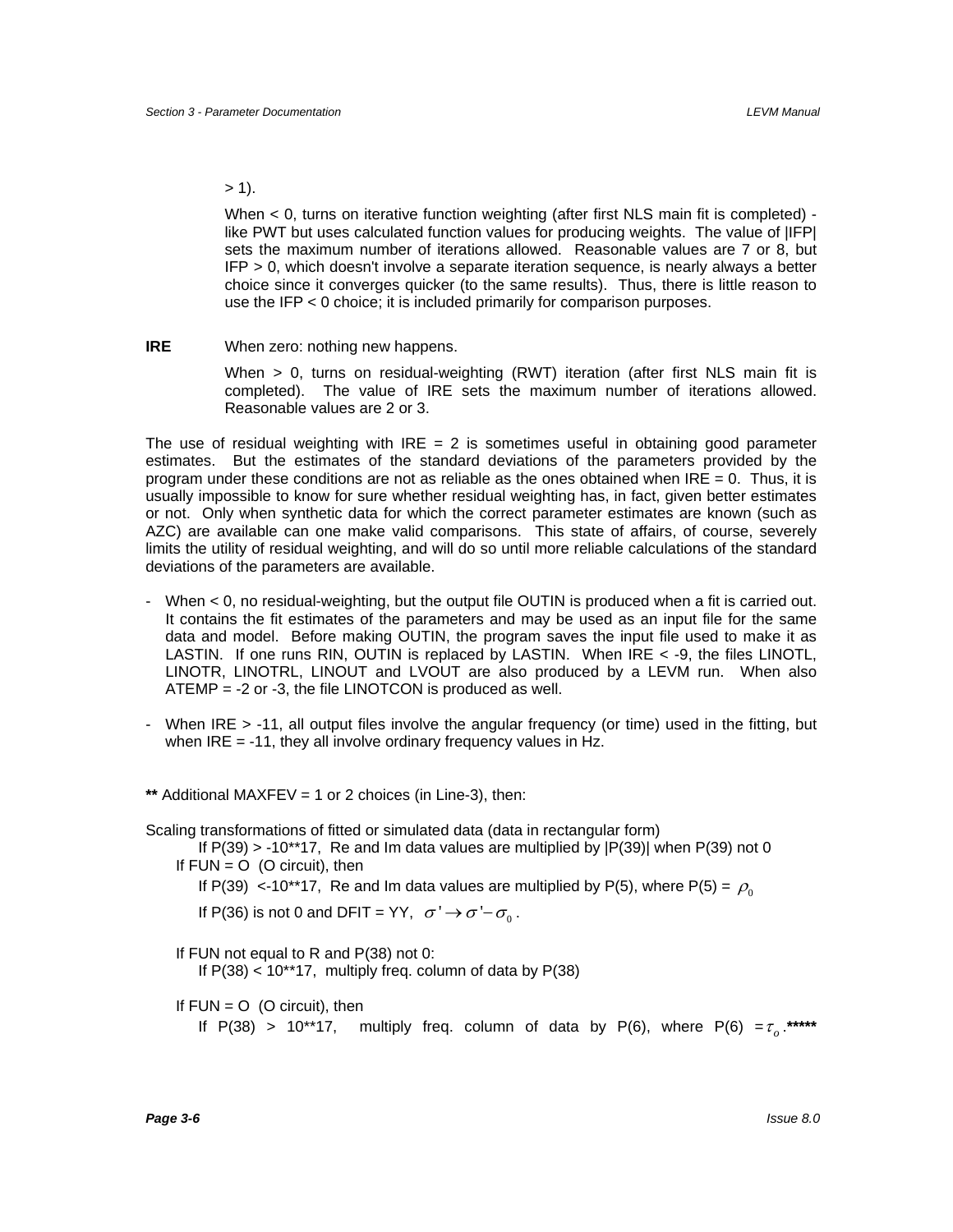## **LINE3** [FORMAT(9I5, D10.4, 5X, D10.4)] DATA, WEIGHTING, AND FITTING SPECIFICATIONS

COLS 1-5 6-10 11-15 16-20 21-25 26-30 31-35 36-40 41-45 **M N MAXFEV NPRINT IRCH MODE ICP IPRINT IGACC**  46-55 auto auto  **ATEMP SDWC SDRC** 

**M** Number of data points (frequencies). Maximum value: 1001 Set  $M < 0$  initially to make CELCAP = permittivity of vacuum. Program will reset M positive.

- **N** Total number of model parameters (free + fixed). Minimum absolute value 34, maximum 50. When <0, P(33) and P(34) are used as reference parameters: see p. 5- 2.
- **MAXFEV** Maximum number of evaluations of the model allowed (approximately  $\frac{1}{2}$  the maximum number of iterations).

 A reasonable value is 49 to 99, but it can be much larger. If convergence fails in the allowed number, a message will appear in PNTOUTL and on the screen.

The following three choices are most appropriate when IRE is set to -1 or less, causing the file OUTIN to be produced when a fitting run is carried out. The results of the choices below then appear in OUTIN (and in other output files if IRE<-9). After carrying out a run with one of the choices below, it is often appropriate to do a run using the OUTIN file produced, but results occur in the output files whether such a run is made or not.

**When MAXFEV = 0,** no fitting is performed but calculated model data corresponding to the parameter choices is written to the output files. Use  $MAXFEV = 0$  to calculate model (circuit) predictions for given parameter values. Useful for plotting and preliminary investigations. See discussion of files OUTIN and SIM in Section 2. **Do not** set DATTYP=I when MAXFEV=0, and **you must** set NFREE(I)=0 or 2 for any negative parameter choices.

**When MAXFEV = 1,** no fitting is performed but the data are changed from their current level (set by DINP value) to a new level (set by DFIT). Thus if these quantities are ZZ, change them to ZY and run with  $MAXFEV = 1$ . Results, including the data in OUTIN, will be at YY level. Particularly useful for transforming data and producing new results for plotting in the output files generated when IRE<-9. **\*\***See additional choices at bottom of p. 3-6. **\*\*\*\*\*\*\***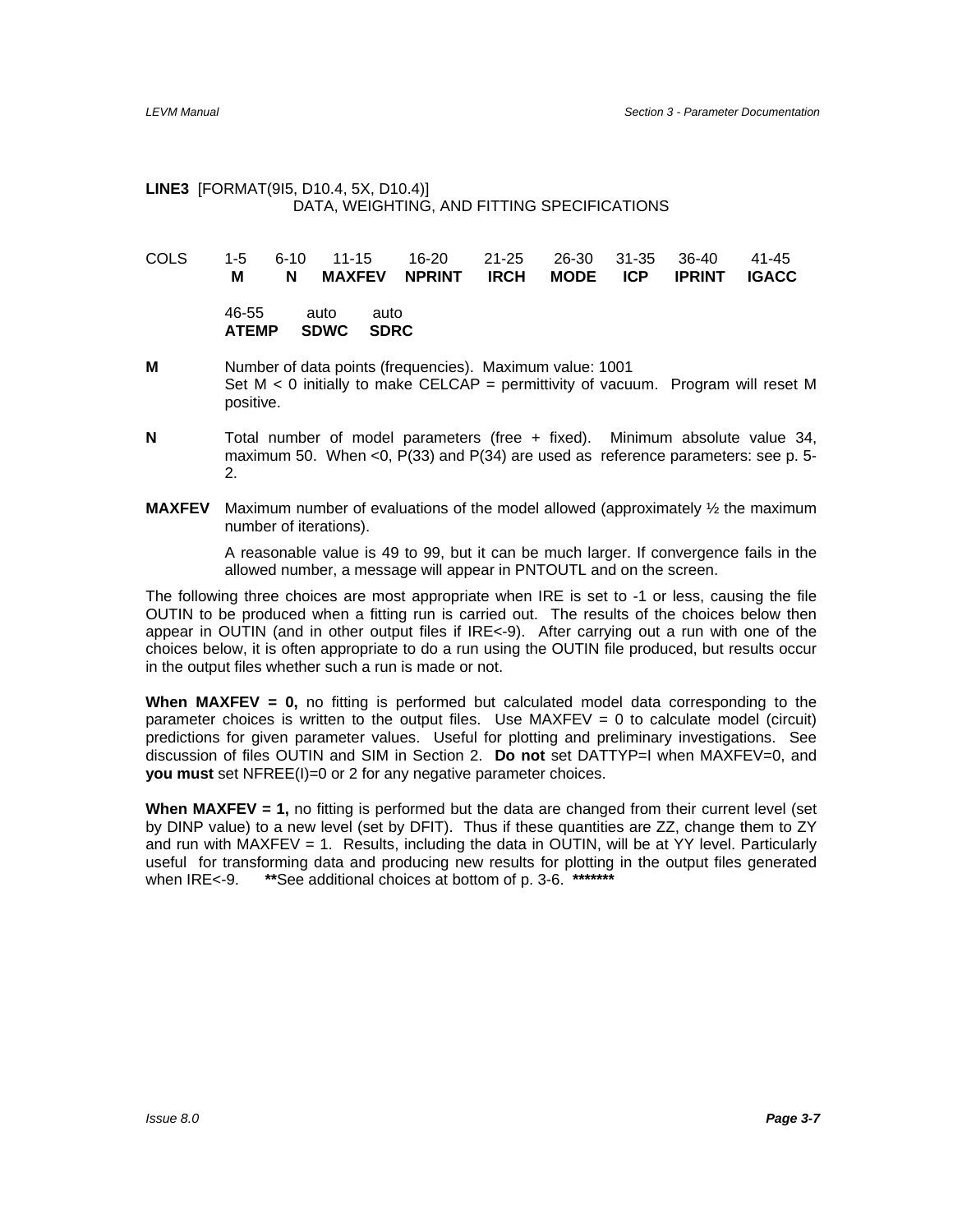**When MAXFEV = 2,** parameter **subtraction** is possible. See discussion of subtraction in the Preface. Use this choice after a fit has been made with such quantities as RP and CP free. Then with MAXFEV = 2 and IRE= -10 or -11, set NFREE = 3 for all such parameters whose effects are to be subtracted from the data **(also set NFREE = 3 for any NDE parameter associated with the parameters to be subtracted)** and make a run. The resulting new input file (OUTIN) will not involve those parameters whose NFREE values were set to 3, and their effects will have been subtracted from the data. Another fitting run can then be made using the changed data. See the correspondence between NFREE numbers and **word descriptors** (used in LEVMW) on p. 3-13.

- **NPRINT** Causes intermediate fitting results (free parameter estimates) to be printed every NPRINT iterations. If NPRINT < 1, then there is no intermediate printing. \*\* For NPRINT < 0, e.g., NPRINT = -4, screen shows only every  $4<sup>th</sup>$  line. Best to use even numbers.
- **IRCH** Selects form of data weighting: (here "Weights" refers to the standard deviations, RW(I), used to calculate actual weights). The weighting variance corresponding to say REAL(RW(I)) is  $v_i = REAL(RW(I))^*REAL(RW(I)),$  and the corresponding weight is  $1/v_i$ . See weighting definition sheets at end of this Section.
- 0 Reads input weights (Lines 7 when present) into RW(I). Use DINPUT.BAT for data preparation. \*\* Also involves Unit weighting when **IRCH** 0 or 1.
- 1 Unit weighting (UWT):  $REAL(RW(I)) = IM(RW(I)) = 1$
- 2 Weights assigned as shown on sheets at end of Section 3. Involves the data values Y(I) and the parameters U and Xi. (For proportional weighting,  $Xi = 1$  and  $U = 0$ : PWT). CNLS results generally somewhat biased for this choice.
- -2 Weights involve YC(I), which is calculated from the model (the fit model prediction). (For proportional weighting,  $Xi = 1$  and  $U = 0$ : FPWT). Recommended, less bias.
- 3 Modulus weighting using Y(I). (MWT when U=0 and Xi=1, fixed). See end sheets and J. Electroanal. Chem. **178**(1984)11.
- -3 Modulus weighting using YC(I). (FMWT when U=0 and Xi=1, fixed). Biased.
- 4 Special FRA weighting using Y(I). See article by Spinolo in Ref. list.
- -4 Same as IRCH=4 but uses YC(I).
- 5 FRA 1250,1286 weighting using Y(I) and reference resistors (P(33) etc., see discussion in Section 5). Also see article by Orazem et al. in Ref. list. Xi and U not used with |IRCH|>4. Also, do not use Optimization (set IOPT=0 or negative).
- -5 Same as IRCH=5 but uses YC(I).
- 6 Same as IRCH=5 but weighting constants set for FRA 1250 and PAR 273 potentiostat.
- -6 Same as IRCH=6 but uses YC(I).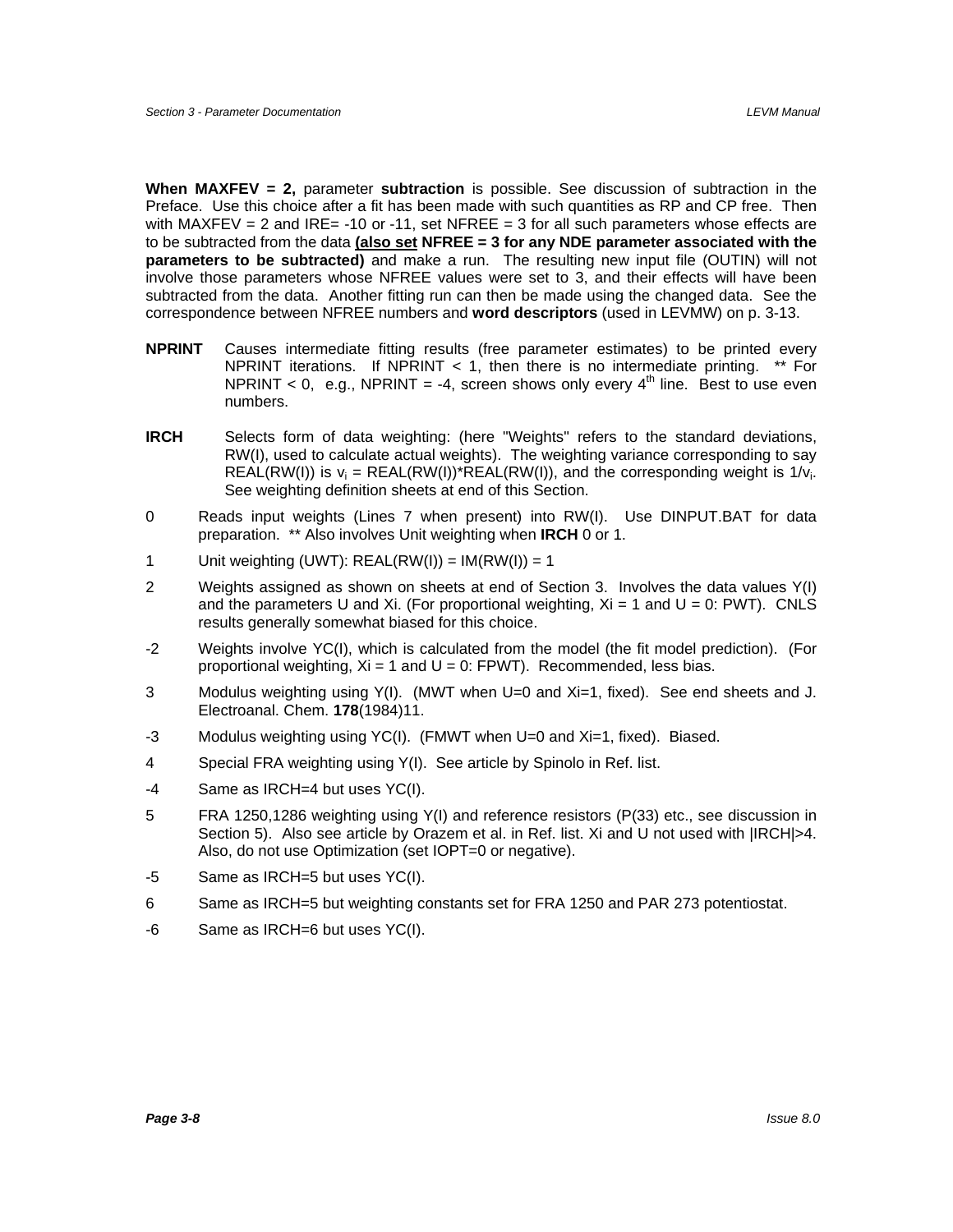**MODE** This fixed parameter now plays several important roles. Let MDE=|MODE|. When MODE  $\neq$  4, the scaling of the model parameters is computed internally. Otherwise, an external scaling procedure is called for during LEVM operation which requests scaling exponents). Not usually necessary.

Next, when MDE = 0 or 1, the input T (tau) variable is treated as usual. BUT, when MDE = 2 (use for CSD response only), for many distributed circuit elements (DCE's, see next section), the input T quantity is redefined as an effective dielectric constant,  $\varepsilon_{\tau}$ , and T in the response formula is replaced by the new relaxation time TT, where then

 $TT = T^*CELCAP^*(R0^*R0)/R$ ,

and  $R = \Delta R = R0$  - Rinf, and  $R0 = Rinf + \Delta R$ . In most cases of interest, Rinf = 0.

In addition, when MODE >= 0, fits are of either CSD=CSD0 or DSD type, **BUT**, for a few important response formulas, when MODE < 0, they are of only CSD1 type. See Appendix 1 of the Preface; Section 4, the NELEM = 6,7 choices; and the final Circuit-O discussion.

Finally, for a few DCE's the choice MDE = 8 leads to the calculation of transient rather than frequency response (e.g., NELEM =  $14$  or  $34$ ). Also see p. 5-33 for the MODE =  $-6$  choice.

**ICP** - When non-zero, invokes request for new values of free parameters to be entered during LEVM operation. Leave zero unless you want to change them on next run.

**IPRINT** Selects level of output (especially in PNTOUTL).

0 - minimum output

 1 - standard output. (Note that residuals only appear in AUXPNTL for this choice of IPRINT and also residuals/calculated results are output - but see IPAR)

 2 - more output - e.g., includes residuals and residuals/measured (in PNTOUTL) and residuals/calculated (in AUXPNTL - but see IPAR).

 3 - maximum output, includes iterative step output. Requires plenty of disk space for long output file, PNTOUTL.

<0 - when IRE<-9 as well, OUTIN is also produced.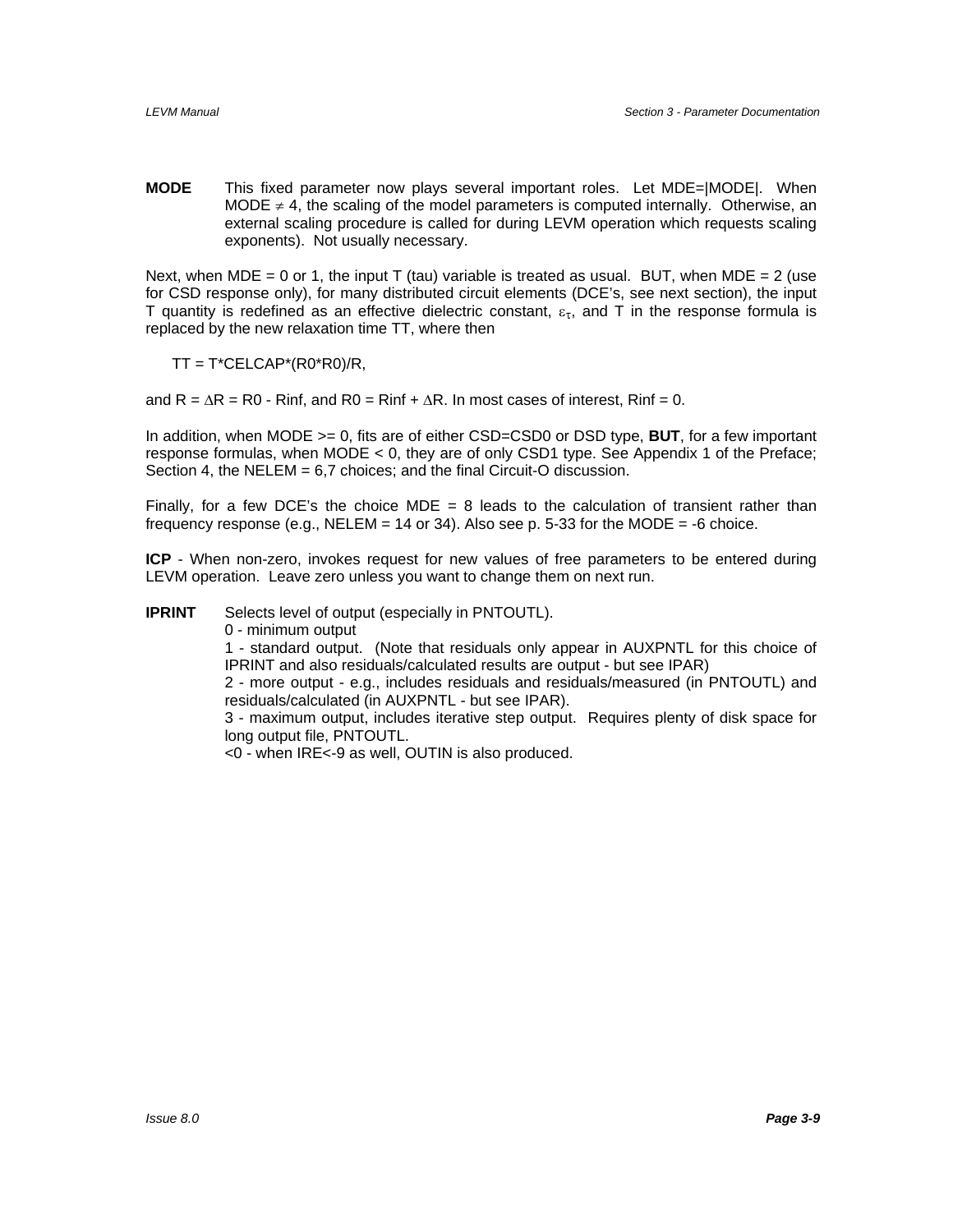- **IPRINT<0** (IIPRINT) is actually used) causes the frequency column in AUXPNTL1 to be log (freq.), where the character of freq. is determined by IRE=-10 (angular) or -11 (Hz).
- **IGACC** Selects relative accuracy of EDAE, GDAE, and other response functions (see especially O-circuit choices) requiring integration. (i.e., 2 gives  $10^{-2}$ ; 6 gives  $10^{-6}$ , etc.). For medium accurate data, use 2. If a reasonably good fit is found, then use its parameter estimates (in OUTIN) as inputs with IGACC now set to 3 or 4. Only use 4 to 7 (much slower) for very accurate data.

When IGACC  $\lt$  0, IGACC = |IGACC|, but weight shaping is invoked. Then when LEVM is run, you will be requested to enter four corner frequencies, fl1, fl2, fh1, and fh2. The weighting, set by other inputs, is reduced proportional to f (frequency: units Hz or radians, whichever was used in input) between  $f_{min}$  and fl1, and is reduced proportional to  $f^{0.5}$  between fl1 and fl2. Similarly, the weights are reduced proportional to  $f<sup>0.5</sup>$  between fh1 and fh2, and proportional to  $f<sup>1</sup>$  between fh2 and  $f<sub>max</sub>$ . There is no effect in the region fl2  $\leq$  f  $\leq$  fh1. To eliminate say the high frequency roll-off, just set fh1 and fh2 >  $f_{max}$ , and similarly for eliminating low-end roll-off.

 These possibilities are useful when some extreme low and/or high end data values are appreciably less accurate than mid-range ones. By means of weight shaping, their effects can be reduced without needing to eliminate these data points, and yet they can still contribute, in reduced measure, to the fit.

**ATEMP** Absolute temperature (e.g., Circuit H) or choice variable.

<0 - In K, O, and R circuits causes appropriate parameters to be defined as dielectric constants rather than as capacitances. See O-Circuit discussion in Section 5.

-2 - With CELCAP not equal to unity, this choice causes the output file LINOTCON to be produced. It is particularly appropriate for complex conductance data fitting.

-3 - With DATTYP=R and fitting with the G circuit, again causes (a different version of) LINOTCON to be produced. If the independent variable is temperature and an Arrhenius plot is of interest, LINOTCON contains the needed results of the fit for plotting. But see OCkt. Also see ATEMP values set on pp. 4-7 and 4-8.

## **SDWC**,

**SDRC** These quantities are the prior fit values of the SD's shown as SD WC and SD RC in the LEVM outputs (e.g., screen and PNTOUTL). They only appear automatically in OUTIN after a fit; not entered in preparing input file.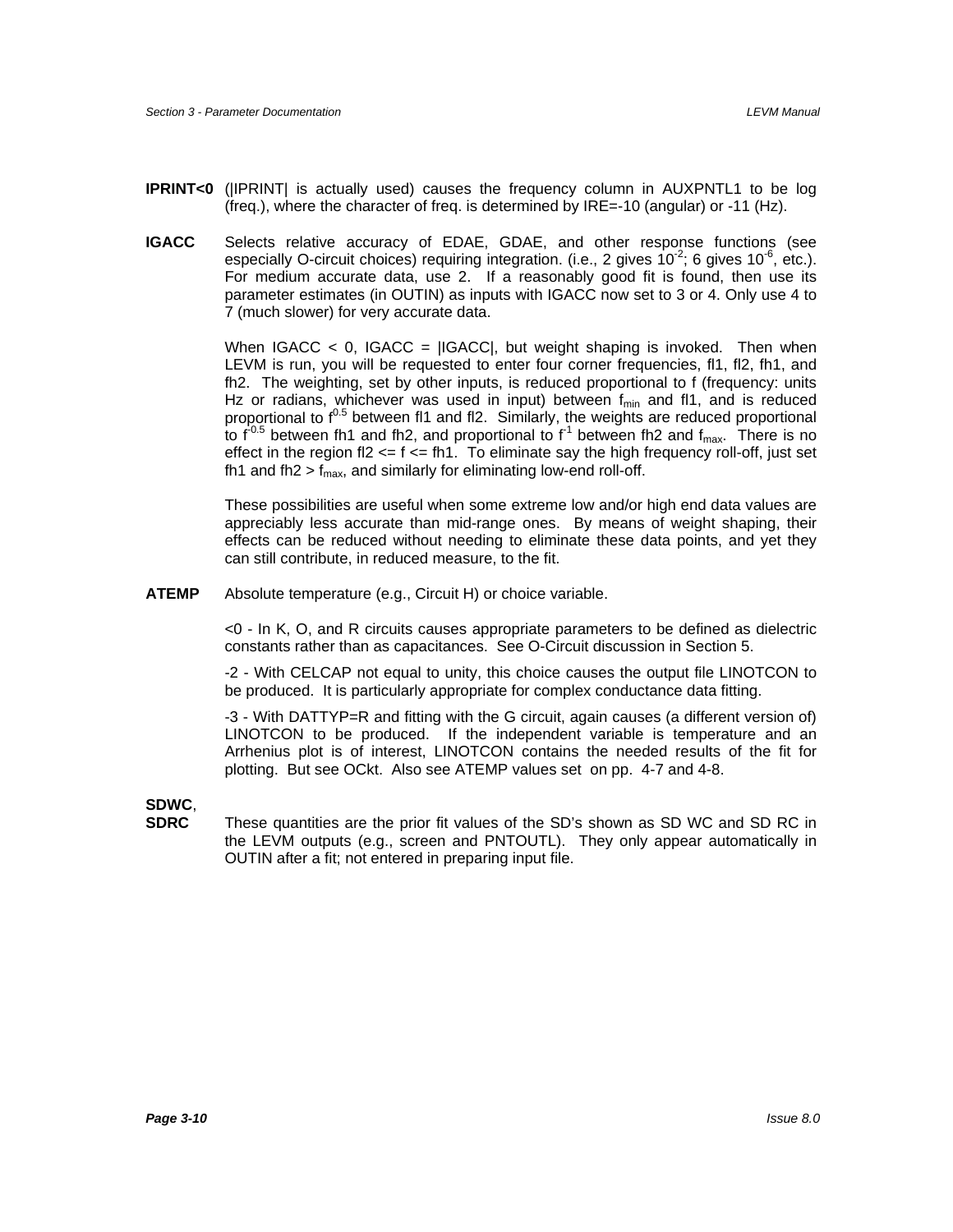## **Fitting Tolerances and Parameters**

The following quantities are no longer set in the input but are given fixed values in the program itself. They have been selected to produce stringent convergence criteria, needed for low-error data and for some DRT estimation. See IOPT < 0.

- DRSS (Relative) Numerical derivative step size: Default = 1.0D-8
- FTOL Convergence parameter for sum of squares: LEVM terminates when the relative error in the sum of squares is < FTOL. Default =  $1.0D-15$ . FTOL=XTOL=  $10**$ (IOPT) when IOPT < 0.
- XTOL Convergence parameter for the vector of free parameters: LEVM terminates when the relative error between the vector of the free parameters and its values for the last iteration is  $<$  XTOL. Default = 1.0D-28.
- GTOL Convergence parameter for the vector of free parameters: Default = 0.0.
- FACTOR Positive number used in determining the initial step bound. This bound is proportional to FACTOR $*(L2$  norm of P) where P is the vector of free parameters. Default = 100.

## **LINE4** [FORMAT(5D15.8)] **MODEL PARAMETERS**

This "line" is actually seven to ten real lines (each containing up to 5 parameter choices) long.

 $P(I), I = 1, N,$ 

where  $N =$  total number of parameters (32 to 50)

P(I) is the input value of the Ith parameter for the model being used. Care should be taken in giving parameters values of zero since this is equivalent to removing an element from a circuit entirely, rather than having one with a value of zero. For further information, consult the section on circuit models. The number and function of parameters are determined by the model selected by the FUN parameter on line 2 of the input file.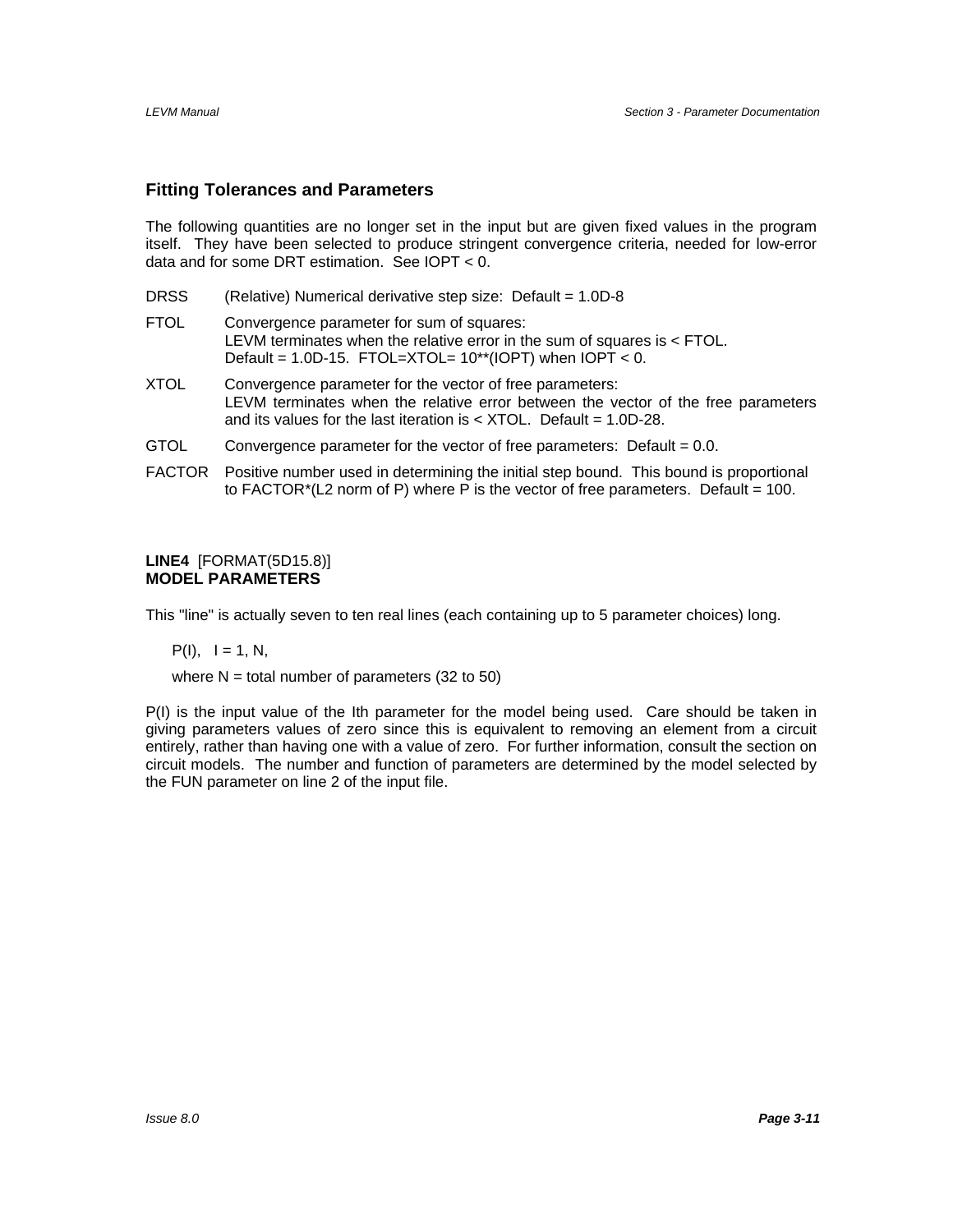#### **FIXED PARAMETER CHOICES**

Some  $P(1)$  values with 29 < I < 41 may be set negative or non-zero in order to invoke a particular choice. When negative, |P(I)| is actually used in any calculations with the input value.

Parameters P(33) up to possibly P(39) may be used for various weighting situations - see Section 5: Parallel, Reference, and Weighting Possibilities for a detailed discussion. Below are listed other orthogonal parameter choices.

- P(30) Used for different element types in Circuits K and O. See Section 5 of this manual and discussion of P(37) below.
- P(31) When fixed and set to -1,-2, or -3, used to invoke and define the plotting of uncertainty rectangles around DRT points (K circuit or R circuit only). See discussion of DRTLSD.DAT file in K-circuit write-up.
- P(33) > 0 Only operative for the R circuit. Used for DRT regularization-type inversion. P(33) is the value of the regularization parameter, lambda. See R-circuit discussion, p. 5-41. See also P(33) discussion in the O circuit material.
- $P(34) < 0$  Causes parameter gradients to appear on screen at each iteration. Valuable to show which parameters are well determined during fitting iteration. No gradient output for 0.
- P(34) > 0 Used in setting up LEVM input files for DRT fitting and inversion (Circuits K and R). See detailed discussion of P(34) > 0 choices in R-circuit discussion.
- $P(35) > 0$  Used in K and R circuit DRT calculations. Only needed when some of the DRT parameters are taken fixed rather than free. P(35) should then be set equal to the total number of DRT parameter pairs used in the fitting, but it can also be used for other DRT fitting situations as well. See R-circuit discussion.
- \*\*P(36) May be used in setting up a LEVM DRT file. See the discussion under the P(34)=1 choice in Section 5, R circuit. Also used in the K-Circuit for CP definition and use.
- P(37) This parameter controls the character of the fitting parameter P(30) in the O circuit. If -4,  $P(30)$  is a series inductance; if -16,  $P(30)$  is a series capacitor; and if  $> 0$ ,  $P(30)$ is a series resistance. Same for R circuit, but in addition, for  $P(37) = 0$ ,  $P(30)$  is a parallel conductance.
- \*\*P(38) Important DRT choice parameter. See the list of possibilities in the R-circuit discussion.
- \*\*P(39) May be used in setting up a LEVM DRT file. See the discussion under the  $P(34)=1$ choice in Section 5, R circuit. P(39) is also used to set the regularization order when P(33)>0. \*\* If P(39) < 0 and MAXFEV = 1 or 2, Y'(I) =  $|P(39)|^{\ast}$ Y'(I) and Y''(I)= |P(39)|\*Y''(I).
- P(40).NE.0 Very important DRT choice parameter. Required to carry out calculations and produce the Distribution of Relaxation Times (DRT) file OUTPARM using the K, O, or R Circuits.). See the detailed list of P(40) choices in the R-circuit discussion.
- \*\* See additional choices when MAXFEV = 1 or 2 listed at the bottom of p. 3-6.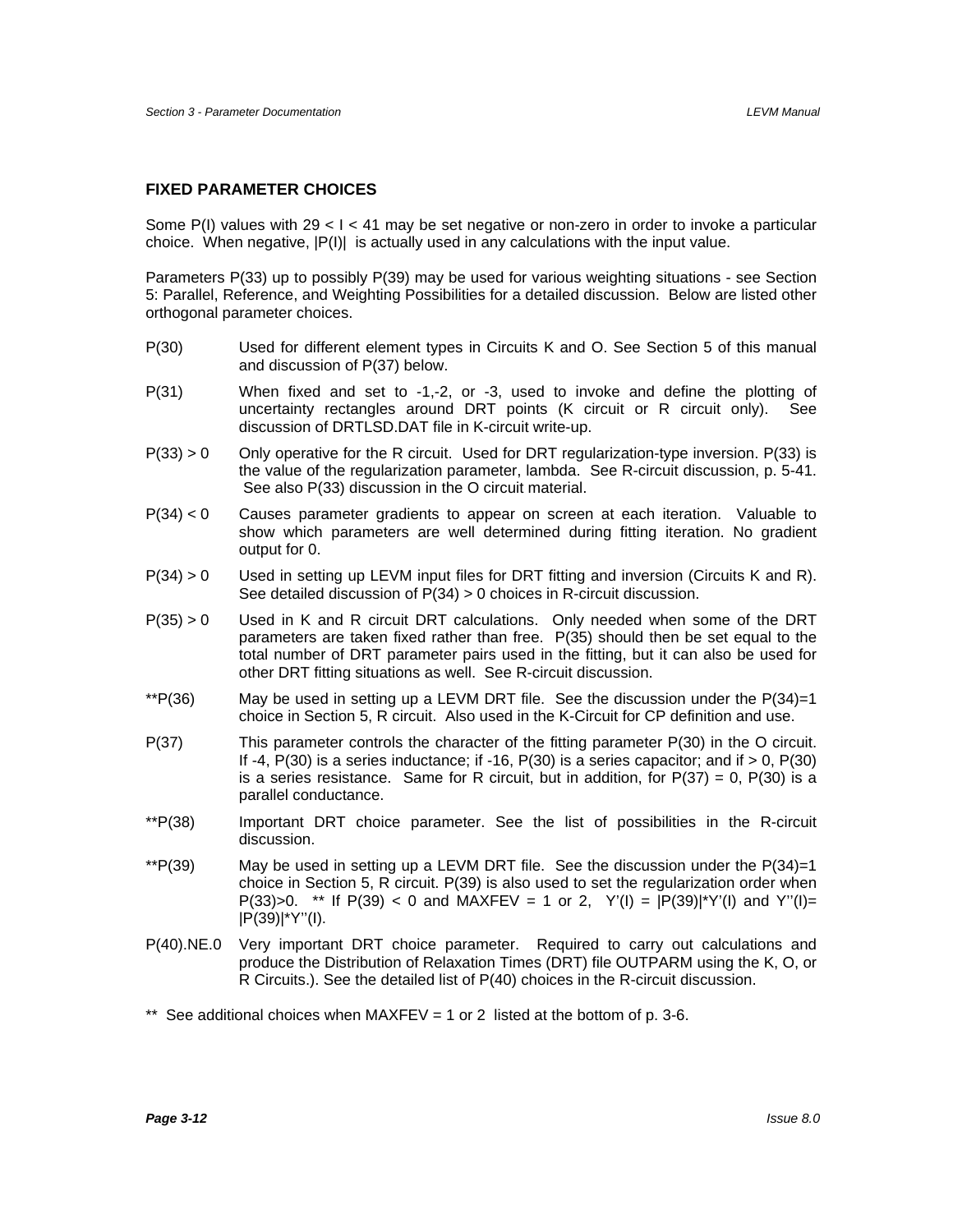#### **LINE5** [FORMAT(32I1)] **PARAMETER TYPES**

**NFREE(I),**  $I = 1, 50$ 

**NFREE(I)** determines whether the Ith parameter value is fixed or is free to vary to adjust the fit:

- 0 (fixed) Parameter is fixed
- 1 (Pos) Parameter is free, but must stay positive
- 2 (any) Parameter is free, may be positive, zero, or negative
- 3 (sub) The effect of this parameter will be subtracted from the data if a run with MAXFEV = 2 is carried out.

Care should be taken to fix all parameters except those specifically being allowed to vary to find the best fit. All circuit elements removed from circuit by setting them to zero and all the parameters which select options within a circuit but are not actual model elements should be FIXED (i.e., all parameters from P(33) through P(40).

# **Beginning of bottom part of input file**

**LINE6** [FORMAT(I5,3(5X,D20.13))] **DATA LINES** 

|      | IC      | FREQ(I) | Y(I)  | $Y(1+M)$ |
|------|---------|---------|-------|----------|
| COLS | $1 - 5$ | 11-30   | 36-55 | 61-80    |

IC - Dummy counter

- **FREQ(I)** Frequency (angular or Hertz) associated with Ith data point.
- **Y(I),Y(I+M)** Data to be fitted in either rectangular form (real, imaginary) or polar form (magnitude or natural log of magnitude, and phase). Note that Y(I) is real part and Y(I+M) is imaginary part of data for the rectangular form. If imaginary values are entered all positive when they should be negative (as for usual IS impedance data) one must set NEG to N in Line 2 of the input. Number of lines  $= M$ .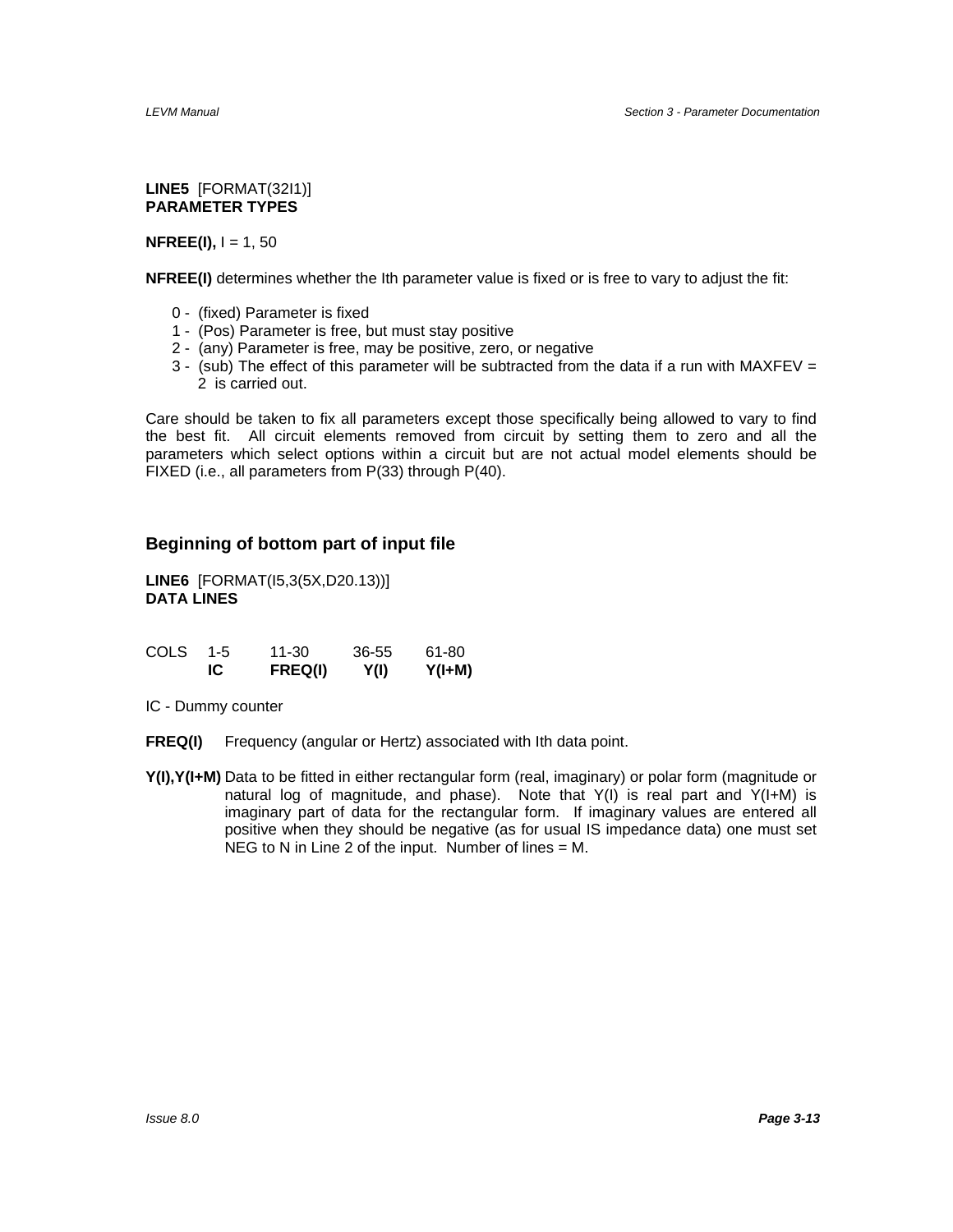### **LINE7** [FORMAT(I5,25X,2(5X,D20.13))] **DATA WEIGHTS** (Only for the choice IRCH=0 on LINE3)

These are the last possible items for the bottom part of the LEVM input file (actually standard deviations or uncertainties used to calculate the weights) to be used in the fit. These can normally be calculated internally, but in special cases it is desirable to assign them separately (number of lines = M). Otherwise, enter nothing here. You can format and add weight data to your full input file using MKINP and the weight file; select choice 5 during MKINP operation.

 $I = 1$ , M (LINE3)

- COLS 1-5 36-55 61-80 **IC RW(I) RW(I+M)**
- IC Dummy counter (may not be omitted)
- **RW(I)** Uncertainty associated with data point Y(I)
- **RW(I+M)** Uncertainty associated with data point Y(I+M)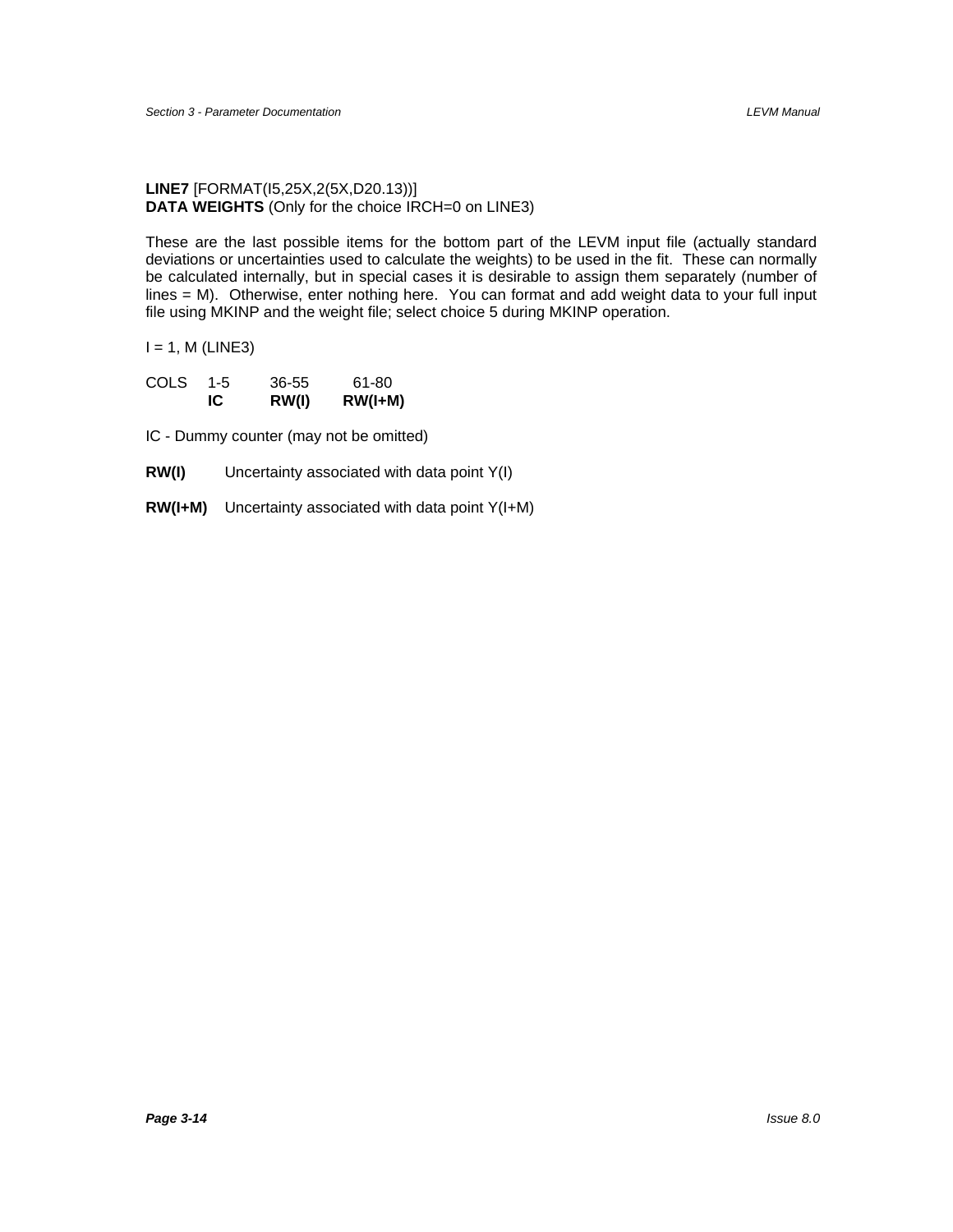# **CNLS Fitting and Weighting**

Immittance data:  $) = i_j$   $(j = 1, 2, 3, ..., N)$ Immittance model:  $I(\omega_j, \theta) = I_j$   $(\theta_p: p = 1, 2, 3, ..., P)$ Residuals of fit:R<sub>j</sub> = i<sub>j</sub> - I<sub>j</sub> = R<sub>j</sub>'+ i R<sub>j</sub>' Weighting variances:  $v_j = v_j' + iv_j'$ 

# **Objective function to minimize**

$$
S_N \equiv \sum_{j=1}^N \Bigl(\frac{(R_j^{'})^2}{v'_{j'}} + \frac{(R_j^{''})^2}{v''_{j''}}\Bigr)
$$

# **Error Variance Model**

Variance accounts for resolution and power-law errors

$$
v_j' = U^2 + |F'(\omega_j, \overline{\theta})|^{2\xi}
$$
  

$$
v_j'' = U^2 + |F'(\omega_j, \overline{\theta})|^{2\xi}
$$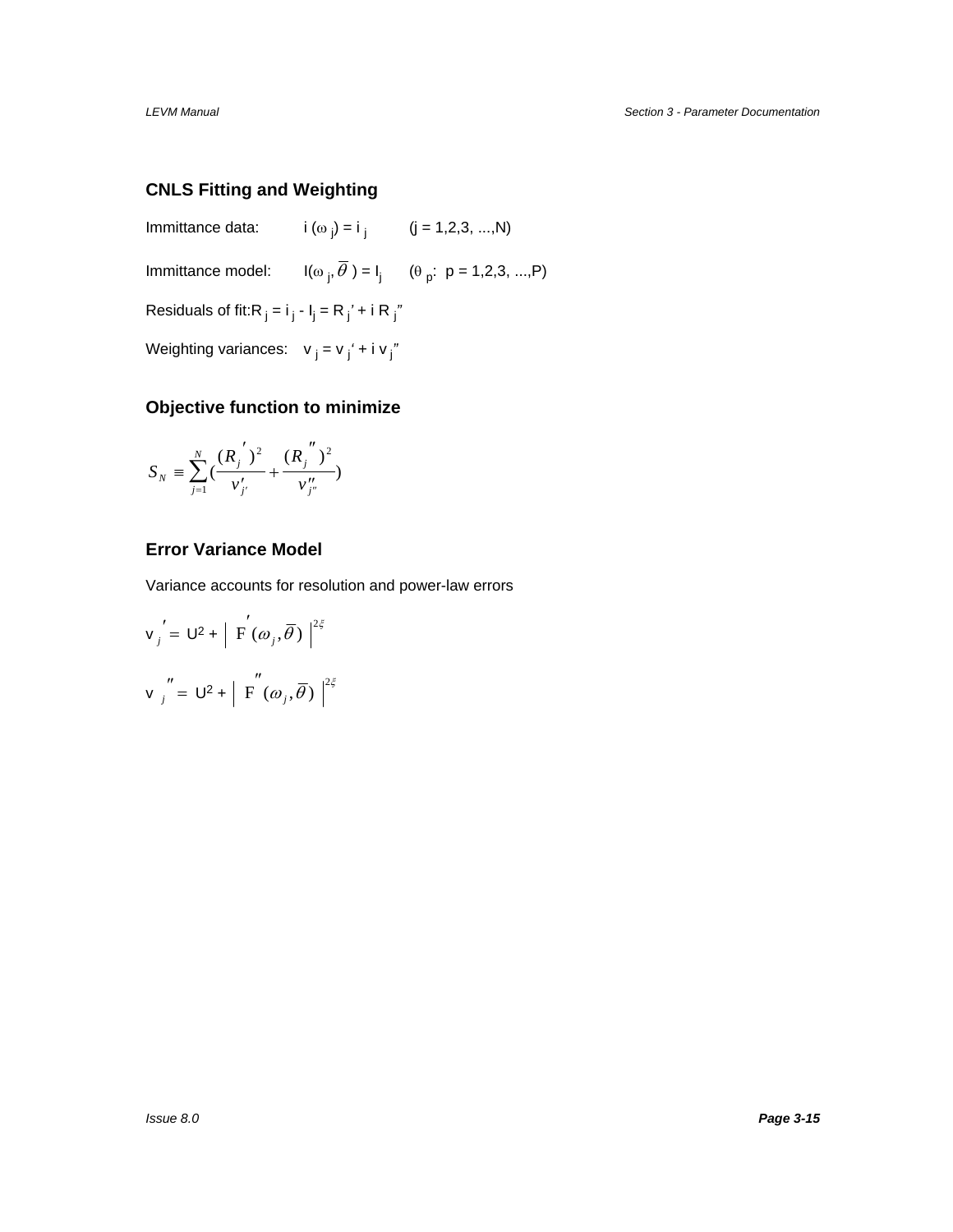# **Weighting Choices**

| <b>IRCH</b>    | <b>Name</b>             | U           | ξ           | F'                                                                                | F''                           |
|----------------|-------------------------|-------------|-------------|-----------------------------------------------------------------------------------|-------------------------------|
|                | Old: Fixed Weighting    |             |             |                                                                                   |                               |
| $\mathbf{1}$   | <b>UWT</b>              | $\mathbf 1$ | 0           | 0                                                                                 | 0                             |
| $\overline{2}$ | <b>PWT</b>              | $\pmb{0}$   | 1           | $i_j$ (data)                                                                      | $i_j$                         |
| 3              | <b>MWT</b>              | 0           | 1           | $\left  i_{j}\right $                                                             | $\left  i_{j}\right $         |
|                | New: Variable Weighting |             |             |                                                                                   |                               |
| $-2$           | <b>FPWT</b>             | 0           | 1           | $I'(\omega_i, \vec{\theta})$ (model) $I''(\omega_i, \vec{\theta})$                |                               |
| $-3$           | <b>FMWT</b>             | 0           | $\mathbf 1$ | $ I(\omega_i, \vec{\theta}) $                                                     | $ I(\omega_i, \vec{\theta}) $ |
| $\overline{2}$ | <b>GWT</b>              | Free        | Free        | $i_i$                                                                             | $i_j$ "                       |
| $\overline{2}$ | <b>GMWT</b>             | Free        | Free        | $\left  i \right $                                                                | $\left  i_{j}\right $         |
| $-2$           | <b>FGWT</b>             | Free        | Free        | $I^{\prime}(\omega_{j},\bar{\theta})$ $I^{\prime\prime}(\omega_{j},\bar{\theta})$ |                               |
| $-3$           | <b>FGMWT</b>            | Free        | Free        | $I(\omega_j,\vec{\theta})$                                                        | $I(\omega_i, \vec{\theta})$   |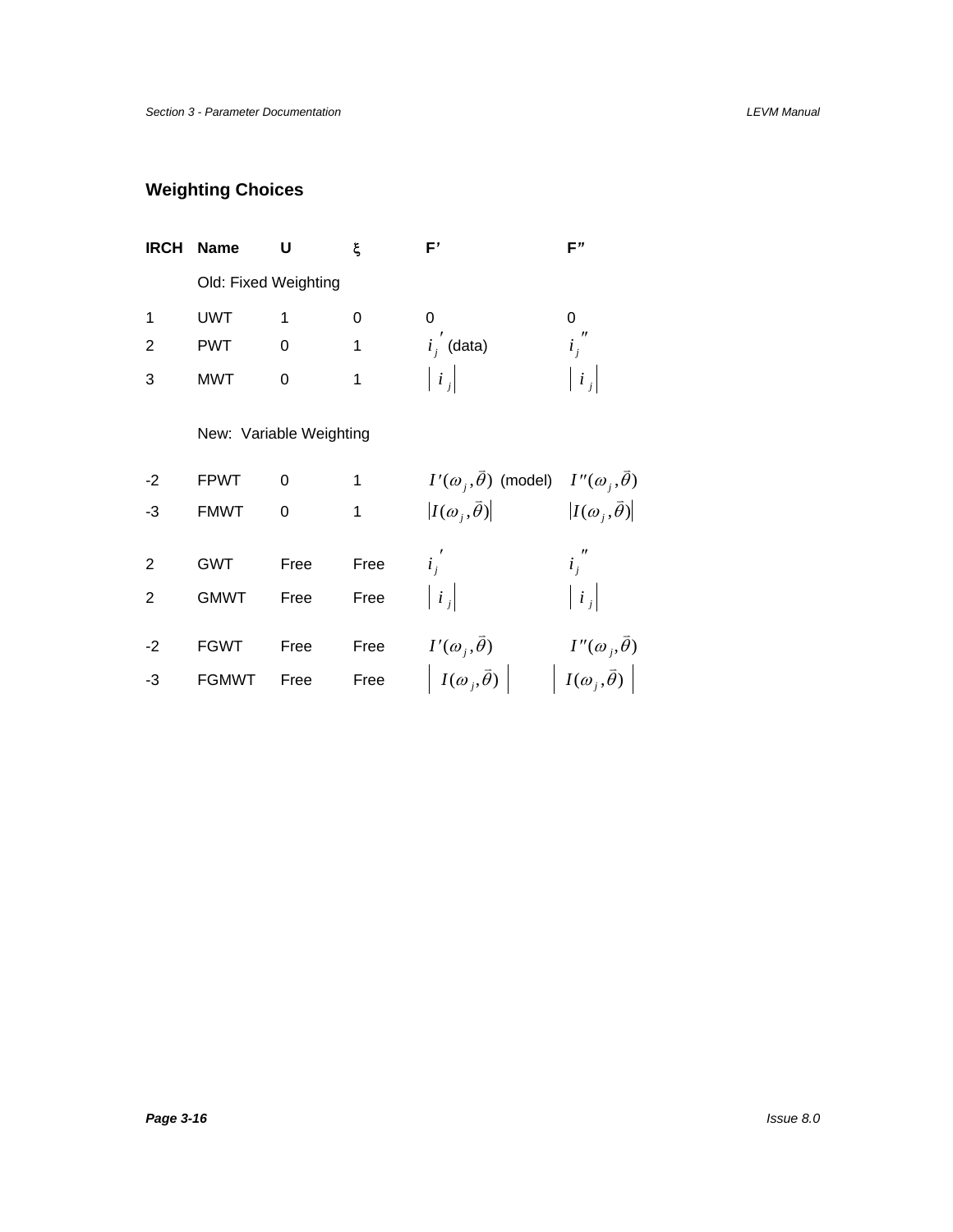# **Distributed Elements Multifunction Documentation**

This section describes the different distributed circuit elements (DCE's or DE's) available for use in the fitting circuit models (See the next page for a listing). LEVM contains a function subroutine DISTEL which allows any of a variety of distributed elements to be substituted into the available circuit models. This feature simplifies coding of the individual model subroutines, permitting more flexibility in less space. In addition, new distributed elements may be added to the programs by recompiling a single function which makes the new element available in all of the existing circuit models. Note that although the specific DISTEL expressions given in this section are nearly all returned as impedances, DISTEL can also be invoked at the dielectric constant level by setting NELEM negative. (See also the important dielectric possibilities discussed in Circuit O).

The DISTEL function is passed a total of six parameters: four which are free parameters of the element; one which is the angular frequency at which the impedance is being calculated; and one which selects the particular element being used (NELEM; also called NDE). Each of these is described below:

RDE = R. Free parameter, usually a resistance (BUT SEE BELOW)

Usually R =  $R_0$  -  $R_{inf}$  =  $\Delta R$ , but will be R =  $C_0$  -  $C_{inf}$  =  $\Delta C$ , or  $\Delta \in$  if NELEM < 0 or for DSD response in the O-ckt.

- TDE  $=$  T. Free parameter; usually a time constant/relaxation time: tau. ( $|MODE|=0$  or 1).
- TDE =  $\varepsilon_{\rm r}$ . Sometimes a fit model may use **TT** (p.3-9), not = T, when  $|{\rm MODEL}|=2$ ; see listing below and MODE discussion for more. TDE will then be an effective dielectric constant. The symbol TT in a response formula **includes** the T possibility but not *vice versa.*
- $UDE = U$ . Free parameter [NOT the same as  $U=P(31)$ ]
- PDE = PHI. Free parameter, typically an exponent
- OMEGA. Fixed parameter, represents frequency of AC signal; sometimes time or temperature
- NELEM. Fixed parameter; selects DE to be used (in the circuits, it is designated by NDEx, where x is a number).

The R, T (or  $\varepsilon_{\tau}$ ), U, and PHI parameters may be free fitting parameters passed to the program, while OMEGA is passed by the model subroutine. Care must be taken to fix NELEM at a constant value, otherwise the fitting routines will try to adjust its value, producing unpredictable (though necessarily bad) results. The input quantity MODE selects between T and  $\epsilon_{\tau}$  for some of the DCE's, as described above. Also see the MODE discussion in Section 3. The choice MODE=-2 is only available for CSD1a fitting.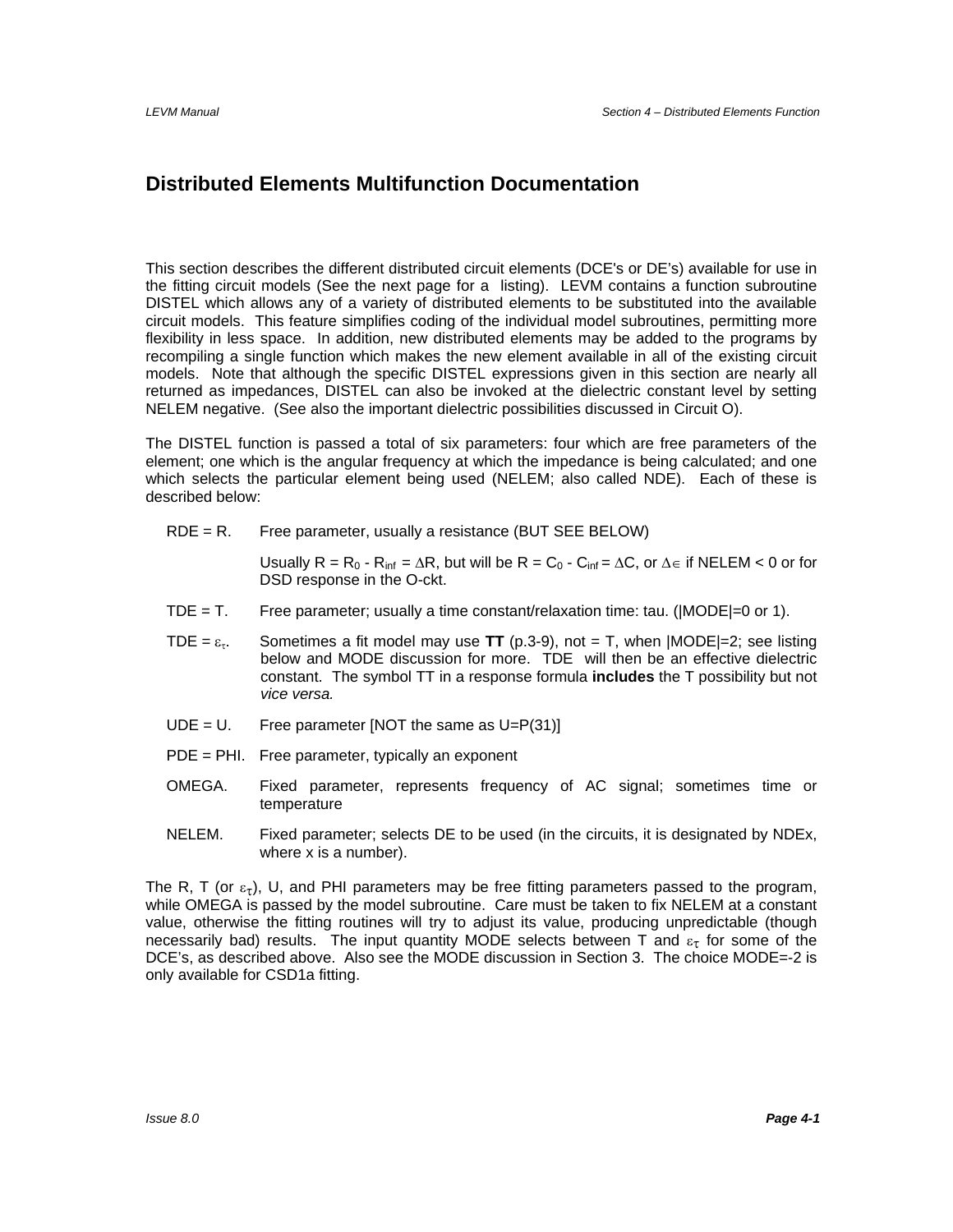#### **NOTE:**

There is a special input option on the NELEM parameter. If this parameter is set to be negative, the program returns the impedance of a dielectric element, calculated by taking the quantity calculated by the function (with R taken as  $C_0$  -C<sub> $\infty$ </sub>) to be a complex dielectric constant (or capacitance) and converting it to an impedance. Specifically, if this option is selected, the function takes the calculated "impedance" of the element then takes the reciprocal and divides by i\*comega:

 $Z_{diel} = 1 / (i * \text{compga} * Z) = E' - i E''$ ,

where E = Epsilon and comega = celcap\*omega =  $C_{c} \omega$ . See the discussion in paper #12. \*\*\*BUT it is usually much better to do dielectric data fitting using the DSD part of the O Circuit \*\*\*\*\*\*.

Below is a list of the currently available DCEs, followed by abbreviated individual descriptions. See the following pages for full information on them.

#### **NELEM NELEM**

| $\Omega$ | Short circuit                              |           |                                         |
|----------|--------------------------------------------|-----------|-----------------------------------------|
| 1        | R and C in parallel                        | <b>20</b> | PLE #1 Power-law DCE                    |
| 2        | CPE, etc., #1                              | 21        | PLE #2 E-level                          |
| 3        | CPE, etc., #2                              | 22        | <b>PLE #3</b>                           |
| 4        | ZC #1 Cole-Cole (Z-level)                  | 23        | Ladder network #1                       |
| 5        | *ZC #2                                     | 24        | Ladder network #2                       |
| 6        | <sup>A*</sup> HN #1 Havriliak-Negami, etc. | 25        | Effective medium using PCPE E-level     |
| 7        | #^*CD #2 Use for CD model only.            | 26        | Series CPE: SCPE Z-level                |
| 8        | *HN #3                                     | 27        | Parallel CPE: PCPE E-level              |
| 9        | <sup>A*</sup> Generalized Finite Warburgs  | 28        | PLE E-level DSD O-circuit only          |
| 10       | #^*Accurate KWW responses; no cutoff       | 29        | <sup>A*</sup> Generalized Davidson-Cole |
| 11       | Jonscher response                          | 30        | *EDAE1 exact model: $\phi = 0$ or 1     |
| $12 \,$  | *EDAE1: Exponential DRT (See CktO)         | 31        | Effective-Medium BDM equation           |
| 13       | *EDAE2: Exponential DRT                    | 32        | #^*KWW BETA=0.5, exact                  |
| 14       | ^*GDAE2: Gaussian DRT; incl. trans. resp.  | 33        | Arrhenius and other thermal fits        |
| 15       | General Diffusion #1                       | 34        | A*Simplified, generalized EDAE model    |
| 16       | General Diffusion #2                       | 35        | ^* KWW BETA=1/3, exact                  |
| 17       | Four ideal elements (including L)          | 36        | #^* KWW arb. BETA, uses DRT             |
| 18       | Dissado-Hill, Z level                      | 37        | Calculates KWW DRT, arb. $\beta$        |
| 19       | Dissado-Hill, E level                      | 38        | Not used                                |
|          |                                            |           |                                         |

All NELEM choices except 33 and 37 include DSD or CSD0 response when MODE >=0.

For these elements, the input quantity T=tau is replaced in the fit formula by TT when |MODE| is set to 2, and the input T is then an effective dielectric constant.  $TT = T$  for other values of MODE. Useful for analysis of bulk dispersion and for aiding in comparing the activation energies of R and T for a thermally activated situation. No change when  $|MODE| = 0$  or 1.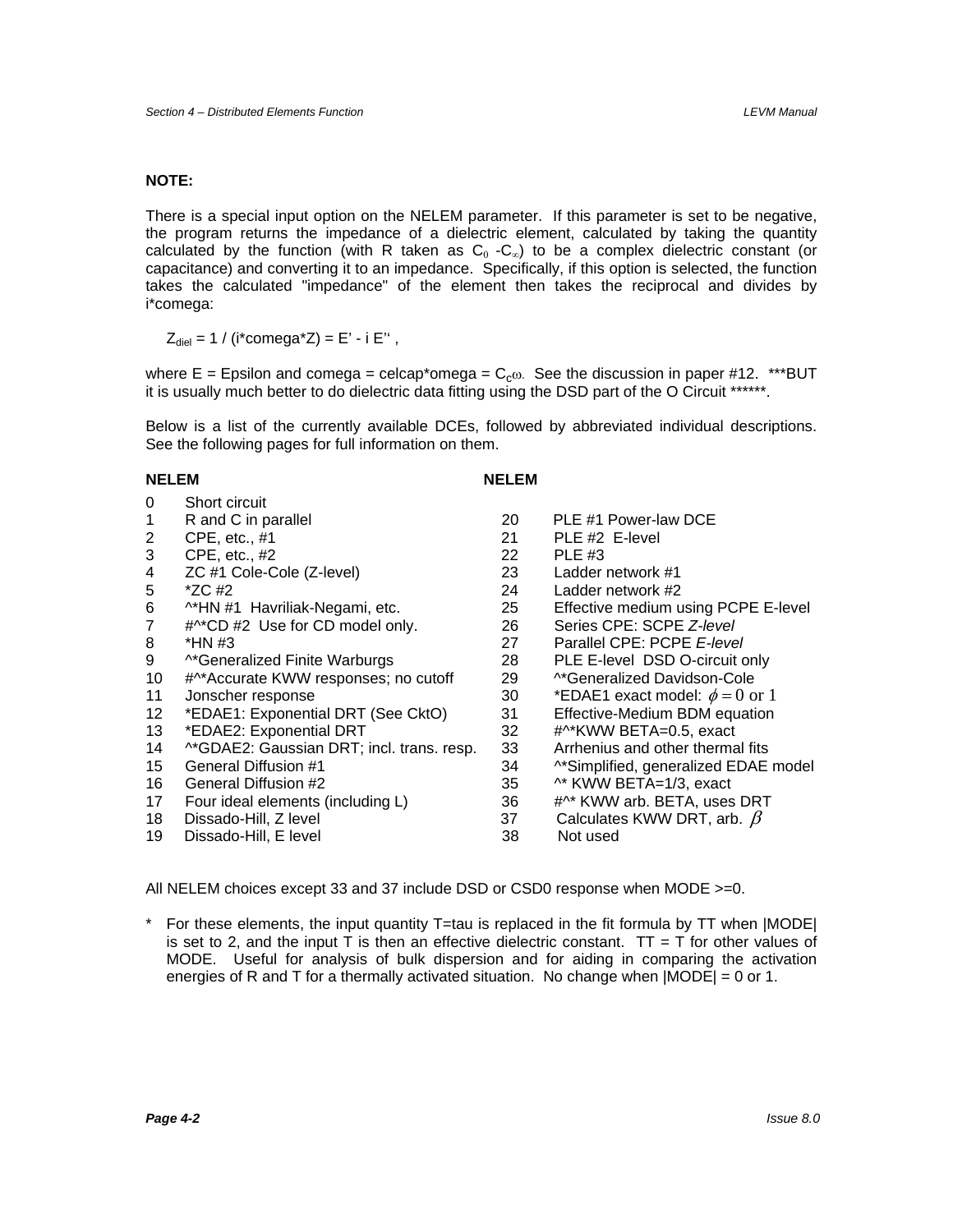- ^ This symbol indicates that the DE so marked allows, in addition to CSD0 (or DSD) response, CSD1 response for MODE < 0. See Preface, Appendix 1, and specific DE's for details, and the O-Circuit discussion for other CSD fitting possibilities. CSD1a response is available for NELEM  $= 6$  and 7 (CD model only), 10, 14, 32, and 34-36. CSD1b response is available for NELEM  $= 6$ or 7 (HN model not including CD), 9, 10 and 29. See also the CSD1a MODE=-6 choice of p. 5- 33.
- # This symbol indicates that the DE so marked produces extra final output involving limiting dielectric quantities and moments of the relevant DRT. Such output is particularly useful when the data being fitted are in specific form: e.g., complex conductivity rather than complex conductance. This output is described in detail in Part 4c of Section 1. It is usually only present for CSD fits. \*\* Further, it may require use of the O-circuit and the Mode = -1 choice. When more than one DE is present in the O-circuit input file, in order to obtain full extra results, after convergence deactivate all DE's and their line-5 free-parameter settings (except the P(10) CSD DE), set MAXFEV=0 and run OUTIN, then fit OUTIN once more: only proper CSD values will then appear at the end of the file.

Use CELCAP =  $C_c$  for Z or Y data, or CELCAP =  $\epsilon_V$ , the permittivity of vacuum, for rho (complex resistivity) or sigma (complex conductivity) data.

Note that setting NELEM = 0 removes all of the effects of the associated DE parameters even when they remain unchanged and non-zero.

In addition to the DE's listed above, the O Circuit contains several important additional response models, as well as allowing all the above elements to be used. Particularly useful are the new GEDAE (generalized exponential distribution), and Havriliak-Negami and Cole-Davidson models with cutoff, making them physically realizable.

Unfortunately, fitting of a given model requires different parameter assignments for some different fitting circuits. Such differences are illustrated for the HN NELEM=6,7 model below.

# **Discrete Ideal Elements**

In addition to the various distributed elements provided, DISTEL offers several combinations of ideal circuit elements (see NELEM  $= 0.3$ , and 17). These allow more flexibility in the model circuits.

# **Short Circuit**

#### $NELEM = 0$

In this option, none of the free parameters are used. Instead, a value of 0 is returned for the impedance. Note that the model subroutine will never actually call DISTEL if this option is used, since an element value of zero is interpreted as a command to remove the element from the circuit. For more information on the zero-handling conventions of these sub-routines, consult the section on MODELS.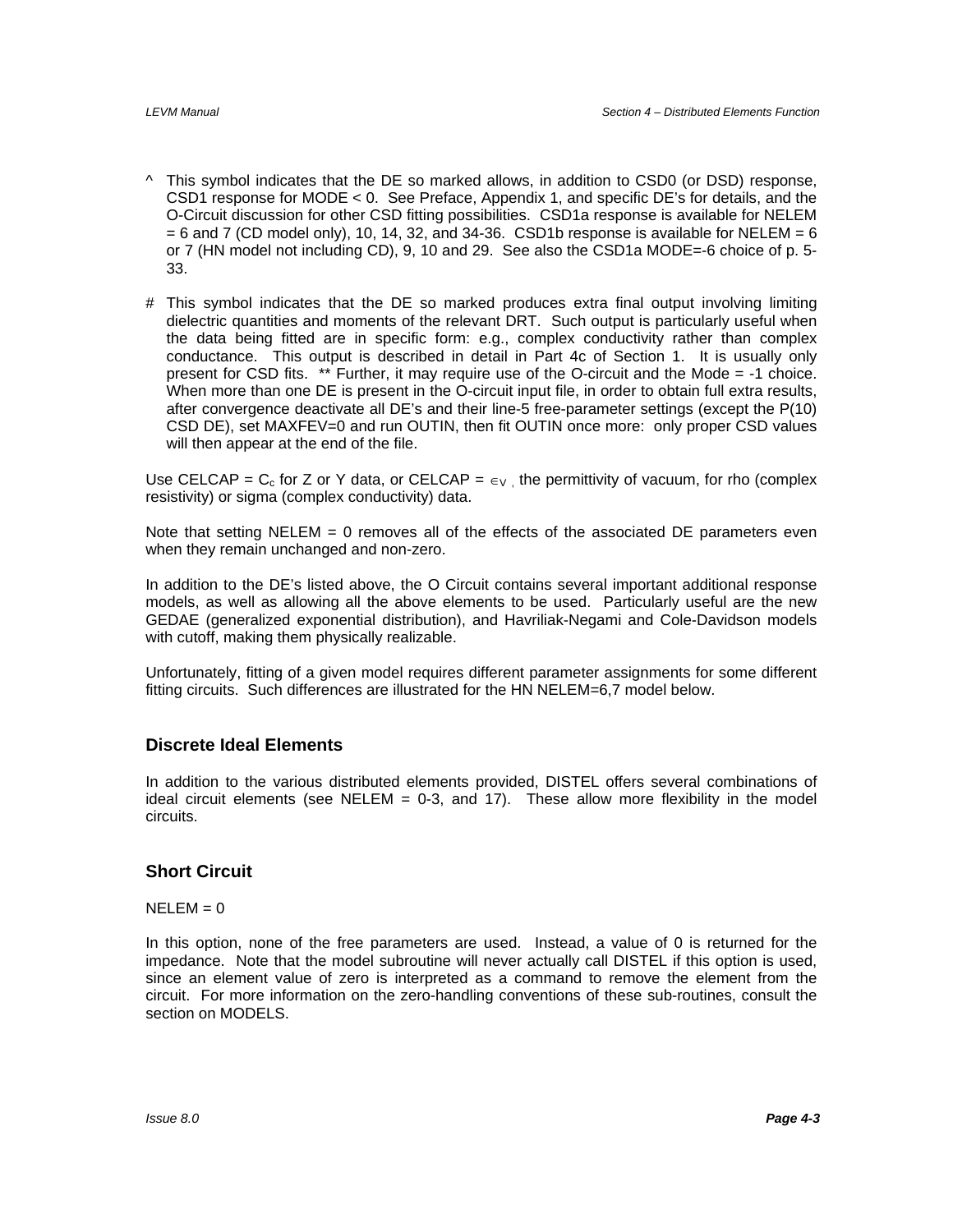# **R - C Parallel Combination**

 $NELEM = 1$ 



U, PHI - Not Used

This option substitutes a simple R-C parallel combination into the circuit. If either the resistor or capacitor (here T) is assigned a value of zero, that element is ignored, NOT just set to zero. The formulae used are given below:

If  $R=0$  and  $T$  not  $= 0$ 

 $Z = 1 / (i * T * OMEGA)$ 

**Otherwise** 

 $Z = R / (1 + i*R*T*OMEGA)$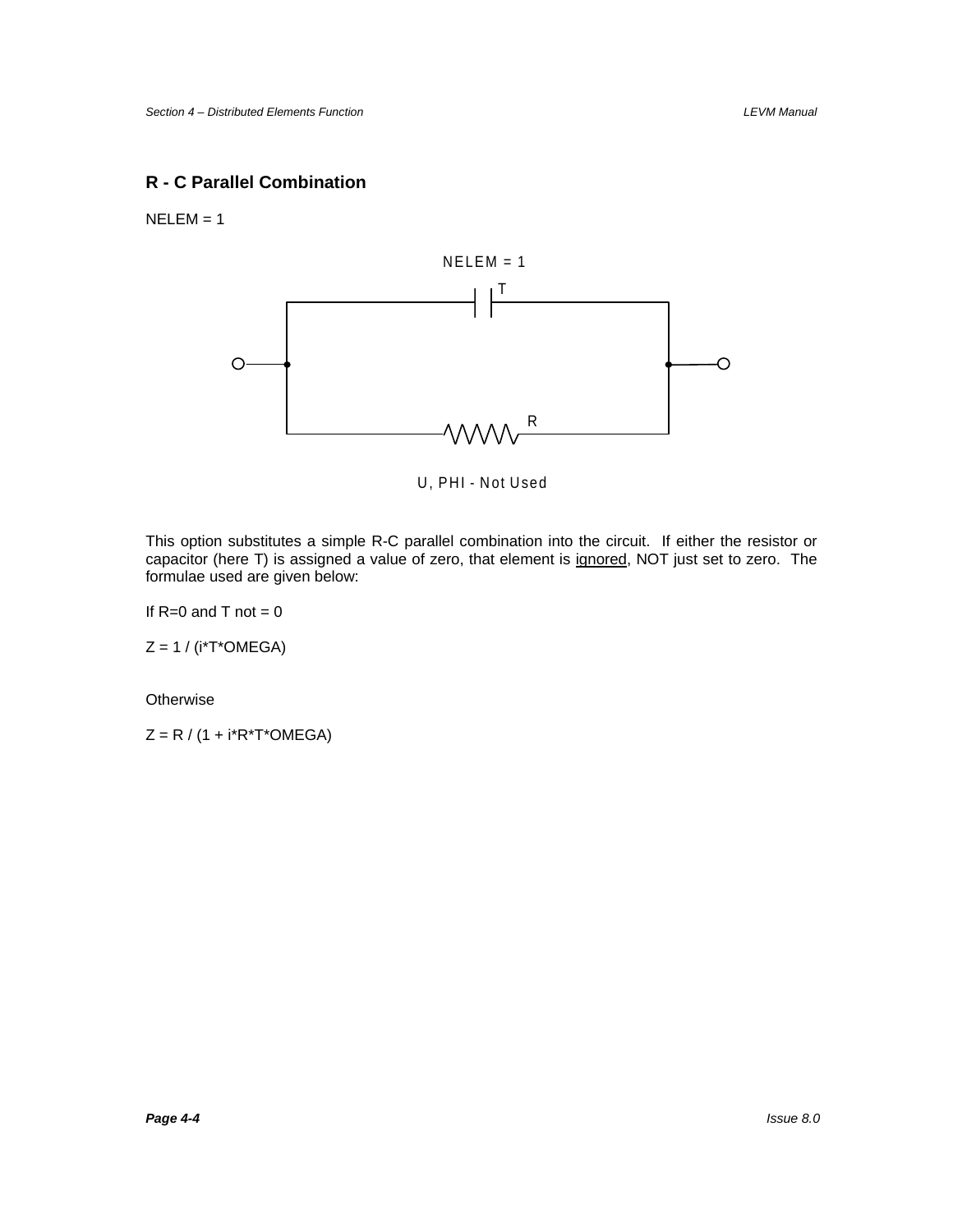# **Constant Phase Element (CPE), and/or Series RC in parallel**

 $NELEM = 2, 3$ 





 $Z(CPE1) = 1 / [T(i*OMEGA)<sup>PHI</sup>]$ 

 $-$ 

Model 2 **(NELEM=3)**

 $Z(CPE2) = R / [i*R*T*OMEGA]^{PHI}$ 

The constant phase element (CPE: shown as >> in the diagram) is a simple distributed element which produces an impedance having a constant phase angle in the complex plane. The exponent PHI determines this angle (which is ( $pi/2$ )PHI, with -1  $\lt$  PHI  $\lt$  = 1). In the special case of PHI=1, the CPE acts like a capacitor with T equal to the capacitance. The CPE can also yield an inductance (PHI = -1, or a resistance: PHI = 0). Two different (though mathematically equivalent) versions of the CPE are provided here. The two are included because there can be different correlations between the parameters, which may be of some interest in certain applications. See discussion in the NELEM = 6 section.

See Solid State Ionics **13**(1984)147.

#### NELEM=2:

May use R,T,U, and PHI. For CPE only, with NO parallel RC elements: set R=0, U=0 in input. If T is set zero in the input, the overall DE with NELEM  $= 2$  is just a R and C (set by U) in series. If either of these is set zero in the input, only the other contributes to the impedance. Note that T is not a capacitance here except when  $PHI = 1$ .

#### NELEM=3:

Uses only R, T, and PHI. No parallel branch here. When  $NELEM = 3$ , R or T must be fixed and the other taken free. For this choice, T is a capacitance.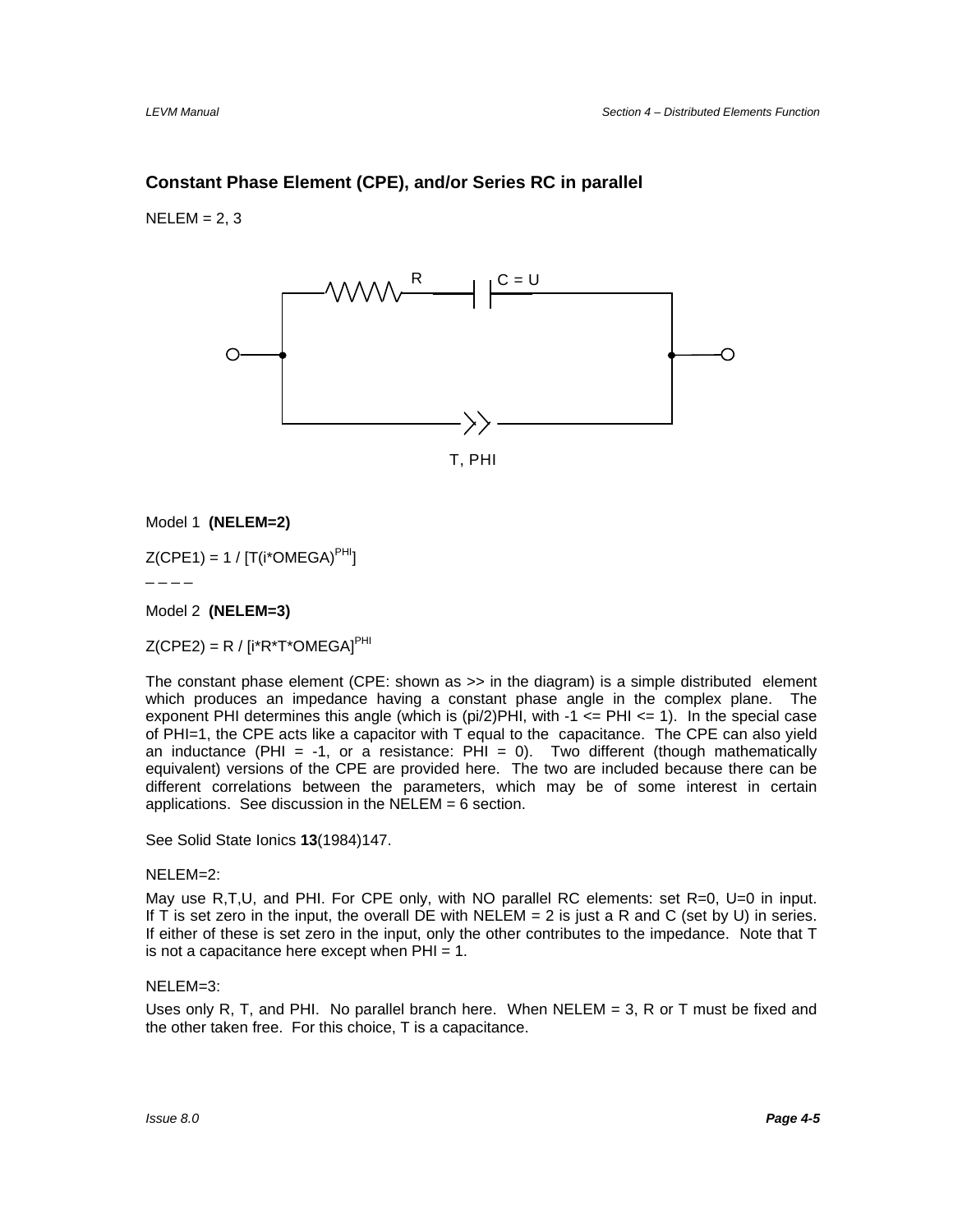# **ZARC - Cole (ZC) Element**

 $NELEM = 4, 5$ 





The ZARC - Cole element (the ZC, Model 2 below) is a common distributed element which can be thought of as representing a Constant Phase Element in parallel with a resistor, as illustrated above. The ZARC produces a complex plane impedance curve which forms an arc of a circle (hence ZARC) with a center displaced from the real axis. The smaller PHI is, the more the center is displaced (for PHI = 1, a semicircle results, just as for an R-C parallel combination). For more information and a critique of the ZC, see Solid State Ionics **133** (2000) 79.

\*\*Two different versions of the ZC are included here. Also see the HN response on the next page. In spite of the "U – not used" statement above, Model 1 has been modified to use it, especially with the values U=0 and U=1. This model allows T to be negative, even when Phi<1, sometimes needed to represent electrode adsorption and reaction effects (See J. Electroanal. Chem. **82** (1977) 271). Note that when R is held fixed at a large value such as 10\*\*30 and U is fixed at 1, the Model-1 circuit reduces to CPE form, but one where T can be negative (as also in the NELEM= 26 AND 27 choices), unlike the Model-2 response below with Phi<1. \*\*\*\*\*

\*\*Model 1 (NELEM=4)

 $Z = R / (1 + (R^{**}U)^*T(i^*OMEGA)^{PHI})$ 

Model 2 (NELEM=5)

 $Z = R / (1 + (i*TT*OMEGA)^{PHI})$ 

See Solid State Ionics **15**(1985)159 and **20**(1986)111. The latter reference gives more information on many of the present distributed circuit elements. For DSD behavior (see Circuit 0), the ZC then describes long-known Cole-Cole dielectric response.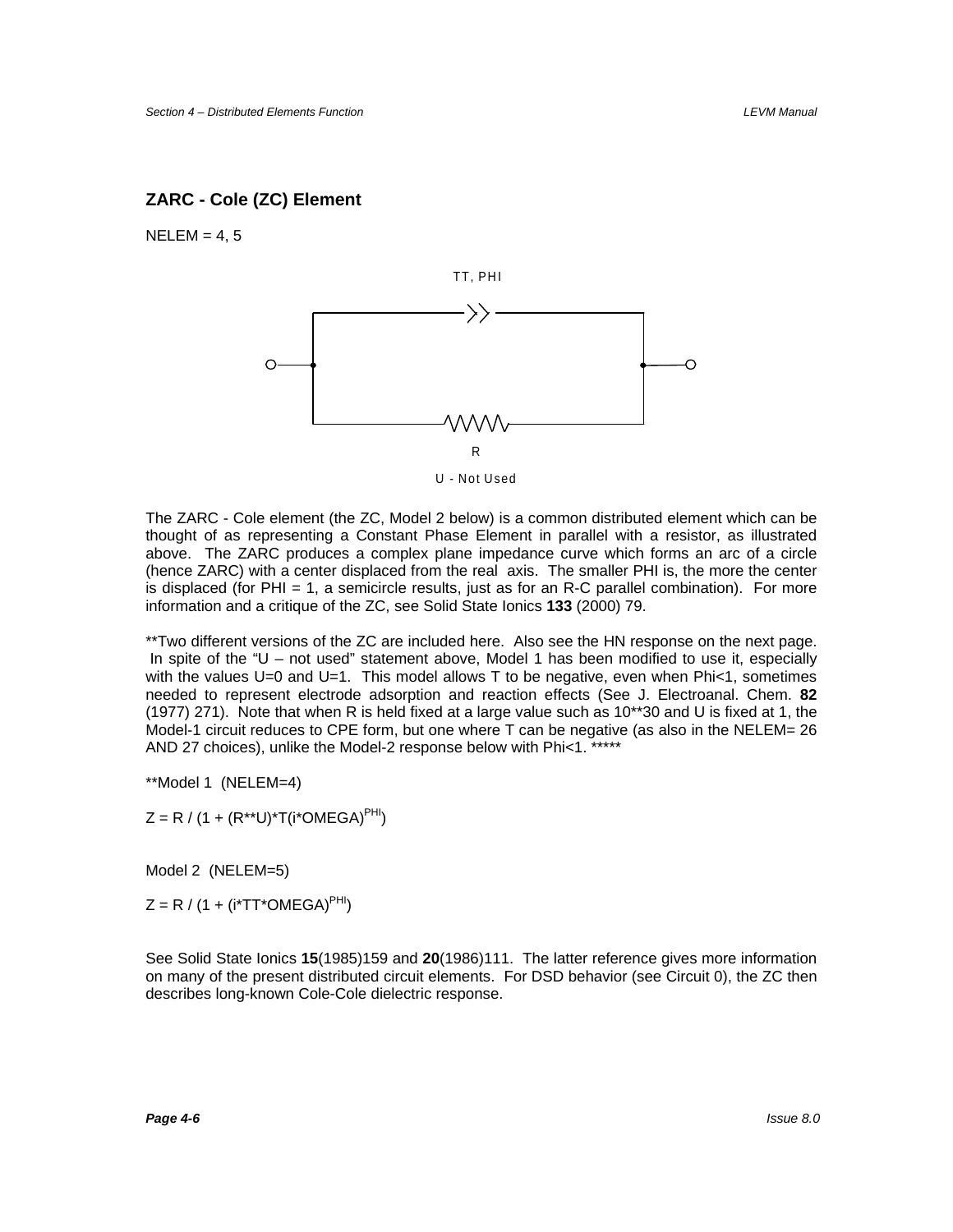# **Havriliak-Negami (HN) and other Elements**

 $NELEM = 6, 7, and 8$ 

The empirical Havriliak-Negami (HN) element reduces to the symmetric ZC form when PHI is taken fixed at unity, and to asymmetric Cole-Davidson (CD) response when the exponent U is taken fixed at unity. It thus encompasses both possibilities. CD response leads to an asymmetric complex plane plot (except in the limit of PHI=1). See also the O circuit for HN with cutoffs: CSD, DSD, and information on CSD0 and CSD1: CSD1a, and CSD1b response in the Preface, App. 1.

The best CNLS fits are obtained when the correlations between parameters are as low as possible. The correlations themselves depend on how the model is parameterized, with one set of parameters often yielding lower correlations than another. Thus, it is useful to have available several different parameterizations for the same model. Here, two different choices are provided.

The forms used for the HN impedance are:

|                       | NELEM=6: MODE = $0,1$ , or 2: CSD0, or DSD (when used in the DSD part of Circuit O)                          |  |  |
|-----------------------|--------------------------------------------------------------------------------------------------------------|--|--|
|                       | NELEM=6: MODE = -1 or -2: $U = 1$ fixed, CD response: CSD1a (see below).                                     |  |  |
| $NELEM=6: MODE = -1:$ | $U \neq 1$ , fixed or free. HN response: CSD1b (see below).                                                  |  |  |
| NELEM=7               | Use only for CD and MODE= $-1$ situation. Same as NELEM=6<br>but has extra dielectric and DRT-moments output |  |  |

 $Z_{HN} = R / (1 + [i^*TT^*OMEGA]^U)^{PHI} = R * I(\omega, p_0)$  (See Preface, Appendix 1).

For NELEM=6, ( $[MODE] = 0, 1$ ), T is a relaxation time, while for NELEM=6 ( $[MODE]=2$ ), T is an effective dielectric constant. The NELEM=6,7, MODE=-1, CSD1b response redefines R so that this input parameter becomes  $\varepsilon_{CINF}$ , but in the NELEM=7 extra final output, estimates of both the resistance R and  $\epsilon_{CINF}$  appear, as they also do for CSD1a response.

 $\mathsf{NELEM}\text{=}8\text{: } \mathsf{Z}_{\mathsf{HN}} = \mathsf{R}^*\mathsf{sin}[(\mathsf{Pi}/2)^*\mathsf{U}] \mathbin{/} (\mathsf{1} + [\mathsf{i}^*\mathsf{T}\mathsf{T}^*\mathsf{OMEGA}]^\mathsf{U})^\mathsf{PHI}$ 

**\*\***It is sometimes desirable to use two conductive-system DCEs in the O-circuit, one representing bulk response and the other electrode effects. The first one might be the KWW1 response model (NELEM = 10 or 36), set for CSD1a response with the input value of Mode (e.g., -1), and the other (the DE3 element in the O-circuit), possibly a HN element. If Mode = -1, the HN element would ordinarily be of CSD1a type. But usually in this situation, it should instead be of CSD0 character. To accomplish this when the input value of Mode is negative, set |TEMP| > 900.

The HN without cutoff yields non-physical power-law response at extreme low and high frequencies. This causes its CSD1 response to be particularly inadequate at the frequency extremes. The low-frequency-limiting frequency power-law exponent and log-log slope is U, and the high-frequency limiting slope is -U\*Phi at the Z level. The final output produced for NELEM=7 uses the HN or CD DRT for calculation, rather than the above NELEM=6,7 formula, with a fixed value of 15 for the range of integration parameter, also called U for several models.

See Ref. 21 in Section 1; Wang and Bates, Solid State Ionics, **50**(1992)75; and Macdonald and Wang, Ref. 9.

When NELEM=6 or 7, U=1, fixed, MODE =1 or 2, and PHI=0.5, fixed, the resulting Cole-Davidson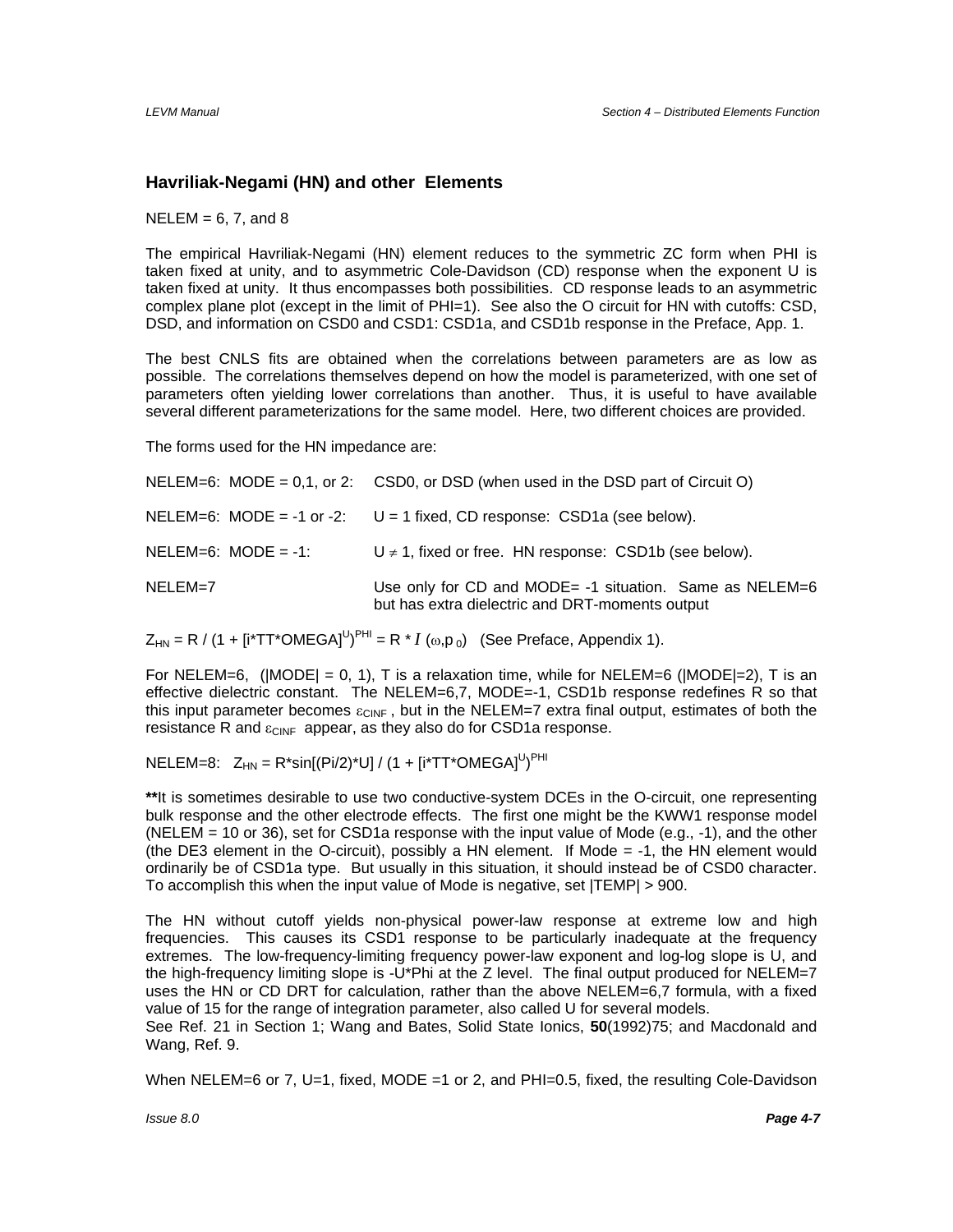response (Ref. 20) at the Z level is fully equivalent to the **Gerisher Impedance** (see Ref. 26). When it is applicable, however, it provides specific formulas for R and Tau=T in terms of diffusion constants and other microscopic quantities (Ref. 26).

Because of the difference of parameter assignments under different fitting conditions, an example is included below for the HN model and EDINF, the limiting high-frequency dielectric constant associated with dielectric, not conductive, processes. Its role is played by Cg for the first-column situation below. If MODE  $< 0$ , CSD1b response is involved here. For the O circuit (Section 5),  $P(35)$  = NCH1, denoted NCH below. Further, parameter  $P(xx)$  will be denoted as Pxx below. The first and second columns involve fitting without DRT cutoff but the third involves such cutoff.

## **PARAMETER ASSIGNMENTS**

| <b>Not O circuit</b> |             | O circuit, NCH=4 | O circuit, NCH= 3 |
|----------------------|-------------|------------------|-------------------|
| P <sub>2</sub>       | 0           | <b>EDINF</b>     | <b>EDINF</b>      |
| P <sub>3</sub>       | 0           | 0                | $U = GAMMA$       |
| P <sub>5</sub>       | 0           | R                | R                 |
| P <sub>6</sub>       | R           |                  |                   |
| P7                   |             | U =GAMMA         | $U$ (range)       |
| P <sub>8</sub>       | $U = GAMMA$ | 0                | 0                 |
| P <sub>9</sub>       | <b>PHI</b>  | PHI              | PHI               |
| P <sub>10</sub>      |             |                  | 0                 |
| P <sub>29</sub>      | Cg          | 0                | 0                 |
| P35                  | 0           | 4                | 3                 |

# **\*\*CAUTION: Multiple DE's in the same input file**

When the O-circuit is used with MODE set to -1 for the CSD DEC model defined by the value of NELEM in parameter P(10), fitting may often require the presence of one or two additional DE's in the input file, typically with values of NELEM appearing in P(20) and/or P(25). It is usually desirable, however, that the MODE= -1 choice only affect the response associated with P(10), not that of the other DE model responses.

To ensure the MODE = 1 condition for  $P(25) = 6$  or 7, just set ATEMP < -900. This applies for circuits B, D, E, J, and O, all involving a DE in  $P(21) - P(25)$ .

For the O-circuit, when the value of P(23) is set to < -900 *or* when ATEMP is < -900, Mode is set to 1 for the DCE3 distributed element involving P(25).

For the O-circuit the DED dielectric-response models used with P(20) greater than zero, *e.g*., NELEM = 12, 25, or 27, are independent of the choice of MODE, so this issue does not arise for them.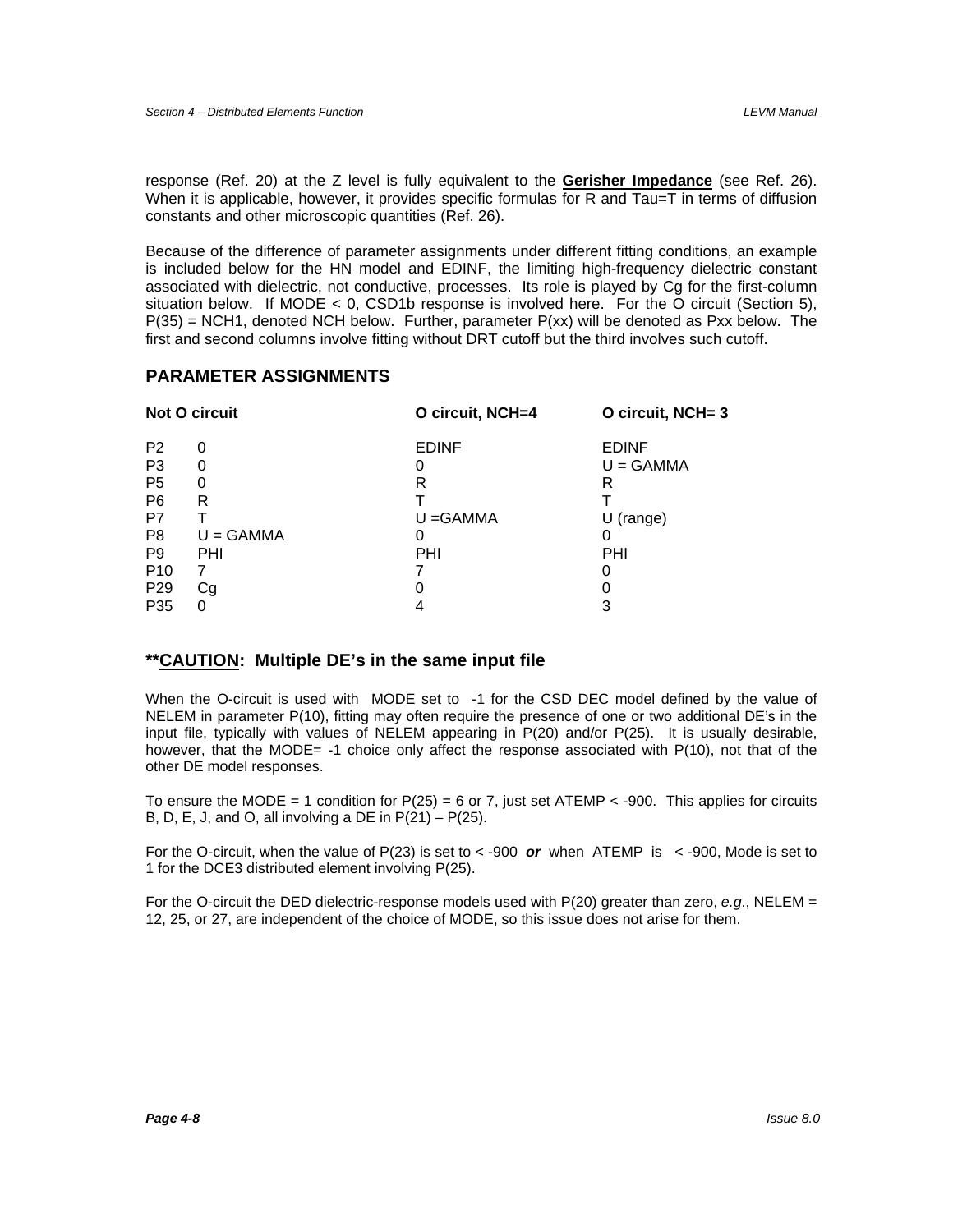# **Generalized Finite Warburg (GFW) Elements and PNP and PNPA models**

#### $NELEM = 9$  (See also NELEM=15 and 16)

The Generalized Finite Warburg is an extension of another more common element: the Finite Length Warburg (FLW). The FLW is the solution of the one-dimensional diffusion equation of a particle, one which is completely analogous to wave transmission in a finite-length shorted RC transmission line. See JRM papers #'s 91, 92,124,183,188, 252 (1973 to 2010) for relevant studies of more complicated FLW-type situations. The simple FLW impedance expression is:

$$
Z_{FLW} = R * \tanh(s) / s, \qquad (1)
$$

where  $s^2 \equiv i\omega \tau$ ;  $\tau \equiv L^2/D$ ; *L* is the effective diffusion thickness; and *D* is the diffusion coefficient of a diffusing particle. Here  $\omega = 2\pi v$  is the radial frequency, often designated as OMEGA in the LEVM Fortran program. Further,  $\tau$  will be taken as a free fitting parameter having the dimension of time. Eq.1 with either tanh or ctnh may also be used for the NELEM =15 or 16 choices with PD  $= 0.$ 

----------- The previous NELEM=9 LEVM DCE was extended in 2009 to include some new types of distributed circuit elements for fully dissociated situations. Since the usual DCE format in LEVM involves only the parameters R,  $\tau$ , U, omega, and  $\psi \equiv$  PHI, when NELEM=9 it is **necessary\*\*\*** to use the parameters, UDE (e.g.,  $UDE = P(8) = P8$  for the DE1 choice in Circuit B) and P(18) to select various choices. The MODE=1 (CSD0 or DSD) choice is appropriate for the equations below, but when MODE = -1, CSD1b response is also available (see p. 0-18), only appropriate for conductive-system dispersion, but usually MODE=1 should be used here for all these choices.

With the choices P18=0 and UDE=1 fixed, the quantity  $tanh(x)$ , with x complex, is used in Eq. 2 below. For UDE=2, however, the tanh(x) of Eq. (2) is replaced by  $ctnh(x)$ . So two different forms of these GFW equations are thereby made available. The tanh one choice involves shorted or absorbing electrodes, while the ctnh one leads to open circuit completely blocking ones.

When UDE=1 (or 2), an anomalous diffusion form of Eq. 1 is selected, one that involves changing its exponent of 0.5 to 0.5<sup>\*</sup>PHI with  $0 <$ PHI $\leq$ 1; this is equivalent to changing *s* to the CPE  $s^{\psi} = (i\omega\tau)^{\psi/2}$ , and thus generalizing FLW response to GFW. The PHI=1 choice reduces to ordinary finite-length diffusion. For UDE=1, the anomalous-diffusion version of Eq. 1 becomes

 $Z_{\text{GFW}} = R^* \tanh(s^{\psi}) / s^{\psi}$ , (2)

an expression that was perhaps first suggested in my paper #169 of 1985 and was first included in this section of LEVM in the early 1990's. It was later derived by Bisquet and Compte, J. Electroanal. Chem. **499** (2001) **112**, Eq. 35, along with other related equations, such as one involving ctnh rather than tanh (see their Eq. 32), thus then involving an open circuit (a reflecting boundary) instead of shorted conditions at the electrodes. The parameter U (=UC1) is not used in Eq.  $(2)$ . Note that when Phi<1, the number of diffusing particles is not conserved for this expression. Here  $Z$  and R (usually designated  $\rho_{0}$  for specific situations) may be either full or specific quantities but they will be assumed specific here. See the Randles circuit examples in the FITTESTS folder, Circuits B and O for examples where the FLW or GFW is included as part of the composite fitting model (see also p. 0-11).

The P8=3-7 choices below (set P18=0) involve a more complex diffusion expression, (PNP or PNPA: see also the Circuit H discussion of even more complicated PNP/PNPA models)) one for a uni-univalent material of length *L* with equal diffusion coefficients of the charge carriers and completely blocking plane-parallel electrodes. Here U (=U1) is taken as a free parameter and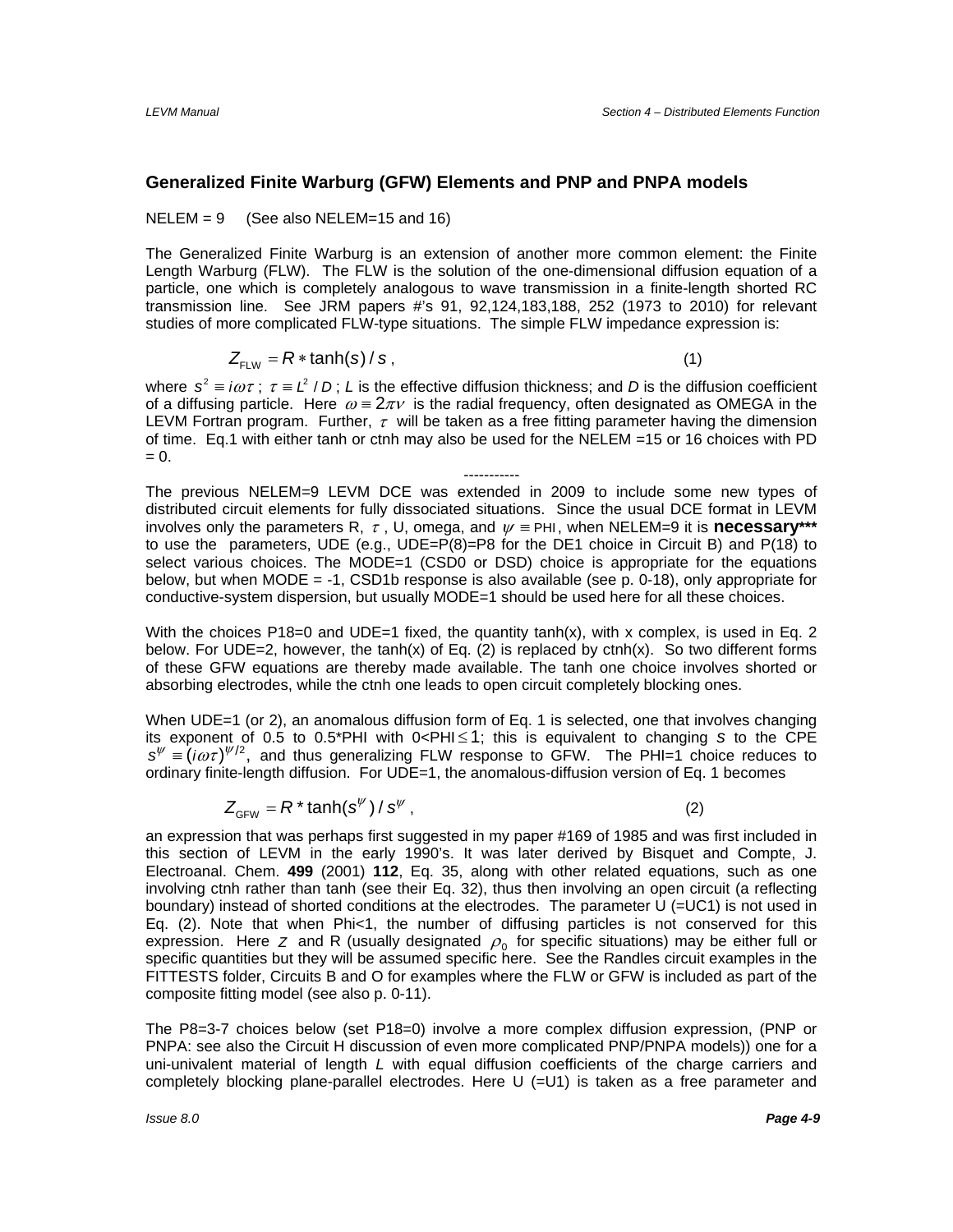defined as  $M = L / (2L_D)$ , the number of Debye lengths in a half cell. Next, define the quantity  $p^{2a} \equiv 1 + s^{2\psi}$ . Then for P8=3 or 6 the anomalous "interface" impedance may be written (see p.1619 of paper #124 and also the LV5.FOR part of LEVM),

$$
Z_i = (R * p^{2a} / s^{2\psi}) / [(M * p^a) * \operatorname{ctnh}(M * p^a) - 1], \qquad (3)
$$

consistent with satisfaction of the Poisson equation for PHI=1. When P8=4, 5, or 7, one obtains the total impedance,  $Z_T$  (see Eq. 24' in #124, isomorphic with Eq. 1 of paper #92 when PHI=1; the P8=5 choice). Also, for PHI=1, as discussed on p. 1620 of #124, Eq. 3 with a different value of *M* is appropriate for the one-mobile situation. The parameter  $P(6)$  input quantity is  $\tau$  $(= R * \mathcal{E}_V * \mathcal{E}_{D\infty})$  for choices 3, 4, and 5, but for 6 and 7 it is just the bulk dielectric constant,  $\mathcal{E}_{D\infty}$ , where the geometric specific capacitance is  $\varepsilon_V * \varepsilon_{D\infty} / 4\pi L$ . One would expect less correlation between *R* and  $\varepsilon_{D\infty}$  than between *R* and  $\tau$ , with the former yielding better convergence and perhaps smaller estimated parameter uncertainties in most fits.

It is worth mentioning that JRM PNP papers #'s 124 and 183 relax the equal valence, equal mobility, and full dissociation conditions applying to Eq. (3). Further #183, dealing with blocking electrodes, contains results for very many choices for various conditions. Finally, for fitting experimental data, a separate free high-frequency-limiting bulk capacitance parameter must be included in parallel in models where it is not intrinsic, unlike the present  $Z<sub>T</sub>$  model (see, e.g., paper #248). See pp. 5-16 through 5-18 for analyses of arbitrary generation-recombination.

### **For further discussion of important PNP and PNPA responses see p. 4-26.**

### **Kohlrausch**-**Williams-Watts (KWW) Stretched Exponential**

NELEM = 10 (see also NELEM = 32,35-37)

This distributed element provides four approximations to the important Kohlrausch-Williams Watts fractional exponential response in the frequency domain. Fitting of temporal KWW data is readily carried out using Circuits G or O of Section 5. Only approximate frequency responses are provided here but some of the approximations are excellent. Also note that the NELEM = 32 and 35 choices provide very accurate KWW response for PHI = 0.5 or 1/3, respectively, for which the relevant DRT is known in closed form. The four approximations (in order of increasing accuracy) are: (1) The approximate Macdonald-Hurt method described in Ref. 24 and used in earlier versions of LEVM. Set ATEMP > 0. It functions as a good first fit for ordinary DSD and CSD0 data, but yields unsatisfactory results, particularly at low frequencies, for CSD1-type data fitting. When ATEMP  $> 0$  and  $< 1000$ , and Circuit O is used, the parameter P(2) is the geometrical capacitance CINF=  $C<sub>inf</sub>$ , while the choice ATEMP  $>= 1000$  causes this parameter to be the equivalent dielectric constant (make sure that the CELCAP input parameter is set to an appropriate value, e.g., the permittivity of vacuum for data in specific form, such as conductivity rather than conductance, etc. (If you wish, set the input parameter  $M < 0$  (initially) in order to automatically obtain CELCAP = 0.8854..x10\*\*-13 Farads/cm (Gaussian units), the vacuum permittivity, EPSV). See NELEM = 36 for KWW response with cutoff: see Ref. 46 listed on p. 1-25 for details about cutoff.

For the remaining three responses, **set ATEMP < 0**. These responses all involve series summation (with the epsilon algorithm (see Ref. 43) used for part of the frequency range in order to extend the range of applicability of the two types of series employed). Again, when the O-Circuit is used,  $P(2)$  will be the dielectric constant corresponding to CINF. (2) Set  $U \geq 10$ . For (3), set U>0 and < 10 (e.g., 1) to obtain at least an order of magnitude increase in accuracy. Finally, **for (4), set U <= 0**, *for at least another order of magnitude accuracy increase*. Note that (2) will not always converge faster than (3) or (4) because of its relatively low accuracy. It is sometimes appropriate to start fitting using (2) or (3), and use the fit result (e.g., OUTIN) as input for a final fit with the choice  $(4)$ . When this choice is used to fit accurate PHI = 0.5 data, one obtains parameter estimates with relative standard deviations of less than 10\*\*-7 and most relative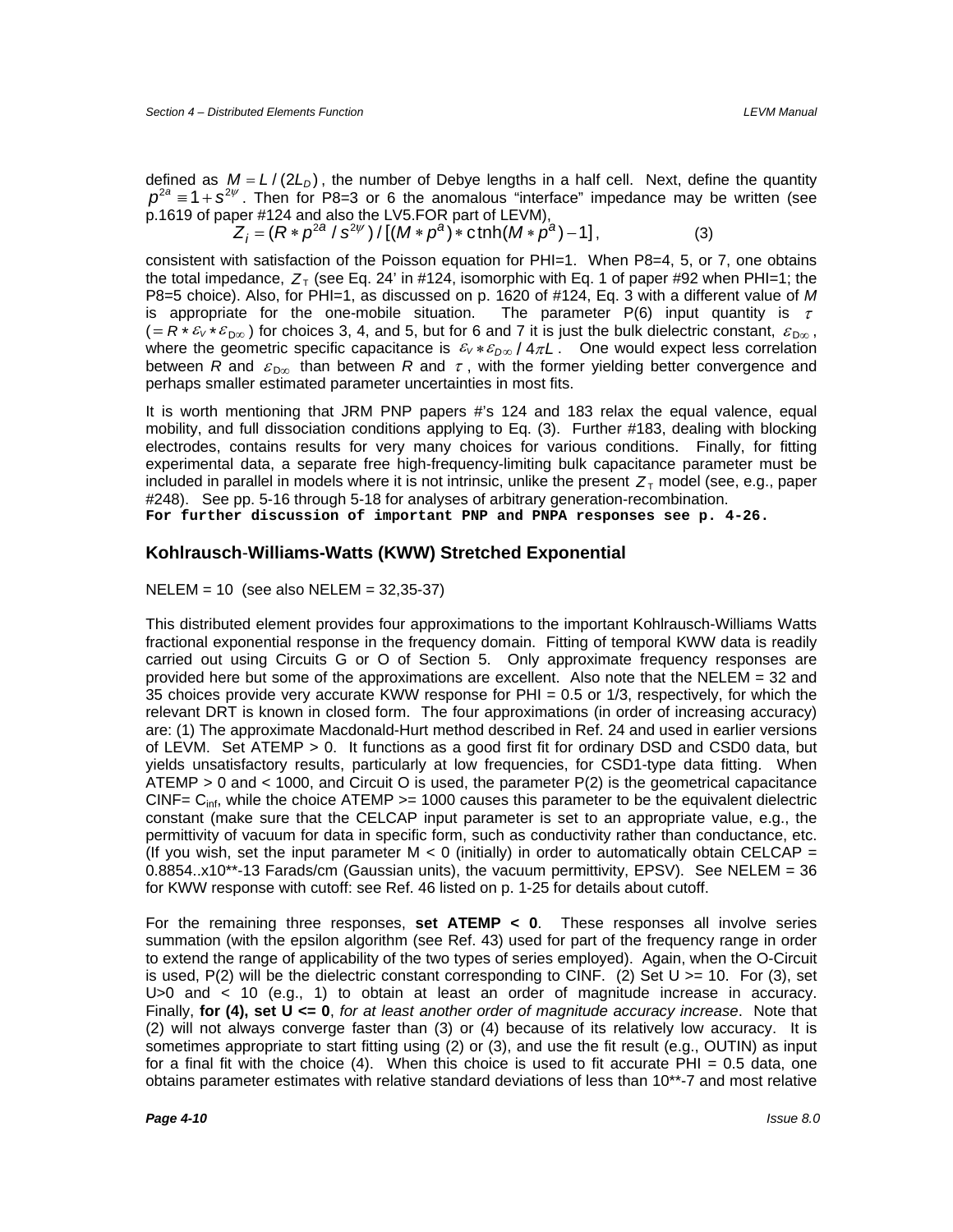fit residuals less than  $10^{**}$ -6 when 0.2 <= PHI <= 0.999. The accuracy of all the above approximations tends to decrease for PHI < 0.3, but Approx. (4) is still quite accurate down to at least PHI = 0.1 for  $W = \omega \tau$  >= 10\*\*-6.

When the KWW element is used in the O-Circuit or elsewhere, several additional lines of output are produced dealing with moments of the appropriate DRT and with dielectric parameters (see Part 4c of Section 1 of the manual). All the present approximations (and moments) are for KWW response WITHOUT any cutoffs, but the NELEM = 32, 35, and 36 response-function choices involve possible cutoffs. See Ref. 43 for more information about the present algorithm and the effect of cutoff, and Refs. 45-47 for accurate fitting with the KWW model with possible cutoff.

- R Resistive ( $R_0$   $R_{\text{inf}}$ ), or Capacitive scaling factor ( $C_0$   $C_{\text{inf}}$ ).
- T KWW Time constant or  $\varepsilon_{\tau}$ . See discussions of MODE choices and TT.
- PHI KWW Exponent (often defined as BETA)
- U Used here to set accuracy; see above

DSD (**KD**), CSD0 (**K0**), and CSD1 (**K1**) responses are available here. For MDE =  $-1$ : CSD1a, and for MDE =  $-3$ : CSD1b.

See NELEM = 36 for KWW response with or without cutoff. Use NELEM = 10 when no cutoff and increased convergence speed but somewhat reduced accuracy is desired.

With the O-circuit, use **MODE=MDE=1** for KD or K0 response, and **MODE= -1** for K1-model response. Use **NELEM=35** for the K1 model with beta1 fixed at 1/3: the quasi-universal **UN model**. For more information, see reprints #'s 226-227, 233-238 and later ones in the serial publication list of the Macdonald home page.

When the O-circuit is used with two conductive-system DCEs (see the discussion on pp. 4-6 and 4-7) and the second one is of KWW form, with the first one of CSD1a character (e.g., Mode = -1), then if NELEM = 10 and one wants the second one to be **KWW0** rather than **KWW1**, set  $P(23)$  to < -900.

### **Jonscher Response**

 $NELEM = 11$ 

This model is one of the Jonscher 'Universal Dielectric Response' functions - the GJ2. In terms of the input parameters, its impedance (NELEM=11) is

 $Z = R^*[S^{-1}]\{(1/TAN(P1) - i\} + (S^{-PHI})\{(1/TAN(P2) - i\}],$ where  $S = OMEGA*TAU = T*OMEGA = TOMEGA, P1=(PI*U/2), P2 = (PI*PHI/2).$  This GJ2 is, more or less, two related CPE's in series.

On the other hand, when NELEM= -11, R must be interpreted as a capacitance,  $C_0$  -  $C_{\text{inf}}$ , and at the admittance level, we have the parallel combination of two related CPE's.

See J. Appl. Phys. **58**(1985)1971.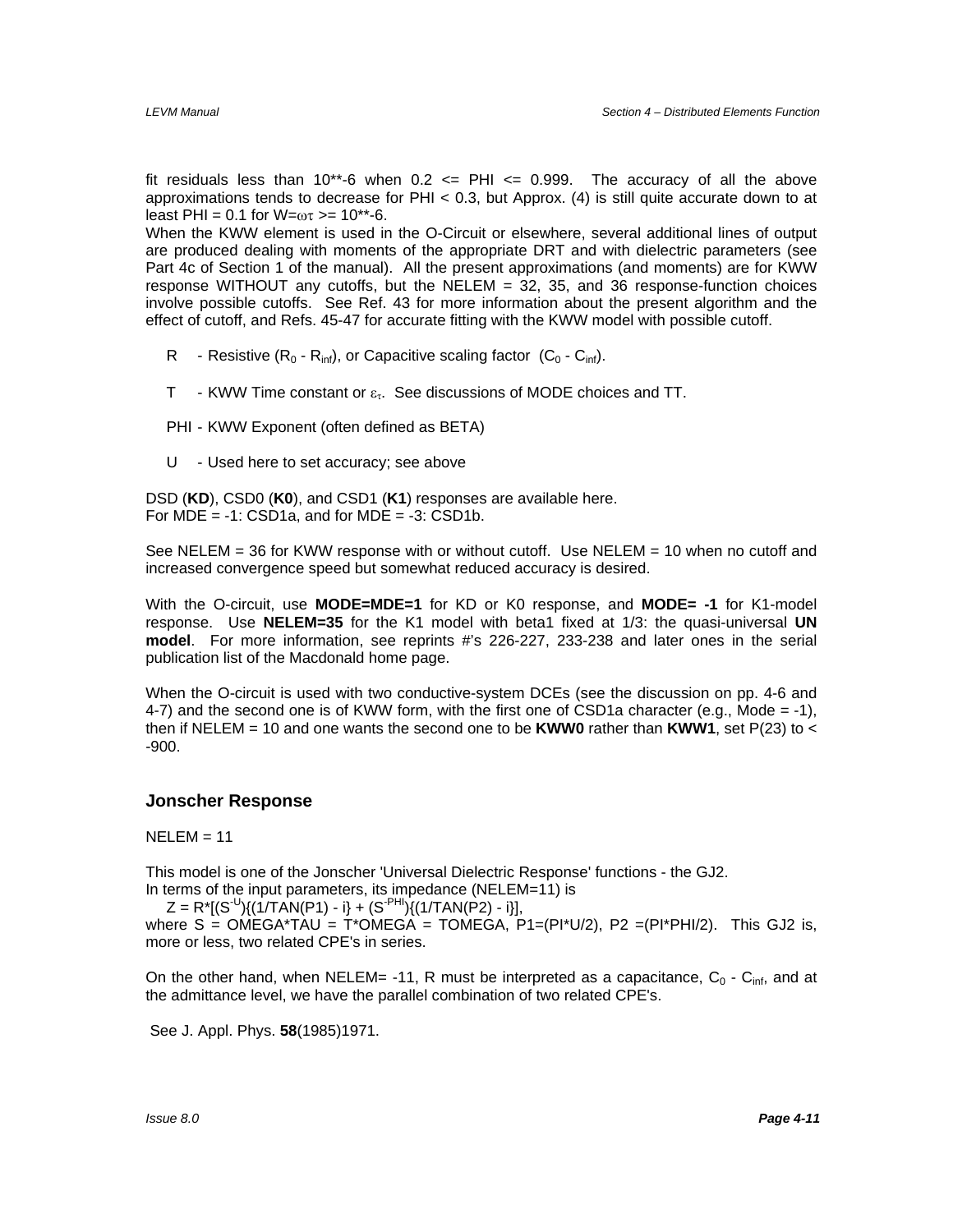## **Exponential Distribution of Activation Energies**

(FORM 1, ASYMMETRIC: EDAE1)

 $NELEM = 12$ 

The important Exponential Distribution of Activation Energies element utilizes all four of the potentially free parameters. Here R is the element's scaled resistance; PHI is an exponent factor; the character of T (and TT) depends on the value of MODE; and |U| is a range scaling factor which must be non-zero  $(U = 0$  degenerates to a simple Debye response). \*\*Generally,  $U = \ln(\tau_{\min} / \tau_0)$ , where T of TT is  $\tau_0$ , the characteristic relaxation time of the model and  $\tau_{\min}$  is the minimum value of  $\tau$  for the equivalent distribution of relaxation times.

The expression for the complex EDAE impedance is not expressible in simple closed form in the general case, though for specific values of PHI it can be. Instead, the EDAE distribution is expressed as an integral. For its explicit form, see J. Appl. Phys. **58**(1985)1955-1970. The limits of the integration are 0 and |U|, where U is here a logarithmic range variable (try |U|=30 initially). The input parameter PHI is the PHI of the EDAE1 function, which also involves the inputs R and T (tau). Here U may be  $\lt$  or  $>$  than 0. No cutoff effects if  $|U| > 40$ .

The integral is broken into real and imaginary parts as usual. The resulting integrals are evaluated as discussed under  $NELEM = 14$ . One must ensure that a value of IGACC, the integration accuracy parameter, is set in the input file. For transient response, use NELEM=34.

See: J. Appl. Phys. **58**(1985)1955-1970 and J. Appl. Phys., **61**(1987)700, and NELEM = 30 herein. The present NELEM = 12 EDAE model does not calculate moments of the distribution. One that does and may, in addition, involve a more general distribution is available in the O circuit, choice 1 (GEDAE); see also NELEM = 34. The O-circuit model also produces full extra (dielectric-constantoriented) output at the end of the regular output.

Finally, when T is taken negative and |MODE| < 2, parameters are redefined. This type of EDAE1 fit is appropriate when the data are in specific form  $(e.g., z$  complex resistivity, etc.). The quantity  $|T|$ is the pre-exponential factor in tau: taua, and R is the activation energy E. U and PHI have their usual meanings and |ATEMP| is the temperature. See algorithm in LV5.FOR for more details. \*\*Note that the value of MODE is not relevant for this DE.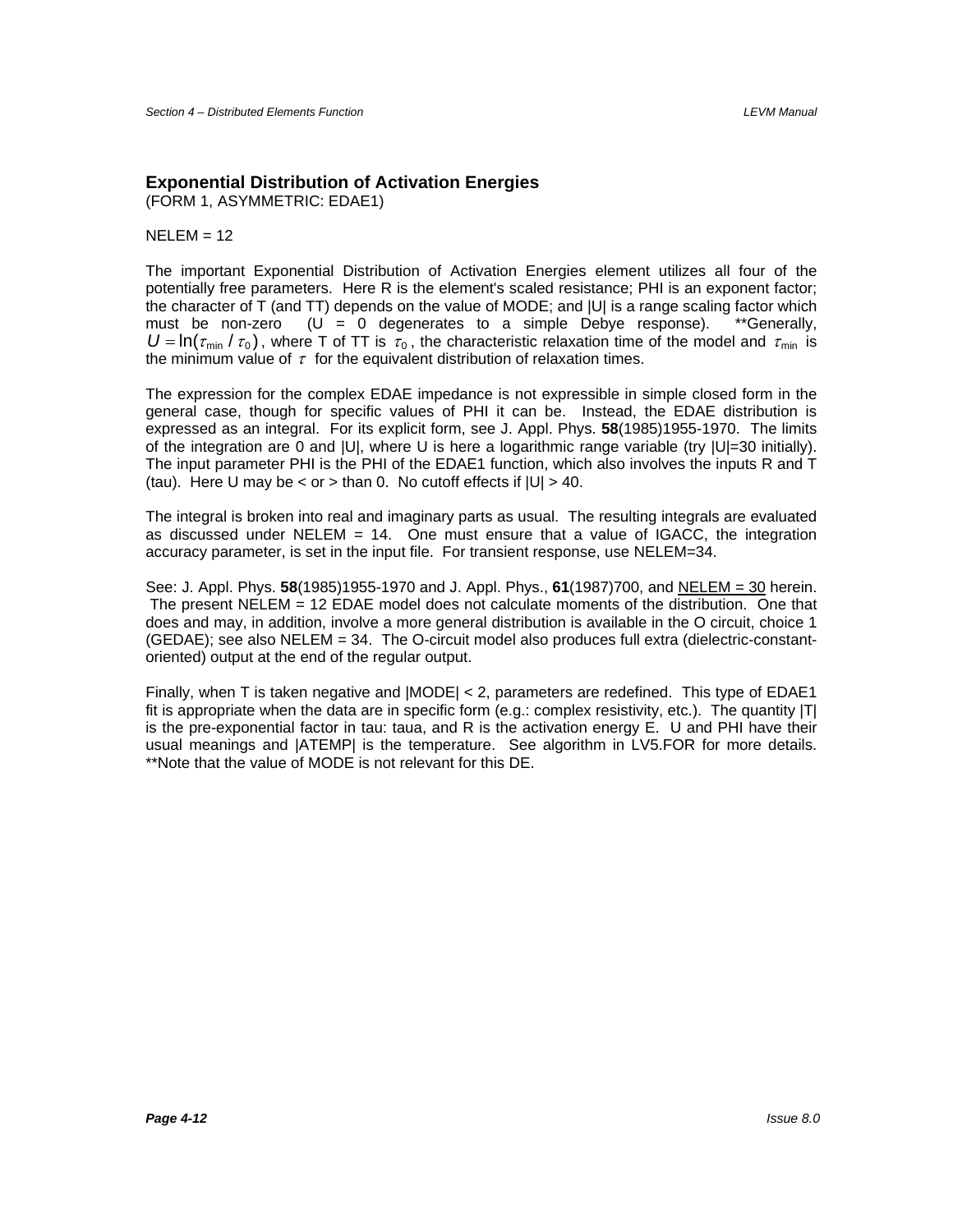# **Exponential Distribution of Activation Energies**

FORM 2, SYMMETRIC: EDAE2)

 $NELEM = 13$ 

This form of the EDAE uses two exponential terms (one equal to the negative of the other), and the range of integration is broken into two pieces with U here being half the U of the EDAE1. The other parameters still have the same roles as for the EDAE1. This function will yield a symmetric response curve. Inputs: R, TT, U, PHI, and NELEM. When U is very large, no cutoff effects appear.

**A six-parameter general form of the EDAE is available in Circuits D (DSUB) and O (OSUB).**  It involves Phi1 and Phi2. When the |Phis| are not much larger than 0.5, the limiting (no cutoff) low-frequency power-law exponent (log-log slope) is about -Phi2, while the limiting high-frequency slope is approximately -Phi1. If Phi1>0 and Phi2= -Phi1, one obtains the present EDAE2 symmetric response. The range of a Phi is -infinity < Phi < infinity.

See: J. Appl. Phys. **58**(1985)1955,1971 and J. Appl. Phys., **61**(1987)700.

# **Gaussian Distribution of Activation Energies**

(FORM 2, SYMMETRIC: GDAE2)

 $NELEM = 14$ 

The GDAE2 involves integration, as does the EDAE. A Romberg integration routine is used for all EDAE and GDAE calculations (QROMB). Its accuracy can be set by the choice of IGACC in the input of LEVM. The smaller this parameter, the faster and less accurate the integration. An initial value of 2 is reasonable, but for fitting to reasonably accurate data one should carry out a final fit with IGACC=3 or 4.

A full description of the GDAE approach occurs in J. Appl. Phys. **61**(1987)700. See also Ref. 41 (end, Section 1). Further information can be gleaned by consulting the present source code, that under NELEM=14 in DISTEL, and that under circuit D in DSUB. The GDAE approach in DSUB involves the full, possibly asymmetric model. Here, the limits of integration are plus and minus U. In addition, PHI=XIGDAE=XI, a width parameter of the model. The quantity THGDAE of the full GDAE model is here taken identically zero. For MODE = -1, CSD1b response is available, and for MODE=8, transient response fitting and simulation is invoked.

**Note:** the GDAE2 response is a special case of the general GEDAE generalized exponential response function of the O circuit, but the present DE uses a PHI which is proportional to the inverse of that used there in order to make it consistent with EDAE response as well.

Finally, the present input parameters are R, T, U, and PHI, with  $0 < U < 60$ , and MODE=8 yields transient response.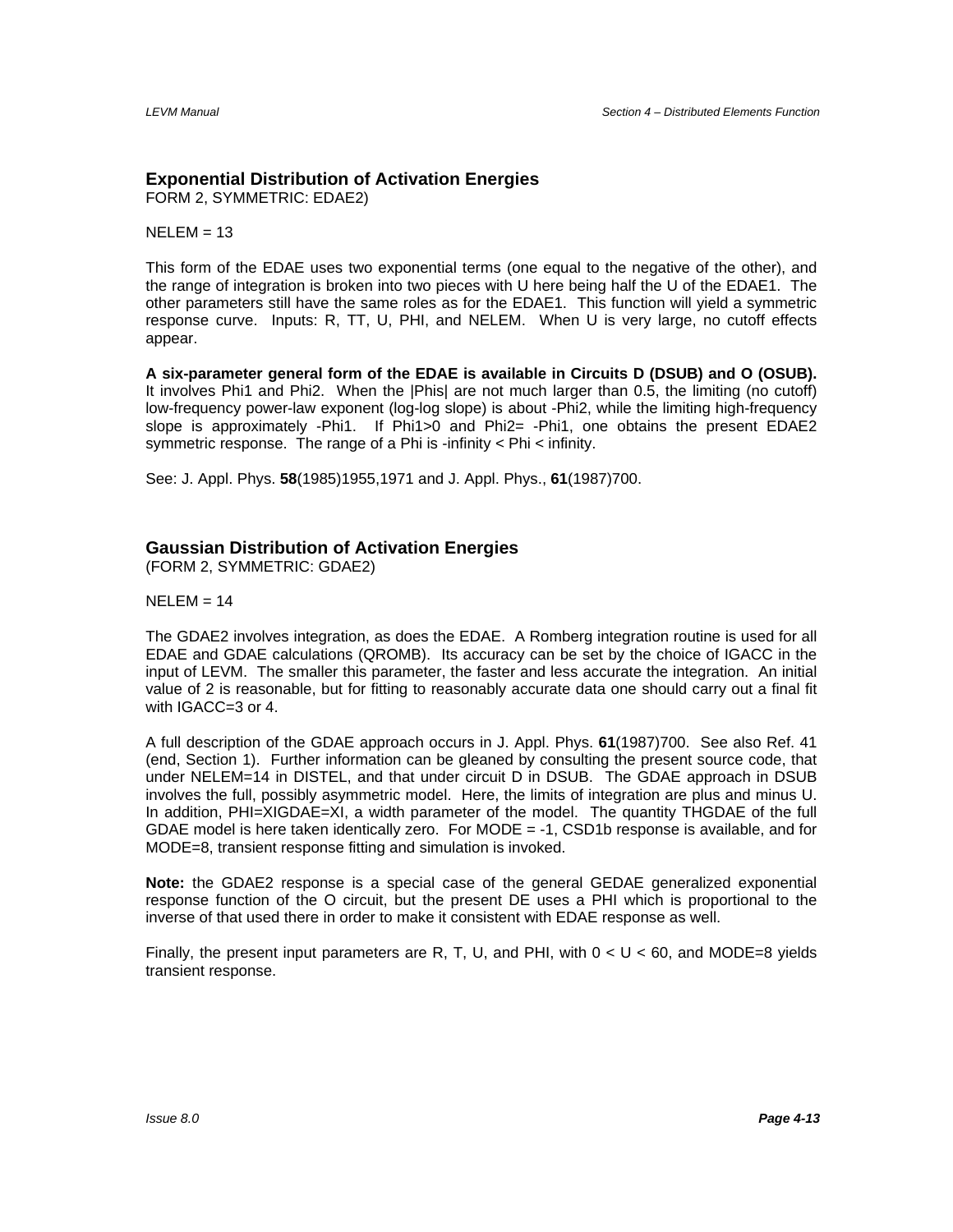## **General Diffusion DCE**

 $NELEM = 15$  and 16

This function represents homogeneous diffusion with a general boundary condition. In its full form it is also appropriate for diffusion of a neutral species in an electrode. Its mathematical representation is essentially the same as that of a homogeneous transmission line with arbitrary terminating impedance. See J. Electroanal. Chem. **101**(1979)307 for definitions and further discussion. Because diffusion is so important in IS, several general diffusion (GD) possibilities are included here. It is worth noting, however, that for unsupported binary conduction, as in most solid materials, the special choices associated with the BCD element of Circuit H should be used.

If NELEM = 15, there are three different parameterization possibilities available (determined by the value of  $U = UDE$  selected) for the three macroscopic GD parameters. Alternatively, if NELEM = 16, four microscopic parameters are introduced, as discussed below. Finally, as discussed in the section on the B circuit, if one of the above NELEM values is used for circuit element  $DE<sub>3</sub>$  but U is taken negative, correlation present between the GD impedance and some other circuit elements is taken into account in the fitting. A. NELEM  $= 15$ 

In order to define the GD impedance, let  $s = OMEGA<sup>*</sup>TD$ , a normalized frequency variable. We always set TD = TDE here, where TD is the diffusional time constant. Further, define  $X = (i^*s)^{0.5}$ , and  $XTX = X<sup>*</sup>tanh(X)$ . Then, the impedance for general diffusion is, in terms of the three parameters, QD, PD, and TD:

 $Z_D = QD^*(1 + PD^*XY/(i^*s))/(PD + XTX)$ .

(a) When **|U| = 1** (and fixed), QD = RDE (dimensions of resistance) and PD = PDE, all in terms of the DE input parameters of a given circuit.

**Note:** that PD is a normalized (dimensionless) reaction rate constant here. When PD is very large (for example, set it at 1.D30 fixed) the above impedance reduces to that of the ordinary finitelength Warburg, that obtained from the NELEM  $= 9$  case with PHI  $= 0.5$  there. By contrast, when  $PD = 0$ , the present expression reduces to that of an open-circuit (restricted) diffusion situation, one which leads to

 $Z_D = QD^*ctnh(X)/X$ 

(see J. Electrochem. Soc. **129**(1982)1754), JRM paper #154. The general expression with PD disposable spans all conditions between these two extremes.

- (b) When  $|U| = 2$ , CD = RDE and has the dimensions of a capacitance, PHI = PDE, QD = TD/CD, and  $PD = TD^*PHI$ . Here,  $PHI$  is the quotient of an unnormalized rate constant and the thickness of the available diffusion region.
- (c) Finally, when **|U| = 3**, QD = RDE and PD = TD\*PHI.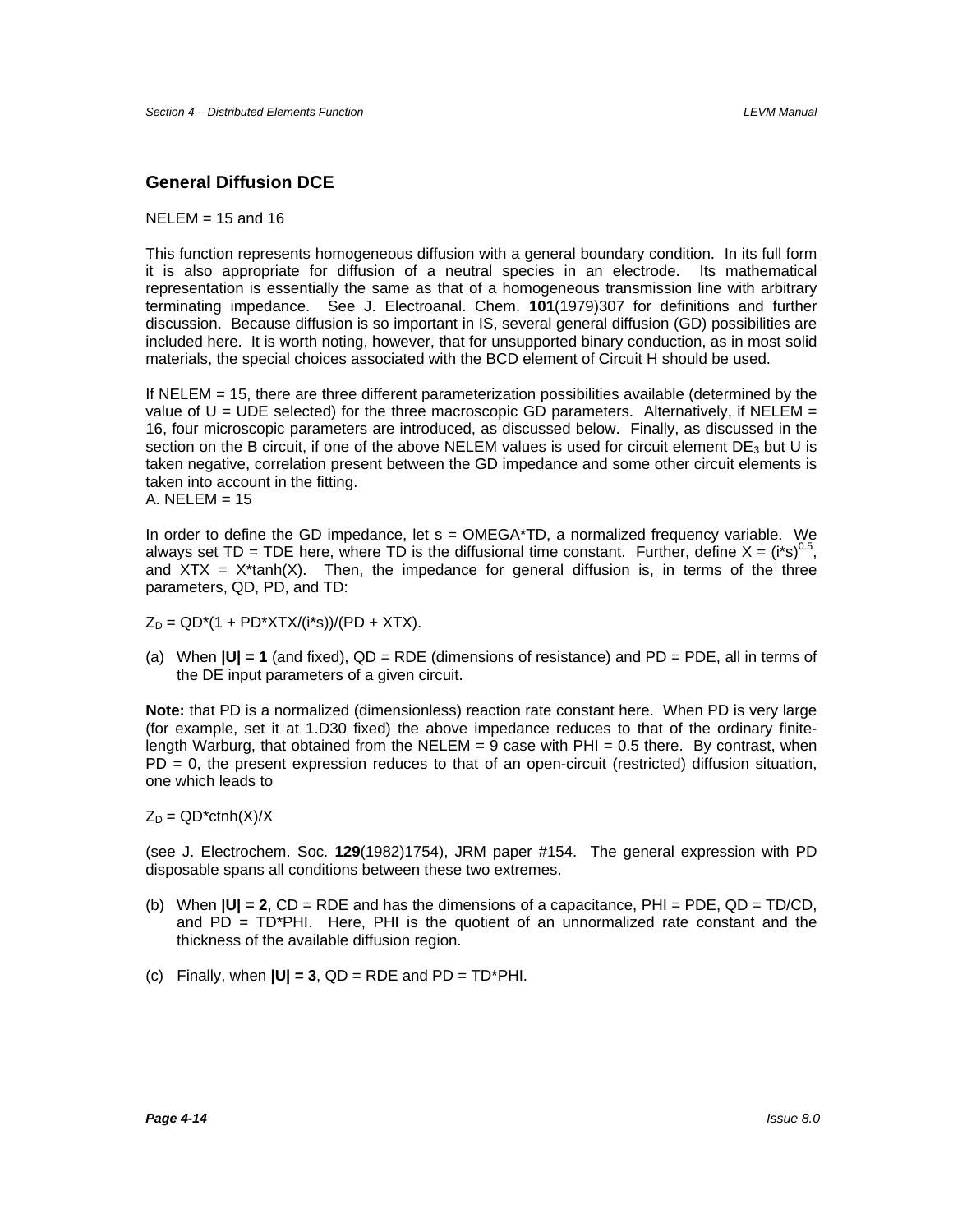Sometimes, fitting with  $|U| = 1,2$ , or 3 leads to appreciably different correlations between the parameters. That parameterization which involves the lowest correlations is generally best. But also note the differences in standard deviation estimates for the results of the various U choices.

Finally, note that when the data only encompass an infinite-length Warburg response region (impedance proportional to 1/X), only one free parameter can be obtained from them, and one must set one of the pair QD,TD ( $|U| = 1$ ) or CD,TD ( $|U| = 2$ ), as well as PDE, fixed, not free.

 $B.$  NELEM = 16

For this choice, the (partly) microscopic parameters  $QDM=RDE$ ,  $k=PDE$ ,  $d=|U|=$   $|UDE|$ , and D=TDE are involved. Here, k is a reaction rate constant, d is the thickness of the available diffusion region, and D is the effective diffusion constant of the diffusing entity (uncharged, or charged for a fully supported situation). The PD parameter of (A) above is equal to k\*d/D. Further, the QD parameter above is related to the present QDM scale factor by  $QD = QDM^*d/D$ . The diffusion impedance is

 $Z_D = QDM^*(1 + (k^*d/D)^*XTX/(i^*s))/(k + (D/d)^*XTX),$ 

where here X = d\*(i\*omega/D)<sup>0.5</sup>. Thus, TD in (A) equals  $d^2/D$ . When k becomes very large, this expression reduces to the usual finite-length Warburg form:  $Z_D = QD^*[tanh(X)/X]$  and to the above open-circuit result when  $k = 0$ . Clearly, one must keep d fixed when fitting with either of these k choices. Furthermore, when NELEM = 16, only three of the four parameters of  $Z_D$  may be simultaneously free. Thus, when the extent of the diffusion region is known (e.g., the electrode separation), it is appropriate to fix d.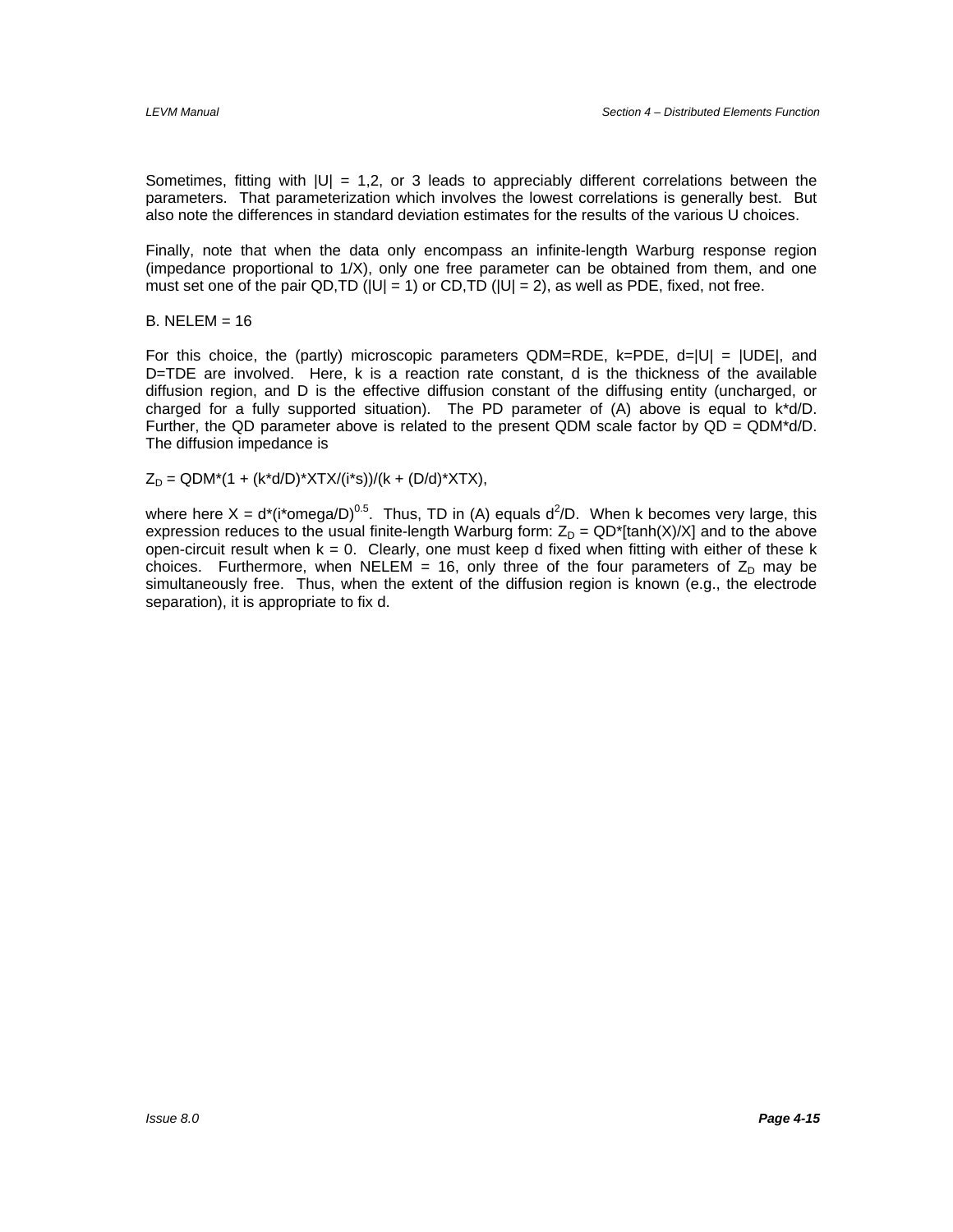# **Ideal Elements: RX, RY, C, and LL**

 $NELEM = 17$ 

- R Parallel resistor: RX
- T Parallel capacitor: C
- PHI Inductance: LL (in series with RY)
- U Resistor: RY (in series with LL)

This DCE, which is actually entirely composed of ideal elements, involves RX and C in parallel, and the result in parallel with the series combination of RY and LL.

Although I feel strongly that a circuit which is used to model inductive effects  $[Im(Z) > 0]$ , probably arising from an adsorption-reaction process, should use a negative differential capacitance and a negative differential resistance [See discussion and rationale in J. Electroanal. Chem. **82**(1977)271], I have provided an alternative in this DCE. Thus, if one wanted to obtain an inductive-like semicircle (below the real axis in a conventional impedance plane plot), one could use, for example, either

- A. Circuit D: C4 negative [NFREE(C4) =2] R4 negative [NFREE(R4) =2] and NDE4  $= 0$ , or
- B. Circuit D: C4 and R4 not included (set to zero) and NDE4 = 14. Use positive initial values of RX and LL (both free) and omit RY and C (set T and U to zero).

**Note:** With NELEM=17, it is possible to include inductive effects in any of the circuits of the present program wherever a DE element appears in the circuit.

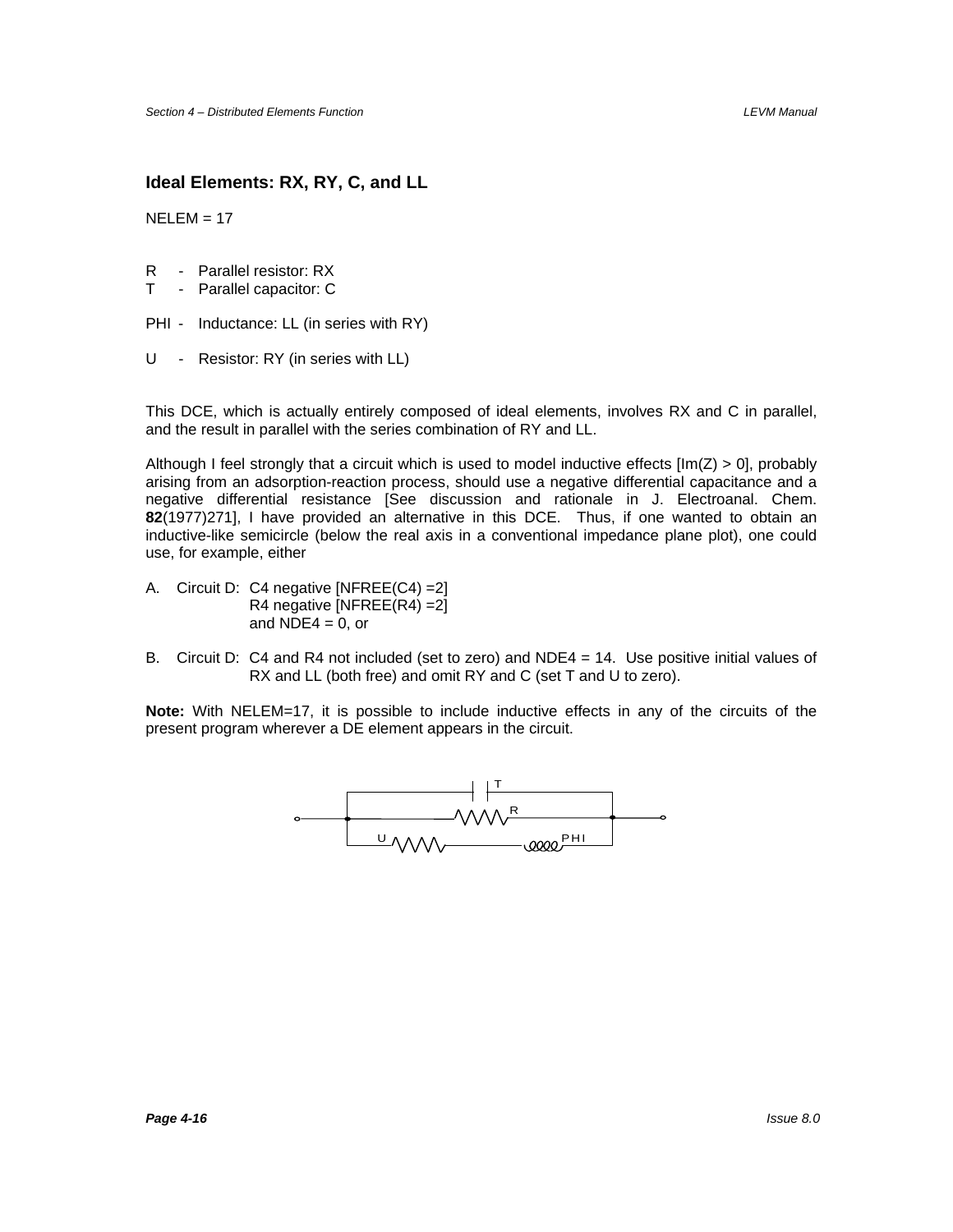# **Dissado-Hill Response Element (DHE)**

 $NELEM = 18$  and 19

The Dissado-Hill frequency-response distributed circuit element (Dissado, Nigmatullin, and Hill, Adv. Chem. Phys. 63 (1985) 253) yields response similar to, but still different from, the HN and the EDAE (general double exponential distribution of activation energies, termed EDAE3 or DEDAE). The DHE is too complex to list its impedance expression here. It is calculated by a series expansion, mostly as given in the above reference. But the original program did not converge adequately near its peak. In the present realization of the response function, a powerful convergence accelerating technique is incorporated which yields rapid convergence even at the peak.

The DH leads to a limiting low-frequency power-law slope of U and a limiting high-frequency power-law slope of -Phi where these input parameters are limited to the ranges -1<U<=1 and 0<Phi<=1. The DH also uses the usual inputs R (R0 - Rinf) and T (tau), or  $\varepsilon_{\rm r}$  for NELEM=18. Since it is primarily defined as a dielectric response function, its use directly as an impedance requires an appropriate value of CELCAP in the input file.

NELEM=18:

DH defined at the Z level (MODE =  $0.1$ , or 2)

NELEM=19:

DH defined at the complex dielectric constant level.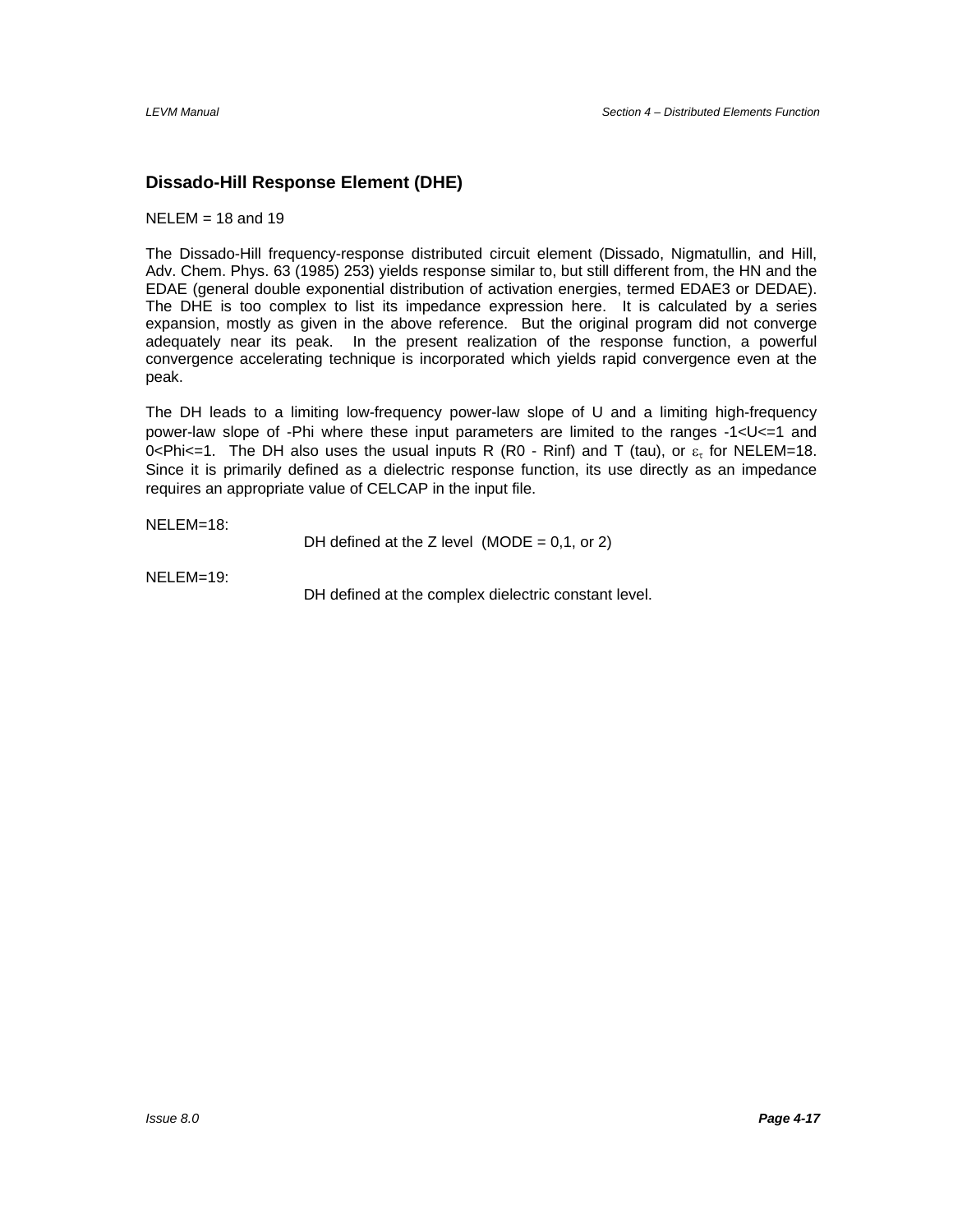#### **Power Law Related Elements**

#### $NELEM = 20$  through 28

It is sometimes found that conductance involves power-law frequency response with a log-log slope, or exponent, of unity or possibly even greater. Since such behavior cannot be described by the CPE, a few different fitting possibilities are provided here. When the real-part has an exponent of unity or greater, the associated imaginary part does not exactly follow power-law behavior. But usually it can be reasonably well approximated with a power law whose exponent is somewhat smaller than that of the real part. Several Power-Law response elements (PLE) are provided for fitting to data which exhibit such behavior. Here R, U, and T are just fitting parameters. When U=0, note that #22 reduces to the CPE. Here Y=1/Z is complex conductance.

NELEM=20:

 $Y = R^*(OMEGA)*T + i^*U*(OMEGA)*PHI$ . For NCL response, set U=PHI=0

NELEM=21:

E LEVEL. See LV5.FOR for details of response, section 2100.

NELEM=22:

Y = R\*(i\*OMEGA)\*\*T + i\*U\*(OMEGA)\*\*PHI

\*\*NELEM=23:

Y=(U/2)\*(i\*T\*OMEGA)\*[1 + {1 + 4/(i\*R\*T\*OMEGA}\*\*PHI]. Ladder when PHI=0.5

\*\*NELEM=24:

 $Y = (U/2R)^*[1 + {1 + i*4*R*T*OMEGA}*PH1]$ . Ladder #2

**\*\***The NELEM=25-28 DE's should be used with specific data, such as complex conductivity, and should only be used in the O-Circuit, with DED:  $P(20) = 25$  or 27, and DC3:  $P(25) = 26$ .

#### \*\*NELEM=25:

YP = T\*(i\*OMEGA)\*\*(-PHI) Effective medium response using **PCPE** (#27) YC=3\*U\*[YP - R] / [YP + 2R - U\*(YP - R)] E=R\*(1+YC) Dielectric level. In O-circuit, set P(40)=4

#### \*\*NELEM=26

**SCPE**; Series element in O-circuit. SIGMA = U\*EV\*(i\*OMEGA)\*\*PHI =

1/RESISTIVITY

EV = PERMITTIVITY OF VACUUM (Uses CELCAP). In O-circuit, set  $P(35)=4$ 

#### \*\*NELEM=27

**PCPE**; EPSILON LEVEL E=U<sup>\*</sup>(i<sup>\*</sup>OMEGA)<sup>\*\*</sup>(-PHI). In O-circuit this is a parallel element; set P(40)=4

NELEM=28

 $E = R^*(OMEGA)*T - U*(i*OMEGA)**PHI$ 

NELEM=29 **MODIFIED DAVIDSON-COLE RESPONSE** Z=R\*(1+U) / [1+ U\*(1 + i\*TT\*OMEGA)\*\*PHI]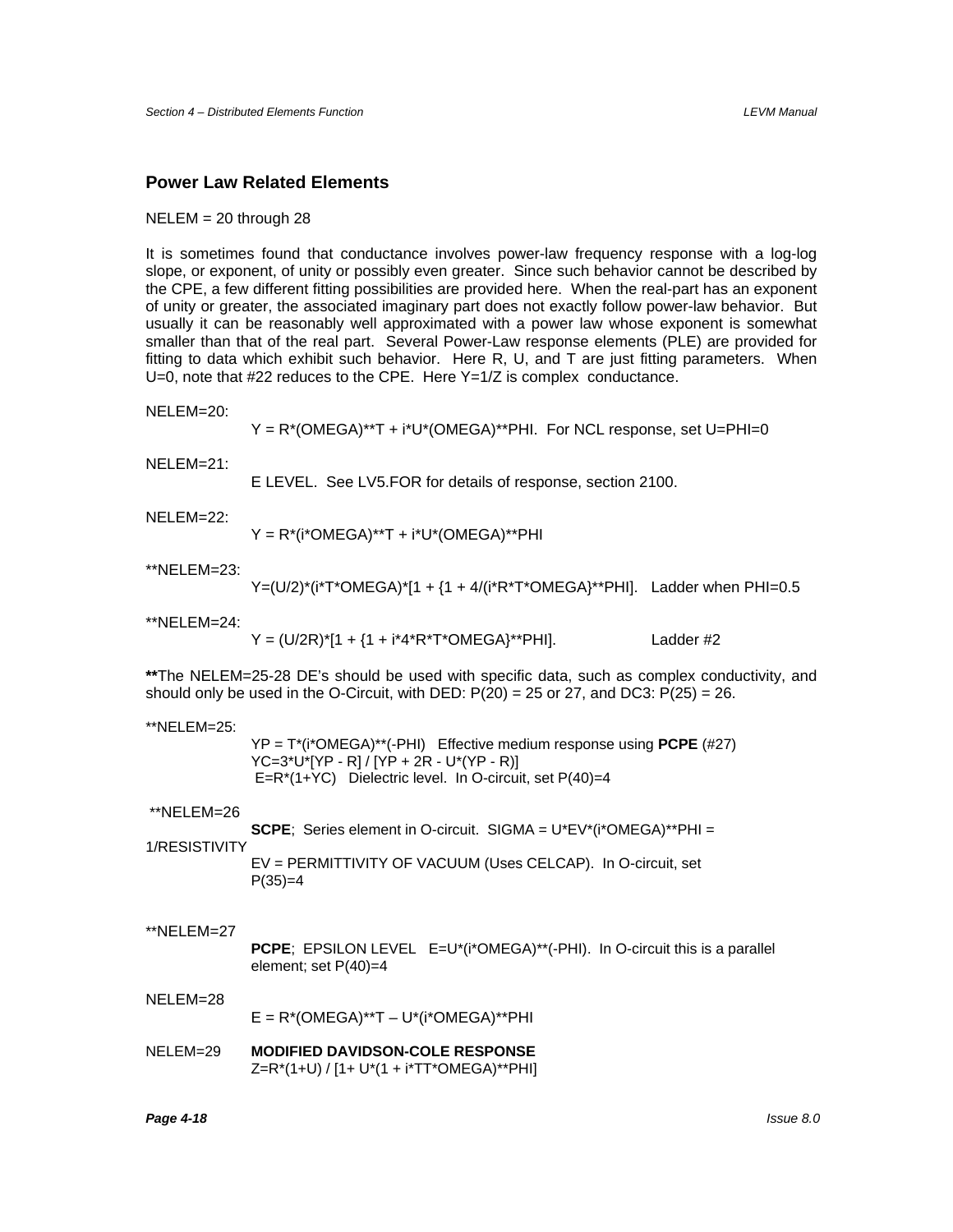CSD1b response available for MODE  $= -1$ . Note that this model approaches the CD as U approaches infinity.

# **Exponential Distribution of Activation Energies**

(Special fixed values of PHI: EDAE1)

NELEM=30

This is a simplified version of the NELEM=12 version of EDAE1. It uses closed form expressions for EDAE1 response for the special FIXED values PHI=1 (possibly appropriate for conducting system response) or PHI=0 (possibly appropriate for dielectric system response: see O circuit, and Refs. 33, 34, 45, and 47). Fitting is thus more accurate and much quicker for these fixed values since integration is not necessary.

Here, R, T, and U may be free, with PHI fixed at 1 or zero. For initial fitting, take U=-30, fixed, and after convergence try U free as well. When  $PHI < 0$ , the quantity  $G=1/R$  is subtracted from the EDAE expression at the admittance level and the result then converted to the impedance level. To do this, which is sometimes useful in theoretical studies, use PHI= -1 (for the PHI=1 case with subtraction) or PHI= -0.01 (in place of the PHI=0 case).

# **The BDM Effective-Medium Response Function**

#### $NELEM = 31$

This DCE, which is only appropriate for a conducting system, is an approximate version of a more exact, but complicated and implicit, effective-medium hopping response solution (Ref. 32). The BDM is discussed and used in Refs. 32-34 and has been suggested to be of wide applicability by Dyre. In using the present response function to fit actual data, it is necessary to provide an appropriate value of CELCAP. Here, the input parameters R, T, and U, which may be free to vary, can play several different roles (see below), but the value of PHI is always fixed.

Microscopic (PHI < 0) and macroscopic (PHI > 0) versions of the BDM are available. Define  $E_c$  as the effective activation energy (in e.V.) for a thermally activated system, and  $x_c = E_c/k_B T_a$ . When U  $> 0$ ,  $E_c = U$  (and the absolute value of the input quantity ATEMP is the absolute temperature,  $T_a$ ); otherwise  $x_c = |U|$ .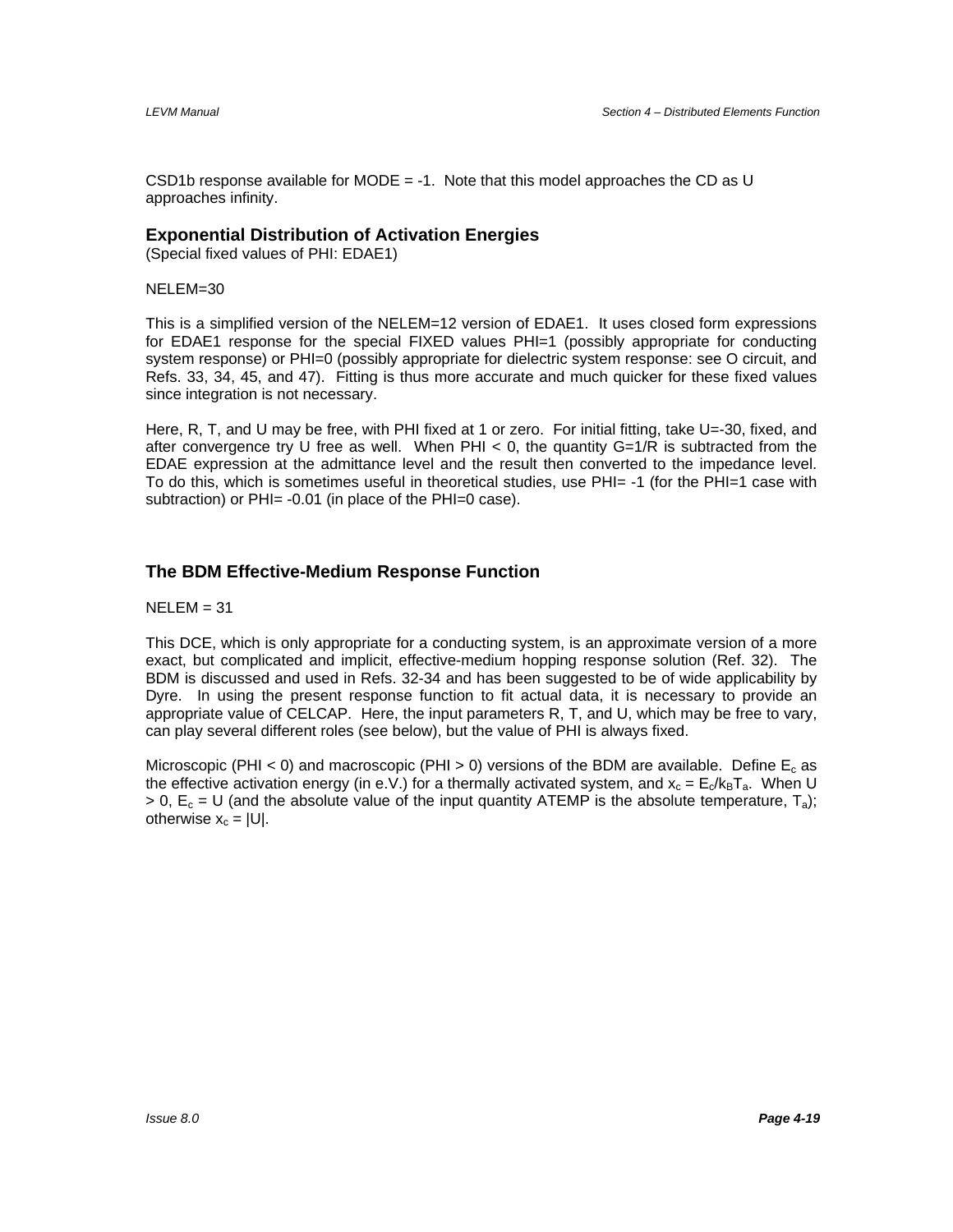When PHI is fixed at a negative value such as  $-1$ , the input quantity R is the quantity tau<sub>a</sub>, the minimum relaxation time for a thermally activated system; it may be very small - of the order of  $10^{**}$ (-20) or less. Here the input quantity T is not used when T is zero or positive. When it is negative, it may be taken free to vary, and its absolute value multiplies the microscopic intrinsic relaxation time, tau, which is calculated internally using CELCAP and other input quantities. (For more details, see the Fortran source code in LV5.FOR for this response function). Because there is some uncertainty in a constant used in the microscopic calculation, this use of T allows more flexibility in fitting.

When PHI is positive and fixed at 2, 4, or 8, the macroscopic version is invoked. Here R is the strength of the relaxation at the impedance level  $(R_0 - R_{\text{inf}})$ . If PHI = 2, T is the low-frequencylimiting value of the dielectric constant increment associated with the conducting system. Then, the intrinsic relaxation time, tau, is just  $R^*(CELCAP^*T)$ . If PHI = 4 or 8, however, T is the intrinsic relaxation time itself. If  $PHI = 8$ , particularly appropriate for simulations and theoretical calculations, the calculated response is like that with  $PHI = 4$  but the zero-frequency limiting value of the admittance has been subtracted out before conversion back to the impedance level.

### **Accurate KWW Response Function for BETA = 0.5**

 $NELEM = 32$ 

"Exact" Williams-Watts (stretched exponential) response: BETA = 0.5 responses calculated from exact DRT with possible taumin cutoff. See Refs. 40, 46 for details of cutoff procedure.

If MODE < 0, calculate CSD1a = KWW1=**K1** form directly. Example: Mode = -1 or -2. If MODE >= 0, then calculate CSD=CSD0=KWW0=**K0** or DSD=**KD** form directly.

MODE= 8: Transient Response - CSDO or DSD USE ZZ levels and real data MODE= -8: Transient Response - CSD1 MODE=16: Coupling Model frequency response; use U= -40 to eliminate cutoff effects

Cutoff determined by value of U; \*\*\* it will usually be negative here. When  $U < -40$  or so, there is no effect in any practical measured frequency range.  $U = ymin = ln(taumin/tau)$ . Cutoff: xmin=exp(U). When U is positive and large, response approaches Debye; see Ref. 46.

Free parameters are R and T=tau or  $e<sub>\tau</sub>$  and possibly U. The input value of PHI is immaterial here but must be fixed. Also, set a fixed value of integration accuracy, IGACC, such as 5 or 6.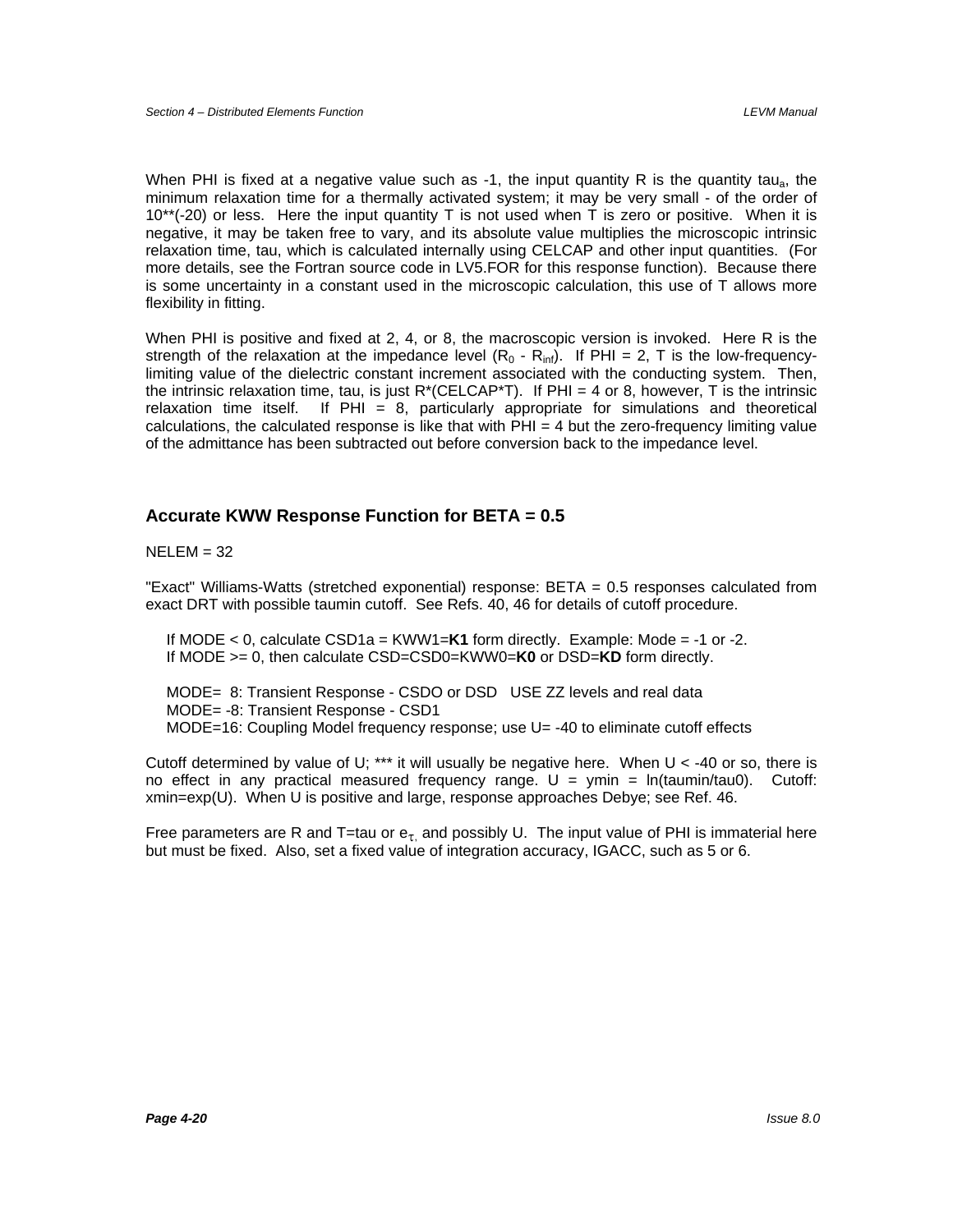## **Temperature-dependence fitting formulas**

 $NELEM = 33$ 

This choice provides a wide variety of fitting formulas for temperature-dependent quantities. In particular, various Arrhenius and Vogel-Fulcher forms are available with and without preexponential temperature-dependent factors. Thus, temperature-dependent values of tau, Rho0 (the low-frequency limiting (DC) value of Rho), or  $\sigma_0$  (=1/Rho0) data may be fit with many different choices. The data file uses absolute temperature in the first column (OMEGA) and the value of the dependent variable in the second column. The third column is initially arbitrary. For plotting purposes, the output file contains 1000/temperature in the imaginary output column (See LINOTR, etc. files, and use RNTEMP.BAT). Since the fit is of real-part only, the presence of values in the imaginary column does not affect the fit results. For simplicity, definitions and fitting formulas are listed below in approximately their Fortran form. See Refs. 42 and 43 for more details concerning appropriate fitting formulas.

As an example, suppose we want to fit tau data to an Arrhenius form: tau = taua\*exp( $E/k$ \*TEMP). Here taua is the inverse of a barrier attempt frequency, is usually less than  $10^{**}(-12)$  s, and is taken temperature independent. Then choose ATEMP = -4, CELCAP = 1,  $U = 0$ , PHI = 0, T = taua, and  $R = E$ , with R and T taken free. Alternatively, suppose we want to fit data to Rho0= (taua/ $\varepsilon$ v)(k\*TEMP/E)\*exp(E/k\*TEMP). Then take ATEMP = 0, CELCAP =  $\varepsilon$ v, U = 0, PHI = 1, T = taua, and R = E, with R and T again taken free to vary. For  $\sigma_0$  fitting, one might use ATEMP = 4.

ATEMP SELECTS FORM; DATTYP **MUST** BE REAL \*\*\* REAL FITS ONLY. CELCAP may be set to unity when appropriate. TEMP = OMEGA = TEMPERATURE (K) USUALLY, R=E (eV), and R, PHI, and U are possible input parameters THE QUANTITY 1000/TEMP IS OUTPUT IN IMAG. COL. OF DATA, SO CTEMP = 1.D3/OMEGA. Equivalent to 10\*\*3/TEMPERATURE IF CELCAP=Cg, THEN USE R0 OR Y0; IF CELCAP= $\varepsilon_V$ , THEN USE RHO0, OR SIGMA0 FOR DISTEL (distributed-element) OUTPUT

DEFINITIONS AND FITTING FORMS FOLLOW BELOW:

|     | TEMPU = TEMP-U | $!(T - T0)$       |
|-----|----------------|-------------------|
| EK  | $= R^*AKINV$   | ! $E/k$           |
| EE  | = EK/TEMP      | ! E/(kT)          |
| EEU | $=$ EK/TEMPU   | $! E/[k(T - T0)]$ |
| TAV | $= T/CELCAP$   | ! Tau/CELCAP      |
| EXT | $= EXP(EE)$    |                   |

| EXTU | EXP(EEU). |
|------|-----------|
|      |           |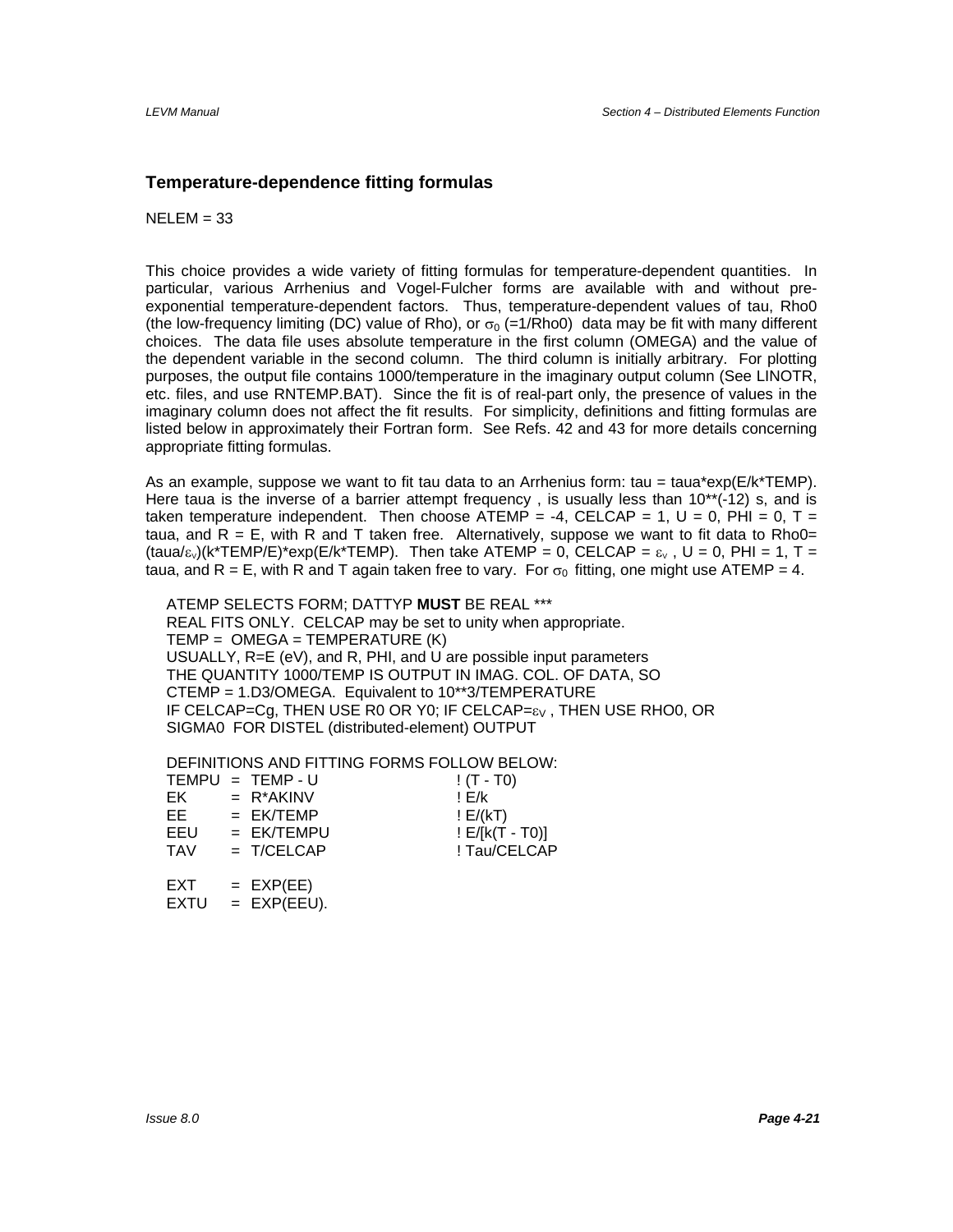# VALUE OF FITTING FORMULA **ATEMP**:

| $-64$          | $DISTEL = TAV*(OMEGA^{**}PHI)*EXTU + i*CTEMP$                                                                                                                                                                                                                                                                                                       |
|----------------|-----------------------------------------------------------------------------------------------------------------------------------------------------------------------------------------------------------------------------------------------------------------------------------------------------------------------------------------------------|
| $-4$           | $DISTEL = PHI + T*EXTU + i*CTEMP$                                                                                                                                                                                                                                                                                                                   |
| $-2$           | $DISTEL = PHI + TAV*EXTU + i*CTEMP$                                                                                                                                                                                                                                                                                                                 |
| $-1$           | DISTEL = TAV*(OMEGA**PHI)*EXTU + i*CTEMP                                                                                                                                                                                                                                                                                                            |
|                | **In conventional notation, with DISTEL= $\rho$ , $R = E$ , and $U = T_0$ ,<br>this response is:<br>$\rho(T) = (\rho_a / \text{CELCAP}) T^{\phi} \exp[(E/k_B)/(T - T_0)] + i(10^3/T)$<br>Usually take $\rho_a$ and E free to vary, and $\phi = 0$ or $\pm 1$ , but it may be taken<br>variable. See the example file OMFTMP1 in FITTESTS, Circuit O |
| $\Omega$       | $DISTEL = TAV*(EE**(-PHI))*EXTU + i*CTEMP)$                                                                                                                                                                                                                                                                                                         |
| $\mathbf{1}$   | DISTEL = TAV*(EE**(-PHI))*(EXT - 1.D0) + U + i*CTEMP                                                                                                                                                                                                                                                                                                |
| 2              | DISTEL = 1.D0/(TAV*(OMEGA**PHI)*EXTU) + i*CTEMP                                                                                                                                                                                                                                                                                                     |
| $\overline{4}$ | DISTEL = 1.D0/(TAV*(EE**(-PHI))*EXTU) + i*CTEMP                                                                                                                                                                                                                                                                                                     |
| 8              | DISTEL = U + 1.D0/(TAV*(EE**(- PHI))*(EXT - 1.D0)) + i*CTEMP                                                                                                                                                                                                                                                                                        |
| 16             | $DISTEL = -R^*DLOG(TEMP) - PHI^*(1.D0 - TEMP) + i*CTEMP$                                                                                                                                                                                                                                                                                            |
| $>16$          | $DISTEL = U + R*(TEMP**PHI) + I*CTEMP$                                                                                                                                                                                                                                                                                                              |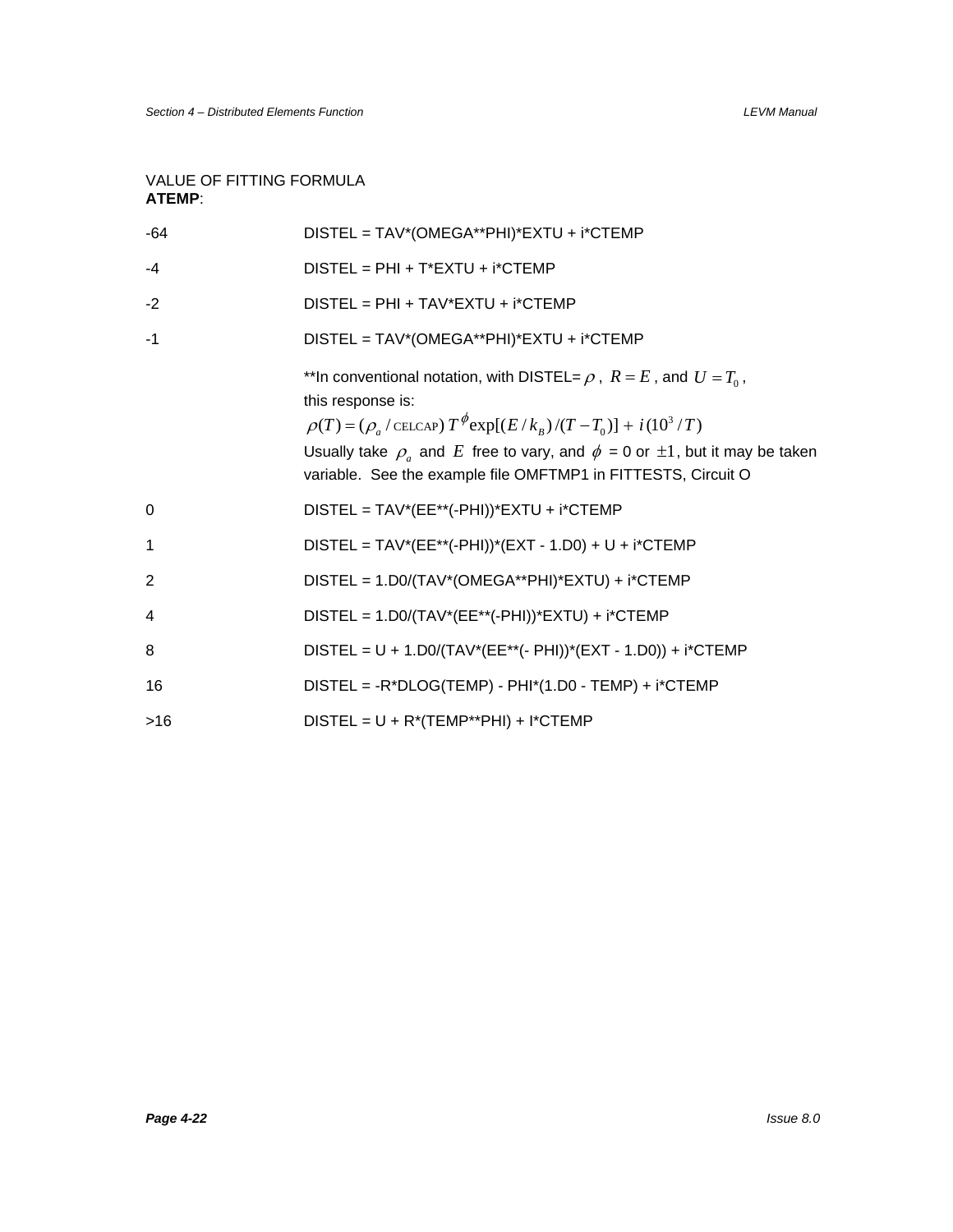# **Simplified,** *generalized* **exponential DAE response model**

#### $NELEM = 34$

This is a simplified version of the full GED response model implemented in Circuit O. See its description there. Here, only the parameters, R,T (or  $\varepsilon$ <sub>c</sub>), U, and PHI are used, as well as GAMMA1 [set by the value of P(13)]. When  $U > 0$ , the model is symmetric, while for  $U < 0$ , it is antisymmetric. It reduces to the exponential DAE models selected by NELEM = 12 and 13 when GAMMA1 is fixed at 1. When  $|MODE| = 8$ , the model yields transient rather than frequency response. This DCE is not necessarily needed with the O circuit since that circuit contains the more general GEDAE response for the choice: NCH = 1.

Now define PHI1 as the value of PHI found for CSD1a fitting when MODE  $<$  0, and PHI0 the value obtained for CSD0 or DSD fitting with MODE >=0. When GAMMA1=1, fitting of exact CSD0 frequency-response data (obtained, for example, with MODE=1) with the CSD1a approach (e.g., MODE=-1), or vice versa, yields identical fits with the same parameter values, except that PHI0 - PHI1 = 1, a requirement for such exponential DRTs. But when GAMMA1 is not fixed at unity, the resulting DRT is not simple-exponential in form and the above relation no longer applies. It is interesting to compare results with KWW fitting (e.g., NELEM=36; see also Refs. 45 and 47). There, one finds BETA0 + BETA1  $\approx$  1 instead of the above relation between PHIs. But comparison of CSD1a fits with DSD ones of the same data (use the O circuit with P(40)=NCH=1 for EDRT, EDAE situations), shows that PHI1  $\approx$  PHID and BETA1  $\approx$  BETAD.

# **Accurate KWW Response Function for BETA = 1/3**

### $NELEM = 35$

"Exact" Williams-Watts (stretched exponential) response: BETA = 1/3 responses calculated from exact DRT with cutoff. See Ref. 40 for details of cutoff procedure. \*\*After a fit, when you go to "Launch Levmview," **extra output** appears at the end of the Print, or View, Report choices.""

If MODE < 0, calculate CSD1a = KWW1=**K1** form directly ""This choice is the **UN** model."" If MODE > = 0, then calculate CSD=CSD0=KWW0=**K0** or DSD=**KD** form directly

- MODE = 8: Transient Response CSDO or DSD
- MODE = -8: Transient Response CSD1<br>MODE = 16: Coupling Model frequency re
- 16: Coupling Model frequency response; use  $U = -40$

Cutoff determined by value of U; \*\*\* it will usually be negative here. When U< -40 or so, there is no effect in any practical measured frequency range.  $U = \ln(\text{taumin/tau0})$ . Cutoff: xmin=exp(U).

Free parameters are R and T=tau or  $\epsilon_{\tau}$  and possibly U. The input value of PHI is immaterial here but must be fixed. Note that the present K1 response model is also denoted the **UN** (**universal model**). A fitting example, input file OTSTMOY.UNS, using the CUNS model, is in the FITTESTS folder, O-circuit.

This function first accurately calculates a K0 or K1 distribution of relaxation times (DRT) from an exact expression using Airy functions; then it calculates the associated frequency or transient response by means of an integral over the DRT. The accuracy of the integration is set by the choice of IGACC and involves  $10^{-1}$ <sup>GACC</sup>. A value of **IGACC** of 6 or 7 is usually adequate for simulated data and a choice of 3 or 4 is usually large enough for ordinary experimental data.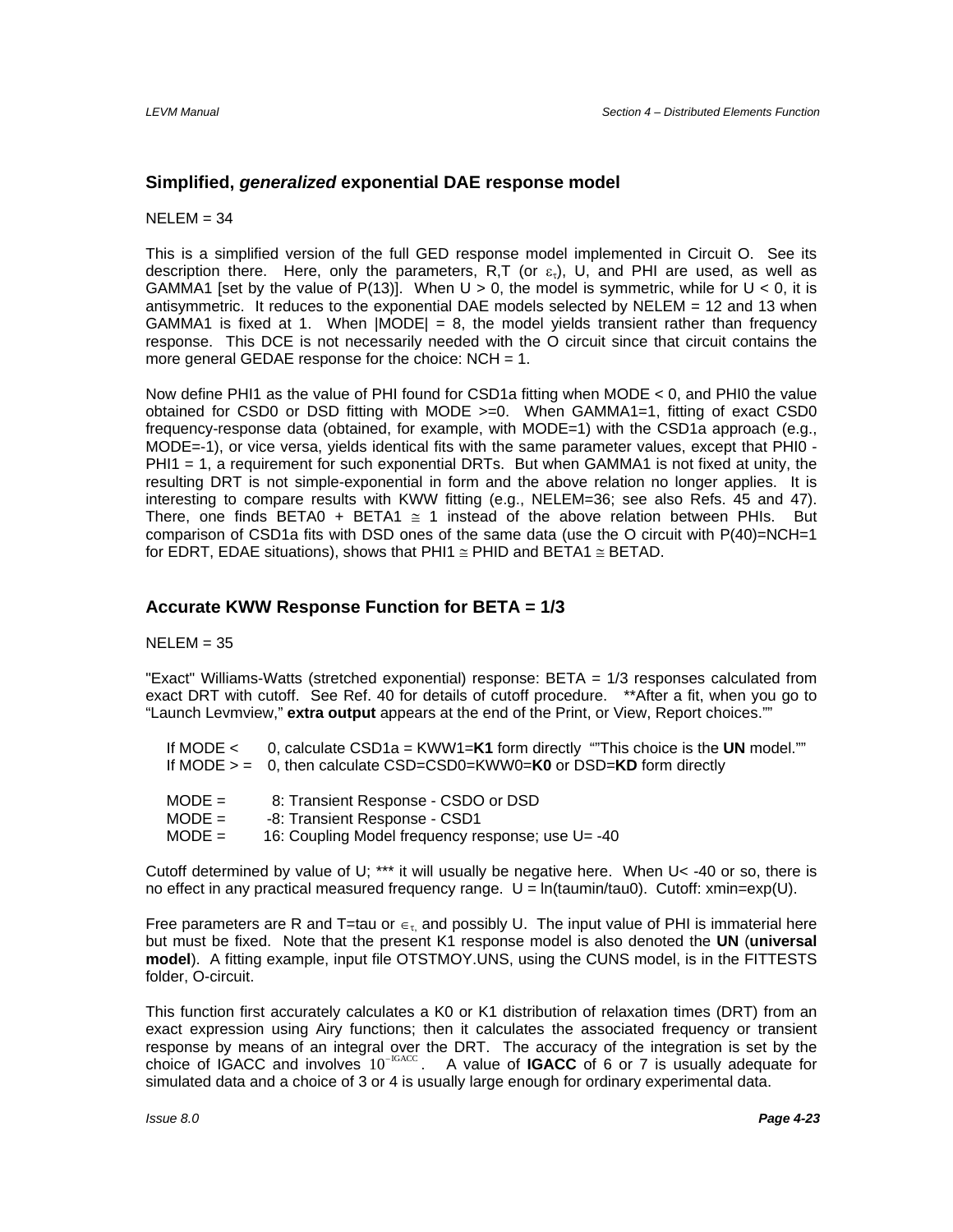#### **KWW Response Function for arbitrary BETA**

 $NELEM = 36$ 

This approach uses series and an approximate DRT formula to first calculate the KWW DRT (See the NELEM  $= 37$  choice), and then uses the DRT, with or without cutoff, to calculate KWW frequency or transient response to high accuracy. It uses the subroutines GDRT and KWWDRT. It is most accurate for  $0.2 \leq BETA \leq 0.8$  but can be used outside of this range. Convergence is very slow for BETA $>0.8$ , so the use of the NELEM=10 choice for  $0.8 < BETA \leq -1$  is recommended; see below. See Refs. 45 and 47 for more details of the use of this important DCE.

If MODE < 0, calculate CSD1a = KWW1=**K1** form directly If MODE >0 or = 0, then calculate CSD=CSD0=KWW0=**K0** or DSD=**KD** form directly

MODE = 8: Transient Response - CSDO or DSD: **K0** or **KD** response MODE = -8: Transient Response - CSD1 = KWW1=**K1** response

Comparison of transient results with the NELEM=35 ones, show good agreement until the response has dropped from its initial value by a factor of 10\*\*6, and worse agreement for smaller values. Transient calculations must be made at the Z immittance level.

Possibly free parameters: R, TAU, U, PHI (=BETA). ATEMP (always fixed) should usually be set to <=0, but see the actual NELEM =36 algorithm in LV5.FOR for other choices.

Since this algorithm is appreciably slower than that of NELEM=10 (no cutoff), it is often useful to fit data first with the latter choice, then with the present one, perhaps starting with a free value of U of -15 or -20. Further, for the present choice, it is unnecessary to set IGACC to >4, and a value of 2 or 3 will usually be appropriate for most experimental data. In the integration, the top limit (TOP) is automatically calculated and depends on the value of BETA. The bottom limit is BOT.

 $U < -1000$  BOT =  $-12/BETA$  $U = -1000$  BOT =  $-6/BETA$  $U > -1000$  BOT = input value of U (may be positive); may be a free parameter.

The first two values of BOT may yield only minimal cutoff, and the first runs slower than the second. Set U fixed at less than -40 to eliminate cutoff effects.

At the beginning of a fit run, values of the following initial quantities used in the fit appear on the screen:

666, BETA, BOT, TOP

If BETA and U are free parameters, both BOT and TOP can change during a fit.

One of the series used in this work is Eq. 54 in Montroll and Bendler, J. Stat. Phys. 34 (1984) 129. Others, and the epsilon algorithm are also used.

The approximate DRT used in one range appears in E. Helfand, J. Chem. Phys. 78(1983)1931.

When the O-circuit is used with two conductive-system DCEs (see the discussion on p. 4-7) and the second one is of KWW form, with the first one of CSD1a character (e.g., Mode  $= -1$ ), then if NELEM=36 and one wants the second one to be KWW0 rather than KWW1, set TEMP to < -900.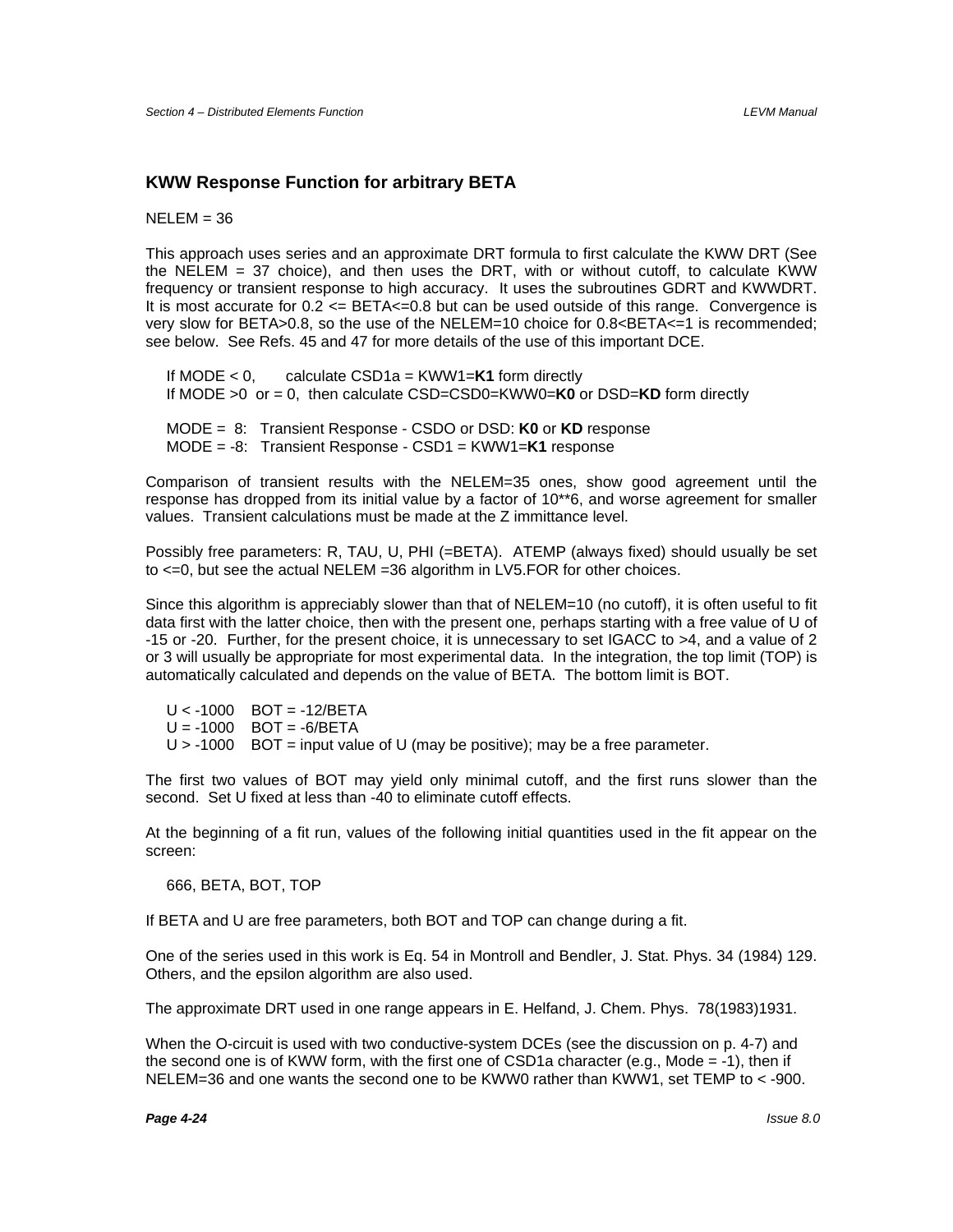# **KWW DRT for arbitrary BETA**

 $NELEM = 37$ 

This approach uses subroutine KWWDRT (which involves the combination of a series and an approximate DRT formula) to calculate very accurately the KWW DRT without cutoff for arbitrary BETA. (See the NELEM = 36 description for more details). Set MODE=1 or -1.

Possibly free parameters are : R, TAU (=TAU0), and BETA. U is not used.

The "frequency" column in the data must list TAU values, not frequency ones. It can range from very small to a maximum value of about 300\*TAU0/BETA. Set DATTYP=R (real) and DINP, DFIT, PINP, and PFIT to ZZRR. With IRCH=1, and R=1, the calculated KWW DRT values associated with each TAU value will appear in the Real-data column. With other values of IRCH and unknown DRT data in the Real column, such data can be fitted to the KWW DRT, yielding estimates of R, TAU0, and BETA as well as measures of the degree of fit.

It is convenient to use the O-circuit with P(35) or P(40) set to 4 for this calculation/fit.

\*\*For the DRT at the dielectric level, use the DINP, DFIT inputs in Line 2 of the input file : EERR, not ZZRR. In an epsilon-data K0 or K1 fit using the O-circuit, set  $P(40)=4$  and possibly  $P(20) = 27$ or 20. See examples in the FITTESTS folder.

\*\*For the KWW0= $K0$  or  $KD$  (Mode=1) with BETA = 0.5, the exact DRT is alternately used, including cutoff if present. Set BETA =  $0.5$  fixed, and ATEMP <  $900$ . The program also can calculate KWW1=**K1** results if MODE = -1. Cutoff is determined by the value of U, which may be a free variable when fitting experimental data. No cutoff effects appear when  $U < -50$ , since the program returns a value of 0 for the DRT for all values of TAU  $\lt$  exp(U). Cutoff effects are usually appreciable when U > -10. See the various example files in FITTESTS, Circuit-O.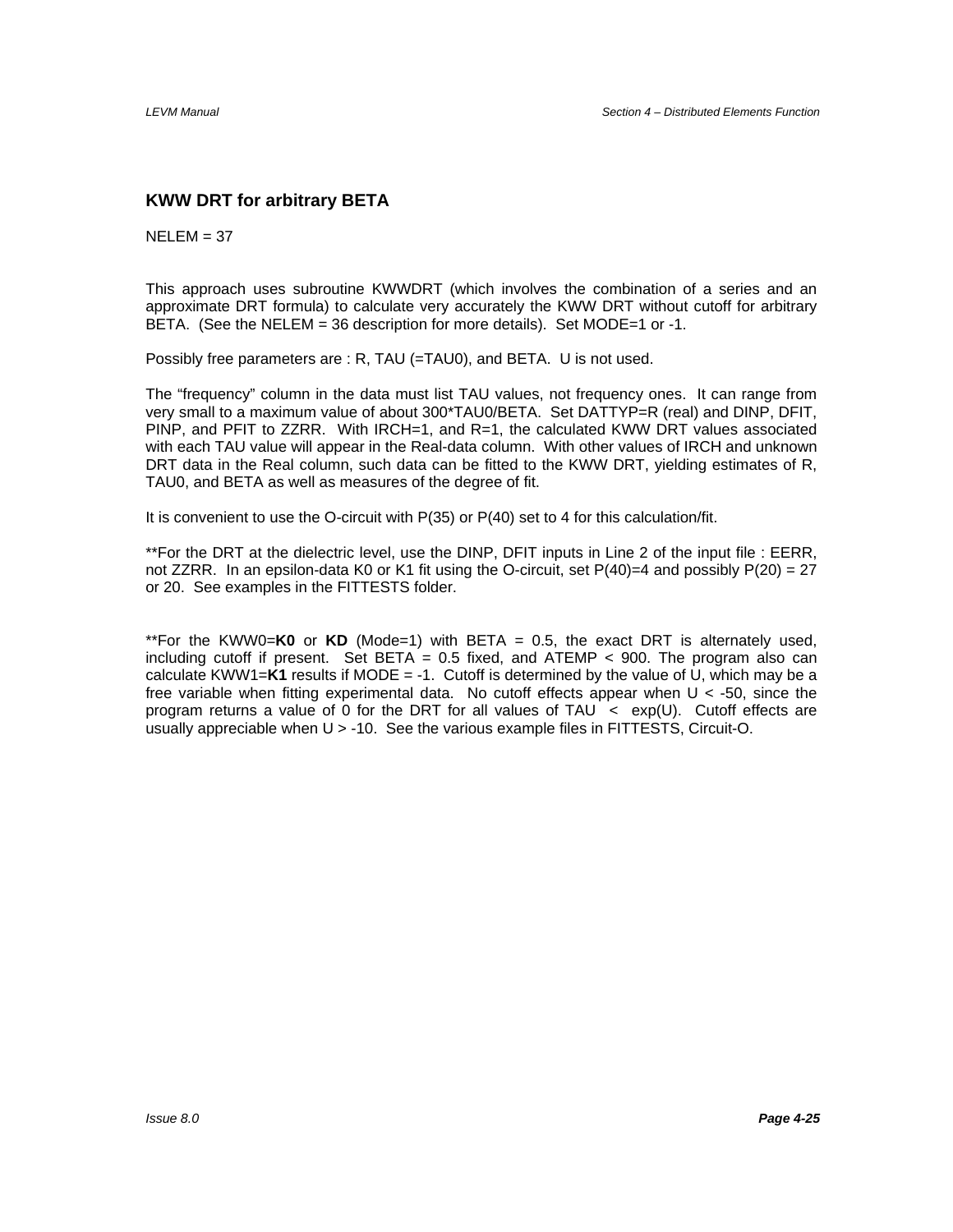#### **Summary of some NELEM = 9 PNP and PNPA fitting models (See NELEM=9 and M252,253)**

It is desirable to express PNPA frequency-response equations in terms of total normalized impedance  $(Z_{T_N} \equiv Z_T / R_\infty)$ , normalized interface impedance  $(Z_{iN} \equiv Z_i / R_\infty)$ , and high-frequency-limiting parameters,  $R_{\infty}$  and  $\varepsilon_{\infty}$ . Then  $\tau = R_{\infty} C_{\infty} = R_{\infty}(A/D \varepsilon_{\infty} \varepsilon_{\infty})$ ; where A is the area of a plane-parallel electrode; L is the separation of the two electrodes; and  $\varepsilon$ <sub>V</sub> is the permittivity of vacuum. Next define the new normalized parameters  $S = (i\omega\tau)$ ,  $U = S^{\Psi}$ ,  $P = p^2 = 1 + U$ ,  $q = Mp$ , and  $Q \equiv \tanh(q) / q$ , with  $0 \lt W \le 1$ . For  $W \le 1$ , PNPA anomalous diffusion is involved and PNP diffusion when  $\psi = 1$ . Note that for the PNP situation  $\varepsilon_0 = \varepsilon_{\infty} / Q_0 \equiv \varepsilon_{\infty} [Mctnh(M)]$ , where usually  $10 < M < 10<sup>4</sup>$ . JRM papers in http://jrossmacdonald.com are cited below as Mxxx.

The equation connecting the expression for a normalized impedance model and its interface part is (M124)

 $Z_{\text{rw}} = 1/ [S + 1/(1 + Z_{\text{rw}})]$ , and its inverse is  $Z_{\text{rw}} = [(1 + S)Z_{\text{rw}} - 1]/[1 - SZ_{\text{rw}})]$ .

We now define three distinct PNPA expressions **(A)**  $Z_{\tau N} = (U + Q)/[U(1+S) + Q(S-U)]$ ; **(B)**  $Z_{TN} = (S+Q)/SP$ ; and **(C)**  $Z_{TN} = (U+Q)/SP$ . Equation (A) follows from the PNPA expression for  $Z_{iN}$ : Eq.A.11 in M252; Eq.(B) is Eq.A.12 and is an incorrect version of Eq.(A); and Eq.(C) is Eq.10 in J. Phys. Chem. B **113**, 11371 (2009) by Lenzi, Evangelista, and Barbero.

In the PNP limit,  $\psi = 1$ , all three equations reduce to (M92, Eq. 1):  $Z_{T} = (S + Q_1) / S(1 + S)$ , where  $Q_{1}$  is the  $\psi$  =  $1$  version of  $Q$  when  $\rho$  involves  $S$  rather than  $U$ . The corresponding PNPA  $Z_{iN}$  expressions, Ai, Bi, and Ci, are

 $Z_{iN} = PQ/[U(1-Q)], \quad Z_{iN} = (1+S)Q/[S(1-Q)],$  and

 $Z_{iN} = [(U - S) + (1 + S)Q]/[S(1 - Q)]$ , respectively.

Equation Ai is the same as Eq. 3 on p. 4-10. All three above equations reduce for the PNP situation to Eq. Bi with Q replaced by *Q*<sup>1</sup> . Note the minor difference between Eqs. B and C above. B follows from Bi, while C follows from Ci, not Ai. It is clear that only Ai involves purely interface anomalous diffusion quantities, a reasonable requirement, while Bi and Ci both involve the PNP quantity S.

These equations are available for fitting data with NELEM=9 and additional choices involving P18 below. If  $9$   $\leq$   $\mathrm{P18}$   $\leq$   $11$  , then the choice P18=9, 10, or 11 yields  $\,Z_{_{T}}\,$  for Eqs. A, B, or C, respectively, while for -9,-10, or -11,  $Z_{iN}$  is produced. For P18=4 or 8, however, weighted sums involving S and U are used with Eq. Ai to calculate responses that involve both PNP and PNPA behavior simultaneously. In this case, let A=P8 and (1-A)=AM. Then for P18=4,  $Z_{iN} = 1/Y_{iN}$  with  $Y_{iN} = [(A/Y_{i1}) + (AM/Y_{iN})]$ . For P18=8, U in Eq. Ai is replaced by  $S+U$ . For P18=4 or 8 here,  $Z<sub>T</sub>$  is output, and their negative values yield  $Z_{iN}$ . Results apply for either equal mobilities or only negative charges mobile (M252). See also many PNP/PNPA models available in Circuit H.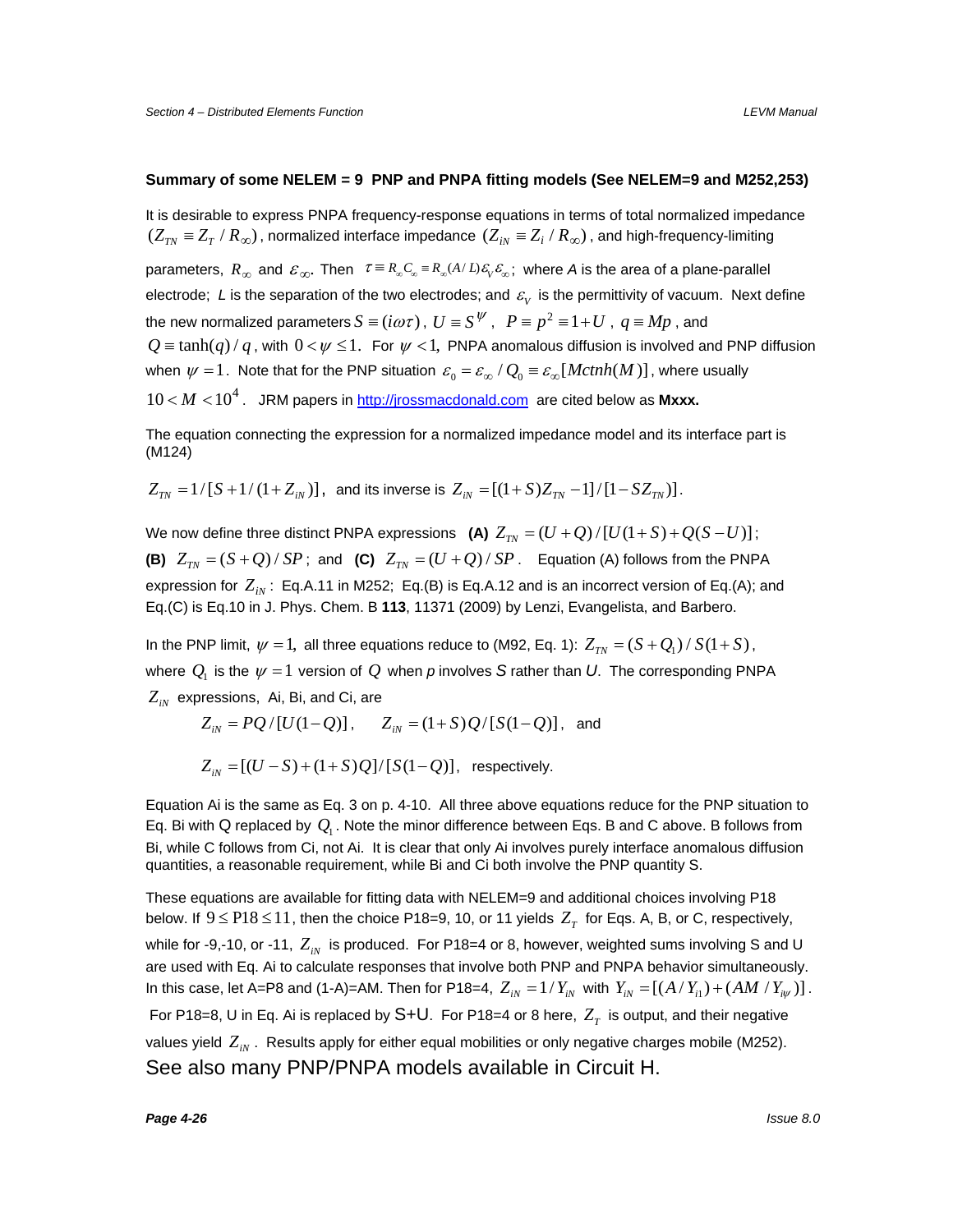# **Fitting Circuit Models Documentation**

This section describes the circuit models used by the LEVM program to fit impedance or immittance, data. Included is a discussion of the special options of the models, schematics of each circuit, parameter assignments, and information on implementation. The circuit models are designated A through K, O, and R through T. For example, circuit model A appears in the subroutine ASUB.

For greatest flexibility in adding new circuits, two stand-alone subroutines, each containing a new fitting model, may be used as part of LEVM. These are designated as SUBROUTINE XSUB(M,FREQ,P,F), where X is S or T. They may be written as separate units, so one or more of them can be separately compiled and linked with LEVM during the final linkage stage. Then when changes are made in XSUB, only it will require recompiling. Dummy XSUB routines are provided but do nothing at present. Any new circuit desired can be added in XSUB (with up to a total of 50 circuit parameters) and linked during recompiling in order to provide almost unlimited expandability of the LEVM circuit possibilities.

Note that **by the use of special distributed element (DE) additions, the circuits discussed in this section can be greatly enlarged in scope** (See Section 4). Not only can DE circuit elements be used to provide inductance, and more complicated ideal-element subcircuits, but they may be used for many different types of distributed elements, including general diffusion and distribution of activation energies elements. Simplified versions of the latter are available as DE's, and a full-response version is included by the DAE element of Circuit D and in Circuit O. Also the BCE element of Circuit H provides exact, completely blocking response and more general partiallyblocking response as well. The inductance, L, invoked by P(30) in these circuits, is provided to account, at least in part, for any wiring inductance present and of importance. Such inductance is usually negligible except at very high frequencies and may often be omitted. Of course, this L may be used for other reasons as appropriate.

## **Introduction**

Part of the flexibility of the LEVM program is its ability to select among several different circuit models by using the FUN parameter. The program currently supports models A-T, though not all of these have been implemented (see above). Each call to the subroutine MODEL causes it to return an array of impedance values corresponding to the circuit being used, the array of frequencies at which each of the data points was read, and the current value of the model parameters. The actual subroutines which do the calculations for each of the circuit models return only the impedance. The subroutine MODEL then converts the impedance to whatever immittance system is being fitted (e.g. Y [admittance], M [modulus], or E [epsilon]).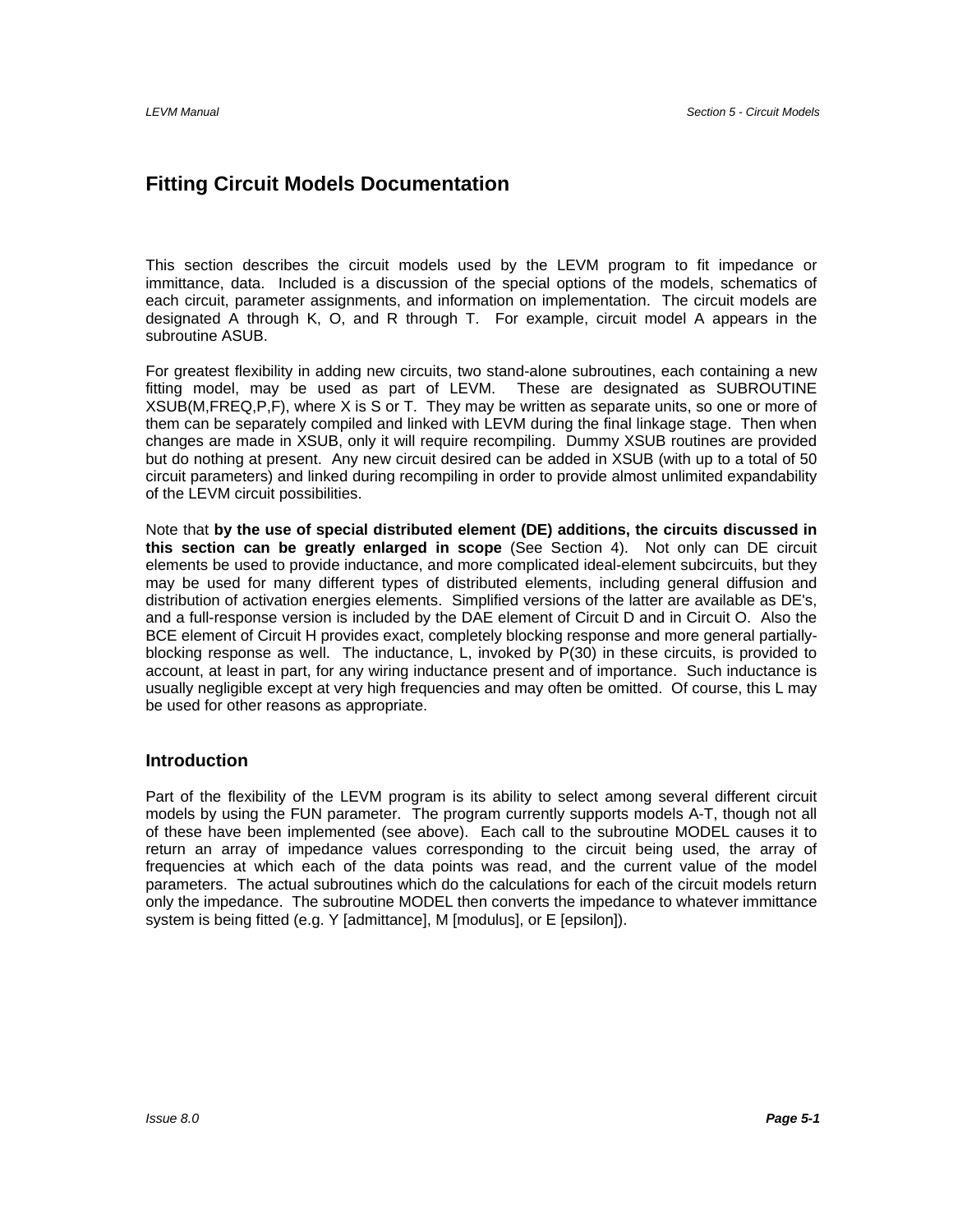## **Parallel, Reference, and Weighting Parameters**

The elements CP and RP appear in most of the fitting circuits. They may be used directly as part of the fitting model (e.g.  $CP = Cg$ , the geometric capacitance of the electrode-material system); they may be used to account for the input impedance of the measuring instrument at the input to the experimental cell (see the **Spinolo** *et. al* paper in the reference list); or they may be used for the combination of both effects.

LEVM allows a maximum of 42 parameters to be free at the same time. If NP is the maximum number of free and fixed model parameters, NP is 50 for LEVM.EXE unless LEVM is recompiled. Parameters P(1) through P(32) may be free, but all above P(32) are automatically fixed at their input values, except for the R-Circuit where  $P(41)$  to  $P(50)$  may also be free (NP=50). In the simplest case, set the input number of free and fixed parameters, NP, to 32 (its minimum value), and no other parameter values need be considered. In this situation, there can be no more than 7 lines in the input file for parameter choices. But if  $NP > 35$ , one must have eight lines to ten lines available in the parameter-choice part of the input file.

When the input value of NP is set negative, fitting using a reference impedance (consisting of P(33)=RR and P(34)=CR) is invoked (see Eq. 2 in Spinola). The RR and CR elements are included for possible use as measuring reference elements (usually with a FRA). They are in parallel, must always be fixed, and have no effect unless RR is nonzero and a complex data fit is being run with ZZRR input choices. They are only appropriate for use when the input data involves the FRA input/output voltages  $V_x$  and  $V_y$ , not the impedance components (see discussion in Spinolo et. al). When this is the case, the use of known input values of RR and CR (may be taken zero if appropriate) allows the fitting to take place at the voltage level, possibly desirable under some conditions, rather than at the usual immittance level. If ZM is the impedance calculated by the fitting model and ZRF is the impedance of the reference elements, then invocation of this choice, as above, replaces the fitting model impedance by the quantity ZM/[ZM + ZRF]; this, in turn, is the quantity then compared with the voltage-ratio data by least squares, rather than ZM.

Alternatively, when NP is positive and set to 33 or more, one may use the weighting choices IRCH = 5 or -5. Then a special weighting appropriate for FRA data is invoked (See Ref. 18) and also the discussion under the IRCH=5 choice in Section 3). The parameters P(33), P(34), up to possibly P(39) are then: the first reference resistor value used, the number of the last frequency for which this resistor is used (e.g., 20, indicating that the data after the first twenty frequencies use a different reference resistor), the next reference resistor, the number of the last data point which uses this resistor, and so on up to P(39). There is no need to give a number for the last region. For example if there are 40 frequencies and the reference resistors 100, 10,000, and 1,000,000 ohms are used in order for the first 10, the next 10, and the last 20 frequencies, one would set P(33)=100, P(34)=10, P(35)=10000, P(36)=20, and P(37)= 1,000,000. Note that the input file would need to include eight lines for the parameters for these choices.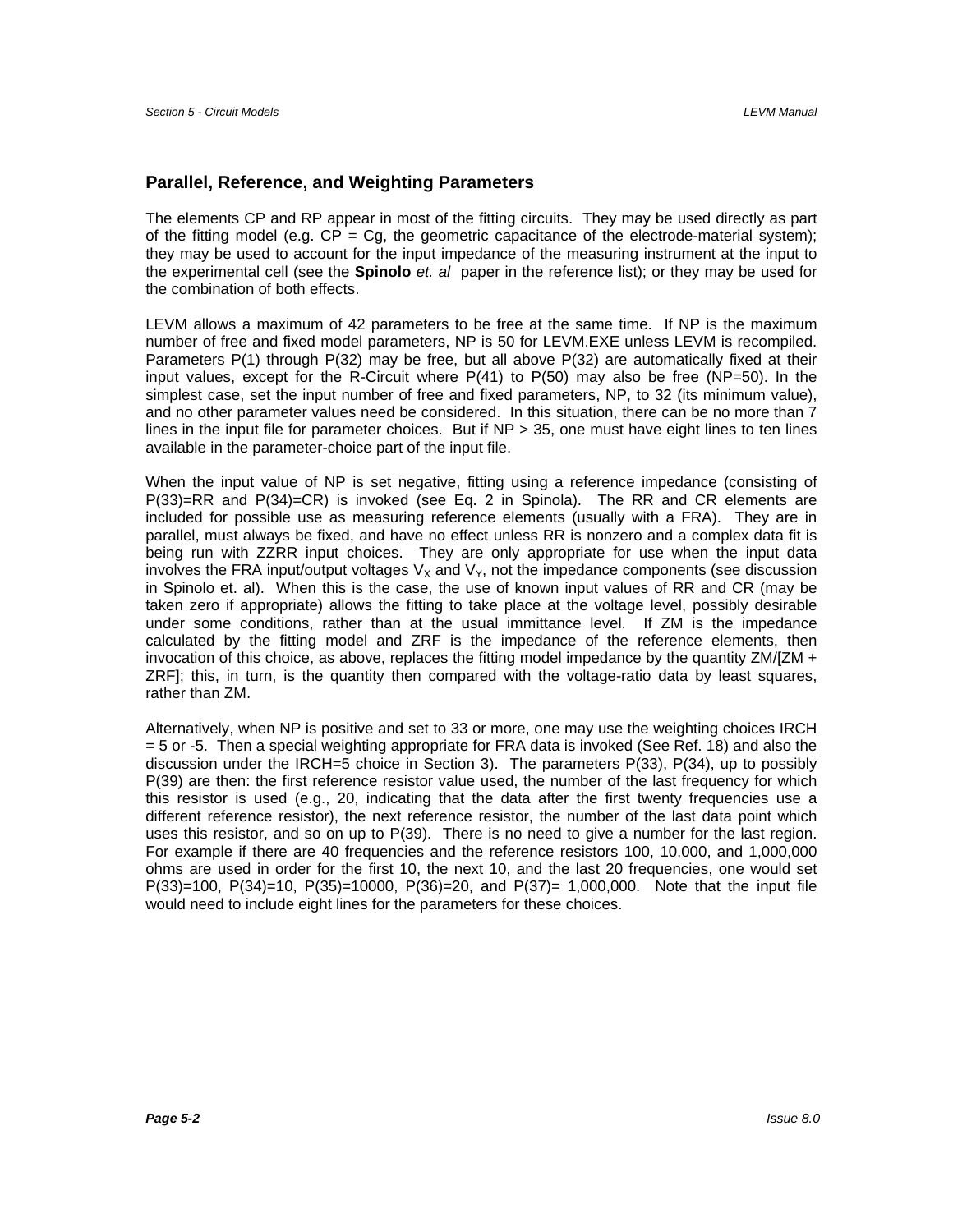## **Removal of Circuit Elements**

Since the present complete circuit models are quite intricate, it is virtually always desirable to use simplified versions of the circuits, as if some of the elements had not been incorporated into the circuit. It would be possible, though sometimes difficult, to fix the values of the extraneous elements at very small or very large values (whichever would be appropriate) to minimize their effect on the system. The circuits in LEVM make this much simpler to do, using a special convention: **Any element with a parameter value set to zero is assumed to be not present.** It is this feature that makes the present relatively few full circuits allow many thousands of smaller circuits to be defined and used in LEVM.

If a parameter set to zero is an element in series with another element, this amounts to an impedance of zero (or short circuit). If it is in parallel with another element, it is equivalent to an infinite impedance (or open circuit). This feature can greatly simplify the process of choosing parameter values, but the programmer must remember that setting a parameter to zero is NOT always equivalent to giving it a zero impedance. It will be useful to consider an example circuit to see how this process works.

Below is shown an example circuit with elements A-F.



In this circuit, if parameter A were zero, the circuit would just be the lower limb of what is pictured. If F were set to zero instead, it would look like



In both of these cases, the impedances of the elements set to zero are infinite, as in an open circuit. Alternately, if B and D were set to zero, their impedances would be zero. But if instead D and E were both set to zero, B and C would be in series with F, as if D and E were an open circuit with infinite impedance. This behavior is quite straightforward and can simplify parameter choices but care is urged in its use.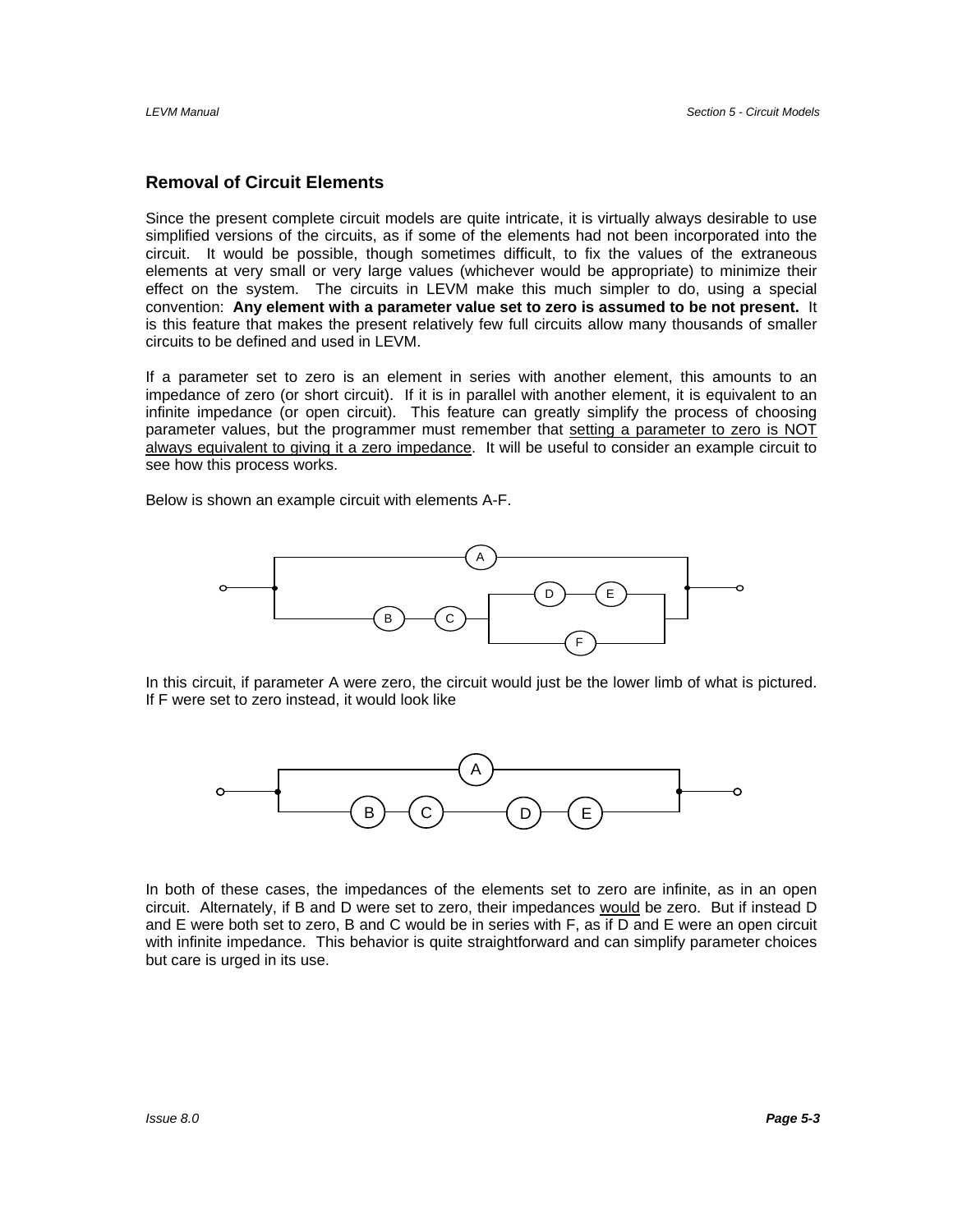## **Discrete Elements**

The circuit models make extensive use of basic discrete elements: resistors (R), capacitors (C), and inductors (L). They are denoted in the model diagrams by the standard symbols:

R : C : L :

The impedance of each element is as follows:

$$
Z_{R} = R, \qquad Z_{C} = 1 / (i\omega C), \qquad Z_{L} = i\omega L,
$$

where  $i = \sqrt{-1}$  and  $\omega =$  angular frequency of the AC signal.

## **Distributed Elements**

In addition to the standard discrete elements, there are many distributed elements available designed to be of use in Immittance Spectroscopy. The model circuits allow any of a number of these elements to be substituted into the circuit. Distributed elements are represented as impedances,  $Z_{DE}$ , and in a circuit diagram as:



Each distributed element has five associated parameters. NELEM is an integer which selects the distributed element being used; R, T, U, and PHI are all parameters which determine the characteristics of the element. Note that in circuit diagrams (as well as in the model subroutines) these parameters are usually identified as NDE, RDE, TDE, UDE, and PDE. If a distributed element is to be omitted from a circuit, NELEM must be set to zero - the other DE parameters will be ignored. Note that for  $NELEM = 1$  a parallel R-C combination with resistance R and capacitance T is substituted for the element. Also, the DE for NELEM = 17 is made up of R, L, and C elements, and other R, L, and C combinations can be formed using  $NELEM = 2$  to 5 with PHI fixed at -1, 0, or 1. For more information on the different distributed elements available, consult Section 4.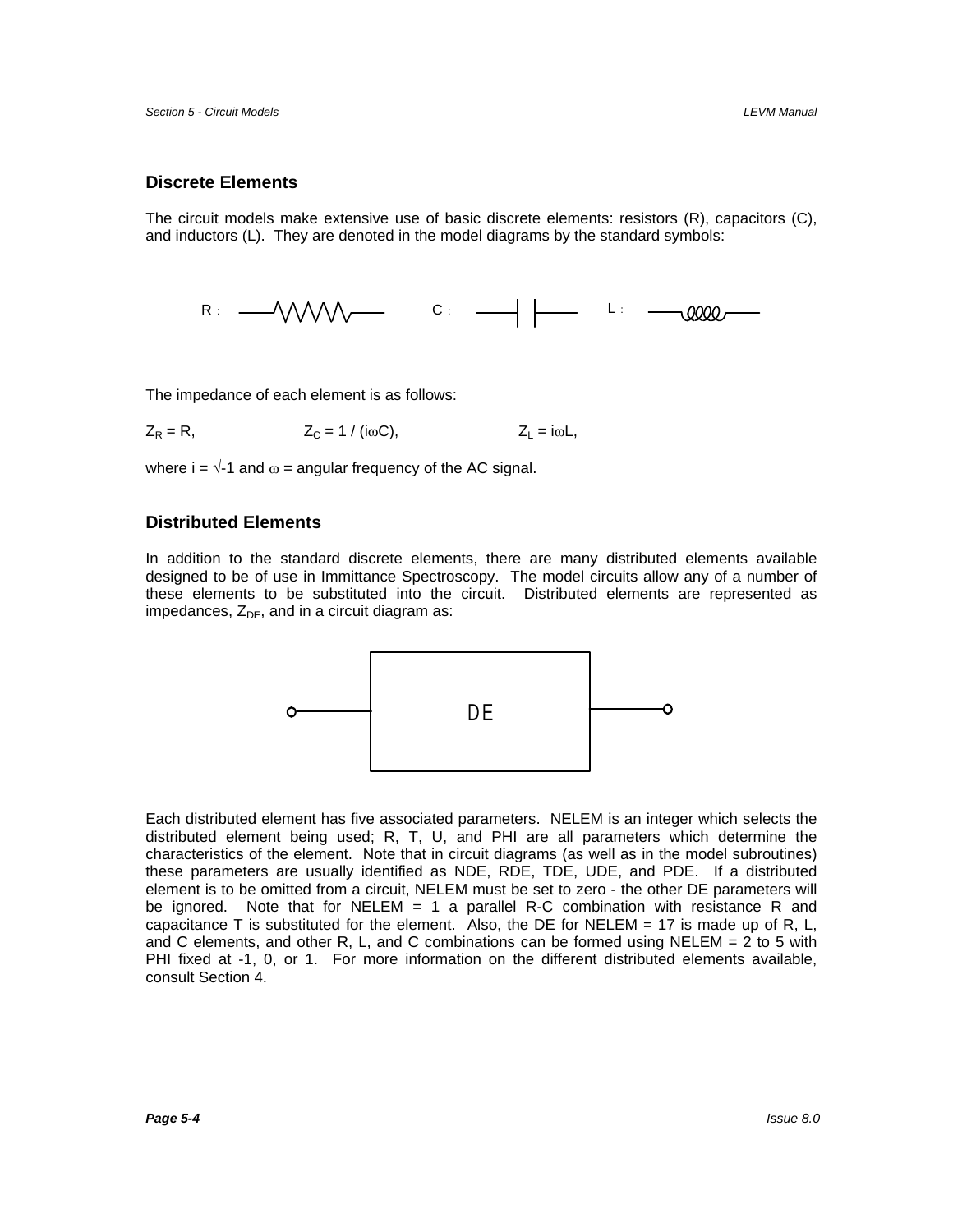## **Augmented Distributed Elements**

A special option exists in some of the circuits which allows a distributed element to be 'wired' in parallel with a resistor and a capacitor. This type of element is represented in circuits as:



It should be noted that in the present version of LEVM, any of these elements may be used with or without the other. When  $R_A$  or  $C_A$  appear separately or together but with no DE, it is a good idea to set the NELEM (NDE) parameter to zero but even this is unnecessary if the other DE elements are set to zero.

Augmented distributed elements have 6 associated parameters as well as NELEM: the four associated with distributed elements (R,T,U,PHI) and the values of the augmenting resistor and capacitor (RA and CA). Note that setting RA and/or CA to zero effectively removes them from the circuit, leaving an unaugmented distributed element still present if they are both zero.

The impedance of an augmented distributed element,  $Z_{ADE}$ , is calculated as follows when  $Z_{DE}$  is nonzero:

If RA = 0,  $Z_{ADE} = 1 / (i\omega CA + 1/Z_{DE})$ 

Otherwise  $Z_{ADE} = RA / (i\omega RA^*CA + RA/Z_{DE} + 1)$ .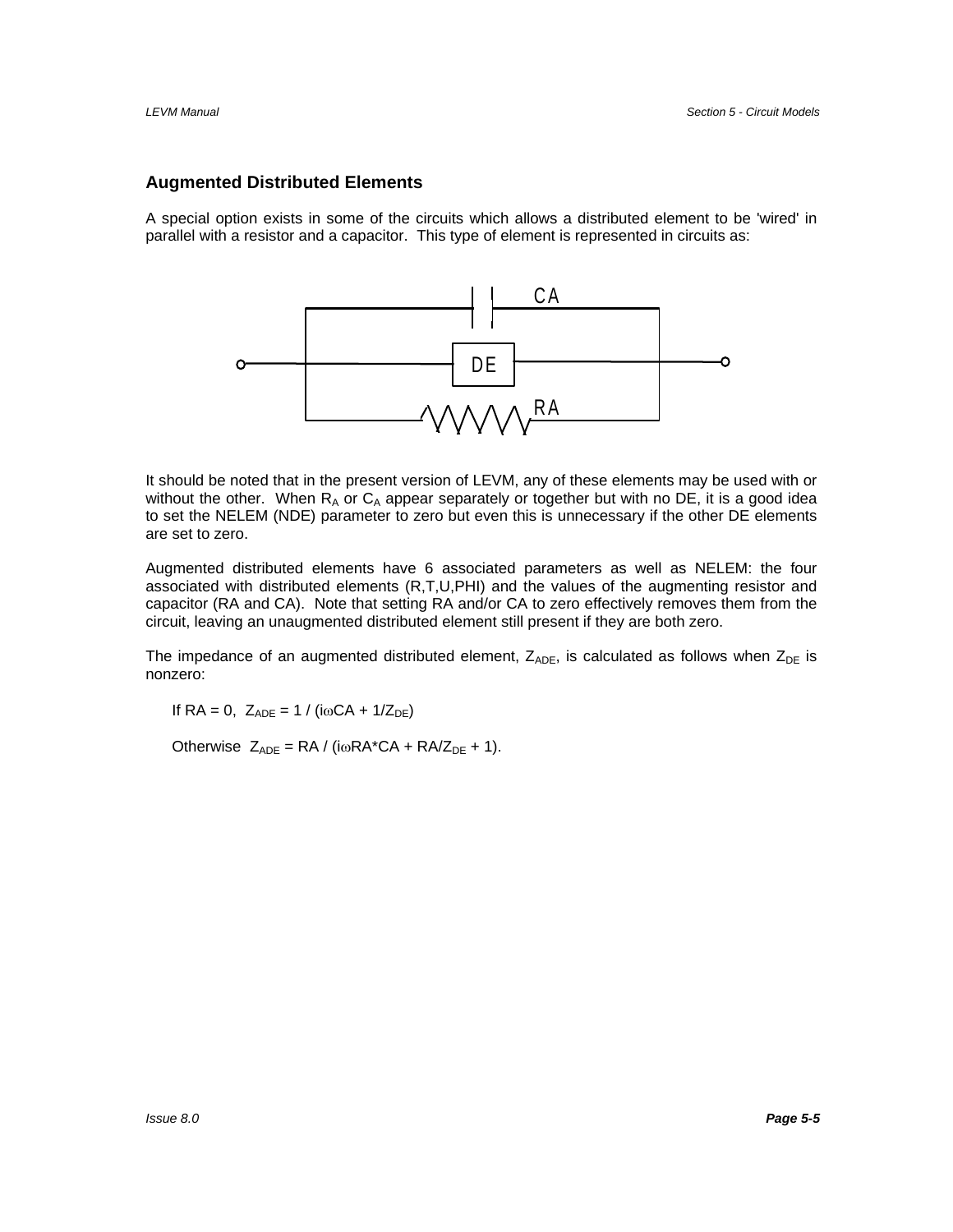## **Circuit A**



## **Parameter Assignments**

| $R1 = P(1)$    | $RDE2 = P(11)$ | $C3 = P(21)$ |
|----------------|----------------|--------------|
| $C1 = P(2)$    | $TDE2 = P(12)$ | $RA = P(22)$ |
| $R2 = P(3)$    | $UDE2 = P(13)$ | $CA = P(23)$ |
| $C2 = P(4)$    | $PDE2 = P(14)$ | $R4 = P(24)$ |
| $R3 = P(5)$    | $NDE2 = P(15)$ | $C4 = P(25)$ |
| $RDE1 = P(6)$  | $RDE3 = P(16)$ | $R5 = P(26)$ |
| $TDE1 = P(7)$  | $TDE3 = P(17)$ | $C5 = P(27)$ |
| $UDE1 = P(8)$  | $UDE3 = P(18)$ | $RP = P(28)$ |
| $PDE1 = P(9)$  | $PDE3 = P(19)$ | $CP = P(29)$ |
| $NDE1 = P(10)$ | $NDE3 = P(20)$ | $L = P(30)$  |

#### POSSIBLY FREE, WEIGHTING PARAMETERS:

 $U = P(31)$   $Xi = P(32)$ 

Note that this circuit allows one to use 6 RC's in series if so desired. To do so, use nonzero values of R1-C1, R2-C2, R3-C3, R4-C4, RA-CA, and NDE1=2, RDE1=0, TDE1=T=1/R, UDE1=U=C, and PDE1=PHI=0 (see p. 4-3), or use NDE1=2, RDE1=R, TDE1=T=C, UDE1=U=0, and PDE1=PHI=1 (fixed, not free). See also Circuits K and R.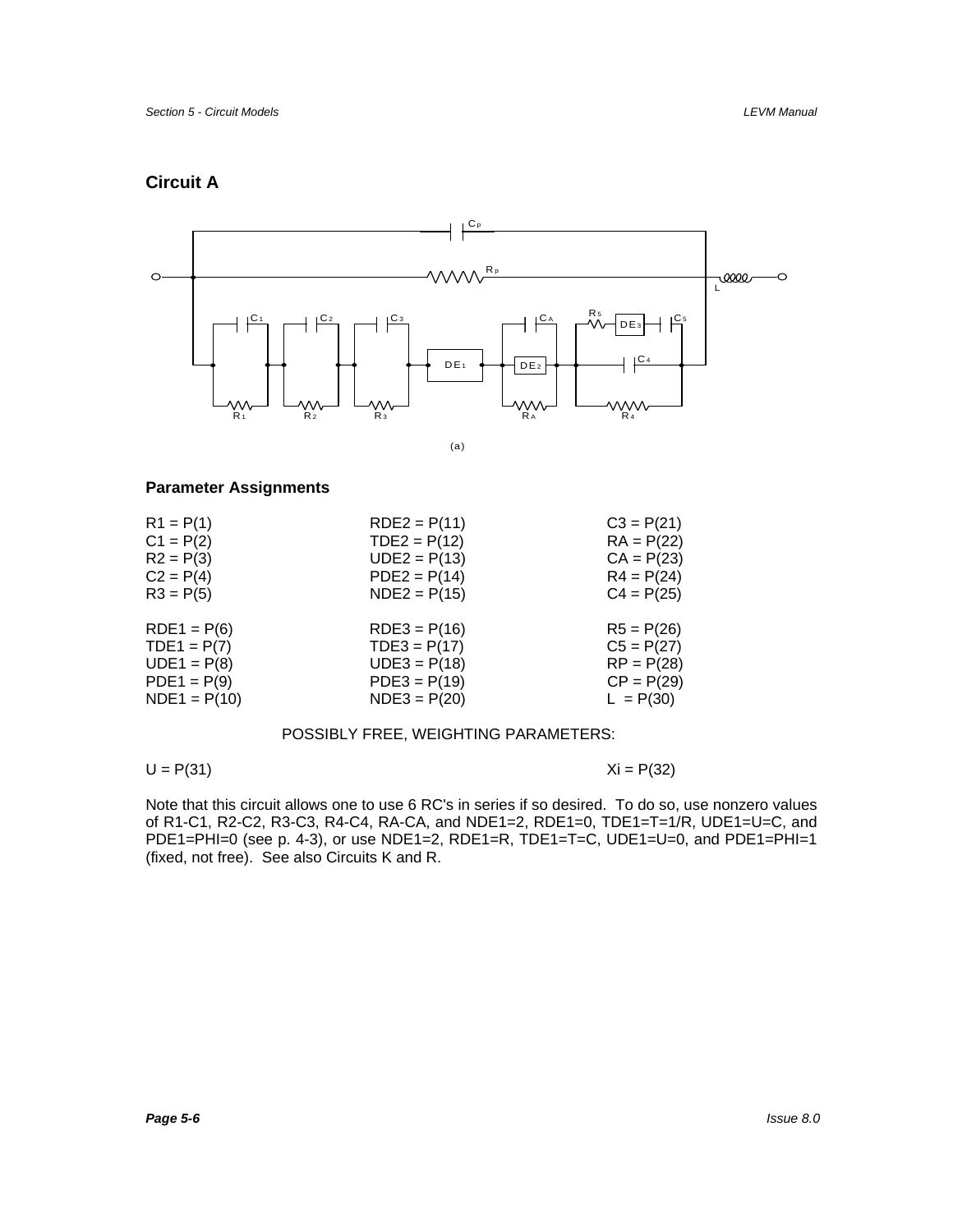## **Circuit B**



#### **Parameter Assignments**

| $R1 = P(1)$    | $RDE2 = P(11)$ | $RDE4 = P(21)$ |
|----------------|----------------|----------------|
| $RA = P(2)$    | $TDE2 = P(12)$ | $TDE4 = P(22)$ |
| $CA = P(3)$    | $UDE2 = P(13)$ | $UDE4 = P(23)$ |
| $R2 = P(4)$    | $PDE2 = P(14)$ | $PDE4 = P(24)$ |
| $C2 = P(5)$    | $NDE2 = P(15)$ | $NDE4 = P(25)$ |
| $RDE1 = P(6)$  | $RDE3 = P(16)$ | $R3 = P(26)$   |
| $TDE1 = P(7)$  | $TDE3 = P(17)$ | $C3 = P(27)$   |
| $UDE1 = P(8)$  | $UDE3 = P(18)$ | $RP = P(28)$   |
| $PDE1 = P(9)$  | $PDE3 = P(19)$ | $CP = P(29)$   |
| $NDE1 = P(10)$ | $NDE3 = P(20)$ | $L = P(30)$    |

## POSSIBLY FREE, WEIGHTING PARAMETERS:

 $U = P(31)$   $Xi = P(32)$ 

For the special choice UDE3  $<$  0, some parameters are redefined. For UDE3  $<$  -9, appropriate for an unsupported case,  $P(4)$  is R2/R1 and  $P(5)$  is C2/CP, both now normalized quantities. Here, R1 and CP must be non-zero, free or fixed. Alternatively, when  $U = -1$ ,  $-2$ , or  $-3$  and  $NDE3 = 13$  or 15, appropriate for neutral species or the supported case,  $P(16) = RDE3/R2$ ,  $P(27)$  $=$  C3/R2, and P(26)  $=$  R3/R2. These changes allow cases to be better treated where the actual circuit elements, R2 ( $\neq$ 0), R3, C3, and DE3 =  $Z<sub>D</sub>$ , the general diffusion expression (see discussion of NELEM=15, Section 4) are all inter-related. See J. Electroanal. Chem. **101**(1979)307. To eliminate R3 and C3 effects, set  $P(26) = 0$  and  $P(27) = 10^{-30}$ .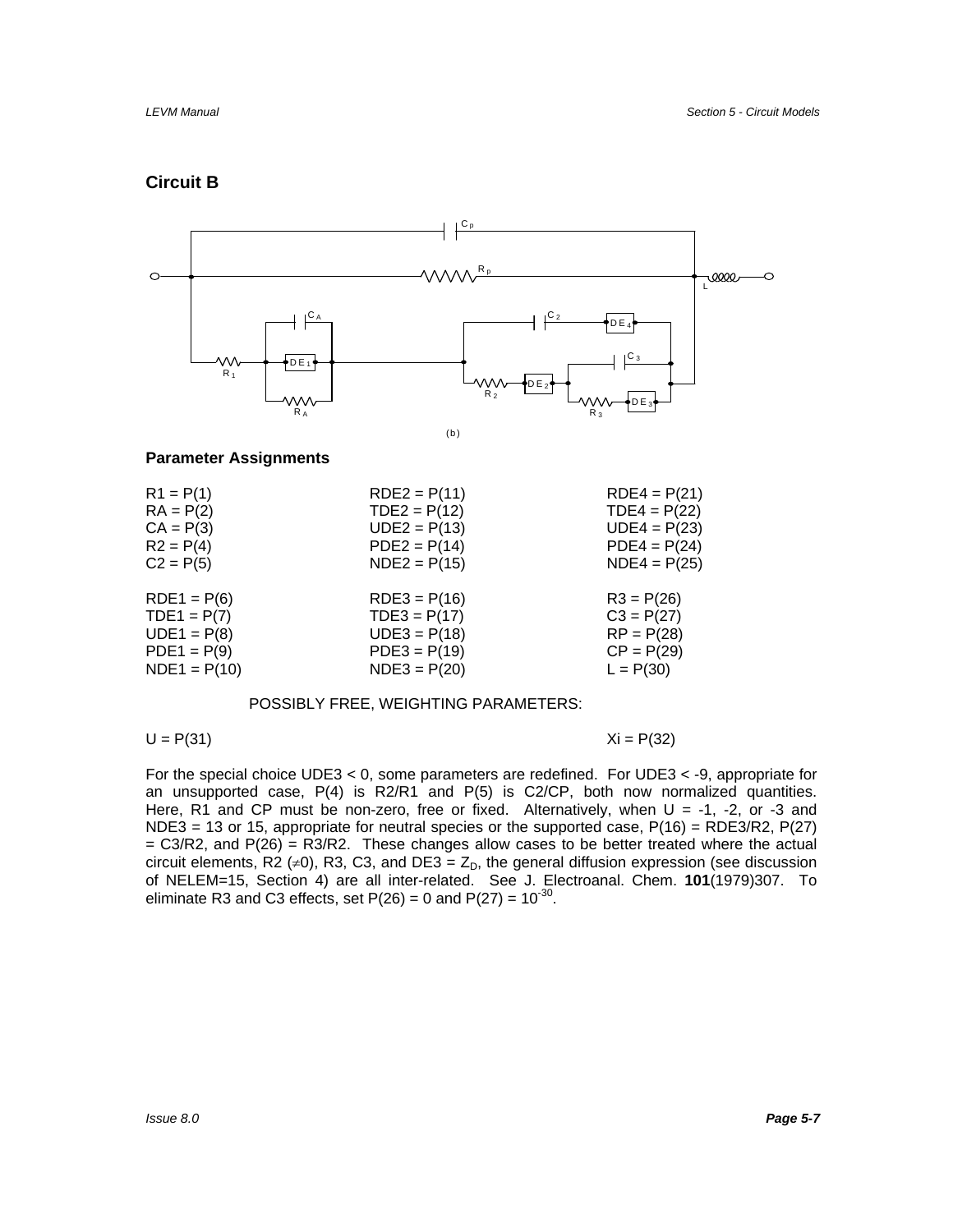# **Circuit C**



## Parameter Assignments

| $R1 = P(1)$    | $RDE2 = P(11)$ | $RA1 = P(21)$ |
|----------------|----------------|---------------|
| $R2 = P(2)$    | $TDE2 = P(12)$ | $CA1 = P(22)$ |
| $C2 = P(3)$    | $UDE2 = P(13)$ | $RA2 = P(23)$ |
| $R3 = P(4)$    | $PDE2 = P(14)$ | $CA2 = P(24)$ |
| $C3 = P(5)$    | $NDE2 = P(15)$ | $R4 = P(25)$  |
| $RDE1 = P(6)$  | $RDE3 = P(16)$ | $R5 = P(26)$  |
| $TDE1 = P(7)$  | $TDE3 = P(17)$ | $C5 = P(27)$  |
| $UDE1 = P(8)$  | $UDE3 = P(18)$ | $RP = P(28)$  |
| $PDE1 = P(9)$  | $PDE3 = P(19)$ | $CP = P(29)$  |
| $NDE1 = P(10)$ | $NDE3 = P(20)$ | $L = P(30)$   |

## POSSIBLY FREE, WEIGHTING PARAMETERS:

 $U = P(31)$   $Xi = P(32)$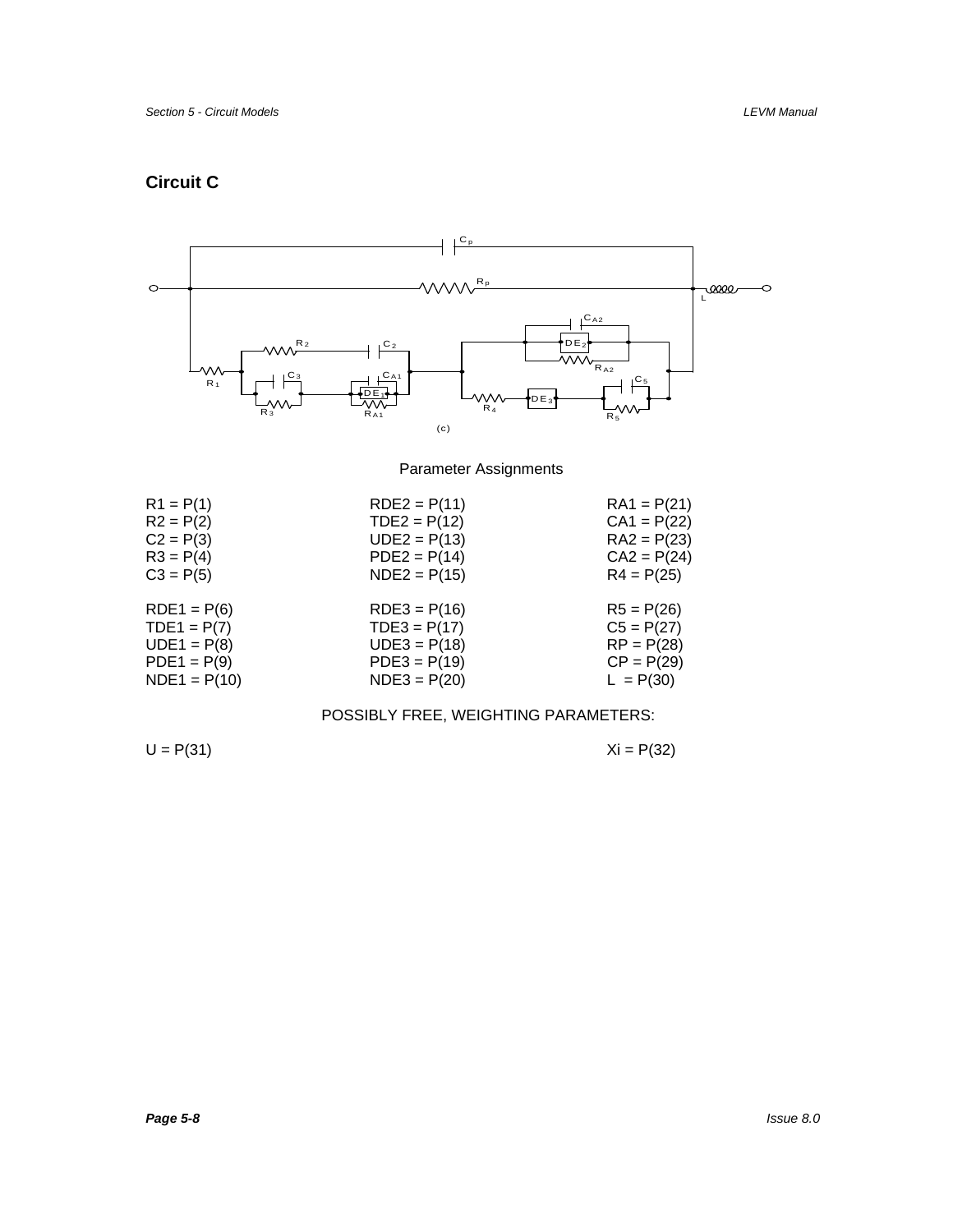# **Circuit D**



# **Parameter Assignments**

| $R1 = P(1)$   | $C2 = P(11)$   | $RDE5 = P(21)$ |
|---------------|----------------|----------------|
| $RA = P(2)$   | $R3 = P(12)$   | $TDE5 = P(22)$ |
| $CA = P(3)$   | $R4 = P(13)$   | $UDE5 = P(23)$ |
| $RDAE = P(4)$ | $C4 = P(14)$   | $PDE5 = P(24)$ |
| $TDAE = P(5)$ | $DCH = P(15)$  | $NDE5 = P(25)$ |
| $U1 = P(6)$   | $RDE4 = P(16)$ | $R5 = P(26)$   |
| $U2 = P(7)$   | $TDE4 = P(17)$ | $C5 = P(27)$   |
| $PHI = P(8)$  | $UDE4 = P(18)$ | $RP = P(28)$   |
| $PHI2 = P(9)$ | $PDE4 = P(19)$ | $CP = P(29)$   |
| $R2 = P(10)$  | $NDE4 = P(20)$ | $L = P(30)$    |

## POSSIBLY FREE, WEIGHTING PARAMETERS:

 $U = P(31)$   $Xi = P(32)$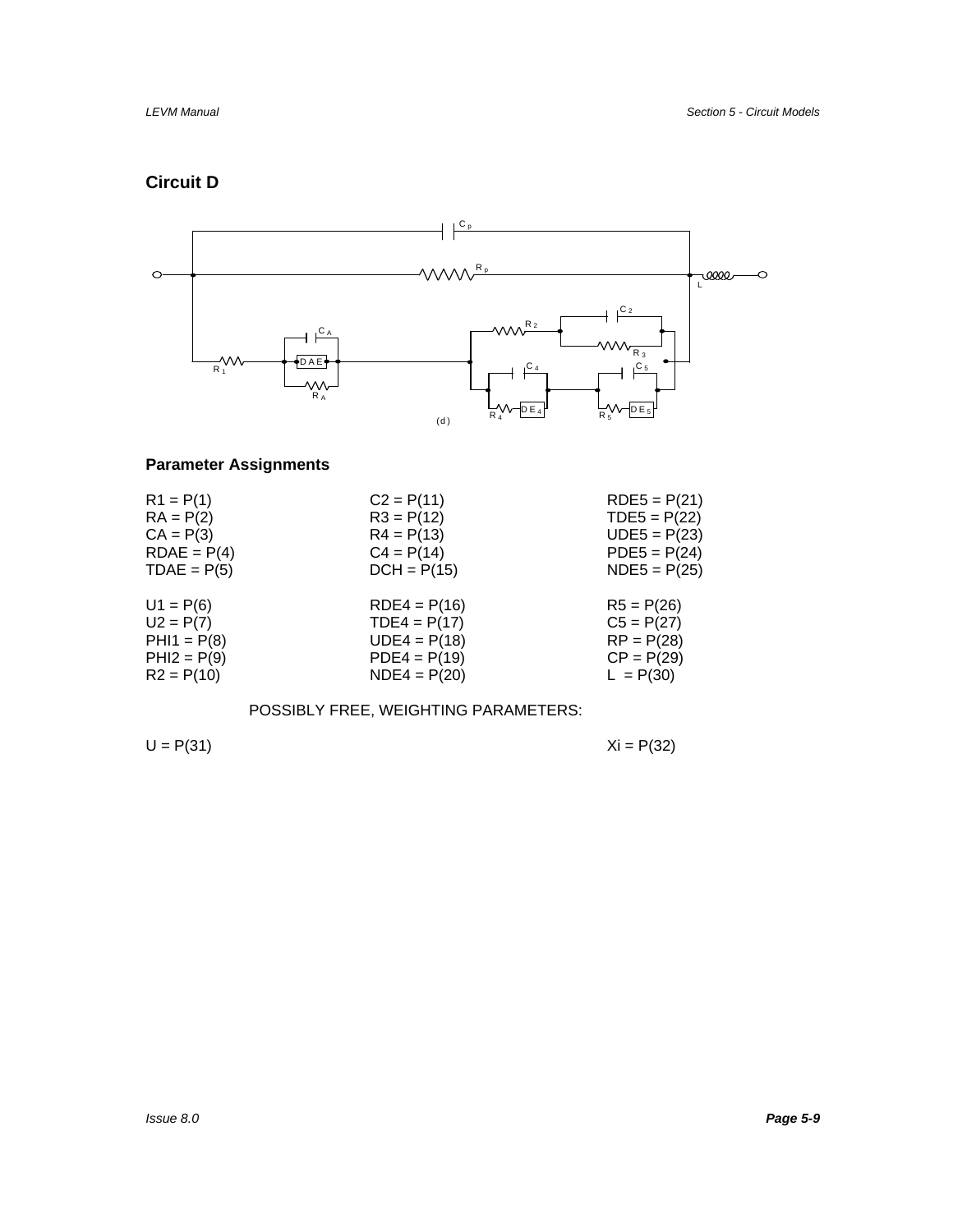When DCH = 0 (i.e.  $P(15) = 0$ ),  $P(4) - P(9)$  are used for the six parameters of the general exponential distribution of activation energies, EDAE. They are so designated above. U1 and U2 are the upper limits of integration in the integrals of the model, and PHI1 and PHI2 are exponents in it.

The accuracy of the calculation of the DAE element is determined by IGACC in the input file. Start with 2; after convergence, try 3 or 4 for IGACC.

The following built-in EDAE choices are available: (a) fix U2 at >800, then U2=U1 (with U1 taken free) in the integration; (b) fix PHI2 at >800, then PHI2=-PHI1; and (c), fix PHI1 at >800, then PHI1=PHI2. The choices a,b and a,c give the EDAE2 (symmetric) and EDAE1 (asymmetric) models, respectively. The b choice alone leads to the EDAE3 (asymmetric when U1 not equal to U2).

There is one more choice, particularly appropriate for the EDAE1 model, which is invoked by entering TDAE (=TAU) as a negative number (NFREE =  $2$  or 0: free or fixed). It will actually be used as a positive number, but this choice multiplies TAU\*OMEGA by exp(-U1). Then the actual fitting value of TAU will usually be closer to unity and may be less correlated with other free parameters, allowing it to be better determined. When only a five- parameter EDAE is needed in a DE circuit position, use the DE with NELEM = 12 or 13 (see Section 4).

Alternatively, when DCH is not zero, P(4) - P(9) are used for the six parameters of the general Gaussian distribution of activation energies, GDAE. Then these parameters are defined as RGDAE, TGDAE, XLGDAE, XUGDAE, XIGDAE, and THGDAE. The lower integration limit is -XLGDAE and the upper one is XUGDAE. If XLGDAE is fixed at >800, then XLGDAE=XUGDAE (taken free to vary), yielding the symmetric GDAE2 model when THGDAE is fixed at zero. For 5 parameter GDAE models, use the DE with NELEM=12 (Sect. 4). For more information on these models, see J.R. Macdonald, J. Appl. Phys. **61**(1987)700. When P(4) = 0, no DAE is present.

An appreciably more general exponential DAE, which includes both the EDAE and the GDAE, the GEDAE, is included in the O Circuit.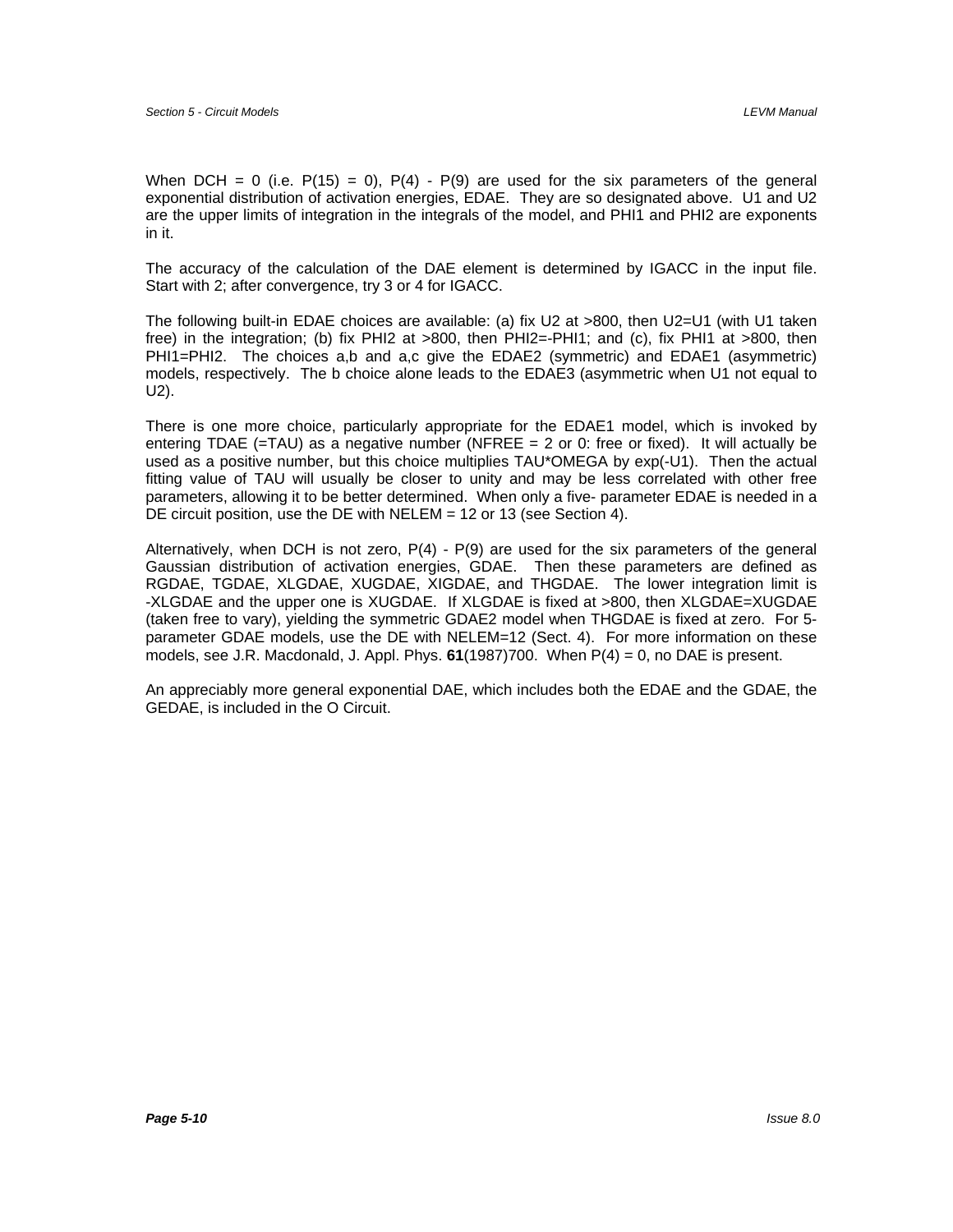# **Circuit E**



# **Parameter Assignments**

| $P(1) = RDE1$  | $P(11) = RDE3$ | $P(21) = RDE5$ |
|----------------|----------------|----------------|
| $P(2) = TDE1$  | $P(12) = TDE3$ | $P(22) = TDE5$ |
| $P(3) = UDE1$  | $P(13) = UDE3$ | $P(23) = UDE5$ |
| $P(4) = PDE1$  | $P(14) = PDE3$ | $P(24) = PDE5$ |
| $P(5) = NDE1$  | $P(15) = NDE3$ | $P(25) = NDE5$ |
| $P(6) = RDE2$  | $P(16) = RDE4$ | $P(26) = R1$   |
| $P(7) = TDE2$  | $P(17) = TDE4$ | $P(27) = R2$   |
| $P(8) = UDE2$  | $P(18) = UDE4$ | $P(28) = R3$   |
| $P(9) = PDE2$  | $P(19) = PDE4$ | $P(29) = CP$   |
| $P(10) = NDE2$ | $P(20) = NDE4$ | $P(30) = L$    |

## POSSIBLY FREE, WEIGHTING PARAMETERS:

 $U = P(31)$ 

 $Xi = P(32)$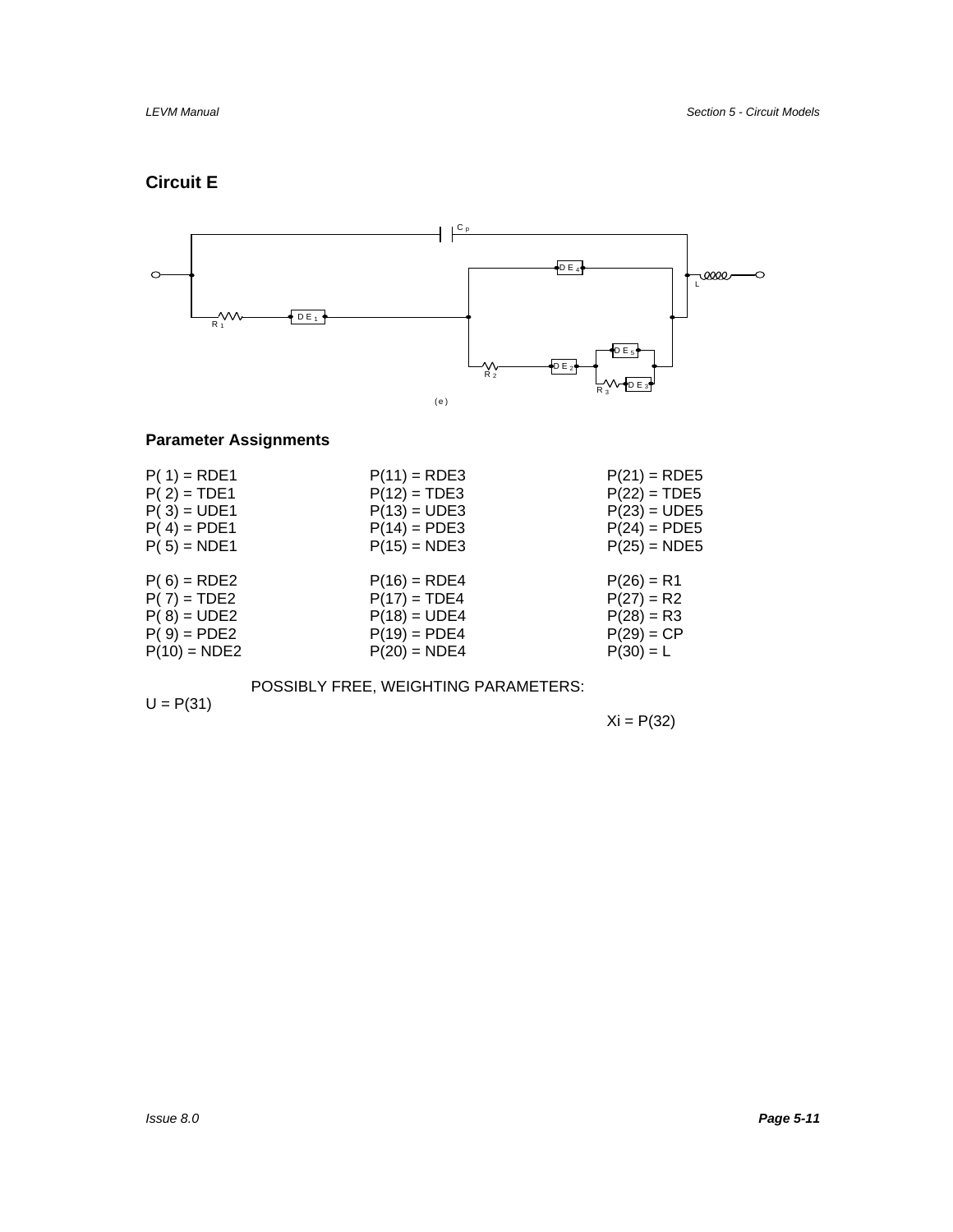# **Circuit F**



# **Parameter Assignments**

| $R1 = P(1)$    | $RDE2 = P(11)$ | $R6 = P(21)$ |
|----------------|----------------|--------------|
| $C1 = P(2)$    | $TDE2 = P(12)$ | $C6 = P(22)$ |
| $R2 = P(3)$    | $UDE2 = P(13)$ | $R7 = P(23)$ |
| $C2 = P(4)$    | $PDE2 = P(14)$ | $C7 = P(24)$ |
| $CA = P(5)$    | $NDE2 = P(15)$ | $R8 = P(25)$ |
| $RDE1 = P(6)$  | $RA = P(16)$   | $R9 = P(26)$ |
| $TDE1 = P(7)$  | $R3 = P(17)$   | $C9 = P(27)$ |
| $UDE1 = P(8)$  | $C3 = P(18)$   | $RP = P(28)$ |
| $PDE1 = P(9)$  | $C4 = P(19)$   | $CP = P(29)$ |
| $NDE1 = P(10)$ | $C5 = P(20)$   | $L = P(30)$  |

## POSSIBLY FREE, WEIGHTING PARAMETERS:

 $U = P(31)$   $Xi = P(32)$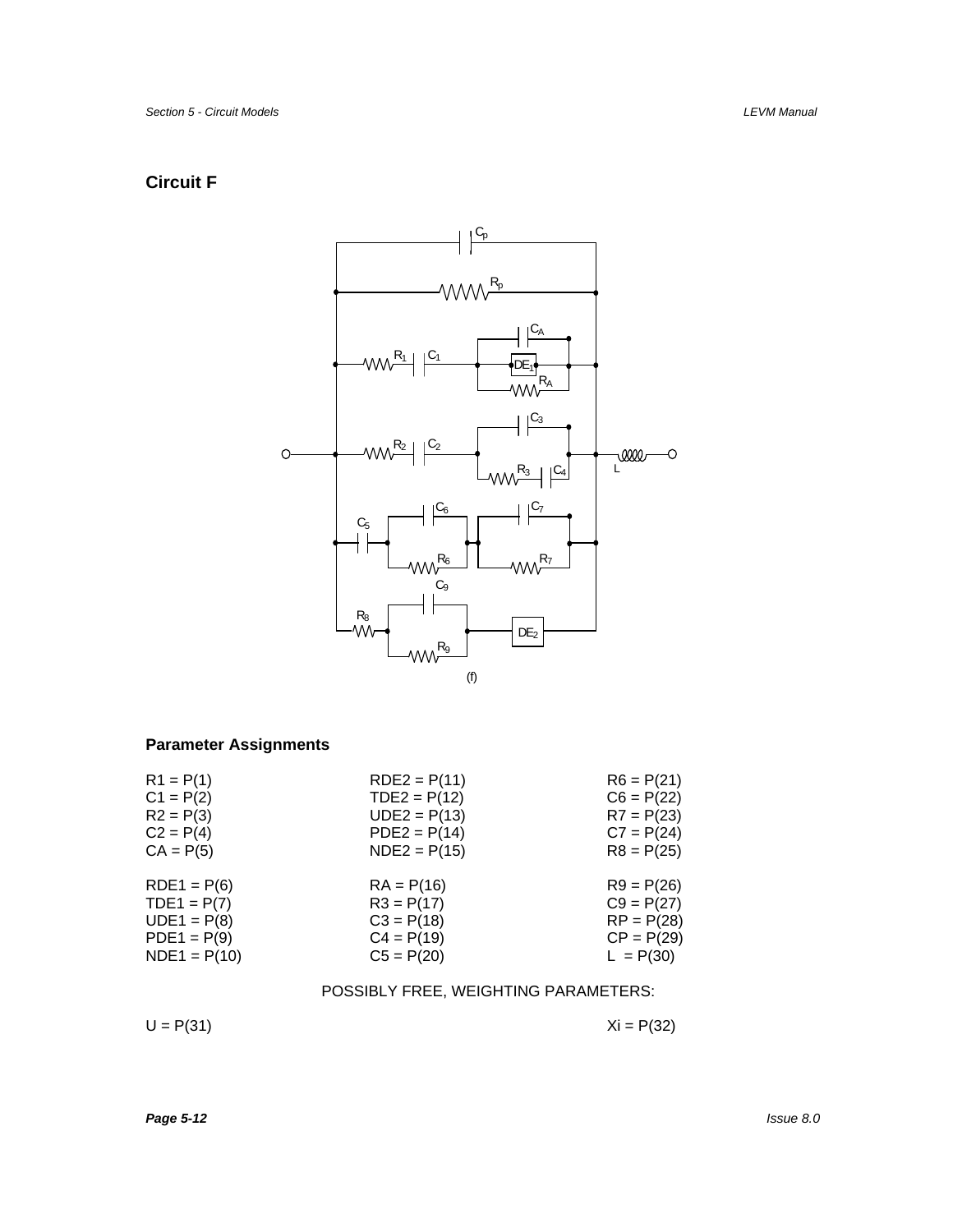## **Circuit G**

This 'circuit' is different from the others. It has been reserved for ordinary nonlinear least squares fitting, with X as the frequency data and Y as the dependent data. Thus X need not be a frequency but could be, for example, a temperature variable used in generalized Arrhenius fitting (see, however, the more general possibilities available in the NELEM=33 DE choice). In order to accommodate many possible fitting functions, the one provided at present involves up to 30 possible parameters. In the following, P1 means P(1), etc. By setting any of P1,P6,P9,P13,P14,P17, P19, and/or P22 fixed to zero, various simpler fitting functions are produced. Use input choices (line 2) of ZZRR only. If DATTYP=R or I, the fit uses as the Y data that in the real or imaginary input data columns, respectively.

The present full function is (using  $x^{**}y = x^y$ ):

 $Y = (If P5 is non zero): P1*(X**P2)*EXP[(P3/P4)*(P4-X)/(X-P5)]$ 

(or if P5 is zero): P1\*EXP(-X/P4)

- + (P6/P7)\*(P7-X)/(X-P8)
- + P9\*(X\*\*P10)
- + P13\*(P11 + P12\*X)
- + (when P30 = 0) P14/[1.DO+P15\*(X\*\*P16)]
- + P17\*EXP(-X/P18)
- + P19\*EXP(-(X/P20)\*\*P21)
- + P22\*(X\*\*(P23 1))\*P23\*(P24\*\*(-P23))\*EXP(-(X/P24)\*\*P23)
- + GDAE transient response (parameters P25-P30) when P15=0 and P14 and P30 are non zero.

If P30 < 0, P4, P18, and P20 are replaced by their inverses. Thus, e.g., P1\*Exp(-x/P4) becomes P1\*Exp(-P4\*x).

As an example of the use of this equation, suppose one wanted to find the least squares values of the parameters A,B, and C in TAU =  $A^*(T^*T)^*EXP[B/(T-C)]$ . One would set P1=A, T=X, P2=2, P3=B, P4=10\*\*30 (fixed), and P5=C. It would usually be appropriate to use proportional weighting. This sort of nonlinear fitting can reduce the bias which would be introduced if one fitted the logarithm of the equation with unity weighting (the usual approach).

Note that the present function can involve up to three exponentials in series. Also the P19 term represents Williams-Watts transient response at the polarization level, and the P22 one represents such response at the current level. The parameter assignments for the GDAE transient response are as follows:

 $Xi = P(25)$   $XLG = P(28)$  $GAMMA = P(26)$   $XUG = P(29)$  $DELTA = P(27)$   $TAU = P(30)$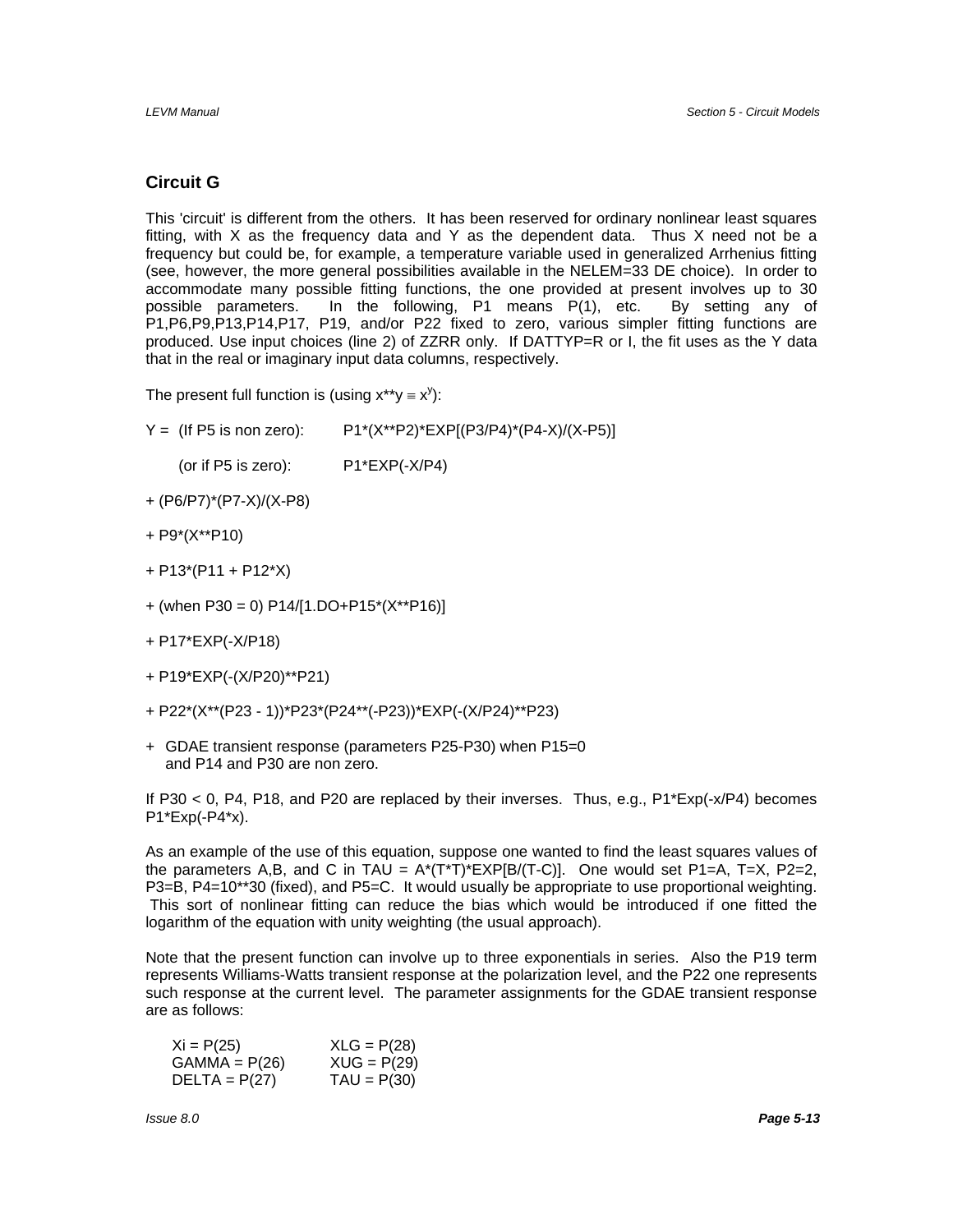P(14) is the scale factor; XLG AND XUG are the lower and upper limits of integration; DELTA is related to the standard deviation of the GDAE; and Tau is a time constant of the response. See J. Appl. Phys. **61**(1987)700.

#### **\*\*New additions**:

IF  $P(15)$  is not zero and  $P(30) = 0$ 

IF  $P(40) = 0$  $Y = P(14)/[1 + (X/P(15) * P(16)]$ IF  $P(40) > 0$  $Y = P(14)/[(1 + (X/P(15))^{**}P(16)]$ IF  $P(40) = -1$  $Y = P(14)/[(1 + (X/P(15) * P(16)) * P(17)]$ IF  $P(40) = -2$  $Y = P(14)/[(1 + (X/P(18)) + (X/P(15) * P(16)) * P(17)]$ ENDIF

## **Polynomial and other fit functions**

IF P(40) = -4 \*\*See fitting example, **GPOLY3**, in FITTESTS, Circuit G.  $Y = P(41) + X^*[P(42) + X^*[P(43) + X^*P(44)]$ IF  $P(40) = -8$  $X = 1/X$  $Y = P(41) + XI^*[P(42) + XI^*[P(43) + XI^*P(44)]$ IF P(40) = -16  $Y = P(41)^*SIN{P(42)}*X^{**}P(43) + Y$ IF  $P(40) = -32$  $Y = P(41)^*$ ARCTAN{ $P(42)$ }\* $X^*$  $P(43) + Y$ IF  $P(40) = -64$  $Y = P(41) * TANH(P(42)) * X^{**}P(43) + Y$ IF  $P(40) = -128$  Y= P(46)\*[X\*\*P(47)]\*EXP[-{(P(48)\*X)\*\*P(49)}] ENDIF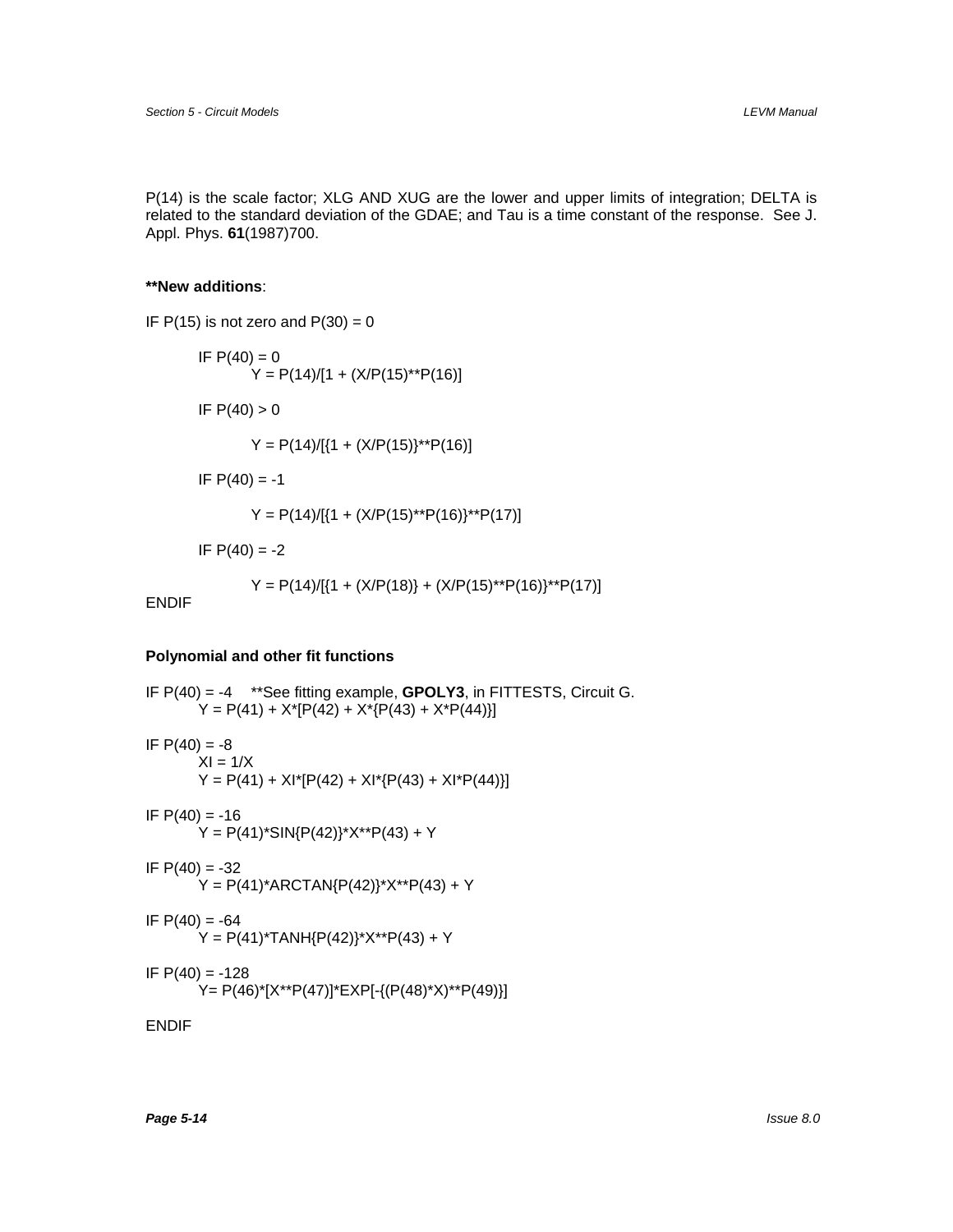## **Circuit H**



#### **Parameter Assignments**

| $P(1) = RDE2$  | $P(11) = *$                | $P(21) = R2$     |
|----------------|----------------------------|------------------|
| $P(2) = TDE2$  | $P(12) = M$ ,* null, or L  | $P(22) = C2$     |
| $P(3) = UDE2$  | $P(13) = PIZ$ (PI SUB Z),* | $P(23) = R3$     |
| $P(4) = PDE2$  | $P(14) = PIM$ ,*           | $P(24) = C3$     |
| $P(5) = NDE2$  | $P(15) = *$                | $P(25) = ICH$ ,* |
| $P(6) = RDE3$  | $P(16) = Xi$ (see below),* | $P(26) = *$      |
| $P(7) = TDE3$  | $P(17) = RA^*$             | $P(27) = *$      |
| $P(8) = UDE3$  | $P(18) = CA^*$             | $P(28) = RP$     |
| $P(9) = PDE3$  | $P(19) = R1.*$             | $P(29) = CP$ ,*  |
| $P(10) = NDE3$ | $P(20) = C1$ ,*            | $P(30) = *$      |

#### **\* SEE TABLE 1, p. 5-19**

## POSSIBLY FREE, WEIGHTING PARAMETERS:

$$
U = P(31)
$$

 $Xi = P(32)$ 

For BCD (**PNP/PNPA**) elements, models, and responses, see the following discussion. For interface PNP response only, set P30 negative and MAVFEV=0:see its discussion below and get full PNP data values in LINOTRL.DAT (input) and interface ones also in (output) for plotting.

\*\***FURTHER**, when the value of P25 is fixed at 5 and P40 fixed at 4, the DE2 element is moved so that it is then in parallel with the BCD one (a situation similar to that of the right-hand part of Circuit O). The DE2 and its parameters may then be used with dielectric models such as the dielectric Davidson-Cole one (DCD), e.g. by setting P10=6 and P8=1. See JRM paper #256 and later ones. This allows fitting with both conductive-system and dielectric system models in parallel. \*\*\*\*It is highly recommended that the P25=5 model choice be used in preference to other PNPA ones, since it yields mobility estimates for both positive and negative charges and also allows separate reaction and adsorption parameters to be estimated for the individual electrodes.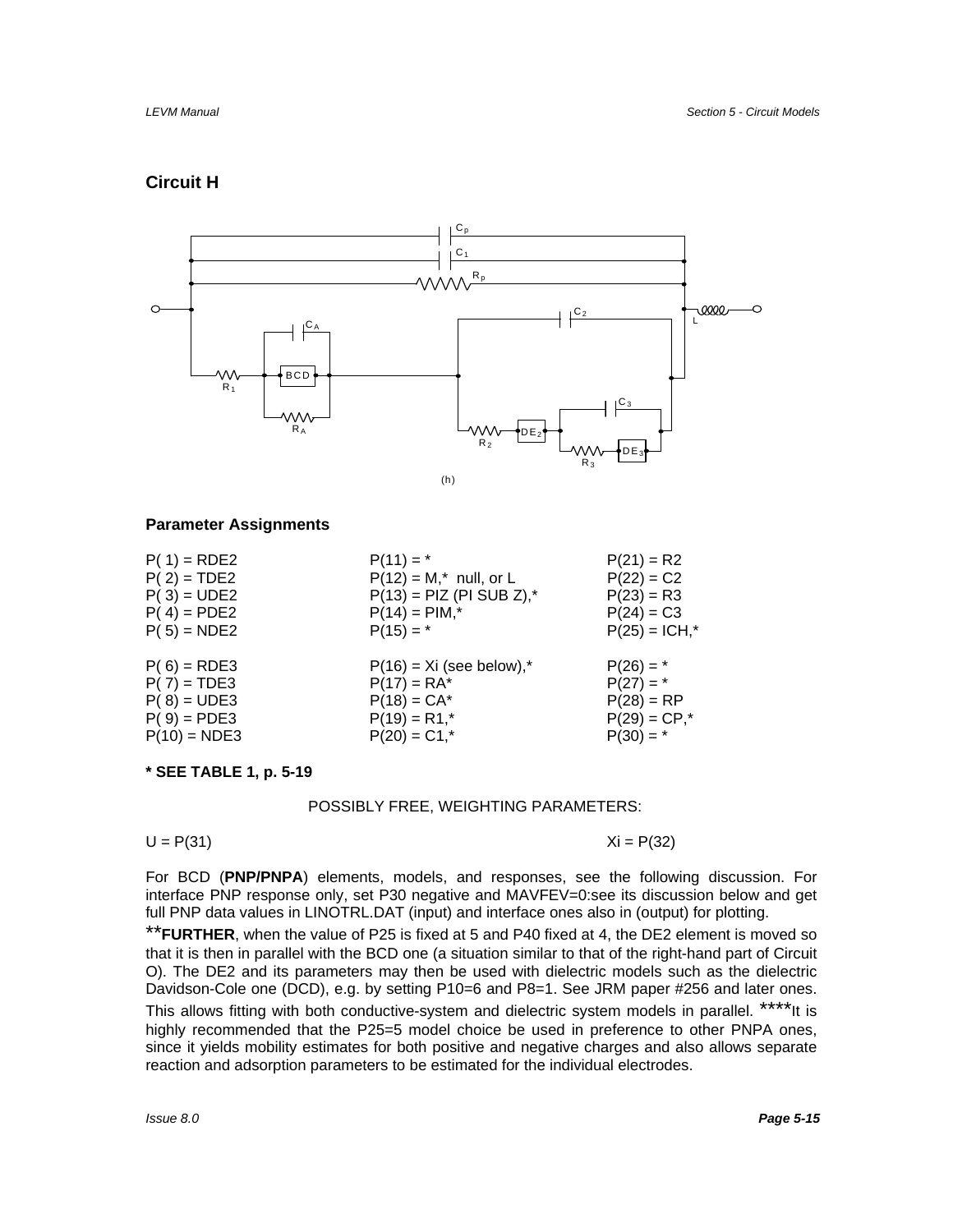The above H circuit is somewhat like the D circuit, but the DAE element there is here replaced by a **BCD** (Blocking-Conductive) distributed element involving PNP or PNPA continuum-diffusion response models. The BCD element can yield several different PNP impedance responses, depending on the value of the parameter ICH (P(25)). These possibilities are summarized by the table at the end of the present description of Circuit H. It shows and names the special parameters involved in each choice. Currently, functional P(25) choices are 0, 1, 1', and 5. Others in the table will be activated later. See especially JRM papers: M252 through M256.

First, if ICH=0, BCD is null and P(11)-P(16) should all be set to zero. Second, when ICH=1 and P(11)>0, the first parameterization of exact completely-blocking response is invoked (see below). When ICH=1 and P(11)<0, the 1' second type of parameterization of such response is selected. Finally, when ICH=5, **partially-blocking/specific adsorption** response is modeled by BCD. Here, reactions and/or specific adsorption may occur at the identical electrodes for either or both the positive and negative charge carriers.

See J. Chem. Phys. **68**(1978)1614 [M124] (Sections B and F) and Electrochim. Acta **37**(1992)1007 [M194] for a discussion of completely or partially-blocking response and fitting with the present approach. See also J. Electrochem. Soc. **132**(1985)2939, and J. Electrochem. Soc. **135**(1988)2274 [M183] for descriptions of the physical system described and the appropriate equations involved here. In brief, the BCD DCE involves the exact small-signal solution for a completely or partly blocking system with charges of both signs having arbitrary mobilities and valence numbers and arbitrary (intrinsic) generation-recombination (GR) conditions. It also includes the possibility of anomalous diffusion (PNPA) when  $\psi$  < 1. See the M252 and M254 references above for more details of the definitions of the physical parameters involved in the BCD models. A long MS dealing with PNP and PNPA response and fitting, and including the possibility of GR effects, is JRM paper M252, while M254 involves partial blocking..

Note that when BCH=ICH=P(25)>0, both P(19) and P(20) (usually  $R_1$  and  $C_1$ ) must be nonzero (free or fixed) (CP may be used or not, but never allow both C1 and CP to be free at the same time). For the first blocking parameterization (see the table), it is necessary that  $P(11) = N_0$  be > 0. Note also that the Xi [ $\xi$ : parameter P(16)] of this choice is an entirely different quantity from the Xi [P(32)] used in weighting. The dielectric relaxation time,  $\text{TALD} = \tau_D$ , is R<sub>1</sub><sup>\*</sup>C<sub>1</sub> and the scale of this DCE is set by the magnitude of R<sub>1</sub>. The quantities R<sub>1</sub> and C<sub>1</sub> are usually named  $R_{\infty}$  and  $C_{g}$ in the above publications, and  $R_{\infty} = 1/G_{\infty}$ , where  $G_{\infty}$  defines the high-frequency plateau of the real part of the admittance and  $C_g$  is the geometrical pure-dielectric capacitance. For specific data, these parameters would be named  $\rho_{\infty}$  and  $\varepsilon_{v} \varepsilon_{\infty}$  or  $\varepsilon_{\infty}$ .

If full dissociation is wanted, for ICH=1 one may set both  $\Lambda_N$  and Xi to large fixed values such as  $10^{20}$ . For uni-univalent situations, PIZ must be fixed at unity and should also be held fixed at unity for partial dissociation conditions.  $\Pi_m \equiv PIM$  is the mobility ratio (that of negatively charged entities divided by that of positively charged ones), and *M* is the number of Debye lengths in a halfcell. PIZ should always be fixed, even for full dissociation conditions; if it is unknown, try various plausible fixed values to find the best fit.

The second blocking parameterization, invoked for ICH=1' and the input value of P11=  $N_0$  set negative (although used in positive form), involves additional GR microscopic parameters. Here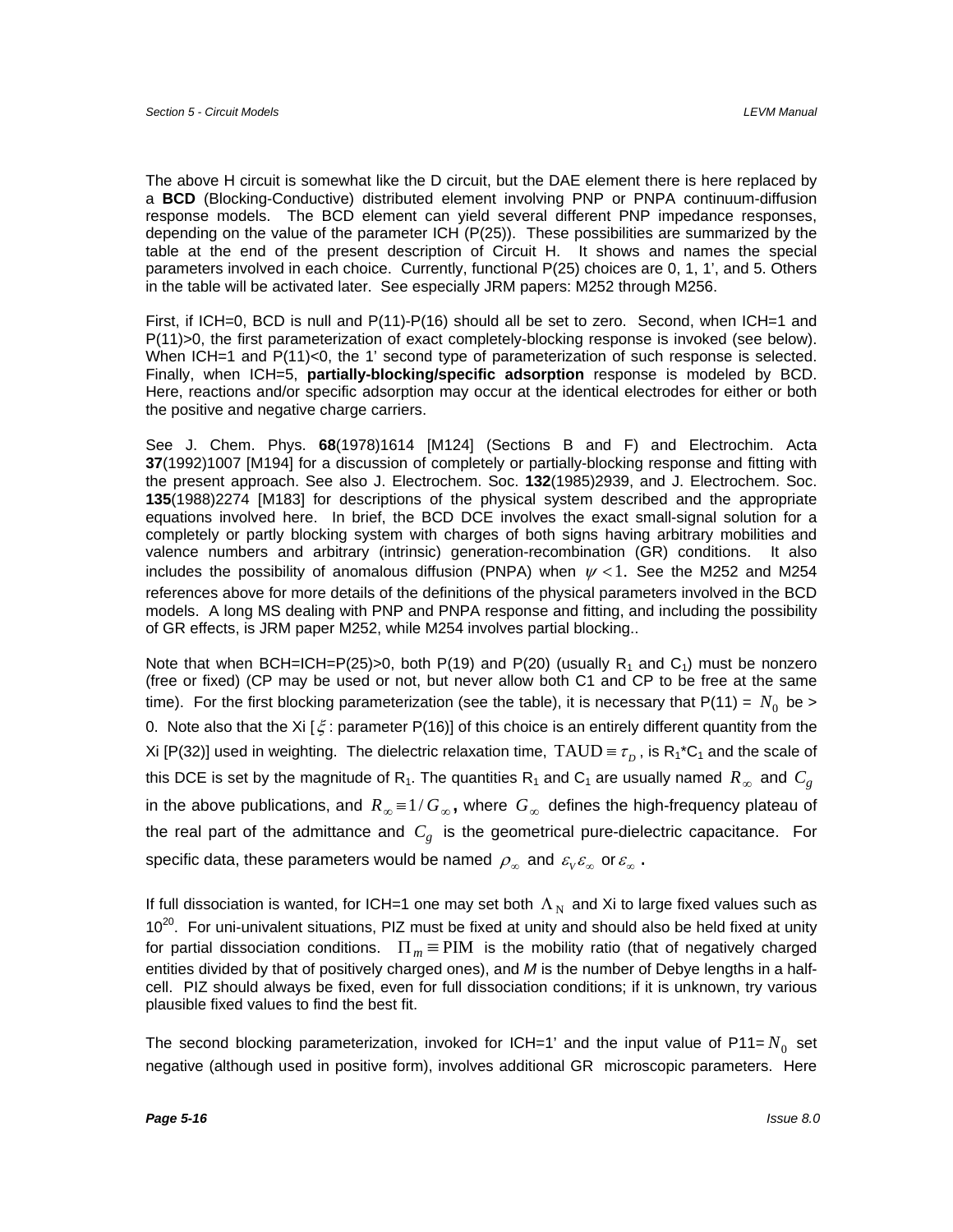$N_0$  is the original concentration (in  $cm^{-3}$ ) of intrinsic entities that may dissociate and yield a concentration of  $n_0 \leq N_0$  mobile negative charges and  $p_0$  positive ones, mobile in the two**mobile** case where  $1 \le \Pi_m < 10^{40}$ , and immobile for  $\Pi_m \ge 10^{40}$  (one-mobile situation). The GR quantity KDL is the log of KGR= $k_g / k_r$  (in dimensionless form) where these quantities are generation and recombination parameters. A summary of some of the relevant parameters is included below. Some of the different parameter assignments are as follows; ones not associated with an input parameter are calculated in the program as appropriate. See Table 1 for other choices not listed below

 $P(11) = N_0$ , concentration (in cm<sup>-3</sup>) of intrinsic dissociable entities (may be inputted as negative) P(12) = *M* or LL=L, electrode separation length in cm. See the table

 $P(13) = \Pi_z \equiv z_n / z_p$ , valence number ratio.

 $P(14) = \prod_m$ , mobility ratio (non-zero)

 $P(15) = k_g$ , generation rate constant (for ICH=2);  $\Lambda_N$  for ICH=1;  $KGR \equiv k_{gr}$  for ICH=1', 5

 $P(16) = k_f$ , recombination rate constant (for ICH=2);  $XI = \xi$  for ICH=1, 1', or 5

 $P(17) = \mu_n \equiv m u_n$ , mobility of negative charges (for ICH=2); or ICH=1':  $R_A$ , or CJ  $\rho_2$ 

 $P(18) = \mu_p \equiv m u_p$ , mobility of positive charges (for ICH=2); or  $C_A$ , or  $\rho_{2\infty}$  for ICH=5

P(19) = LL, electrode separation length in cm ((for ICH=2,4);  $\mu_n$  for ICH=1', or  $R_1$ 

 $P(20) =$  eps, bulk dielectric constant (for ICH=2); or  $C_1$ 

P(26), P(27): ICH=5:  $\rho_{10}$  or  $\rho_{20}$ , respectively; Chang-Jaffe dimensionless reaction rates

P(30) Fractional exponent for PNPA. Set it fixed at 1 for PNP model.

The absolute temperature, T, must be entered (under ATEMP) in line 3 of the LEVM input file

The following specifications apply for ICH=4 (not currently activated). The positive bulk equilibrium concentration is not an input but is calculated from  $p_o = (z_n/z_p)^* n_o$ . If k<sub>g</sub> is taken as < 10<sup>36</sup> (free or fixed), dissociation is taken incomplete and  $z_n$  is set equal to  $z_p$ (common value  $z_e$ ). At least one of the two z's must be taken fixed. On the other hand, if  $k_g$  is taken as > 10<sup>36</sup> (fixed), one has a complete dissociation situation and n<sub>o</sub>, z<sub>n</sub>, and z<sub>p</sub> may be taken free or fixed as appropriate. Then  $k<sub>r</sub>$  should be fixed at unity since it will play no role in the fit.

For the ICH=5 partially-blocking situation, the following parameters are used in addition to those appearing in the first blocking parameterization: Xi1a and Xi2a, and RHO1inf and RHO2inf (all associated with adsorption - set to zero if no adsorption) and RHO10 and RHO20, the normalized reaction rate constants for positive or negative charges (used both with and without adsorption.

<sup>\*\*\*</sup> For ICH=1, 1' or 5, **a valuable summary** of all relevant quantities is available **after** a PNP or PNPA fit is complete. Then set  $MAXFEV = 0$  in the input LEVM file and run it. Invoke "Launch" LEVMVIEW" and select the output file AUXPNTL for reading or printing. It first contains the values of the input parameters, followed by 12 or 13 lines of parameter names and values, and then by the data. I find it useful for situations with a lot of data to read this file on WORD and then select only the part down to the first few data lines for printing. The quantities not explicitly defined above and in the papers dealing with PNP response are identified below There are 13 lines for the ICH=1' one-mobile, fully blocking case with  $\Pi_m \ge 10^{40}$ . See below.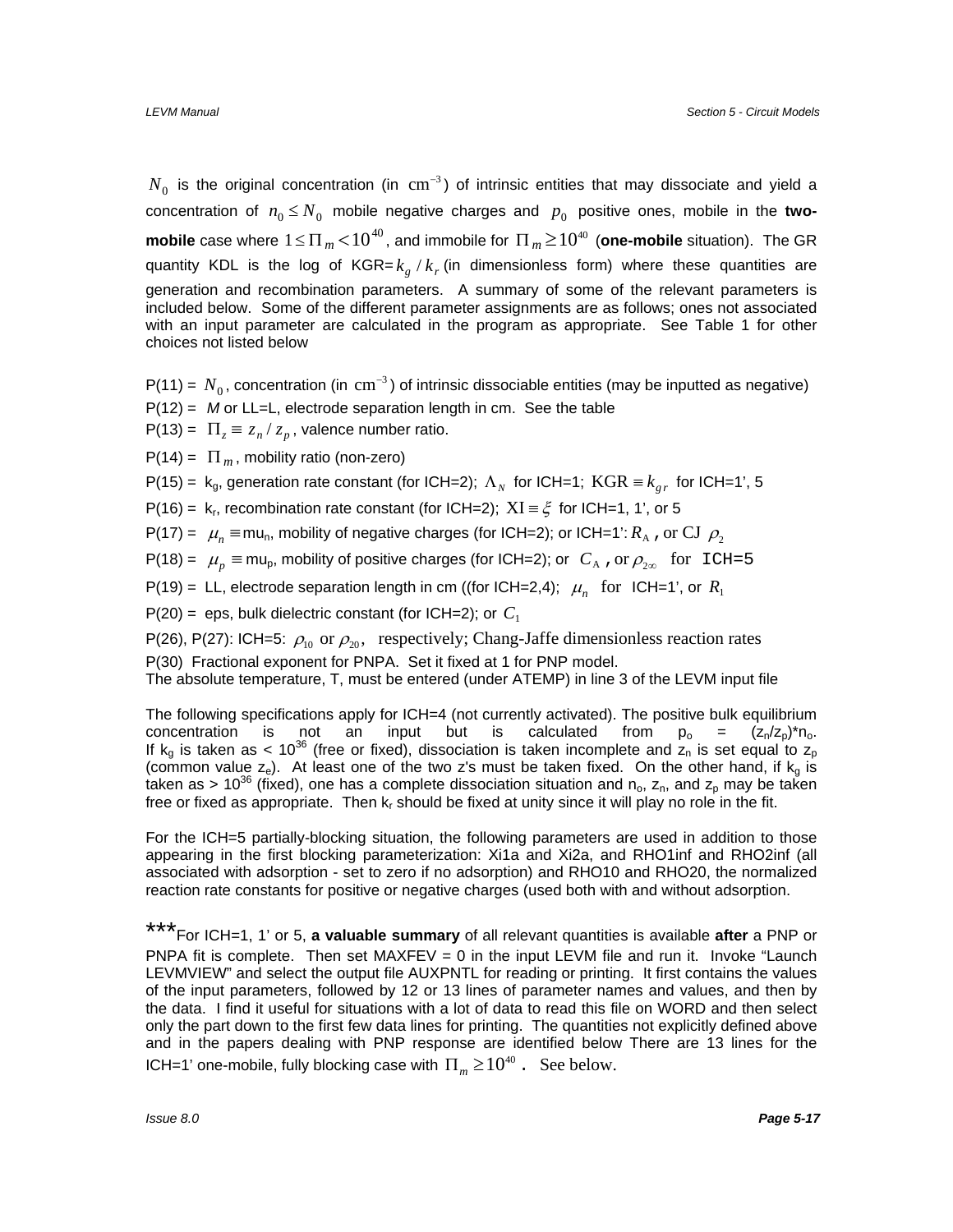In the usual GR case where  $k_g$  is set to unity, one finds that  $\zeta / k_{gr} = 8.8585 \times 10^{-12}$ . For ICH=1, but not for 1' or 5, some of the summarized parameter values below are meaningless. For composite fitting models, carry out the summary for only the PNP/PNPA part of the full model to get its relevant values. Thus, set only the PNP/PNPA parameters to be present in the model.

**SUMMARY QUANTITIES in actual calculations and the AUXPNTL output file (see above)** 

| <b>EEPS</b><br>$\mathcal{E}_\infty$ | <b>EKG</b><br>$k_{g}$ | <b>TAUD</b><br>$\tau_D$ | R <sub>1</sub>  | TAUD is the Debye relaxation time, R1*C1                                                                                                                                                 |
|-------------------------------------|-----------------------|-------------------------|-----------------|------------------------------------------------------------------------------------------------------------------------------------------------------------------------------------------|
| <b>BLAM</b><br>$\Lambda_N$          | <b>EKR</b><br>$k_{r}$ | <b>TAUGR</b>            | C <sub>1</sub>  | TAUGR is the GR time constant                                                                                                                                                            |
| DM                                  | ADL <sub>2</sub>      | <b>ELL</b>              | AN <sub>0</sub> | ADL is the Debye length; L=ELL is the elect.separation                                                                                                                                   |
| 1 or 2                              |                       | L                       | $N_0$           | DM=2 for $\Pi_m \le 10^{38}$ ; it is 1 otherwise, not appropriate.                                                                                                                       |
| <b>ALAM</b>                         | <b>PIM</b>            | AK <sub>2</sub>         | <b>ENO</b>      | AK2 is reaction rate: $2\rho_2D_n/L$ (p. 1630, M124                                                                                                                                      |
| $\Lambda$                           | $\Pi_m$               |                         | $n_0$           |                                                                                                                                                                                          |
| <b>EMUN</b>                         | <b>EMUP</b>           | <b>DN</b>               | <b>DP</b>       | n and p mobilities and diffusion coefficients (cgs units)                                                                                                                                |
| AK1                                 | <b>CELCAP</b>         | XI                      | <b>EDS</b>      | CELCAP $\equiv \varepsilon_v(AREA/L)$ , $\xi$ , EDS: $\varepsilon$ for DebD<br>series model using P(23) and P(24) of H circuit                                                           |
| <b>REZ</b>                          | <b>REE</b>            | CM <sub>2</sub>         | <b>MRAT</b>     | REZ and REE are the values of R' and $\varepsilon$ ' at the<br>lowest frequency of the data. $CM2 = r \equiv M_2 \text{cth}(M_2)$ and MRAT= (REE/EEPS)                                   |
| <b>PIM</b>                          | ADL1                  | RCM1                    | <b>TEMP</b>     | ADL1 and RCM1 are appropriate values for M1                                                                                                                                              |
|                                     |                       |                         |                 | PNP/PNPA P(11) < 0 CHOICES: (GR=generation/recombination; BC=boundary conditions;<br>CJ=Chang-Jaffe: see M124) See next page:                                                            |
|                                     |                       |                         |                 | <b>ICH=1'</b> : $\Pi_m < 10^{40}$ 1,2-mobile, GR, GBC; or $\Pi_m \ge 10^{40}$ 1-mobile, GR, CJBC<br>ICH=5: $\Pi_m < 10^{40}$ 1,2-mobile, GR, general CJ reaction/specific adsorption BCs |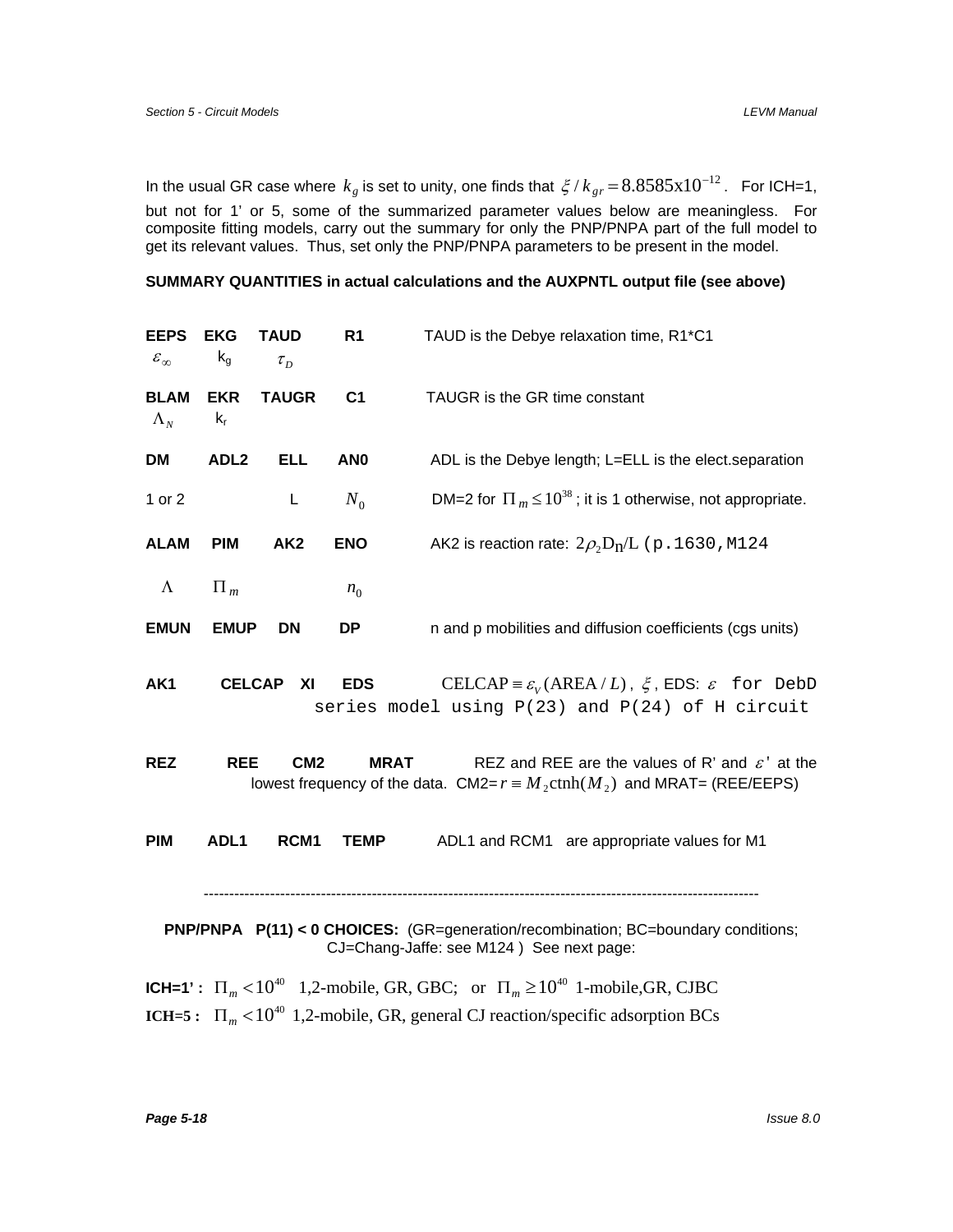#### *LEVM Manual Section 5 - Circuit Models*

| P(25)<br><b>ICH</b> | P(11)                    | P(12)                             | P(13)             | P(14)       | P(15)             | P(16)       | P(17)                                              | P(18)            | P(19)          | P(20)                  | P(26)                  | P(27)                  | P(29)            | P(30)  |
|---------------------|--------------------------|-----------------------------------|-------------------|-------------|-------------------|-------------|----------------------------------------------------|------------------|----------------|------------------------|------------------------|------------------------|------------------|--------|
| $\mathbf 0$         | $\overline{0}$           | $\mathbf 0$                       | $\mathbf 0$       | $\mathbf 0$ | $\boldsymbol{0}$  | $\pmb{0}$   | $R_{\rm A}$                                        | $C_A$            | R <sub>1</sub> | C <sub>1</sub>         | $\mathbf 0$            | $\pmb{0}$              | $C_{\mathsf{p}}$ | --     |
| $\mathbf{1}$        | $N_0$                    | M                                 | $\Pi$ z           | $\prod$ m   | $\Lambda_{\rm N}$ | $\xi$       | $R_{\rm A}$                                        | $C_A$            | R <sub>1</sub> | C <sub>1</sub>         | $\mathcal{E}_{\infty}$ | LL                     | $C_{p}$          | $\psi$ |
| 1'                  | $- N_0 $                 | LL                                | $\Pi$ z           | $\Pi$ m     | <b>KGR</b>        | $\xi$       | $\texttt{**}_{\mathsf{R}\mathsf{A}/\mathcal{P}_2}$ | $C_A$            | $\mu_n$        | C <sub>1</sub>         | $\qquad \qquad \cdots$ | $\qquad \qquad \cdots$ | $C_{p}$          | $\psi$ |
| 2                   | $N_0$                    | $\hspace{0.05cm} \dashrightarrow$ | $z_{n}$           | $z_p$       | $k_{g}$           | $k_{\rm r}$ | $\mu$ n                                            | $\mu$ p          | LL             | $\mathcal{E}_{\infty}$ | $\mathbf 0$            | $\pmb{0}$              | $C_{p}$          | $\psi$ |
| 3                   | $n_0$                    | M                                 | $\Pi$ z           | $\Pi$ m     | $\Lambda$         | ξ           | $R_{\rm A}$                                        | $C_A$            | R <sub>1</sub> | C <sub>1</sub>         | $\mathcal{E}_{\infty}$ | LL                     | $C_{p}$          | $N_0$  |
| 4                   | $\overline{\phantom{m}}$ | $n_0$                             | $z_n$             | $z_p$       | $k_{g}$           | $k_{\rm r}$ | $\mu$ n                                            | $\mu$ p          | LL             | $\varepsilon_{\infty}$ | $\mathbf 0$            | $\pmb{0}$              | $C_p$            | $N_0$  |
| 5                   | $- N_0 $                 | Щ                                 | $\Pi_{Z}^{\star}$ | $\Pi$ m     | <b>KGR</b>        | $\xi$       | $\rho$ 100                                         | $\rho_{2\infty}$ | $R_1$          | C <sub>1</sub>         | P10                    | P20                    | $\xi$ 2a         | $\psi$ |

**Table 1** - Different parameterizations for the Circuit H BCD model selected by values of P(25).

<sup>\*</sup>If P(13) <0, then  $\zeta$ 1a = -P(13) and  $\Pi$ z=1, else if P(13)>0, P(13) =  $\Pi$ z. \*\*For 1', GPNP for  $\Pi_m < 10^{40}$  if RA.>0, or CJPNP for  $\Pi_m \ge 10^{40}$  with  $\rho_2 > 0$ 

## **See FITTESTS: CKT.H for some PNP/PNPA typical LEVM input example files illustrating many response possibilities**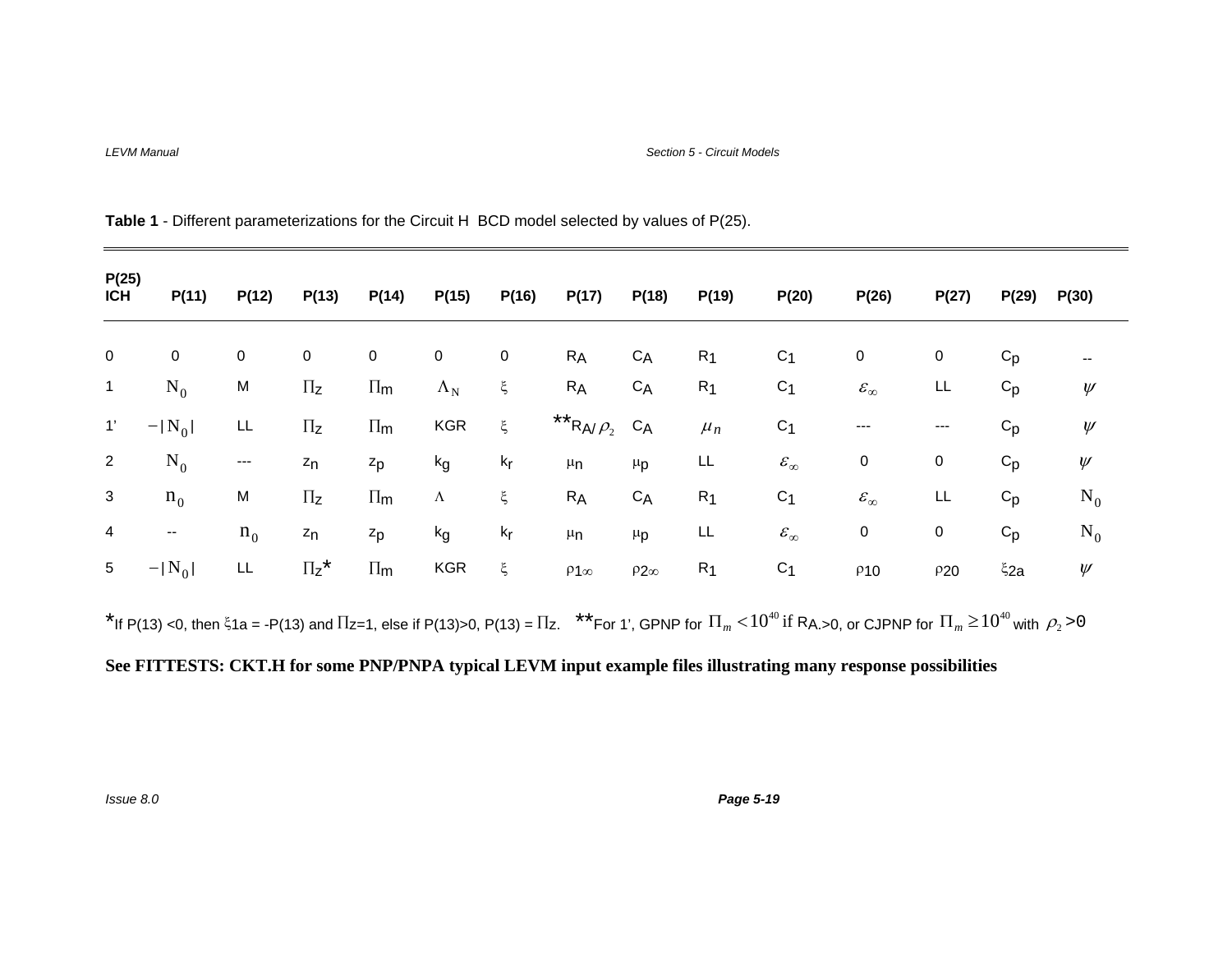## **Circuit I**

This circuit is used to fit (real) transient data with a double exponential distribution of activation energies (EDAE). The function fitted involves the incomplete gamma function. Details of the full response function appear in J.R. Macdonald, J. Appl. Phys. **61**(1963)538, **34**(1987)700, and **62**(1987)R53-R55. Note that G-circuit choices allow NLSQ fitting of Williams-Watts stretched exponential transient response (at either the polarization (charge) or current level). Here the parameter assignments are (some alternative definitions are given in parenthesis - see the above references. Further, G= the parameter gamma, and SE denotes a script E):

 $P(1)$  = response scale factor tau = tau<sub>a</sub>exp(GxSE)<br> $P(2)$  = tau<sub>1</sub> (tau<sub>c</sub>) tau<sub>1</sub> = tau<sub>a</sub>exp(GxSE)  $P(3) = phi_1 (-rho_1)$  $P(4) = \text{phi}_2$  (-rho<sub>2</sub>) tau<sub>inf</sub> = tau<sub>a</sub>exp(GxSE<sub>inf</sub>)<br>  $P(5) = \text{tau}_1/\text{tau}_1$  tau<sub>inf</sub> tau<sub>o</sub> = tau<sub>a</sub>exp(GxSE<sub>0</sub>)  $P(6) = \frac{tau_1}{tau_0}$ 

 $tau_1 = \tau \cdot \text{tau}_1(\text{GxSE}_1)$ <br>G = alpha + beta  $tau_0 = \tau \cdot \text{tau}_{\text{a}} \exp(GxSE_0)$ 

#### POSSIBLY FREE, WEIGHTING PARAMETERS:

 $U = P(31)$   $Xi = P(32)$ 

Other parameters are not used (set them to zero). The transient response here is calculated using the exact theoretical formula; in contrast, that for the GEDAE, which includes the EDAE, is calculated by numerical integration of the applicable DRT.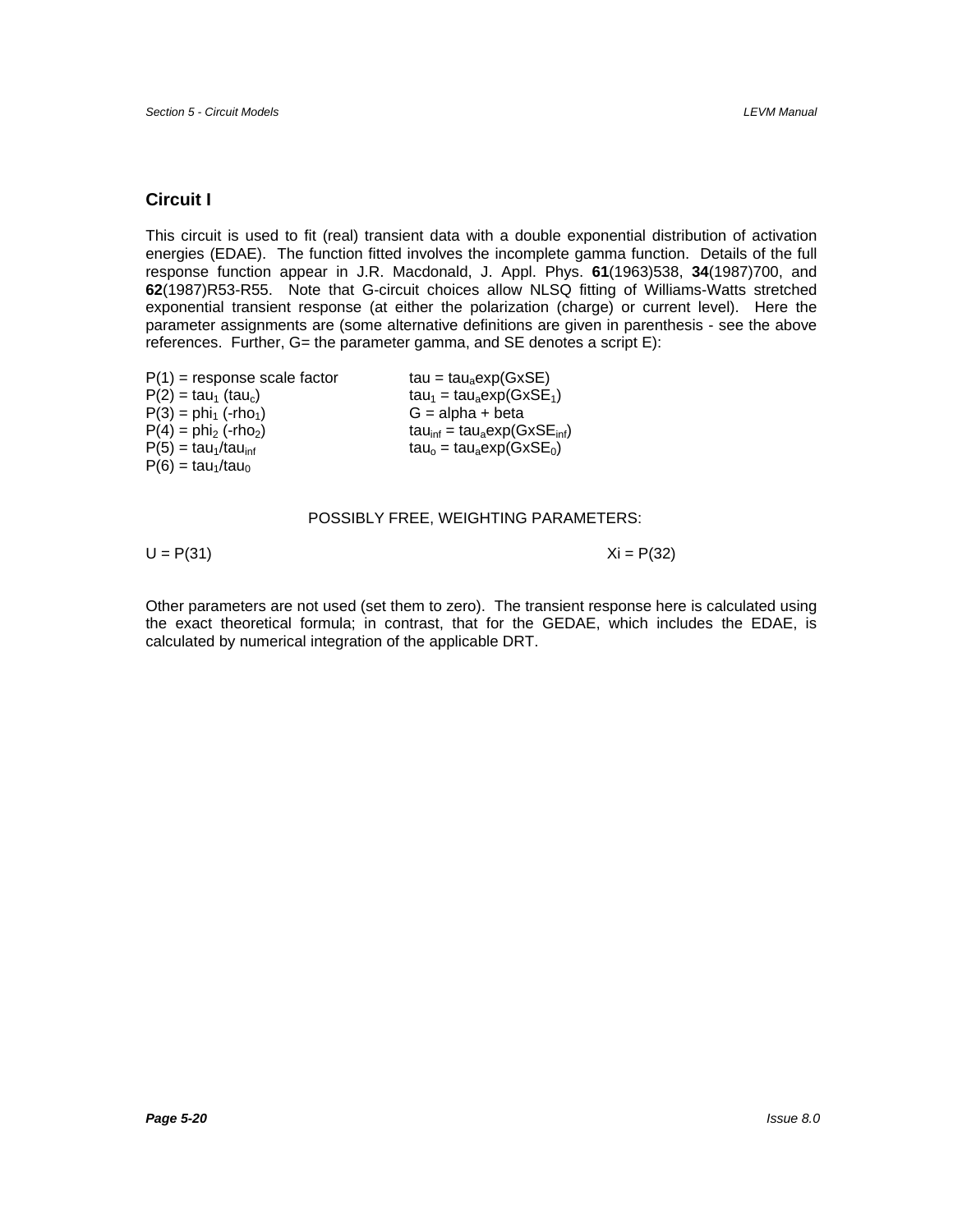# **Circuit J**



## **Parameter Assignments**

| $R1 = P(1)$    | $RDE2 = P(11)$ | $RDE4 = P(21)$ |
|----------------|----------------|----------------|
| $RA = P(2)$    | $TDE2 = P(12)$ | $TDE4 = P(22)$ |
| $CA = P(3)$    | $UDE2 = P(13)$ | $UDE4 = P(23)$ |
| $R4 = P(4)$    | $PDE2 = P(14)$ | $PDE4 = P(24)$ |
| $RL = P(5)$    | $NDE2 = P(15)$ | $NDE4 = P(25)$ |
|                |                |                |
| $RDE1 = P(6)$  | $RDE3 = P(16)$ | $R5 = P(26)$   |
| $TDE1 = P(7)$  | $TDE3 = P(17)$ | $C5 = P(27)$   |
| $UDE1 = P(8)$  | $UDE3 = P(18)$ | $RP = P(28)$   |
| $PDE1 = P(9)$  | $PDE3 = P(19)$ | $CP = P(29)$   |
| $NDE1 = P(10)$ | $NDE3 = P(20)$ | $L = P(30)$    |
|                |                |                |
|                |                |                |

POSSIBLY FREE, WEIGHTING PARAMETERS:<br>Xi = P(31)  $Xi = P(32)$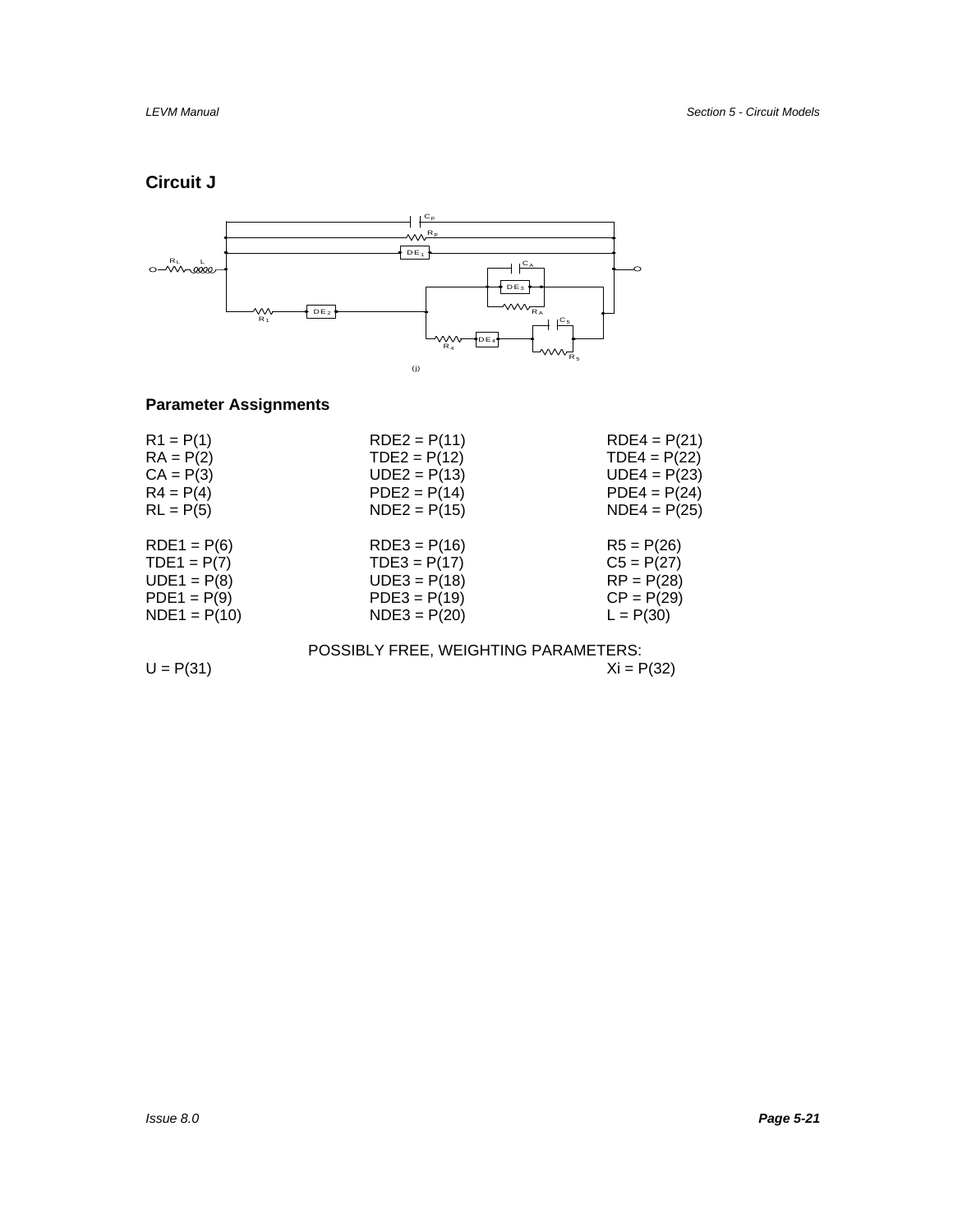Although it is unlikely that one would often need to use a fitting model with as many as 11 free parameters unless a DRT were being estimated (Circuit K or R), I have included an example of such a fit in the JTST file. It involves data and fit results taken from the EQUIVCRT CNLS program of B. Boukamp. Note that this J fitting circuit involves a DE specialized to a resistor and inductance in parallel (NELEM = 17) and one specialized to a pure capacitance (NELEM =  $2$  with PHI fixed at unity).

The parameter values in the JTST input file are not very close to their final values and LEVM requires about 30 iterations to reach convergence. Run it and see. Note that parameter P(4) is poorly determined by the JTST fit. A subsequent run without it would be statistically as significant.

A test of what happens with a bad input choice may be made by changing the value of P(1) in JTST from 393 to 3930, fixing P(4), and setting P(34) to -1. On running this input, one will get a singular matrix error, even though the final P(1) estimate will be near its proper value. With P(34) negative, gradient values appear during iteration, and they may be compared to the values obtained with a more appropriate choice for P(1). A rerun with the original JTST values except using the new estimate of P(1) should converge rapidly.

You may have noticed that JTST uses modulus weighting (IRCH  $=$  3), as also employed by Boukamp. These data involve an inductive (or negative capacitance-resistance) loop, and in the low-frequency region -Im(Z) becomes very small. During fitting, corresponding model values may even pass through zero and go negative. Under these conditions pure PWT (or FPWT) (IRCH  $= 2$ ) or -2) may be inappropriate since it makes the very small imaginary values possibly play too important a role in the fitting - their weights are too large. To avoid this difficulty in situations of this kind, one can either use modulus weighting or, probably preferably, use IRCH = 2 or -2 with a non-zero U input. It is appropriate to use a fixed value of  $U = P(31)$  set as small as possible to still allow convergence. For the JTST data, an initial value of 1 or less might be reasonable. This ensures that when the imaginary-part proportional weighting uncertainty becomes very small, it is dominated by an independent additive-error component, just as one might expect to be the case in many actual measurement situations.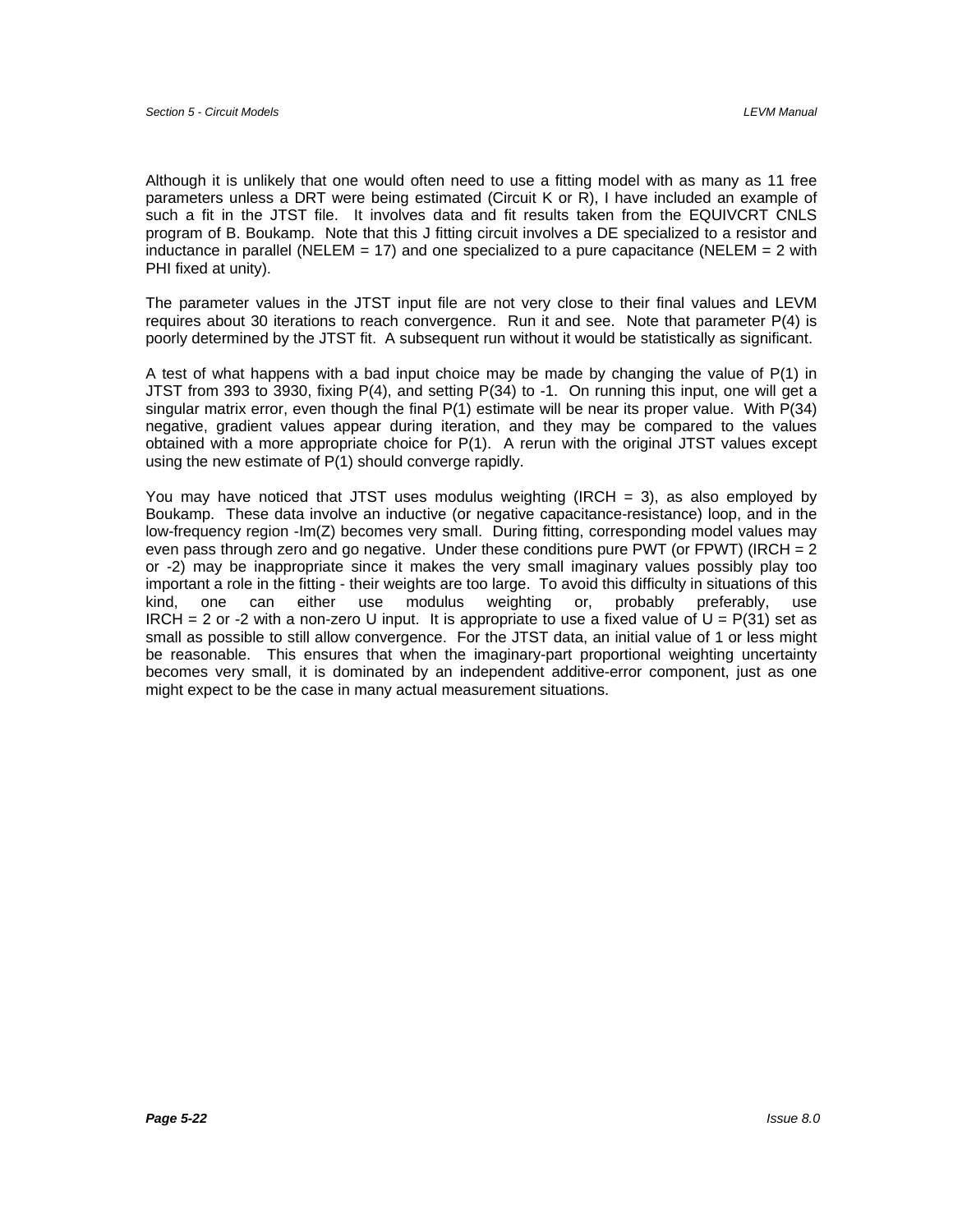## **Circuit K**



#### **Parameter Assignments**

| $R1 = P(1)$  | $R6 = P(11)$  | $R11 = P(21)$  |
|--------------|---------------|----------------|
| $C1 = P(2)$  | $C6 = P(12)$  | $C11 = P(22)$  |
| $R2 = P(3)$  | $R7 = P(13)$  | $RDE1 = P(23)$ |
| $C2 = P(4)$  | $C7 = P(14)$  | $TDE1 = P(24)$ |
| $R3 = P(5)$  | $R8 = P(15)$  | $UDE1 = P(25)$ |
| $C3 = P(6)$  | $C8 = P(16)$  | $PDE = P(26)$  |
| $R4 = P(7)$  | $R9 = P(17)$  | $NDE1 = P(27)$ |
| $C4 = P(8)$  | $C9 = P(18)$  | $GP = P(28)$   |
| $R5 = P(9)$  | $R10 = P(19)$ | $CP = P(29)$   |
| $C5 = P(10)$ | $C10 = P(20)$ | $L = P(30)$    |

## POSSIBLY FREE, WEIGHTING PARAMETERS:

 $Xi = P(32)$ 

| 73 |
|----|
|----|

 $P(36) = 0$ : CP as shown above

 $P(36) = 60$ : CP in parallel with DRT elements only

 $P(36) = 50$ : CP in parallel with DE1 only

See discussion of several other fixed parameters such as P(38) in the R-Circuit section below. Note that the dotted line connecting the elements in the bottom line of the circuit above is scarcely visible but prints OK. Also, the R circuit is often preferable to the present K circuit.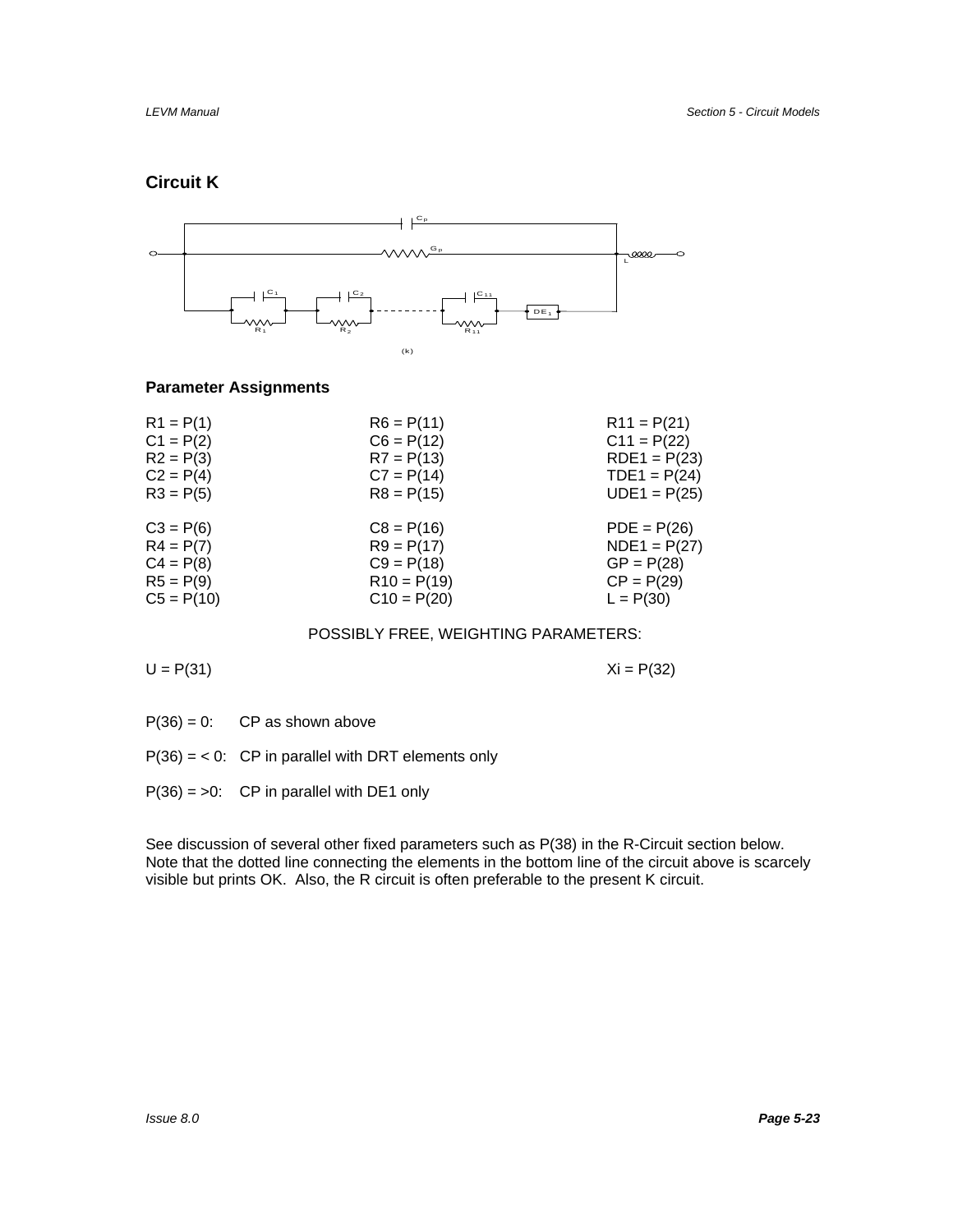When P(30)<0,  $|P(30)|$  here becomes a series resistance, not an inductance. Before using this circuit, read the discussions of the P(34), P(35), P(38), and P(40) choices in the R-Circuit discussion. See below for a redefinition of the R and C parameters of a pair (R1,C1, R2,C2, etc.) depending on the sign of  $P(40)$ . For the K-Circuit, the  $|P(40)| = 5$  choice, transient response inversion, is not available. Furthermore, for both the K and R circuits, the choice  $P(40) = -4$  works, but is physically unreasonable. Note that the K Circuit requires that N (line-3 of input file) be equal to 40 or more.

This circuit, and that of Circuit R, are optimized for fitting data with what Orazem and co-workers have termed "measurement models" (see Refs. 5 (pp. 96,181), 18, 39, and 49 in Section 1). Incidentally, although the name "measurement models," not a very appropriate choice and is the only thing intrinsically new about their work, this designation will sometimes be used herein. They suggested fitting of data with a distribution of relaxation times (the Voigt model involved in the present K-circuit, a part of LEVM V.6 of January 1993 and before) and then fitting with a specific circuit, such as possible versions of Circuits A-D. Discussion of some erroneous claims about the provenance of the "measurement model" approach appear in the item, "The Orazem Controversy" included in the section *Miscellaneous Writings* (of JRM) in his home page, http://jrossmacdonald.com.

Through the use of Circuits K or R, one can also check the validity of the Kronig-Kramers relations without the need for extrapolation and without the need for a specific fitting model choice (see Refs. 5 (p. 181), 31-36, 38, 39). This approach has been fairly widely used. The K and R circuits may be used either with all  $\tau$ , variables free or fixed, as in JRM papers (see p.1-25) #'s 205 of 1994 and 206 of 1995. See especially Ref. 38 of Bernard Boukamp for the fixed situation. The Rcircuit has also been used to solve an important response problem when the KK relations are unhelpful (JRM #229).

Even more valuable for some applications is the use of these circuits to determine estimates of a **discrete distribution of relaxation times (DRT), (or activation energies)** which is associated with the data (see Refs. 31-36 and 40 and the discussion of P(40) choices in the R-circuit discussion) or which approximates a **continuous** distribution. The K Circuit is not restricted to the discrete function approach (DFA) of estimating relaxation times; see the R Circuit for more discussion of the continuous-function approach (CFA) and for the estimation of more relaxation times than is possible with the K Circuit.

Several test examples which illustrate various features of DFA and CFA fitting appear in the KTST.XYZ files. Note particularly that KTST.M2S and KTST.4S obtain dielectric and conductivesystem DRT estimates, respectively, for the same experimental data set. These calculations obtain six or seven relaxation times, but it should be noted that 11 is the maximum number possible with the K-Circuit. LEVM itself is limited to a maximum of 42 free parameters, and the use of the R-Circuit instead of the K one allows one to extract up to 19 relaxation times from accurate data. This is usually more than enough to well define the actual distribution of relaxation times for experimental data, but this capability is also valuable for exact simulation studies. It is desirable that the number of frequencies in the data appreciably exceed the number of free parameters in the fit. I have used LEVM.EXE running under MS-DOS with up to 19 relaxation times (38 free DRT parameters) so far without reaching any limitations, and this, or even a larger number, can also be estimated if one revises and recompiles the R-Circuit.

For ordinary experimental data, it will usually be sufficient to extract no more than seven to eleven relaxation times. One should stop trying to obtain more when an added pair is not well defined by the data. To avoid including effects in the calculated distribution of relaxation times of bulk capacitance and DC conductance, fits of actual data should allow CP and GP to be free when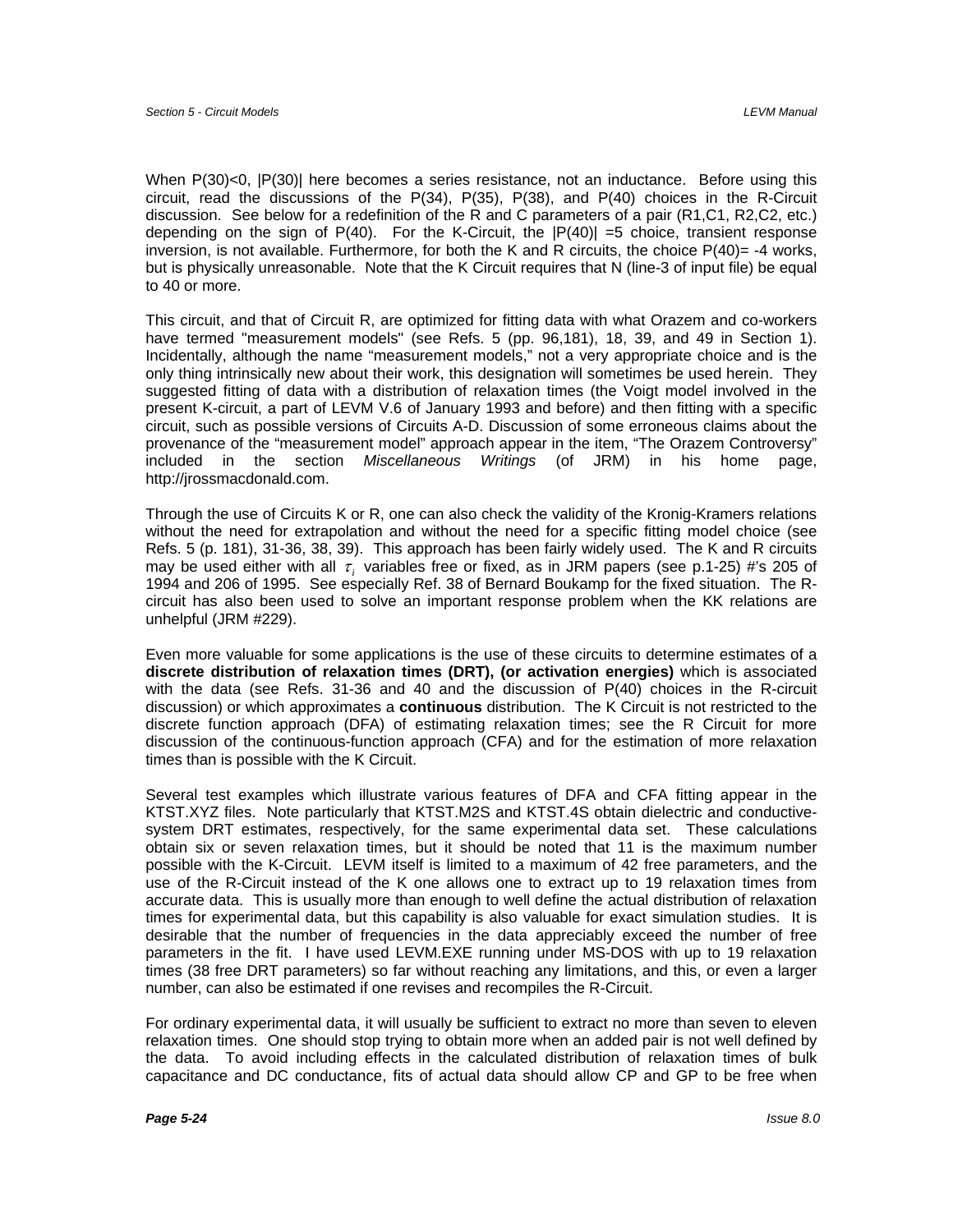appropriate. Further, DE1 can be used, if necessary, to account for some electrode effects.

When  $P(40)=0$  or is  $\geq 0$ , the K circuit is as above and one obtains a Voigt-circuit representation of the distribution of conductive-system relaxation times: do fit at Z or M level. On the other hand, when P(40) is < 0, the circuit is modified to Maxwell type: **then** R1,C1 through R11,C11 are **rearranged** so that each RC of a pair is in series and the effects of each such pair are in parallel (See the R-circuit choices). This part of the circuit is then the dual of that shown in the diagram and fitting should be carried out at the Y or epsilon level. This choice has been included in order to allow one to **calculate a discrete or continuous distribution of relaxation times defined at the dielectric, rather than the conductive system, level**.

There are times when an isolated, discrete relaxation time turns out to be present but is not thought to be part of the DRT of interest. For  $P(21) < 0$ ,  $|P(21)|$  and  $P(22)$  are defined, respectively, as a capacitance and a resistance in series, all in parallel with the rest of the circuit. They thus yield a single relaxation time of dielectric type, and this response may be used separately from that leading to the DRT part of the response for P(40) either less or greater than zero. Although P(21) must be entered as a negative parameter, its absolute value is actually used. See one of the KTST examples.

The following is a short description of what goes on in determining a DRT by the present approach. See Ref. 36 for much more details for the dielectric-system situation. Let U represent either an impedance or a complex dielectric constant. Then for  $|P(40)| = 0$  or 1 and each omega value, it can be written in terms of the normalized relaxation strength,  $q_i$ , and the actual input-pair parameters,  $s_i$  and  $t_i$ , as

$$
U = U_{\text{inf}} + \Delta U \Sigma [g_j/(1 + i\omega s_j t_j)],
$$

where  $\Delta U^*g_i = s_i$ ; the sum is over the relaxation times:  $\tau_i = s_i t_i$ , and  $j_{max} = 11$ . Here  $\Delta U = U_0 - U_{inf}$ , and the sum of the g<sub>i</sub>'s is unity. For a conductive DRT,  $s_i = R_i$ ,  $t_i = C_i$ , and, in this case,  $U_{\text{inf}}$  = R<sub>inf.</sub> This quantity can be included in the fitting by identifying it with  $|P(30)|$  when P(30) is taken negative so it is a resistance instead of an inductance, or, more simply, it can be identified with  $DE_1$  when this is set to be a resistance. Finally,  $C_P$  will not always be negligible for actual data and must then also be included in the fitting circuit. See test files for examples.

For a dielectric system, the sj's may be (real) dielectric-constant elements (see below), and the tj's are  $\tau_i/s_i$ . In addition, at the Y level, one may write Y= G<sub>0</sub> + i $\omega$ C<sub>v</sub>U, where C<sub>v</sub> is CELCAP and C<sub>v</sub>U<sub>inf</sub>  $C_{\rm g} = C_{\rm p}$ . Here G<sub>0</sub> is the low-frequency-limiting (DC) value of the real part of the conductance, here represented by  $G_P$ . Note that the sign of the input quantity ATEMP may be used to determine whether the sj's are dielectric constants or capacitances (see more details on the next page), but one must be careful to use the proper choice of the input quantity CELCAP.

When  $|P(40)| = 2$ , the above equation is replaced by:

 $U = U_{\text{inf}} + \Delta U \Sigma [g_i/(1 + i\omega \tau_i)],$ 

and when  $P(40) = 4$  (CSD1 fitting), by

 $U = U_{\text{inf}} + \Delta U \sum [\tau_{i} g_{i}/(1 + i\omega \tau_{i})]/\sum \tau_{i} g_{i}$ 

In both cases, the tau product has been replaced by  $\tau_i$  itself, which is then the second one of the input parameters of each DRT pair. This allows the estimated standard deviations of the  $\tau_i$ 's to be directly obtained. The P(40) = 4 choice should only be used to estimate  $g_i$  values which are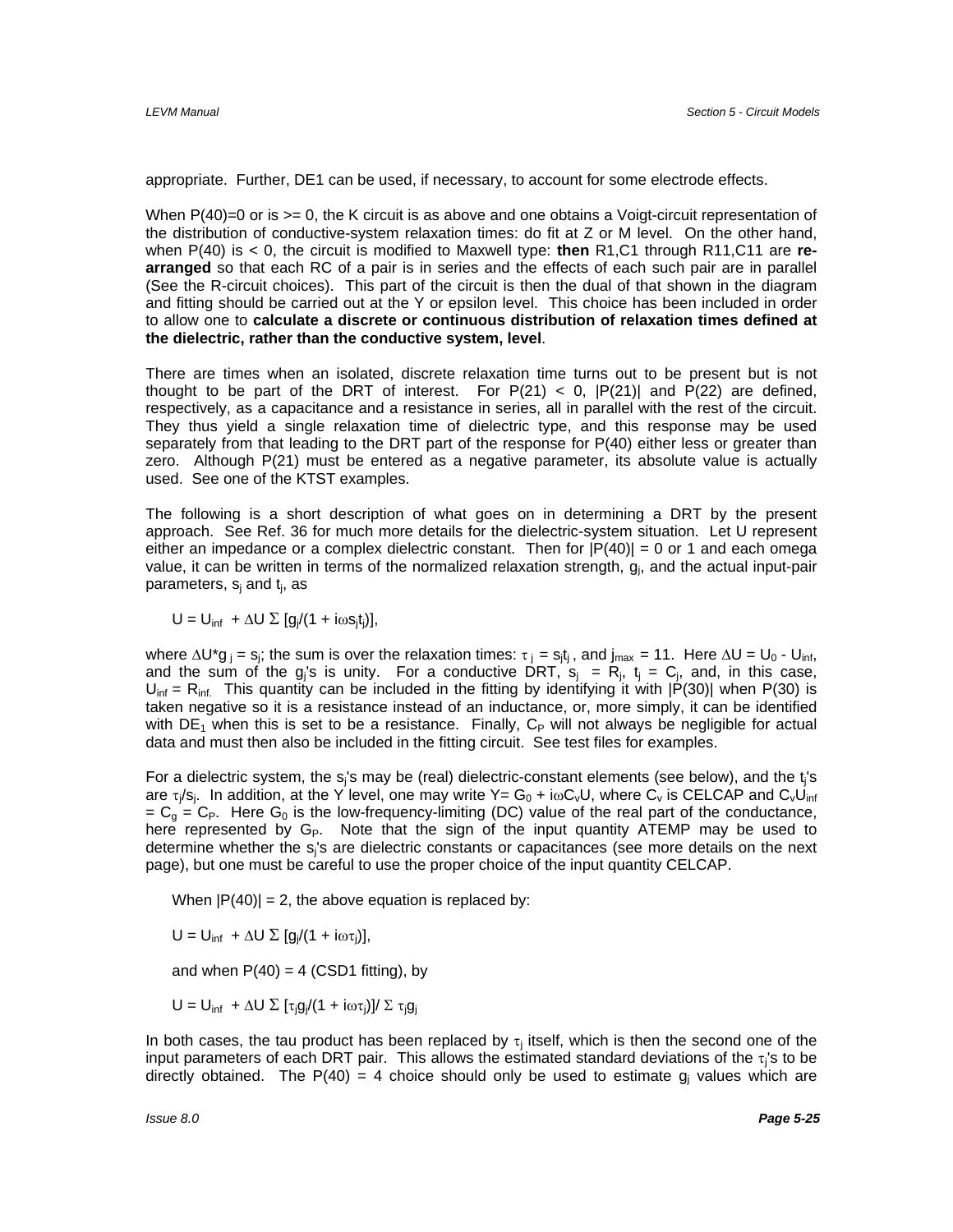appropriate for a conductive system (See Refs. 25, 35, 40, 43). Only for a dielectric system are the gj's of the first and second equations above, the appropriate DRT normalized strengths.

When the K circuit is used to determine a set of distribution strengths and relaxation times, the output file **OUTPARM** (and corresponding screen output) is produced if P(40) is not zero. This file contains columns containing discrete values of: IORIG - the original number of the first of each parameter pair for easy identification with PNTOUTL output; the corresponding  $\tau$ =tau in ascending order; its relative standard deviation (RSD) (for  $|P(38)| > 1$ ) or zero otherwise; q - the normalized relaxation strength; the RSD of g; and xs and xt. These last two quantities are discussed below. In addition, additional output, as discussed later, appears in OUTPARM and on the screen.

Let us summarize the use of the K-Circuit for various forms of input data. First, use the appropriate value of CELCAP if the data are of impedance or M, E, or Y form. But if the data are available in the form of complex resistivity or conductivity, use CELCAP =  $\epsilon$ <sub>V</sub>, the permittivity of vacuum, 8.8542x10-14 F/cm (Gaussian units). If the data are associated with a conducting system, one should use  $P(40) = 0$  for measurement-model fitting or  $P(40) = 1$  or 2 to obtain one form of the DRT parameters. But the most appropriate CFA form is obtained if  $P(40) = 4$  (See the discussion of CSD0 and CSD1 response in the Preface). For  $P(40) = 0$  or 1, the input relaxation-time parameters of a pair are defined as R and C; then xs and xt are the fit estimates of these R and C inputs. For  $P(40) = 2$ , 3, or 4, the two input parameters of a pair are R, or R/Tau for the 4 choice, and Tau; and xs and xt are the corresponding R and C, where  $RC = Tau$ .

The situation is somewhat more complicated for dielectric-system DRT estimation because whether ATEMP is  $> 0$  or  $< 0$  affects the analysis. Consider first the choice ATEMP  $> 0$ . Then an input pair is defined as C and R and xs and xt are also C and R for  $P(40) = -1$ . But for  $P(40) = -2$ , the inputs are C and Tau, and again  $xs = C$  and  $xt = R$ .

When ATEMP < 0, all C parameters (including  $C_P$ ) are defined instead as dielectric constants:  $\epsilon =$ C/CELCAP. Then for P(40) = -1, an input pair is defined as  $\epsilon$  and R, and xs and xt are  $\epsilon$  and  $\epsilon_{\nu}$ , where  $\rho$  is a resistivity and  $\epsilon \epsilon_{\gamma} \rho$  = Tau. But for P(40) = -2, the inputs are  $\epsilon$  and Tau and xs and xt are the same as above. Thus we see that in all cases, xs times xt equals Tau. All of the preceding discussion deals with discrete distributions. For continuous ones, the sums which approximate needed integrals are weighted (see Ref. 36) and so differ slightly from the ones given above.

One to three lines of output appear at the bottom of the OUTPARM file, and the screen output, when P(40) is non-zero. The estimates in these lines become more exact the larger the value of N. The first line, which is always present, contains the following three or four estimates: the DRT sum  $\Sigma g_i$ , which should be unity for discrete distributions but not for continuous or mixed ones;  $\Delta U=$  $U_0$  -  $U_{\text{inf}}$  the low frequency limiting value of the real part of either Z or rho (conductive system) or C or epsilon (diel. system); the high frequency limiting value of G (or sigma) for a dielectric system DRT or of C or epsilon (conductive system) associated only with a discrete distribution (equal to A=1/ $[\Sigma(x t_j)^{-1}]$ ). For  $[P(40)] = 4$ , the quantity actually used for normalization also appears at the end of the line.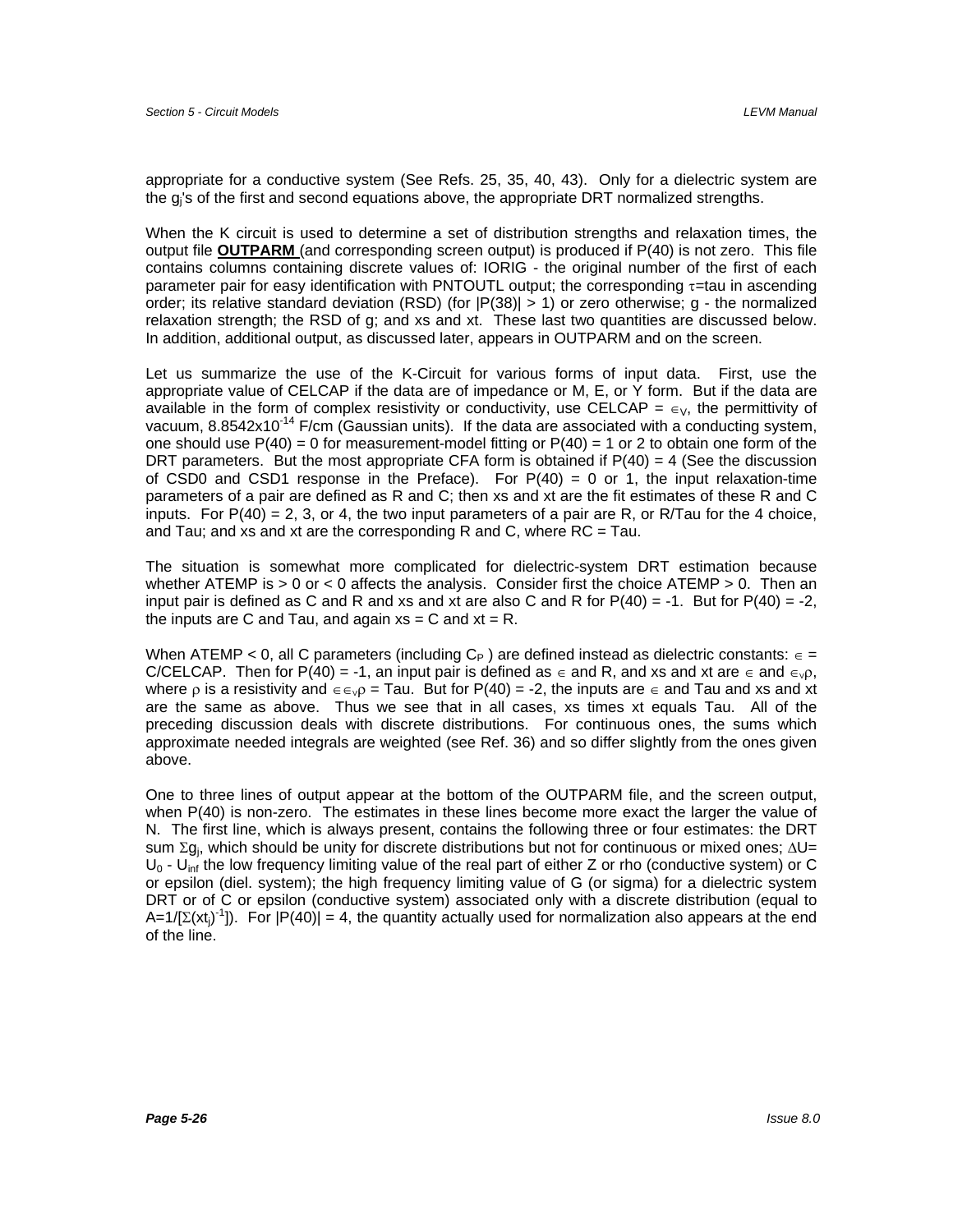The remaining two lines only appear for continuous distributions with the fixed fit parameters  $|P(38)| > 1$  and  $|P(40)|$  not zero. The first line shows estimates of the moments  $\langle \tau^m \rangle$ , for m = -1, 1, and 2. The final output quantity on this line is only of interest when  $|P(40)| = 5$ , transient response (R-circuit only). It is the estimated value of the transient response at a time set by the input value of  $P(36)$ . For other values of  $|P(40)|$ , it is set to unity. The final line presents estimates of the normalized moments  $\langle x^m \rangle$ , for m = -1, 1, and 2. Here,  $x = \tau/\tau_0$ , where  $\tau_0$  is a characteristic relaxation time of the distribution, always positive. When it is at least approximately known, its value should be input as the value of the fixed input parameter ATEMP. When any other value of ATEMP is used, ignore the results in this last line. The last value shown on this line is that of |ATEMP|. When ATEMP is set to  $-\tau_0$ ,  $\tau_0$  is actually used. A value of  $\tau_0$  may often be obtained by fitting the original data to a DRT response model, such as the KWW0 one selected by NELEM = 10 or 36. Alternatively, when the form of the actual distribution is known, the DRT estimates in the OUTDRPT file (see below) may be used as LEVM input data for fitting to the actual distribution, for example, by using the NELEM = 37 choice for the KWW0 model, and thus obtaining a direct estimate of  $\tau_0$ . See, for example, the CSD1 test files KTSTKWW1.11 and RTSTKWW1.19.

The present estimates of the CSD0 m = -1 moments (for  $|P(40)| = 2$ ) should be very large when no cutoff is present, but those for  $m = 1$  and 2 are found to be quite accurate for large N values. See Refs. 36, 37, 40, and 43 for further discussions of DRT moments and especially Ref. 47 for discussion of CSD0 and CSD1 DRT differences.

When |P(40)| > 1, the output files **OUTDRT** and **OUTDRPT** are produced. The columns of OUTDRT are:  $\tau_j$ , log10( $\tau_j$ ), g<sub>j</sub>, log10(|g<sub>j</sub>|), and the RSD's of g<sub>j</sub> and  $\tau_j$ , respectively. The OUTDRPT file is in the format required for direct plotting using the CTD plot program. Its first two columns are  $\tau_j$  and  $g_j$ , and CTD plotting should involve only the real-part choice. Finally, when |P(40)| > 1 and **P(31)** is taken fixed and < 0, the output file **DRTLSD.DAT** is produced. This file allows one to plot estimated standard deviation rectangles around each  $q_i$ plotted point. When  $P(31) = -1$ , the rectangle points (tau, g-value) are untransformed; for -2,  $log10$ values appear for both quantities; and for -3, only a log10(tau) transformation is made. When the input  $P(31)$  is  $\lt 0$ , its actual value for subsequent calculations is set to zero, the most common choice.

## **Summary**

As usual in LEVM, I provide more choices than most people need! I recommend starting with one of the following: (A) "Measurement Model" fitting - P(40) = 0 or -1; (B) Dielectric DRT fitting - P(40)  $= -2$  or possibly -1; (C) Conductive-system DRT estimation -  $P(40) = 2$  or 4.

Finally, to avoid getting caught in a local minimum, start fitting of the present type using PWT with  $P(1)$  and  $P(2)$  free (and possibly  $C_P$  and/or  $G_P$  free). After convergence, add  $P(3)$  and  $P(4)$  free and then fit. Keep adding free parameters in pairs and fitting after each addition until FQF and/or SD (e.g.,  $S_F$ , the standard deviation of the relative fit residuals) stop decreasing appreciably and the relative standard deviations of some of the pair parameters possibly become as large as 0.3 or more. *See the R-circuit discussion for another much simpler fitting procedure alternative.*

Also note that it is sometimes easier and quicker for continuous distributions to first find a discrete DRT using  $P(38) = 0$ , then change  $P(38)$  to 2 for example, run the fit, and thus obtain a proper continuous distribution fit. When the underlying data involve a continuous distribution, note that any discrete DRT derived from it is only an approximation to the actual continuous one and is only of computational value. In actuality, a set of discrete DRT points derived from either discrete or continuous DRT data, should be considered only as made up of unconnected isolated points and it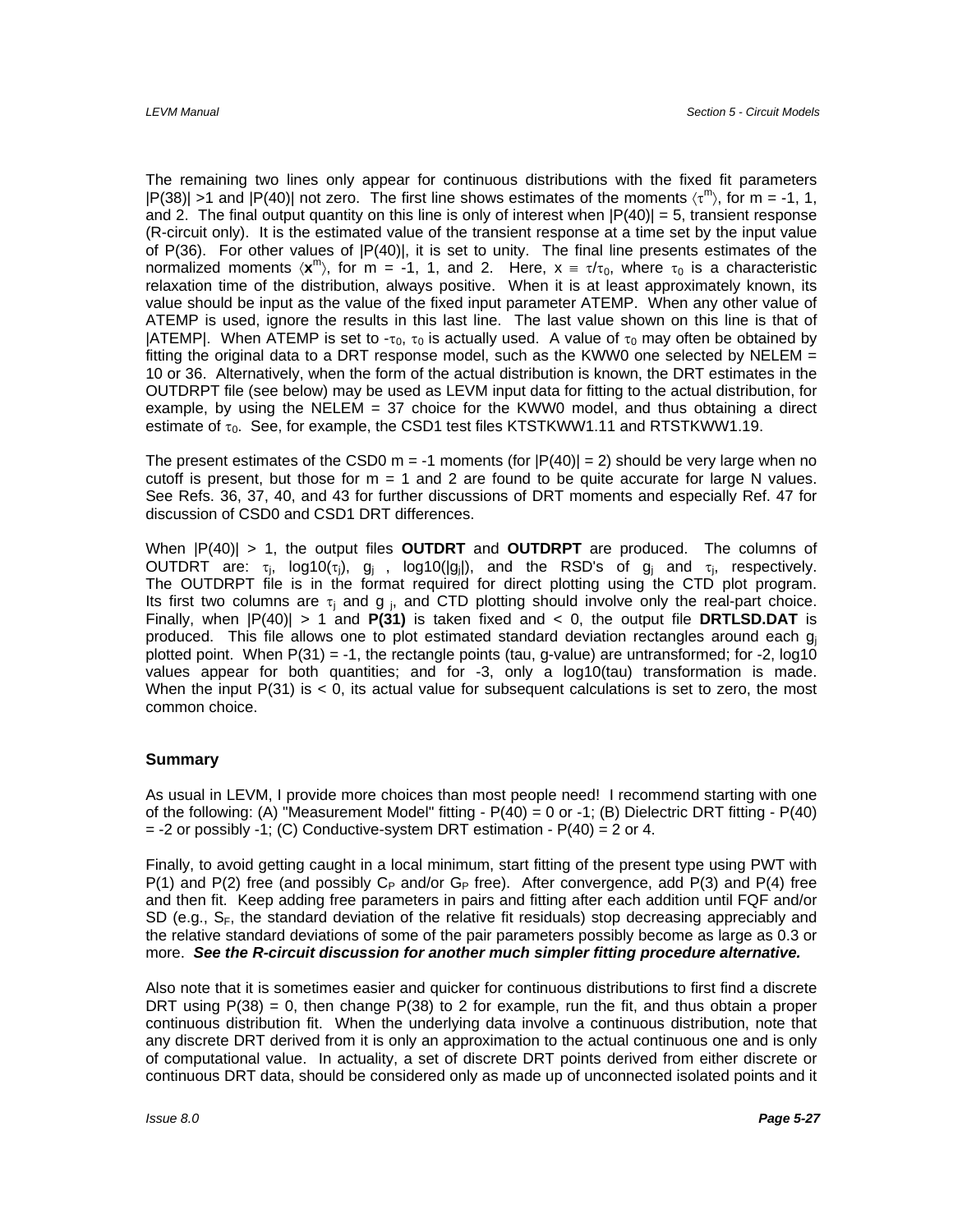then is not sensible to define its moments.

There may be times, particularly with CFA fitting ( $|P(38)| > 0$  - see the R-Circuit), when a DRT fit ends with error messages. Do not be disturbed; press ENTER and continue; then run the file OUTIN produced by the first fit (use, e.g., IRE = -10 or -11 in the input). Continue the cycle until there is no change in the final output, most or all of which may still be significant (although g<sub>i</sub> RSD deviation estimates which are zero or very large generally indicate that the associated relaxation times are meaningless).

In general, for any LEVM fitting, it is a good idea to ensure that OUTIN is always produced and that it then be run after apparent convergence to verify that the fit cannot be further improved. This procedure is particularly important to follow for measurement-model fitting and for DFA and CFA DRT estimation.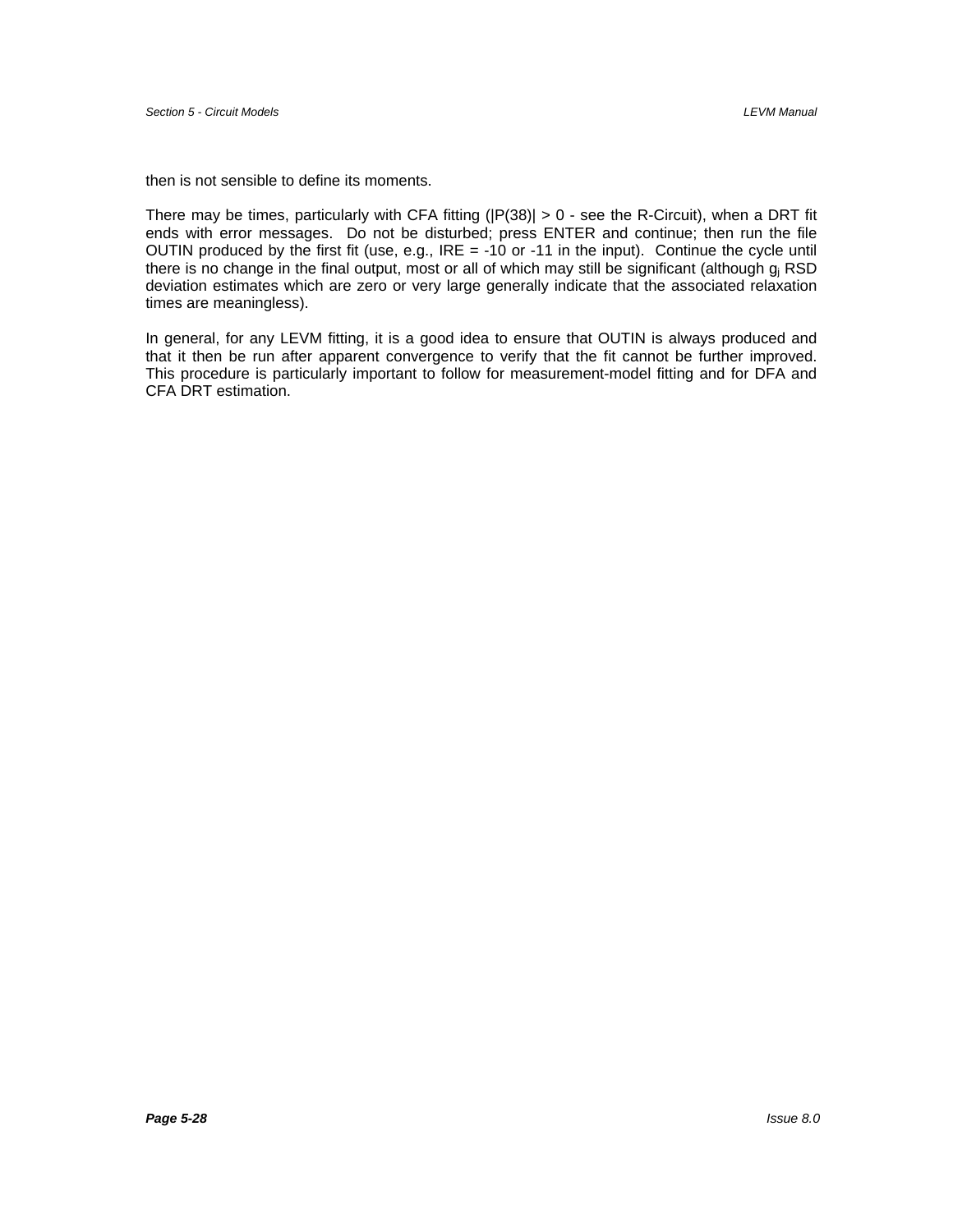# **Circuit O**



| RINF = $P(1)$ (see p. 5-32*) |                | $GE = P(11)$          |                | $RDE3 = P(21)$         |
|------------------------------|----------------|-----------------------|----------------|------------------------|
| $CINF = P(2)$ (see p. 5-32*) |                | $GD = P(12)$          |                | $TDE3 = P(22)$         |
| $GAMC1 = P(3)$               |                | $GAMD1 = P(13)$       |                | $UDE3 = P(23)$         |
| $GAMC2 = P(4)$               |                | $GAMD2 = P(14)$       |                | $PDE3 = P(24)$         |
| $RD, RDE = P(5)$             |                | $CD, CDE = P(15)$     |                | $NDE3 = P(25)$         |
|                              |                |                       |                |                        |
| $TAUC, TDEC = P(6)$          |                | $TAUD, TDED = P(16)$  |                | $R2 = P(26)$           |
| $UC1, UDEC = P(7)$           |                | $UD1, UDED = P(17)$   |                | $C2 = P(27)$           |
| $UC2, - = P(8)$              |                | $UD2, -- = P(18)$     |                | $R3 = P(28)$           |
| $PHIC1, PDEC = P(9)$         |                | $PHID1, PDED = P(19)$ |                | $C3 = P(29)$           |
| $PHIC2, NDEC = P(10)$        |                | $PHID2, NDED = P(20)$ |                | R, L, or $C = P(30)^*$ |
|                              | $NCH1 = P(35)$ |                       | $NCH2 = P(40)$ |                        |
|                              |                |                       |                |                        |

POSSIBLY FREE, WEIGHTING PARAMETERS:

 $U = P(31)$ 

 $Xi = P(32)$ 

\*P(37) > 0:  $P(30 = series R)$ 

\*P(37) = -4:  $P(30 = 1)$ 

\*P(37) = -16:  $P(30)$  = series C

Otherwise, no series element appears in the L position above.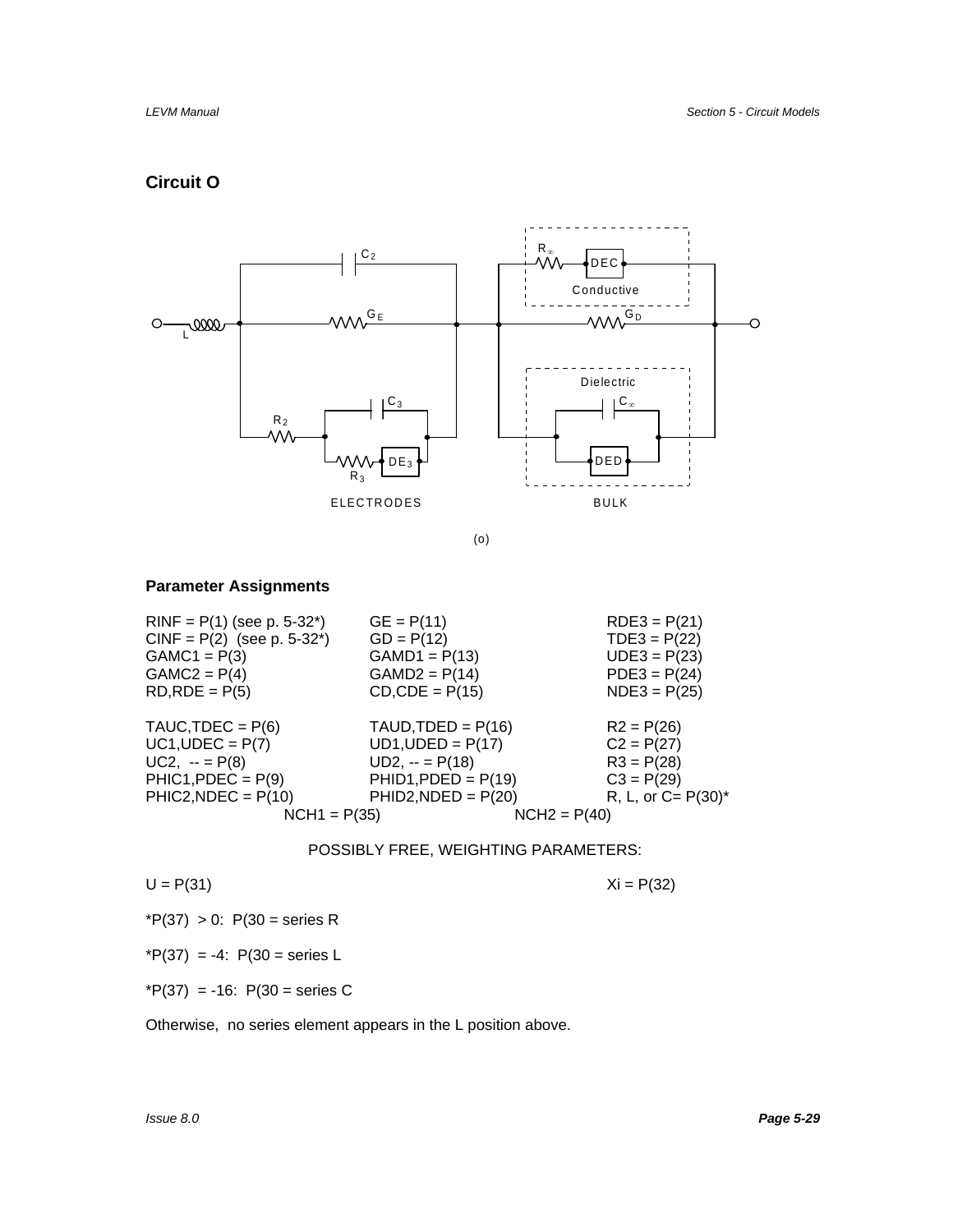This is a very important multi-purpose circuit particularly appropriate for fitting bulk dispersion of the conductive-system type (CSD) at the conductive level (symbol DEC in the figure), or bulk dispersion of the dielectric-system type (DSD) at the dielectric level (DED), or for simultaneous treatment of both effects when both are present in the data. In addition, it allows parameters P(11), and P(21) through P(30), to be used for electrode effects. Proper use of the O Circuit requires that N (line-3 of input file) be  $\geq$  = 40. As well as being valuable for fitting of ordinary solid or liquid electrolyte data, the O Circuit is particularly useful for fitting dielectric and high-resistivity data associated with mobile ions, vacancies, and/or electrons and holes in disordered or singlecrystal materials.

## **General, inputs and outputs**

For either CSD or DSD situations, the O Circuit provides four distinct fitting choices. The first three are a new generalized exponential distribution of relaxation times model (GED), the Cole-Davidson (CD) model, and the Havriliak-Negami (HN) model. Their frequency or transient responses are calculated by direct integration over their distributions, and such integration involves a finite (i.e., cutoff) range, thus ensuring physical realizability when it would otherwise be lacking. The fourth model (DE) is a multi-model because it allows any one of the distributed circuit elements (DCE) of Section 4 to be used as a dispersive element in the O Circuit. Thus, for example, the CD and HN responses, with or without cutoffs, are available here. For economy, let us designate the first three dispersion models with cutoff collectively by DWC when they need not be separately distinguished.

Parameters P(3) through P(10) are used for CSD response (identification letter "C") and P(13) through P(20) for DSD response (identification letter "D"). When two parameter choices appear above together, such as UC1,UDEC, the first designates a DWC fitting parameter, and the second a parameter associated with any one of the distributed-element responses listed in Section 4. For example, RD is the DWC value of (R0 - RINF) and RDE is the DE value of the same quantity: the dispersion scale factor for conductive-system response. For dielectric dispersion, CD is the DWC value of (C0 - CINF) and CDE is the DE value of the same quantity. Similarly, TAUD and TDED are the dielectric-level-equation relaxation times for dielectric-level DWC and DE response, respectively.

Note that when MODE=8, the GED model fits transient response data rather than the usual frequency response data. For this choice of MODE, it is necessary to pick DATTYP=R, a real-part fit only.

Note that although P(30) may be a negative quantity in the input file, it is actually positive in the fitting circuit. Note that the parallel conductances (or conductivities for specific data), GE and GD, are treated as conductances, not resistances, in the fitting.

The two crucial O-circuit input choice parameters, NCH1 (P(35}) and NCH2 (P(40)), are used to define which aspects of the circuit are actually used. NCH1 is used to select CSD fitting possibilities for the DEC block of the circuit and NCH2 selects DSD models for the DED block. Let NCH represent either of these choice parameters. Then the available choices are: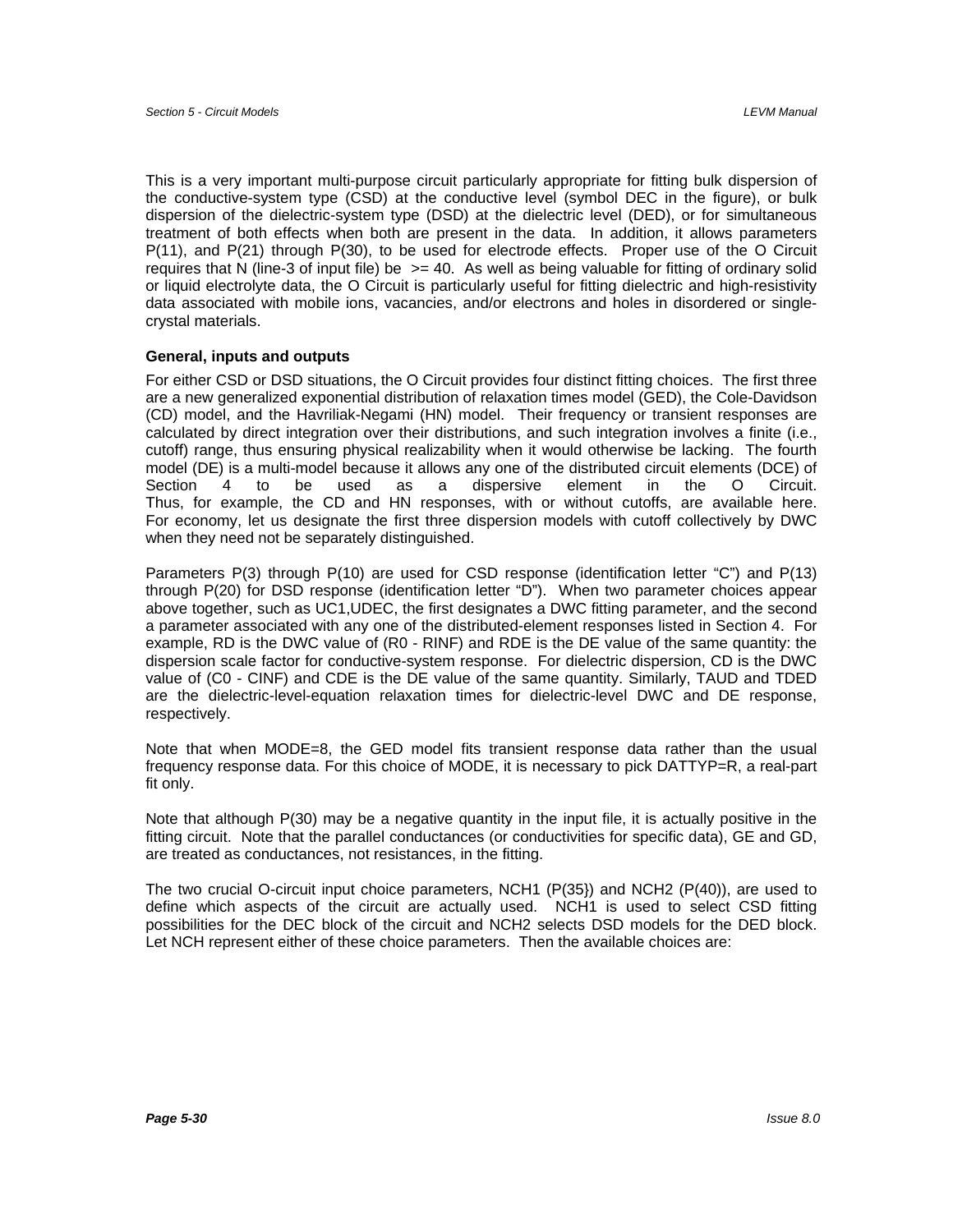## **NCH**

| 0   |                                                                       | No response: $skip. P(1)$ and $P(2)$ are still operative                   |  |  |  |  |
|-----|-----------------------------------------------------------------------|----------------------------------------------------------------------------|--|--|--|--|
| 1   | GED                                                                   | Generalized exponential response (GED): three types                        |  |  |  |  |
| 2   | CD.                                                                   | Cole-Davidson response (CD)                                                |  |  |  |  |
| 3   | HN.                                                                   | Havriliak-Negami response (HN), (not including CD)                         |  |  |  |  |
| 4   | DE                                                                    | Any relevant Section-4 distributed-element response                        |  |  |  |  |
| 5.6 | Like NCH=4 choice but includes coupling-model Debye response at<br>DE |                                                                            |  |  |  |  |
|     |                                                                       | high frequencies; set $P(41)$ to minimum tau. Then $P(42)$ and $P(43)$ are |  |  |  |  |
|     |                                                                       | Debye strength and tau parameters. Generally, use cutoff model (see        |  |  |  |  |
|     |                                                                       | Ref. 46) instead of coupling model                                         |  |  |  |  |

It is very important that NCH1 and NCH2 values be chosen correctly and consistent with the nonzero input parameters. Otherwise, a run error will probably occur.

## **O-Circuit Admittance**

The total O-circuit admittance may be expressed as follows. First, note that Cg is the present CINF; DEC is (R0 - RINF)I<sub>C</sub>; DED is (C0 - CINF)I<sub>D,</sub> and I<sub>C</sub> and I<sub>D</sub> are normalized, distributed circuit dispersion elements, of either GED or DE type. See Appendix 1 of the Preface. Define the admittance of the left part of the circuit as Y<sub>el</sub> ; that of the CSD response as  $Y_{C}$  = 1/Z<sub>C</sub> = 1/[RINF + (R0 - RINF)I<sub>C</sub>] and that of the DSD response as  $Y_{D}$  = i $\omega$ [CINF + (C0 -CINF)I<sub>D</sub>], which is readily expressed at the dielectric level. Next, let Y<sub>S</sub> = Y<sub>C</sub> +Y<sub>D</sub> + G<sub>D</sub>, the admittance of the right part of the circuit. Finally,

 $Y(\omega) = Y_{\rm s}(\omega)/[1 + {Y_{\rm s}(w)/Y_{\rm el}(w)}].$ 

The quantities CINF, CD, and CDE (P(15)) listed above are capacitative dielectric-level input parameters (whose units are Farads) provided the quantity ATEMP in the input file is >= 0 and < 1000. But if ATEMP is set to < 0, these quantities are defined as dielectric constants (involving epsilon sub infinity and epsilon sub zero). Thus, one can use either type of scaling in dielectric level fitting. But since actual calculations require impedances, it is necessary to be able to convert dielectric-constant parameters to capacitances in the latter case. Therefore, if ATEMP < 0, it is imperative that a proper value of CELCAP be provided in the input file. See the various OTST example test files. In general, a proper input value of CELCAP should be provided for any fitting of real data.

There are times when it is desirable to have a conductance GD in parallel with the CINF branch of the circuit; here it is represented by P(12) and might model a leakage conductance. It then can be subtracted, when desired, by setting MAXFEV = 2, NFREE = 3 for  $P(12)$ , and running LEVM. Subtraction of such quantities as GD and CINF must be carried out when the LEVM immittance level is Y. Similarly, subtraction of such a quantity as RINF must be carried out at the Z level.

## **O-Circuit: two CSD response models in series (bulk and electrode)**

 See the discussion on p. 4-7. This is important when one wants to use both CSD1 and CSD0 response elements in a composite fitting model. When Mode < 0, ordinarily both elements will be of CSD1 character. If the second element (here DE3) is a HN, it may be forced to be of CSD0 character by setting  $|TEMP| > 900$ . For the KWW (NELEM = 10), the second element may be made to be KWW0 by setting P(23) < -900, fixed. Alternatively, for any DCE invoked with NCH1 = 4, such as the KWW with cutoff (NELEM = 36), one needs only to set TEMP < -900. Example files are OTSCOMP1, OTSCOMP2, and OTSCOMP3.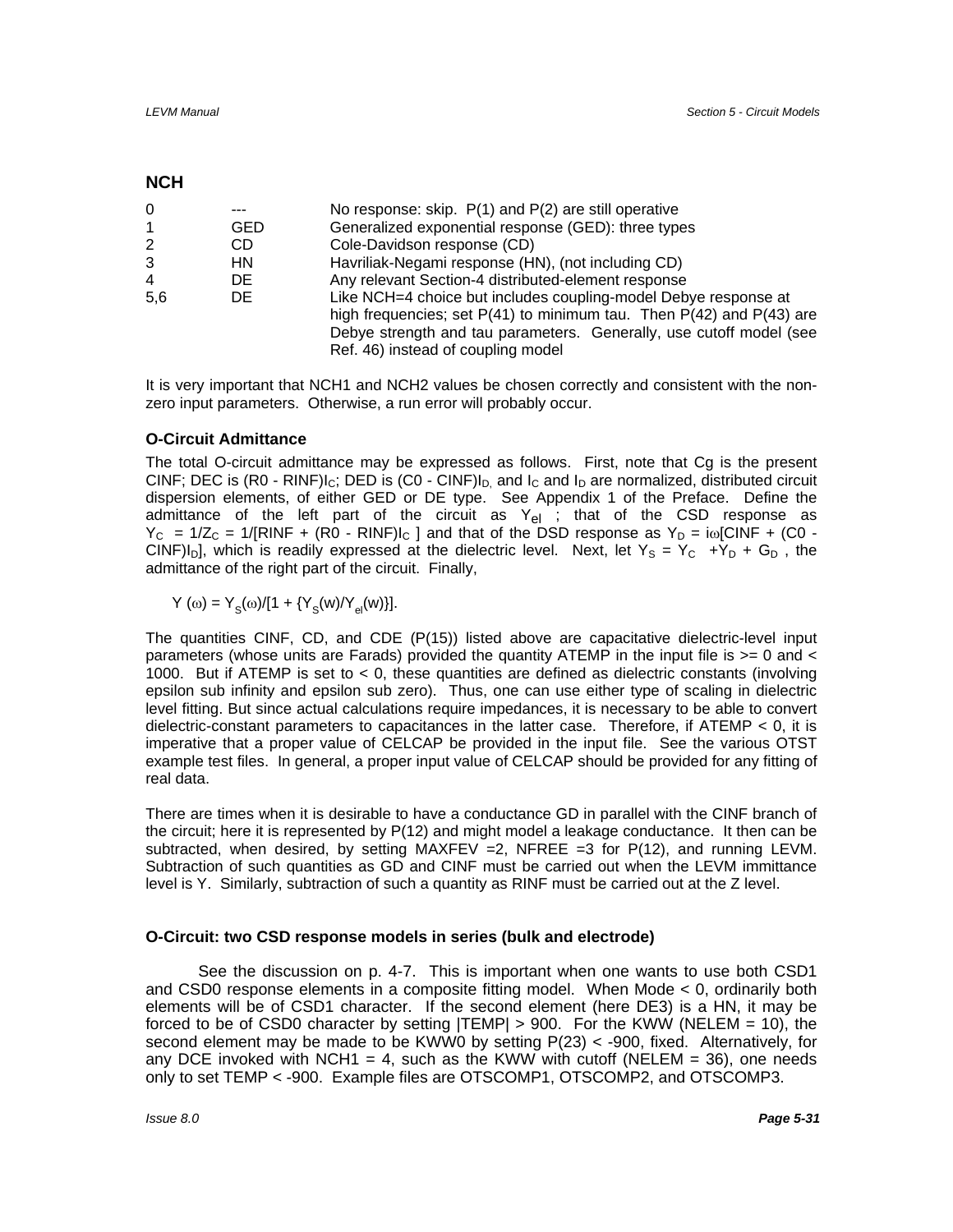## **Further input-output information**

As usual, when MODE = 0 or 1, ordinary CSD  $(=CSD0)$  or DSD response is calculated. Alternatively, when MODE  $<$  0, CSD = CSD1 response is calculated. The sign of MODE has no effect on DSD-type GED response. When  $|MODE| = 8$ , transient, rather than frequency, response is calculated and is available for fitting transient data.

For CSD response: use P(5) through P(10); DSD response: P(15) through P(20). In addition, the  $\gamma_k$  quantities P(3) and P(4) (CSD), and P(13) and P(14) (DSD), are used for the GED and HN choices discussed below. The range of  $\gamma$  is 0 to  $\infty$  but 0.5 to about 4 is that of main interest.

**\***Here inputs P(1) and P(2) are infinite-frequency R and Cg values. If the ATEMP input value is < 0, then P2 and P15 are at the epsilon level; otherwise they are capacitances, as shown on the parameter-listing page.

The quantities RN and AIN, which appear in the final dielectric-related output when that is present, are distribution normalization-related values. They are equal when only CSD response is calculated, but when both CSD and DSD effects are present, AIN is that for the CSD response and RN is that for the DSD part, which is calculated last of the two. Zero values indicate a quantity not calculated.

RN and AIN are not actual normalization values but involve approximate or exact calculated normalization values. Actual, direct normalization values are calculated by quadrature from the distribution itself and then themselves normalized with the values calculated directly from normalization formulas. When the latter are exact, the values of RN and AIN are unity.

For CSDO with NCH = 1 and  $\gamma_1$  = 1, the calculated RN and AIN values take exact account of the finite size of U1, so actual values of RN and AIN are then essentially unity. But for  $\gamma_1$  unequal to 1, these values may be greater of less than unity but approach it as |U1| increases. Thus in this case, the difference from unity is a measure of the effect of a finite cutoff value, allowing one to see how large a value of |U1| is necessary to yield a good approximation to no-cutoff response.

For HN/CD cases, the calculated normalization is exact only in the no-cutoff limit. This is often well approximated by a value of U1 of 30 or more. Thus for NCH  $= 2$  or 3, and U1 less than infinity, RN will exceed unity, and the degree to which no cutoff response is well approximated is measured by the excess over unity. A value of 1.01 therefore indicates a pretty good approximation. Generally for HN/CD, we expect U1 to fall in the range  $5 < U < 25$ , but a limited data range often precludes the possibility of finding its most appropriate value by taking it free to vary in the fitting.

For NCH  $=$  2 or 3, the sign of U1 does not affect the calculation result, but a negative value turns on extra screen output, showing the progression of the calculation by means of a data-point count. These calculations may become very slow for U1 > 15, for a large number of data points, and for  $IGACC > 3.$  Luckily,  $IGACC = 2$  or 3 yields adequate accuracy for HN and CD fitting.

But slow approach to final convergence, even with  $U1 < 15$  and IGACC = 2, suggests that it is usually most appropriate to first use NCH = 4 with NELEM = 6 or 7, obtain a converged fit, and then use it as the input to a  $NCH = 2$  or 3 run.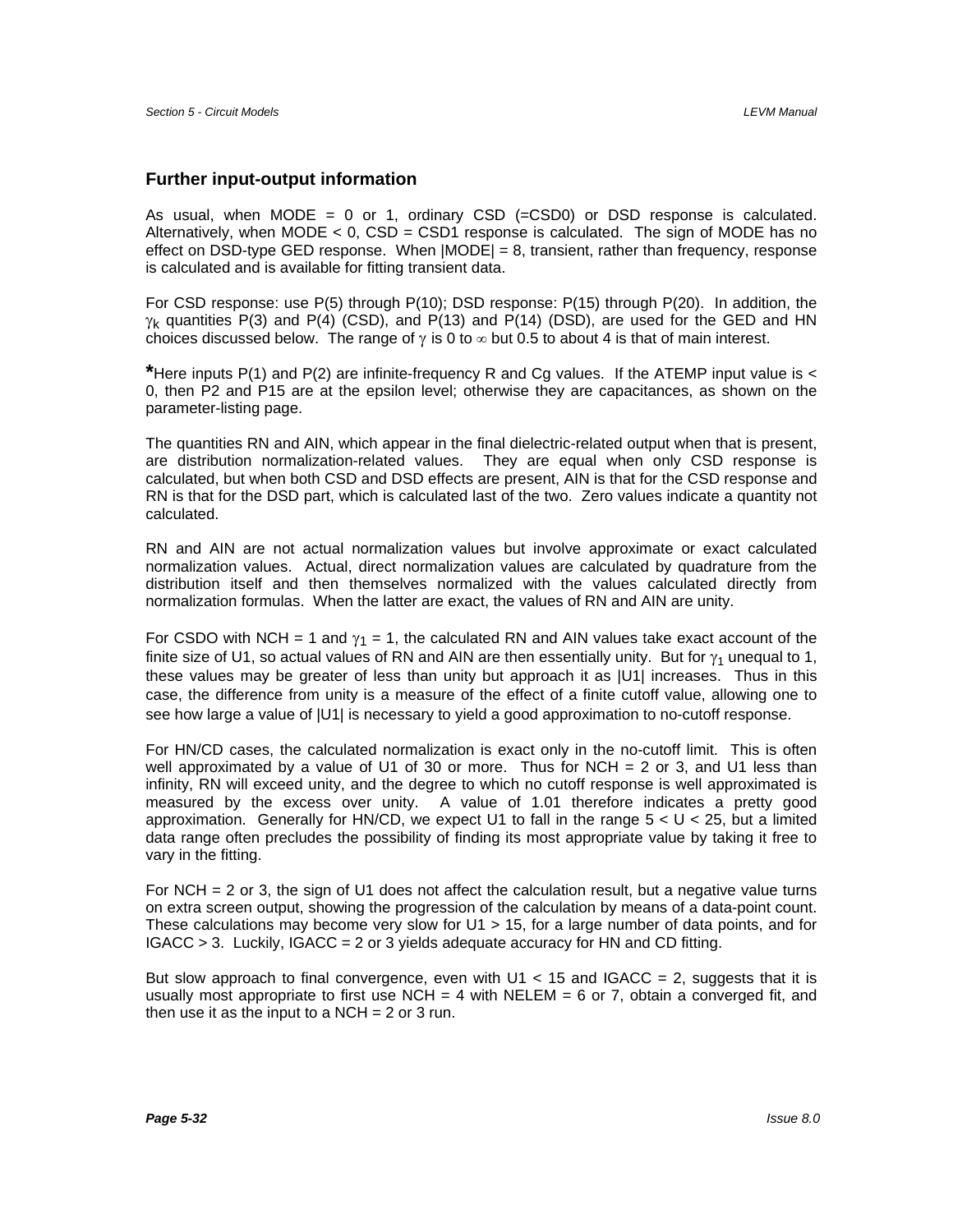#### **The generalized exponential distribution (GED)**

The new GED dispersion response function (NCH  $= 1$ ) is somewhat similar to fractionalexponential KWW response, but instead of involving a fractional exponential in the time domain, it here appears in the distribution of activation energies (or logarithmic relaxation times) domain. It is actually a modification and generalization of the Weibull statistical distribution function. This distribution is modified here by introducing cutoffs so that its domain is not -  $\infty \le y \le \infty$  but - U<sub>1</sub>  $\le y$  $\leq U_2$ , where the Us are here taken positive. Here y = In(x), where  $x \equiv \tau/\tau_0$ . The distribution must be cut off for some values of its parameters in order that it lead to physically realizable response.

Second, it is generalized both by allowing the  $\phi$  parameters to fall in the range -  $\infty \leq \phi \leq \infty$  rather than be only positive and also by allowing the possible use of different distribution parameters on the left, low-tau (subscript 1) and right (high-tau) (subscript 2) sides of the distribution. The sloperelated  $\phi$  parameters are the inverses of corresponding dispersion (width) parameters. The present distribution includes both an ordinary exponential ( $\gamma = 1$ ) (see the NELEM = 12 and 13 choices of Section 4 and DAE choice of Circuit D) or a Gaussian distribution ( $\gamma = 2$ ) (see the NELEM=14 choice of Section 4). For positive U values, we may write the GED distribution as

$$
F(y) = \begin{cases} Nf_1(y) & -U_1 \le y \le 0 \\ Nf_2(y) & 0 \le y \le U_2 \end{cases}
$$

where

$$
f_k \equiv exp[-sign(\phi_k)|\phi_k y|^{\gamma_k/\gamma_k}],
$$

and

$$
N^{-1} \equiv \sum_{k=1}^{2} \Gamma(1/\gamma_{k}) \gamma_{k}^{(1-\gamma_{k})/\gamma_{k}} \{ (1-e^{-\phi_{k}U_{k}})/\phi_{k} \},
$$

where  $\Gamma$  is the ordinary gamma function. For exact normalization, it should be replaced by an incomplete gamma function, but this is not done here for simplicity. For the DWC, values of P(10) and/or P(20) have no effect except in the GED case c (see below). They may have any valid values for other DE models.

- There are three different GED fit models set by the choices:

- a. U1 < 0, U2 = 0: use  $\gamma_1$  only. Asymmetric. If  $\gamma_1 = 1$ : EDAE = EDAE1 case
- b. U1 > 0, U2 = 0: use $\gamma_1$  only. Symmetric. If  $\gamma_1$  = 1: EDAE2 case, and if  $\gamma_1$  = 2: Gaussian DRT case. Note:  $0 < \gamma_1 < \infty$
- c. U1 < 0, U2 > 0: use  $\gamma_1$  and  $\gamma_2$ . General, with possibility of different U's,  $\phi$ 's and  $\gamma$ 's.

**Note:**  $\phi_1$ ,  $\gamma_1$  and U1 affect the high frequency region of the response, and  $\phi_2$ ,  $\gamma_2$ , and U2 the lowfrequency region. Thus, -  $\phi_1$  is the log-log slope of a hf region (especially when  $|\phi_1|$  is 0.5 or less) of, say, - IM(Z) vs. Omega, and  $\phi_2$  is the slope of a corresponding If region. The calculation of frequency or transient response from a DRT, such as that above, is discussed in Ref. 40. The [MODE] = 0, 1, 2, and 8 choices are valid here. \*\*But for a single  $\phi$ ,  $\phi_0 = 1 + \phi_1$ .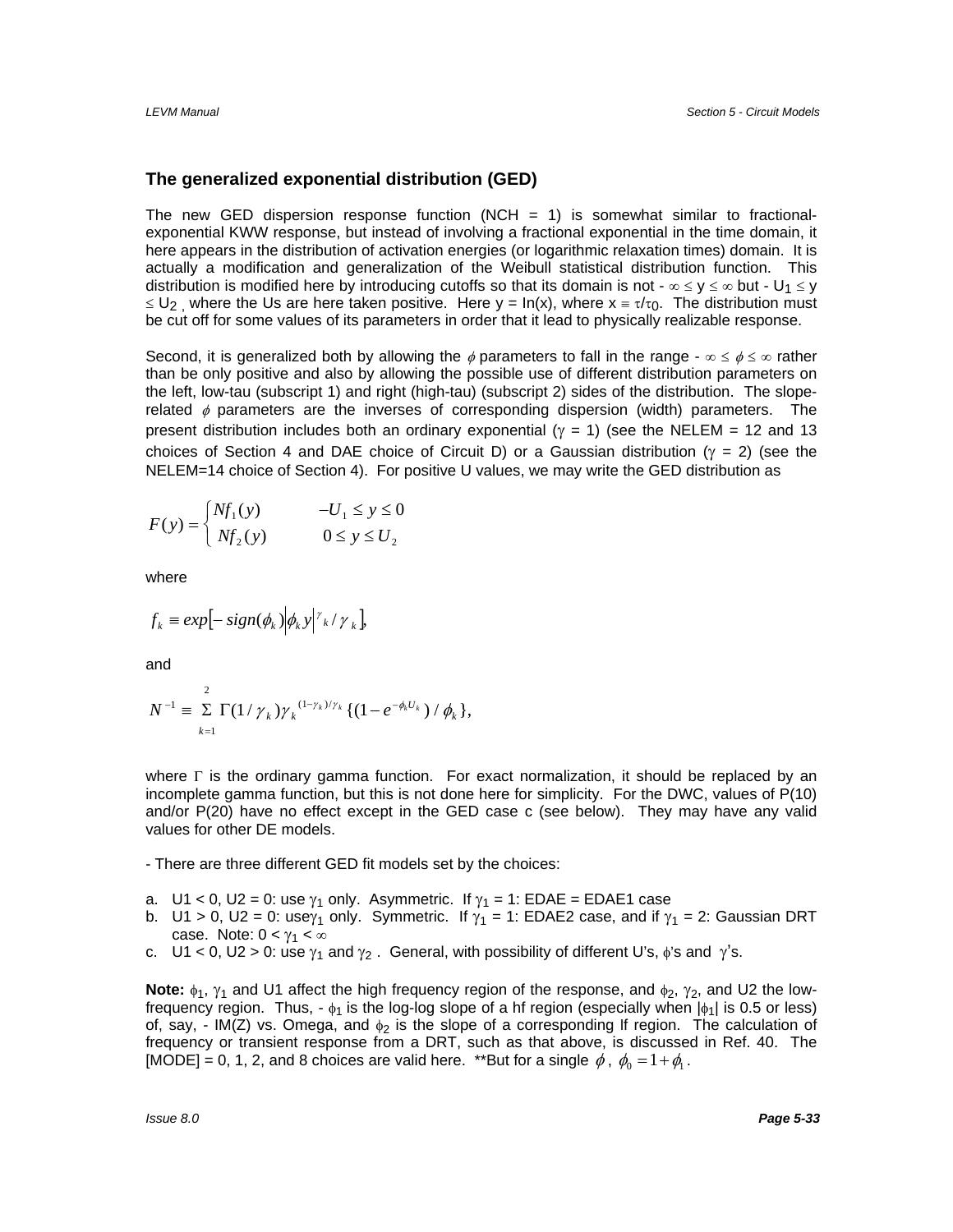## **The CD and HN models, and CSD1 response possibilities**

For the CD model, which provides DSD and CSD0 response (MODE  $= 0$  or 1) and CSD1a response, one uses, for example, the parameters RD, TAUC, UC1 and PHIC1 with GAMC1 = 1, fixed. Because a simple expression for the first moment of the CD distribution is available, calculation of CSD1a response is straightforward. Here the choice MODE = -1 (or -2) yields such response using the CSD0 distribution and the subtraction method described in the Preface, Part H. In addition, for **MODE = -6**, such response is calculated directly from the related CSD1 distribution. The latter method yields more accuracy in the low-frequency region. These calculations are valid whether RCINF is zero or not.

The choices  $MODE = 0$  or 1 yield DSD and CSD0 HN response. Because no simple expression for the first moment of the general HN distribution is available, MODE = -**2** CSD1b response is also available, both here and for the NELEM = 6, 7 DE choices of Section **4**. It will be useful to refer to the comparison of parameter assignments for HN fitting (not including the CD case) presented in the Section-4 NELEM  $= 7$  discussion. As well as the parameters mentioned above for CD fitting (with RD here redefined as a dielectric constant), one must also specify a value of the exponent parameter  $\gamma = \gamma_1$ , here GAMC1 = P(3).

CSD1b HN response is calculated by the difference method when MODE = -**1**. But the actual RD resistance or resistivity can only be easily calculated from CSD1b fit results when RINF = 0. Even if the first moment were known, and it can be calculated from the known distribution, it would still be necessary, when RINF was not zero, to solve a quadratic equation involving R0 and (R0 -  $RINF$ ) at each step in the fitting iteration. This is why the  $NELEM = 7 DE CSD1$  calculation, which only involves the distribution for the final extra output, with  $U = 15$  (in order to allow quick convergence), is restricted to CSD1b response and applies only for the RINF = 0 situation. Incidentally, such extra output (see Section 1, Part 4b) appears for any of the CSD NCH1 = **1**, **2**, or **3** choices.

Since in the present O-circuit, CSD1a response can be calculated directly using the CSD1 HN distribution (with MODE = -**6**), one avoids the complexity of the CSD1b approach, and HN fit results are valid whether RINF is zero or not. For the NCH1 = 2 and 3 choices, the necessity of integration over the distributions can sometimes make a fitting run extend for a long time. In extreme cases, it will be appropriate to allow the fit to run all night.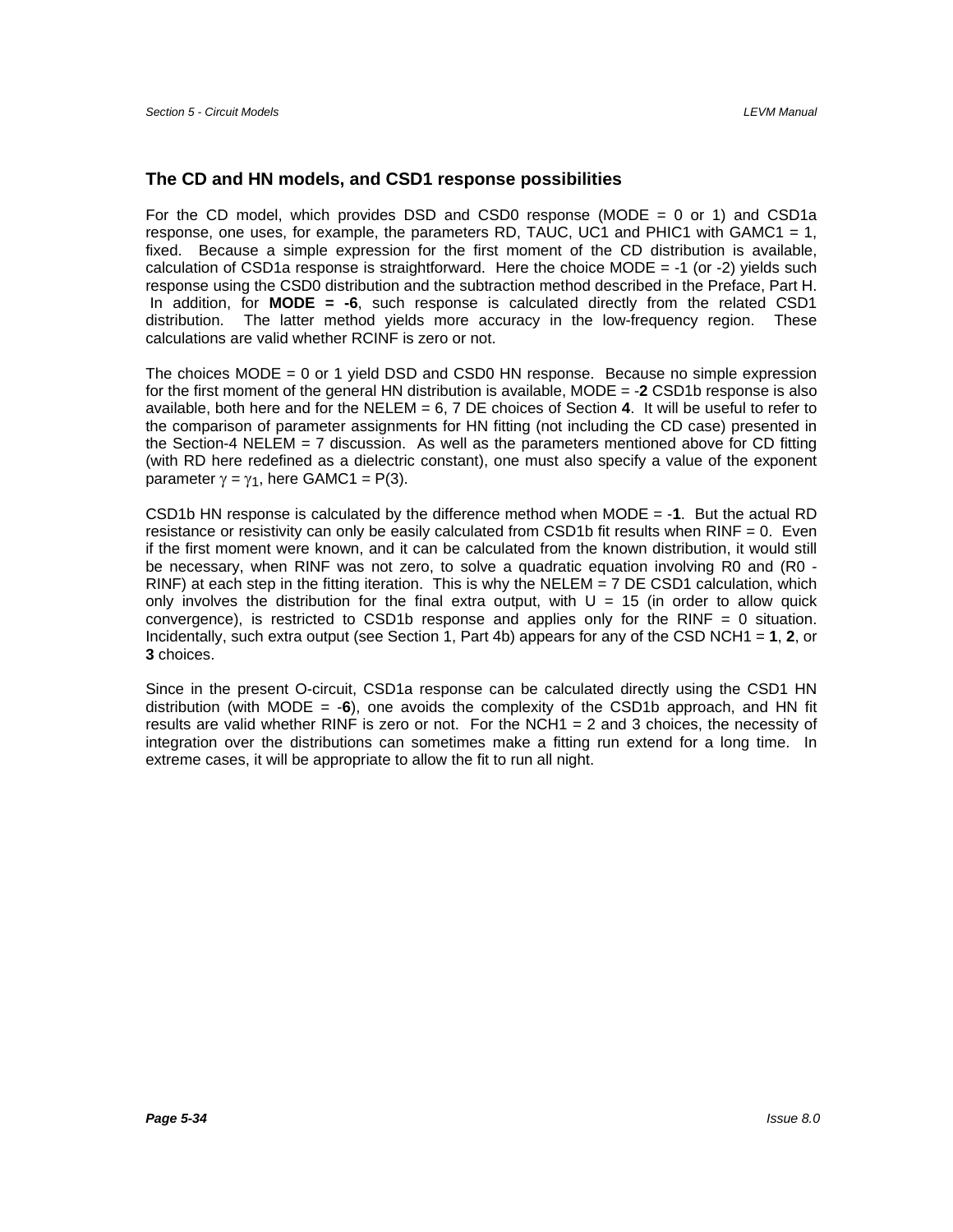# **Circuit R**



POSSIBLY FREE, WEIGHTING PARAMETERS:

 $U = P(31)$ 

 $Xi = P(32)$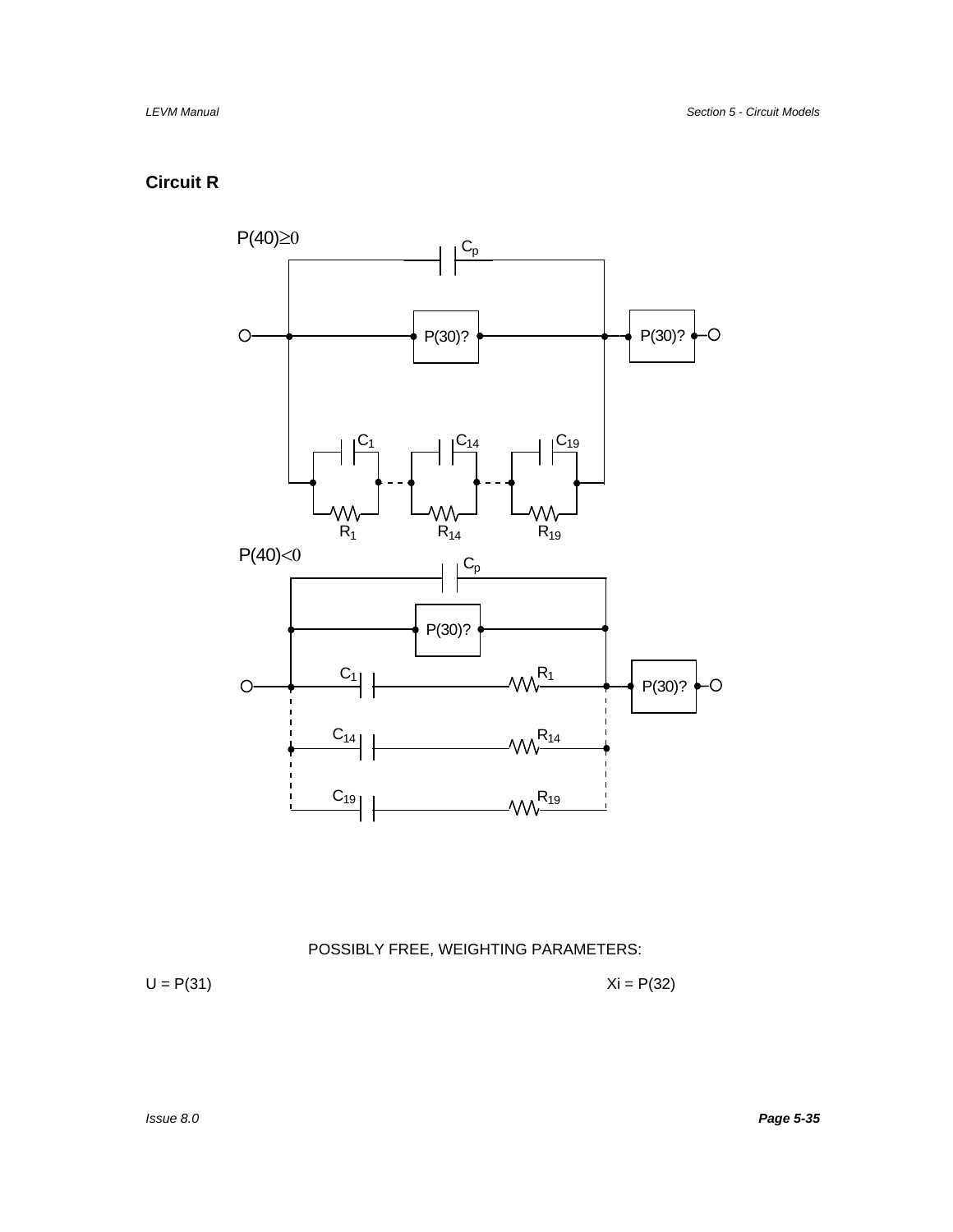#### **Parameter Assignments**

| P(40): X<br>$P(1) = R1$<br>$P(2) = C1$ | -Х<br>C1<br><b>R1</b> | Y<br>D1<br>$\tau$ 1 | 5<br>R <sub>1</sub><br>$\tau$ 1 | $P(29) = CP$ |                              |
|----------------------------------------|-----------------------|---------------------|---------------------------------|--------------|------------------------------|
|                                        |                       |                     | $\bullet$                       |              |                              |
| $P(27) = R14$                          | C14                   | D <sub>14</sub>     | R <sub>14</sub>                 | FOR P(37):   |                              |
| $P(28) = C14$                          | R14                   | $\tau$ 14           | $\tau$ 14                       |              | $= 0$ : $P(30) =$ parallel G |
|                                        |                       |                     |                                 |              |                              |
| $P(41) = R15$                          | C <sub>15</sub>       | D <sub>15</sub>     | R <sub>15</sub>                 |              | $> 0$ : $P(30) =$ series R   |
| $P(42) = C15$                          | R15                   | $\tau$ 15           | $\tau$ 15                       |              |                              |
|                                        |                       |                     | ٠                               | -4:          | $P(30)$ = series L           |
|                                        |                       |                     | ٠                               |              | $-16$ : $P(30) =$ series C   |
| $P(49) = R19$                          | C <sub>19</sub>       | D <sub>19</sub>     | R <sub>19</sub>                 |              |                              |
| $P(50) = C19$                          | R <sub>19</sub>       | $\tau$ 19           | $\tau$ 19                       |              |                              |
|                                        |                       |                     |                                 |              |                              |

#### POSSIBLY FREE, WEIGHTING PARAMETERS:

$$
U = P(31)
$$

 $Xi = P(32)$ 

In the above, X is 0 ( $+X$  column only) or 1. The quantity Y may be  $+$  or - with values of 2, 3, or 4, but the choice -4 is inappropriate. The D's in the above are either R's (P(40)>0) or C's (P(40)<0). You should read over the discussion of the K Circuit before using this circuit since they are very similar and produce the same output files. See the K-circuit write-up for a discussion of these files and final screen output. In the figures above, P(30) is shown in two possible positions. Depending upon the fixed value of P(37) used, one or the other of these positions for P(30) is selected, as well as the character of P(30) itself. The quantity MODE is not used for K- or R-circuit calculations.

It is important to note that both the K circuit and the R circuit are appropriate for estimating either discrete or continuous distributions (or their combination), including Kronig-Kramers testing, and measurement-model analysis, while the R circuit includes, in addition, the possibility of carrying out inversion of transient data. For continuous distributions, two estimation approaches are available: that using CNLS and that using Phillips-Tikhonov regularization. The latter approach is described later in this section. The R-circuit requires that  $40 \le N \le 50$ , where N is the total number of parameters.

\*\*Some LEVM/LEVMW input files for dielectric data are included in the R-circuit part of FITTESTS. See files beginning: RTSTDIEL.... Other files are for conductive-system data.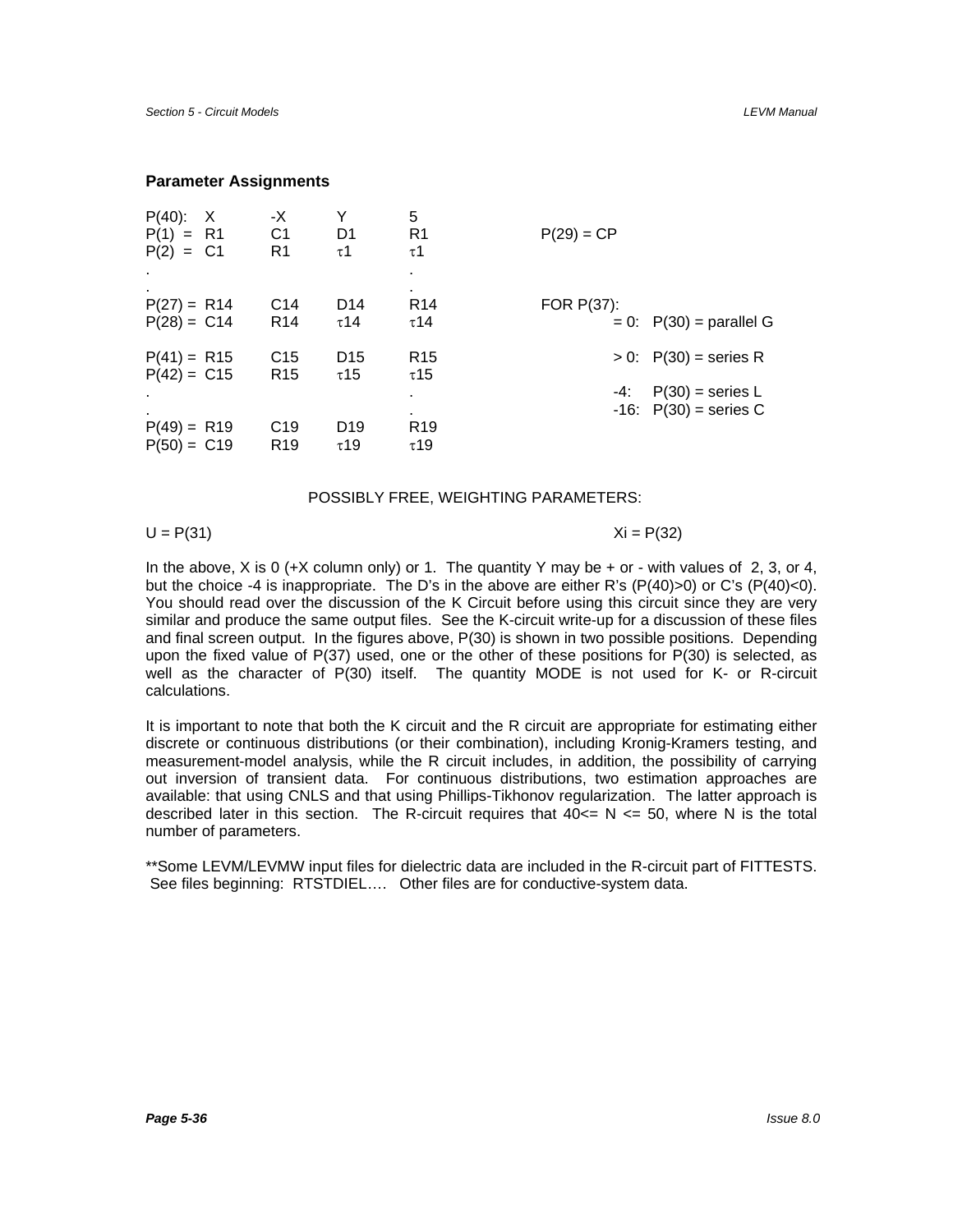# **CNLS Estimation**

## **General**

It will be seen from the above circuit that up to 19 RC pairs may be used in measurement model fitting, conductive-system DRT estimation, or dielectric system DRT estimation, while only a maximum of 11 pairs is possible for the K circuit. Because the parameters from P(33) to P(40) are always fixed, the additional possible free parameters beyond P(27) and P(28) are here those from P(41) to P(50). To use this circuit with more than 14 pairs (or, equivalently, relaxation times) one must add needed lines to the parameter section of the input file and set N in line 3 of the input file equal to the maximum total number of parameters (<51). The executable LEVM file LEVM.EXE allows this.

Besides allowing more DRT parameters to be estimated than is possible with the K Circuit, the present circuit model also allows continuous function approximation (CFA) DRT estimation. This uses a fitting equation similar to the second or third one in the K-circuit discussion, but the  $\tau_i$ 's need not be free parameters (See Ref. 36). They may be fixed at equal intervals on a logarithmic scale whose range is simply related to that of the data themselves. When they are fixed, their relative standard deviations are all set to zero in the output file OUTPARM. A value of P(39) may be used to either expand or contract the Tau range. CFA with the  $\tau_i$ 's free is usually superior; see Part 3.

For many situations, it seems likely that DFA DRT estimation is likely to be superior to fixed-tau CFA fitting. Note especially the test file RTST.M8P, which attempts to fit a clearly discrete DRT with less-appropriate CFA estimation. See the discussion on apparent fitting errors at the end of the K-Circuit section before you run this. Several other RTST files have been included in the distribution disk to provide examples of R-Circuit fitting/inversion. In addition, all KTST files can also be used as tests of the R-Circuit procedure (but not necessarily vice versa). Note particularly the RTST files: RTSTT.9, RTSTWC0.9, RTSTWC1.9, and RTSTWD.19. These all involve exact KWW beta=0.5 data. The first demonstrates transient-data inversion, the next two CSD0 and CSD1 frequency-response inversion, and the last DSD inversion of the original CSD frequency-response data.

\*\*When using a DRT obtained by inversion of frequency-response data and appearing in OUTIN, one can calculate the associated transient response by first using ONEMKE to prepare a file using the top part of OUTIN and desired time values in its bottom part, calculated, e.g., with MKFREQ. Then set  $P(40) = 5$ , MAXFEV = 0, IRE = -10, and MODE= -16 in OUTIN and then running the file. The result will involve the unnormalized transient response in the real-data column of the new OUTIN and in LINOTR, etc. To obtain the normalized transient response,  $\phi(t)$ , set MAXFEV = 0 and MODE = -16 again and fit once more. Finally, with MAXFEV = 0, iterate again to obtain  $\phi(t)$ values in the data column and in the other output files.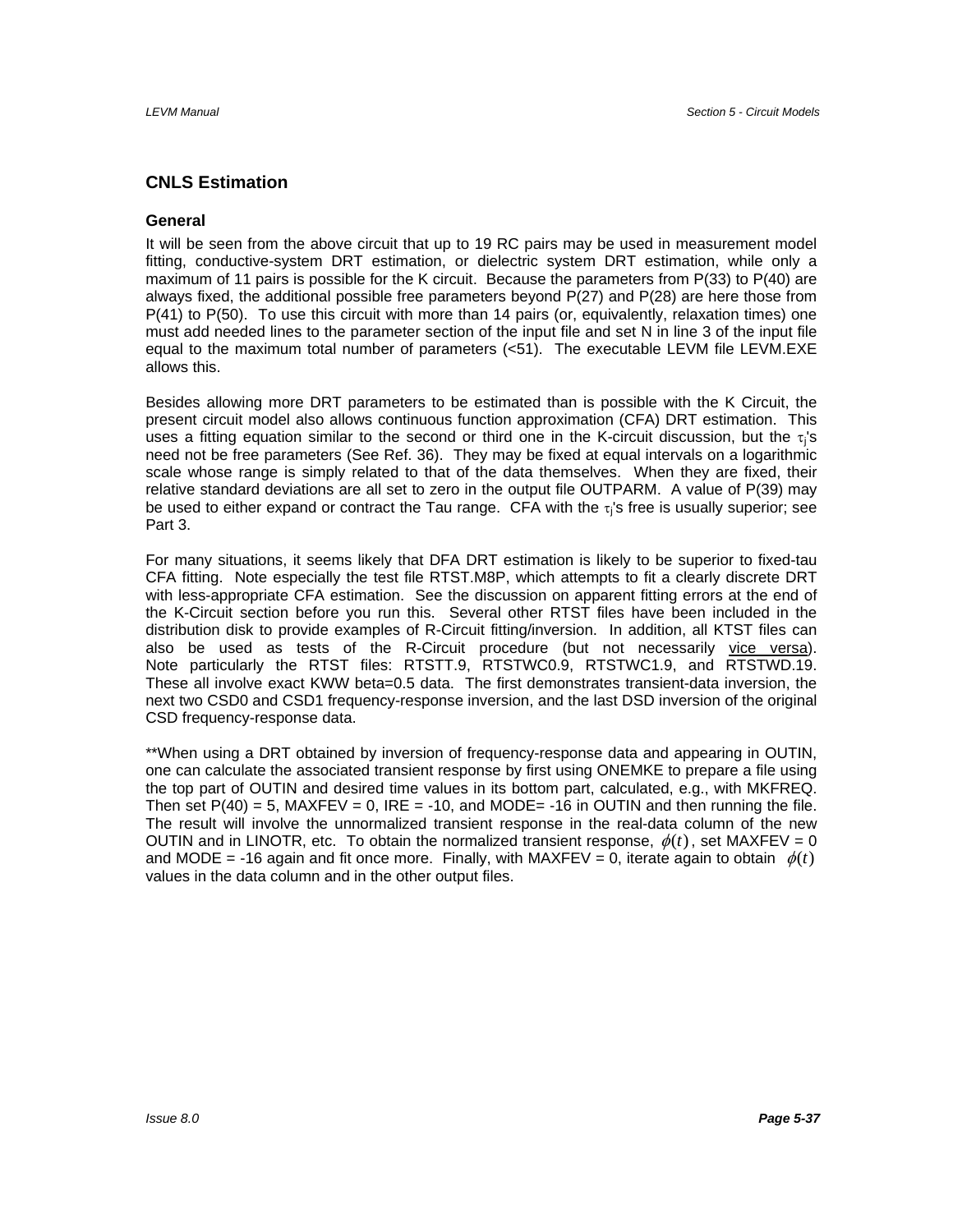The K-circuit and the R-circuit can both be used for fitting data to what Orazem and co-workers have termed "measurement models" (see Refs. 5, 18 and 39 in Section 1 and especially the discussion on p. 5-23 of this manual). One fits RC pairs to the data (e.g., R1,C1 ... up to R19,C19 in the R-circuit) and thus does not need to specify a more specific fitting circuit. This approach is thus useful for preliminary fitting and for testing whether the data are associated with a timeinvariant system or not (a type of Kronig-Kramers test (see Refs. 35 and 38). These applications can be very useful, but these two circuits also provide another very important fitting capability: the determination of the distribution(s) of relaxation times (DRT), or activation energies (DAE) present in the measured material which led to its specific frequency response.

A main difference between the two circuits is that the R-circuit can be used for up to 19 pairs (or DRTs) and the K-circuit only allows a maximum of 11 pairs. Comparison of the two circuits shows that more other-circuit-elements with which to fit electrode-response behavior are available in the K-circuit than in the R one.

The 11 or 19 pairs can actually be of two basic types. For conductive-system response, the RC pairs consist of an R and a C in parallel, each in series with the next such pair (as shown in the figure above). Fitting is then most appropriately carried out at the impedance or complex-resistivity level.

But, if the data are thought to be associated with a primarily dielectric system, then the pairs may be taken as made up of a C and R  $(=1/G)$  in series, in parallel with the other such pairs (dielectric DRT fitting at the admittance or complex-conductivity level). See Refs. 34 and 40. The appropriate connections are shown in the bottom R-circuit diagram. If the data are expressed as complex-dielectric-constant values and fitting is carried out at the complex dielectric-constant level, then each series C and R element of a pair of the figure may be interpreted, respectively, as the dimensionless real or imaginary part of a complex dielectric constant associated with basic single-Debye dielectric response. See Ref. 36. Furthermore, depending on the input data, an Rparameter may be a resistivity one, rho, etc.

LEVM allows some further generality in fitting of the above types. Instead of determining the most appropriate R and C values of all pairs by CNLS fitting, one can instead determine the R (or C) value of a pair and its associated elemental time constant) or relaxation time: tau = RC. Then tau is taken as a basic fitting parameter. It is important to note that when all such taus are taken fixed, rather than free to vary, the response function (fitting model for the pair parts of the circuit) is linear in its R or C free variables, leading to very simple and quick fitting (see Refs. 35,38).

Transient response data fitting and inversion is invoked when P(40)=5. In addition, P(38) must be set to a desired value. Transient response requires the real-part fitting choice and involves R and tau values, as in the table above. Let TR(t) denote the unnormalized transient response model.

Then

 $TR(t) = \sum R_i exp(-t/\tau_i),$ 

where the sum is over the (R, tau) pairs. The final normalized DRT response replaces  $R_i$  in the above by  $g_i = R_i / \Sigma R_i$ , ensuring that the normalized value of TR is unity at t = 0.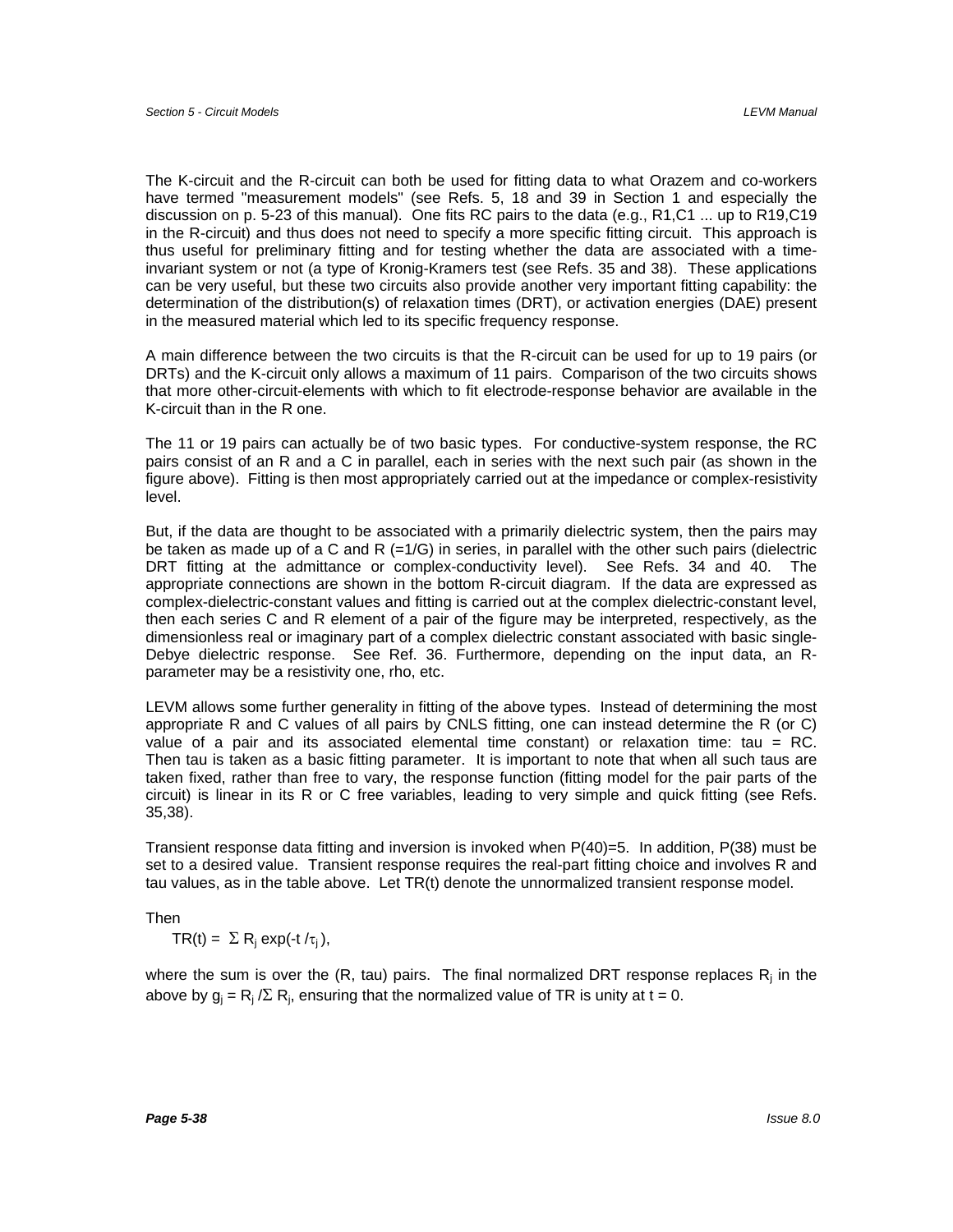Because of the close similarity between the K and R circuits, the details of the fitting possibilities and input parameter choices needed to select a particular type of fitting will be described in connection with the R-circuit but they apply to the K one as well. In order to provide some general background, the rest of the present section involves a discussion of the equations involved in RC and DRT fitting.

The most pedestrian and safest way to determine best-fit pair parameters is take IRCH = 2 and to start with guesses for the values of the two parameters of a single pair [e.g., P(1) and P(2)], take both parameters free, carry out a CNLS fit which leads to an OUTIN resultant file, enter guesses for P(3) and P(4) in OUTIN, let them be free, and fit again using OUTIN. This process is continued until a sufficient, or limiting number, number of fitted pair values has been found. After fitting with three or four pairs, the standard deviation of the fit, SF, should begin to decrease with each additional pair added by a factor of between 1.5 and 2. When this factor approaches unity reasonably closely, which will eventually happen because of the presence of noise in the data, it is clear that additional pairs are unable to improve the fit significantly and then the process should be terminated. When a synthetic, noise-free data set is used, however, the process only terminates because of the limited number of pairs available in the present circuits.

## **Linear Estimation/Fitting**

The present version of LEVM incorporates several much simpler, and usually quite satisfactory, ways to obtain various kinds of multiple-pair least-squares fits without the laborious, sequential fitting procedure described above. One starts with an ordinary linear least squares fit, obtained by picking a set of taus, and holding them fixed in the fitting. No initial guesses for the R (or C) parameters are needed for such linear fitting, but one either needs to specify the number of pairs desired or use an input file which already has non-zero values (of any kind) present for the pair parameters which are to be estimated.

In the linear-fit procedure, the taus may be automatically selected in either of two ways. The simplest sets taumin =  $1/m$ egamax and taumax =  $1/m$ egamin, and spaces the taus between these values evenly on a logarithmic scale. Alternatively, a smallest value of tau may be selected, along with the number of desired pairs. Again the taus will be evenly spaced on a logarithmic scale. A choice is available to allow the R parameters to be either positive or negative, as required by the fit, or constrained to be positive. The latter choice does not yield a linear fit (and so requires many iterations before full convergence) if the actual linear fit is one which requires one or more R's to be negative. Thus, it is wise to begin the fit with no sign constraints.

A linear fit of the above kind will usually be sufficient if one is only interested in testing whether the data are associated with a time-invariant system or not, but the quality of the fit is constrained by the fixed values of the taus. When they are set free to vary, as the next step in the overall fitting process, an appreciably better fit is generally obtained, and the parameter estimates (e.g., R and tau or R and C) are less uncertain and then represent the result of a nonlinear least squares fit. This step is necessary if one wants to obtain meaningful estimates of the parameters of a distribution of relaxation times or activation energies. Note that when R and tau values are determined from a fit, LEVM allows one to automatically change the results to the corresponding R and C parameters - which will appear in a new OUTIN file. Details of the various possible fitting procedures are presented below.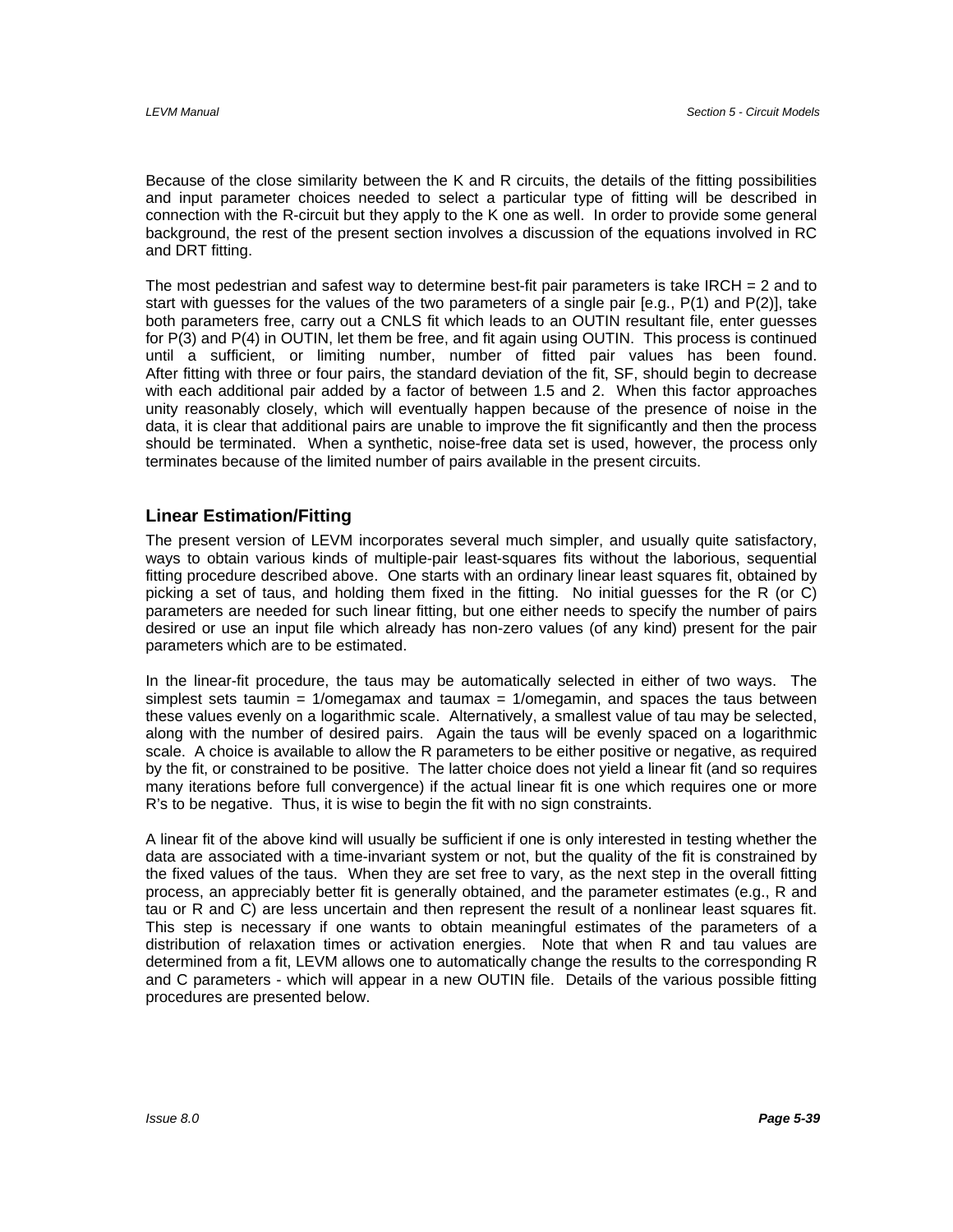## **Further Parameter Choices**

Particular fitting possibilities are illustrated by the various K- and R-circuit test files included with LEVM. The input file parameters P(40), P(34), and P(38) are of especial importance in defining the kind of fit desired, and fixed parameter choices for them and others are discussed in detail below. Asterisks are used to identify the most usual choices.

### **Functions controlled by P(40): + or - values**

When  $P(40) \geq 0$ , the DRT fitting circuit is that shown for the K-circuit or is the top structure shown for the R-circuit. These circuits are appropriate for conductive-system analysis, either at the impedance or complex modulus levels (see Refs.  $34,40$ ). Alternatively, when  $P(40) < 0$ , one deals with a dielectric system DRT and the fitting structure is that of the bottom part of the R-circuit figure (see Ref. 36). Estimation can be carried out either at the dielectric level or the admittance or complex conductivity level.

## **Values of |P(40)|:**

- 0: The DRT fitting parameters are R and C.
- 1: The parameters are R and C, or C and R in the dielectric system case when  $P(40) = -1$ . A DRT output file is created for all  $|P(40)| > 0$ .
- 2\*: The parameters are R and tau (or C and tau). Tau sorting occurs at each iterative step. The DSD or CSD0  $g_j$  DRT values define not the normalized  $G_D$  or  $G_0$  DRTs but these quantities multiplied by  $x = \tau/\tau_0$ , the F quantity in Refs. 40 and 47.
- 3: Like 2 choice, but no tau sorting. Appropriate when taus are fixed in ascending or descending order of magnitude.
- 4: Use for CSD1 situations. The choice -4 is nugatory and should not be used. Fitting uses R\*tau in place of R. Therefore, the odd DRT fitting parameters are no longer R's but are essentially R/tau; the g<sub>i</sub>'s then define the G<sub>1</sub> DRT (see p. 0-19 and Refs. 40, 43, and 47). Iterative tau sorting enabled.
- 5: Analysis of transient response data. Independent variable is time, not frequency. Transient response data in column 2; do real, not complex, fit, with  $|P(38)| \geq 1$ . The last output value on the screen and in OUTPARM will be the estimated response at a time set by the P(36) input value. The  $|P(40)| = 5$  choice is not operative for the K circuit.

## **Functions of P(38):**

- 0: Discrete-distribution fitting. DV or DF fitting
- 1: Use with fixed-tau, continuous-distribution fitting. CF fitting. This involves fixed weighting.
- 2\*: Use with variable or fixed tau, continuous (CV) or continuous and discrete distribution fitting (CDV). Uses variable quadrature weighting.
- 3: Like 2, but uses a different numerical integration routine (Cubint without error-estimate correction)
- 4: Like #2, but uses a different numerical integration routine (Cubint with error-estimate correction)

\*\*For CF fitting, with or without regularization, preferably use  $P(38) = 2$ , 3, or 4 with  $P(35)$  set and all taus fixed, rather than  $P(38) = 1$  which involves less accurate integration in this situation. The choice  $P(38) = 2$  ensures proper DRT normalization.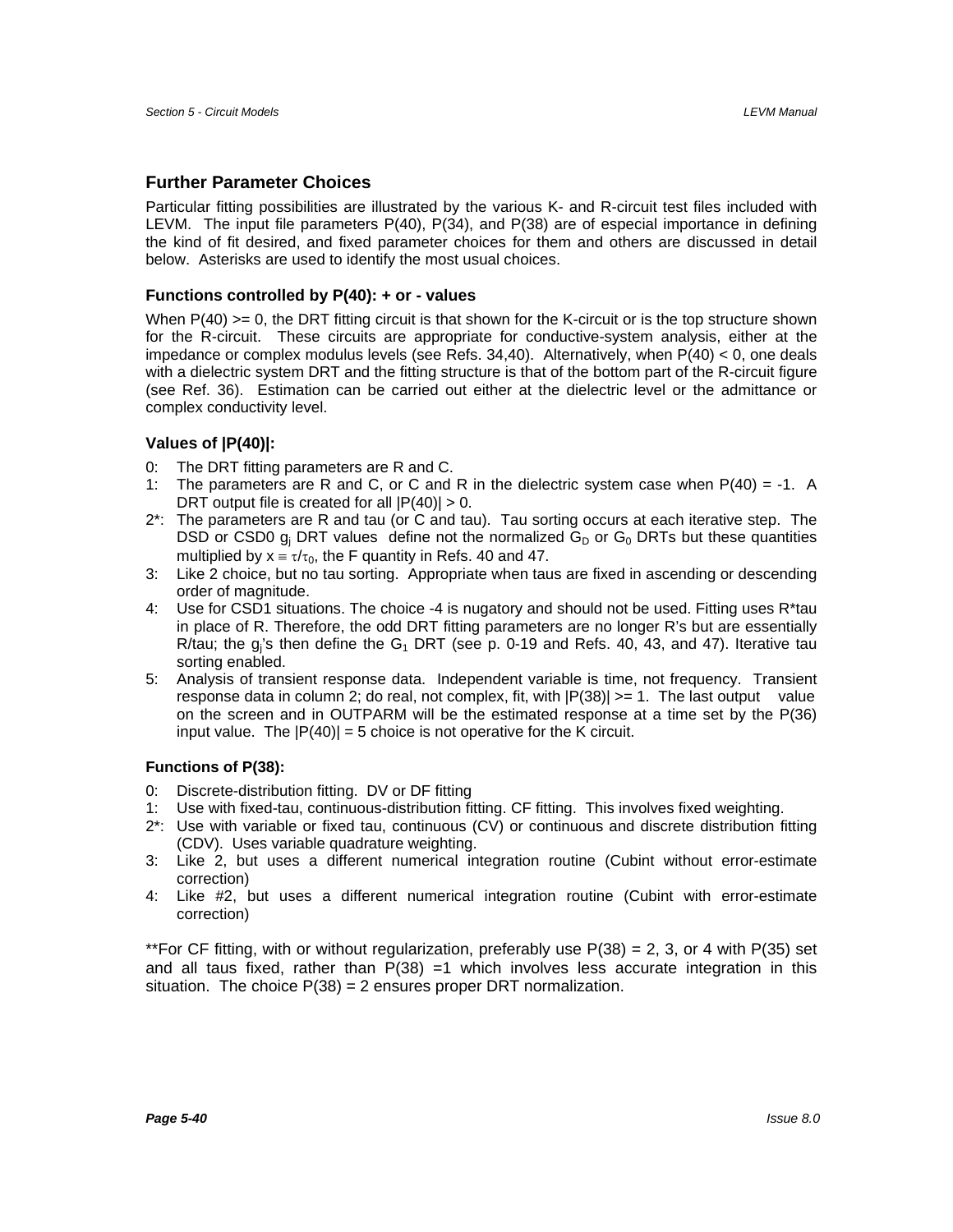## **Functions of P(34):**

- -1\*: Gradient output on screen during iteration
- 0: No gradient output, but normal operation otherwise
- >=1: All the P(34) choices with P(34)>0 set up or transform different input-file header situations but do not immediately do a fit. After invoking a "fit" with  $P(34)$ >0, one obtains (provided IRE <0) a new OUTIN file and can then either change any of the input parameters in it before fitting (e.g., check values of P(38) and P(40)) or immediately do a fit run using RNLO. If convergence is not rapid (as it should be for a linear situation), it may be that a linear fit requires some of the parameters to be negative. Use the  $P(34) = 2$  choice to produce the appropriate input. When  $P(34) = 1,2$  or 5,  $P(40)$  is automatically set to 3 in the OUTIN file, except if the initial P(40)=4, then it remains at 4, the CSD1 DRT situation.
- 1\*: Use P(34)=1 for setting up linear-least-squares fitting. Starting from an input file containing data and number-of-data-points information, this choice creates a new OUTIN input file with  $P(38) = 1$  (i.e, fixed tau values; see above discussion of simple starting possibilities). The other DRT parameters are constrained to be positive and are initially set to unity. If  $P(36) = 0$ , the taus are set by the range of the omega data. Otherwise, P(36) is set to the smallest desired tau value and P(39) to the largest value. Set P(35) equal to the desired number of DRT pairs if necessary. When the file is ready, enter: RNL filename to create but not immediately run the file (in case you wish to make further changes in it).
- 2\*: Like 1, but DRT strength parameters are not constrained to be positive only.
- 3: Uses values of R (or C) and tau present in an input file and sets all DRT parameters, including the taus, free to vary but constrained to be positive. Use this choice to convert a converged linear least squares fit to a nonlinear one.
- 4: Like 3, but DRT strength parameters may be positive or negative.
- 5: Use to convert nonlinear fit results to a linear-fit OUTIN file, as in choice 1, but does not change the initial values of the strength parameters.
- 6: Converts an input file which contains R (or C) and tau DRT input parameters to one containing the associated R and C (or C and R) parameters.  $P(40)$  is set to Sign( $P(40)$ )  $(+1 \text{ or } -1)$ . If the initial file involves  $P(40)=4$ , it will be reset as above, but the value of 4 is necessary in the input file to allow identification of the type of odd parameters (CSD1, or CSD0 or DSD type).
- 7: Converts an input file which contains R (or C) and C (or R) DRT input parameters to one containing the associated R and tau (or C and tau) parameters.  $P(40)$  is set to  $2*Sign(P(40))$  $(+2 or - 2)$ .

## **P(35) values:**

P(35) can be used to set the desired number of DRT parameter pairs. Its use is unnecessary in sequential DRT fitting starting from one or two initial pairs and increasing by one pair for each subsequent fit. It is needed, however, in fits where one or both values of a pair are held constant, and its value is automatically set by some of the P(34) choices.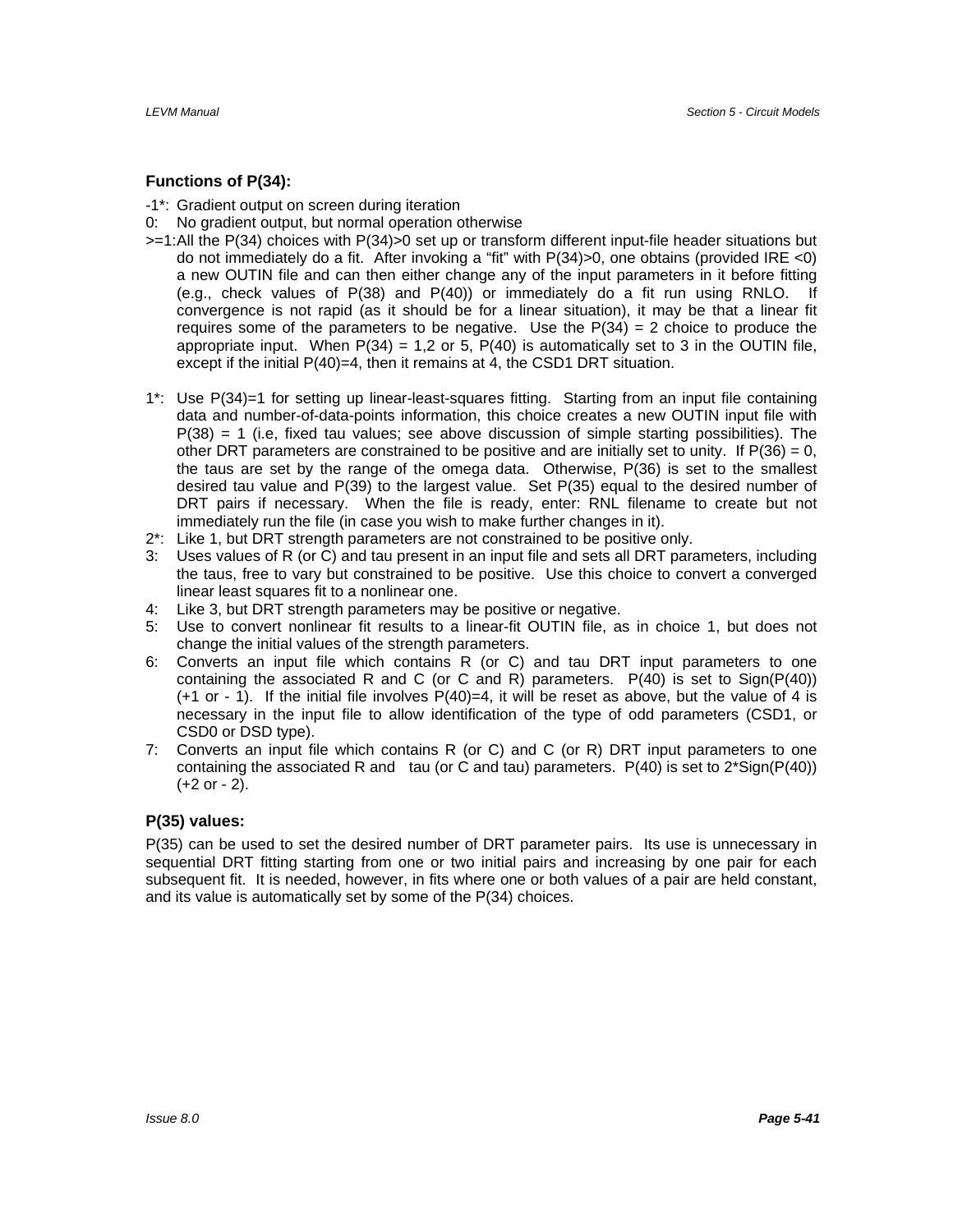## **Regularization Estimation**

This DRT-estimation approach uses a Phillips-Tikhonov regularization parameter, lambda, here P(33). For regularization, one must use a set of fixed taus, with equal "tau" or log(tau) intervals (e.g., use P(34)= 1). See the preceding section, Functions of P(38), for discussion of the value of P(38) to use. The allowed values of P(39) are 0, 1, 2 or 3. They set the order of the regularization. For example, these values, respectively, apply a type of regularization smoothing which makes the strength parameters tend toward zero, a constant, linear behavior, or quadratic behavior.

A common choice for regularization order is 1, but values of 2 or 3, not usually available as they are here, are often more appropriate. The most appropriate value of lambda is not obvious: if it is too small, regularization produces no effect, while if it is too big the detailed structure of the response can be smoothed out. Try increasing the value of lambda from a very small value until the standard deviation of the fit, SF, begins to increase significantly. A somewhat larger value of lambda may then provide the most appropriate tradeoff between best fitting of the original data and a useful amount of smoothing. A possible initial choice for lambda is the inverse of the maximum value of the odd fitting parameters. Regularization is of most use for noisy data and is not needed for exact simulation data.

An example of the effect of regularization is provided by the two test files, RTST303.NOR, which does not involve any regularization, and RTST303.REG, which does. The experimental data here is that for a material at T=303K with electrode and Cinf effects removed after fitting of the original data with a KWW CSD1 model (P(40)=4).

For the RTST303.REG fit, lambda= 10\*\*-11 and the order is taken as 2. If these two files are run, their DRT strength parameters may be most readily compared by using CTD to examine their corresponding OUTDRPT files. One would use CTD with the input file name OUTDRPT and invoke the real vs. freq. plot choice (actually thus plotting the DRT strength parameter vs log(tau)). When one makes such a comparison, one sees that the DRT curve is quite irregular for the best-fit RTST303.NOR fit, but much smoother and probably more appropriate for the RTST303.REG fit.

## **Circuits S and T**

These circuit are not currently implemented. They exist only as dummies that the user can adapt for his/her own purposes and then recompile using the LEVM FORTRAN source-code (see, for example, the Microsoft FORTRAN Power Station V.1 compile and link files: CMPLV.BAT and LNK.BAT included in the LEVMFOR subdirectory). For LEVMW, I use the Compaq Visual Fortran Standard Edition V6.6 compiler.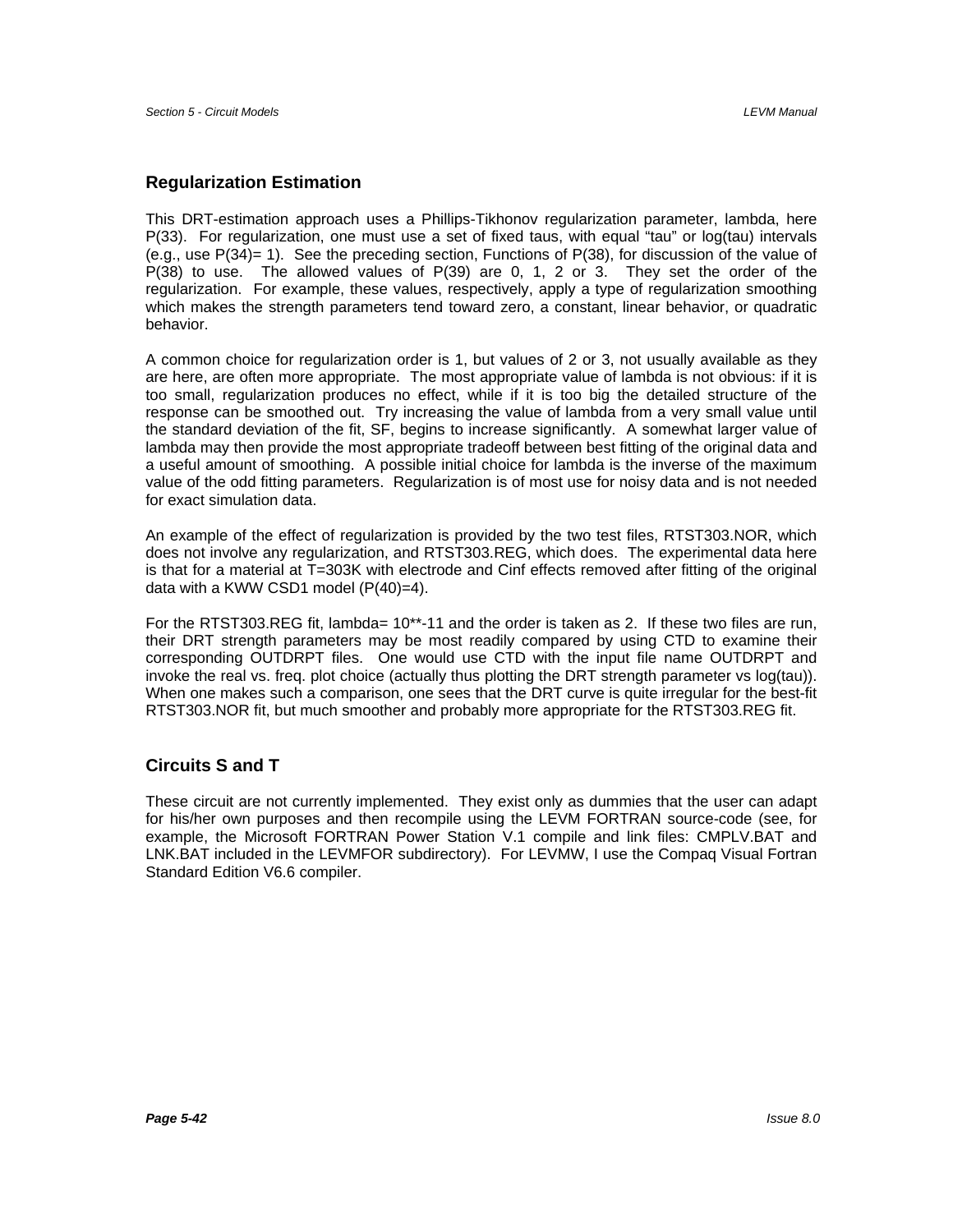*LEVM Manual Section 5 - Circuit Models*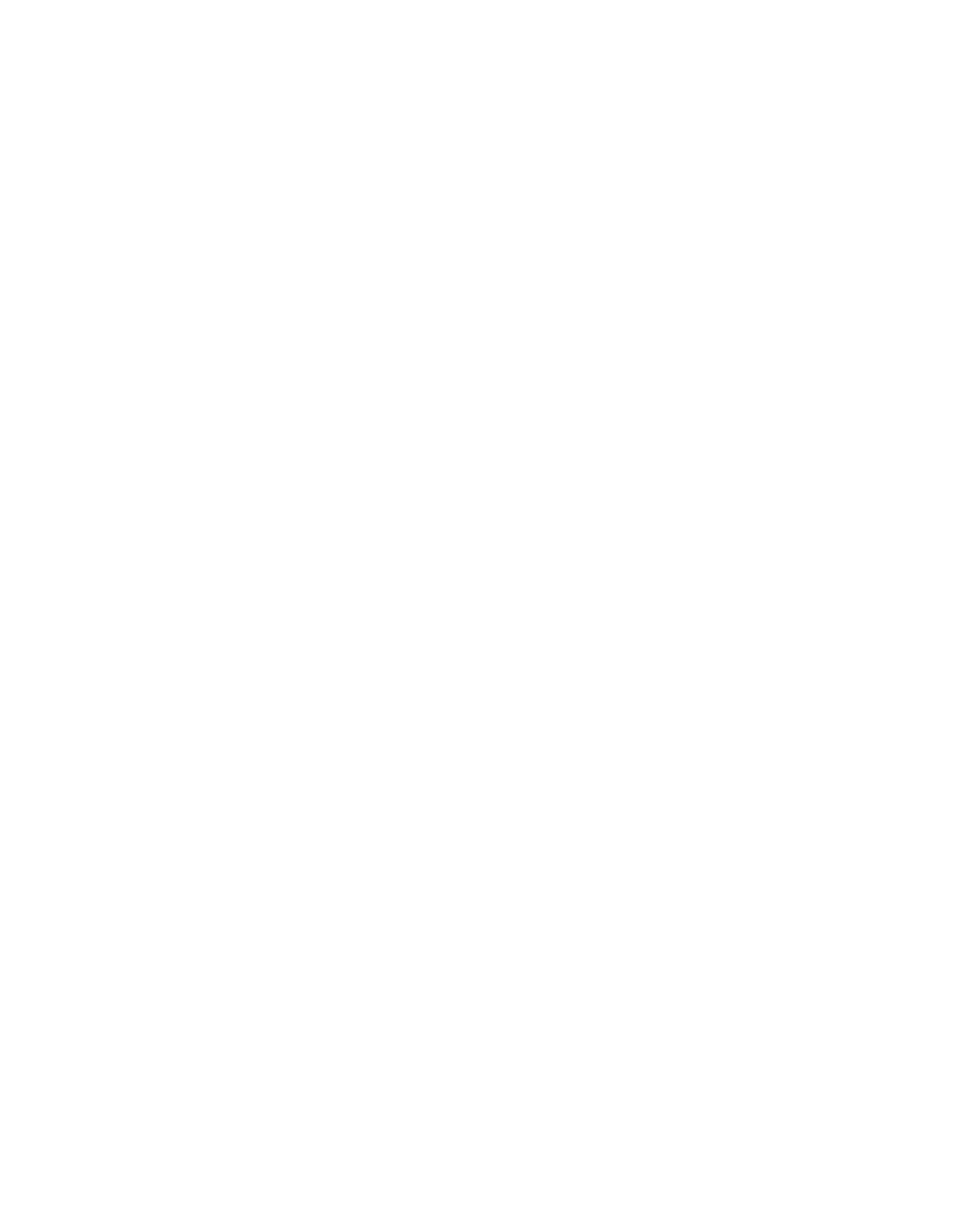# **CTD Program**

This program, appropriate for **LEVM MS-DOS fits**, was written by Sudath Amarasinghe, and is copyrighted by him 1993-1996. CTD is a graphing utility program capable of generating 2D and 3D plots of immittance data. It can read the AUXPNTL file generated by the LEVM program as well as immittance data which have been stored in a file using the format described in the following (Main Menu/Read Impedance Data) section. The maximum number of data points supported by CTD is 1001. EGA or VGA graphics capability is required to run this program. Both EGAVGA.BGI and CTD.EXE files should be in the same directory to run CTD.

Some of the options are disabled when only Real or Imaginary data are used in the fitting instead of both Real and Imaginary data. If one tries to invoke these disabled options, a warning ("Insufficient Data") is displayed. Note that the word "impedance" as used herein, can often be taken to mean "immittance."

The program can be exited at any menu by pressing **Alt-x**. The **Esc** key can be used to exit the current menu and go back to the previous menu.

## **Main Menu**

*Read Impedance Data* 

|                          |    | This option will read the impedance data file in the following format. |                                            |           |
|--------------------------|----|------------------------------------------------------------------------|--------------------------------------------|-----------|
| Line $#1$ :              |    |                                                                        | File description (up to 80 characters)     |           |
| Line $#2:$               |    |                                                                        | Data mode (Two characters). Ex: ZR, ZD, YR |           |
| Line $\#3$ and onwards : |    | Frequency                                                              | Real                                       | Imaginary |
|                          | or | Frequency                                                              | Magnitude                                  | Phase     |

See the IMP.DAT file as an example. If the data mode in line 2 is invalid or missing, ZR mode is assumed. **Frequency should be in Hz** (not in angular frequency or Log[frequency]).

#### *Read AUXPNTL file*

This choice reads the AUXPNTL file or any other file with the same data format as in AUXPNTL. When this option is chosen, the program asks the file name. Hit the <**return**> key to read the AUXPNTL file. To read a different file in AUXPNTL data format, type the name of the file and hit the <**return**> key.

*Exit* 

Exit the program.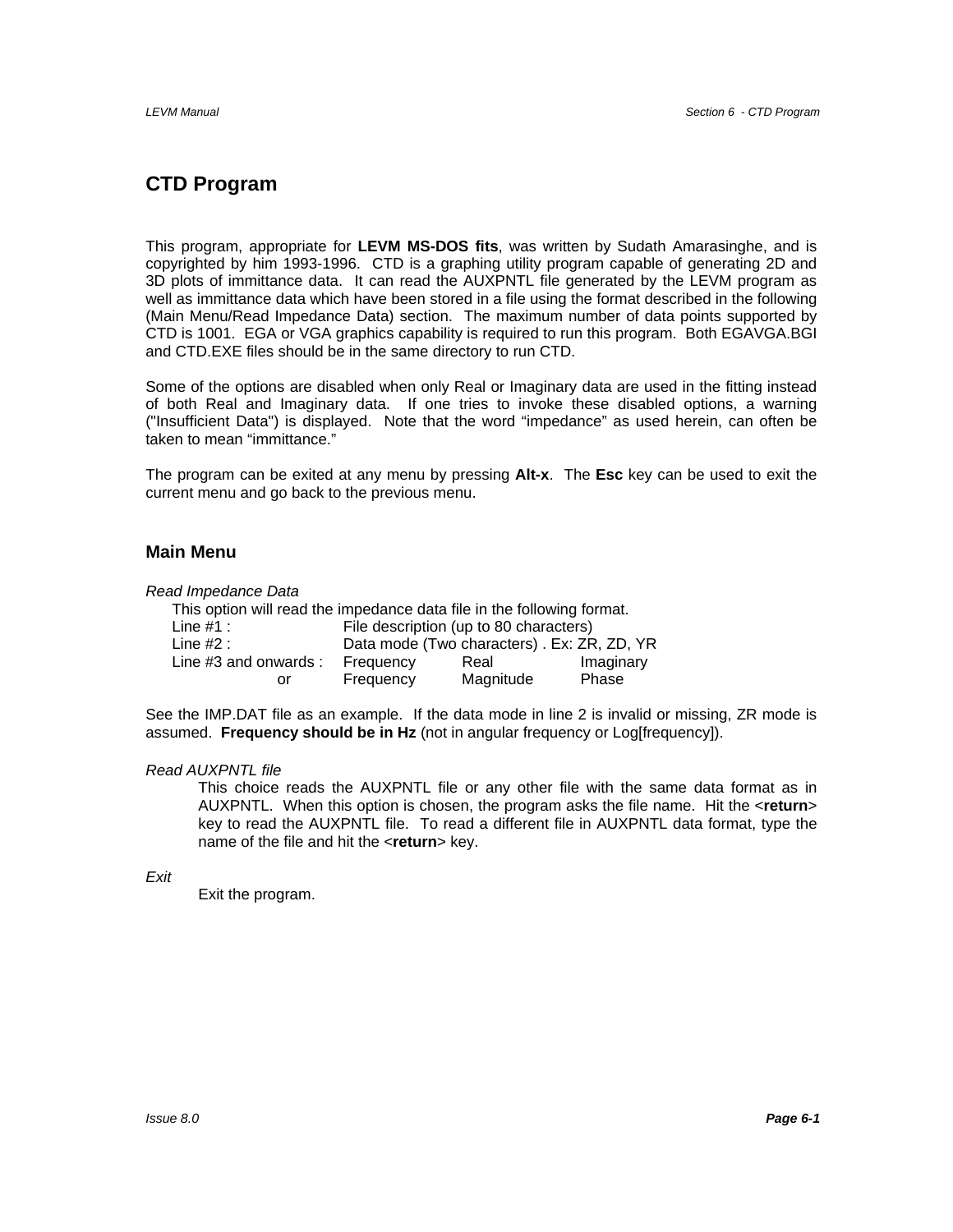## **AUXPNTL MENU**

#### *Mode ZR (or ZD, YR etc.)*

This option allows the user to convert data between 16 different modes. Refer to other sections of the LEVM manual for a complete description of the data modes.

#### *Frequency Hertz (or Omega)*

Change the units of frequency Hz to w and *vice versa*.

#### *Cell Cap. 1.00E+00*

Allows the user to change the capacitance of the cell. This option is activated when the data are in (Z and Y) or (M and E) formats depending on the immittance form of the AUXPNTL data file.

This restriction has been imposed to prevent changing the Cell Cap. value during the conversions between (Z, Y) and (M, E) formats.

#### *Do 2D Plots*

Graph data in a 2D plot. User can choose different types of plots.

#### *Do 3D Plots*

Graph data in a 3D plot. In ZR mode  $x \Rightarrow Z$ real;  $y \Rightarrow Z$ imag.;  $z \Rightarrow Log(Freq.)$ .

#### *Overlay On/Off*

When overlay is "ON" both experimental and estimated results are graphed on the same plot. When it is "OFF" only one of them is displayed.

#### *Log Impedance Plot On/Off*

When Log Impedance is "ON", Log values of absolute real and absolute imaginary data are used to plot the data. They can be converted back to original data by turning the LogPlot OFF. One should be careful in doing this because the information about the signs (+/-) of the data may be lost.

#### *Log frequency On/Off*

When Log frequency is "ON", Log values of the frequency are used instead of the input frequency values. This is the default. But there are some cases, where one wants to plot versus frequency rather than log(frequency). This option makes this possible.

#### *Save Format ASCII/C (or T or S)*

Set the delimiter of the ASCII output file. *C*, *T* and *S* correspond to Comma, Tab and Space respectively. On hitting the <return> key, one can choose different options.

#### *Save Data*

Save data in the ASCII format selected from the *Save Format* option. The file-saving utility is included so that the data can be imported into programs like Lotus, Excel and QuattroPro. These data file formats cannot be read back by the CTD program.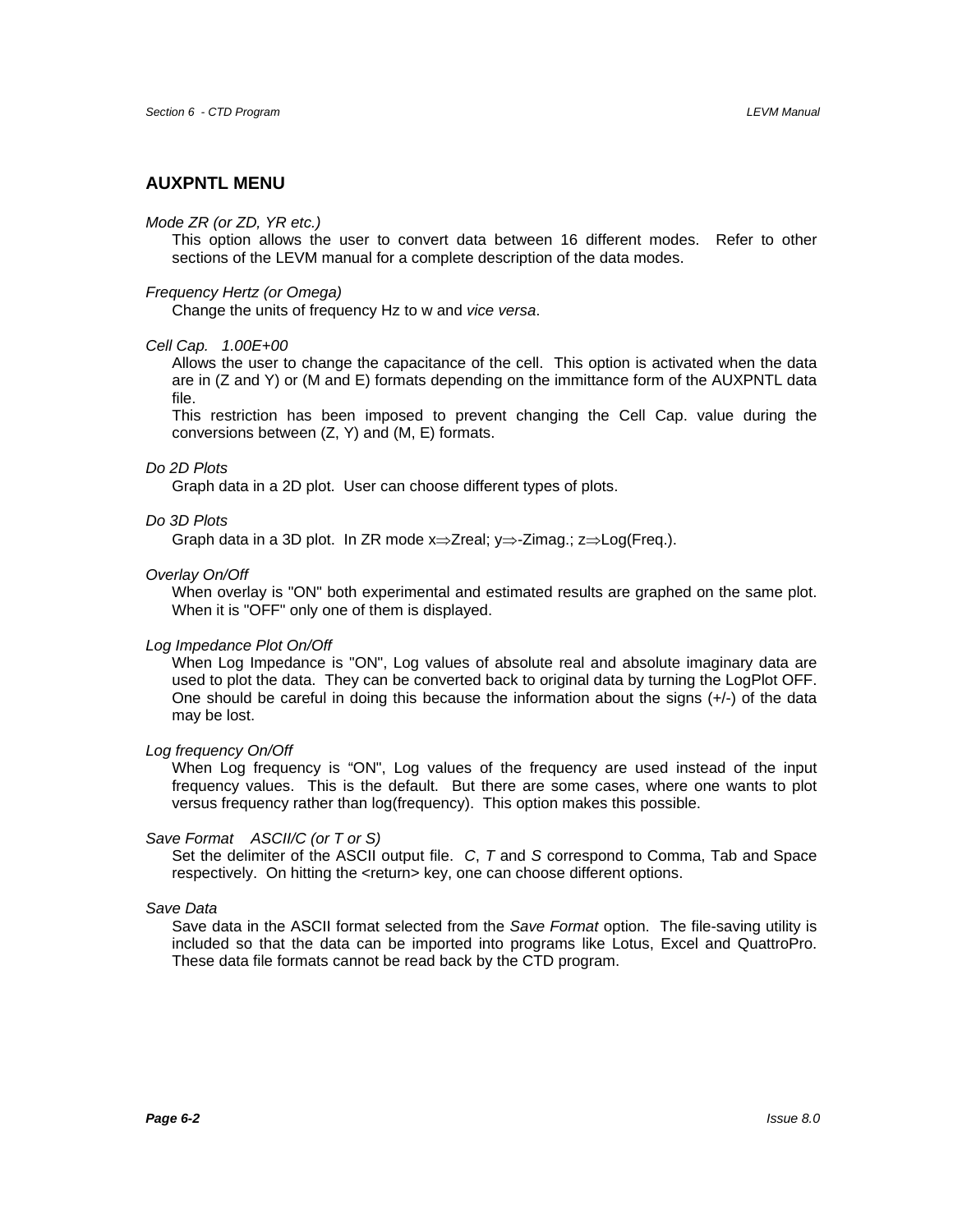# **Options in a 2D Data Display**

Measured data are plotted in **green** color with \*, and estimated data are plotted in **purple** using the + symbol.

#### *Title*

The program labels the X, Y and Z axes according to the data mode. The user can rename these by using this option.

#### *Rescale*

Rescale the graph.

#### *Type*

User can choose different symbols for the scatter plot or choose line plot.

#### *Set Labels*

Define the number of tic labels for each axis. This is useful when the aspect ratio of the plot is 1 (Sometimes one of the axes will be too short to print several tic labels, and as a result, they will write on top of each other).

#### *Aspect*

Two choices are available. *Full scale* uses the whole screen as the plotting area. *Unit Aspect Ratio* graphs data so that units/pixel is same for both X and Y axes. The latter is useful to see semicircle correctly in the impedance plane plot.

### *Hard Copy*

Plot data on a HP Plotter or screen dump on a HP Laser Jet/Deskjet Printer. Screen Dumping uses 75 dots/inch resolution to decrease the printing time. It assumes that the printer is connected to LPT1. The graphs can be plotted on a HP Plotter connected to the COM1. Select the *HP Plotter* option if present, escape back to the preceding menu, and select *Redraw* option to get a hard copy.

## *Redraw*

After changing any parameters select this option to redraw the graph.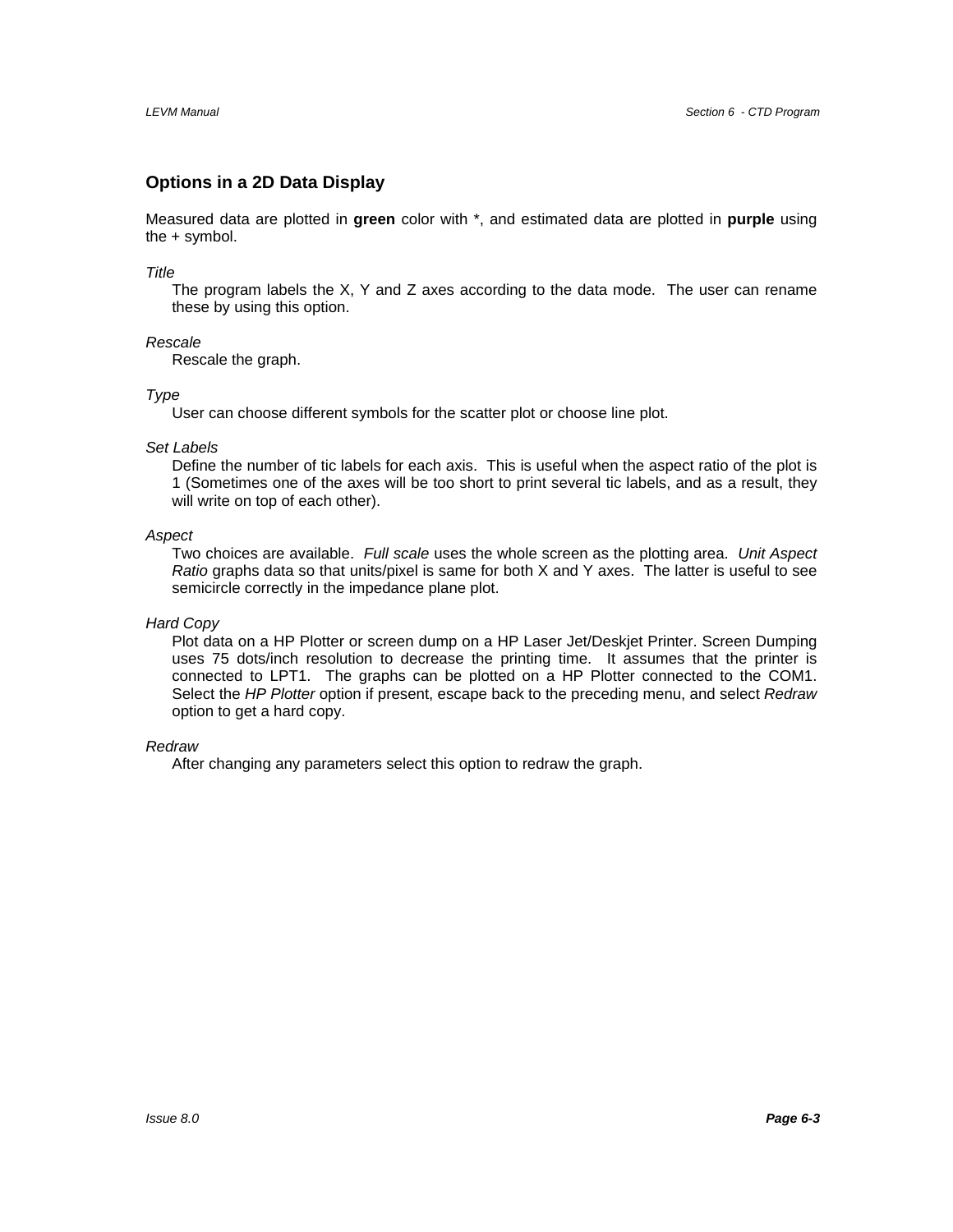# **Options in a 3D Data Display**

#### *Rotate*

Rotate around X, Y and Z axes. The initial rotation is 45 degrees around X and Y axes.

#### *Cont. Rot.*

Continuous rotation of the 3D plot around X, Y or Z axis by a given number of degrees at a time. (This looks nice in a fast computer)

#### *Project*

Data projection on XY, XZ and YZ planes. Data can be projected on the 3D plot or as a 2D plot.

#### *Descenders*

Draw descenders from the 3D plot to each plane.

#### *Type*

Same as in 2D plots.

*Titles* 

Same as in 2D plots.

#### *Hardcopy*

Same as in 2D plots.

#### *Redraw*

Same as in 2D plots.

The 2D and 3D **plot-select** menu allows the user to plot a great many different types of graphs. A new 2D option has been added to allow the plotting of the absolute value of the tangent of the data (only in rectangular form) (OTN) or its inverse (ITN). Thus, the OTN curve involves |imaginary part/ real part)|. Log(immittance) should be set to "off" when using this option. For the four immittance levels, there are only two basic responses because the identical OTN curves for E and M are the same as the ITN curves for Z and Y, and the ITN curves for E and M are the same as the OTN ones for Z and Y. Some uses of ITN at the epsilon level are discussed in the paper by Niklasson, J. Appl. Phys. 66 (1989) 4350.

If the Overlay is ON, Redraw will graph both experimental and fitted data. CTD can read the AUXPNTL file produced by LEVM when the number of iterations is forced to zero. In this case experimental and estimated are same and the relative error percentages are forced to zero. This is also valid in the case where the user chooses the "Read Impedance Data" option.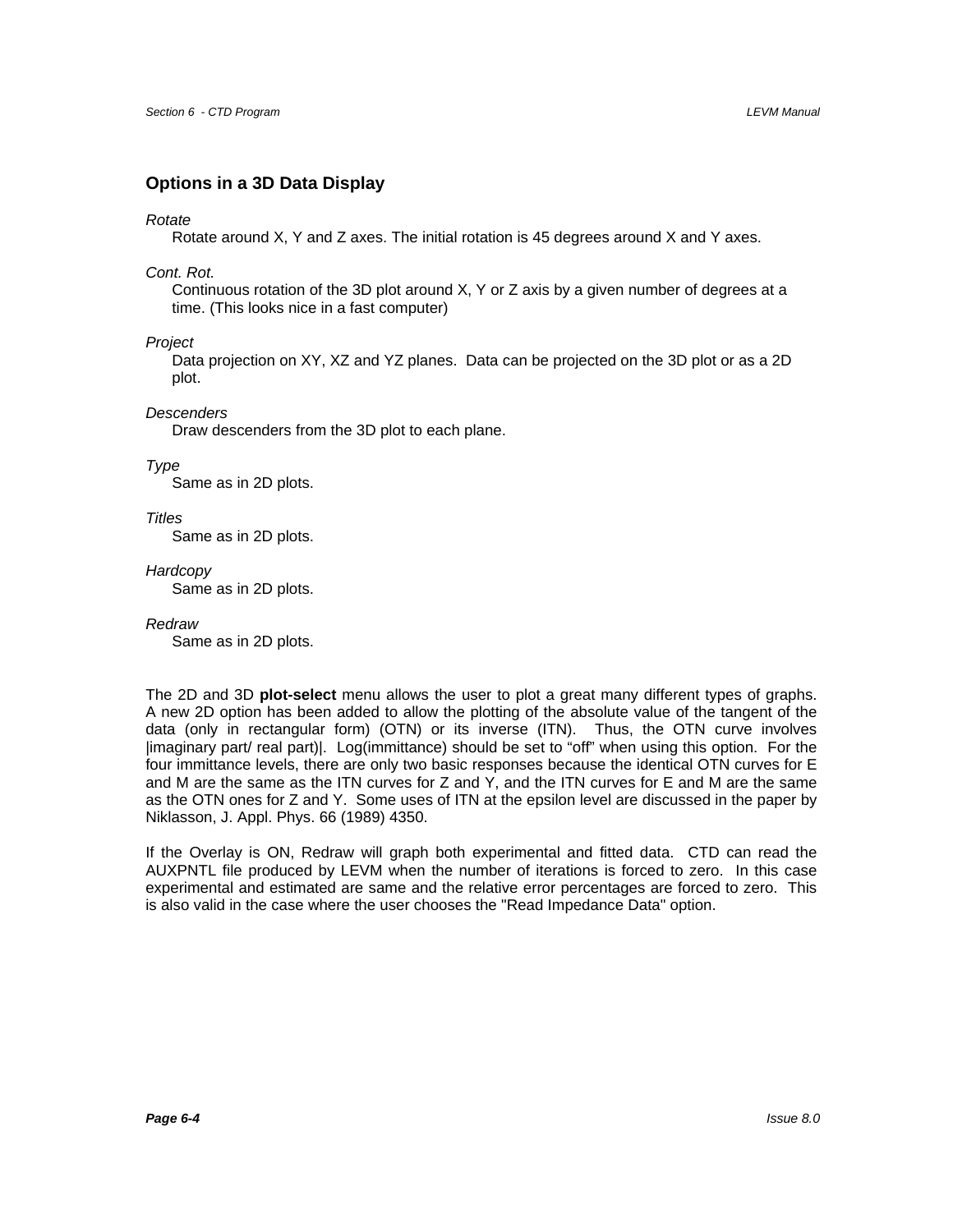The following format has been used to label X and Y axes tic marks:

 $m \Rightarrow 10^{**}$ (-3) (Example: 3.2m = 3.2 x 10<sup>-3</sup>)  $u \Rightarrow 10^{**}(-6)$  n  $\Rightarrow 10^{**}(-9)$  p  $\Rightarrow 10^{**}(-12)$  f  $\Rightarrow 10^{**}(-15)$  a  $\Rightarrow 10^{**}(-18)$  $k \Rightarrow 10^{**}(+3)$   $M \Rightarrow 10^{**}(+6)$   $G \Rightarrow 10^{**}(+9)$   $T \Rightarrow 10^{**}(+12)$   $P \Rightarrow 10^{**}(+15)$  $E \implies 10^{**}(+18)$ 

When the numbers are out of these ranges, they are labeled in exponential format.

#### **INLEV program**

The INLEV program can be used to prepare input data files for LEVM. Two types of data file formats can be read by INLEV. The first format is useful when preparing a new data file. The format is as follows.

| Line $#1$ :                     | Comment line (up to 80 characters) |                     |                      |  |
|---------------------------------|------------------------------------|---------------------|----------------------|--|
| Line $#2:$                      | Number of data points.             |                     |                      |  |
| Line #3 and onwards : Frequency |                                    | Real (or Magnitude) | Imaginary (or Phase) |  |

(See file INLEV.DAT as an example.)

The second format is as same as the input data file format for the LEVM program. This is useful when editing a data file which has been prepared before.

I hope the INLEV and CTD programs will be useful tools in your data fitting process. These two programs were written while I was in the University of Minnesota. If you have any questions about the programs, I can now be reached at the address below.

Dr Sudath Amarasinghe Ceramic Fuel Cells Ltd. Monash University Gippsland Campus Gate3, Switchback Road Churchill, Victoria 3842 Australia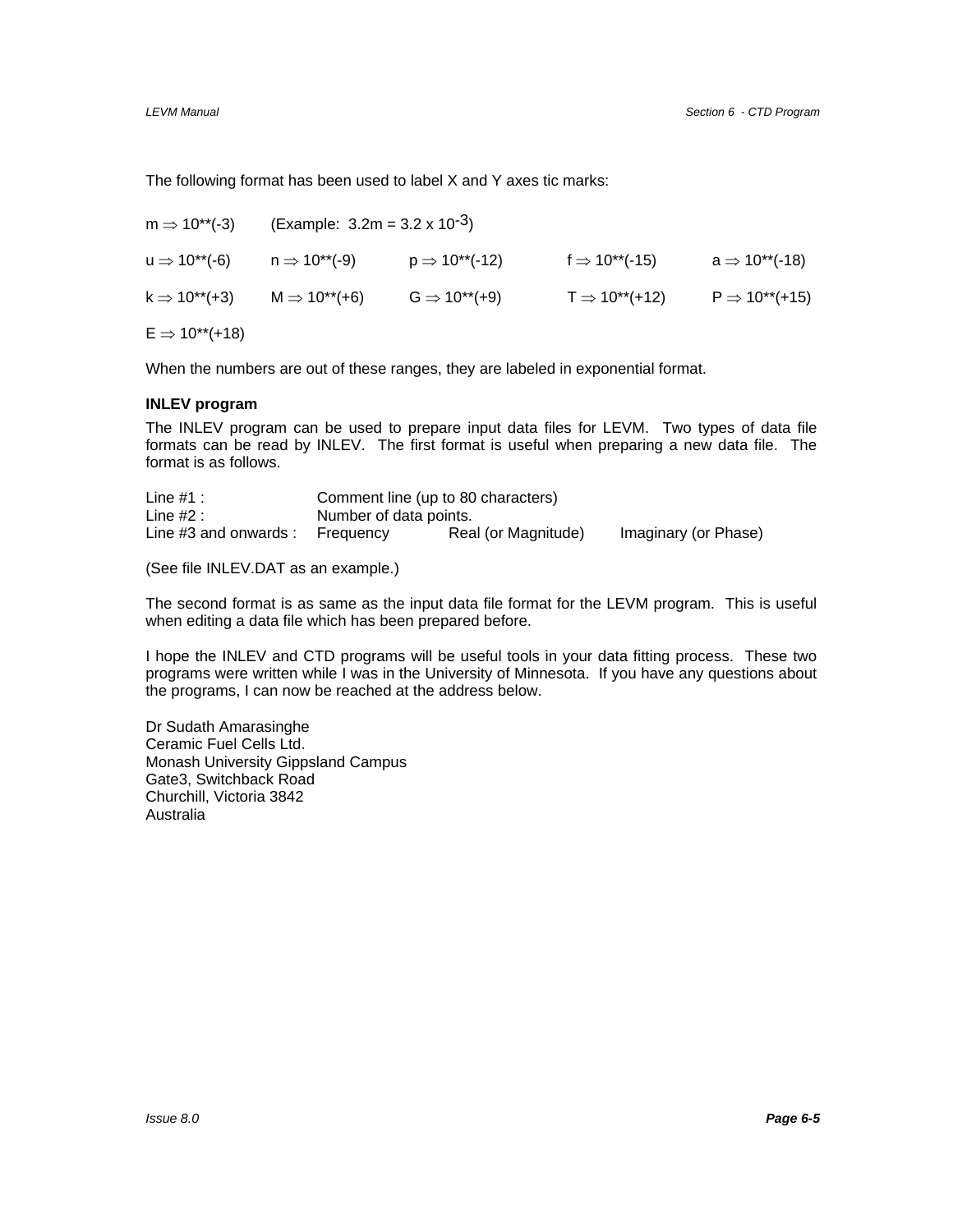*Section 6 - CTD Program LEVM Manual*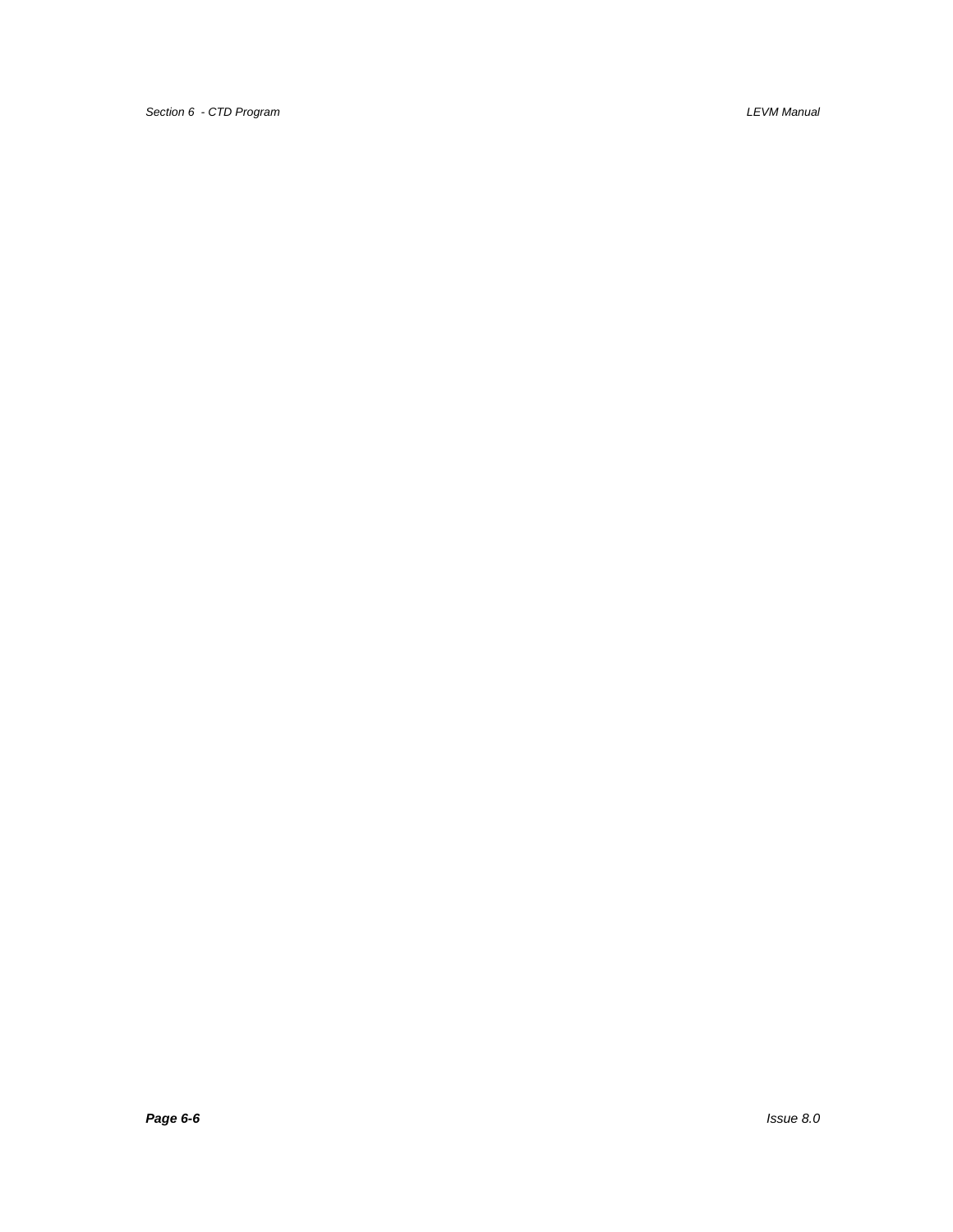# **The MKLIO Input/Output Programs**

The MKLIO **MS-DOS** programs were written by Evgenij Barsoukov <e-barsoukov2@ti.com> and are used in **LEVM** with his kind permission. The executable routines (MKLIO.EXE and EXTRLVM.EXE) may also be copied and used elsewhere as needed but are COPYRIGHT 1995 - 1998 by Evgenij Barsoukov. The uses of these routines are first summarized below and then their descriptions are provided along with typical examples. These programs should, most conveniently, be in the same subdirectory as that containing LEVM.EXE. If you start MKLIO or EXTRLVM without command line parameters, you will obtain a help window. Note that the present routines not only allow very simple construction of LEVM input files, but they also allow one to make runs automatically with many different data files and to produce a simulated set of LEVM input files.

## **Summary**

#### **MKLIO**

This program combines either the top part of a LEVM input file (header) or a complete input file (whose data will be eliminated and replaced) with an arbitrary data file (in any format and even with reversed columns) to produce a new, complete input file, all with proper spacing and ready to be used. One does NOT need to specify on line 3 of the header the value of M, the number of data points present in the data file.

Not only can MKLIO be used to prepare a LEVM input file *ab initio* (see details below), but it has other uses as well. It is often necessary or desirable to start a new fit using the parameters from the previous one. The simple sum of the old header and a new data file does not solve the problem, because:

- the exact number of the data points must be changed in the header, and
- information about the data file name must be in the header to allow further automatic extraction of parameters from output files (see EXTRLVM).

MKLIO is a command-line-driven program which solves both of these problems. It is also suitable for using in batch files for processing multiple immittance data files. Further, it allows one to drop a number of points at the beginning and end of the data file, and it writes backup of the used header input configuration file to prevent it from being overwritten during LEVM fitting.

## **EXTRLVM**

When one deals with a series of immittance spectra associated with variation of an external quantity, it is often important to see how some of the fit parameters change with the serial number of the immittance data file, where the number corresponds to potential, concentration, thickness, etc. values of the investigated material. LEVM handles each immittance output file individually, so such dependencies can only be summarized by hand when EXTRLVM is not used. However it is very useful to be able to see the parameter dependencies after each new fit of a series of fits, in order to see, for instance, if the parameter dependencies remain physically justifiable as the external variable is incremented.

EXTRLVM writes all needed parameters of a fit to a parameter file which consists of a row of data values preceded by a number corresponding to the number of the data file used in the fit. A single application of EXTRLVM (as in the example batch file: ONEFIT.BAT data-z1, see below) creates a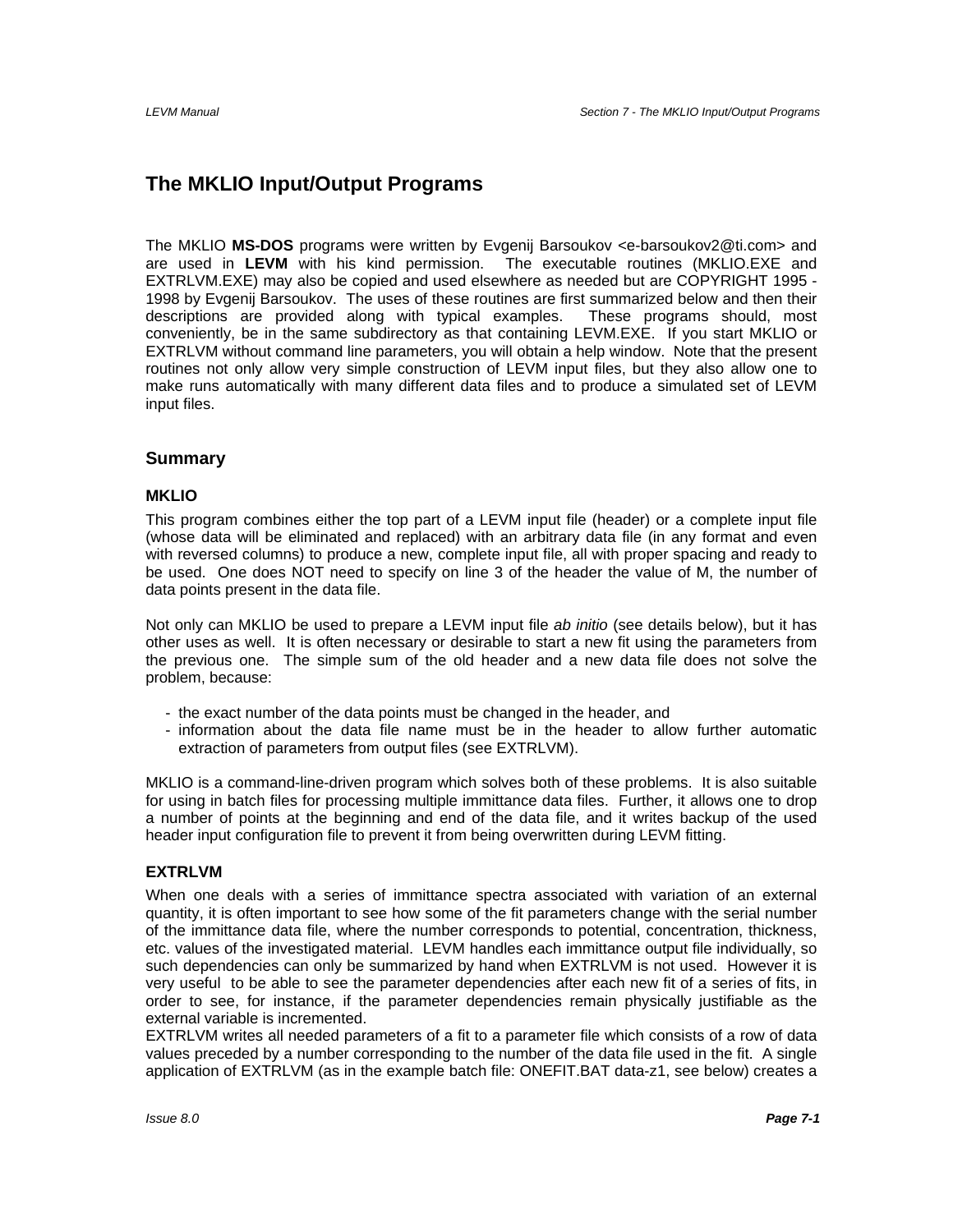parameter-variation file involving just the first line of the three shown below. Subsequent runs of ONEFIT with the data files data-z2 and data-z3 then add the second and third lines to the par1.dat data file.

```
1 3.366487E+02 7.503447E+03 7.030335E-01 9.228649E-01 2.754648E-07 
2 4.544281E+02 7.503458E+03 7.030349E-01 9.228649E-01 2.754645E-07 
3 6.134140E+02 7.503453E+03 7.030340E-01 9.228650E-01 2.754646E-07
```
Here the first number of a row is the serial number of the fitted file, which will be read by the program from the first information line of OUTIN. The remaining columns list the parameter values which were selected to be extracted from OUTIN. For most situations, it will be much easier to use the batch file MULTFIT which automates the above procedure. Then all available input files are run sequentially with ONEFIT and produce the output file par1.dat. Such a run with the above data files produces the output above.

## **Preparing LEVM Input Files**

A complete input file includes a header part and, below that, a data section. The header part requires that a number of choices be made, and estimated values for free and fixed parameters be present. As discussed elsewhere in the present manual, such preparation can be carried out with a word processor, with the program INLEV, or by other methods. Here it will be assumed that such a header (or a complete input file) is available, and that one wants to combine this with a (new) set of data. For choice 1 below, the data need not be formatted, but for choices 2 and 3, as presently implemented, the data should be in usual form with columns of frequency, real-part, and imaginary-part in that order. Particularly for simulation work, it is important to be able to combine the data in a full input file with another header (or that part of another full input file), producing a new input file which can then be edited if necessary.

1. Simple file preparation:

Use MKLIO with one or more %n choices, as discussed in Section C. The output file will be INFL.

2. More flexible file preparation:

ONEMKE %1 %2 %3

Here, the batch file ONEMKE invokes MKLIO. The input choice %1 is the initial header or full LEVM input file; %2 is the name of the data file; and %3 specifies the desired name of the new full output file.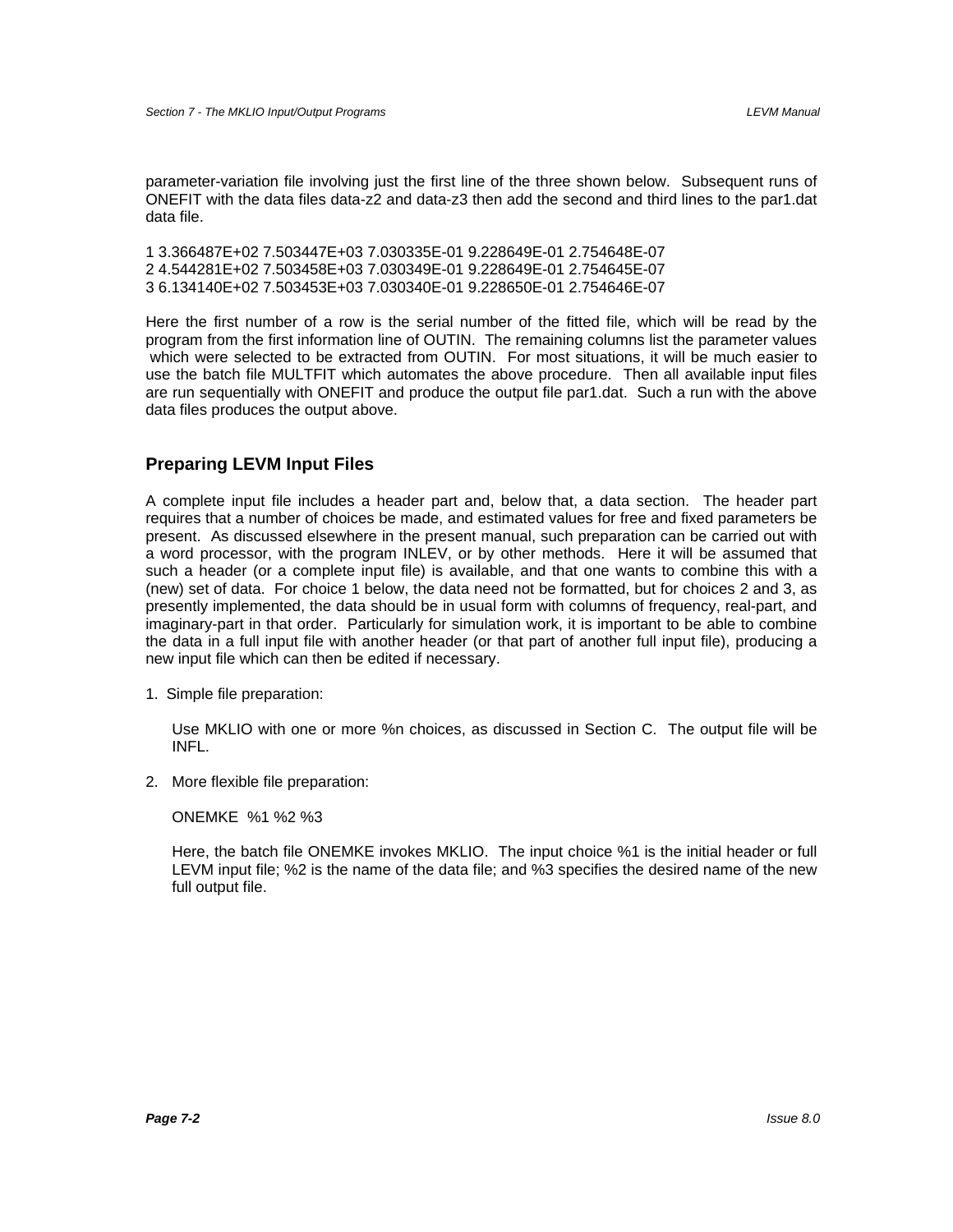3. Move data in a full input file to another full input file with a different header:

The data part of a full, formatted LEVM input file includes a first column which serially numbers the data values. This numbering needs to be removed for use with MKLIO. This process is carried out using the batch file CONLFL.BAT (construct a LEVM file), one which invokes MKLIO with the special input choice -ffilename. It first makes the new unnumbered data file, filename.dat, and then combines it with a specified header or full input file (%1), and finally puts the result in (%3). The needed command is:

CONLFL %1 %2 %3,

where %1 is the name of the header (or complete file) which is to be combined with the unnumbered data; %2 is the name of the full LEVM input file containing the data of interest; and %3 is the desired name of the full output file, the usual quantity of interest. But, when CONLFL is run, the resulting new data file, %2.dat, may be used as an input to DINPUT (using RNDIN) to change/transform the data if needed. Then the result can be used in Process 2 above to produce a new input file.

## **Details of the Programs**

## **MKLIO**

If the header, or full file used to provide a header, is named OUTIN, then the only **necessary** parameter in running MKLIO is the name of the data file to process, e.g., data-z1.dat. Then to make a new full input file for LEVM one would write the command: MKLIO data-z1.dat.

Other possible command-line parameters (order not significant): -r; -d; -g; -f; and -a. See also the important new commands listed at the end of this section.

If the source of fit parameters and first estimates is not named OUTIN, its name must be included on the command line. For example, if the source is named AZC40 and the data file is data-z1.dat, then one would write MKLIO data-z1.dat -razc40. No -r command is needed for the default name, OUTIN.

To drop N1 frequencies at the beginning of the data file and N2 at the end, use, e.g., MKLIO dataz1.dat -dN1dN2. The default numbers are d0d0.

If one has available (Grapher) data files in the format  $(Z',Z'',f)$  rather than  $(f,Z',Z'')$ , they may be used by adding -g to the command line (default: disabled). For example, use MKLIO gdata-z1.dat -g. The new input file will have the proper LEVM ordering.

The -f command-line input is used in conjunction with a full LEVM input file, as discussed in Section B.3 above.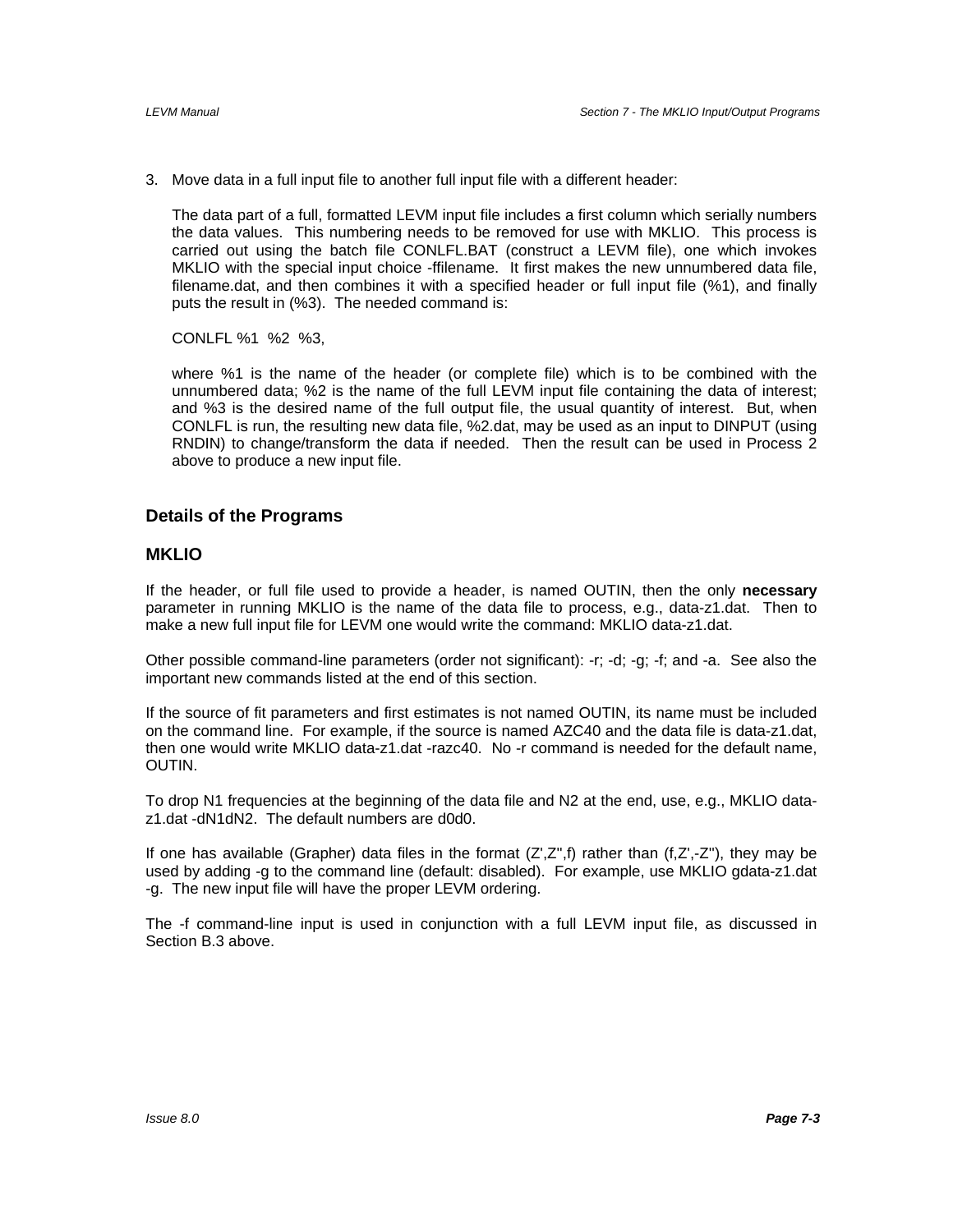Alternative base name for backup: <-aname>; default: input data file. If this command-line parameter is not used, the backup file for OUTIN will be named as follows:

If data-z9.dat is the data file, the name for the backup is data-i9.inp. If the command: -abase is given, for the input file data-z9, the backup file will be named basei9.inp. For example: MKLIO data-z9.dat -abase)

#### **New Options**

# Option -w All frequencies in a data file will be converted to angular when written to INFL.

# Option -pNfilename

The N first initial parameters from the LEVM-format header file can be overwritten with parameters from a user-supplied file with the option: -pNfilename. Parameters for each spectrum in this file should be placed in one line, free numeric format, with spaces as separators.

The number of lines corresponds to the number of spectra; the first position in the line is used for the data file number.

An example of such file is attached (par\_star.prn.prn):

2 5.848e-006 6.389e-016 0.00274 0.4628 0.00363 -12.17 5 5.848e-006 6.389e-016 0.00274 0.4628 0.00363 -12.17 10 5.848e-006 6.389e-016 0.00274 0.4628 0.00363 -12.17 ^file number

The command MKLIO -p6par\_star.prn data-z5.dat will first extract all fitting options and init. parameters from the default header file OUTIN, then replace the first 6 initial parameters with ones from par\_star.prn. The line is chosen automatically so the first number 5 corresponds to the number at the end of data file name (data-z5). If file data-z2 will be used, the first line will be chosen.

This -pNname option is useful for creating initial parameters for LEVM in a different mathematics package. Also parameter files created by EXTRLVM during a previous fit can be used for a new fit or simulation.

# Option -oN\_N1filename

This is the same as -pN option, N1 will be used for line selection instead of the data file number. So if the command MKLIO data-z5 -o6\_10par\_star.prn is given, the first 6 parameters in INFL will be replaced with 6 parameters from the third line in pfilename (starting with 10).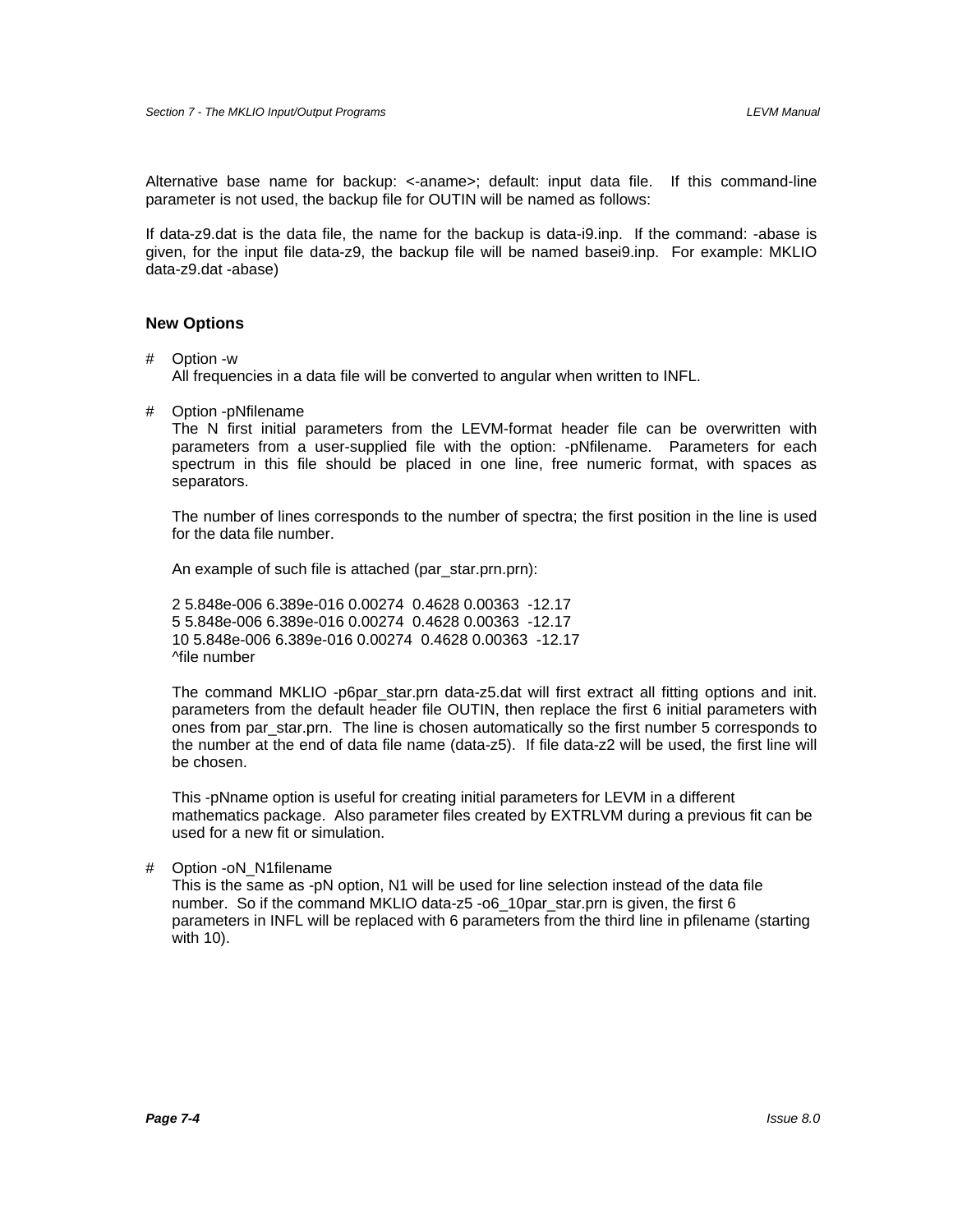# Option -eNfilename

This allows one to replace one of initial parameters (the Nth) in a header file with one from a numbered parameter file. This file (example: numpar.prn) has a format like:

1 5.848e-006 2 3.181e-006 3 3.803e-006 4 3.761e-006 5 3.762e-006 6 3.762e-006

The command MKLIO -e3numpar.prn data-z5.dat will use the file data z5.dat and the default header file OUTIN to create an input file infl, where the third input parameter will be replaced by 3.762e-066. MKLIO automatically chooses the right parameter from the numbered parameter file (in this case 5th because the file name ends with 5). This option is necessary if you want to analyze a series of spectra and one of the initial parameters is known from a separate experiment and changes with spectrum number. Specially, if this parameter is fixed in the fit, the present option is the only way to automatize the fitting procedure. Only maxparam 40 is supported by this option.

## **EXTRLVM**

Since a single invocation of EXTRLVM produces only a single output line, this program is most useful when one wishes to fit several, or many, data sets with the same fitting model. One then automatically runs EXTRLVM many times. Included are two typical LEVM-fit batch files: ONEFIT.BAT and MULTIFIT.BAT which can be altered to suit the needs of the user.

In addition to automatically backing up OUTIN, EXTRLVM also backs up the LEVM output files LINOTR and PNTOUTL. The backup of LINOTR is basemN.prn and that of PNTOUTL is baseeN.fou, where base is the name of the data file used (without the number). These backups prevent overwriting of the files during multiple file processing.

The following input commands are **necessary** in running EXTRLVM:

- Name of the parameter file, e.g., set1 p.dat
- Serial numbers of LEVM parameters to be extracted from OUTIN: e.g., -s1,2,3,4,7,12. For example: EXTRLVM set1 p.dat -s1,2,3,4,7,12

Optional command parameters:

In the case where the parameter estimates to be extracted are at the beginning of the parameter line in OUTIN, command -nN can be used, where N is the serial number of the last parameter to be extracted. Thus, the command -n4 -s7,12, is analogous to -s1,2,3,4,7,12.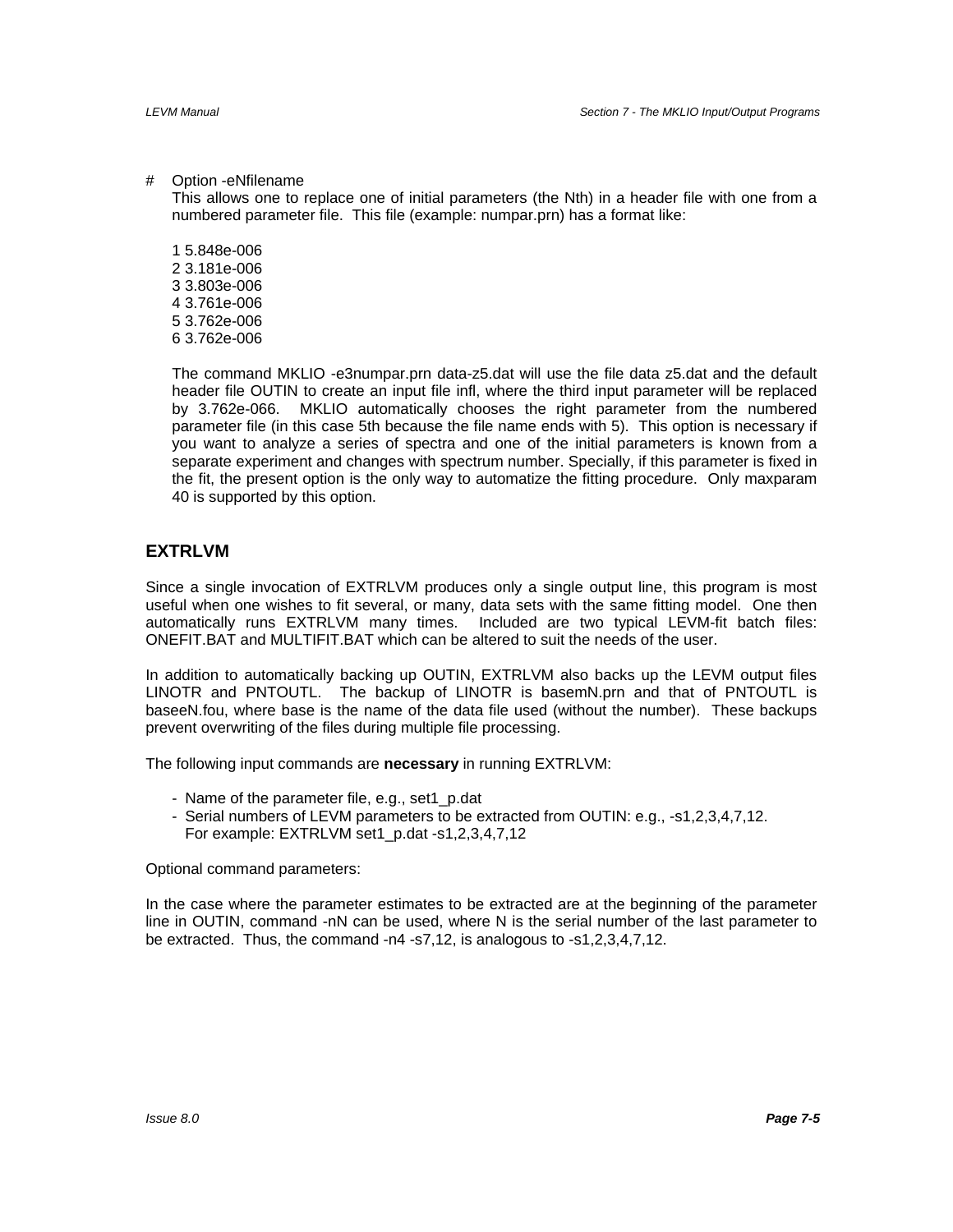For example, use: EXTRLVM set1 p.dat -n4.

- Source for fit parameters and parameter estimates: -rfilename (default OUTIN). For example : EXTRLVM set1\_p.dat -no -razc40)

- Alternative base name for backup; -aname (default: input data file). If this command line parameter is not used, the backup file for OUTIN will be named as follows:

If data-z9.dat is the data file, the name for the backup is data-o9.inp. If the command -abase is given for the input file data-z9, the backup file will be named baseo9.inp. For example: EXTRLVM set1\_p.dat -s1,2,3,4,7,12, -abase.

Set alternative maximum number of parameters in the input header file. Default value is 40. -pN. For example: EXTRLVM set1\_p.dat -n4 -p50 -razc50.

When the command -g is given, a file with statistics of each estimated parameter value will be generated (the parameter file should include more than 2 parameter lines). For example, EXTRLVM set1\_p.dat -n4 -g). The resulting file includes 3 lines:

- 1. Mean values,  $*$
- 2. Average rms deviations, where the deviations are defined as  $(x \hat{x})$ , d
- 3. Absolute average deviations, d/ $x$ .

## **MKLIO and EXTRLVM Batch Files**

The included batch files, ONEFIT.BAT, MULTFIT.BAT, and MSIM.BAT are particularly appropriate for multiple processing of a series of impedance spectra.

In order to become familiar with these batch files, it is desirable to run them using the included sample data files, data-z(1-7). The data files and batch files need to be in the same directory as MKLIO, EXTRLVM, and LEVM.

#### **EXAMPLE 1 - a single fit using MKLIO and EXTRLVM**

The illustrative batch file ONEFIT.BAT is MKLIO %1 LEVM EXTRLVM par1.dat -s1,6,7,9,29

For example, the %1 input above could be data-z1.dat. In general, you will need to alter ONEFIT.BAT so that it selects your own desired parameter choices.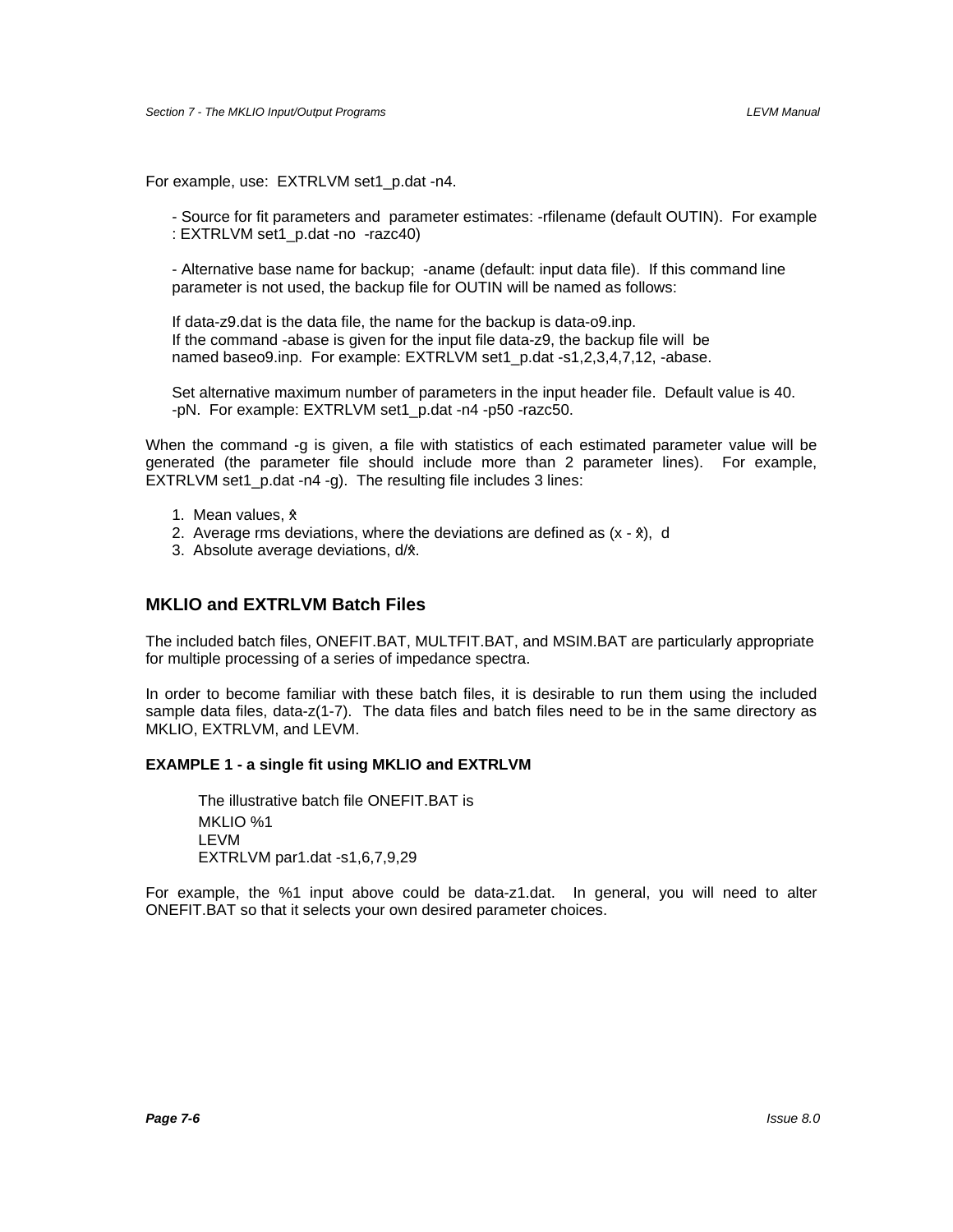#### **EXAMPLE 2 - multiple fits using MKLIO and EXTRLVM**

The illustrative batch file MULTFIT.BAT, which allows one to fit automatically the series of impedance spectra data-z(1 to 7).dat, is

for %%f in (1 2 3 4 5 6 7) do call ONEFIT2.BAT data-z%%f.dat.

Here, the included file ONEFIT2.BAT is

MKLIO -aser1 i %1 LEVM EXTRLVM par1.dat -s1,6,7,9,29 -aser1\_o

On running MULTFIT.BAT, the 7-row file par1.dat, with the 1th,6th,7th,9th and 29th parameter estimates obtained from each individual fit, will be automatically produced.

Input INFL files (only headers with parameters) will be stored as ser1\_i(1-7).inp; output files will be stored as ser1\_o(1-7).inp; The last 2 files are only produced, when IRE<9. (See the LEVM manual): LINOTR files with simulated and original impedance values will be stored as data-m(1-7).dat; PNTOUTL files with information about the quality of the fit will be stored as data-e(1-7).dat;

#### **EXAMPLE 3 - multiple simulation using MKLIO and EXTRLVM**

If source files with fit parameters are already available (for example as backups from previous fitting), a series of impedance spectra can be simulated using the following batch files:

MSIM.BAT:

for %%f in (1 2 3 4 5 6 7) do call LSIM.BAT ser2\_o%%f.inp %%f

where the file LSIM.BAT is:

MKLIO -aser3\_i data-z1.dat -r%1 It is necessary that the parameter MAXFEV be set to 0 in %1 (the source files). LEVM copy linout data2-z%2.dat

Here, the name of the source file is supplied by MSIM.BAT to LSIM.BAT as the first command line argument, and the number of the file as the second. In the above, running MSIM.BAT will produce the files data2-z(1-7).dat.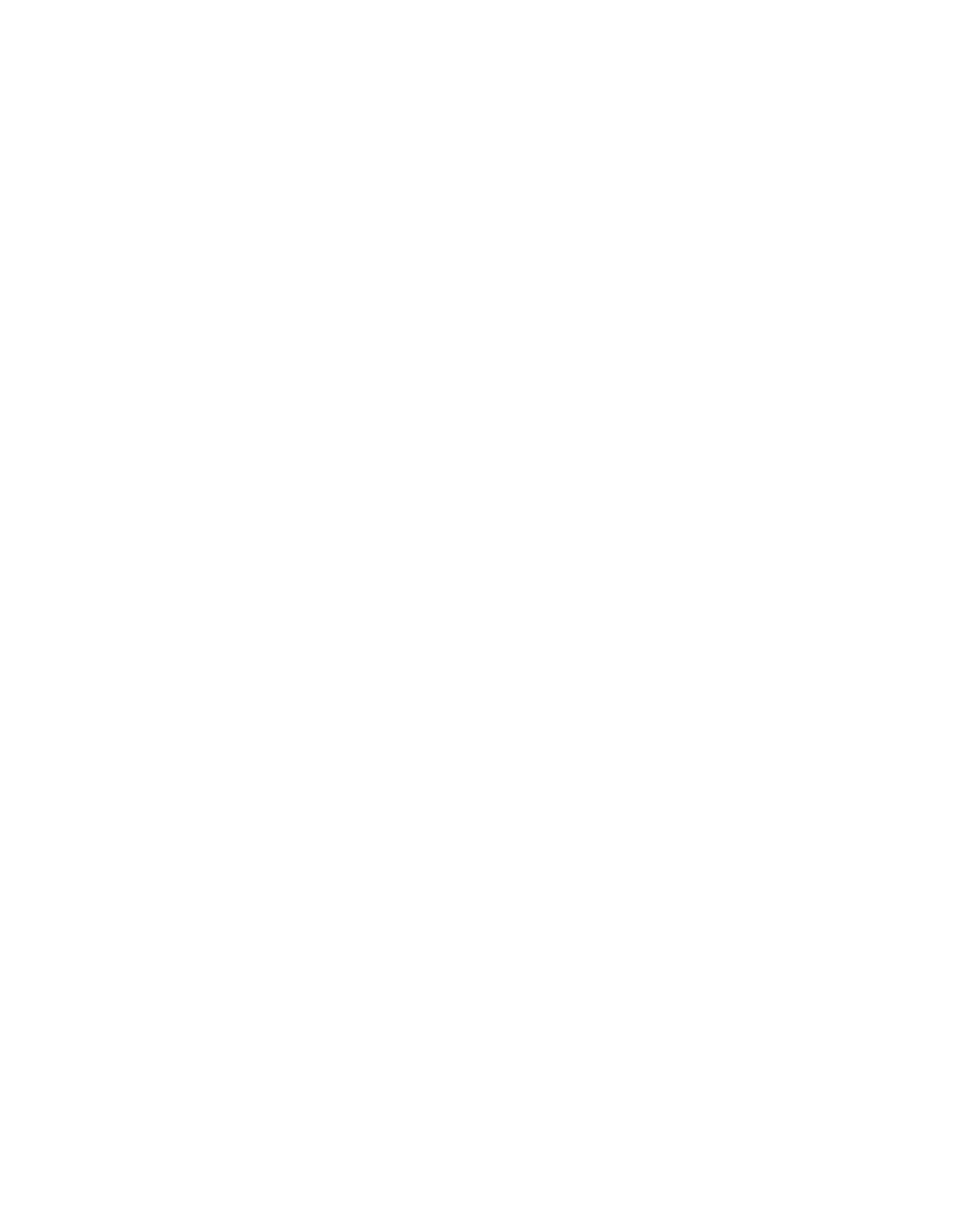# **Copyrights and History**

This LEVM Manual and the program software are COPYRIGHTED by James Ross Macdonald, except as noted below. Permission is hereby granted that the program and manual or any parts thereof may be freely reproduced and used for individual scientific purposes but none of this material may be used by others as either a separate program or as part of such a program sold commercially, except by permission of the copyright owner. First, as noted therein, the manual material and programs of Sections 6 and 7 are individually copyrighted by their authors. The following algorithms of the LEVM program are COPYRIGHT 1986 by Cambridge University Press and are used herein by permission: GAMMLN, GCF, GSER, LUBKSB, LUDCMP, POLINT, QROMB, and TRAPZD. Finally, the subroutine LEV3 and some parts of the subroutine LEV2B are taken from the open literature and are thus not copyrighted. Note that **LEVM** is not an acronym but a name.

An excellent, but considerably less general CNLS program than LEVM is the EQUIVCRT program of Boukamp described in Ref. 11. In addition, the program ZView of Scribner Associates incorporates a considerable part of the much earlier LEVM V.6.0 program and operates in WINDOWS, but neither the manual nor the program includes all of V.6.0, reducing their utility considerably. Besides being based on an earlier, less powerful version of LEVM, one that was **improperly** used commercially without requesting permission, this program is far less general and more circumscribed than either LEVM.EXE or the present LEVMW program.

MEISP is a "Multiple EIS parameterization" software package, developed by Korea Kumho Petrchemical Co. research group led by Dr. E. Barsoukov in the early part of this century, that uses the LEVM engine for fitting but adds to it the ability to analyze multiple spectra together and to observe tendencies of parameter changes. It supports automatic pre-fit of initial guesses, which eliminates the need of manual guessing and allows forcing of time-constant order to different elements. Graphical presentation of the spectra, results and parameters is also included. In addition it includes a rich library of commonly used equivalent circuits and distributed elements (such as limited length diffusion), that can be included as part of the circuits. There is also a graphical circuit editor that allows one to create arbitrary circuits, as well as support of user-created models as DLLs. One may download a free, fullyfunctional trial version of MEISP from http://impedance0.tripod.com/#3.

The early history of the LEVM program begins with the paper by Macdonald and Garber, J. Electrochem. Soc. 124(1977)1022, the first description of a practical CNLS approach for IS data. Further work is described in Part B of the Reference list (end of Section 1). The first versions of LEVM were called LEVM-OLSON or LOMFP (1978-1988), but in 1988 the OLSON part of the fitting program was eliminated and a much superior nonlinear least-squares iteration procedure was incorporated (subroutine LV3 or LEV3, written by J. J. Moré). Some of the principal versions of LEVM have been: 2.21, 3/88; 3.01, 7/89; 3.05, 5/90; 4.0, 8/90; 5.0, 9/91; 6.0, 1/93; 6.1, 3/94, and 7.01, 2/97. There were no versions issued between 6.1 and 7.01. Version 7.1 was completed in the summer of 1998, and V.7.11, which incorporates some corrections and additions to V.7.1, was issued in October 1999. Version 8.0 was issued in 2003, and V.8.06, 8.07 in 2005. The present version 8.12, of 08/12, is only slightly expanded/corrected over the 2011 one.

In the years 1977-1986, the program was developed by my students, postdocs, and me. Since 1986 I have been entirely responsible for changes and improvements. Between 1975 and 1988,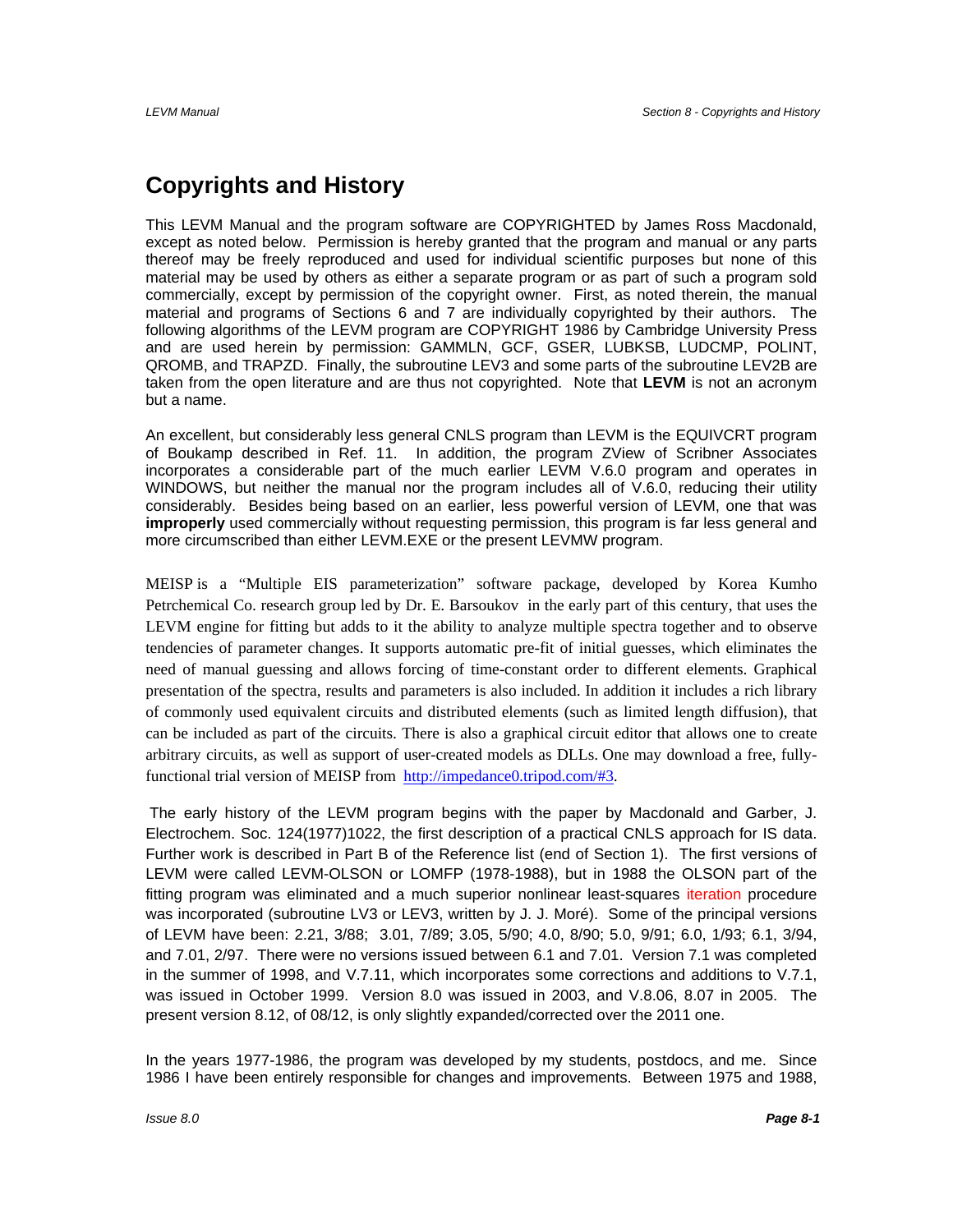work on the program was supported first by the NSF and then by the Army Research Office. I much appreciate this support and the excellent work of my associates on the various developmental stages of the program. In addition, I thank Sudath Amarasinghe and Evengij Barsoukov for allowing their valuable programs (Sections 6 and 7) to be included in LEVM. Most importantly, **Andriy Gorkovenko** of Kiev deserves great thanks for his expert work in making the **LEVMW** version of LEVM a reality.

Finally, if you have problems with using LEVM/LEVMW or if you find an error in the program, please get in touch with me and ask for help. My complete publication list appears in the website listed below, and all of the listed publications are now available for downloading in PDF form.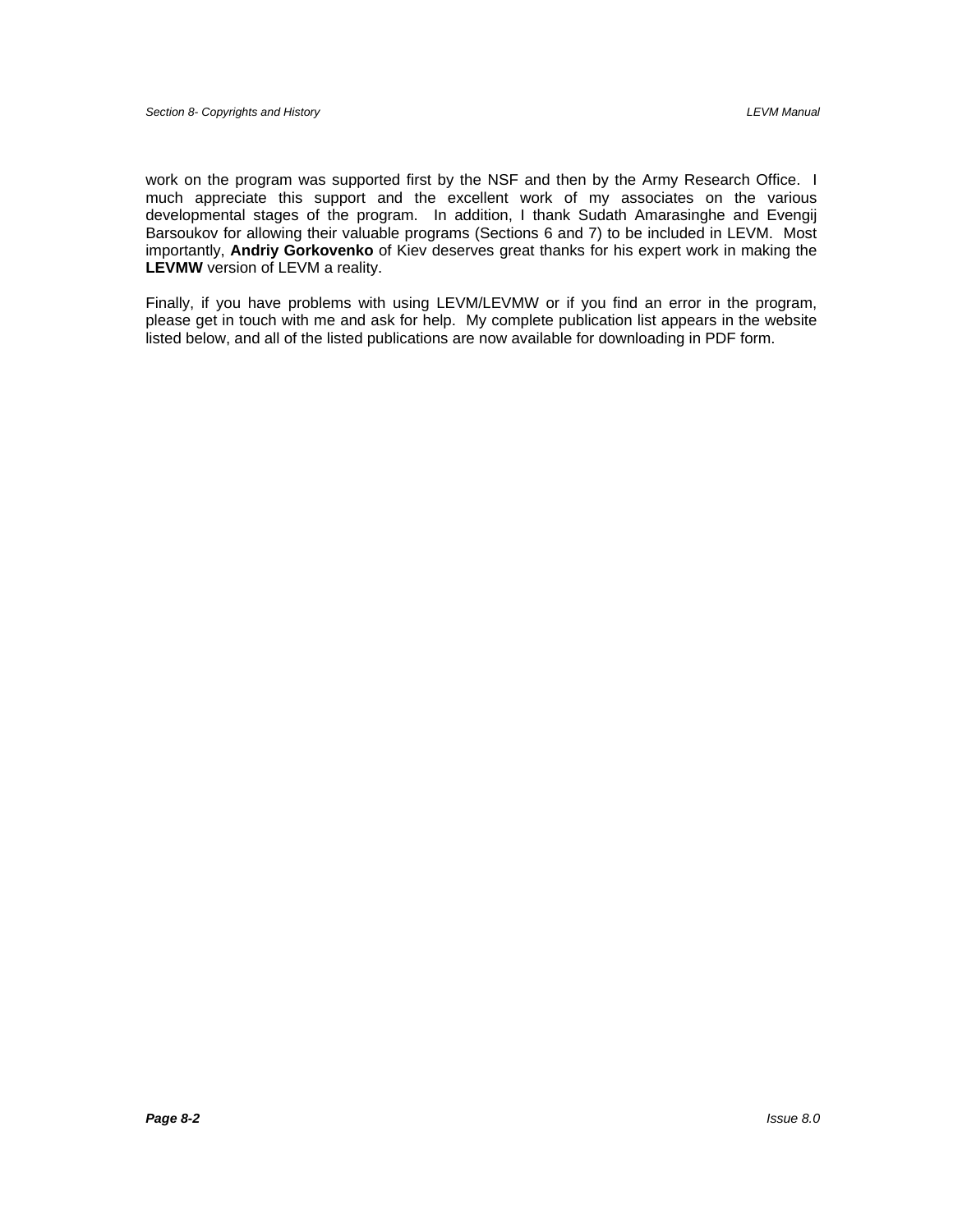*LEVM Manual Section 8 - Copyrights and History* 

# **Dr. J. Ross Macdonald**

# **Home: 354 Carolina Meadows, Villa Chapel Hill, NC 27517, USA 919/967-5005 macd at email.unc.edu WWW Website: http://jrossmacdonald.com/**

# **Office: Department of Physics and Astronomy University of North Carolina Chapel Hill, NC 27599-3255, USA (use home address)**

## **Changes In LEVM**

Summary of important changes/additions made to LEVM from V. 6.1 to V. 8.11

## **1. V. 6.1 to V. 7.01**

First, many improvements have been made in the methods of analysis of bulk response, particularly important for high-resistivity disordered materials, glasses, and dielectrics. The distinction between conductive-system response (CSD), dielectric-system response (DSD), and a combination of the two is emphasized and incorporated in the CNLS analysis possibilities. In addition, two different types of CSD response are now distinguished, CSD0 and CSD1, and important new CSD1 fitting algorithms are provided which correct and replace earlier Moynihan modulus analysis methods.

In addition, for inversion of data to estimate distributions of activation energies (DAE) and relaxation times (DRT), linear inversion has been simplified, useful for Kronig-Kramers analysis and for "measurement model" fitting, and the Phillips-Tikhonov inversion method has been added as an alternative to the full CNLS inversion methods.

## **Input-Output**

Many new data-transformation possibilities have been added to the DINPUT program. In addition, a new and powerful input-output program, MKLIO, which, among other things, simplifies preparation of LEVM input files, has been provided by Dr. Evgenij Barsoukov, and is incorporated as a part of the LEVM package. The present version of LEVM handles data with a maximum of 1001 frequencies (or times) and up to 42 free parameters. It requires extended memory. In addition, a smaller version of LEVM, which involves a maximum of 150 points and 28 free parameters and can operate with ordinary memory, is also included. Several useful new output files are now produced, especially LINOTLR.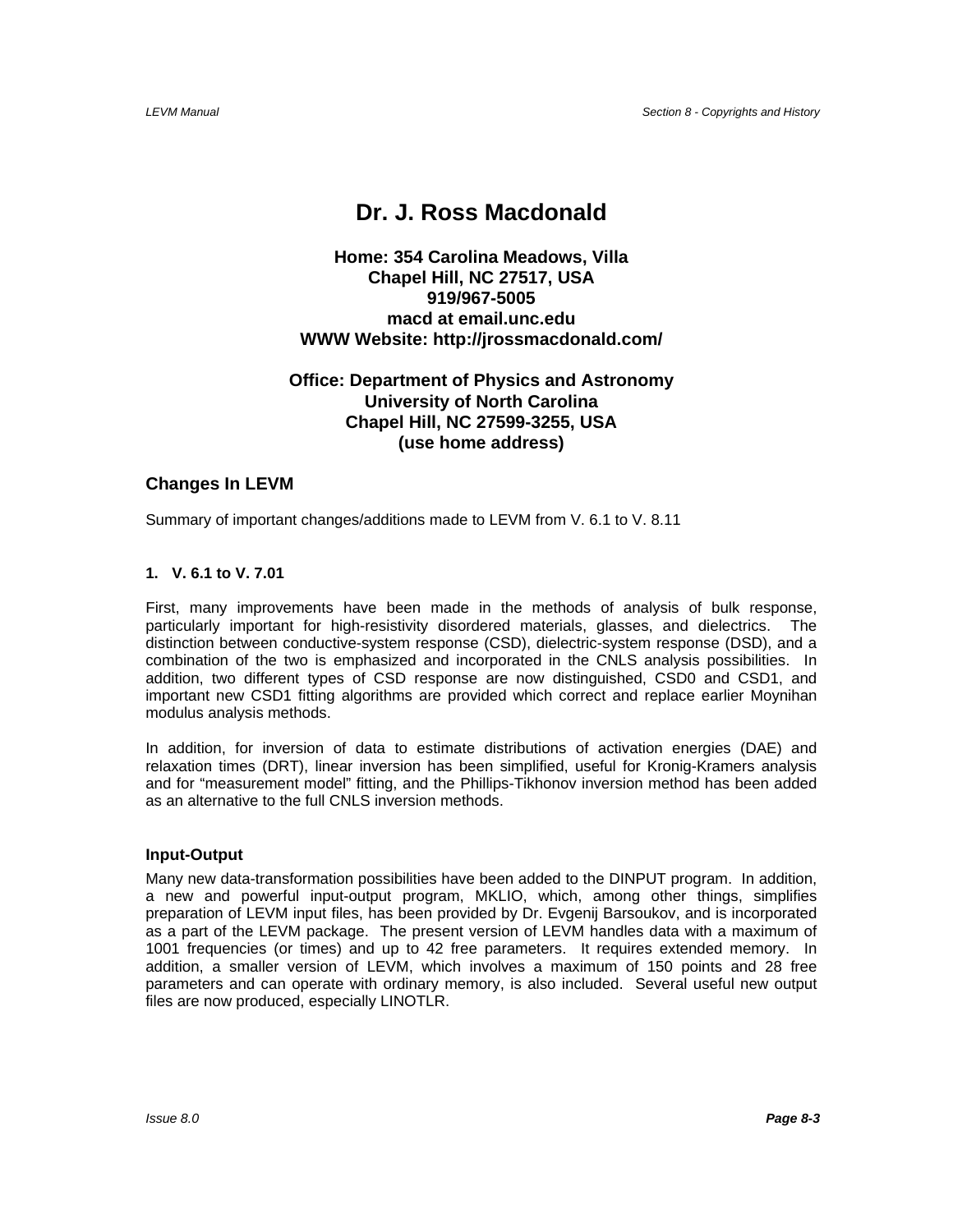A new program, MK4LF.EXE, uses input data or fitting data predictions at one of the four immittance levels and produces files of the corresponding data and fit at all four levels, particularly valuable for plotting and examination of the response at all of these levels. In addition, it provides an output file containing the log-log slopes of the real (with or without subtraction of its zerofrequency value) and imaginary parts of the data. The new file, SIZE.INC, makes it very easy to change the maximum number of frequencies and parameters default values when recompiling LEVM.

Now, output files with log or regular responses can be automatically made after a fit. Subtraction from the data of the effects of one or more parameters has been improved. The new version of LEVM includes several files and options which make it very easy to investigate the temperature dependencies of quantities obtained from CNLS fitting, including Arrhenius and Vogel-Fulcher NLS fitting models.

Several additional DCE's have been added to LEVM. Especially important and useful are the particular new DCE's discussed below. For these, valuable new quantities are calculated and are output at the end of CNLS fits for CSD situations. These quantities involve moments of the distribution involved in the fit and various useful high- and low-frequency limiting dielectric constant values. They make it easy to distinguish between CSD and DSD contributions to the total dielectric constant, an important distinction which has largely been ignored heretofore.

#### **New Distributed Circuit Elements (DCE's)**

Several new DCE algorithms have been added which can be used for either CSD or DSD fitting situations. Particularly important is one to fit frequency-response data to a highly accurate Kohlrausch-Williams-Watts stretched-exponential response model. Further, a new very general DCE: the generalized exponential DAE, GEDAE, has been added to the O-circuit. It allows one to fit data using sub-exponential DAE's, super-Gaussian DAE's, and all possibilities between an ordinary exponential DAE and a Gaussian DAE. The responses use adjustable cutoffs and allow both symmetrical and asymmetrical response. \*The NELEM=9, Generalized Finite Warburg Diffusion DCE has been much extended to include a Poisson, Nernst, Planck (PNP) microscopic treatment based on my papers #'s 124 and 183.

In addition, starting from their exact DRT's, accurate empirical Havriliak-Negami, Cole-Cole, and Davidson-Cole response models may now be calculated with adjustable cutoffs and used for fitting, for the first time making these empirical response models physically realizable. Moreover, they can be used for CSD1 as well as ordinary CSD0 fitting, a possibility unavailable until now. The choice between CSD0 and CSD1 is dictated by the sign of the input quantity MODE. Further, MODE can be used to change from frequency response fitting to transient response fitting for these DCE's.

#### **Miscellaneous**

In addition, the fixed MODE input parameter is used to choose between fitting with many DCE's that can involve either the ordinary relaxation time  $\tau_0$  (tau sub o) or an effective dielectric constant  $\varepsilon_{\tau}$  (epsilon sub tau). The latter quantity is particularly valuable in showing any difference between the temperature dependencies of  $\Delta R$  (or  $\Delta \rho$ ) (delta R or delta rho) and  $\tau_0$  (tau sub o).

When the quantity M in the LEVM input file is initially set negative, the program sets CELCAP to the permittivity of vacuum, appropriate for CSD data in specific form and so also for DSD dielectric-level data.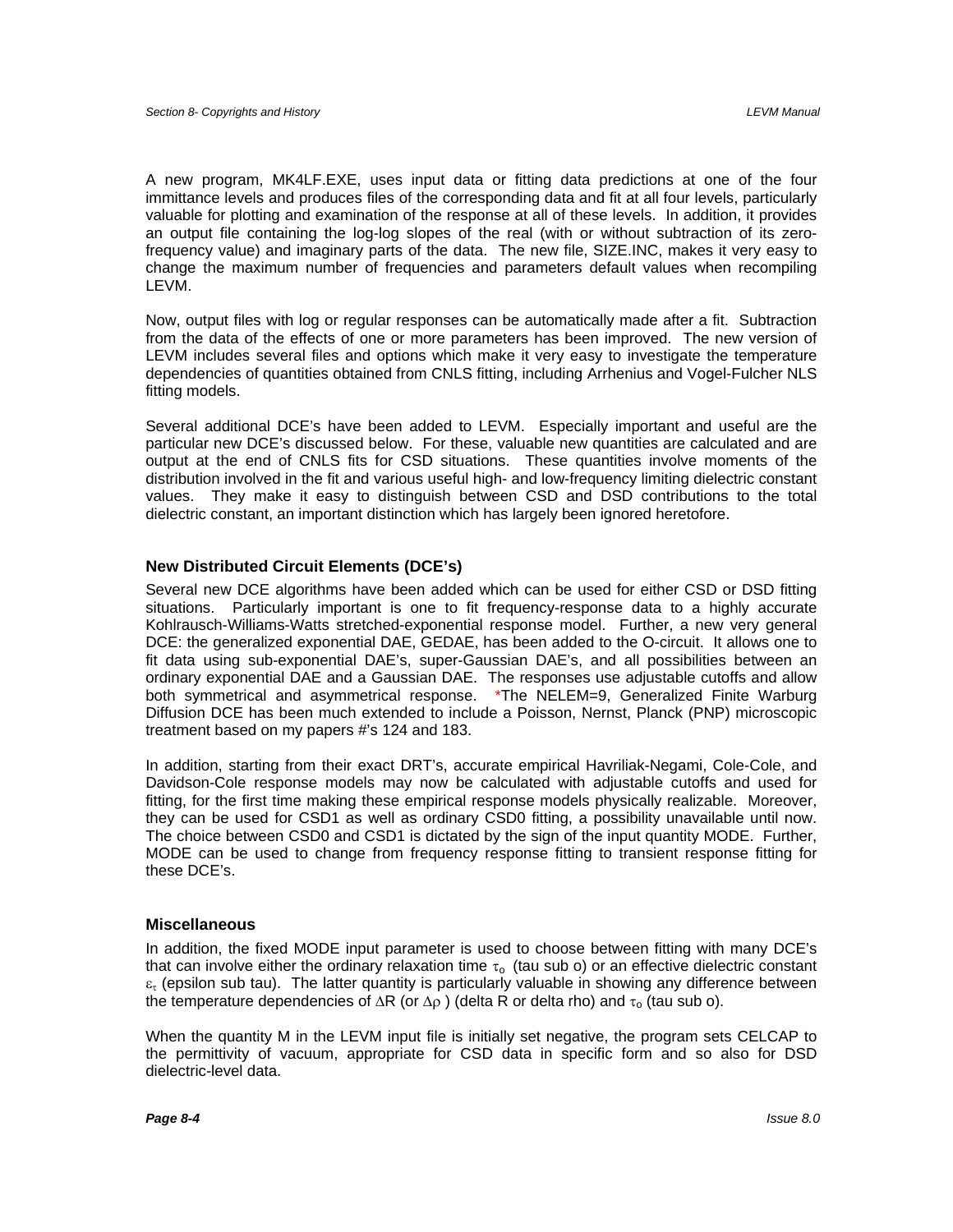When the input quantity IOPT is set negative, its value determines the accuracy of iterative CNLS fitting and so the number of iterations and the number of significant figures in the fit estimates. Thus, for rather inaccurate data it is unnecessary to iterate to the limit of the machine accuracy of the computer.

Several useful changes and additions have been made to the 2- and 3-D plot program CTD, and two other such programs incorporated in earlier versions of LEVM have been eliminated. Two new fitting output quantities have been added: real and imaginary values of the average absolute relative residuals. Comparison of the values of these quantities with those of the corresponding standard deviations of the weighted residuals is valuable in identifying the presence of residual outliers. When LEVM is set to produce the file OUTIN as part of a fit, now the two standard deviations,  $S_F$  (Ssub F): SDWC (weighted residuals) and SDRC (relative residuals) are automatically included at the end of the third line of OUTIN. This is useful for archival purposes in identifying particular fits. Finally, the LEVM manual has been thoroughly revised and augmented.

## **2. V. 7.01 to V. 7.1**

These changes/additions are less comprehensive than those above but are, nevertheless, important.

First, some KWW response models have been added that use the KWW DRT and thus allow arbitrary cutoff and both transient response and frequency response simulation and fitting, unlike the previously available NELEM=10 no-cutoff DCE choice. The first of these, NELEM=35, uses the exact DRT expression for BETA=1/3. The second, NELEM=36, uses the approximate, but quite accurate, KWW DRT algorithm of NELEM=37 to provide the above fitting choices for arbitrary values of BETA. The NELEM=37 choice separately allows fitting of DRT estimates, obtained either theoretically or from inversion, to be fitted to a KWW DRT with free cutoff and BETA parameters. The KWW model is very important for fitting both CSD and DSD data.

The length of the present LEVM source code now precludes useful compilation with Microsoft FORTRAN V. 5.1 because the resulting executable file, LEVM.EXE, requires too much space in lower memory. The file LEVM.EXS provided in LEVM V. 7.01 was produced by this approach and was smaller than that also provided previously as LEVM.EXL, compiled with Microsoft FORTRAN Powerstation V. 1. Here, only the executable compiled with the Power Station, designated LEVM.EXE, has been provided. It is compiled with the maximum possible number of free parameters and for up to 1001 independent variable (e.g., frequencies) values. It runs mostly in extended memory and so uses only a negligible amount of lower-memory space. It may be used directly in MS-DOS or from Windows 3x or Windows 9x using MS-DOS Mode. For those with LEVM 7.01, in the unlikely event that a smaller executable file is needed, one can use the V. 7.01 LEVM.EXS file mentioned above - at the cost of unavailability of the V. 7.1 changes and additions. Alternatively, one can reset the SIZE.INC file for smaller values and recompile LEVM V.7.1, possibly using the MS PowerStation-V.1 LEVM compile file CMPLV.BAT in the LEVMFOR subdirectory.